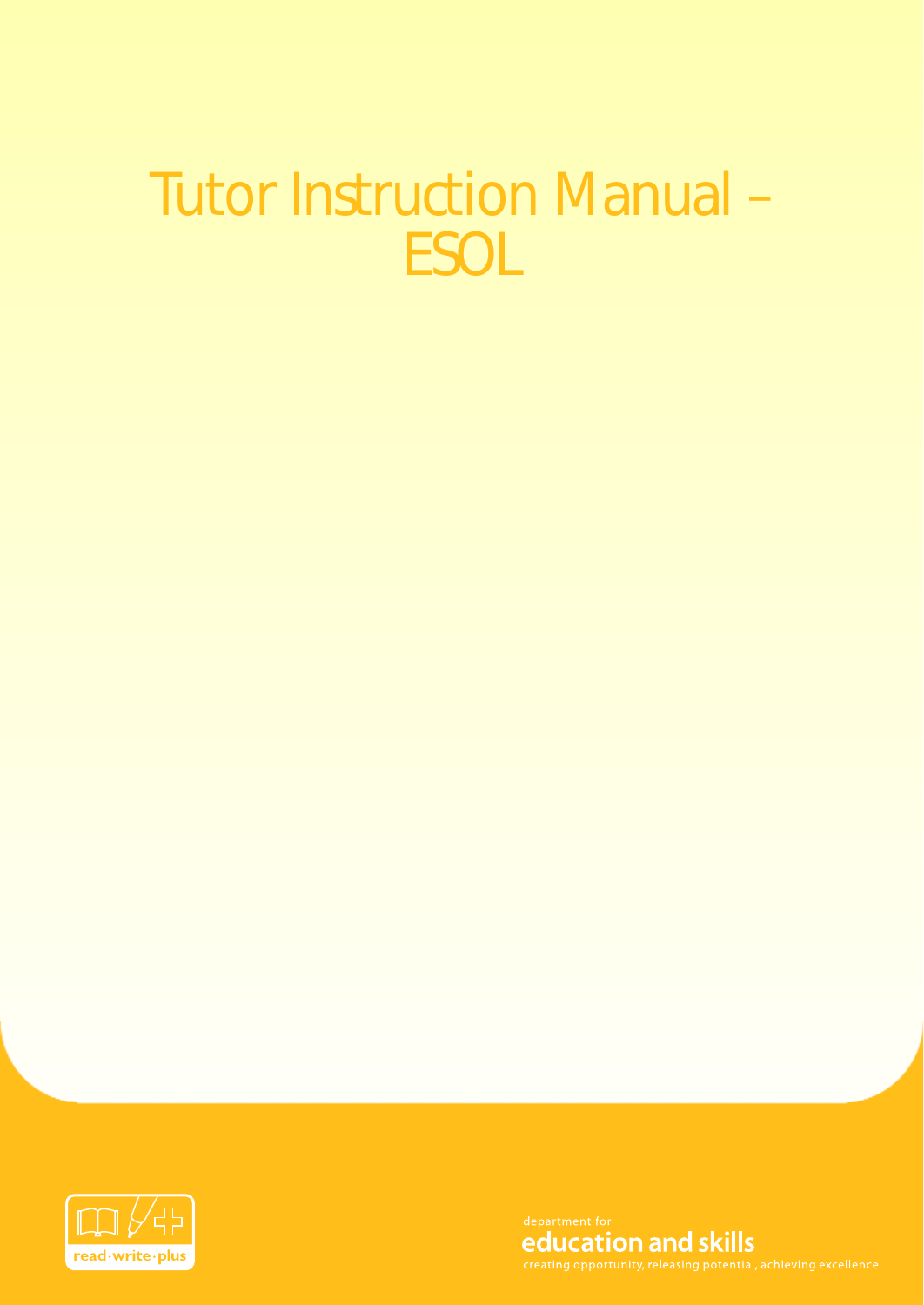### **Contents**

| Skills for Life                                   | $\overline{2}$ |
|---------------------------------------------------|----------------|
| Navigation grids                                  | 3              |
| Administration instructions                       | 30             |
| Diagnostic feedback and ILP information           | 44             |
| Diagnosis of speaking skills administration guide | 122            |
| Speaking and listening assessment profiles        | 134            |
| Free writing marking checklist                    | 190            |
| Initial interview                                 | 222            |
| Individual learning plan                          | 228            |
| Learner recording pro forma                       | 235            |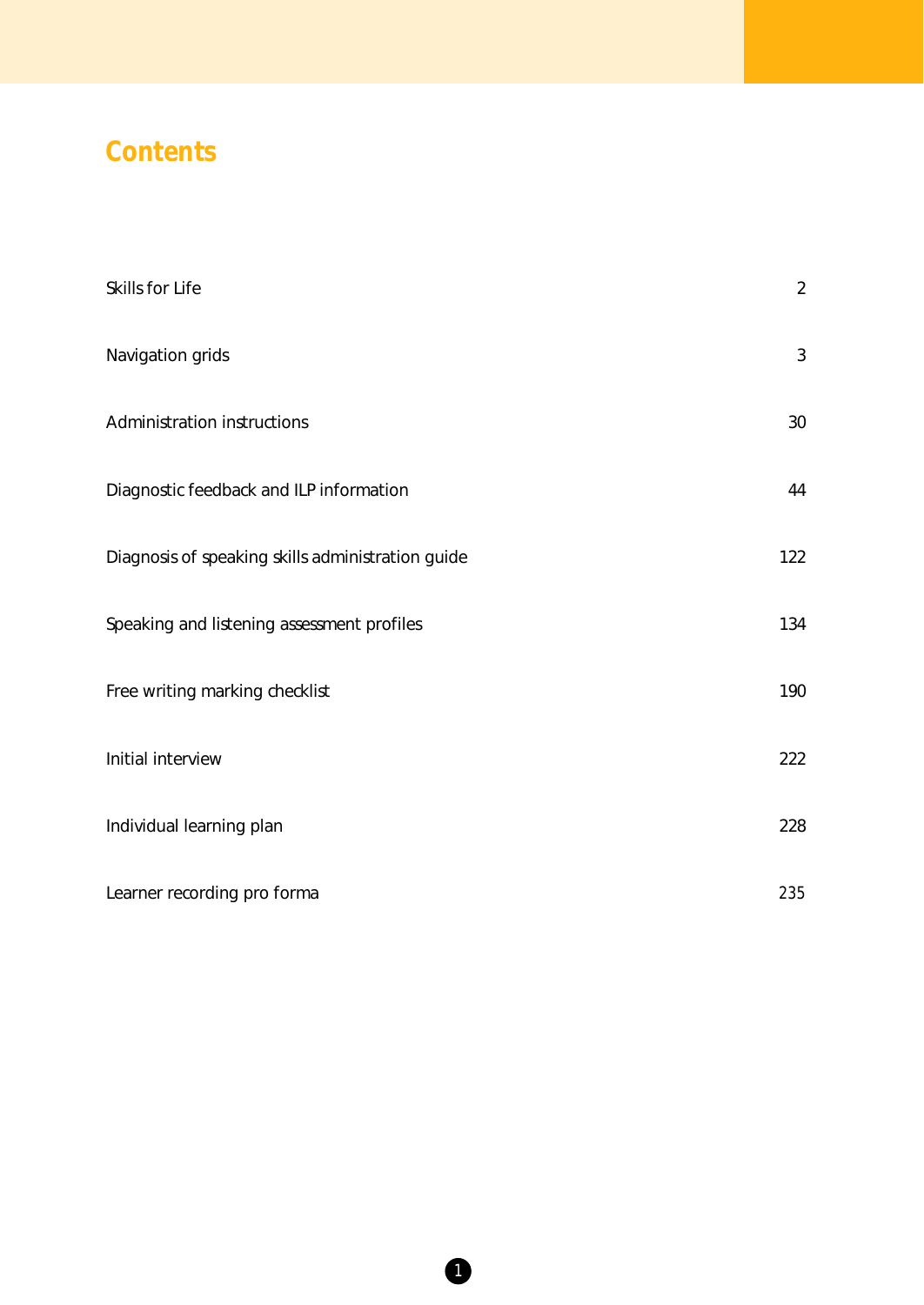### **Skills for Life**

#### the national strategy for improving adult literacy and numeracy skills

Up to 7 million adults in England need help to improve their literacy, language and numeracy skills. *Skills* for Life, launched by the Prime Minister in 2001, sets out the Government's strategy for meeting these needs.

Since the launch of *Skills for Life,* we have gained an even greater insight into the effect low levels of literacy and numeracy skills have on individuals and their families and on the economy and society. For example, adults with poor literacy and numeracy skills could earn up to £50,000 less over their lifetime and are more likely to have health problems, live in a disadvantaged area or be unemployed. They and their children risk being cut off from the advantages of a world increasingly linked through information and technology. Additionally, poor literacy, language and numeracy skills have been estimated to cost the country in excess of £10 billion a year.

*Skills for Life* is not just an education-only strategy, nor is it just a Government response to address those needs. It is a partnership, and the responsibility of the whole of society. Partnership and the ownership of *Skills for Life* by key stakeholders is the most important element of successful delivery.

Government departments, the Learning and Skills Council (LSC), JobCentre Plus, the Prison and Probation Services, external partners in the post-16 learning sector, businesses, the CBI, TUC and many others are working together to improve the literacy, language and numeracy skills of adults through:

- **Boosting demand** for learning via a high profile promotional campaign and by engaging all partners across Government and employers in identifying and addressing the literacy and numeracy needs of their clients and employees.
- **Raising the standards** of teaching and learning in literacy, numeracy and English for Speakers of Other Languages (ESOL) provision and **increasing learner achievement** through the new national learning, teaching and assessment infrastructure and reducing barriers to learning.
- **Ensuring capacity** of provision by securing sufficient funding and co-ordinating planning and delivery to meet learners' needs.
- **Constantly evaluating** the implementation of the strategy so that we all can learn from and disseminate best practice and gather feedback from customers, partners and learners themselves.

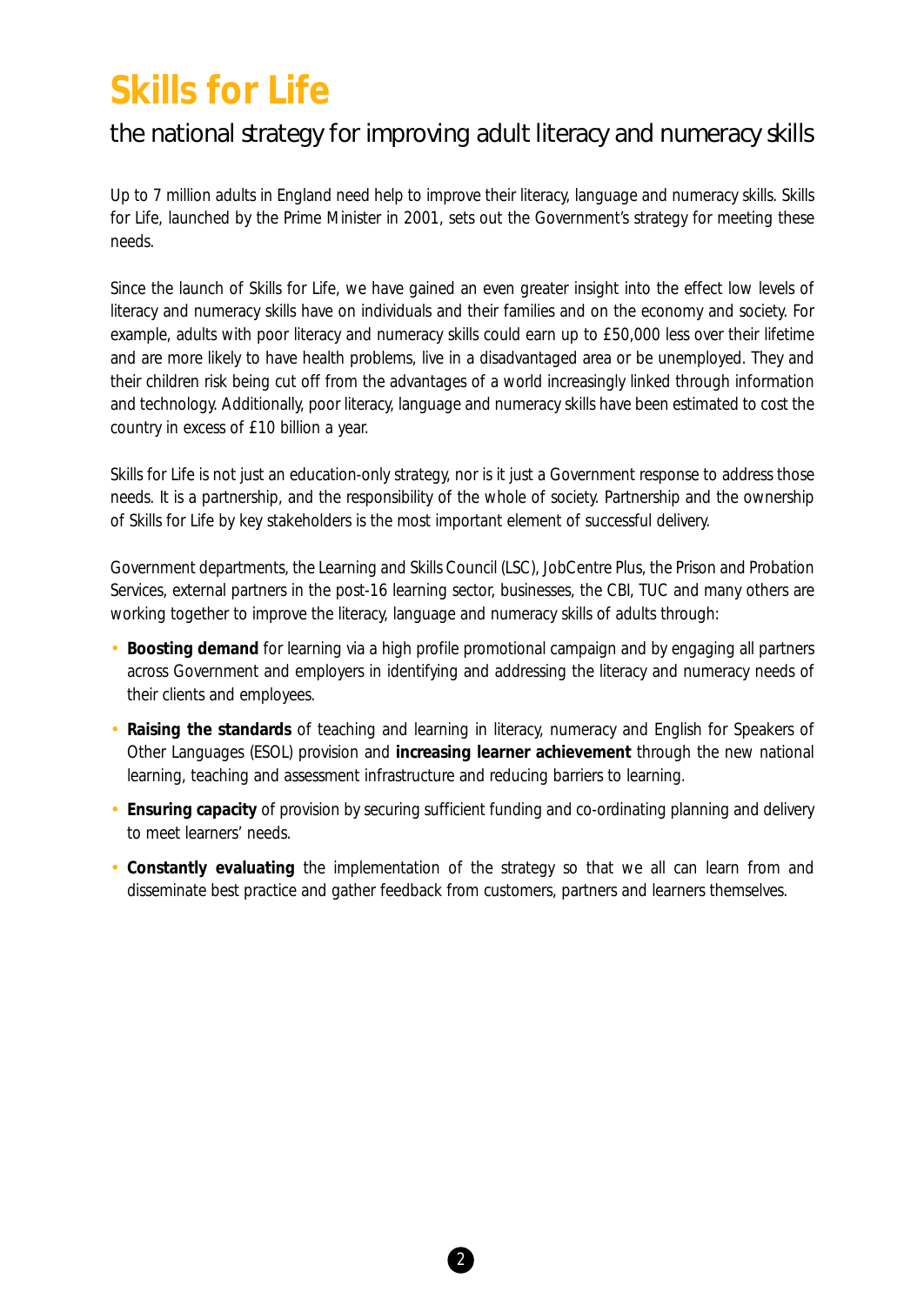Navigation grids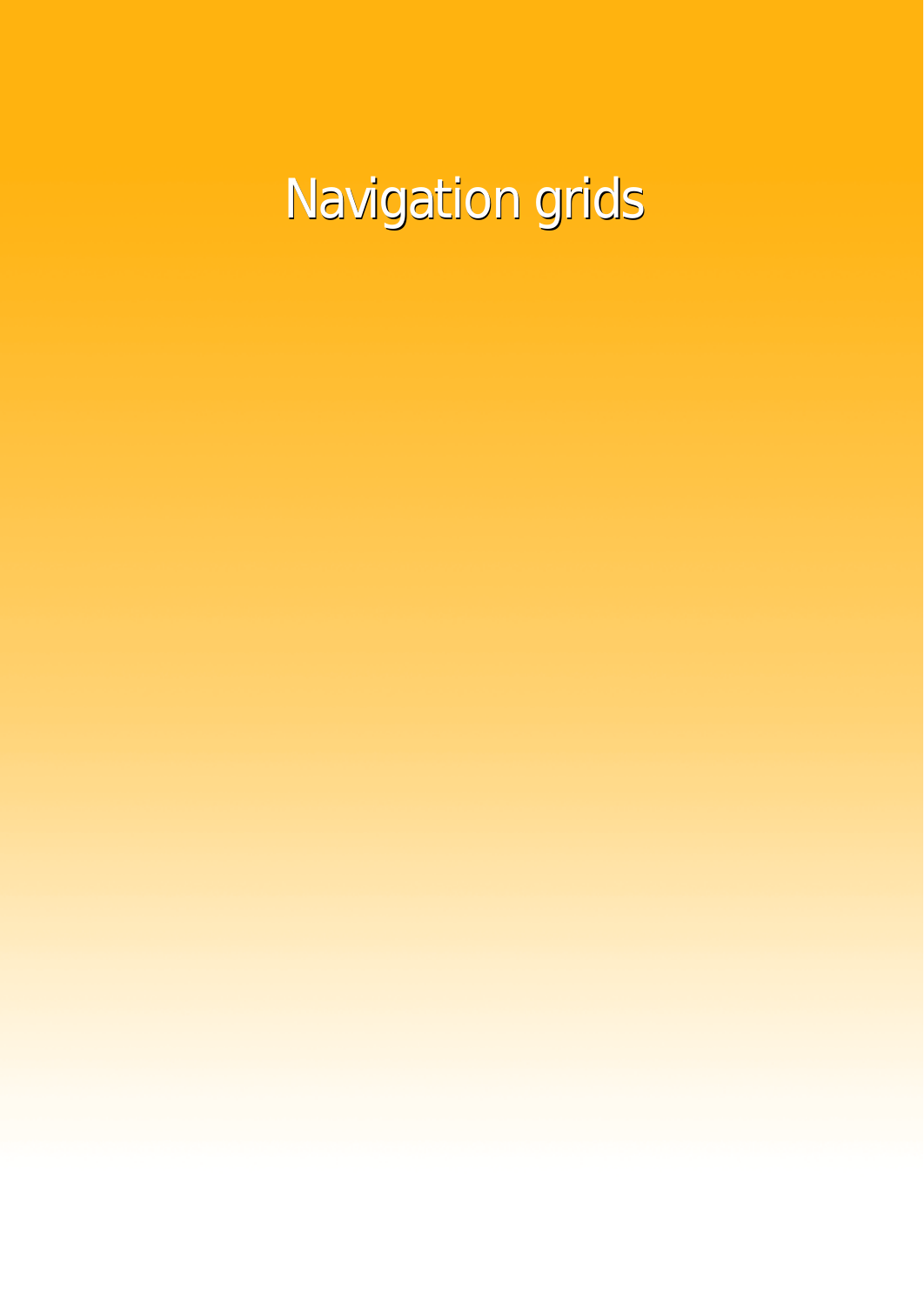| Curriculum<br>reference | Curriculum definition                                                                                                    |                | Local descriptor                                                 | Task number/<br>materials                           |
|-------------------------|--------------------------------------------------------------------------------------------------------------------------|----------------|------------------------------------------------------------------|-----------------------------------------------------|
|                         | Speaking and listening                                                                                                   |                |                                                                  |                                                     |
| Lr/E1.1                 | • Listen for the gist of<br>short explanations                                                                           | 1a             | Recognise context and<br>predict general meaning                 | Task 2<br>See Administration instructions           |
|                         |                                                                                                                          | 1 <sub>b</sub> | Listen for gist in short<br>explanations and<br>narratives       | Task 1<br>Task 2<br>See Administration instructions |
|                         |                                                                                                                          | 1c             | Listen for gist in a<br>conversation                             | Task 2<br>See Administration instructions           |
|                         |                                                                                                                          | 1d             | Listen for gist and<br>respond, in a<br>face-to-face situation   | Task 2<br>See Administration instructions           |
| Lr/E1.2                 | Listen for detail using<br>$\bullet$<br>key words to extract<br>some specific<br>explanation                             | 2a             | Listen for detail in short<br>narratives and<br>explanations     | Task 1<br>Task 2<br>See Administration instructions |
|                         |                                                                                                                          | 2b             | Listen for detail and<br>respond, in a<br>face-to-face situation | Task 2<br>See Administration instructions           |
|                         |                                                                                                                          | 2c             | Listen for grammatical<br>detail                                 | Task 2<br>See Administration instructions           |
|                         |                                                                                                                          | 2d             | Listen for phonological<br>detail                                | Task 2<br>See Administration instructions           |
|                         |                                                                                                                          | 2e             | Listen and extract key<br>information                            | Task 2<br>See Administration instructions           |
| Lr/E1.3                 | • Follow single-step<br>instructions in a familiar<br>context, asking for<br>instructions to be<br>repeated if necessary |                | 3a Follow single-step<br>instructions                            | Task 2<br>See Administration instructions           |
|                         |                                                                                                                          | 3 <sub>b</sub> | Follow directions                                                | Task 2<br>See Administration instructions           |
| Lr/E1.4                 | • Listen and respond to<br>requests for personal<br>information                                                          |                | 4a Listen and respond to<br>requests for personal<br>information | Task 2<br>See Administration instructions           |
|                         |                                                                                                                          | 4b             | Listen and respond to<br>requests for personal<br>information    | Task 2<br>See Administration instructions           |
| Lr/E1.5                 | • Speak and listen in<br>simple exchanges and<br>everyday contexts                                                       | 5a             | Recognise a speaker's<br>feeling and attitude                    | Task 2<br>See Administration instructions           |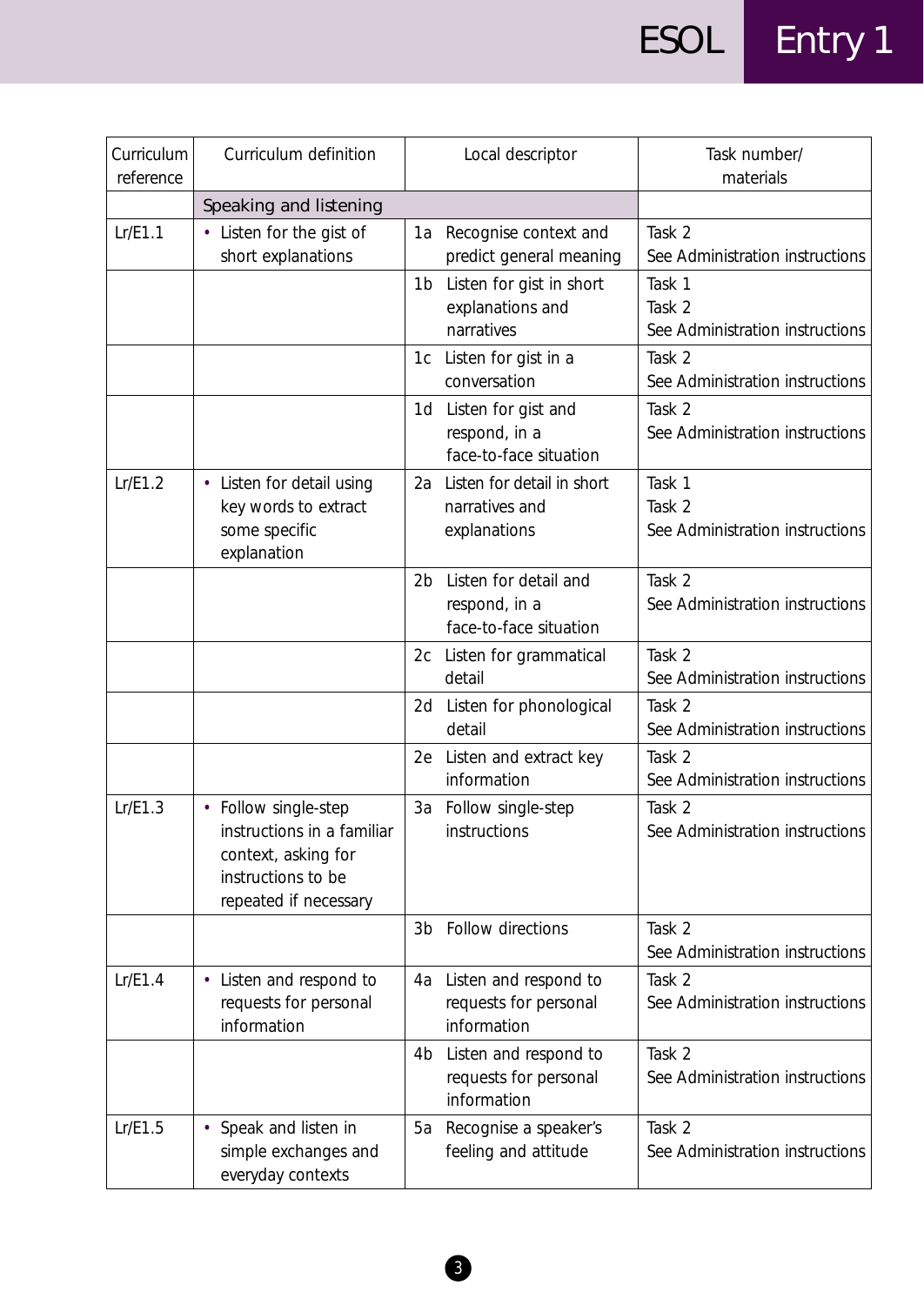# Entry 1 ESOL

| Curriculum<br>reference | Curriculum definition                                                |                | Local descriptor                                                                                 | Task number/<br>materials                 |
|-------------------------|----------------------------------------------------------------------|----------------|--------------------------------------------------------------------------------------------------|-------------------------------------------|
|                         |                                                                      | 5b             | Take part in social<br>conversation                                                              | Task 2<br>See Administration instructions |
|                         |                                                                      | 5c             | Take part in more formal<br>exchanges                                                            | Task 2<br>See Administration instructions |
|                         |                                                                      | 5d             | Follow a simple discussion<br>on a familiar topic                                                | Task 2<br>See Administration instructions |
| Sc/E1.1                 | • Speak clearly to be<br>heard and understood<br>in simple exchanges | 1a             | Use stress and intonation<br>to make speech<br>comprehensible to a<br>sympathetic native speaker | Task 3<br>See Administration instructions |
|                         |                                                                      | 1 <sub>b</sub> | Articulate the sounds<br>of English to be<br>comprehensible to a<br>sympathetic native speaker   | Task 3<br>See Administration instructions |
| Sc/E1.2                 | Make requests using<br>appropriate terms                             | 2a             | Make requests: ask for<br>things or action                                                       | Task 3<br>See Administration instructions |
|                         |                                                                      | 2 <sub>b</sub> | Make requests: ask<br>permission                                                                 | Task 3<br>See Administration instructions |
| Sc/E1.3                 | Ask questions to obtain<br>$\bullet$<br>specific information         |                | 3a Ask for personal details                                                                      |                                           |
|                         |                                                                      | 3b             | Ask for information                                                                              |                                           |
|                         |                                                                      | Зc             | Ask for directions and<br>location                                                               |                                           |
|                         |                                                                      | 3d             | Ask for clarification                                                                            |                                           |
| Sc/E1.4                 | Make statements of fact<br>clearly                                   | 4a             | Make simple statements<br>of fact                                                                | Task 3<br>See Administration instructions |
|                         |                                                                      | 4b             | Give personal information                                                                        | Task 3<br>See Administration instructions |
|                         |                                                                      | 4c             | Give directions and<br>instructions                                                              |                                           |
|                         |                                                                      | 4d             | Give a description                                                                               | Task 3<br>See Administration instructions |
|                         |                                                                      | 4e             | Deal with another person's<br>misunderstanding                                                   |                                           |
| Sd/E1.1                 | Speak and listen in<br>simple exchanges and<br>everyday contexts     | 1a             | Take part in social<br>interaction                                                               |                                           |
|                         |                                                                      | 1b             | Take part in more<br>formal interaction                                                          |                                           |
|                         |                                                                      | 1с             | Express likes and dislikes,<br>feelings, etc.                                                    | Task 3<br>See Administration instructions |

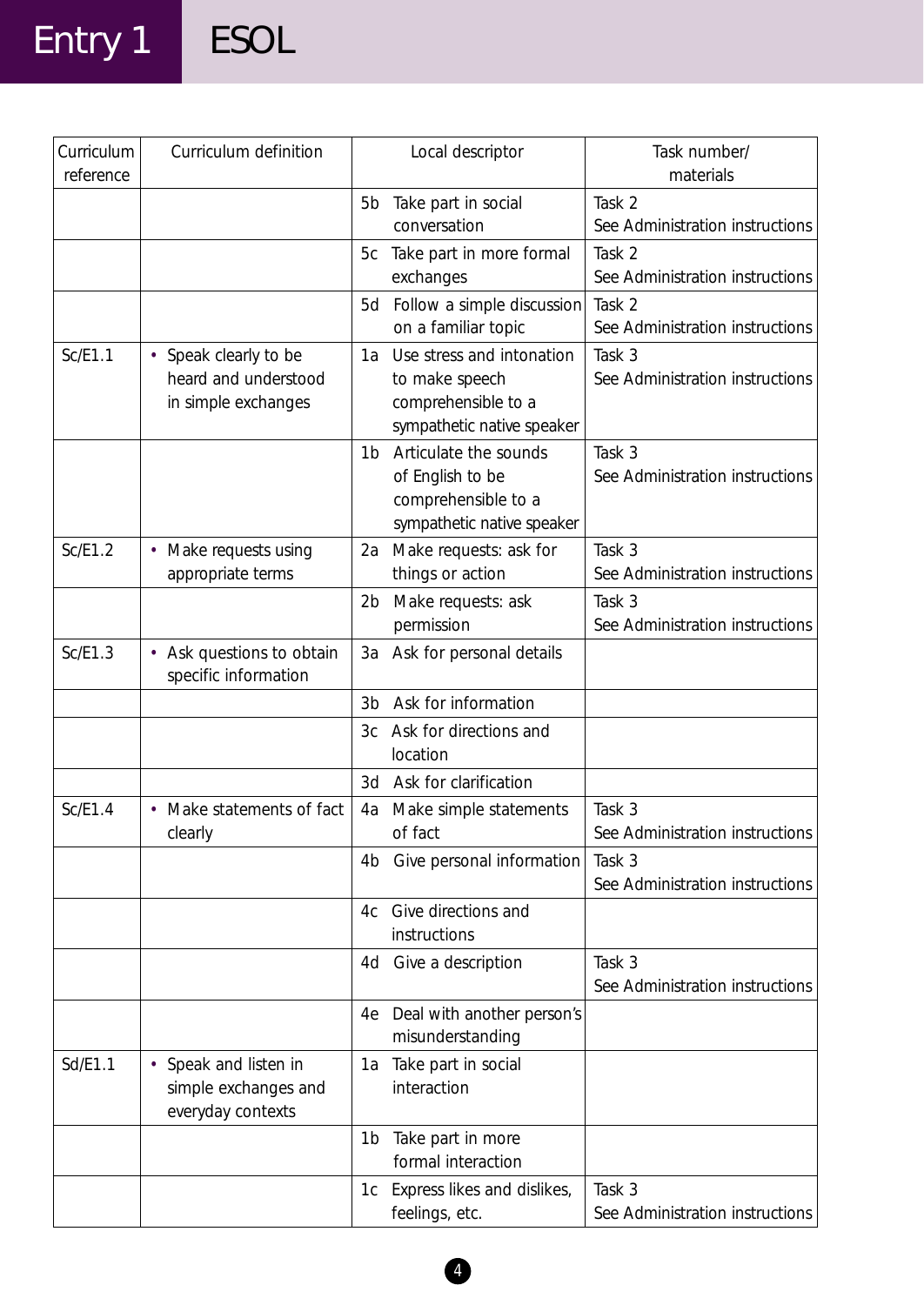| Curriculum<br>reference | Curriculum definition                                                                     | Local descriptor                                                                                        | Task number/<br>materials |
|-------------------------|-------------------------------------------------------------------------------------------|---------------------------------------------------------------------------------------------------------|---------------------------|
|                         | Reading                                                                                   |                                                                                                         |                           |
| Rt/E1.1                 | • Follow a short narrative<br>on a familiar topic or<br>experience                        | Follow a short narrative<br>1а<br>on a familiar topic or<br>experience                                  |                           |
|                         |                                                                                           | Obtain information from<br>1 <sub>b</sub><br>texts                                                      | Task 4                    |
| Rt/E1.2                 | • Recognise the different<br>purposes of texts at this<br>level                           | Recognise that the way a<br>2a<br>text looks can help<br>predict its purpose                            |                           |
| <b>Rs/E1.1</b>          | • Read and recognise<br>simple sentence<br>structures                                     | Read and recognise<br>1a<br>simple sentence<br>structures                                               |                           |
|                         |                                                                                           | Use punctuation and<br>1 <sub>b</sub><br>capitalisation to aid<br>understanding                         |                           |
| <b>Rw/E1.1</b>          | • Possess a limited,<br>meaningful and sight<br>vocabulary of words,<br>signs and symbols | Recognise a limited<br>1a<br>number of words, signs<br>and symbols                                      | Task 4                    |
| <b>Rw/E1.2</b>          | Decode simple, regular<br>words                                                           | Use knowledge of basic<br>2a<br>sound-letter<br>correspondence to help<br>sound out unfamiliar<br>words |                           |
| <b>Rw/E1.3</b>          | Recognise the letters of<br>the alphabet in both<br>upper and lower case                  | Identify the letters of the<br>3a<br>alphabet in both upper<br>and lower case                           |                           |
|                         |                                                                                           | 3b Recognise digits                                                                                     |                           |
|                         | Writing                                                                                   |                                                                                                         |                           |
| Wt/E1.1                 | • Use written words and<br>phrases to record or<br>present information                    | Compose very simple text<br>1а<br>to communicate ideas or<br>basic information                          | Task 7                    |
| <b>Ws/E1.1</b>          | • Construct a simple<br>sentence                                                          | 1a Construct a simple<br>sentence, using basic<br>word order and verb form                              | Task 6<br>Task 7          |
| <b>Ws/E1.2</b>          | • Punctuate a simple<br>sentence with a capital<br>letter and a full stop                 | Use basic punctuation to<br>2a<br>aid understanding of<br>where sentences begin<br>and end              | Task 7                    |
| Ws/E1.3                 | • Use a capital letter for<br>personal pronoun 'l'                                        | Use basic punctuation to<br>3a<br>write about oneself                                                   | Task 7                    |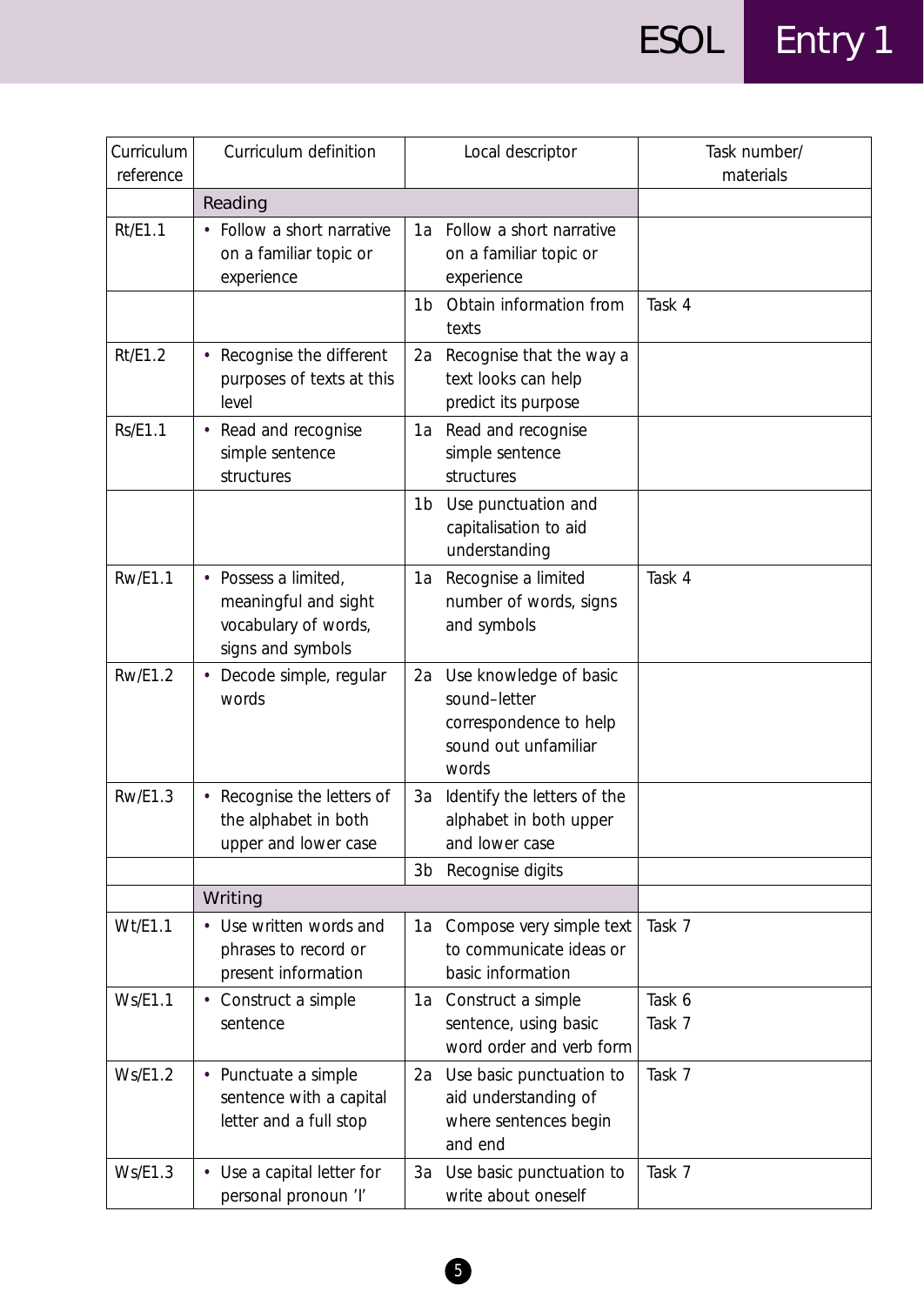# Entry 1 ESOL

| Curriculum<br>reference | Curriculum definition                                              | Local descriptor                                                                                         | Task number/<br>materials |
|-------------------------|--------------------------------------------------------------------|----------------------------------------------------------------------------------------------------------|---------------------------|
| <b>Ww/E1.1</b>          | • Spell correctly some<br>personal key words and<br>familiar words | 1a Use and spell correctly<br>some personal key words<br>and familiar words                              | Task 5<br>Task 7          |
|                         |                                                                    | Use knowledge of basic<br>1b<br>sound-letter<br>correspondence and<br>letter patterns to aid<br>spelling | Task 7                    |
|                         |                                                                    | Develop strategies to aid<br>1c<br>spelling                                                              | Task 7                    |
| <b>Ww/E1.2</b>          | Write the letters of the<br>alphabet using upper<br>and lower case | 2a Form the letters of the<br>alphabet using upper<br>and lower case                                     | Task 5<br>Task 7          |
|                         |                                                                    | Form digits<br>2b                                                                                        | Task 5<br>Task 7          |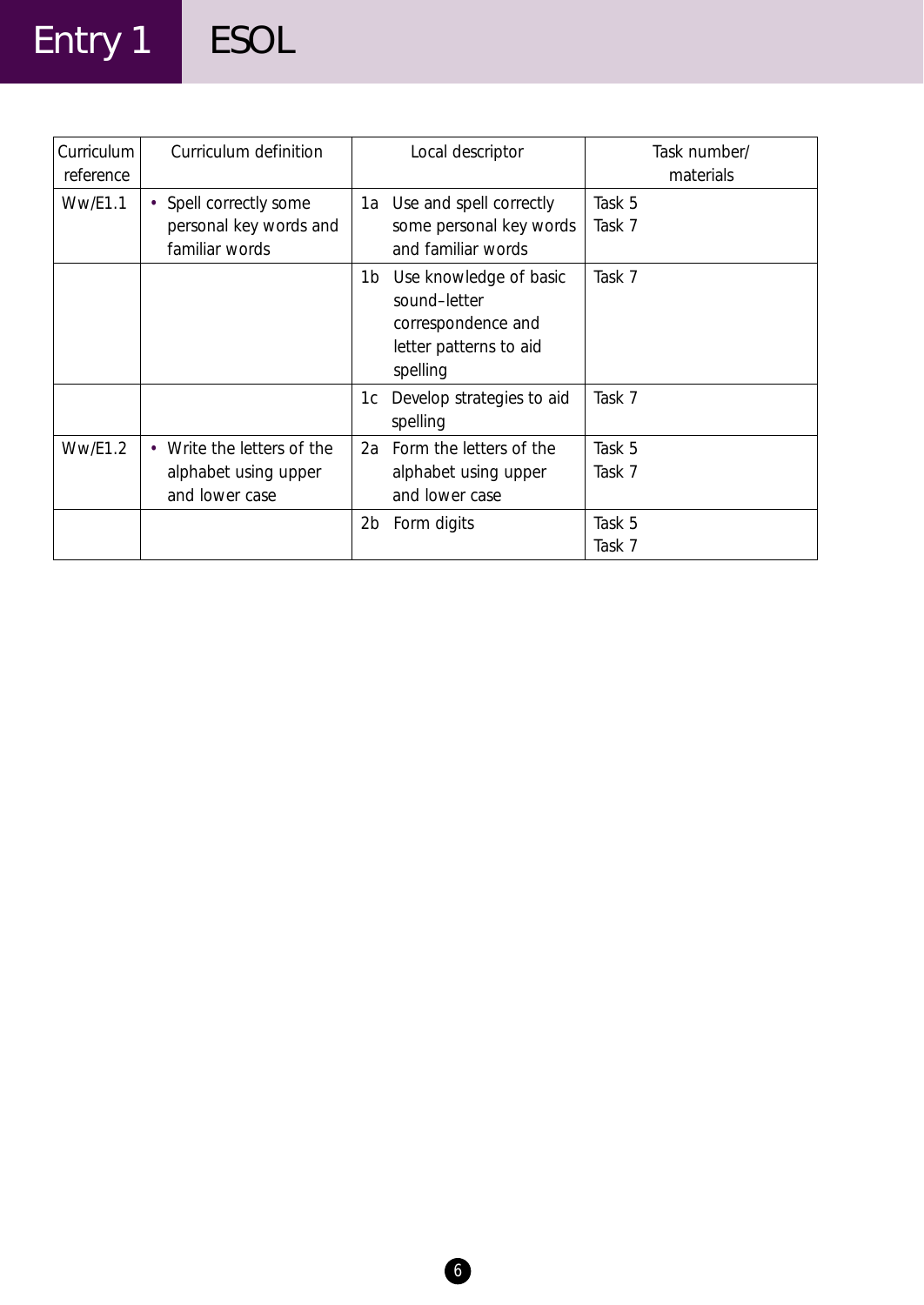| Curriculum<br>reference | Curriculum definition                                                                           |                | Local descriptor                                                                           | Task number/<br>materials                           |
|-------------------------|-------------------------------------------------------------------------------------------------|----------------|--------------------------------------------------------------------------------------------|-----------------------------------------------------|
|                         | Speaking and listening                                                                          |                |                                                                                            |                                                     |
| Lr/E2.1                 | • Listen for and follow the<br>gist of explanations,<br>instructions and narratives             | 1a             | Recognise context and<br>predict general meaning                                           | Task 2<br>See Administration instructions           |
|                         |                                                                                                 | 1b             | Listen for gist in a short<br>passage, e.g. TV or radio                                    | Task 2<br>See Administration instructions           |
|                         |                                                                                                 | 1c             | Listen for gist in a<br>conversation                                                       | Task 1<br>Task 2<br>See Administration instructions |
|                         |                                                                                                 | 1d             | Listen for gist and<br>respond, in face-to-face<br>situations                              | Task 2<br>See Administration instructions           |
| Lr/E2.2                 | • Listen for detail in short<br>explanations, instructions<br>and narratives                    | 2a             | Listen for detail in short<br>narratives and<br>explanations                               | Task 1<br>Task 2<br>See Administration instructions |
|                         |                                                                                                 | 2 <sub>b</sub> | Listen for detail and<br>respond, in face-to-face<br>situations                            | Task 2<br>See Administration instructions           |
|                         |                                                                                                 | 2c             | Listen for grammatical<br>detail                                                           | Task 2<br>See Administration instructions           |
|                         |                                                                                                 | 2d             | Listen for phonological<br>detail                                                          | Task 2<br>See Administration instructions           |
| Lr/E2.3                 | • Listen for and identify<br>the main points of short<br>explanations or<br>presentations       | 3a             | Extract the main points<br>when listening to<br>presentations                              | Task 2<br>See Administration instructions           |
|                         |                                                                                                 | 3b             | Extract the main points of<br>an explanation in a<br>face-to-face situation<br>and respond | Task 2<br>See Administration instructions           |
|                         |                                                                                                 | 3c             | Extract straightforward<br>information for a specific<br>purpose                           | Task 2<br>See Administration instructions           |
| Lr/E2.4                 | Listen to and follow short,<br>$\bullet$<br>straightforward<br>explanations and<br>instructions | 4a             | Listen to, follow and<br>respond to explanations,<br>directions and<br>instructions        | Task 2<br>See Administration instructions           |
| Lr/E2.5                 | Respond to<br>$\bullet$<br>straightforward<br>questions                                         | 5a             | Listen and respond to<br>requests for<br>action/permission                                 | Task 2<br>See Administration instructions           |
|                         |                                                                                                 | 5 <sub>b</sub> | Respond to requests for<br>information                                                     | Task 2<br>See Administration instructions           |

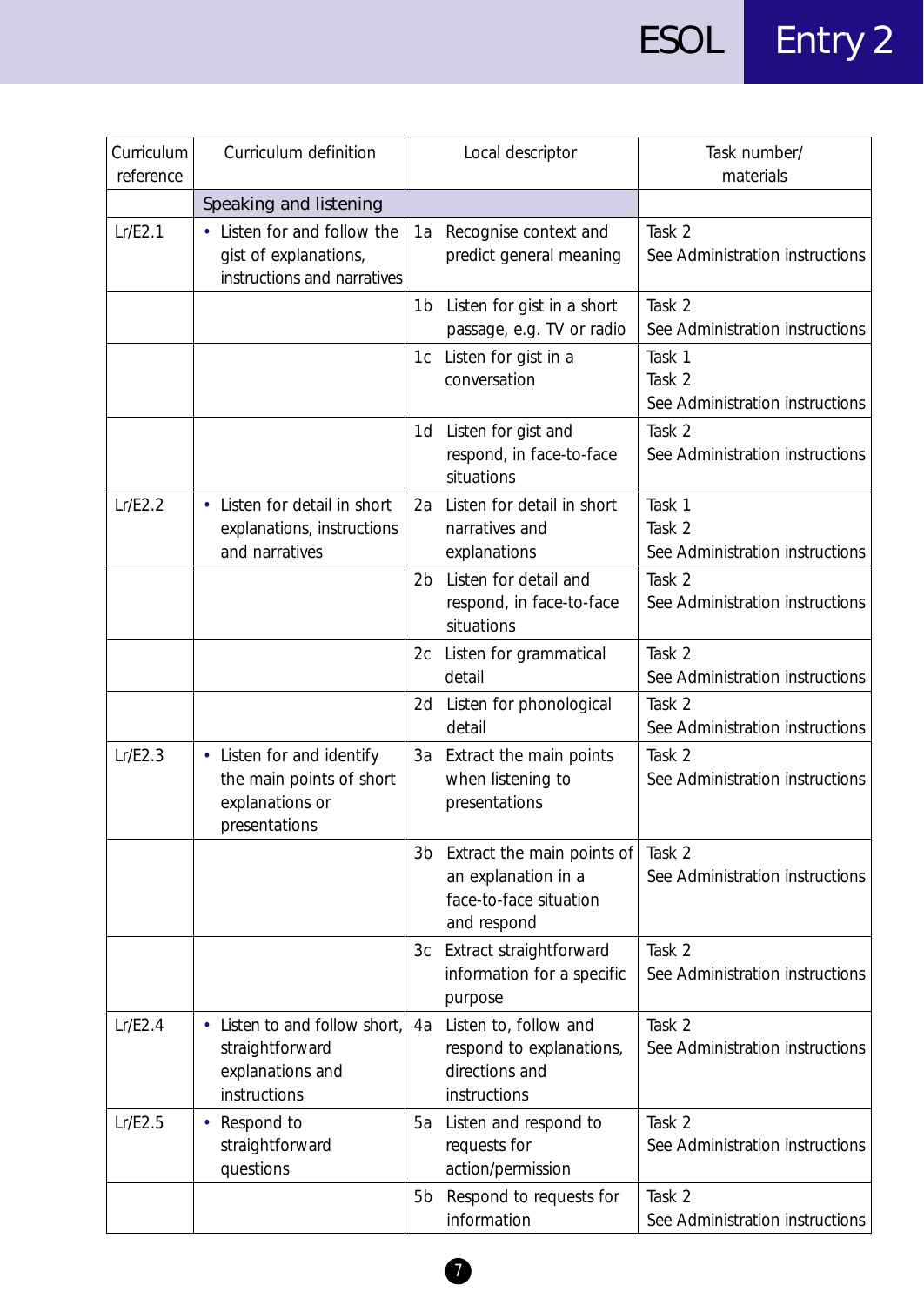# Entry 2 ESOL

| Curriculum<br>reference | Curriculum definition                                                                            | Local descriptor                                                                                         | Task number/<br>materials                 |
|-------------------------|--------------------------------------------------------------------------------------------------|----------------------------------------------------------------------------------------------------------|-------------------------------------------|
| Lr/E2.6                 | • Listen to and identify<br>simply expressed feelings<br>and opinions                            | 6a Listen to and identify<br>simply expressed feelings<br>and opinions                                   | Task 2<br>See Administration instructions |
|                         |                                                                                                  | Take part in social<br>6b<br>interaction                                                                 | Task 2<br>See Administration instructions |
|                         |                                                                                                  | Take part in more formal<br>6c<br>interaction                                                            | Task 2<br>See Administration instructions |
| Lr/E2.7                 | • Follow the gist of<br>discussions                                                              | 7a Follow the gist of<br>discussions                                                                     | Task 2<br>See Administration instructions |
| Lr/E2.8                 | • Follow the main points and<br>make appropriate<br>contributions to the<br>discussion           | Follow the main points<br>8a<br>of discussions                                                           | Task 2<br>See Administration instructions |
| Sc/E2.1                 | • Speak clearly to be<br>heard and understood<br>in straightforward<br>exchanges                 | Use stress and intonation<br>1a<br>adequately to make<br>speech comprehensible<br>and meaning understood | Task 3<br>See Administration instructions |
|                         |                                                                                                  | Articulate the sounds of<br>1 <sub>b</sub><br>English to make meaning<br>understood                      | Task 3<br>See Administration instructions |
| SC/E2.2                 | • Make requests and ask<br>questions to obtain<br>information in everyday<br>contexts            | Make requests: ask for<br>2a<br>things or action                                                         | Task 3<br>See Administration instructions |
|                         |                                                                                                  | Make requests: ask for<br>2 <sub>b</sub><br>permission                                                   | Task 3<br>See Administration instructions |
|                         |                                                                                                  | 2c Ask for personal details                                                                              | Task 3<br>See Administration instructions |
|                         |                                                                                                  | Ask for factual information<br>2d<br>(present, past, future)                                             | Task 3<br>See Administration instructions |
|                         |                                                                                                  | 2e Ask for directions and<br>instructions                                                                |                                           |
|                         |                                                                                                  | Ask for description of<br>2f<br>people, places and things                                                | Task 3<br>See Administration instructions |
| Sc/E2.3                 | <b>Express clearly statements</b><br>$\bullet$<br>of fact and short accounts<br>and descriptions | Express statements of fact<br>За                                                                         |                                           |
|                         |                                                                                                  | Give personal information<br>3b                                                                          |                                           |
|                         |                                                                                                  | Give a short account<br>3c                                                                               |                                           |
|                         |                                                                                                  | Give an explanation<br>3d                                                                                |                                           |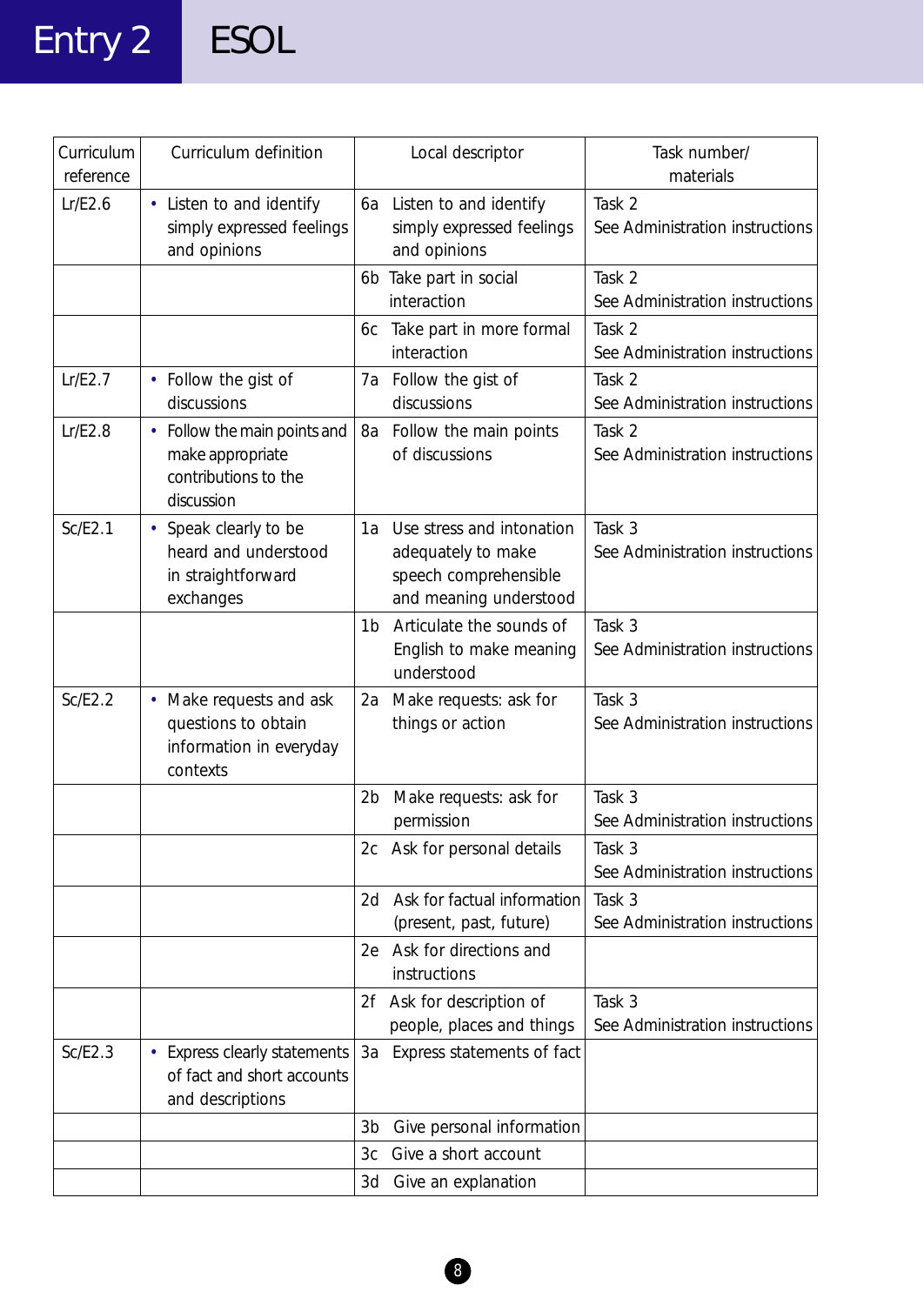| Curriculum<br>reference | Curriculum definition                                                                     | Local descriptor                                                                                                                                          | Task number/<br>materials                                                              |
|-------------------------|-------------------------------------------------------------------------------------------|-----------------------------------------------------------------------------------------------------------------------------------------------------------|----------------------------------------------------------------------------------------|
|                         |                                                                                           | Give directions and<br>3e<br>instructions                                                                                                                 |                                                                                        |
|                         |                                                                                           | Give a short description<br>3f                                                                                                                            |                                                                                        |
| SC/E2.4                 | • Ask questions to clarify<br>understanding                                               | Ask for clarification and<br>4a<br>explanation                                                                                                            |                                                                                        |
| Sd/E2.1                 | Follow the main points<br>٠<br>and make appropriate<br>contributions to the<br>discussion | Take part in social<br>1a<br>interaction                                                                                                                  | Task 4<br>See Administration instructions                                              |
|                         |                                                                                           | Take part in more formal<br>1b<br>interaction                                                                                                             | Task 4<br>See Administration instructions                                              |
|                         |                                                                                           | Express likes and dislikes,<br>1c<br>feelings, wishes and hopes                                                                                           | Task 3<br>See Administration instructions<br>Task 4<br>See Administration instructions |
|                         |                                                                                           | Express views and<br>1d<br>opinions                                                                                                                       | Task 3<br>See Administration instructions<br>Task 4<br>See Administration instructions |
|                         |                                                                                           | Relate to other speakers<br>1e                                                                                                                            | Task 4<br>See Administration instructions                                              |
|                         | Reading                                                                                   |                                                                                                                                                           |                                                                                        |
| Rt/E2.1                 | • Trace and understand<br>the main events of<br>chronological and<br>instructional texts  | Use a range of strategies<br>1a<br>and knowledge about texts<br>to trace and understand<br>the main events of<br>chronological and<br>instructional texts | Task 6                                                                                 |
|                         |                                                                                           | Obtain information from<br>1 <sub>b</sub><br>texts                                                                                                        |                                                                                        |
| Rt/E2.2                 | Recognise the different<br>purposes of texts at this<br>level                             | Understand and identify<br>2a<br>the different purposes of<br>short, straightforward<br>texts                                                             |                                                                                        |
| Rt/E2.3                 | • Identify common<br>sources of information                                               | Identify a range of<br>3a<br>common sources of<br>information where<br>everyday information<br>can be found                                               |                                                                                        |
| Rt/E2.4                 | • Use illustrations and<br>captions to locate<br>information                              | Obtain information from<br>4а<br>illustrations, simple maps<br>and diagrams and captions                                                                  |                                                                                        |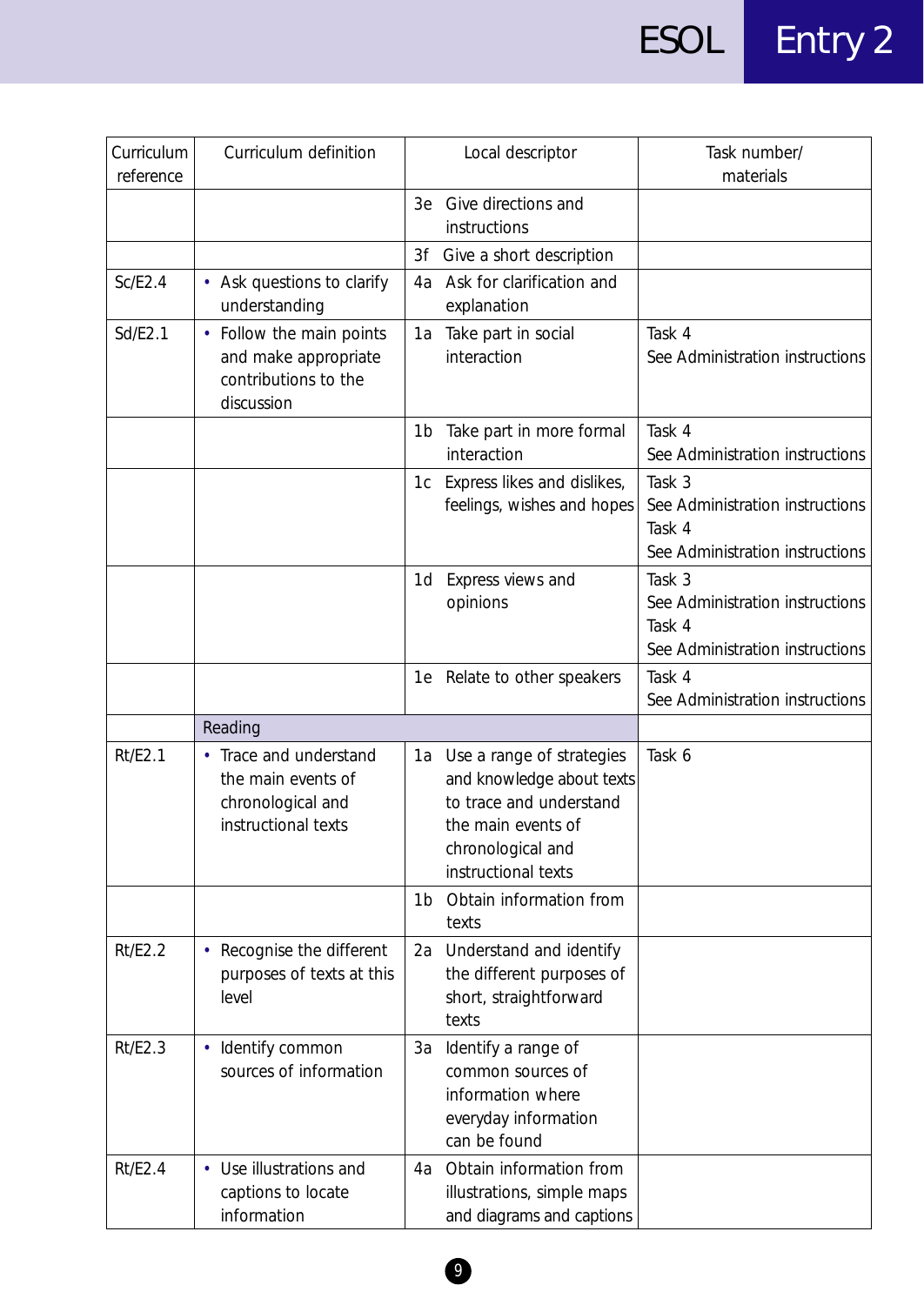# Entry 2 ESOL

| Curriculum<br>reference | Curriculum definition                                                                                                                                | Local descriptor                                                                                                                     | Task number/<br>materials |
|-------------------------|------------------------------------------------------------------------------------------------------------------------------------------------------|--------------------------------------------------------------------------------------------------------------------------------------|---------------------------|
| <b>Rs/E2.1</b>          | Read and understand<br>$\bullet$<br>linking words and<br>adverbials in instructions<br>and directions, e.g. next,<br>then, right, straight<br>on     | 1a Use grammatical<br>structures that link<br>clauses and help identify<br>sequence                                                  |                           |
|                         |                                                                                                                                                      | Use knowledge of simple<br>1b<br>and compound sentence<br>structure to work out<br>meaning                                           | Task 5<br>Task 6          |
|                         |                                                                                                                                                      | Apply own life experience<br>1c<br>and knowledge to monitor<br>the meaning of sentences<br>as a whole when decoding<br>unknown words |                           |
|                         |                                                                                                                                                      | Use punctuation and<br>1d<br>capitalisation to aid<br>understanding                                                                  |                           |
| <b>Rw/E2.1</b>          | • Read and understand<br>words on forms related<br>to personal information,<br>e.g. first name, surname,<br>address, postcode, age,<br>date of birth | Recognise words on<br>1a<br>forms related to personal<br>information and<br>understand explicit and<br>implicit instructions         |                           |
| <b>Rw/E2.2</b>          | Recognise high-frequency<br>words and words with<br>common spelling<br>patterns                                                                      | Recognise a range of<br>2a<br>familiar words and words<br>with common spelling<br>patterns                                           | Task 6                    |
| <b>Rw/E2.3</b>          | Use phonic and graphic<br>$\bullet$<br>knowledge to decode<br>words                                                                                  | Use context and a range<br>3a<br>of phonic and graphic<br>knowledge to decode<br>words                                               |                           |
| <b>Rw/E2.4</b>          | • Use a simplified dictionary<br>to find the meaning of<br>unfamiliar words                                                                          | Obtain information from<br>4а<br>a simplified dictionary to<br>find the meaning of<br>unfamiliar words                               |                           |
| <b>Rw/E2.5</b>          | Use initial letters to find<br>and sequence words in<br>alphabetical order                                                                           | Sequence words using<br>5a<br>basic alphabetical<br>ordering skills                                                                  |                           |

0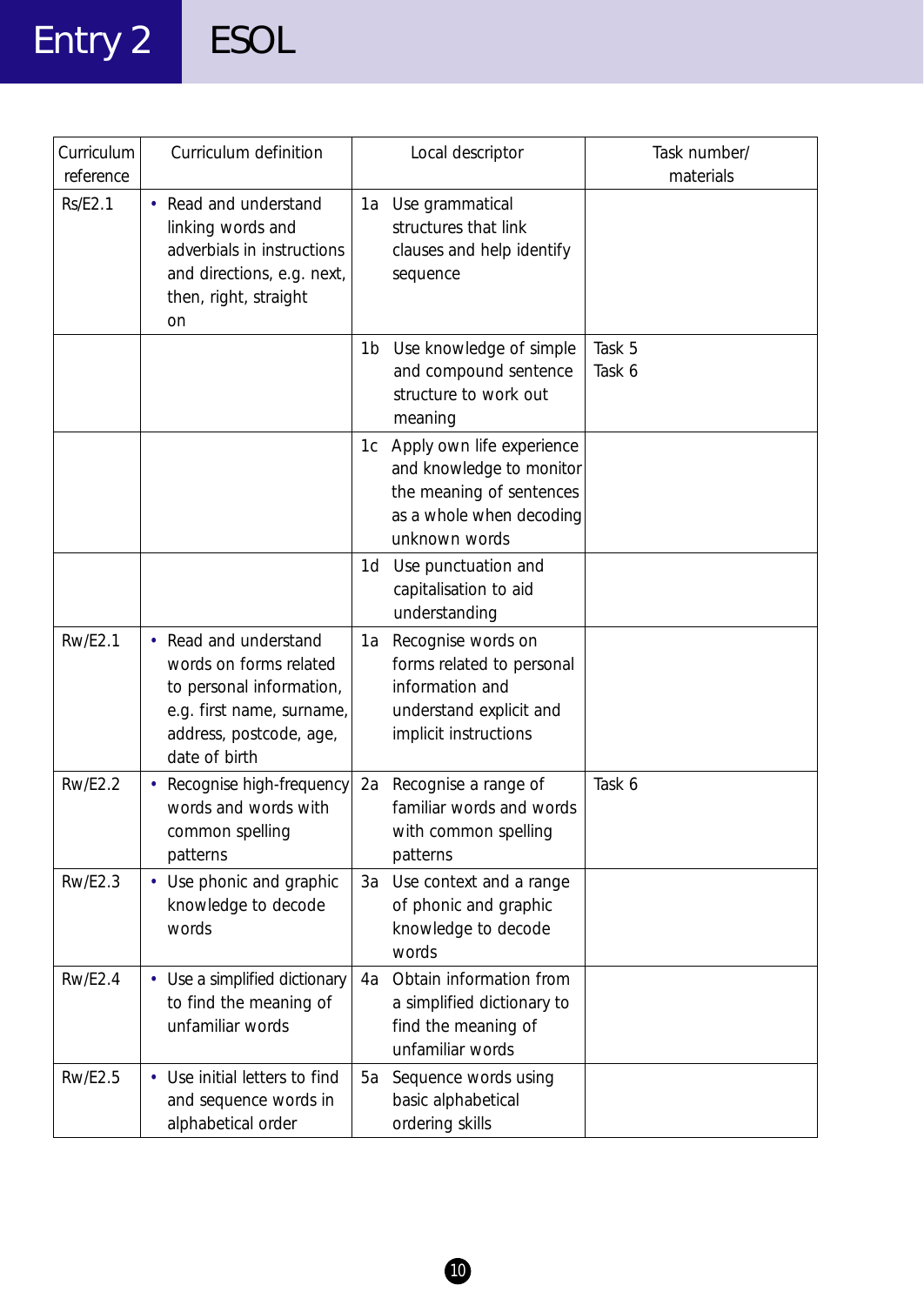| Curriculum<br>reference | Curriculum definition                                                                                                         | Local descriptor                                                                                                                                                                                                                                                                         | Task number/<br>materials |
|-------------------------|-------------------------------------------------------------------------------------------------------------------------------|------------------------------------------------------------------------------------------------------------------------------------------------------------------------------------------------------------------------------------------------------------------------------------------|---------------------------|
|                         | Writing                                                                                                                       |                                                                                                                                                                                                                                                                                          |                           |
| Wt/E2.1                 | • Use written words and<br>phrases to record or<br>present information                                                        | Compose simple text,<br>1a<br>selecting appropriate<br>format for the purpose<br>Record information on<br>1b<br>forms                                                                                                                                                                    | Task 7                    |
| <b>Ws/E2.1</b>          | • Construct simple and<br>compound sentences,<br>using common<br>conjunctions to connect<br>two clauses,<br>e.g. as, and, but | Construct simple and<br>1a<br>compound sentences<br>using common<br>conjunctions to connect<br>two clauses,<br>e.g. as, and, but                                                                                                                                                         | Task 7                    |
| <b>Ws/E2.2</b>          | • Use adjectives                                                                                                              | 2a Use adjectives                                                                                                                                                                                                                                                                        | Task 7                    |
| Ws/E2.3                 | • Use punctuation correctly,<br>e.g. capital letters,<br>full stops and question<br>marks                                     | Use punctuation correctly,<br>За<br>e.g. capital letters,<br>full stops and question<br>marks                                                                                                                                                                                            | Task 7                    |
| Ws/E2.4                 | • Use a capital letter for<br>proper nouns                                                                                    | Use a capital letter for<br>4a<br>proper nouns                                                                                                                                                                                                                                           | Task 7                    |
| <b>Ww/E2.1</b>          | Spell correctly the<br>majority of personal<br>details and familiar<br>common words                                           | Spell correctly the<br>1a<br>majority of personal<br>details and familiar<br>common words                                                                                                                                                                                                | Task 7                    |
|                         |                                                                                                                               | Use their knowledge of<br>1b<br>sound-symbol<br>relationships and<br>phonological patterns<br>(e.g. consonant clusters<br>and vowel phonemes)<br>to help work out correct<br>spellings, as appropriate<br>for the needs of the<br>learner<br>Develop strategies to aid<br>1c<br>spelling |                           |
| <b>Ww/E2.2</b>          | • Produce legible text                                                                                                        | Produce legible text<br>2a                                                                                                                                                                                                                                                               | Task 7                    |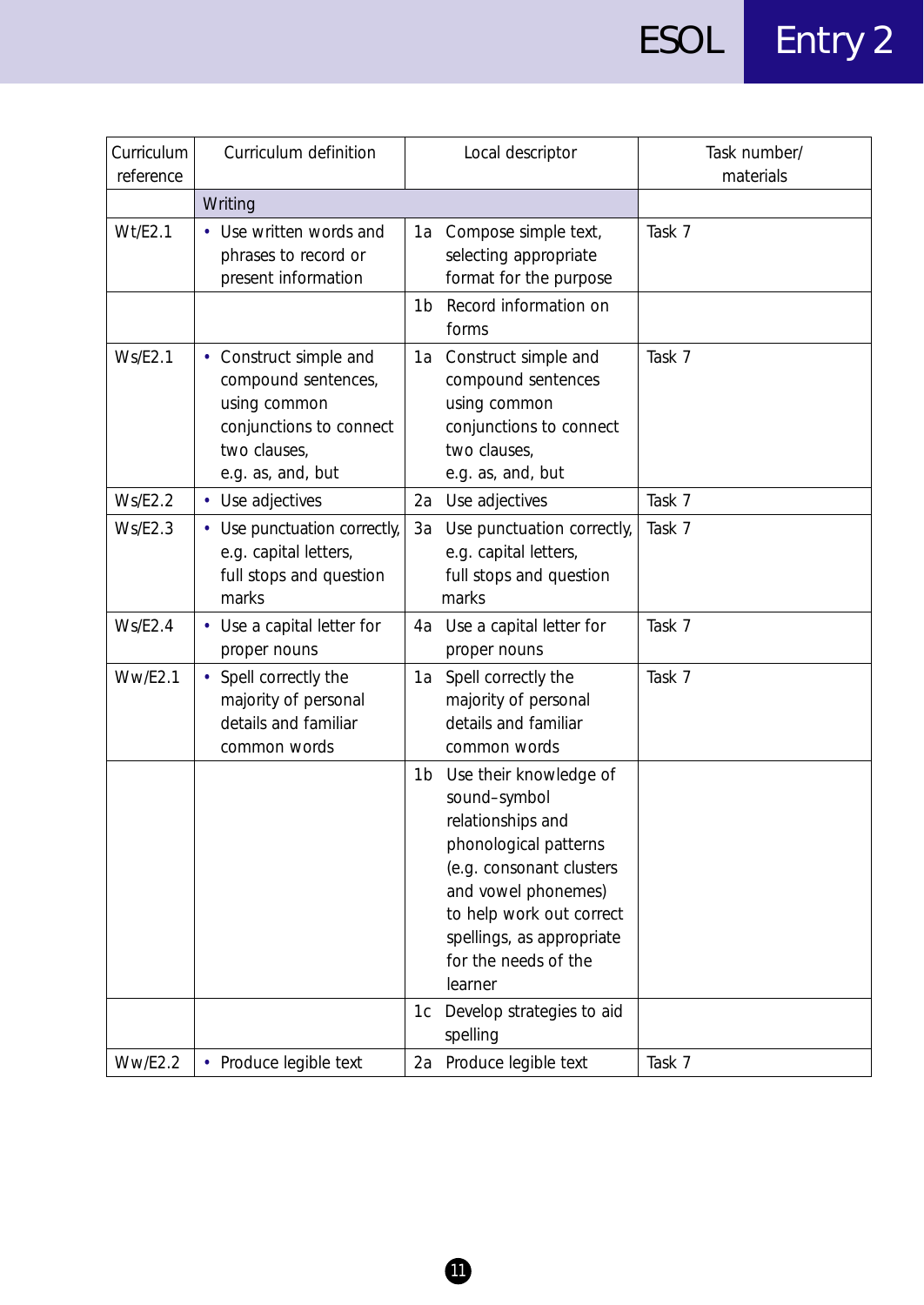# Entry 3 ESOL

| Curriculum<br>reference | Curriculum definition                                                                                                                      | Local descriptor                                                                                                             | Task number/<br>materials                           |
|-------------------------|--------------------------------------------------------------------------------------------------------------------------------------------|------------------------------------------------------------------------------------------------------------------------------|-----------------------------------------------------|
|                         | Speaking and listening                                                                                                                     |                                                                                                                              |                                                     |
| Lr/E3.1                 | Listen for and follow the<br>gist of explanations,<br>instructions and<br>narratives in different<br>contexts                              | Recognise context and<br>1a<br>predict meaning in a<br>range of listening texts<br>and oral interactions                     | Task 2<br>See Administration instructions           |
|                         |                                                                                                                                            | Listen for the gist of<br>1b<br>information or narrative<br>on radio or TV                                                   | Task 1<br>Task 2<br>See Administration instructions |
|                         |                                                                                                                                            | Listen for the gist of<br>1c<br>explanations, instructions<br>or narrative in face-to-face<br>interaction or on the<br>phone | Task 2<br>See Administration instructions           |
| Lr/E3.2                 | Listen for detail in<br>$\bullet$<br>explanations, instructions<br>and narratives in different<br>contexts                                 | Listen for detail in<br>2a<br>narratives and<br>explanations                                                                 | Task 1<br>Task 2<br>See Administration instructions |
|                         |                                                                                                                                            | Listen for detail in a<br>2b<br>face-to-face situation<br>or on the phone                                                    | Task 2<br>See Administration instructions           |
|                         |                                                                                                                                            | Listen for detailed<br>2c<br>instructions                                                                                    | Task 2<br>See Administration instructions           |
|                         |                                                                                                                                            | Listen for grammatical<br>2d<br>detail                                                                                       | Task 2<br>See Administration instructions           |
|                         |                                                                                                                                            | 2e Listen for phonological<br>detail                                                                                         | Task 2<br>See Administration instructions           |
| Lr/E3.3                 | Listen for and identify<br>$\bullet$<br>relevant information and<br>new information from<br>discussions, explanations<br>and presentations | Listen for relevant and<br>3a<br>new information on<br>radio, TV or in live<br>presentations                                 | Task 1<br>Task 2<br>See Administration instructions |
|                         |                                                                                                                                            | Listen for relevant and<br>3b<br>new information in<br>face-to-face situations or<br>on the phone                            | Task 2<br>See Administration instructions           |
| Lr/E3.4                 | Use strategies to clarify<br>$\bullet$<br>and confirm<br>understanding, e.g.<br>facial expressions or<br>gestures                          | Clarify and confirm<br>4a<br>understanding through<br>verbal and non-verbal<br>means                                         | Task 2<br>See Administration instructions           |

 $\bigcirc$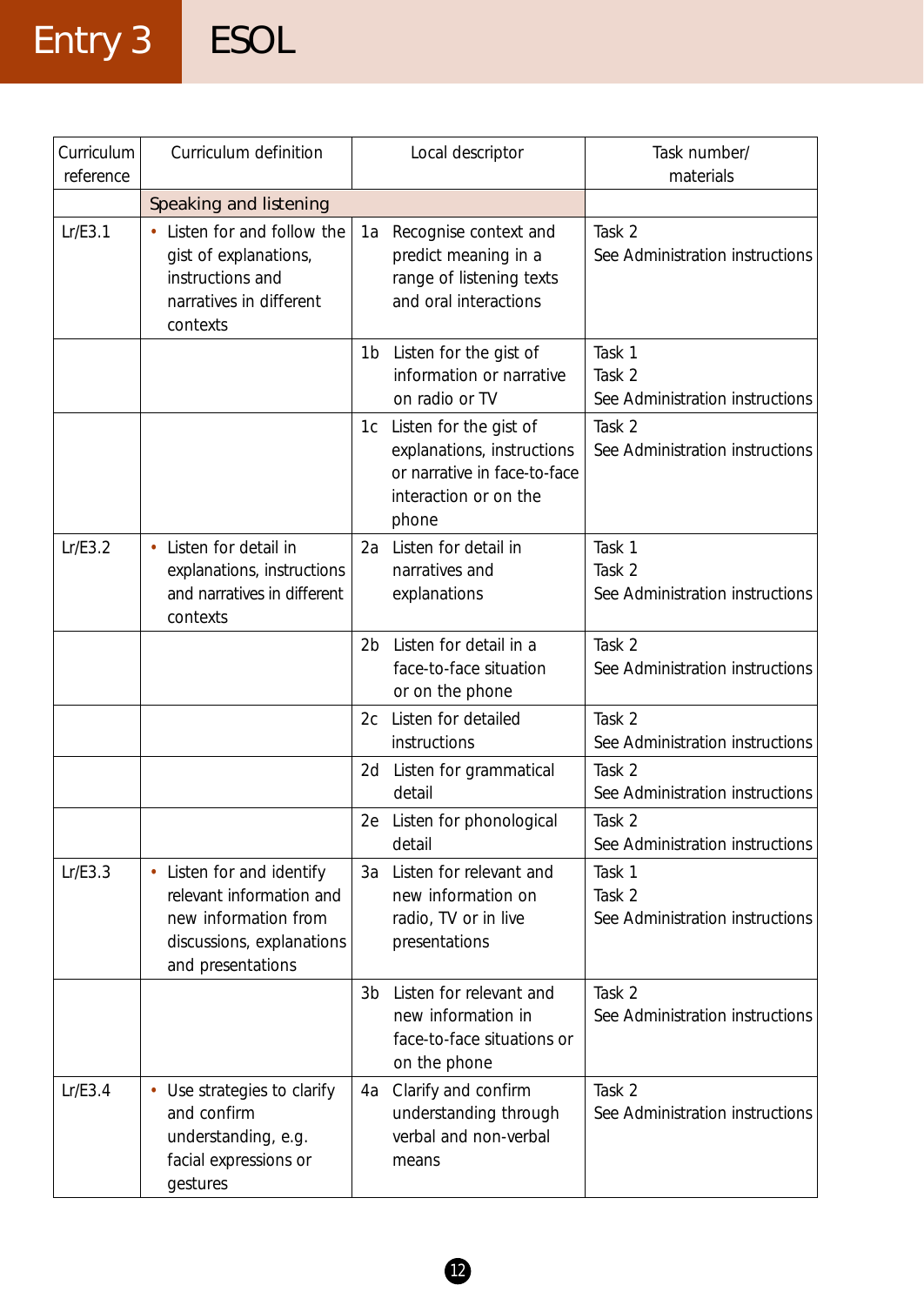| Curriculum<br>reference | Curriculum definition                                                                              |                | Local descriptor                                                                             | Task number/<br>materials                 |
|-------------------------|----------------------------------------------------------------------------------------------------|----------------|----------------------------------------------------------------------------------------------|-------------------------------------------|
| Lr/E3.5                 | Respond to a range of<br>questions about familiar<br>topics                                        | 5a             | Respond to requests for<br>action                                                            | Task 2<br>See Administration instructions |
|                         |                                                                                                    | 5b             | Respond to requests for<br>information                                                       | Task 2<br>See Administration instructions |
| Lr/E3.6                 | Listen to and respond<br>appropriately to other<br>points of view                                  | 6a             | Recognise a variety of<br>feelings expressed by<br>another speaker                           | Task 2<br>See Administration instructions |
|                         |                                                                                                    | 6 <sub>b</sub> | Listen to and respond<br>appropriately to other<br>points of view                            | Task 2<br>See Administration instructions |
| Lr/E3.7                 | Follow and understand<br>$\bullet$<br>the main points of<br>discussions on different<br>topics     | 7a             | Listen for the gist of a<br>discussion                                                       | Task 2<br>See Administration instructions |
|                         |                                                                                                    | 7b             | Follow a discussion<br>without actively<br>participating e.g. on TV                          | Task 2<br>See Administration instructions |
|                         |                                                                                                    | 7c             | Follow and participate in<br>a discussion                                                    | Task 2<br>See Administration instructions |
|                         |                                                                                                    | 7d             | Recognise features of<br>spoken language                                                     | Task 2<br>See Administration instructions |
| Sc/E3.1                 | Speak clearly to be heard<br>and understood using<br>appropriate clarity, speed<br>and phrasing    | 1a             | Use stress, intonation and<br>pronunciation to be<br>understood and to make<br>meaning clear | Task 1<br>See Administration instructions |
|                         |                                                                                                    | 1 <sub>b</sub> | Articulate the sounds of<br>English to make meaning<br>clear                                 | Task 3<br>See Administration instructions |
| Sc/E3.2                 | Use formal language<br>$\bullet$<br>and register when<br>appropriate                               | 2a             | Use formal language and<br>register when appropriate                                         | Task 3<br>See Administration instructions |
| Sc/E3.3                 | Make requests and ask<br>questions to obtain<br>information in familiar<br>and unfamiliar contexts | 3a             | Make requests                                                                                | Task 3<br>See Administration instructions |
|                         |                                                                                                    | 3b             | Ask questions to obtain<br>personal or factual<br>information                                | Task 3<br>See Administration instructions |
|                         |                                                                                                    | Зc             | Ask for directions,<br>instructions or<br>explanation                                        | Task 3<br>See Administration instructions |

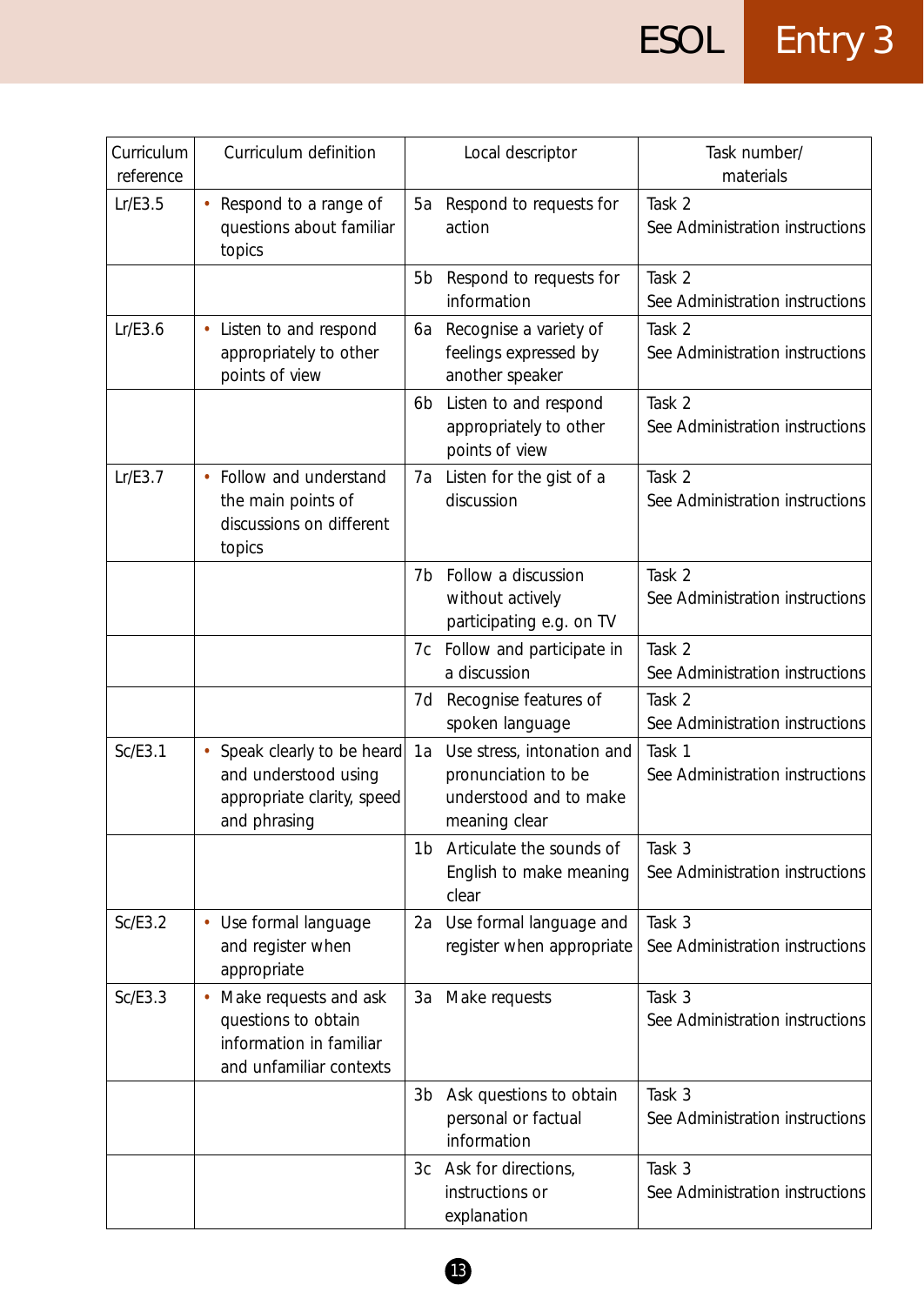# Entry 3 ESOL

| Curriculum<br>reference | Curriculum definition                                                                              | Local descriptor                                            | Task number/<br>materials                 |
|-------------------------|----------------------------------------------------------------------------------------------------|-------------------------------------------------------------|-------------------------------------------|
|                         |                                                                                                    | Ask for descriptions of<br>3d<br>people, places and things  | Task 3<br>See Administration instructions |
| Sc/E3.4                 | Express clearly statements<br>of fact and give short<br>explanations, accounts<br>and descriptions | Express clearly statements<br>4a<br>of fact                 | Task 3<br>See Administration instructions |
|                         |                                                                                                    | Give personal information<br>4b                             | Task 3<br>See Administration instructions |
|                         |                                                                                                    | Give an account/narrate<br>4c<br>events in the past         | Task 3<br>See Administration instructions |
|                         |                                                                                                    | Give an explanation<br>4d                                   | Task 3<br>See Administration instructions |
|                         |                                                                                                    | Give directions and<br>4e<br>instructions                   | Task 3<br>See Administration instructions |
|                         |                                                                                                    | Give a short description<br>4f<br>and make comparisons      | Task 3<br>See Administration instructions |
| Sd/E3.1                 | Make contributions to<br>$\bullet$<br>discussions that are<br>relevant to the subject              | Take part in social<br>1a<br>interaction                    | Task 4<br>See Administration instructions |
|                         |                                                                                                    | Take part in more formal<br>1b<br>interaction               | Task 4<br>See Administration instructions |
|                         |                                                                                                    | Express feelings, likes and<br>1c<br>dislikes               | Task 4<br>See Administration instructions |
|                         |                                                                                                    | Express views and<br>1d<br>opinions                         | Task 4<br>See Administration instructions |
|                         |                                                                                                    | 1e Make suggestions/give<br>advice                          | Task 4<br>See Administration instructions |
|                         |                                                                                                    | Make arrangements/<br>1f<br>make plans with other<br>people | Task 4<br>See Administration instructions |
|                         |                                                                                                    | Relate to other speakers<br>1g                              | Task 4<br>See Administration instructions |
| Sd/E3.2                 | Respect the turn-taking<br>rights of others during<br>discussions                                  | Ask about people's<br>2a<br>feelings and opinions           | Task 4<br>See Administration instructions |
|                         |                                                                                                    | Understand the<br>2b<br>turn-taking process                 | Task 4<br>See Administration instructions |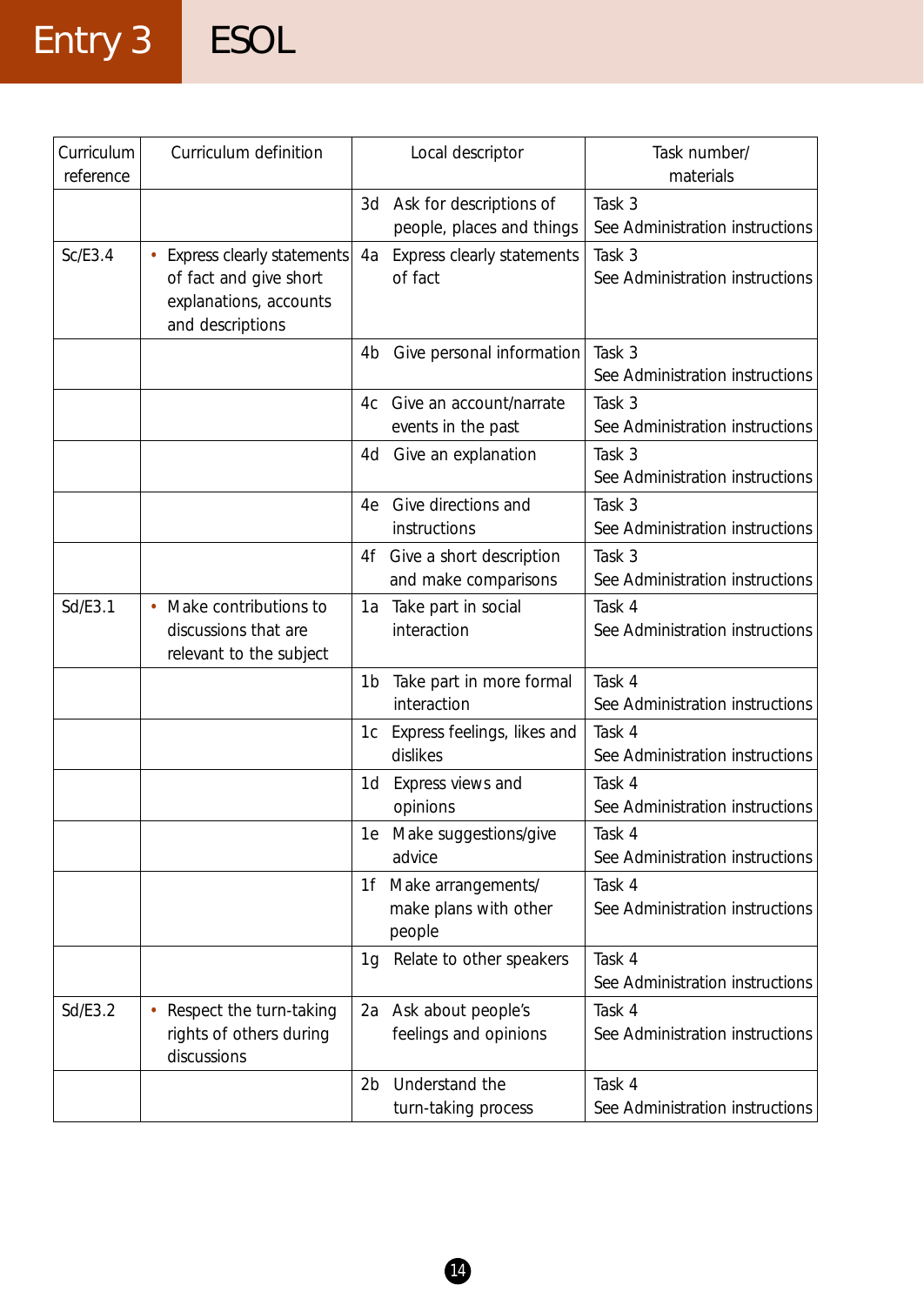| Curriculum<br>reference | Curriculum definition                                                                                                                                         | Local descriptor                                                                                                                                            | Task number/<br>materials |
|-------------------------|---------------------------------------------------------------------------------------------------------------------------------------------------------------|-------------------------------------------------------------------------------------------------------------------------------------------------------------|---------------------------|
|                         | Reading                                                                                                                                                       |                                                                                                                                                             |                           |
| Rt/E3.1                 | Trace and understand<br>the main events of<br>chronological,<br>continuous descriptive<br>and explanatory texts<br>of more than one<br>paragraph              | 1a Understand and identify<br>how meaning is built up<br>in chronological,<br>continuous descriptive<br>and explanatory texts of<br>more than one paragraph |                           |
| <b>Rt/E3.2</b>          | Recognise the different<br>purposes of texts at this<br>level                                                                                                 | Understand and<br>2a<br>distinguish the different<br>purposes of texts at this<br>level                                                                     |                           |
| Rt/E3.3                 | Recognise and<br>understand the<br>organisational features<br>and typical language of<br>instructional texts, e.g.<br>use of imperatives and<br>second person | Identify the key<br>3a<br>organisational feature of<br>instructional texts                                                                                  |                           |
| Rt/E3.4                 | Identify the main points<br>and ideas, and predict<br>words from context                                                                                      | 4a Extract the main points<br>and ideas, and predict<br>words from context                                                                                  |                           |
| <b>Rt/E3.5</b>          | Understand and use<br>organisational features<br>to locate information<br>e.g. contents, index,<br>menus                                                      | Locate organisational<br>5a<br>features, such as contents,<br>index, menus, and<br>understand their purpose                                                 | Task 6                    |
|                         |                                                                                                                                                               | Use organisational<br>5b<br>features in a range of<br>different sources                                                                                     |                           |
| Rt/E3.6                 | Skim read title, headings<br>$\bullet$<br>and illustrations to<br>decide if material is of<br>interest                                                        | Skim read key textual<br>6а<br>features (title, headings<br>and illustrations) for<br>different purposes                                                    |                           |
| Rt/E3.7                 | Scan texts to locate<br>information                                                                                                                           | Scan different parts of<br>7a<br>the text to locate<br>information                                                                                          | Task 6                    |
| <b>Rt/E3.8</b>          | Obtain specific<br>information through<br>detailed reading                                                                                                    | Read every word to<br>8a<br>obtain specific<br>information                                                                                                  | Task 6                    |

 $\bullet$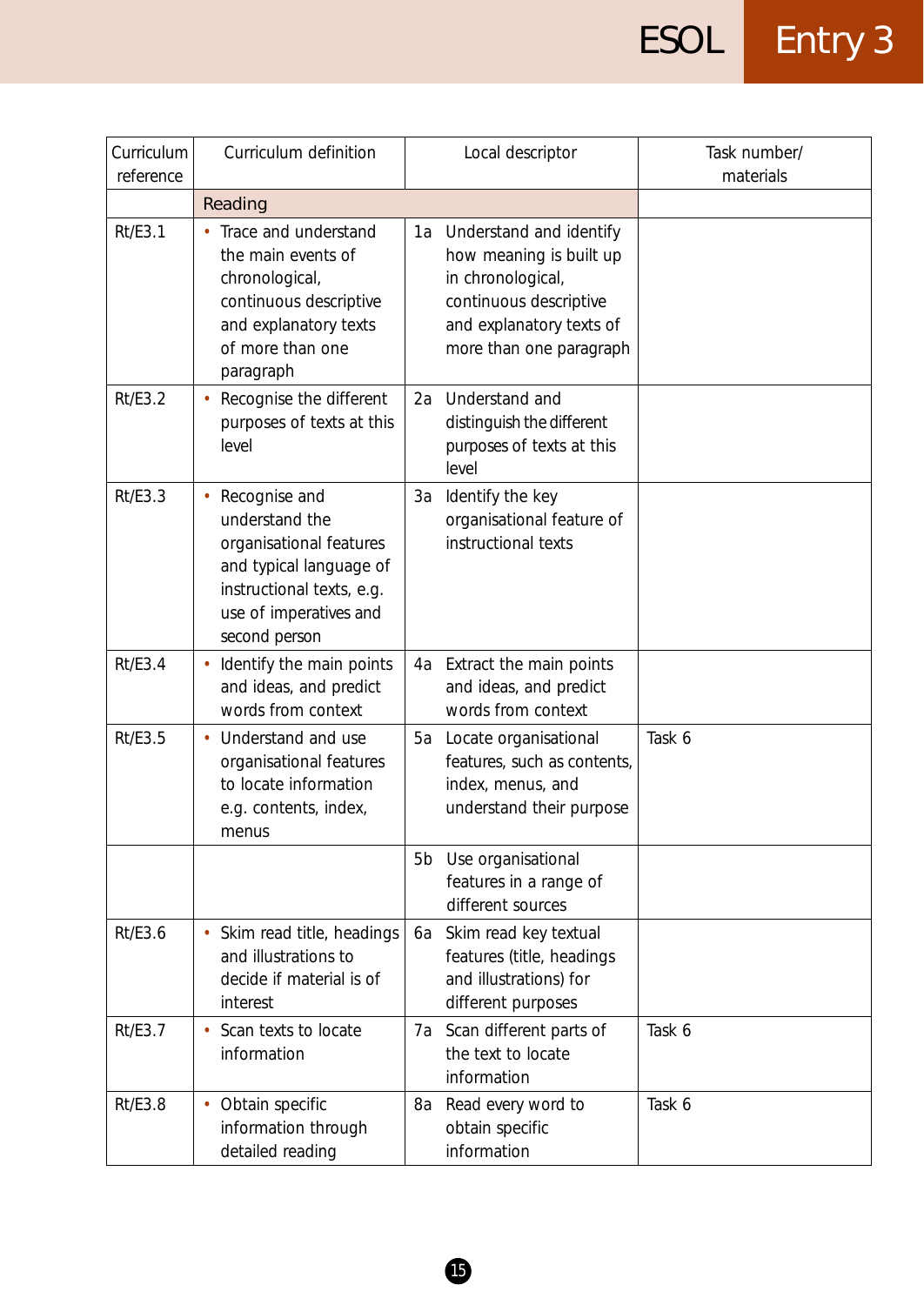# Entry 3 ESOL

| Curriculum<br>reference | Curriculum definition                                                                                           | Local descriptor                                                                                                                          | Task number/<br>materials |
|-------------------------|-----------------------------------------------------------------------------------------------------------------|-------------------------------------------------------------------------------------------------------------------------------------------|---------------------------|
| Rt/E3.9                 | • Relate an image to print<br>and use it to obtain<br>meaning                                                   | Relate an image to print<br>9a<br>and use it to obtain<br>meaning                                                                         |                           |
| <b>Rs/E3.1</b>          | Recognise the<br>organisational features<br>of instructional texts<br>e.g. use of imperatives,<br>second person | Recognise the generic<br>1a<br>features of language of<br>instructional texts                                                             |                           |
|                         |                                                                                                                 | Use knowledge of syntax<br>1b<br>and grammar, to work<br>out meaning and confirm<br>understanding in other<br>types of text at this level | Task 5                    |
| <b>Rs/E3.2</b>          | Recognise the function<br>of certain punctuation<br>to aid understanding                                        | Recognise the function of<br>2a<br>certain punctuation to<br>aid understanding                                                            |                           |
| <b>Rw/E3.1</b>          | Recognise and<br>understand relevant<br>specialist key words                                                    | Recognise and understand<br>1a<br>relevant specialist key<br>words                                                                        |                           |
| <b>Rw/E3.2</b>          | Read and understand<br>words and phrases<br>commonly used on<br>forms                                           | Read and understand<br>2a<br>words and phrases<br>commonly used on<br>forms                                                               |                           |
| <b>Rw/E3.3</b>          | • Use a dictionary to find<br>the meaning of<br>unfamiliar words                                                | Use a dictionary to find<br>3a<br>the meaning of unfamiliar<br>words                                                                      |                           |
| <b>Rw/E3.4</b>          | Use first- and<br>second-place letters to<br>find and sequence<br>words in alphabetical<br>order                | Use first- and<br>4a<br>second-place letters to<br>find and sequence words<br>in alphabetical order                                       |                           |
| <b>Rw/E3.5</b>          | Use a variety of reading<br>strategies to help<br>decode an increasing<br>range of unfamiliar<br>words          | Use a variety of reading<br>5a<br>strategies to help<br>decode an increasing<br>range of unfamiliar<br>words                              |                           |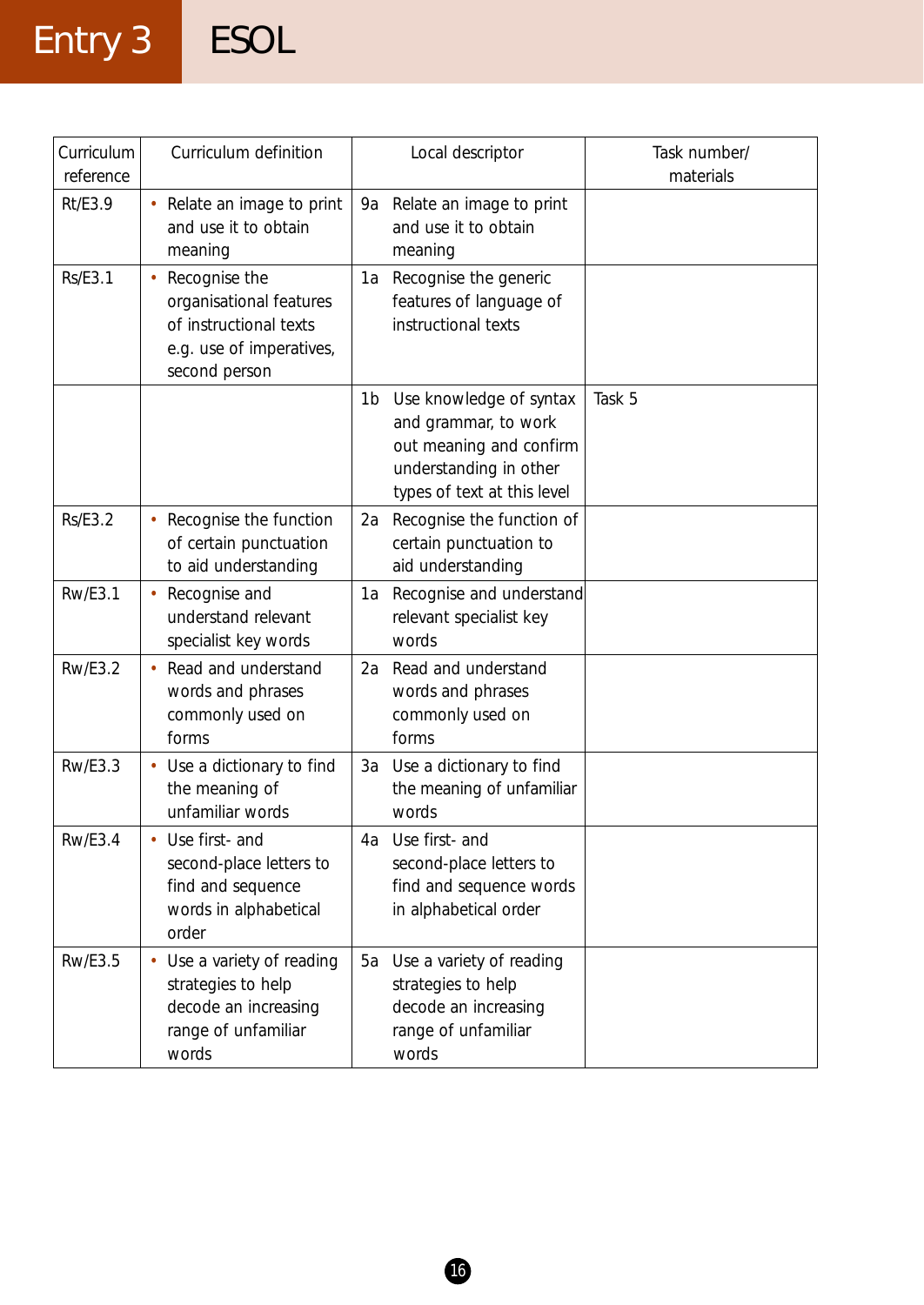| Curriculum<br>reference | Curriculum definition                                                                                   | Local descriptor                                                                                                            | Task number/<br>materials |
|-------------------------|---------------------------------------------------------------------------------------------------------|-----------------------------------------------------------------------------------------------------------------------------|---------------------------|
|                         | Writing                                                                                                 |                                                                                                                             |                           |
| Wt/E3.1                 | • Plan and draft writing                                                                                | Recognise the process of<br>1a<br>planning and drafting<br>when writing certain<br>types of text                            | Task 7                    |
|                         |                                                                                                         | Make notes as part of<br>1 <sub>b</sub><br>the planning process                                                             | Task 7                    |
| Wt/E3.2                 | Organise writing in<br>short paragraphs                                                                 | Structure main points of<br>2a<br>writing in short<br>paragraphs                                                            | Task 7                    |
| Wt/E3.3                 | Sequence chronological<br>writing                                                                       | Show sequence through<br>3a<br>the use of discourse<br>markers and conjunctions                                             | Task 7                    |
| Wt/E3.4                 | • Proof-read and correct<br>writing for grammar<br>and spelling                                         | Proof-read to check for<br>4a<br>content and expression,<br>on paper and on screen                                          | Task 7                    |
| Wt/E3.5                 |                                                                                                         | Complete forms with<br>5a<br>some complex features<br>e.g. open responses,<br>constructed responses,<br>additional comments |                           |
| <b>Ws/E3.1</b>          | • Write in complete<br>sentences                                                                        | Write using complex<br>1a<br>sentences                                                                                      | Task 7                    |
| Ws/E3.2                 | Use correct basic<br>grammar, e.g.<br>appropriate verb tense,<br>subject-verb agreement                 | Use correct basic sentence<br>2a<br>grammar accurately                                                                      | Task 7                    |
| Ws/E3.3                 | Use punctuation correctly,<br>e.g. capital letters, full<br>stops, question marks,<br>exclamation marks | Use punctuation to aid<br>3a<br>clarity in relation to<br>beginnings and ends of<br>sentences                               | Task 7                    |
| Ww/E3.1                 | Spell correctly common<br>words and relevant key<br>words for work and<br>special interest              | 1a Apply knowledge of<br>spelling to a wide range<br>of common words and<br>special-interest vocabulary                     | Task 7                    |
|                         |                                                                                                         | Apply knowledge of<br>1b<br>strategies to aid with<br>spelling                                                              | Task 7                    |
| WW/ES.2                 | • Produce legible text                                                                                  | Recognise the importance<br>2a<br>of legible handwriting                                                                    |                           |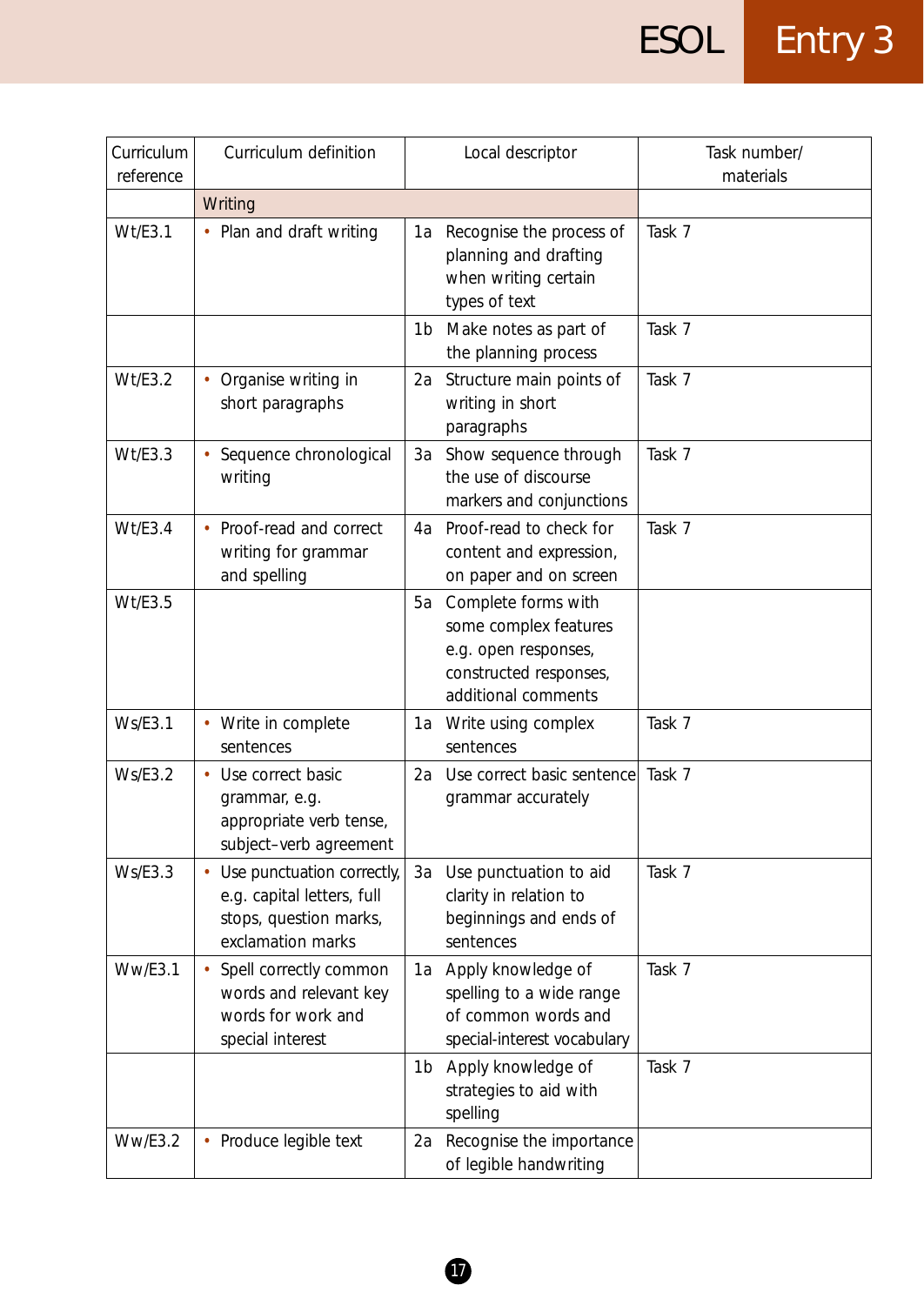## Level 1 ESOL Literacy

| Curriculum<br>reference | Curriculum definition                                                                                                                      |    | Local descriptor                                                                                                       | Task number/<br>materials                           |
|-------------------------|--------------------------------------------------------------------------------------------------------------------------------------------|----|------------------------------------------------------------------------------------------------------------------------|-----------------------------------------------------|
|                         | Speaking and listening                                                                                                                     |    |                                                                                                                        |                                                     |
| Lr/L1.1                 | • Listen for and identify<br>relevant information<br>from explanations and<br>presentations on a range<br>of straightforward topics        | 1а | Extract information from<br>texts of varying length,<br>e.g. on radio, TV or<br>presentations                          | Task 1<br>Task 2<br>See Administration instructions |
|                         |                                                                                                                                            | 1b | Extract relevant<br>information from a<br>narrative or explanation<br>face-to-face or on the<br>telephone, and respond | Task 2<br>See Administration instructions           |
| Lr/L1.2                 | Listen for and<br>$\bullet$<br>understand explanations,<br>instructions and<br>narratives on different<br>topics in a range of<br>contexts | 2a | Listen to an explanation<br>or narrative                                                                               | Task 1<br>Task 2<br>See Administration instructions |
|                         |                                                                                                                                            |    | 2b Listen and respond,<br>adapting to speaker,<br>medium and context                                                   | Task 2<br>See Administration instructions           |
|                         |                                                                                                                                            |    | 2c Understand spoken<br>instructions                                                                                   | Task 2<br>See Administration instructions           |
|                         |                                                                                                                                            |    | 2d Listen for grammatical<br>detail                                                                                    | Task 2<br>See Administration instructions           |
|                         |                                                                                                                                            | 2e | Listen for phonological<br>detail                                                                                      | Task 2<br>See Administration instructions           |
| Lr/L1.3                 | Use strategies to clarify<br>٠<br>and confirm<br>understanding, e.g.<br>facial expressions, body<br>language and verbal<br>prompts         | 3a | Use strategies to<br>clarify and confirm<br>understanding                                                              | Task 2<br>See Administration instructions           |
| Lr/L1.4                 | • Provide feedback and<br>confirmation when<br>listening to others                                                                         | 4a | Provide feedback and<br>confirmation when<br>listening to others                                                       | Task 2<br>See Administration instructions           |
| Lr/L1.5                 | Respond to questions<br>on a range of topics                                                                                               | 5а | Respond to questions on<br>a range of topics                                                                           | Task 2<br>See Administration instructions           |
| Lr/L1.6                 | Follow and contribute to<br>discussions on a range<br>of straightforward topics                                                            | 6а | Listen for gist in a<br>discussion                                                                                     | Task 2<br>See Administration instructions           |

18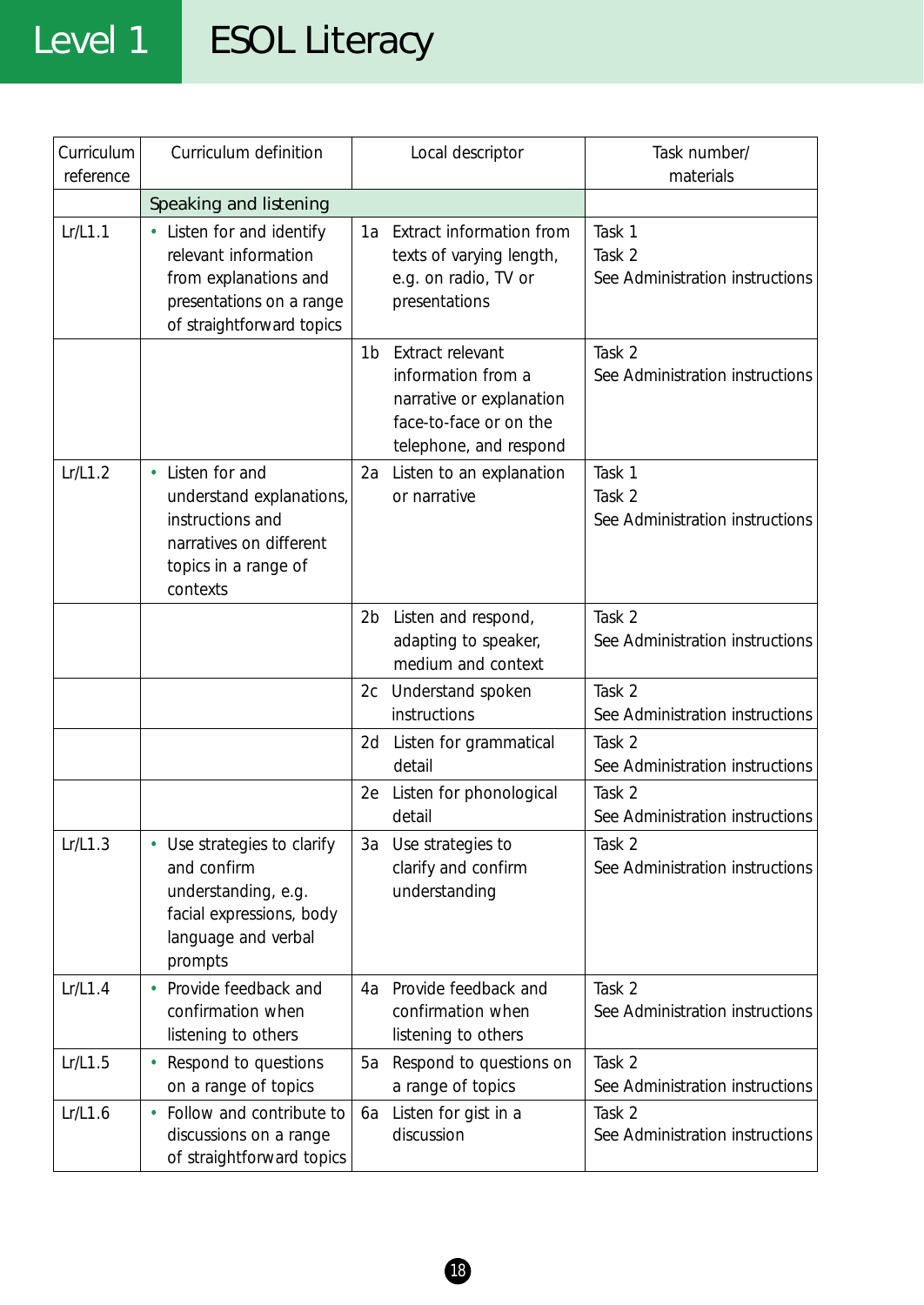ESOL Level 1

| Curriculum<br>reference | Curriculum definition                                                                                                  |                | Local descriptor                                                       | Task number/<br>materials                 |
|-------------------------|------------------------------------------------------------------------------------------------------------------------|----------------|------------------------------------------------------------------------|-------------------------------------------|
|                         |                                                                                                                        | 6b             | Follow a discussion<br>without participating<br>e.g. on TV             | Task 2<br>See Administration instructions |
|                         |                                                                                                                        | 6c             | Follow and participate in<br>a discussion                              | Task 2<br>See Administration instructions |
|                         |                                                                                                                        | 6d             | Recognise features of<br>spoken language                               |                                           |
| Sc/L1.1                 | • Speak clearly in a way<br>which suits the situation                                                                  | 1a             | Use stress and intonation,<br>so that meaning is clearly<br>understood | Task 3<br>See Administration instructions |
|                         |                                                                                                                        | 1b             | Articulate the sounds of<br>English in connected<br>speech             | Task 3<br>See Administration instructions |
|                         |                                                                                                                        | 1c             | Use formal language and<br>register where<br>appropriate               | Task 3<br>See Administration instructions |
| Sc/L1.2                 | Make requests and ask<br>questions to obtain<br>information in familiar<br>and unfamiliar contexts                     | 2a             | Make requests                                                          | Task 3<br>See Administration instructions |
|                         |                                                                                                                        | 2 <sub>b</sub> | Ask for information                                                    | Task 3<br>See Administration instructions |
| Sc/L1.3                 | Express clearly statements<br>of fact, explanations,<br>instructions, accounts<br>and descriptions                     | 3a             | Express statements of<br>fact                                          | Task 3<br>See Administration instructions |
|                         |                                                                                                                        | 3 <sub>b</sub> | Give factual accounts                                                  | Task 3<br>See Administration instructions |
|                         |                                                                                                                        | 3c             | Narrate events in the past                                             | Task 3<br>See Administration instructions |
|                         |                                                                                                                        | 3d             | Give explanations and<br>instructions                                  | Task 3<br>See Administration instructions |
|                         |                                                                                                                        | 3e             | Describe and compare                                                   | Task 3<br>See Administration instructions |
| Sc/L1.4                 | Present information and<br>ideas in a logical<br>sequence and include<br>detail and develop ideas<br>where appropriate | 4a             | Present information and<br>ideas in a logical<br>sequence              | Task 3<br>See Administration instructions |
|                         |                                                                                                                        | 4b             | Include detail and<br>develop ideas where<br>appropriate               | Task 3<br>See Administration instructions |

 $\bullet$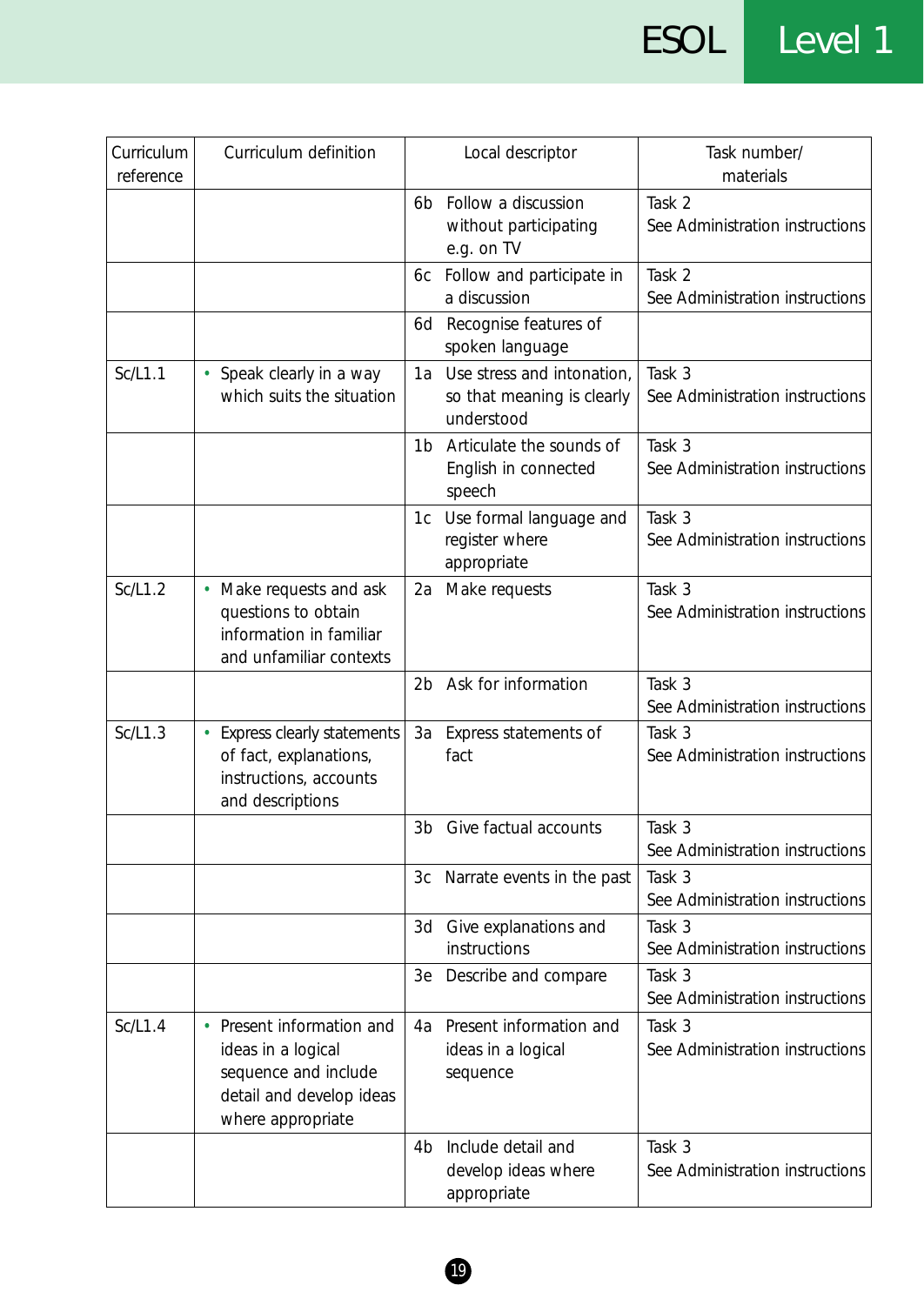### Level 1 ESOL

| Curriculum<br>reference | Curriculum definition                                                                                                                                  | Local descriptor                                                                                                                                                         | Task number/<br>materials                                                              |
|-------------------------|--------------------------------------------------------------------------------------------------------------------------------------------------------|--------------------------------------------------------------------------------------------------------------------------------------------------------------------------|----------------------------------------------------------------------------------------|
| Sd/L1.1                 | Follow and contribute to<br>discussions on a range<br>of straightforward topics                                                                        | 1a Take part in social<br>interaction                                                                                                                                    | Task 4<br>See Administration instructions                                              |
|                         |                                                                                                                                                        | Take part in more<br>1 <sub>b</sub><br>formal interactions                                                                                                               | Task 4<br>See Administration instructions                                              |
|                         |                                                                                                                                                        | Express likes, dislikes,<br>1c<br>feelings, hopes, etc.                                                                                                                  | Task 3<br>See Administration instructions<br>Task 4<br>See Administration instructions |
| Sd/L1.2                 | Make contributions<br>$\bullet$<br>relevant to the situation<br>and the subject                                                                        | Express views and<br>2a<br>opinions                                                                                                                                      | Task 3<br>See Administration instructions<br>Task 4<br>See Administration instructions |
|                         |                                                                                                                                                        | Give advice, persuade,<br>2b<br>warn, etc.                                                                                                                               | Task 4<br>See Administration instructions                                              |
|                         |                                                                                                                                                        | Plan action with other<br>2c<br>people                                                                                                                                   | Task 4<br>See Administration instructions                                              |
| Sd/L1.3                 | Respect the turn-taking<br>rights of others during<br>discussions                                                                                      | Involve other people in a<br>3a<br>discussion                                                                                                                            | Task 4<br>See Administration instructions                                              |
| Sd/L1.4                 | • Use appropriate phrases<br>for interruption                                                                                                          | Use appropriate phrases<br>4a<br>for interruption                                                                                                                        | Task 4<br>See Administration instructions                                              |
|                         | Reading                                                                                                                                                |                                                                                                                                                                          |                                                                                        |
| Rt/L1.1                 | Trace and understand<br>$\bullet$<br>the main events of<br>continuous descriptive,<br>explanatory and<br>persuasive texts                              | Understand and identify<br>1a<br>the different ways in<br>which meaning is built<br>up in a range of<br>paragraphed texts                                                | Task 5                                                                                 |
| Rt/L1.2                 | Recognise how language<br>and other textual features<br>are used to achieve<br>different purposes,<br>e.g. to instruct, explain,<br>describe, persuade | Distinguish how language<br>2a<br>and other textual features<br>are used to achieve<br>different purposes                                                                | Task 5                                                                                 |
| Rt/L1.3                 | Identify the main points<br>and specific detail, and<br>infer meaning from<br>images which is not<br>explicit in the text                              | Understand how main<br>За<br>points and specific details<br>are presented and linked,<br>and how images are used<br>to infer meaning that is<br>not explicit in the text | Task 5                                                                                 |

20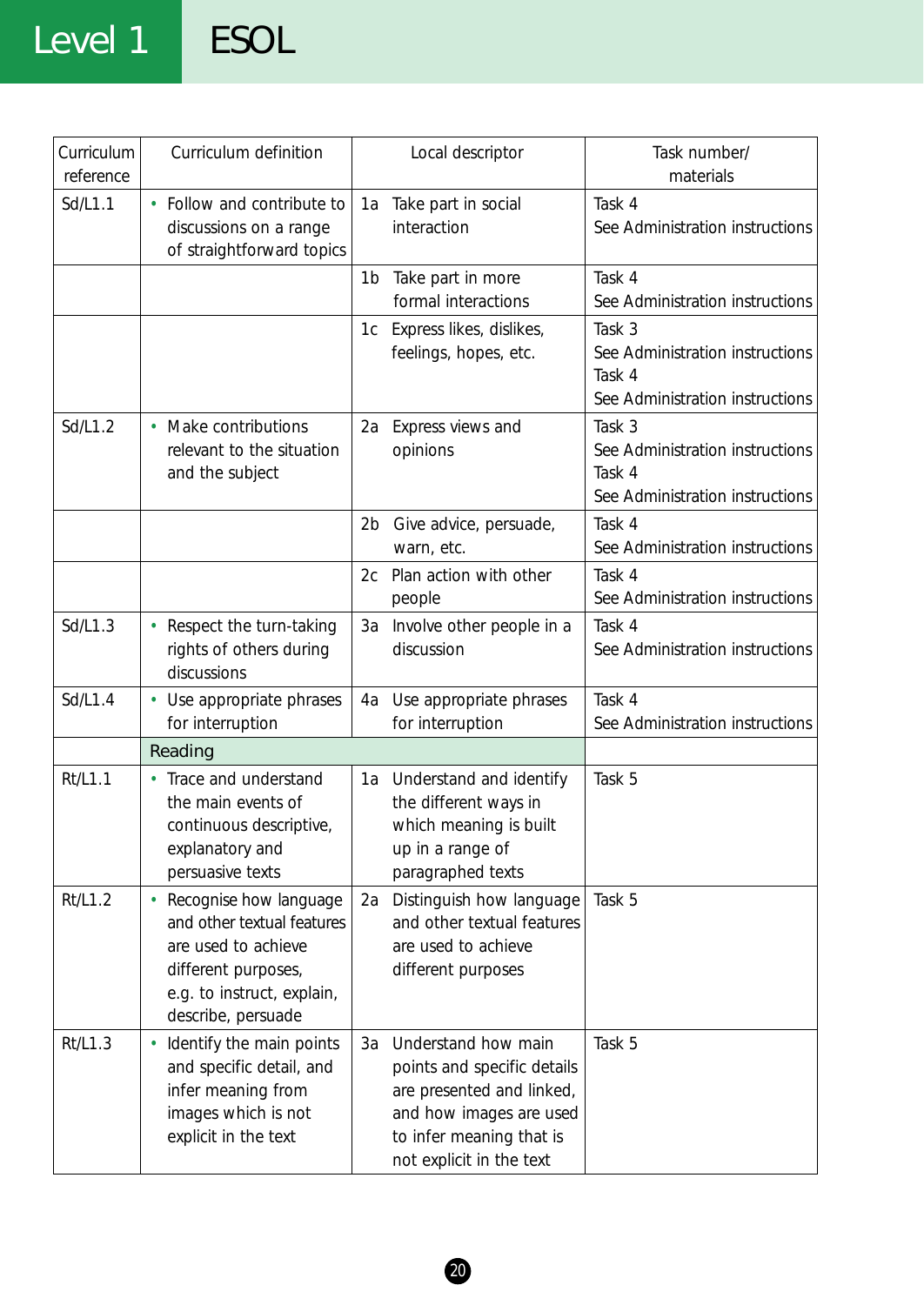# ESOL Level 1

| Curriculum<br>reference | Curriculum definition                                                                                                                                                                                       | Local descriptor                                                                                                                                                                                             | Task number/<br>materials |
|-------------------------|-------------------------------------------------------------------------------------------------------------------------------------------------------------------------------------------------------------|--------------------------------------------------------------------------------------------------------------------------------------------------------------------------------------------------------------|---------------------------|
| Rt/L1.4                 | • Use organisational and<br>structural features to<br>locate information, e.g.<br>contents, index, menus,<br>subheadings, paragraphs                                                                        | Use organisational and<br>4a<br>structural features to<br>locate information, e.g.<br>contents, index, menus,<br>subheadings, paragraphs                                                                     |                           |
| Rt/L1.5                 | • Use different reading<br>strategies to find and<br>obtain information                                                                                                                                     | Use skimming, scanning<br>5a<br>and detailed reading in<br>different ways for<br>different purposes                                                                                                          |                           |
|                         |                                                                                                                                                                                                             | Use reference material to<br>5 <sub>b</sub><br>find information                                                                                                                                              |                           |
| <b>Rs/L1.1</b>          | • Use implicit knowledge<br>and explicit grammatical<br>knowledge along with<br>own knowledge and<br>experience to<br>predict meaning, try<br>out plausible meanings,<br>and to read and check<br>for sense | Use implicit knowledge<br>1a<br>and explicit grammatical<br>knowledge along with<br>own knowledge and<br>experience to predict<br>meaning, try out plausible<br>meanings, and to read<br>and check for sense |                           |
| Rs/L1.2                 | • Use punctuation to help<br>their understanding                                                                                                                                                            | Use punctuation to help<br>2a<br>their understanding                                                                                                                                                         |                           |
| <b>Rw/L1.1</b>          | Use reference material<br>to find the meaning of<br>unfamiliar words                                                                                                                                        | Use reference material to<br>1a<br>find the meaning of<br>unfamiliar words                                                                                                                                   |                           |
| <b>Rw/L1.2</b>          | Recognise and<br>understand the<br>vocabulary associated<br>with different types of<br>text, using appropriate<br>strategies to work out<br>meaning                                                         | 2a Recognise and<br>understand the<br>vocabulary associated<br>with different types of<br>text, using appropriate<br>strategies to work out<br>meaning                                                       | Task 5                    |
| <b>Rw/L1.3</b>          | Recognise and<br>understand an increasing<br>range of vocabulary,<br>applying knowledge of<br>word structure, related<br>words, word roots,<br>derivations and<br>borrowings                                | Recognise and<br>За<br>understand an increasing<br>range of vocabulary,<br>applying knowledge of<br>word structure, related<br>words, word roots,<br>derivations and<br>borrowings                           |                           |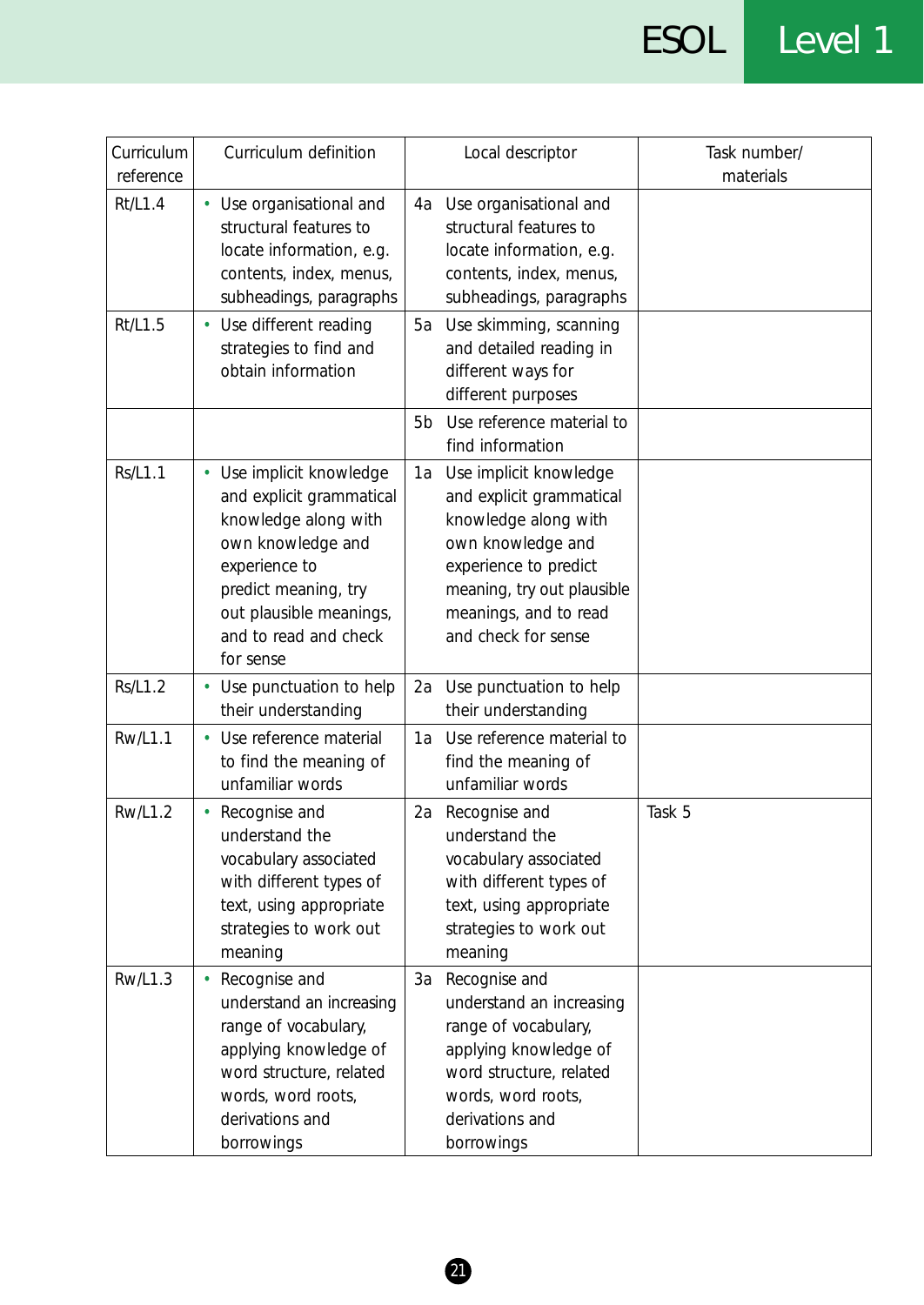### Level 1 ESOL

| Curriculum<br>reference | Curriculum definition                                                                                                               | Local descriptor                                                                                                                                        | Task number/<br>materials |
|-------------------------|-------------------------------------------------------------------------------------------------------------------------------------|---------------------------------------------------------------------------------------------------------------------------------------------------------|---------------------------|
|                         | Writing                                                                                                                             |                                                                                                                                                         |                           |
| Wt/L1.1                 | • Plan and draft writing                                                                                                            | 1a<br>Apply appropriate<br>planning strategies                                                                                                          | Task 6                    |
|                         |                                                                                                                                     | Make notes to aid<br>1 <sub>b</sub><br>planning                                                                                                         | Task 6                    |
| Wt/L1.2                 | • Judge how much to<br>write and the level of<br>detail to include                                                                  | Select how much to write<br>2a<br>and the level of detail to<br>include                                                                                 | Task 6                    |
| Wt/L1.3                 | Present information in a<br>logical sequence, using<br>paragraphs where<br>appropriate                                              | Structure texts<br>3a<br>sequentially and<br>coherently                                                                                                 | Task 6                    |
| Wt/L1.4                 | • Use language suitable<br>for purpose and audience                                                                                 | Choose language suitable<br>4a<br>for purpose and audience                                                                                              | Task 6                    |
| Wt/L1.5                 | Use format and structure<br>for different purposes                                                                                  | Select format and<br>5a<br>appropriate structure for<br>different purposes                                                                              | Task 6                    |
| Wt/L1.6                 | Complete forms with<br>$\bullet$<br>some complex features,<br>e.g. open responses,<br>constructed responses,<br>additional comments | Complete forms with<br>6a<br>some complex features,<br>e.g. open responses,<br>constructed responses,<br>additional comments                            |                           |
| Wt/L1.7                 | Proof-read and revise<br>writing for accuracy and<br>meaning                                                                        | Use proof-reading to<br>7a<br>revise writing, on paper<br>and on screen, for<br>general meaning and<br>accuracy of grammar,<br>spelling and punctuation | Task 6                    |
| Ws/L1.1                 | • Write in complete<br>sentences                                                                                                    | 1a Write using complex<br>sentences                                                                                                                     | Task 6                    |
| Ws/L1.2                 | • Use correct grammar,<br>e.g. subject-verb<br>agreement, correct use<br>of tense                                                   | Use sentence grammar<br>2a<br>accurately to achieve<br>purpose                                                                                          | Task 6                    |
| Ws/L1.3                 | Punctuate sentences<br>correctly and use<br>punctuation so<br>meaning is clear                                                      | 3a Use punctuation to aid<br>clarity and meaning                                                                                                        | Task 6                    |

2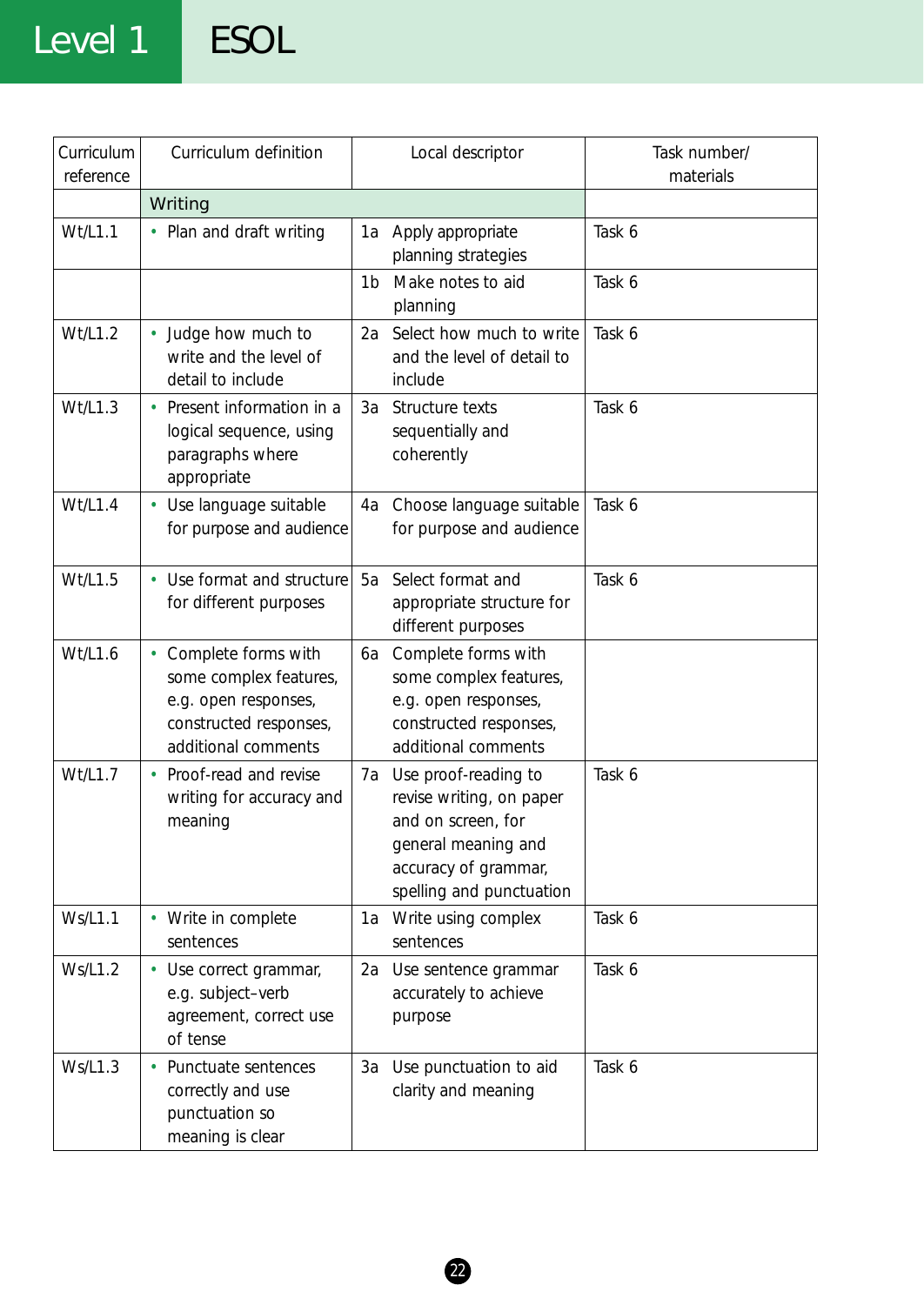| Curriculum<br>reference | Curriculum definition                                                          | Local descriptor                                                 | Task number/<br>materials |
|-------------------------|--------------------------------------------------------------------------------|------------------------------------------------------------------|---------------------------|
| Ww/L1.1                 | Spell correctly words<br>used most often in<br>word, studies and daily<br>life | Apply knowledge about<br>1a<br>words to aid accurate<br>spelling | Task 6                    |
|                         |                                                                                | Use strategies to aid<br>1b<br>accurate spelling                 | Task 6                    |
| Ww/L1.2                 | Produce legible text<br>٠                                                      | Have a critical awareness<br>2a<br>of handwriting                |                           |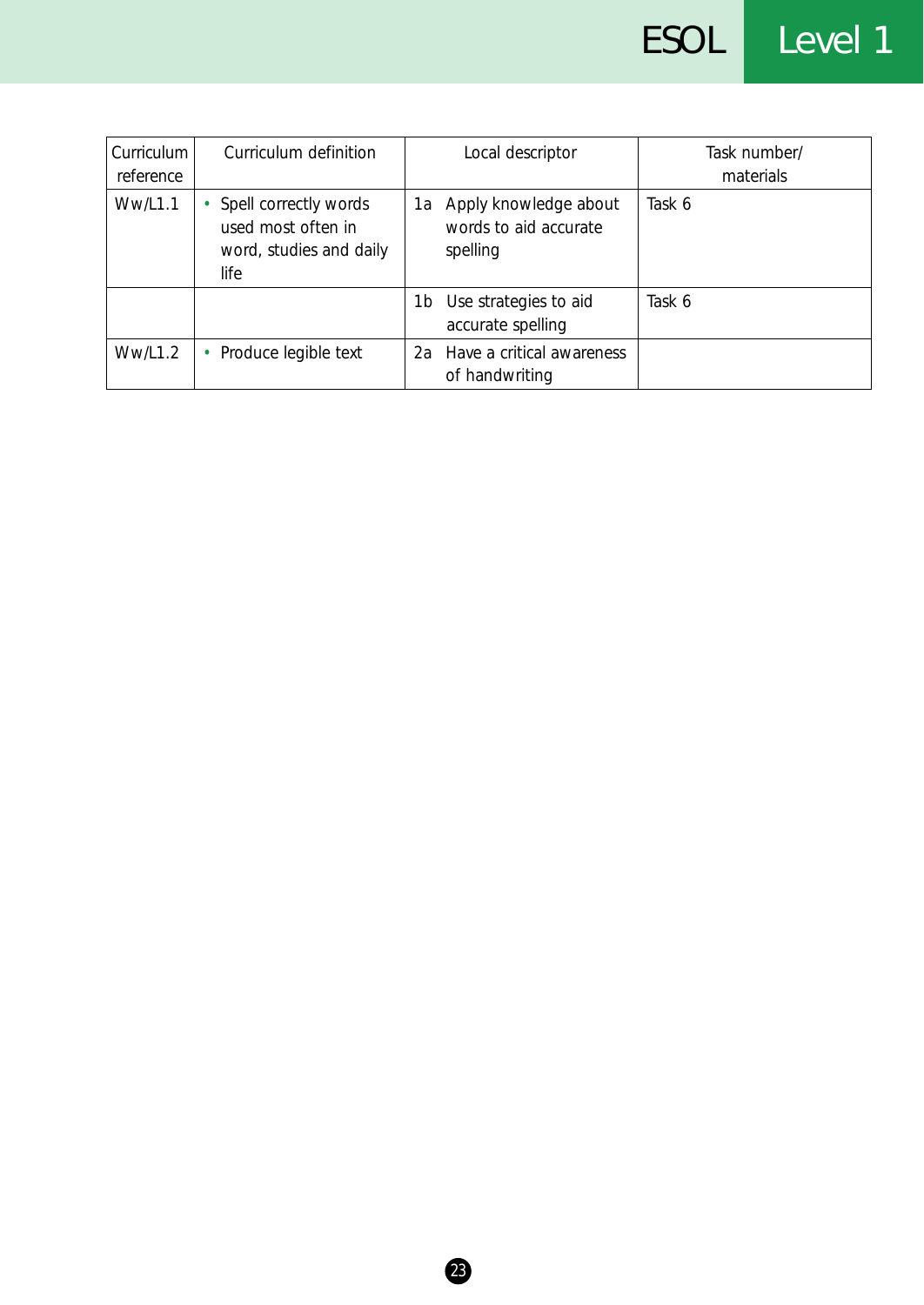## Level 2 ESOL

| Curriculum<br>reference | Curriculum definition                                                                                                                                          | Local descriptor                                                                                                 | Task number/<br>materials                           |
|-------------------------|----------------------------------------------------------------------------------------------------------------------------------------------------------------|------------------------------------------------------------------------------------------------------------------|-----------------------------------------------------|
|                         | Speaking and listening                                                                                                                                         |                                                                                                                  |                                                     |
| Lr/L2.1                 | Listen for and identify<br>$\bullet$<br>relevant information<br>from extended<br>explanations or<br>presentations on a<br>range of topics                      | Extract information from<br>1a<br>extended texts in a non-<br>face-to-face context,<br>e.g. radio, presentations | Task 1<br>Task 2<br>See Administration instructions |
|                         |                                                                                                                                                                | Extract information from<br>1b<br>extended explanations<br>face-to-face or on the<br>telephone, and respond      | Task 2<br>See Administration instructions           |
| Lr/L2.2                 | Listen to, understand<br>$\bullet$<br>and follow lengthy or<br>multi-step instructions<br>and narratives on a<br>range of topics and in<br>a range of contexts | Listen to a narrative or<br>2a<br>conversation                                                                   | Task 1<br>Task 2<br>See Administration instructions |
|                         |                                                                                                                                                                | 2b Listen and respond,<br>adapting to speaker,<br>medium and context                                             | Task 2<br>See Administration instructions           |
|                         |                                                                                                                                                                | Understand spoken<br>2c<br>instructions                                                                          | Task 2<br>See Administration instructions           |
|                         |                                                                                                                                                                | Listen for grammatical<br>2d<br>detail                                                                           | Task 2<br>See Administration instructions           |
|                         |                                                                                                                                                                | Listen for phonological<br>2e<br>detail                                                                          | Task 2<br>See Administration instructions           |
| Lr/L2.3                 | Respond to detailed or<br>extended questions on<br>a range of topics                                                                                           | Respond to detailed or<br>За<br>extended questions on a<br>range of topics                                       | Task 2<br>See Administration instructions           |
| Lr/L2.4                 | Make relevant<br>$\bullet$<br>contributions and help<br>to move discussions<br>forward                                                                         | Follow and participate in<br>4a<br>a discussion or<br>conversation                                               | Task 2<br>See Administration instructions           |
|                         |                                                                                                                                                                | Recognise features of<br>4 <sub>b</sub><br>spoken language                                                       | Task 2<br>See Administration instructions           |
| Sc/L2.1                 | Speak clearly and<br>$\bullet$<br>confidently in a way<br>which suits the<br>situation                                                                         | Use stress and intonation<br>1a<br>to convey meaning and<br>nuances of meaning<br>clearly                        | Task 3<br>See Administration instructions           |
|                         |                                                                                                                                                                | Articulate the sounds of<br>1b<br>English in connected<br>speech                                                 | Task 3<br>See Administration instructions           |

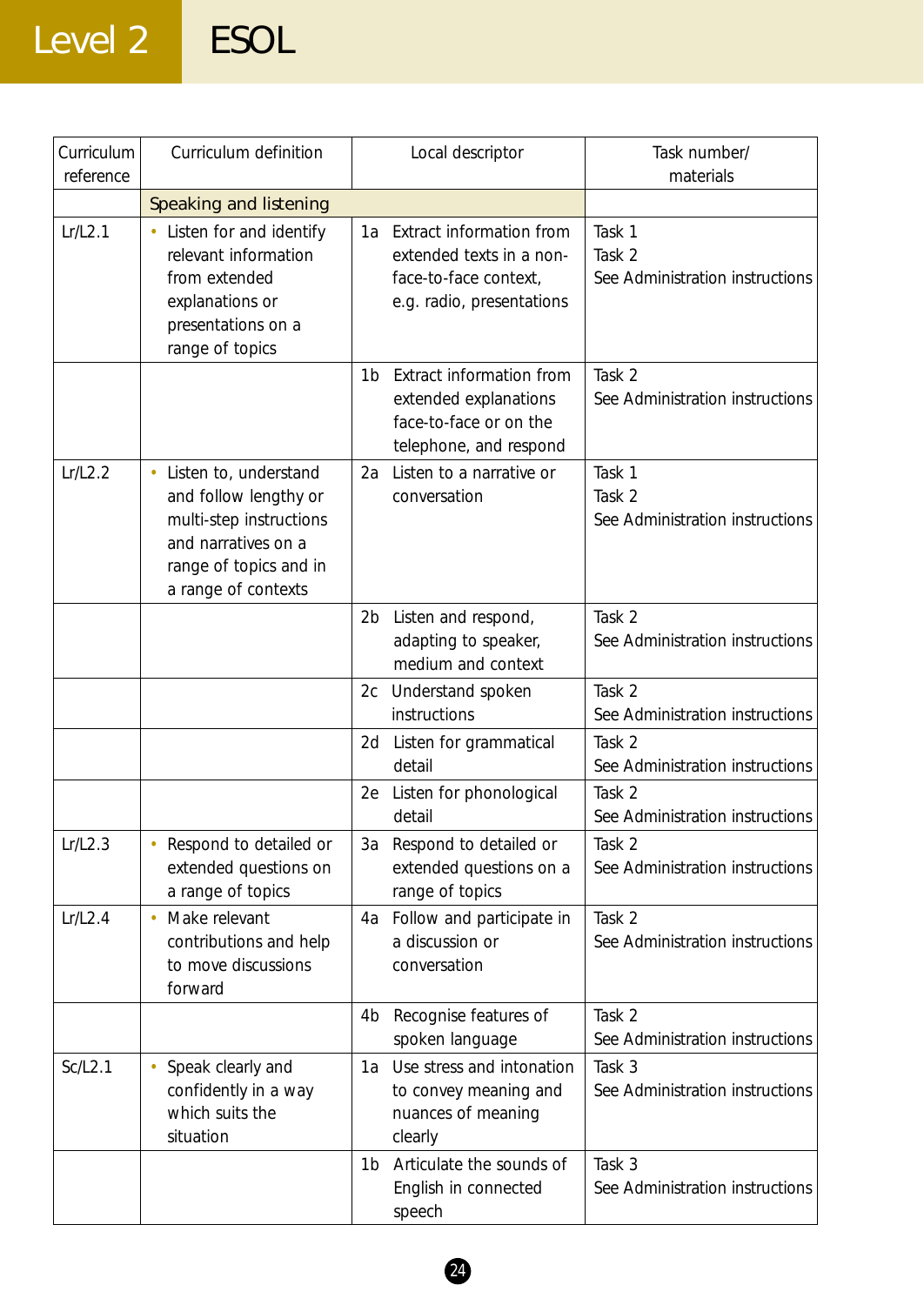ESOL Level 2

| Curriculum<br>reference | Curriculum definition                                                                                                                                   | Local descriptor                                                                                                                                       | Task number/<br>materials                 |
|-------------------------|---------------------------------------------------------------------------------------------------------------------------------------------------------|--------------------------------------------------------------------------------------------------------------------------------------------------------|-------------------------------------------|
|                         |                                                                                                                                                         | Use formal language<br>1c<br>and register where<br>appropriate                                                                                         | Task 3<br>See Administration instructions |
| Sc/L2.2                 | Respond to criticism and<br>criticise constructively                                                                                                    | Respond to criticism and<br>2a<br>criticise constructively                                                                                             | Task 3<br>See Administration instructions |
| Sc/L2.3                 | Make requests and ask<br>questions to obtain<br>detailed information in<br>familiar and unfamiliar<br>contexts                                          | 3a<br>Make requests                                                                                                                                    | Task 3<br>See Administration instructions |
|                         |                                                                                                                                                         | Ask for information<br>3 <sub>b</sub>                                                                                                                  | Task 3<br>See Administration instructions |
| Sc/L2.4                 | Express clearly statements<br>of fact, explanations,<br>instructions, accounts,<br>descriptions using<br>appropriate structure,<br>style and vocabulary | Express statements of<br>4a<br>fact                                                                                                                    | Task 3<br>See Administration instructions |
|                         |                                                                                                                                                         | Give factual accounts<br>4 <sub>b</sub>                                                                                                                | Task 3<br>See Administration instructions |
|                         |                                                                                                                                                         | Narrate events in the past<br>4c                                                                                                                       | Task 3<br>See Administration instructions |
|                         |                                                                                                                                                         | Give explanations and<br>4d<br>instructions                                                                                                            | Task 3<br>See Administration instructions |
|                         |                                                                                                                                                         | Give a formal report<br>4e                                                                                                                             | Task 3<br>See Administration instructions |
|                         |                                                                                                                                                         | Describe and compare<br>4f                                                                                                                             | Task 3<br>See Administration instructions |
| Sc/L2.5                 | Present information and<br>ideas in a logical<br>sequence and provide<br>further detail of<br>development to clarify or<br>confirm understanding        | 5a<br>Present information and<br>ideas in a logical<br>sequence and provide<br>further detail of<br>development to clarify or<br>confirm understanding | Task 3<br>See Administration instructions |
| Sd/L2.1                 | Make relevant<br>$\bullet$<br>contributions and help<br>to move discussions<br>forward                                                                  | Make relevant<br>1a<br>contributions and help<br>to move discussions<br>forward                                                                        | Task 4<br>See Administration instructions |
| Sd/L2.2                 | Adapt contributions to<br>discussions to suit<br>audience, context,<br>purpose and situation                                                            | Take part in social<br>2a<br>interaction                                                                                                               | Task 4<br>See Administration instructions |

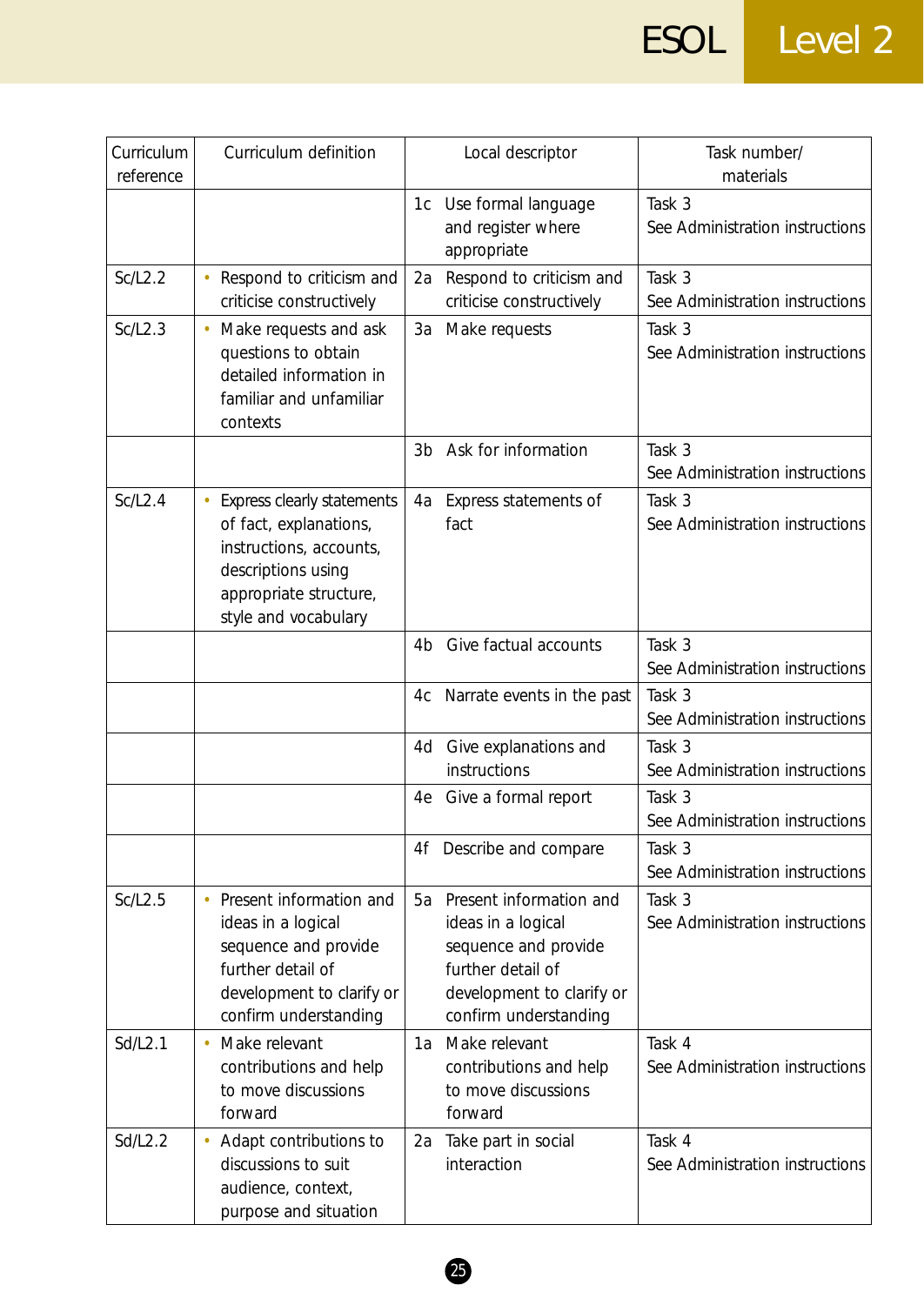## Level 2 ESOL

| Curriculum<br>reference | Curriculum definition                                                                                                   | Local descriptor                                                                                                                                 | Task number/<br>materials                 |
|-------------------------|-------------------------------------------------------------------------------------------------------------------------|--------------------------------------------------------------------------------------------------------------------------------------------------|-------------------------------------------|
|                         |                                                                                                                         | Take part in more formal<br>2 <sub>b</sub><br>interaction                                                                                        | Task 4<br>See Administration instructions |
|                         |                                                                                                                         | Express views, opinions,<br>2c<br>feelings, wishes                                                                                               | Task 4<br>See Administration instructions |
|                         |                                                                                                                         | Persuade, warn, rebuke,<br>2d<br>etc.                                                                                                            | Task 4<br>See Administration instructions |
| Sd/L2.3                 | Use appropriate phrases<br>$\bullet$<br>for interruption and<br>change of topic                                         | Use appropriate phrases<br>3a<br>for interruption and<br>change of topic                                                                         | Task 4<br>See Administration instructions |
| Sd/L2.4                 | Support opinions and<br>arguments with<br>evidence                                                                      | Support opinions and<br>4a<br>arguments with evidence                                                                                            | Task 4<br>See Administration instructions |
| Sd/L2.5                 | Use strategies intended<br>$\bullet$<br>to reassure, e.g. body<br>language and<br>appropriate phraseology               | Use strategies intended<br>5a<br>to reassure, e.g. body<br>language and<br>appropriate phraseology                                               | Task 4<br>See Administration instructions |
|                         | Reading                                                                                                                 |                                                                                                                                                  |                                           |
| Rt/L2.1                 | Trace and understand<br>the main events of<br>continuous descriptive,<br>explanatory and<br>persuasive texts            | 1a Understand and identify<br>the different ways in<br>which meaning is built<br>up in a range of<br>paragraphed texts of<br>varying complexity  | Task 5                                    |
| <b>Rt/L2.2</b>          | Identify the purpose of<br>۰<br>a text and infer meaning<br>which is not explicit                                       | Identify the purposes of<br>2a<br>a wide range of texts,<br>whether inferred or<br>explicitly stated                                             | Task 5                                    |
| Rt/L2.3                 | Identify the main points<br>and specific detail                                                                         | Identify the main points<br>3a<br>and specific detail as they<br>occur in a range of<br>different types of texts of<br>varying length and detail |                                           |
| Rt/L2.4                 | Read an argument and<br>identify the points of<br>view                                                                  | Understand and identify<br>4a<br>how written arguments<br>are structured                                                                         |                                           |
| Rt/L2.5                 | Read critically to evaluate<br>information, and<br>compare information,<br>ideas and opinions from<br>different sources | 5a<br>Read critically to evaluate<br>information, and<br>compare information,<br>ideas and opinions from<br>different sources                    |                                           |

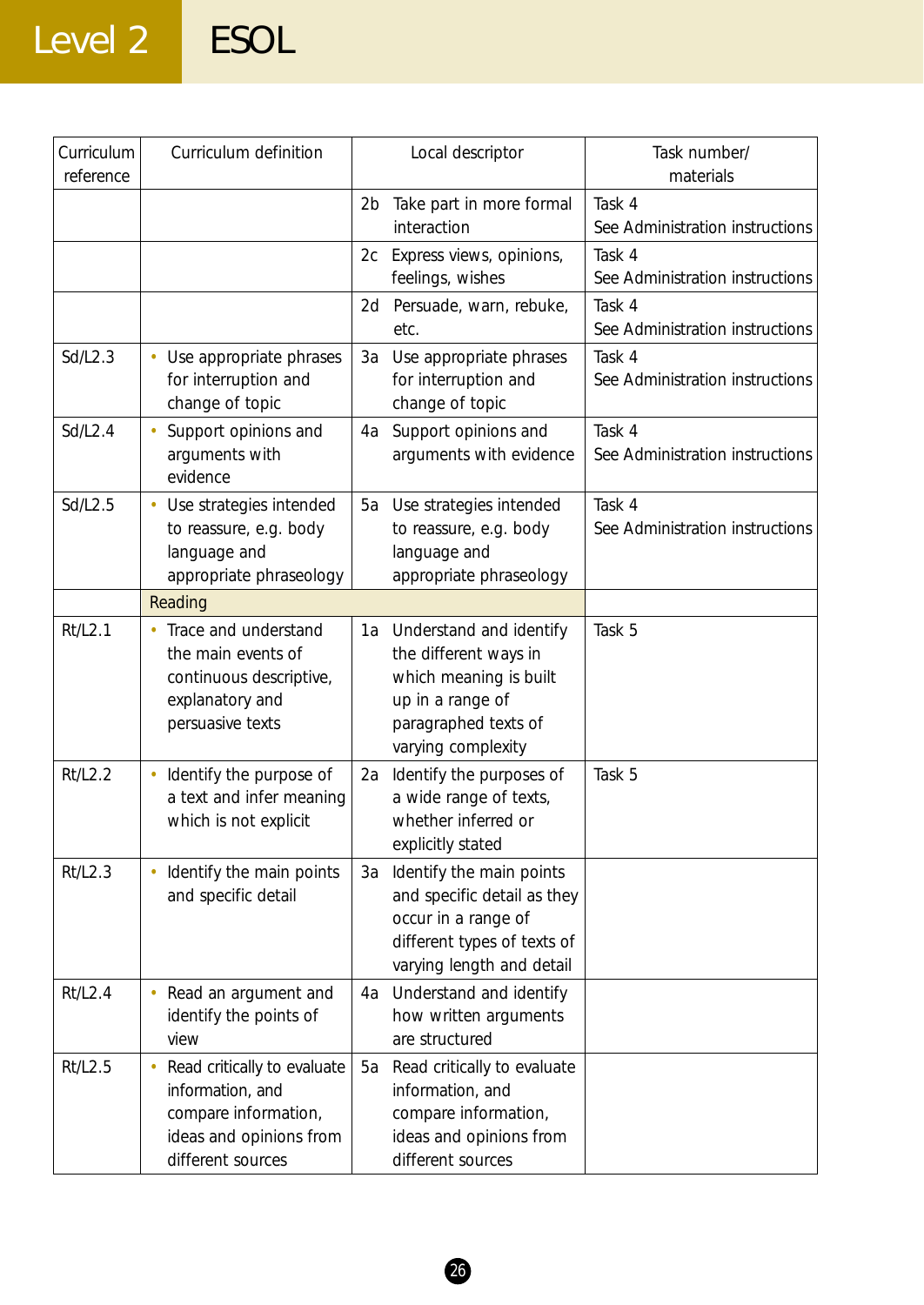## ESOL Level 2

| Curriculum<br>reference | Curriculum definition                                                                                                                                                | Local descriptor                                                                                                                                                           | Task number/<br>materials |
|-------------------------|----------------------------------------------------------------------------------------------------------------------------------------------------------------------|----------------------------------------------------------------------------------------------------------------------------------------------------------------------------|---------------------------|
| Rt/L2.6                 | Use organisational<br>features and systems to<br>locate texts and<br>information                                                                                     | Use organisational<br>6a<br>features and systems to<br>locate texts and<br>information                                                                                     |                           |
| Rt/L2.7                 | Use different reading<br>strategies to find out<br>and obtain information,<br>e.g. skimming, scanning,<br>detailed reading                                           | Use different reading<br>7a<br>strategies to find out and<br>obtain information,<br>e.g. skimming, scanning,<br>detailed reading                                           |                           |
| <b>Rt/L2.8</b>          | Summarise information<br>from longer documents                                                                                                                       | Summarise information<br>8a<br>from longer documents                                                                                                                       |                           |
| <b>Rs/L2.1</b>          | Use implicit and explicit<br>grammatical knowledge<br>and experience of<br>context, to help follow<br>meaning and judge the<br>purpose of different<br>types of text | Use implicit and explicit<br>1a<br>grammatical knowledge<br>and experience of<br>context, to help follow<br>meaning and judge the<br>purpose of different<br>types of text |                           |
| <b>Rs/L2.2</b>          | Use punctuation to help<br>interpret the meaning<br>and purpose of texts                                                                                             | Use punctuation to help<br>2a<br>interpret the meaning<br>and purpose of texts                                                                                             |                           |
| <b>Rw/L2.1</b>          | Read and understand<br>technical vocabulary                                                                                                                          | Read and understand<br>1a<br>technical vocabulary                                                                                                                          |                           |
| <b>Rw/L2.2</b>          | Use reference material<br>to find the meanings of<br>unfamiliar words                                                                                                | Use reference material<br>2a<br>to find the meaning of<br>unfamiliar words                                                                                                 |                           |
| <b>Rw/L2.3</b>          | Recognise and<br>understand vocabulary<br>associated with texts of<br>different levels of<br>accessibility, formality,<br>complexity and of<br>different purpose     | Recognise and<br>3a<br>understand vocabulary<br>associated with texts of<br>different levels of<br>accessibility, formality,<br>complexity and of<br>different purpose     |                           |
|                         | Writing                                                                                                                                                              |                                                                                                                                                                            |                           |
| Wt/L2.1                 | • Plan and draft writing                                                                                                                                             | 1a Apply appropriate<br>planning strategies                                                                                                                                | Task 6                    |
|                         |                                                                                                                                                                      | Make notes as part of<br>1b<br>the planning process                                                                                                                        | Task 6                    |
| Wt/L2.2                 | Judge how much to<br>write and the level of<br>detail to include                                                                                                     | Select the level of detail<br>2a<br>to include in a range of<br>texts and how much to<br>write                                                                             | Task 6                    |

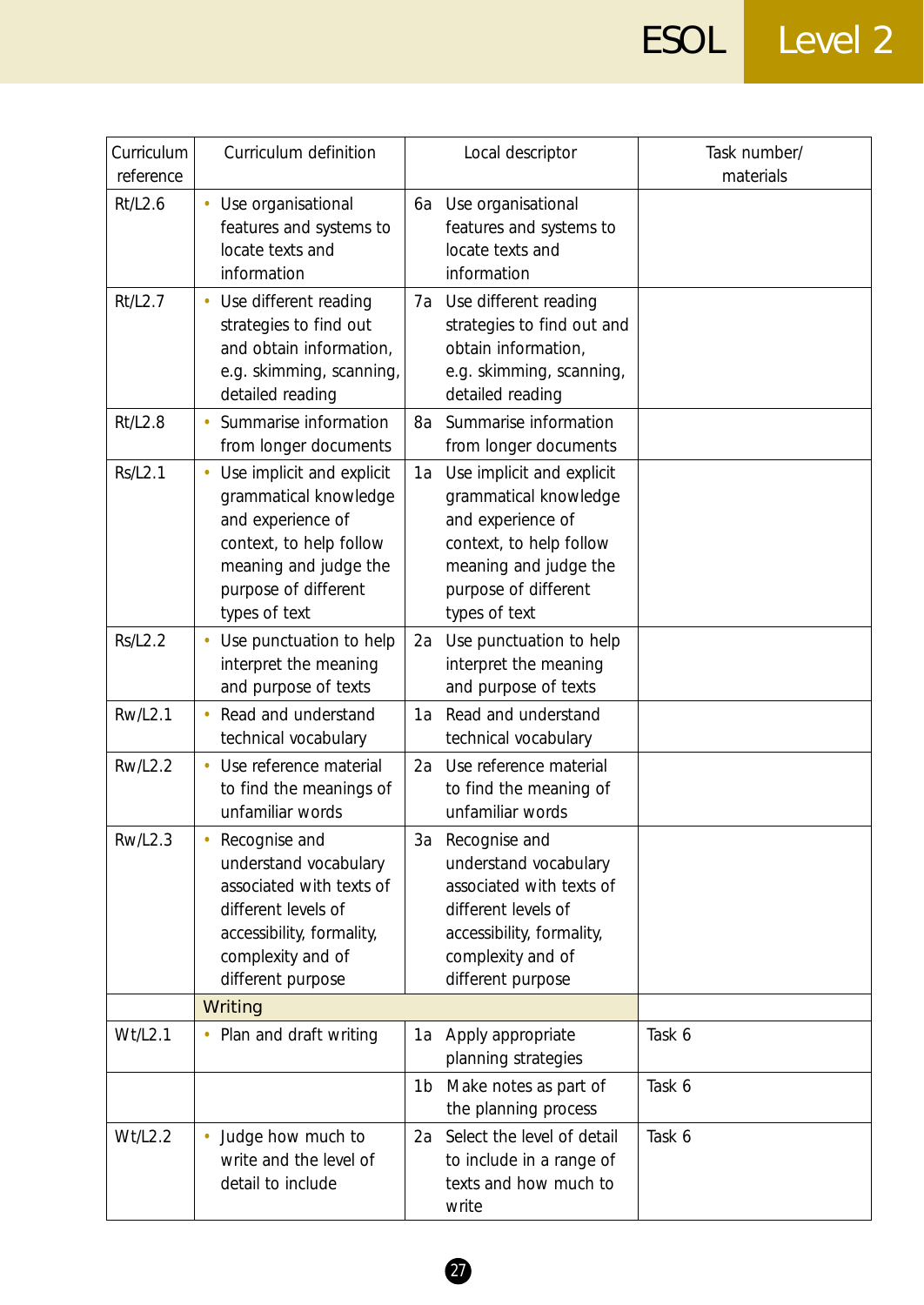## Level 2 ESOL

| Curriculum<br>reference | Curriculum definition                                                                                                                        | Local descriptor                                                                                                                         | Task number/<br>materials |
|-------------------------|----------------------------------------------------------------------------------------------------------------------------------------------|------------------------------------------------------------------------------------------------------------------------------------------|---------------------------|
|                         |                                                                                                                                              | Select the level of detail<br>2 <sub>b</sub><br>to include in the<br>summaries                                                           |                           |
| Wt/L2.3                 | Present information and<br>ideas in a logical or<br>persuasive sequence,<br>using paragraphs where<br>appropriate                            | Choose between<br>3a<br>different types of<br>paragraph structure and<br>the linguistic features<br>that aid sequencing<br>and coherence | Task 6                    |
| Wt/L2.4                 | Use format and<br>structure to organise<br>writing for different<br>purposes                                                                 | Choose format and<br>4a<br>structure to organise<br>writing for different<br>purposes                                                    | Task 6                    |
| Wt/L2.5                 | Use formal and informal<br>language appropriate to<br>purpose and audience                                                                   | Choose formal and<br>5a<br>informal language<br>appropriate to purpose<br>and audience                                                   | Task 6                    |
| Wt/L2.6                 | Use different styles of<br>writing for different<br>purposes, e.g. persuasive<br>techniques, supporting<br>evidence, technical<br>vocabulary | Choose different styles<br>6a<br>of writing for different<br>purposes                                                                    | Task 6                    |
| Wt/L2.7                 | Complete forms with<br>complex features                                                                                                      | Complete forms with<br>7a<br>complex features                                                                                            |                           |
| Wt/L2.8                 | Proof-read and revise<br>writing for accuracy<br>and meaning                                                                                 | Use proof-reading to<br>8a<br>revise writing for accuracy,<br>meaning, content and<br>expression on paper and<br>on screen               | Task 6                    |
| Ws/L2.1                 | Construct complex<br>sentences                                                                                                               | Use a range of sentence<br>1a<br>structure which is fit for<br>purpose                                                                   | Task 6                    |
| <b>Ws/L2.2</b>          | Use correct grammar,<br>e.g. subject-verb<br>agreement, correct and<br>consistent use of tense                                               | Use sentence grammar<br>2a<br>consistently and with<br>accuracy                                                                          | Task 6                    |
| <b>Ws/L2.3</b>          | Use pronouns so that<br>their meaning is clear                                                                                               | Use pronouns to lessen<br>3a<br>repetition and improve<br>the clarity of writing                                                         | Task 6                    |

28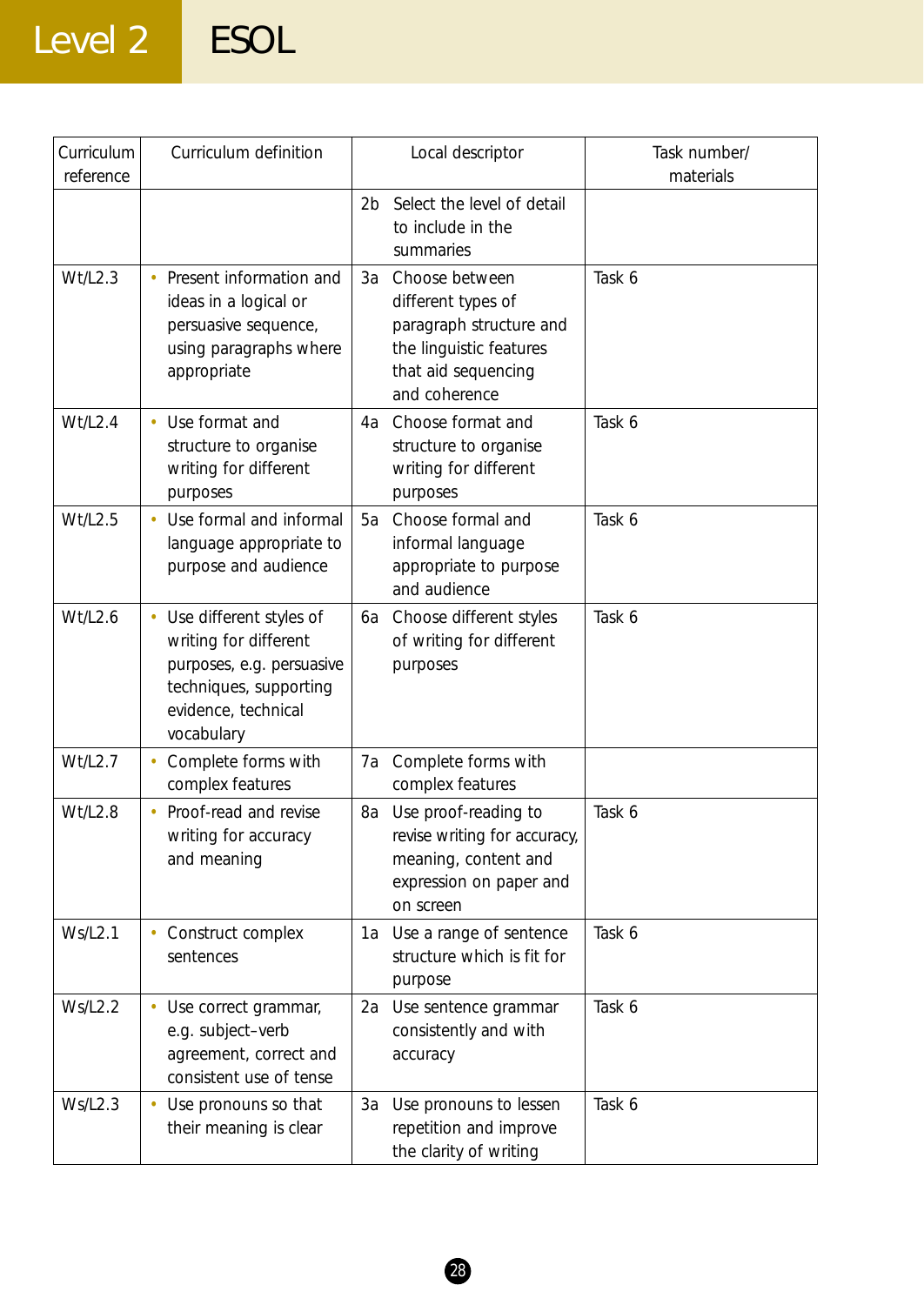# ESOL Level 2

| Curriculum<br>reference | Curriculum definition                                                                                                   | Local descriptor                                                                               | Task number/<br>materials |
|-------------------------|-------------------------------------------------------------------------------------------------------------------------|------------------------------------------------------------------------------------------------|---------------------------|
| Ws/L2.4                 | Punctuate sentences<br>correctly, and use<br>punctuation accurately,<br>e.g. commas,<br>apostrophes,<br>inverted commas | Use a range of<br>4a -<br>punctuation to achieve<br>clarity in simple and<br>complex sentences | Task 6                    |
| <b>Ww/L2.1</b>          | Spell correctly words<br>used most often in<br>work, studies and daily<br>life, including familiar<br>technical words   | Apply knowledge of<br>1a<br>vocabulary to aid<br>accurate spelling                             | Task 6                    |
|                         |                                                                                                                         | Develop strategies to aid<br>1b<br>accurate spelling                                           |                           |
| WW/L2.2                 | Produce legible text                                                                                                    | Produce clear, consistent<br>2a<br>handwriting                                                 | Task 6                    |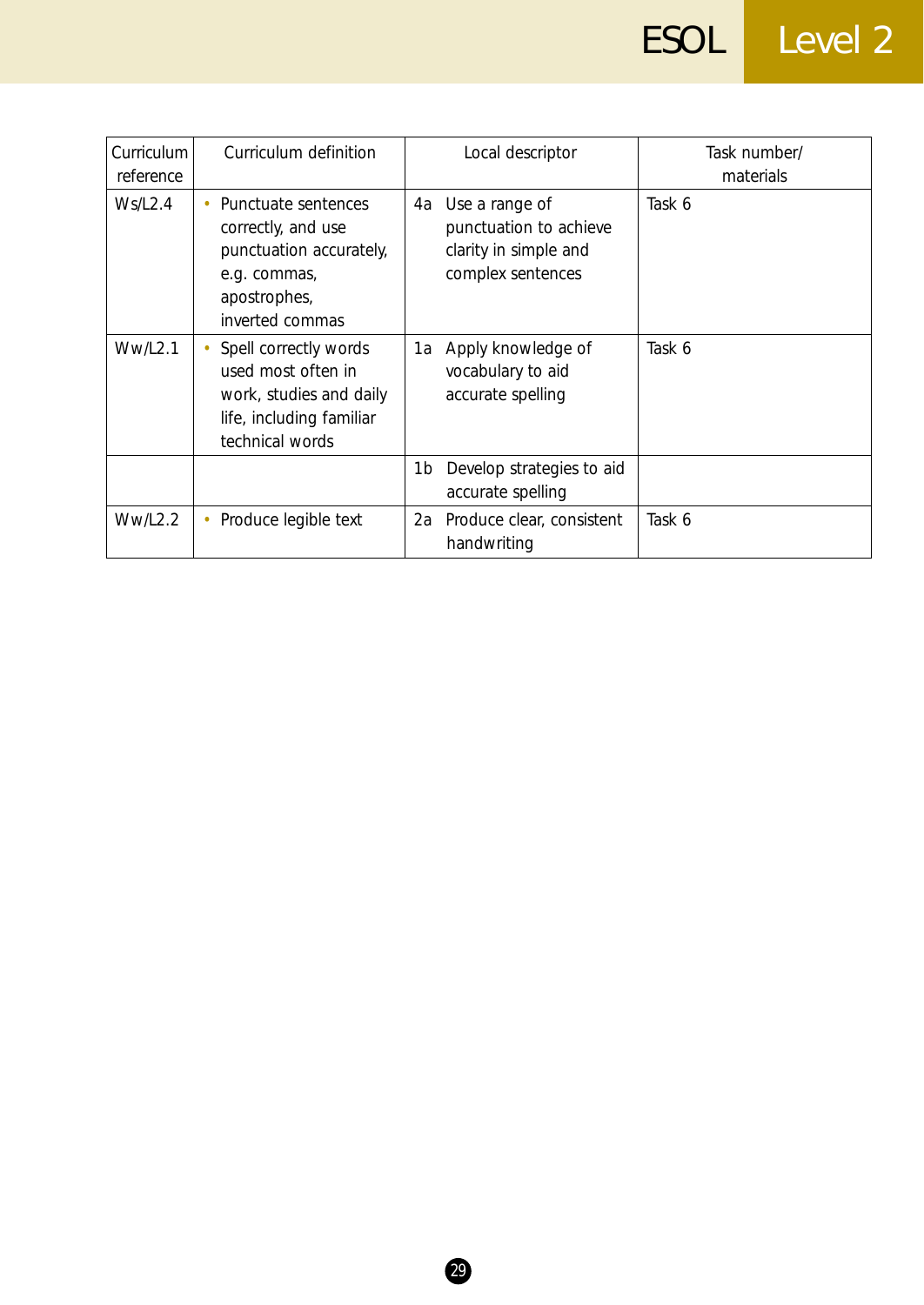# Administration instructions

- 
- 
- -
- 
- 
-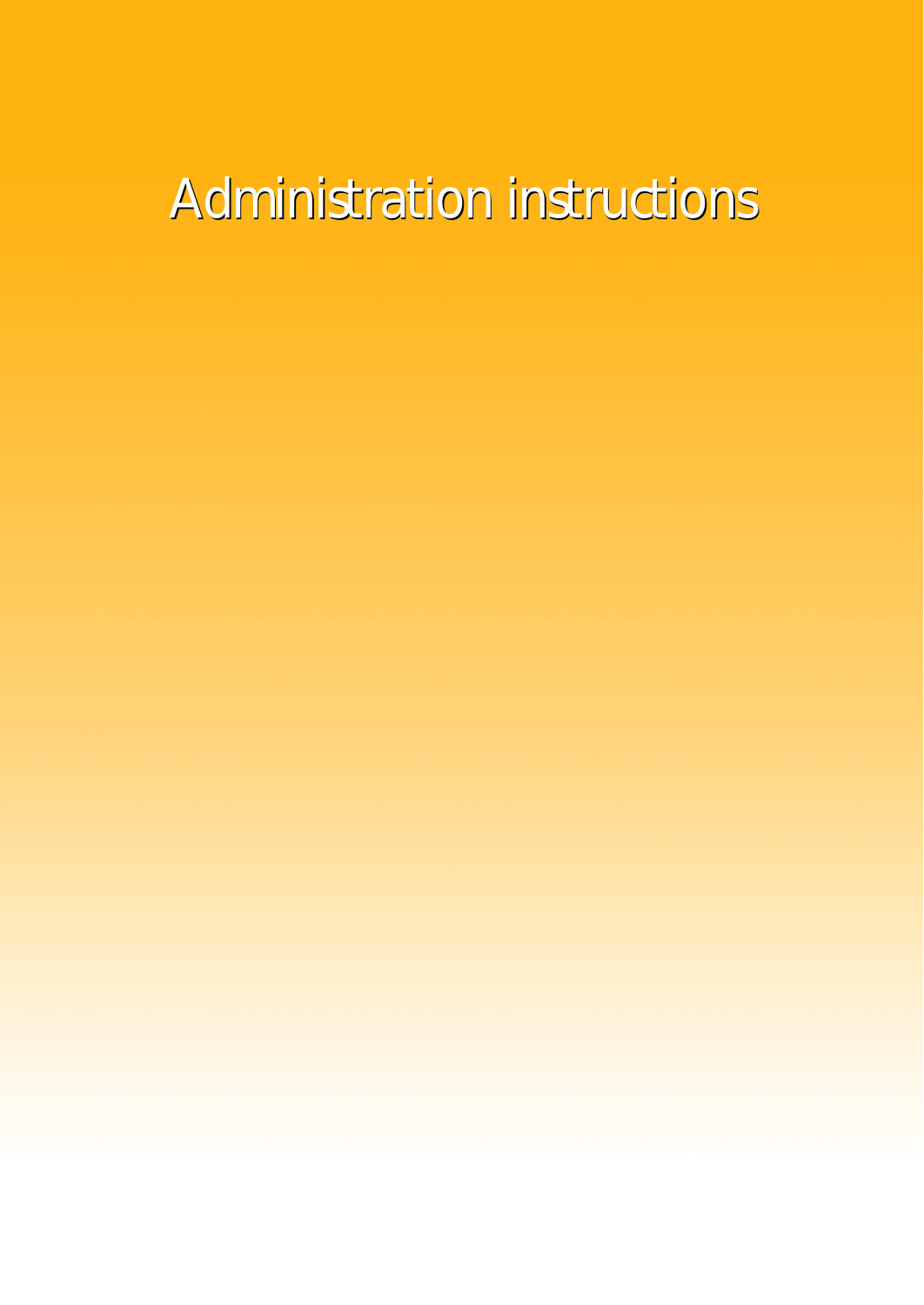#### **Administration Instructions**

Skills can be assessed in:

- speaking and listening
- reading
- writing.

Each level contains several tasks, containing items (questions) based on a particular aspect of language. The tasks are shown in the Navigation grids. Each level for ESOL includes a listening task, for which a cassette is included.

Learners will complete a number of tasks, which will result in scores, leading to diagnostic feedback. This in turn will lead to the development of an Individual Learning Plan (ILP).

#### **Assessment process**

#### **Step 1**

Your first step is to select appropriate tasks at the appropriate level for your learner. You should select levels and tasks using a combination of the following information:

- results of initial assessment this will give you an appropriate level at which to start assessing
- information from the learner's known work and achievements
- information from the learner about learning priorities.

#### **Step 2**

Look at the Navigation grid for each level and select as many tasks as required from the paper-based version of the assessment tasks.

*Note:* Tasks can be taken from different levels if this seems appropriate, based on the information you have about the learner.

#### **Step 3**

Set up and deliver the assessment using the guidelines in the Diagnostic feedback and ILP information.

#### **Step 4**

Score each task using the Diagnostic feedback and ILP information. Use the learner's score to establish whether s/he is operating at 'Emerging', 'Consolidating' or 'Established' level in each task. This process is automated on the ICT version.

*Note:* If you have used the paper-based version, you can enter scores into the ICT version to generate diagnostic feedback. Please read the guidance on scoring.

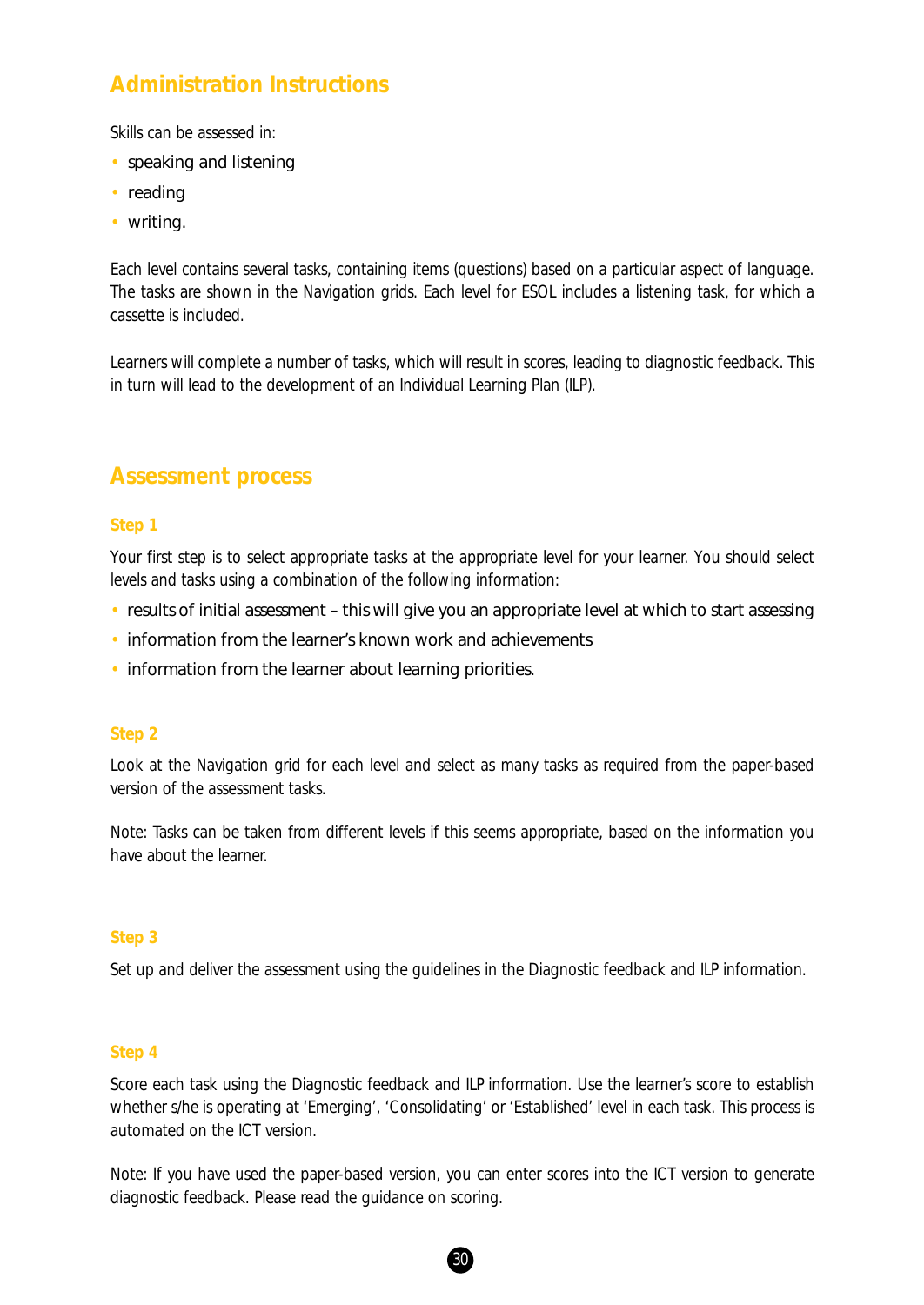#### **Step 5**

Look carefully at errors made to see if there is any pattern. You may want to take this opportunity to ask the learner how questions were tackled, in particular those with incorrect responses.

#### **Step 6**

Once you have considered the learner's scores for each task, you may wish to conduct further assessment using tasks from a level above or below that assessed.

#### **Step 7**

Based on a combination of:

- the diagnostic feedback
- information derived from the particular errors made
- analysis of these errors
- any further assessment conducted
- the learner's priorities
- information about the learner's hopes, aspirations
- information about preferred learning style,

make a decision about which of the learning targets to include in the learner's ILP. If you use the ICT version, you have the option to set up an ILP.

#### **Individual or group**

The materials can either be given to a group of learners, or administered individually by a tutor with one learner, depending on the differing circumstances of organisations and learners.

#### **Administration guidelines**

#### **Assessment materials**

You may need the following:

- copies of ESOL tasks at the chosen level for the learner/group
- pens, pencil, rubber
- copy of the audio tape and player.

#### For the ICT version:

- a computer with the ESOL tasks already selected for the learner
- headphones, if the learner is in a computer suite.

#### **Environment**

- Ensure a quiet, uninterrupted environment possibly the classroom situation.
- Take time to explain the purpose of the assessment to the learner(s) (to identify strengths as well as areas where work is needed).

31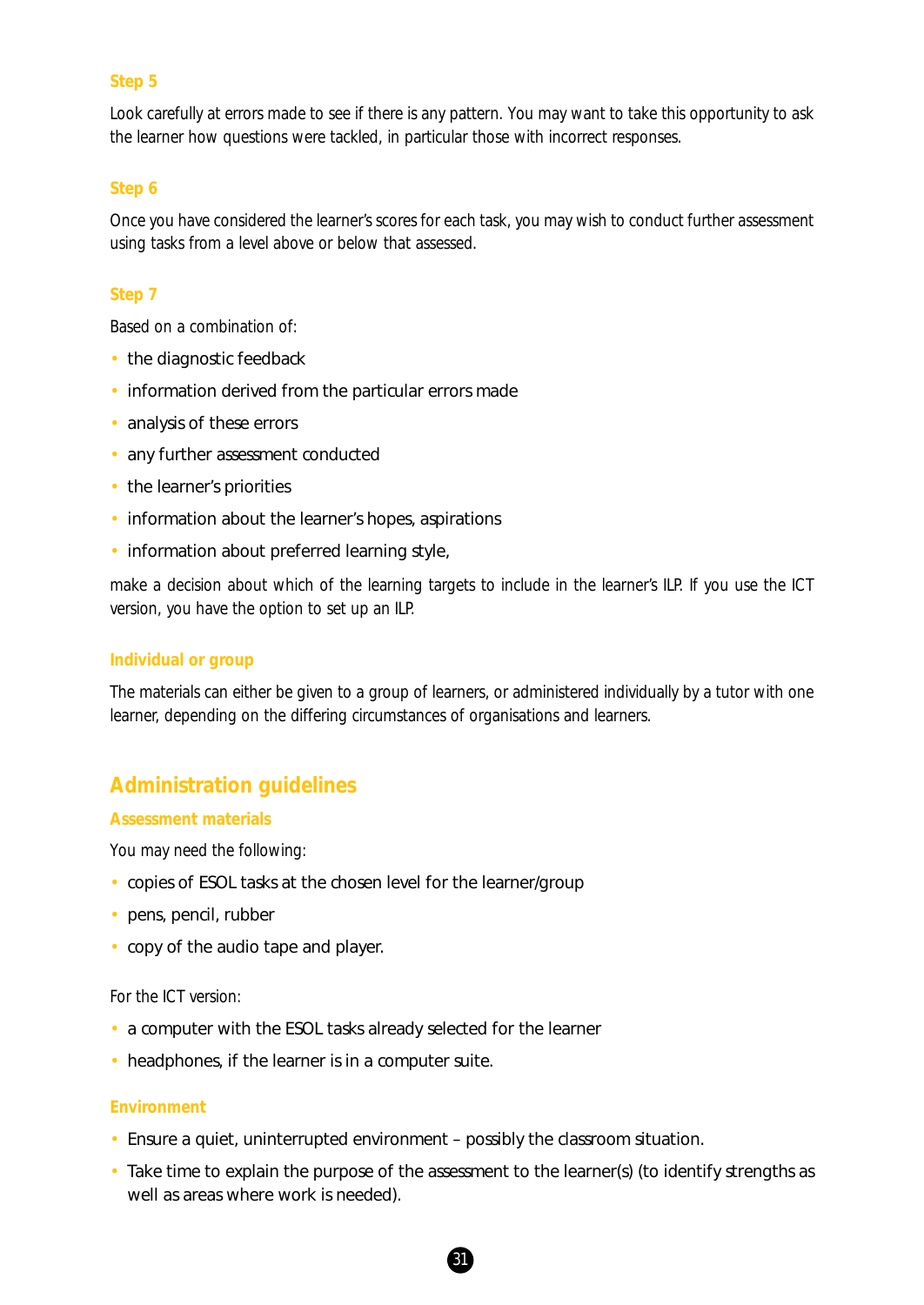- Allow an appropriate amount of time to ensure completion of the full assessment, as well as opportunities for questioning and observation.
- Ensure that learners using the ICT version can see and hear the computer comfortably and that they have the opportunity to select screen colour and audio level. Ensure also that learners have the opportunity to run through the IT tutorial in order that they have a clear understanding of the instructions for all the function buttons on the screen.

#### **Assessment guidelines**

#### **Teacher/tutor input**

- Teacher/tutor input (i.e. close guidance during the assessment) is necessary throughout the assessment only for Entry 1. At other levels, teacher/tutor input is only necessary for the listening task. Learners should be able to work through the rest of the tasks on their own, following the rubrics provided at the top of each task. Often an example response is provided.
- If necessary, learners can be helped to understand the task rubrics with the use of their first language, or another language in which they might be more confident. Note, however, that this support in another language should only be used to explain the rubric of the task or item and how a response should be made, rather than to translate the item itself.
- All parts of the ICT version have audio and the learner can replay instructions twice.
- Encourage the learner who appears to be struggling over a question to leave it and carry on, although s/he may revisit it at the end of the task. Learners using the ICT version are not able to go back to omitted questions; omitted questions will score as zero (incorrect).
- On the ICT version of the assessment, the learner is required to give the answer in a range of different ways.

#### *Multiple choice*

A selection of possible responses is given, exactly as in the paper-based assessment, and the learner selects the correct response, usually by clicking on it. The learner will then be asked to confirm her/his response, before the assessment moves on. Multiple choice distractors are carefully chosen to be 'logical' (if incorrect) alternative responses.

*Note:* Multiple choice, though widely used for all levels and types of assessment, is arguably less robust as a assessment than, for example, free text entry. In an assessment where there are four multiple choice options for answers, statistically a learner would be able to achieve a 25% overall score without knowing anything of the topic of the assessment.

#### *Drag and drop*

The learner may be required to drag answer options into the correct place/s on screen, using the mouse. This is an alternative form of multiple choice.

#### *Free text entry*

The learner is required to enter numbers (or occasionally words) into a designated space on screen. The cursor defaults into the answer box and the learner can begin to type in a response immediately. Clicking into the answer box will also enable the learner to type numbers/text in immediately. Keyboard strokes are often limited to numbers only, though the learner is usually

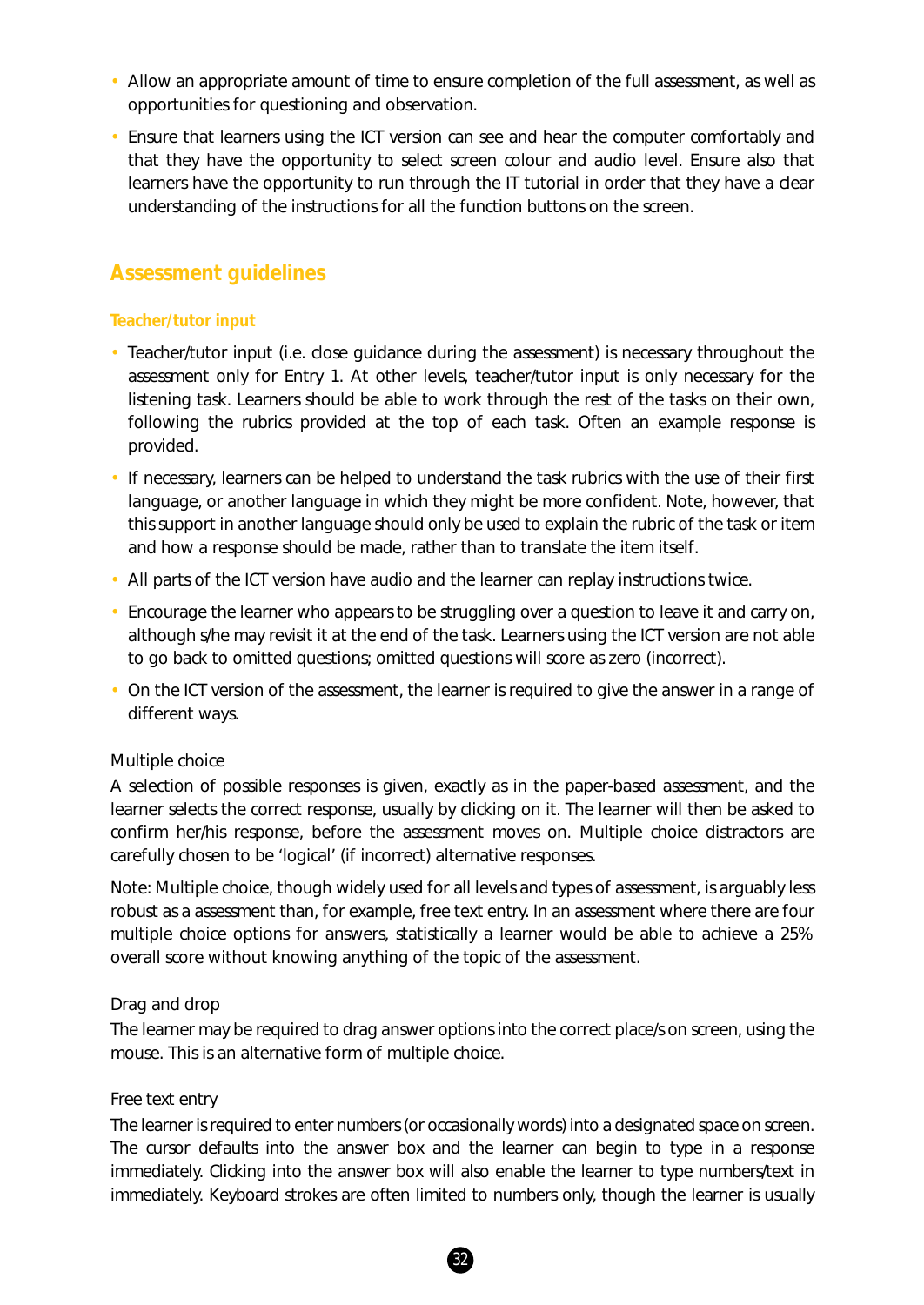able to enter a comma, full stop and sometimes other characters, depending on the question. The space designated for the response is able to accept a limited number of characters/digits, usually one or two characters more than the correct response. Where there are two spaces for free text entry, the learner can either tab into the second space or use the mouse to click into the space. *Note:* Free text entry is the more robust assessment of language skills, as the learner has to create a response, using the information available, and there is less likelihood of achieving a correct response by accident.

#### **Scoring the assessment**

- Once the learner has completed the set assessment tasks, you will need to score her/his work. Score strictly according to the answers given. The diagnostic feedback shows the **correct answers** for the paper-based version. The ICT version scores the tasks automatically.
- There is frequently a range of **acceptable alternative answers** and it is left to the tutor's discretion, when scoring the paper-based assessments, to judge whether a learner's response is acceptable.
- Add the correct responses to derive a total score for the task.
- Use the diagnostic feedback to decide whether the learner is in the **Emerging**, **Consolidating** or **Established** band for each task.
- The **Learner profile information** gives guidance about what the learner has achieved in this assessment.
- The **Next steps** section gives guidance about what you might want to consider doing next for example, further assessment at a higher or lower level, handwriting analysis, referral for further assessment.
- There is also **Learner feedback** for each assessment band on the ICT version.
- **ILP information** is included for each task. You must select the appropriate learning targets for the learner, based on her/his scores and performance, as well as priorities. The ICT version has the option to generate an editable ILP.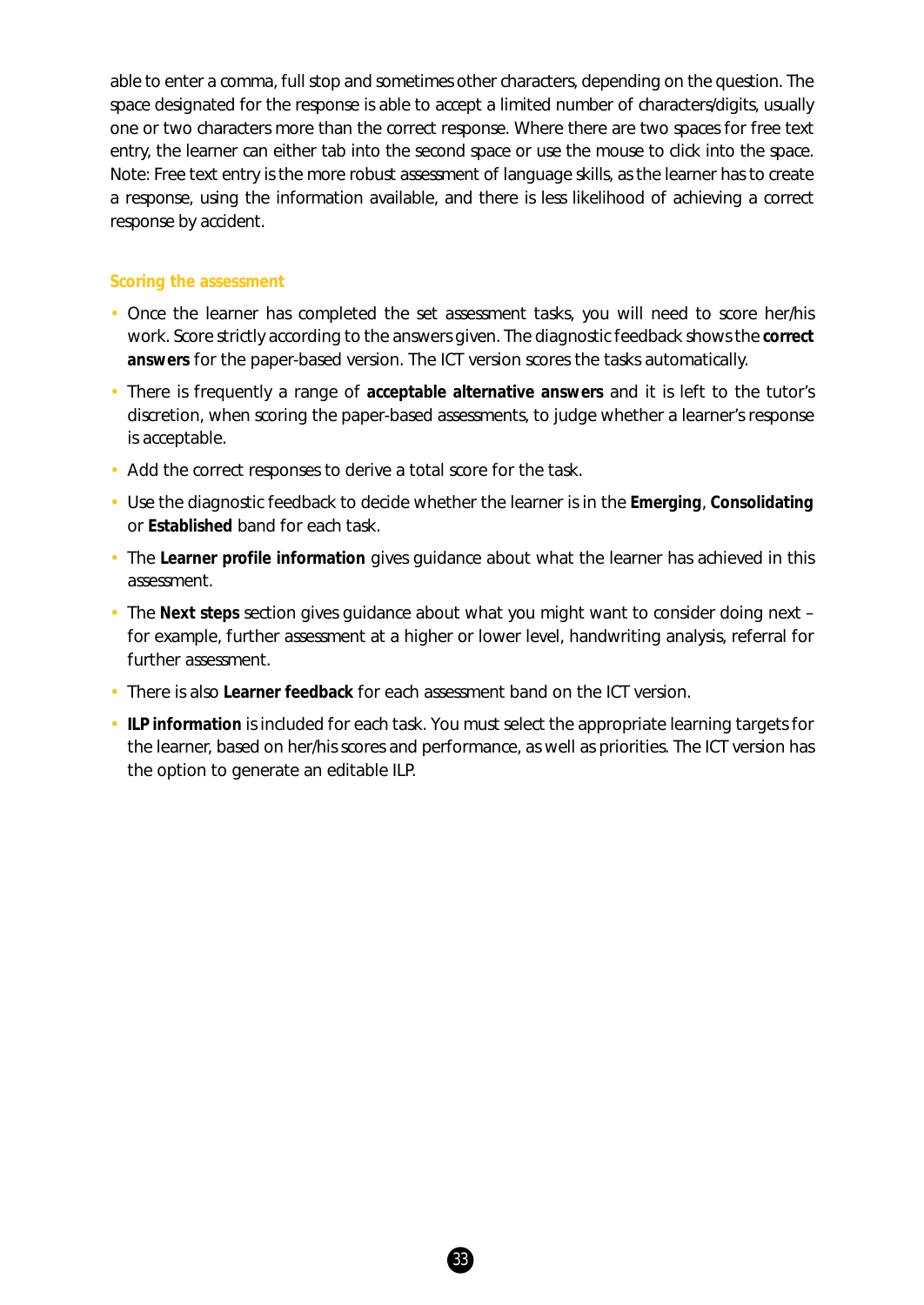## **Specific administration guidelines**

**Entry 1** ESOL

#### **Task 1**

This is a listening task.

Check the Entry 1 cassette is ready to play.

#### **Suggested tutor script**

*Listen to the tape and try to answer the questions. You will hear the questions on the tape. You will hear everything twice. Tick one box to answer each question.*

Check that the learner understands, using first language if necessary, then play the tape.

#### **Task 2**

There are a variety of situations in which the assessment materials and the grading profiles can be used. The range covered by the curriculum covers simple narratives, statements, questions and simple step instructions. Suggestions for assessment situations which can be set up by the tutor as one-to-one or paired interactions, include:

- using the initial interview or diagnostic interview situation to assess listening to questions and making statements
- asking learners to give short explanations, in small groups, concerning activities with which they are familiar
- using familiar work or daily activities for learners to work on in small groups or pairs on giving and following small-step instructions, e.g. logging on the computer
- using simple narratives, e.g. learners' writing, as small group assessment opportunities.

#### **Task 3**

Use the ESOL picture prompt task booklet to generate a discourse with the learner using the suggested prompts in the Diagnosis of speaking skills administration guide. The grading profile can be used to record the assessment and convert the score for the ICT version of the ILP. This speaking assessment includes the discussion element.

#### **Task 4**

The learner may find it useful to have the page with the text examples on a separate sheet to keep alongside the task as s/he works through the assessment.

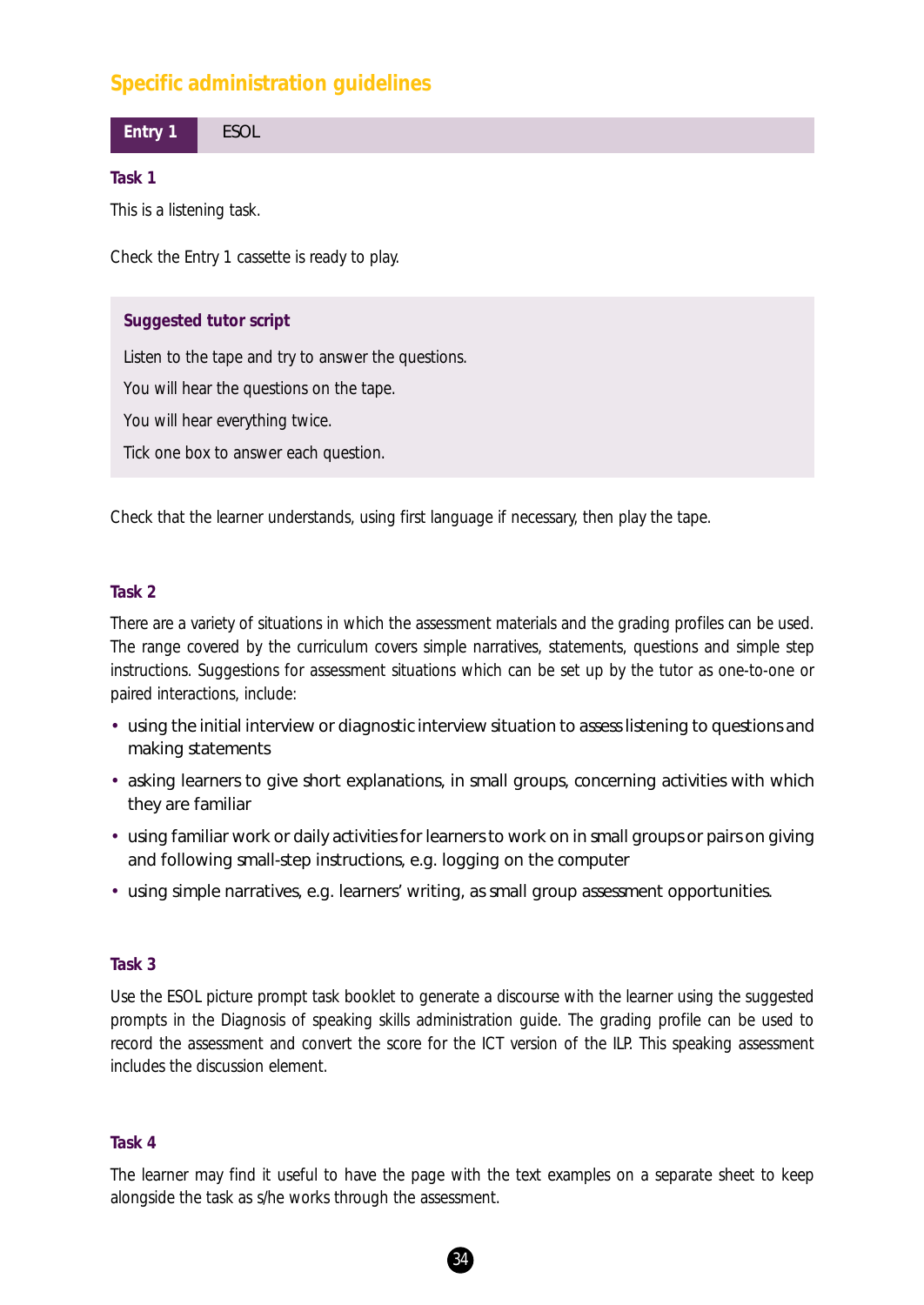#### **Suggested tutor script**

*Write the right words on the lines.*

*Use your real name and address.*

If learners do not wish to use their real details, explain that fictional details are fine, as long as they are realistic.

### **Task 6**

#### **Suggested tutor script**

*This task is about writing the words in the correct order. Look at the example.*

*The first word is 'He'. If we put the rest of the words in the correct order, the sentence reads, 'He went on Monday.' Now do the rest of the task.*

If you are satisfied that the learner understands the format of the task, let her/him complete it.

#### **Task 7**

For the free writing task, note that the amount of writing required should be decided by the space available rather than by any strict word or time limit. However, learners should not feel that they have to fill every line.

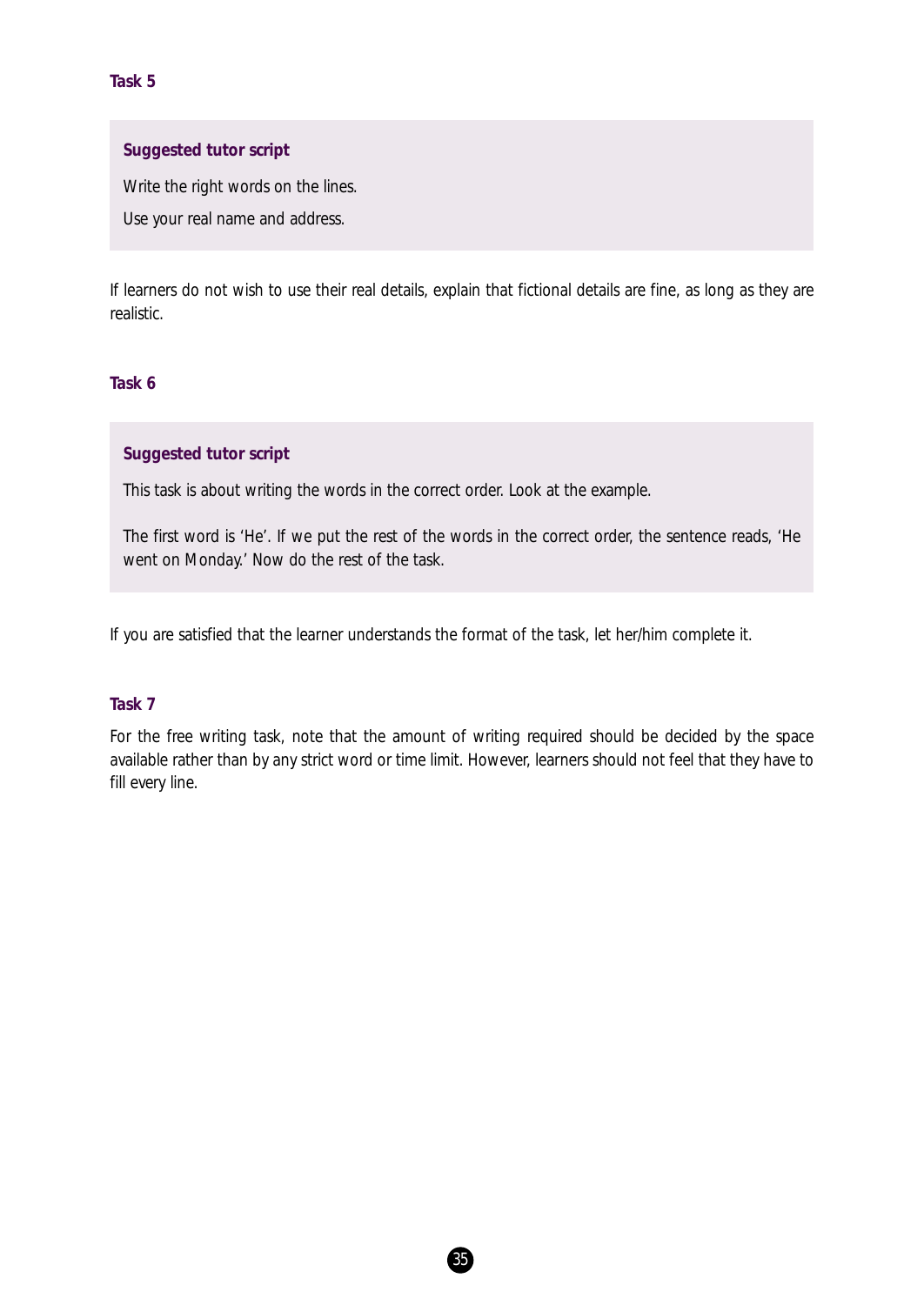This is a listening task.

Check the Entry 2 cassette is ready to play.

#### **Suggested tutor script**

*Listen to the tape and try to answer the questions. You will hear the questions on the tape. You will hear everything twice. Tick the boxes to answer the questions.*

Check that the learner understands, using first language if necessary, then play the tape.

#### **Task 2**

There are a variety of situations in which the assessment materials and the grading profiles can be used. The range covered by the curriculum covers simple narratives, explanations, instructions and presentations. Suggestions for assessment situations which can be set up by the tutor as one-to-one or paired interactions include:

- using a short narrative of an appropriate reading level, read aloud by the teacher or learner and asking questions to assess identification of general meaning and specific details
- asking learners to give short explanations, in small groups, concerning activities with which they are familiar, e.g. aspects of employment and asking questions to assess identification of main points
- using familiar work or daily activities for learners to work on in small groups or pairs on giving and following small-step instructions, e.g. logging on the computer.

#### **Task 3**

Use the ESOL picture prompt task booklet to generate a discourse with the learner using the suggested prompts in the Diagnosis of speaking skills administration guide. The grading profile can be used to record the assessment and convert the score for the ICT version of the ILP.

#### **Task 4**

Learners can engage in a small group discussion using a topical local or national news item as a prompt or a subject of shared interest. Remember that this is also an opportunity to assess *speaking to communicate.*

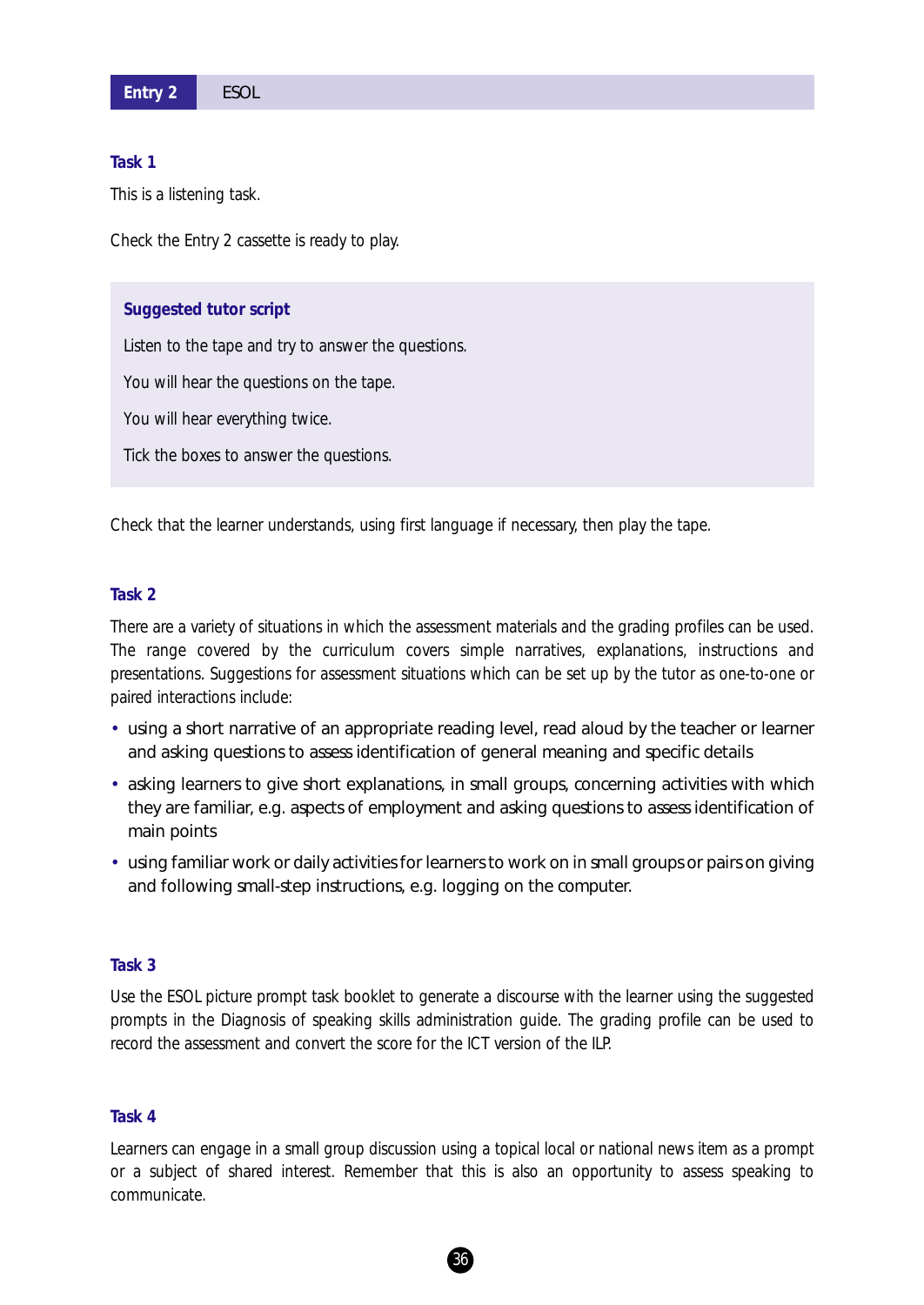Ensure that the learner understands the task requirements using the worked example.

### **Task 6**

The learner may find it useful to have the page with the letter on a separate sheet to keep alongside the task as s/he works through the assessment.

## **Task 7**

For the free writing task, note that the amount of writing required should be decided by the space available rather than by any strict word or time limit. However, learners should not feel that they have to fill every line.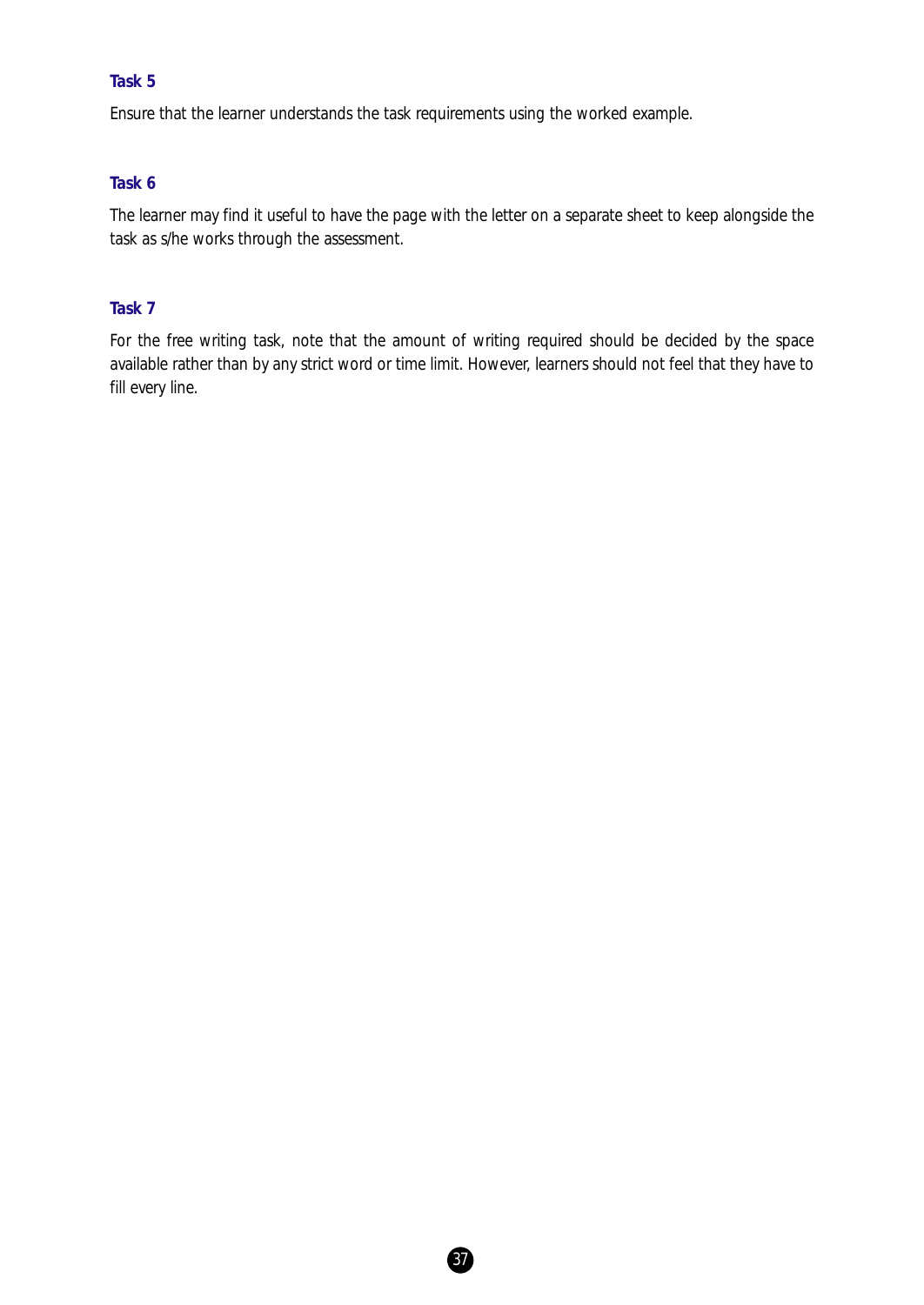This is a listening task.

Check the Entry 3 cassette is ready to play.

#### **Suggested tutor script**

*Listen to the tape and try to answer the questions. You will hear the questions on the tape You will hear everything twice. Tick the boxes to answer the questions.*

Check that the learner understands, using first language if necessary, then play the tape.

#### **Task 2**

There are a variety of situations in which the assessment materials and the grading profiles can be used. The range in the curriculum covers narratives, explanations, instructions and presentations. Suggestions for assessment situations which can be set up by the tutor for small groups tasks, include:

- presentations on the life of someone the learner admires or finds interesting
- explanations of how to do. . . a work, leisure or daily life task
- a description of a personal, local or national event
- a description of a film or a book review.

#### **Task 3**

Use the ESOL picture prompt task booklet to generate a discourse with the learner using the suggested prompts in the Diagnosis of speaking skills administration guide. The grading profile can be used to record the assessment and convert the score for the ICT version of the ILP.

#### **Task 4**

Learners can engage in a small group discussion using a topical local or national news item as a prompt. The group could also discuss a shared book, TV programme or film review. Remember that this is also an opportunity to assess *speaking to communicate.*

#### **Task 5**

Ensure that the learner understands the task requirements using the worked example.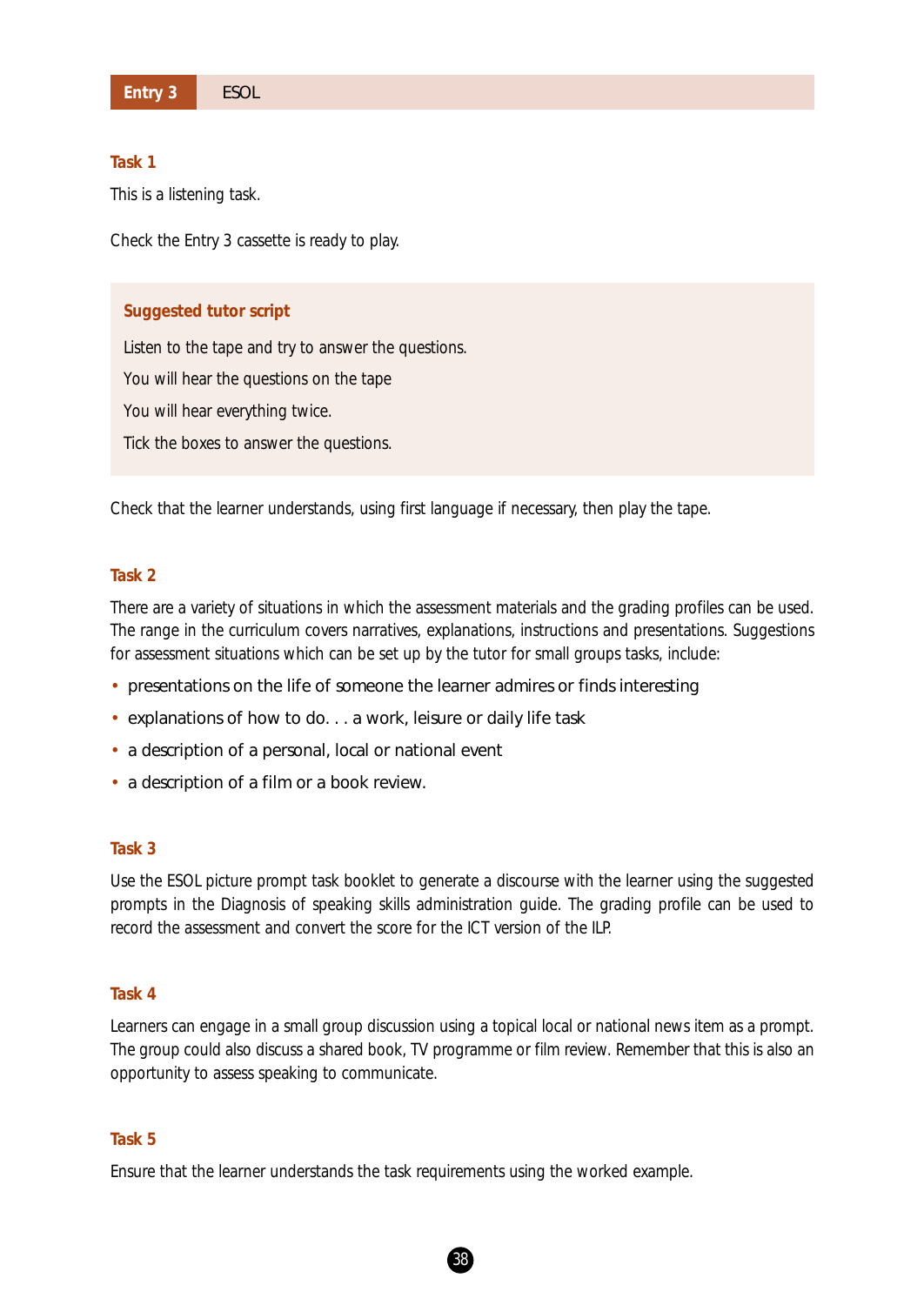The learner may find it useful to have the page with the leaflet on a separate sheet to keep alongside the task as s/he works through the assessment.

## **Task 7**

For the free writing task, note that the amount of writing required should be decided by the space available rather than by any strict word or time limit. However, learners should not feel that they have to fill every line.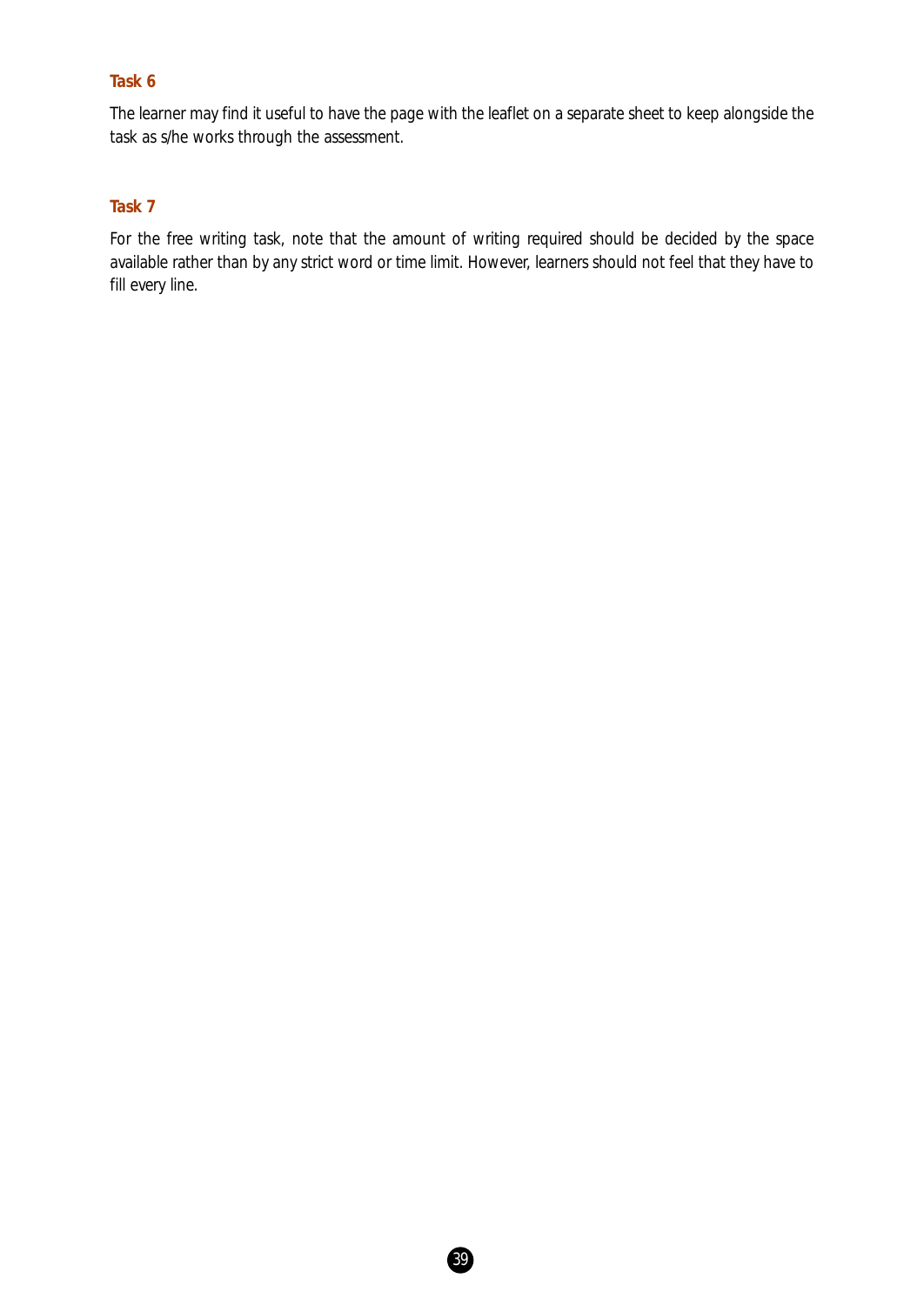This is a listening task.

Check the Level 1 cassette is ready to play.

#### **Suggested tutor script**

*Listen to the tape and try to answer the questions. You will hear the questions on the tape. You will hear everything twice. Tick the boxes to answer the questions.*

Check that the learner understands, then play the tape.

#### **Task 2**

There are a variety of situations in which the assessment materials and the grading profiles can be used. The range in the curriculum covers narratives, explanations, instructions and presentations. Suggestions for assessment situations which can be set up by the tutor for small groups tasks, include:

- presentations on the life of someone the learner admires or finds interesting
- explanations of how to do. . . a work, leisure or daily life task
- a description of a personal, local or national event
- a description of a film or a book review.

At this level, there should be the opportunity for lengthier and more formal presentation, explanations, instructions and narratives which include realia, slides, images and diagrams.

## **Task 3**

Use the ESOL picture prompt task booklet to generate a discourse with the learner using the suggested prompts in the Diagnosis of speaking skills administration guide. The grading profile can be used to record the assessment and convert the score for the ICT version of the ILP.

#### **Task 4**

Learners can engage in a small group discussion using a topical local or national news item as a prompt. The group could also discuss a shared book, TV programme or film review. Remember that this is also an opportunity to assess *speaking to communicate.*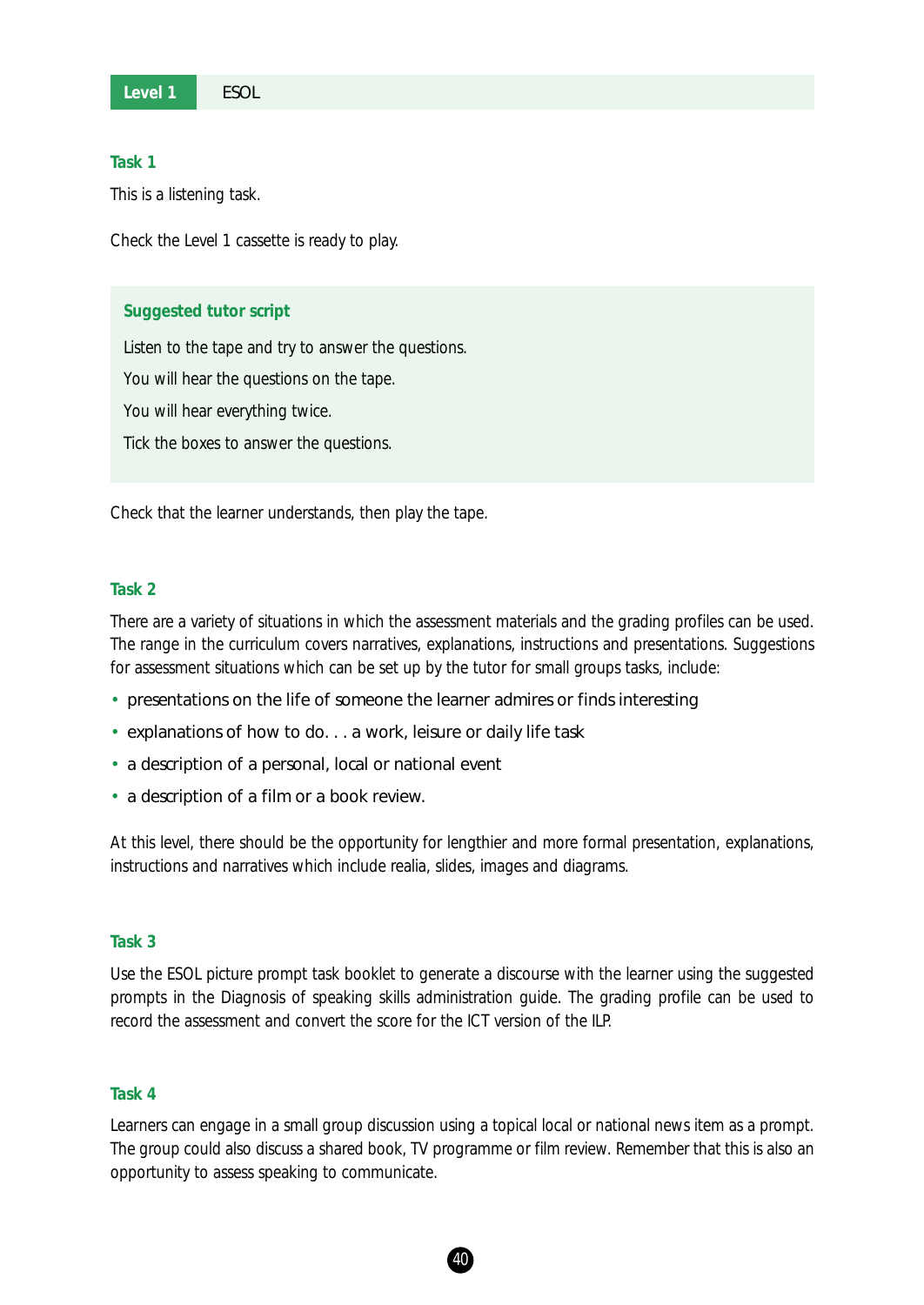Ensure that the learner understands the task requirements.

## **Task 6**

For the free writing task, note that the amount of writing required should be decided by the space available rather than by any strict word or time limit. However, learners should not feel that they have to fill every line.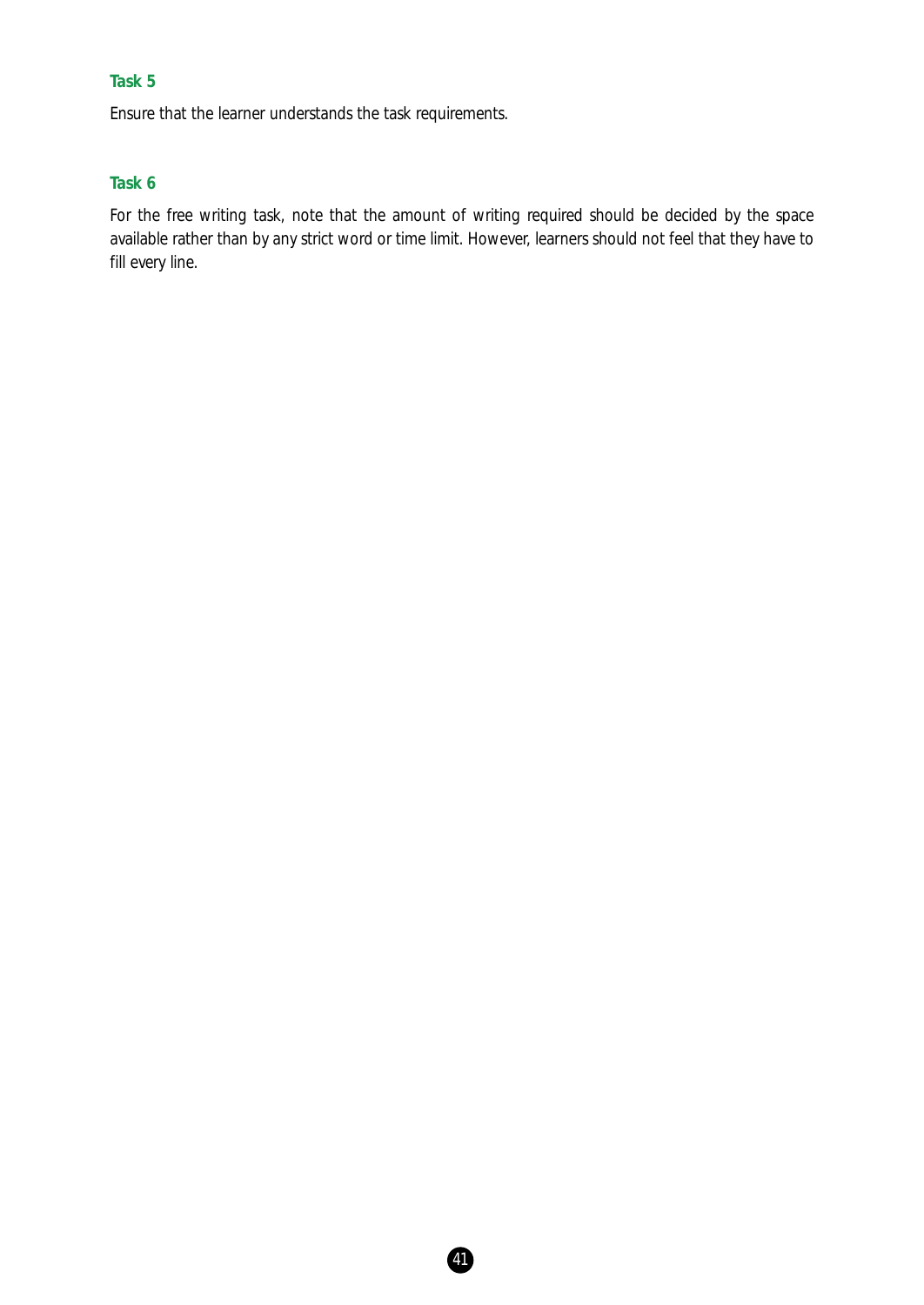This is a listening task.

Check the Level 2 cassette is ready to play.

#### **Suggested tutor script**

*Listen to the tape and try to answer the questions. You will hear the questions on the tape. You will hear everything twice. Tick the boxes to answer the questions.*

Check that the learner understands, then play the tape.

#### **Task 2**

There are a variety of situations in which the assessment materials and the grading profiles can be used. The range in the curriculum covers narratives, explanations, instructions and presentations. Suggestions for assessment situations which can be set up by the tutor for small groups tasks, include:

- presentations on the life of someone the learner admires or finds interesting
- explanations of how to do . . . a work, leisure or daily life task
- a description of a personal, local or national event
- a description of a film or book review

At this level, there should be the opportunity for lengthier and more formal presentation, explanations, instructions and narratives which include realia, slides, images and diagrams.

#### **Task 3**

Use the ESOL picture prompt task booklet to generate a discourse with the learner using the suggested prompts in the Diagnosis of speaking skills administration guide. The grading profile can be used to record the assessment and convert the score for the ICT version of the ILP.

#### **Task 4**

Learners can engage in a small group discussion using a topical local or national news item as a prompt. The group could also discuss a shared book, TV programme or film review. Remember that this is also an opportunity to assess *speaking to communicate.*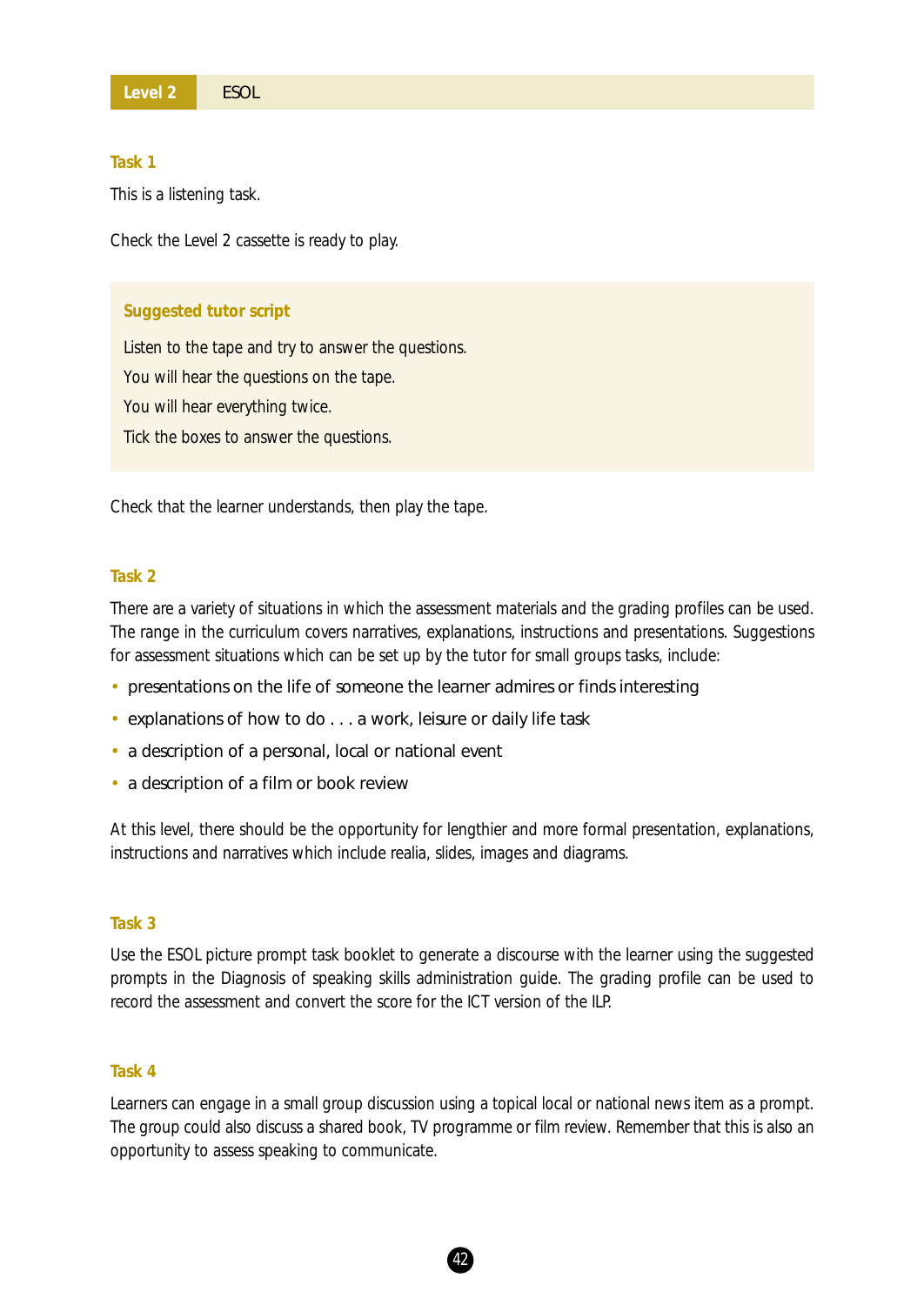Ensure that the learner understands the task requirements.

## **Task 6**

For the free writing task, note that the amount of writing required should be decided by the space available rather than by any strict word or time limit. However, learners should not feel that they have to fill every line.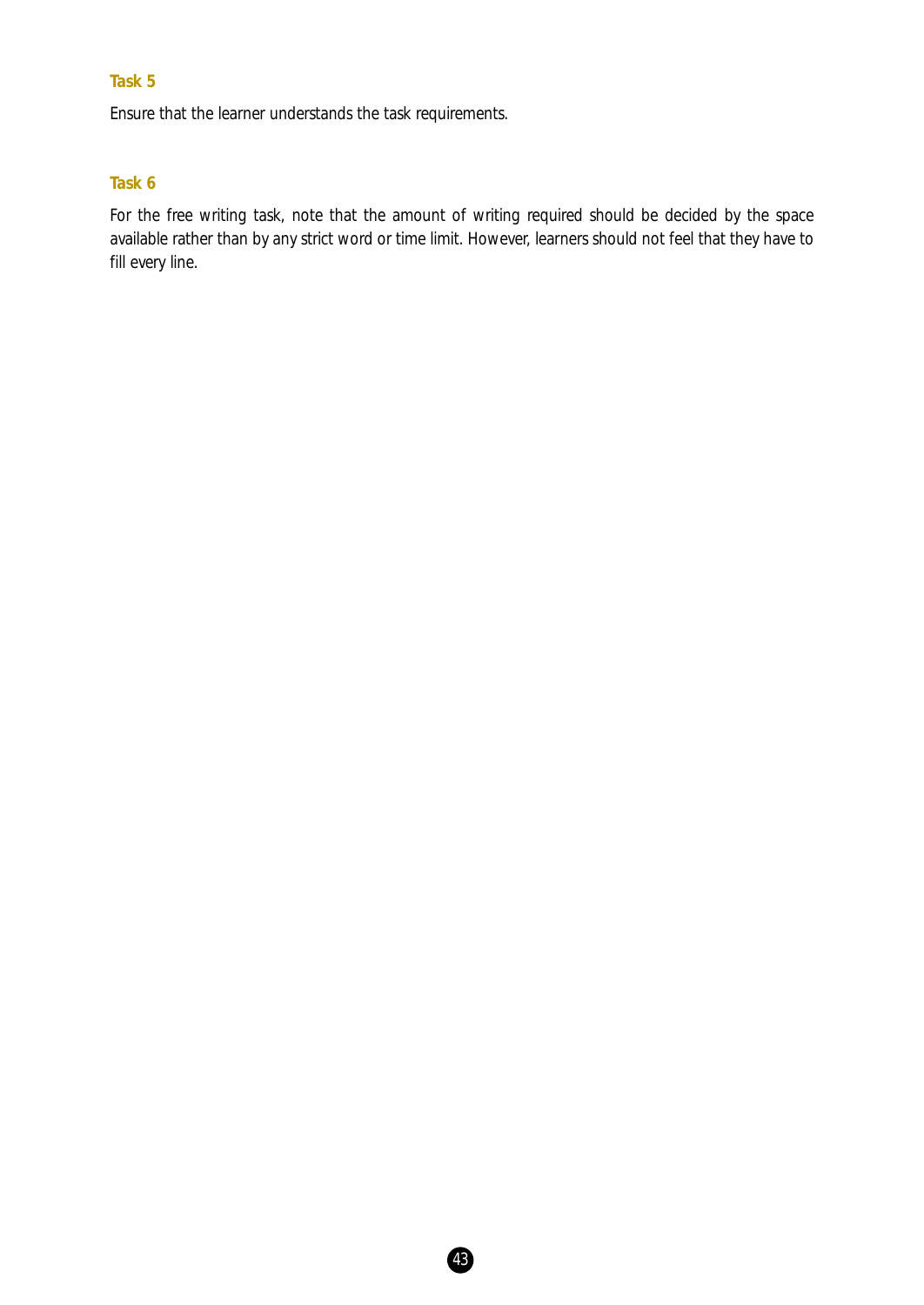Diagnostic feedback Diagnostic feedback and ILP information and ILP information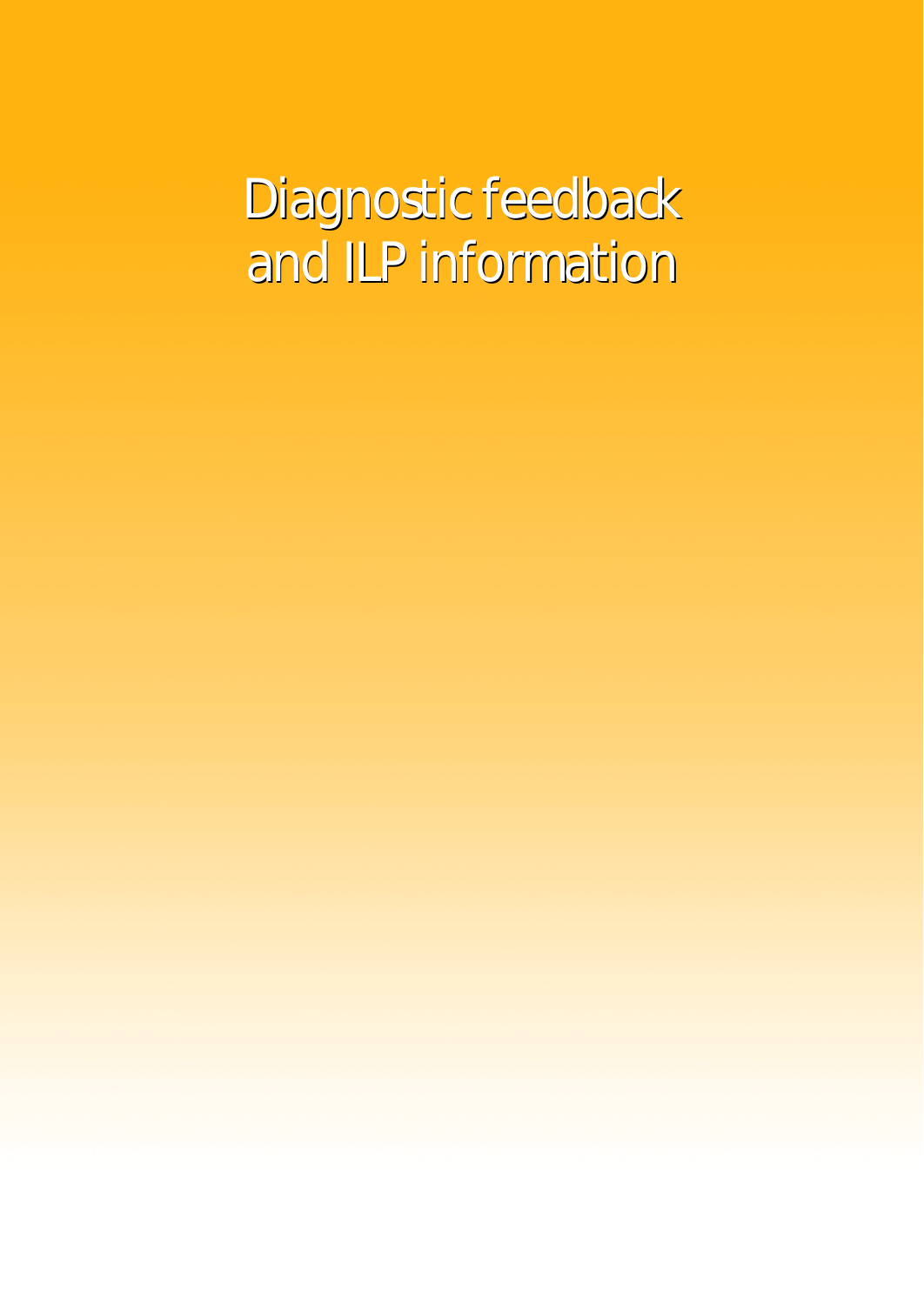| Task no: 1     | Standard: Listening: listen and respond<br>Subject: ESOL                                                                |                         |
|----------------|-------------------------------------------------------------------------------------------------------------------------|-------------------------|
|                | Task description<br>Listen for the gist and listen for detail.                                                          |                         |
| Level          | <b>Curriculum elements</b>                                                                                              | Curriculum reference(s) |
| Entry 1        | Listen for the gist of short explanations; listen for<br>detail using key words to extract some specific<br>information | Lr/E1.1b<br>Lr/E1.2a    |
|                | <b>DIAGNOSTIC SCHEME</b>                                                                                                |                         |
| Item no.       | Objective/item description                                                                                              | Answer                  |
| Part 1         |                                                                                                                         |                         |
| 1              | Listen for detail                                                                                                       | Picture 1 (shoes)       |
| $\overline{2}$ | Listen for detail                                                                                                       | Picture 2 (station)     |
| 3              | Listen for detail                                                                                                       | Picture 1 (student)     |
| Part 2         |                                                                                                                         |                         |
| 1              | Listen for gist                                                                                                         | Picture 2 (afternoon)   |
| $\overline{2}$ | Listen for detail                                                                                                       | Picture 1 (football)    |
| 3              | Listen for detail                                                                                                       | Picture 3 (car)         |
| Part 3         |                                                                                                                         |                         |
| 1              | Listen for gist                                                                                                         | Picture 2 (rain)        |
| $\overline{2}$ | Listen for gist                                                                                                         | Picture 1 (sunglasses)  |
| 3              | Listen for gist                                                                                                         | Picture 1 (wind)        |

This task assesses two aspects of listening comprehension in the context of a news item, weather forecast and advertisement, all from the radio. The Diagnostic scheme identifies the main objective of each item to help you to identify particular strengths and weaknesses in the learner's answers.

The Learner profile information can be used to help the learner develop an individual learning plan. It also suggests follow-up action to investigate the learner's recognition of the alphabet in more detail, if necessary.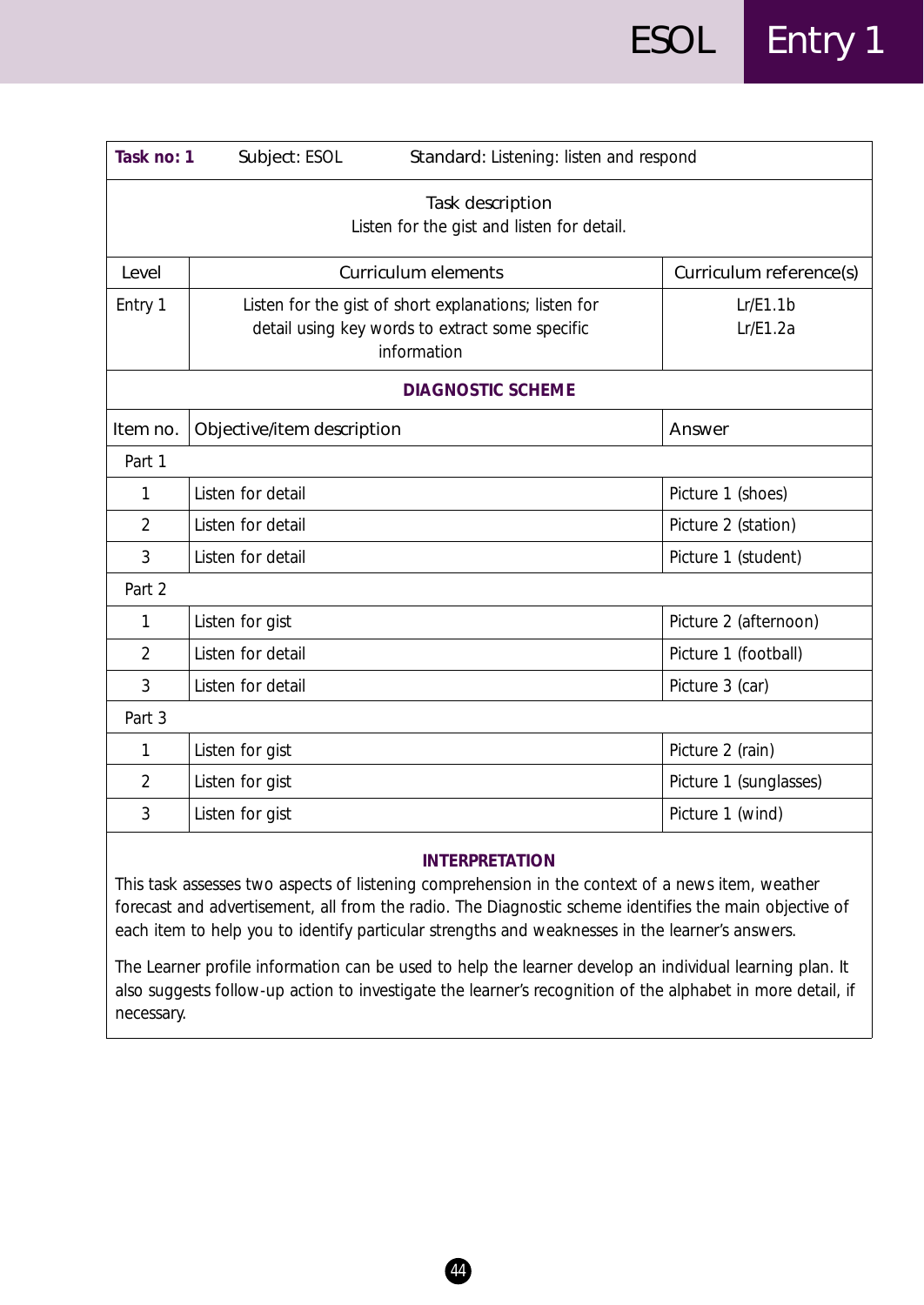## Entry 1 ESOL

|                | Number<br>correct | Learner profile information                                                                          | Next steps                                                                                                                                                                                                                                                                            |
|----------------|-------------------|------------------------------------------------------------------------------------------------------|---------------------------------------------------------------------------------------------------------------------------------------------------------------------------------------------------------------------------------------------------------------------------------------|
| eM             | $0 - 2$           | The learner may not be able to<br>follow the gist and identify details<br>when listening at Entry 1. | Check with the learner to see if they have<br>understood the general meaning of the extract<br>and find out if there are any key words which<br>they have recognised and understood.                                                                                                  |
|                |                   |                                                                                                      | If not already done, check the learner's<br>understanding in a face-to-face situation, using<br>the Entry 1 speaking materials.                                                                                                                                                       |
| $\overline{C}$ | $3 - 7$           | The learner is not totally secure in<br>listening skills at Entry 1.                                 | Look at the learner's correct and incorrect<br>answers to investigate particular strengths and<br>weaknesses. Ask general questions about the<br>extract to check understanding and talk through<br>some of the answers to identify where the learner<br>was experiencing difficulty. |
|                |                   |                                                                                                      | If not already done, check the learner's<br>understanding in a face-to-face situation, using<br>the Entry 1 speaking materials.                                                                                                                                                       |
| E              | $8 - 9$           | The learner does not appear to<br>have any problems with listening<br>at Entry 1.                    | Talk through the task with the learner checking<br>for understanding of the main points and specific<br>understanding of key words.                                                                                                                                                   |
|                |                   |                                                                                                      | If not already done, check the learner's<br>understanding in a face-to-face situation, using<br>the Entry 1 speaking materials.                                                                                                                                                       |
|                |                   |                                                                                                      | Try the Entry 2 listening task.                                                                                                                                                                                                                                                       |

## **ILP information**

## Long-term goal

To consolidate the learner's listening comprehension skills at Entry 1

## Short-term goals (dependent upon the learner)

*Target 1:*

Lr/E1.1b – To listen to and understand the general meaning of short extracts of information in conversations

*Target 2:*

Lr/E1.2a – To listen for detail in short narratives and conversations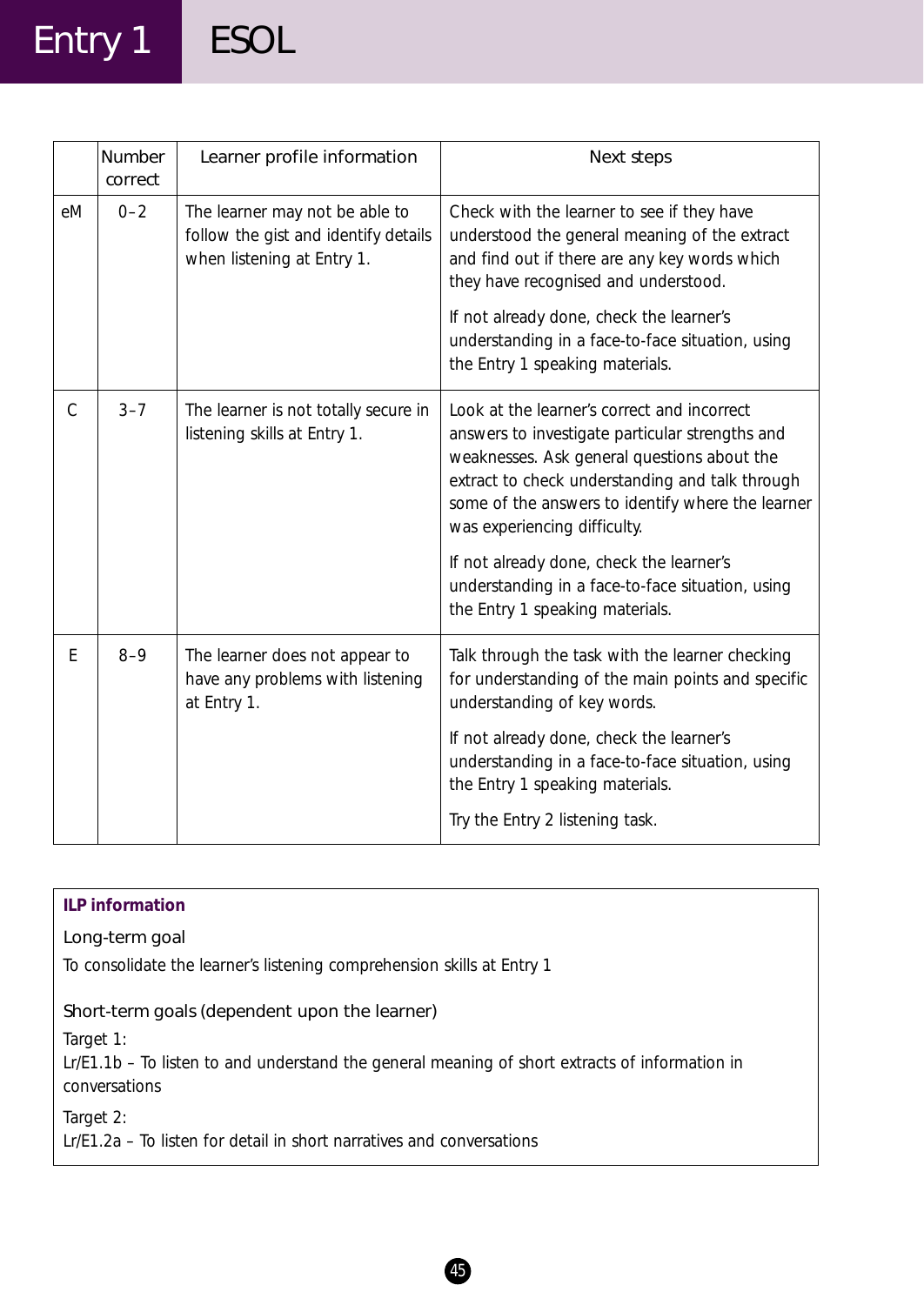| Task no: 2 | Standard: Listening: listen and respond<br>Subject: ESOL                                                                                             |                                                                              |  |  |
|------------|------------------------------------------------------------------------------------------------------------------------------------------------------|------------------------------------------------------------------------------|--|--|
|            | Task description<br>Tutor scored listening task.<br>You need to set up this task. See the Administration instructions for guidance and instructions. |                                                                              |  |  |
| I evel     | Curriculum elements<br>Listening task – tutor scored                                                                                                 | Curriculum<br>reference(s)                                                   |  |  |
| Entry 1    | Listen for gist and detail, follow instructions and respond to<br>requests                                                                           | $Lr/E1.1a-d$<br>$Lr/E1.2a-e$<br>$Lr/E1.3a-b$<br>$Lr/E1.4a-b$<br>$Lr/E1.5a-d$ |  |  |
|            | <b>DIAGNOSTIC SCHEME</b>                                                                                                                             |                                                                              |  |  |
| Item no.   | Objective/item description                                                                                                                           | Answer                                                                       |  |  |
|            | See Speaking and listening assessment profiles                                                                                                       | See the Speaking and<br>listening assessment<br>profiles                     |  |  |

The Administration instructions suggest a range of one to one or small group tasks which can be used as opportunities to conduct appropriate diagnostic assessment using the Speaking and listening assessment profiles to determine the suitable profile for the learner against the curriculum elements. Remember that these situations will also be opportunities to assess speaking skills and that learners will not always demonstrate the full range of skills on each occasion. The marking score is purely a mechanism to convert the learner profile for the ICT version. It is the individual grading profile which should be used to determine the learning goals.

## **MARKING CONVERSION**

To convert the profile for the purpose of using the ICT recording and ILP facilities, award one mark for each curriculum element on the grading profile in which the learner's performance is judged to be established.

|    | Number<br>correct | Learner profile information                                                                                                                                                           | Next steps                                                                                                                                                                                                                                                     |
|----|-------------------|---------------------------------------------------------------------------------------------------------------------------------------------------------------------------------------|----------------------------------------------------------------------------------------------------------------------------------------------------------------------------------------------------------------------------------------------------------------|
| eM | $0 - 4$           | The learner has understood very<br>little of the interaction. S/he<br>appears to have difficulty in<br>identification of the gist of the<br>discourse and understanding key<br>words. | Check the key elements of the discourse<br>situation with the learner to establish where<br>the difficult areas have occurred. The learner<br>might need to practise key word recognition<br>and using question and answer techniques<br>to aid understanding. |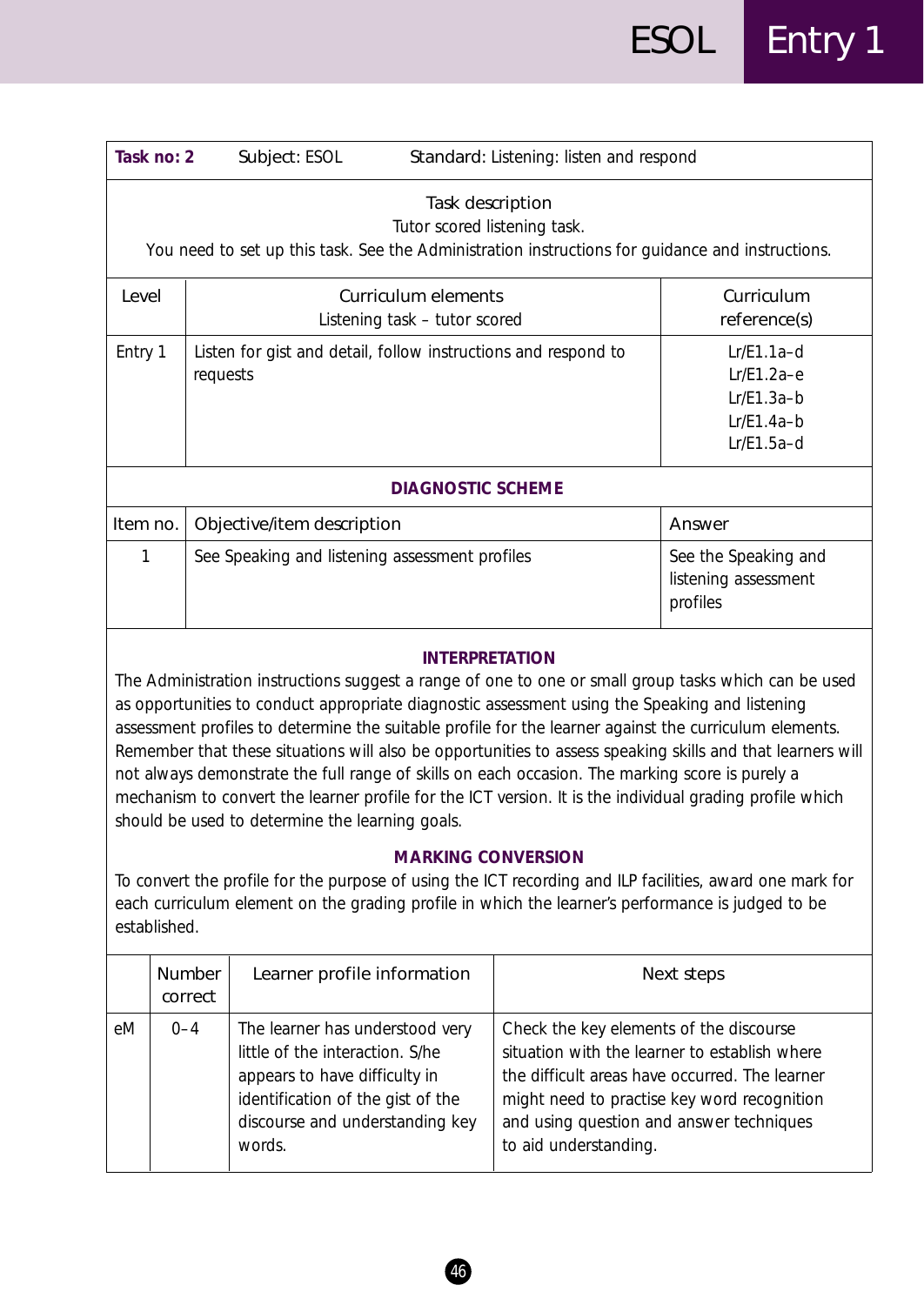# Entry 1 ESOL

| <b>Number</b><br>correct | Learner profile information                                                                                                   | Next steps                                                                                                                                                                                              |
|--------------------------|-------------------------------------------------------------------------------------------------------------------------------|---------------------------------------------------------------------------------------------------------------------------------------------------------------------------------------------------------|
| $5 - 9$                  | The learner has understood the<br>gist of the interaction with some<br>gaps. S/he has followed several<br>of the main points. | Check your assessment of the learner on the<br>grading profile to identify the key areas for the<br>learner to focus on developing.                                                                     |
| $10 - 12$                | The learner has understood both<br>the gist and detail of the<br>interaction and followed all the<br>main points.             | The learner's skills appear to be sound at this level.<br>S/he should be assessed at Entry 2 if the assessor<br>is satisfied that the skills are consistently sound<br>over a range of discourse types. |

| <b>ILP</b> information                                                                                      |  |
|-------------------------------------------------------------------------------------------------------------|--|
| Long-term goal                                                                                              |  |
| To consolidate the learner's listening comprehension skills over a range of interactions at Entry 1         |  |
| Short-term goals (dependent upon the learner)                                                               |  |
| Target 1:<br>$Lr/E1.1b$ & $Lr/E1.2a - To$ listen for gist and detail in short explanations and narratives   |  |
| Target 2:<br>$Lr/E1.1c$ , $d$ – To listen for gist and respond in face-to-face situations and conversations |  |
| Target 3:<br>Lr/E1.3a-b – To listen to and follow single-step instructions and directions                   |  |
| Target 4:<br>Lr/E1.4a-b - To listen to and respond to requests for personal information                     |  |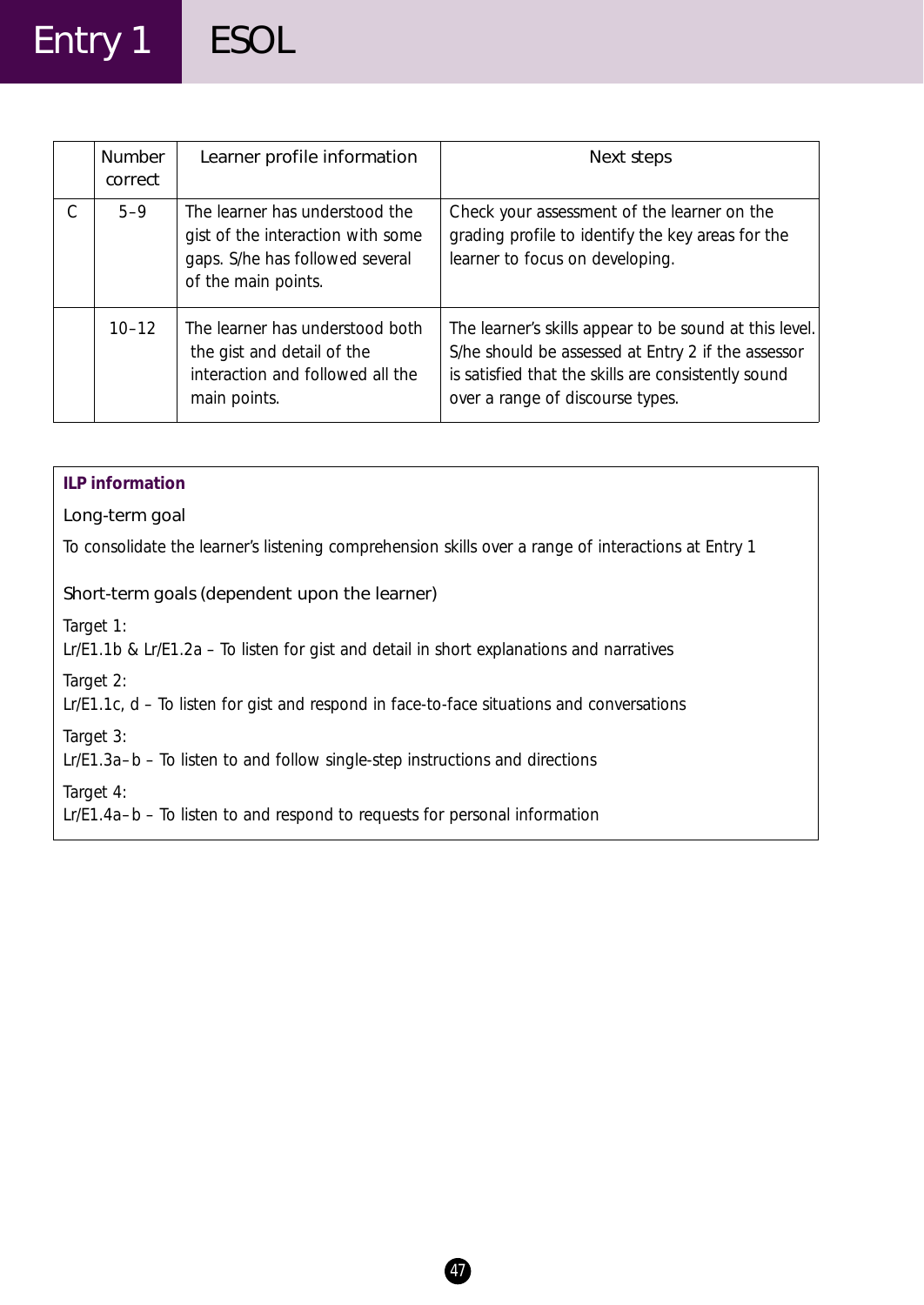| Task no: 3<br>Standard: Speaking: speak to communicate; engage in discussion<br>Subject: ESOL |                                                                                                                                                      |                                                          |  |  |
|-----------------------------------------------------------------------------------------------|------------------------------------------------------------------------------------------------------------------------------------------------------|----------------------------------------------------------|--|--|
|                                                                                               | Task description<br>Tutor scored listening task.<br>You need to set up this task. See the Administration instructions for guidance and instructions. |                                                          |  |  |
| Level                                                                                         | Curriculum elements<br>Speaking task – tutor scored                                                                                                  | Curriculum reference(s)                                  |  |  |
| Entry 1                                                                                       | Speak clearly, make requests, ask questions and make<br>statements of fact; speak and listen in simple exchanges                                     | $Sc/E1.1a-b$<br>Sc/E1.4a, b, d<br>Sd/ E1.1c              |  |  |
| <b>DIAGNOSTIC SCHEME</b>                                                                      |                                                                                                                                                      |                                                          |  |  |
| Item no.                                                                                      | Objective/item description                                                                                                                           | Answer                                                   |  |  |
|                                                                                               | See the Speaking and listening assessment profiles                                                                                                   | See the Speaking and<br>listening assessment<br>profiles |  |  |

The task assesses the speaking and discussion skills of the learner using the ESOL picture prompt task booklet and the Diagnosis of speaking skills administration guide, using the question prompt checklist as a focus for the conversation. The marking score is purely a mechanism to convert the learner profile for the ICT version. It is the individual grading profile which should be used to determine the learning goals.

### **MARKING CONVERSION**

To convert the profile for the purpose of using the ICT recording and ILP facilities, award one mark for each curriculum element on the grading profile in which the learner's performance is judged to be established.

|    | <b>Number</b><br>correct | Learner profile information                                                                                                                                                                                | Next steps                                                                              |
|----|--------------------------|------------------------------------------------------------------------------------------------------------------------------------------------------------------------------------------------------------|-----------------------------------------------------------------------------------------|
| eM | $0 - 2$                  | The learner has not been able to<br>demonstrate a range of<br>appropriate speaking skills at this<br>level.                                                                                                | Use the grading profile to discuss with the<br>learner which areas should be developed. |
|    | $3 - 4$                  | The learner has been able to<br>demonstrate some of the range<br>of skills required at this level and<br>shown reasonable understanding<br>of the task, expressing her/<br>himself with some inaccuracies. | Use the grading profile to discuss with the<br>learner which areas should be developed. |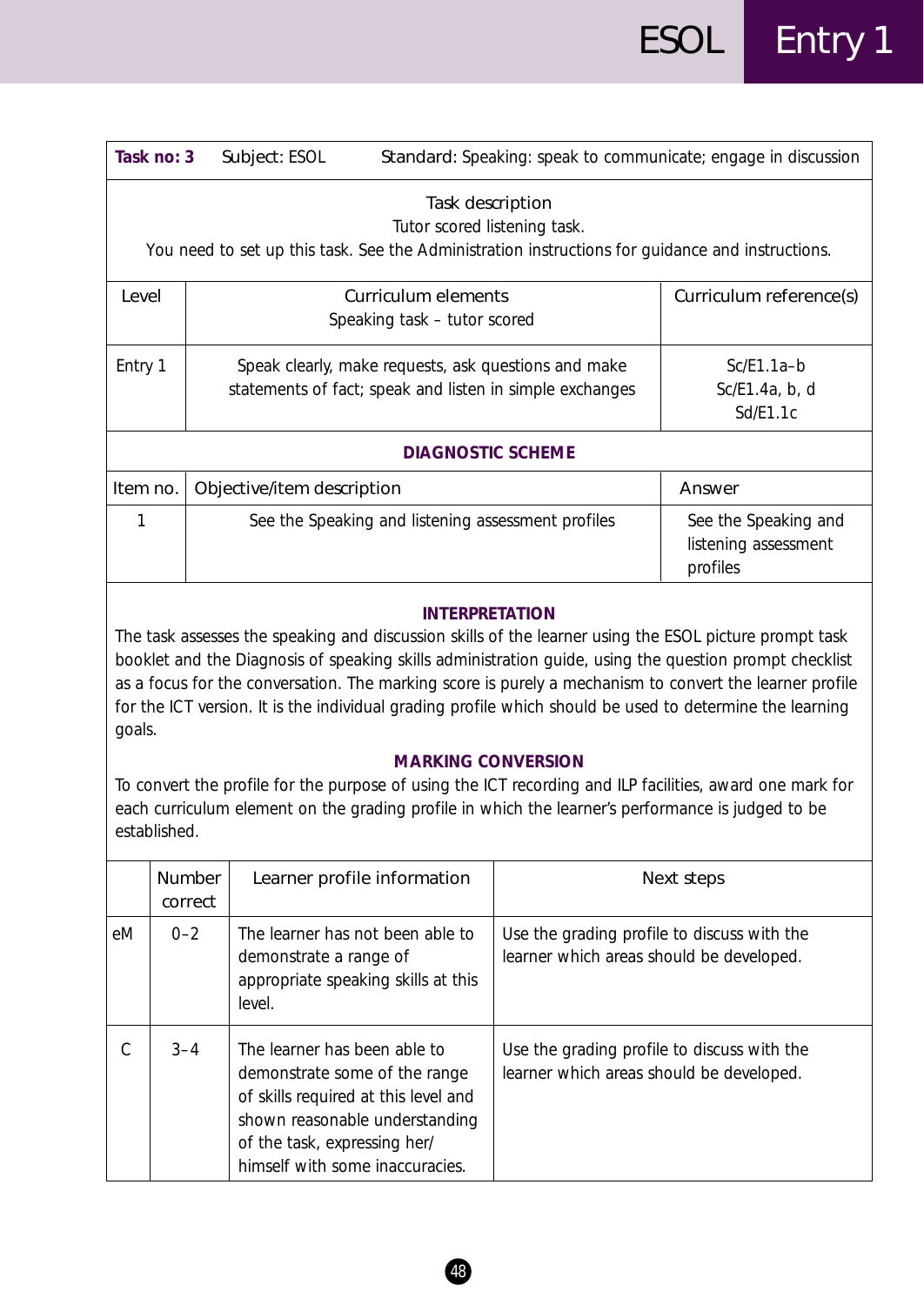## Entry 1 ESOL

| Number<br>correct | Learner profile information                                                                                        | Next steps                                                             |
|-------------------|--------------------------------------------------------------------------------------------------------------------|------------------------------------------------------------------------|
| $5 - 6$           | The learner has demonstrated<br>that s/he is able to demonstrate<br>the range of skills required at this<br>level. | Discuss further assessment and targets<br>at Entry 2 with the learner. |

## **ILP information**

## Long-term goal

To use appropriate expression and grammar in speaking

## Short-term goals (dependent upon the learner)

*Target 1:*

Sc/E1.1a – To use correct word stress and intonation

*Target 2:*

Sc/E1.4a–b, d – To give basic information, simple descriptions and statements

*Target 3:*

Sd/E1.1c – To express likes, dislikes and simple views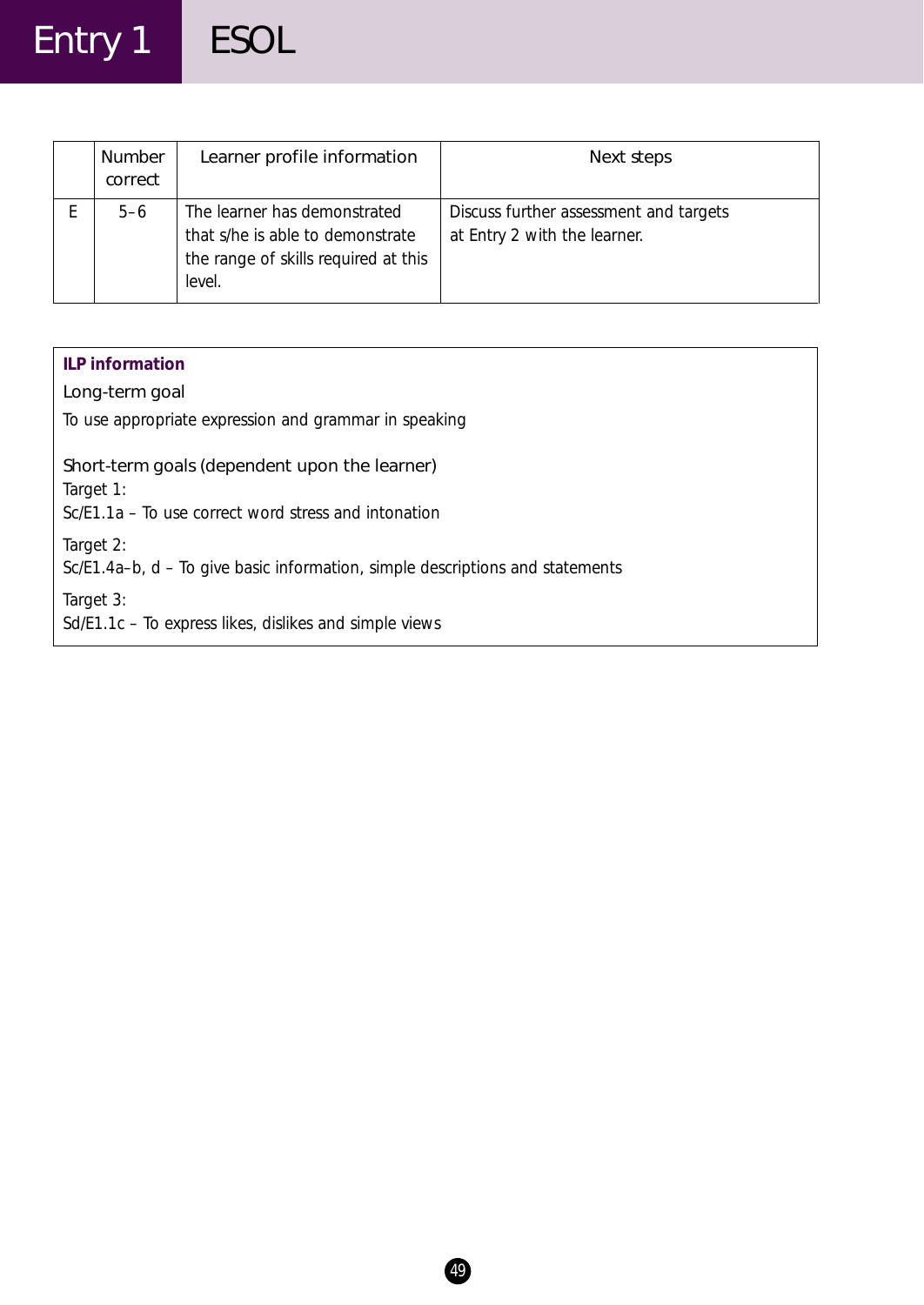| Task no: 4     | Subject: ESOL<br>Standard: Reading: reading comprehension; vocabulary,<br>word recognition and phonics |                             |  |  |
|----------------|--------------------------------------------------------------------------------------------------------|-----------------------------|--|--|
|                | Task description<br>Obtain information from text                                                       |                             |  |  |
| Level          | <b>Curriculum elements</b>                                                                             | Curriculum reference(s)     |  |  |
| Entry 1        | Obtain information from texts; possess a limited<br>meaningful sight vocabulary                        | Rt/E1.1b<br><b>Rw/E1.1a</b> |  |  |
|                | <b>DIAGNOSTIC SCHEME</b>                                                                               |                             |  |  |
| Item no.       | Objective/item description                                                                             | Answer                      |  |  |
| 1              | Obtain information/possess limited sight vocabulary                                                    | Picture 1 (bicycle)         |  |  |
| $\overline{2}$ | Obtain information/possess limited sight vocabulary                                                    | Picture 2 (garden)          |  |  |
| 3              | Obtain information/possess limited sight vocabulary                                                    | Picture 2 (dog)             |  |  |
| 4a             | Obtain information/possess limited sight vocabulary                                                    | no                          |  |  |
| 4 <sub>b</sub> | Obtain information/possess limited sight vocabulary                                                    | no                          |  |  |
| 4c             | Obtain information/possess limited sight vocabulary                                                    | yes                         |  |  |
| 4d             | Obtain information/possess limited sight vocabulary                                                    | yes                         |  |  |
| 4e             | Obtain information/possess limited sight vocabulary                                                    | yes                         |  |  |
| 4f             | Obtain information/possess limited sight vocabulary                                                    | no                          |  |  |

These items all assess the ability to obtain information from small ads. Each item covers both objectives, i.e. to obtain information a learner needs to understand the key vocabulary. The Learner profile information can be used to help the learner develop an individual learning plan. It also suggests follow-up action to investigate the learner's reading in more detail, if necessary.

|    | <b>Number</b><br>correct | Learner profile information                                                                                           | Next steps                                                                                                                                                                                                                                                                                                                                                                                                                                               |
|----|--------------------------|-----------------------------------------------------------------------------------------------------------------------|----------------------------------------------------------------------------------------------------------------------------------------------------------------------------------------------------------------------------------------------------------------------------------------------------------------------------------------------------------------------------------------------------------------------------------------------------------|
| eM | $0 - 2$                  | The learner may not be able to<br>read and understand any English,<br>or may have a very limited sight<br>vocabulary. | If not already done, investigate the learner's<br>previous reading experience, in both first<br>language and in English, through an interpreter<br>if necessary. Ask some simple questions to check<br>understanding from the beginning, working on<br>extending the of key words, e.g. Which note is<br>about the dog?<br>Further assessment of sight vocabulary can be<br>undertaken using the Literacy materials or from<br>Milestone 8 at Pre-entry. |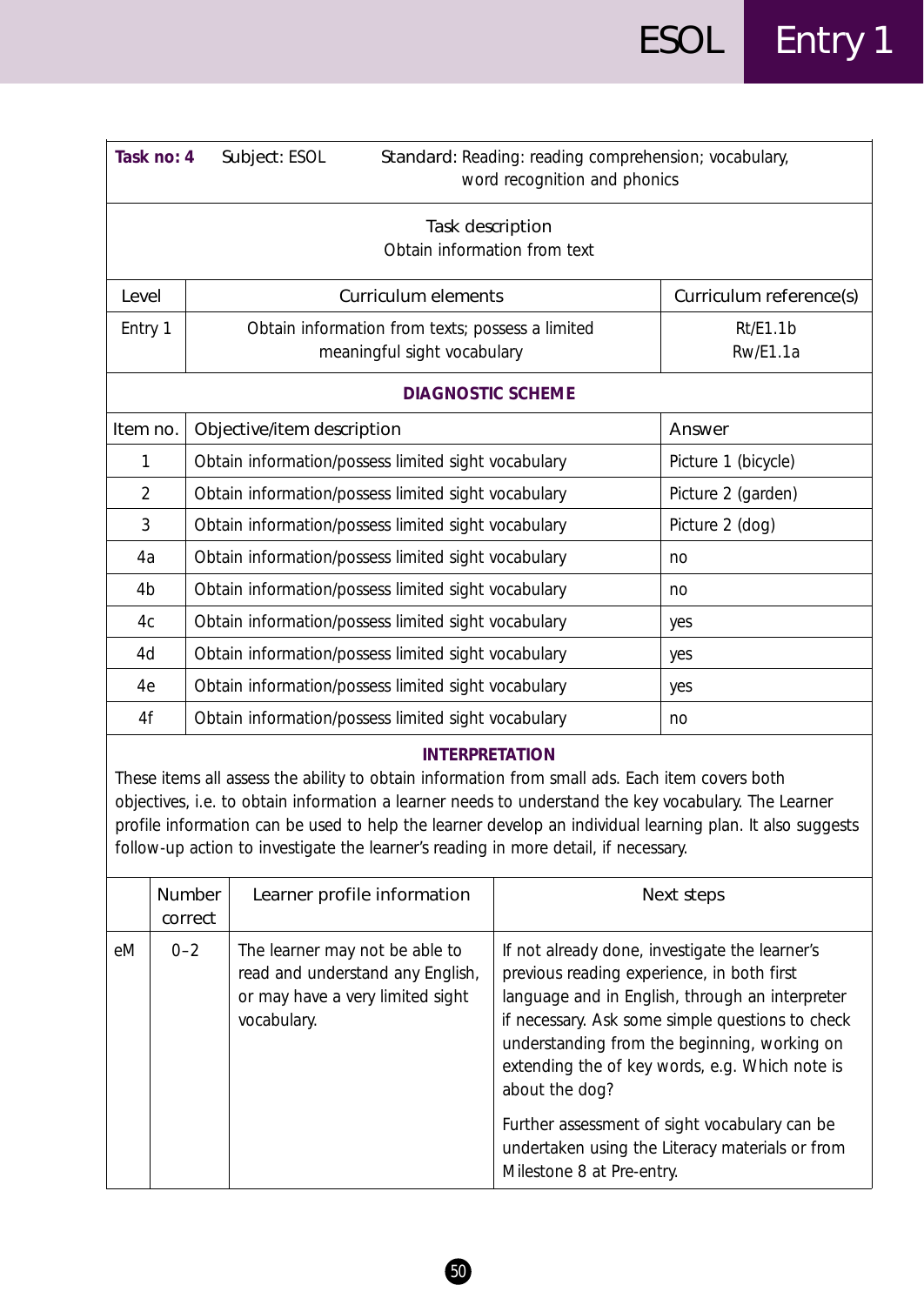## Entry 1 ESOL

|   | Number<br>correct | Learner profile information                                                     | Next steps                                                                                                                                                                                                                              |
|---|-------------------|---------------------------------------------------------------------------------|-----------------------------------------------------------------------------------------------------------------------------------------------------------------------------------------------------------------------------------------|
| C | $3 - 7$           | The learner is not totally secure in<br>reading skills at Entry 1.              | If not already done, investigate the learner's<br>previous reading experience, in both first<br>language and in English, through an interpreter<br>if necessary.                                                                        |
|   |                   |                                                                                 | Check understanding of the notes by asking<br>some more detailed questions about them,<br>e.g. Why does Stan collect stamps and clocks?                                                                                                 |
|   |                   |                                                                                 | Further assessment on sight vocabulary can be<br>undertaken using the Literacy materials.                                                                                                                                               |
| E | $8 - 9$           | The learner does not appear to<br>have any problems with reading<br>at Entry 1. | Check that the learner's reading is established at<br>this level by asking her/him to read a simple text<br>aloud to you to check whether s/he is able to<br>decode a range of Entry 1 words. Try the Entry 2<br>reading task (Task 6). |

## **ILP information**

## Long-term goal

To consolidate the learner's skills in obtaining information from texts at Entry 1

## Short-term goals (dependent upon the learner)

*Target 1:*

Rt/E1.1b – To read and find information from a variety of simple texts

*Target 2:*

Rw/E1.1a – To read and understand a wider range of simple words and signs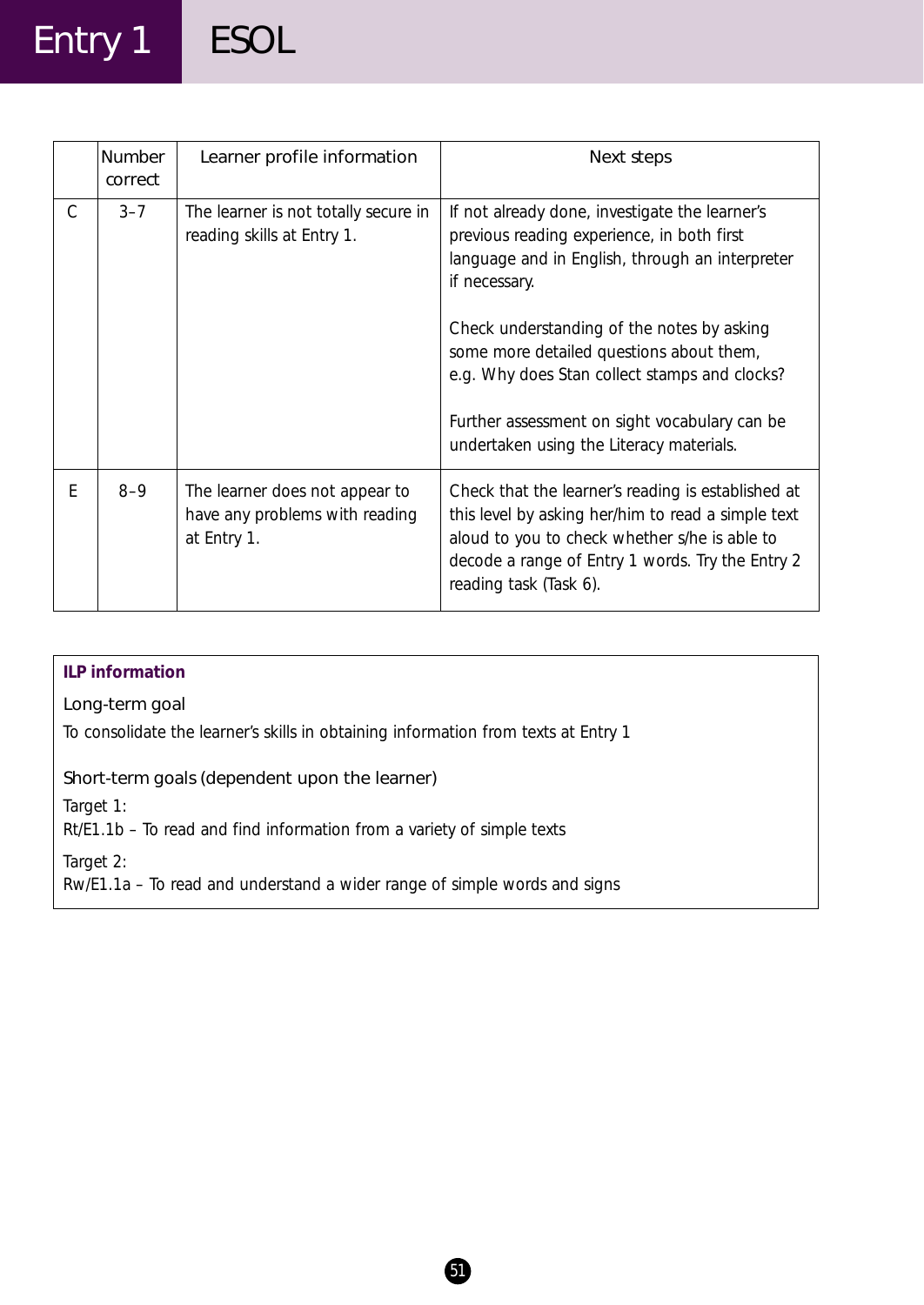| Task no: 5          | Subject: ESOL<br>Standard: Writing: vocabulary, spelling and handwriting |                         |  |  |  |
|---------------------|--------------------------------------------------------------------------|-------------------------|--|--|--|
|                     | Task description<br>Spelling key personal words on a form - tutor scored |                         |  |  |  |
| I evel              | Curriculum elements                                                      | Curriculum reference(s) |  |  |  |
| Entry 1             | Use and spell correctly some key personal words                          | Ww/E1.1a<br>Ww/E1.2a, b |  |  |  |
|                     | <b>DIAGNOSTIC SCHEME</b>                                                 |                         |  |  |  |
| Item no.            | Objective/item description                                               | Answer                  |  |  |  |
| Name                | Recognisable as a name                                                   | 1 mark                  |  |  |  |
|                     | Full name given                                                          | 1 mark                  |  |  |  |
|                     | Letters correctly formed/capital letter at the beginning                 | 1 mark                  |  |  |  |
| <b>Address</b>      | Recognisable as an address                                               | 1 mark                  |  |  |  |
|                     | Letters correctly formed/capital letters used correctly                  | 1 mark                  |  |  |  |
| Telephone<br>number | Recognisable as a telephone number                                       | 1 mark                  |  |  |  |
|                     | Numbers formed correctly                                                 | 1 mark                  |  |  |  |

The task requires the learner to complete the form, spelling personal key words in order to do so. Give the marks as indicated in the Diagnosis scheme. If the learner has given her/his full name, the marking award is two points, one for being recognisable as a name and one for giving her/his full name. If the letters are correctly formed and a capital letter used properly, then a total of three marks can be awarded for the name section. The same formula should be used for the address and telephone sections.

If the words on the form do not appear to be appropriate for the section of the form, do not give the mark. If the learner has used block capitals throughout, still give the marks for using capital letters correctly. However, it is not appropriate to give the mark if the learner is using an indiscriminate mixture of upper and lower case letters throughout the form and this would need to be discussed as a learning target.

#### *Name:*

Use your judgement with some names. It may not be possible to distinguish between the first name and surname, so award marks as long as the word(s) appear to be a name and not something else.

#### *Address:*

Award the mark as long as there is some of the address. It does not have to be a full address, but should have as a minimum a street and a town or city.

#### *Telephone number:*

There should be enough numbers to be a plausible phone number, i.e. a minimum of six digits.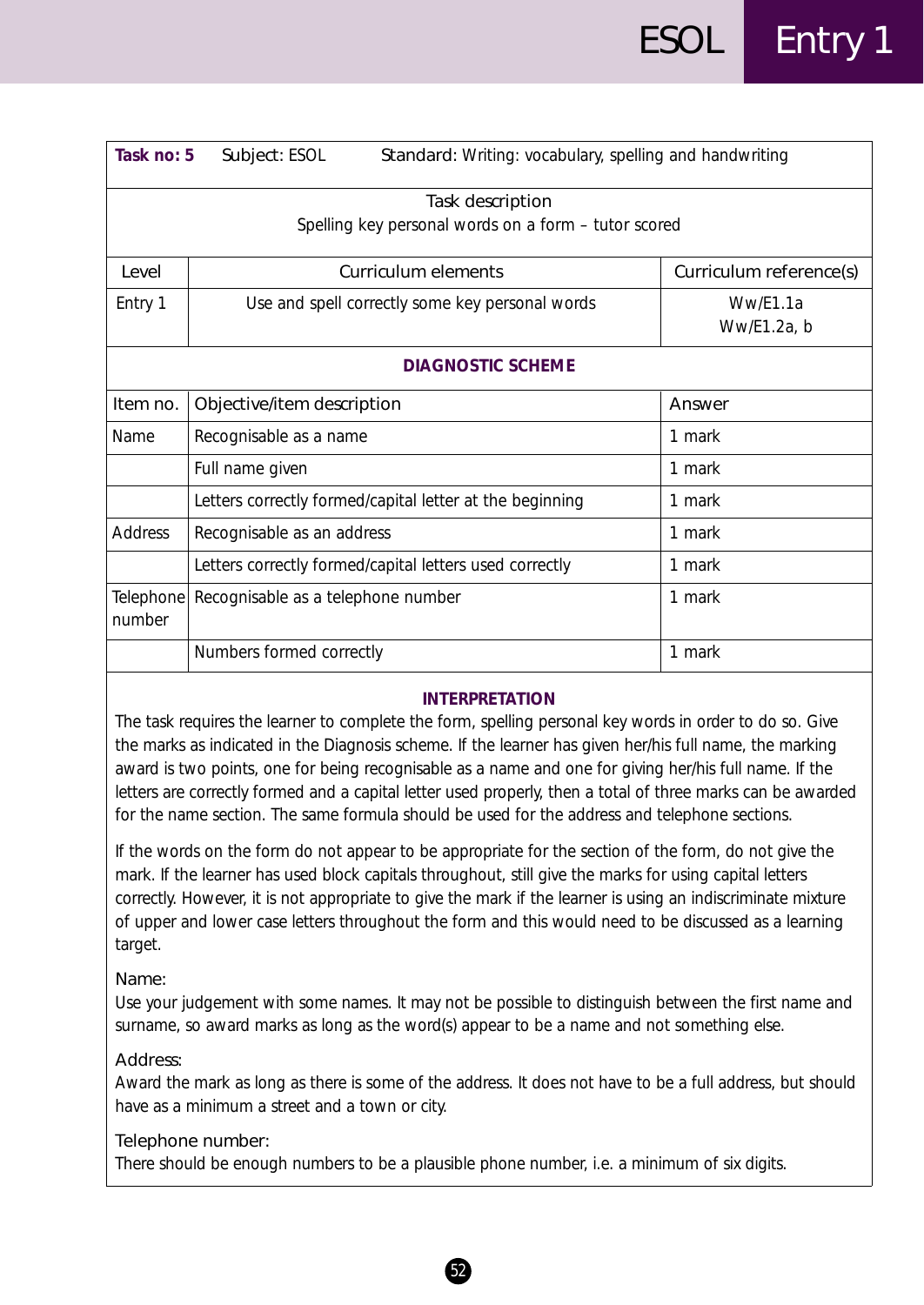## Entry 1 ESOL

|    | Number<br>correct | Learner profile information                                                                                                          | Next steps                                                                                                                                                                                                              |
|----|-------------------|--------------------------------------------------------------------------------------------------------------------------------------|-------------------------------------------------------------------------------------------------------------------------------------------------------------------------------------------------------------------------|
| eM | $0 - 2$           | The learner may not have<br>understood what was required by<br>the task.                                                             | Check that the learner understands the<br>convention of form filling. You need to work on<br>most aspects of spelling key words at this level.                                                                          |
|    | $3 - 5$           | The learner was clearly able to<br>provide some aspects of the task<br>and needs to work on others.                                  | The learner understood some of the task and had<br>identified some or most of the key information<br>required. Check through the form to identify<br>which words need to be identified as the learning<br>target.       |
| E  | $6 - 7$           | The learner has understood what<br>was required and appears not to<br>have problems providing personal<br>information at this level. | The learner has no problems with spelling key<br>personal words. You might want to assess the<br>learner's skills with spelling simple regular words<br>using the spelling task from the Entry 1 Literacy<br>materials. |

## **ILP information**

## Long-term goal

To consolidate the learner's skill in spelling key familiar words.

## Short-term goals (dependent upon the learner)

*Target 1:*

Ww/E1.1a – To build a personal vocabulary of key words

*Target 2:*

Ww/E1.2b – To form digits from 1 to 9

*Target 3:*

Ww/E1.2a – To form the letters of the alphabet using upper and lower case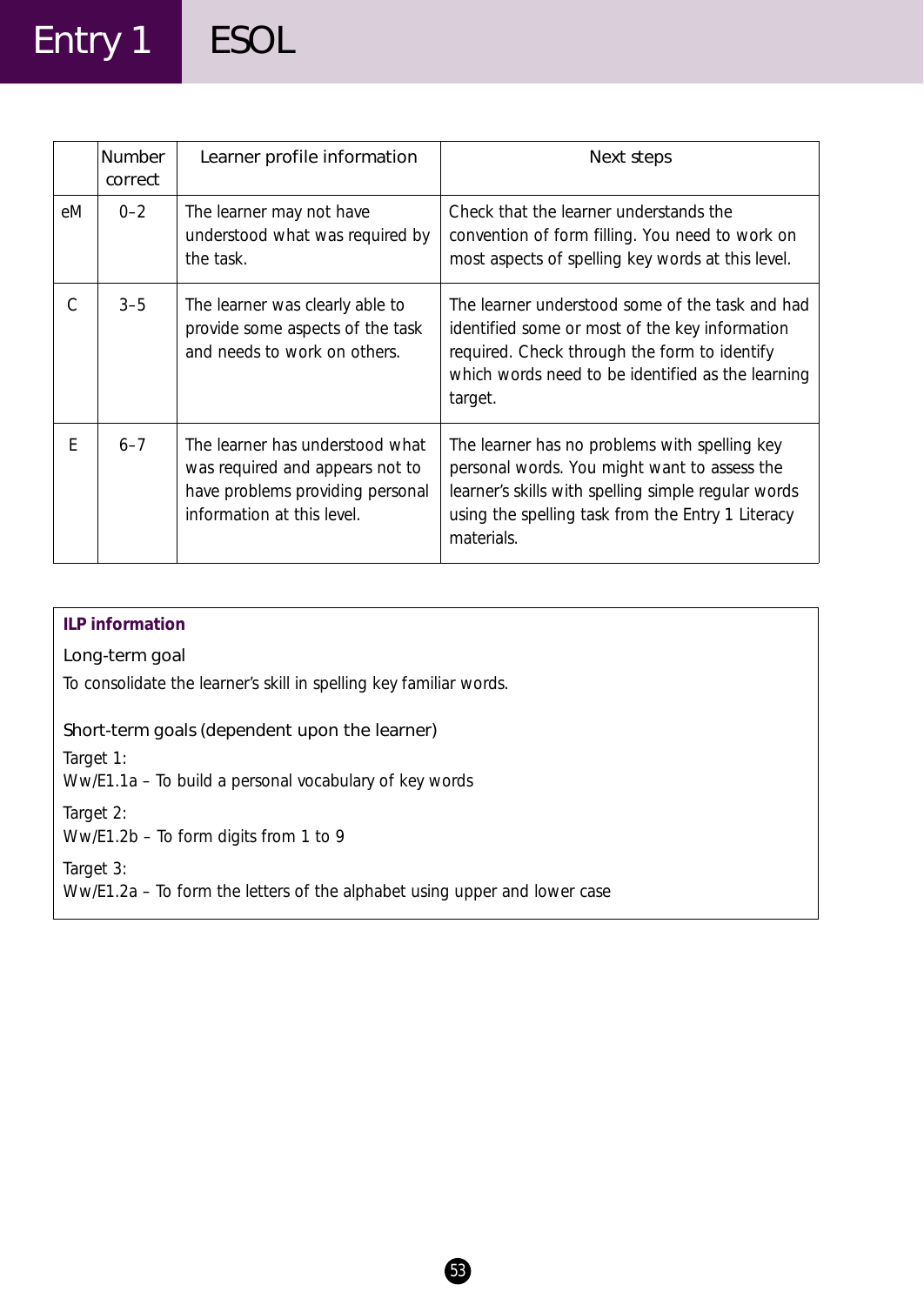|                                                                                                                                                                                                                                                                                                                                                                                                                                                                                                                                  | Task no: 6        | Subject: ESOL                                                                                                          |                                                  | Standard: Writing: grammar and punctuation                                                                                                                                                                                                                                                                                                                                 |                         |
|----------------------------------------------------------------------------------------------------------------------------------------------------------------------------------------------------------------------------------------------------------------------------------------------------------------------------------------------------------------------------------------------------------------------------------------------------------------------------------------------------------------------------------|-------------------|------------------------------------------------------------------------------------------------------------------------|--------------------------------------------------|----------------------------------------------------------------------------------------------------------------------------------------------------------------------------------------------------------------------------------------------------------------------------------------------------------------------------------------------------------------------------|-------------------------|
|                                                                                                                                                                                                                                                                                                                                                                                                                                                                                                                                  |                   |                                                                                                                        | Task description<br>Ordering words in a sentence |                                                                                                                                                                                                                                                                                                                                                                            |                         |
| Level                                                                                                                                                                                                                                                                                                                                                                                                                                                                                                                            |                   |                                                                                                                        | Curriculum elements                              |                                                                                                                                                                                                                                                                                                                                                                            | Curriculum reference(s) |
| Entry 1                                                                                                                                                                                                                                                                                                                                                                                                                                                                                                                          |                   |                                                                                                                        | Construct a simple sentence                      |                                                                                                                                                                                                                                                                                                                                                                            | Ws/E1.1a                |
|                                                                                                                                                                                                                                                                                                                                                                                                                                                                                                                                  |                   |                                                                                                                        | <b>DIAGNOSTIC SCHEME</b>                         |                                                                                                                                                                                                                                                                                                                                                                            |                         |
| Item no.                                                                                                                                                                                                                                                                                                                                                                                                                                                                                                                         |                   | Objective/item description                                                                                             |                                                  |                                                                                                                                                                                                                                                                                                                                                                            | Answer                  |
| 1                                                                                                                                                                                                                                                                                                                                                                                                                                                                                                                                |                   | Word ordering in a sentence                                                                                            |                                                  |                                                                                                                                                                                                                                                                                                                                                                            | It was not big.         |
| $\overline{2}$                                                                                                                                                                                                                                                                                                                                                                                                                                                                                                                   |                   | Word ordering in a sentence                                                                                            |                                                  |                                                                                                                                                                                                                                                                                                                                                                            | My coffee is hot.       |
| 3                                                                                                                                                                                                                                                                                                                                                                                                                                                                                                                                |                   | Word ordering in a sentence                                                                                            |                                                  |                                                                                                                                                                                                                                                                                                                                                                            | They went down here.    |
| $\overline{4}$                                                                                                                                                                                                                                                                                                                                                                                                                                                                                                                   |                   | Word ordering in a sentence                                                                                            |                                                  |                                                                                                                                                                                                                                                                                                                                                                            | She has not made tea.   |
| <b>INTERPRETATION</b><br>These questions all ask the learner to identify correct word order in a sentence. They become<br>successively more difficult and this can help you identify whether the learner can correctly order simple<br>sentences but not more complex ones.<br>The Learner profile information can be used to help the learner develop an individual learning plan. It<br>also suggests follow-up action to investigate the learner's recognition of correct sentence structure in<br>more detail, if necessary. |                   |                                                                                                                        |                                                  |                                                                                                                                                                                                                                                                                                                                                                            |                         |
|                                                                                                                                                                                                                                                                                                                                                                                                                                                                                                                                  | Number<br>correct | Learner profile information                                                                                            |                                                  |                                                                                                                                                                                                                                                                                                                                                                            | Next steps              |
| eM                                                                                                                                                                                                                                                                                                                                                                                                                                                                                                                               | $0 - 1$           | The learner may have no<br>knowledge of correct sentence<br>order, or may not have been<br>able to read the sentences. |                                                  | This needs to be interpreted in the light of the<br>learner's reading ability. If not already done, try<br>some of the Entry 1 reading task, or ask the<br>learner to read some of the words in this task<br>(Task 4) aloud.<br>If the learner can read the words, but cannot<br>construct a sentence from them, you might<br>want to try some of the Pre-entry materials. |                         |
|                                                                                                                                                                                                                                                                                                                                                                                                                                                                                                                                  | $2 - 3$           |                                                                                                                        |                                                  | The learner probably needs to do $\Box$ Look at an example of the learner's free writing to                                                                                                                                                                                                                                                                                |                         |

The learner probably needs to do  $\parallel$  Look at an example of the learner's free writing to some further work on sentence  $\vert$  investigate her/his sentence structure further. structure and word ordering. E  $\begin{vmatrix} 4 \\ 1 \end{vmatrix}$  The learner does not appear to  $\begin{vmatrix} \text{Look at an example of the learner's free writing} \end{vmatrix}$ have problems with word order  $\vert$  to investigate her/his sentence structure further.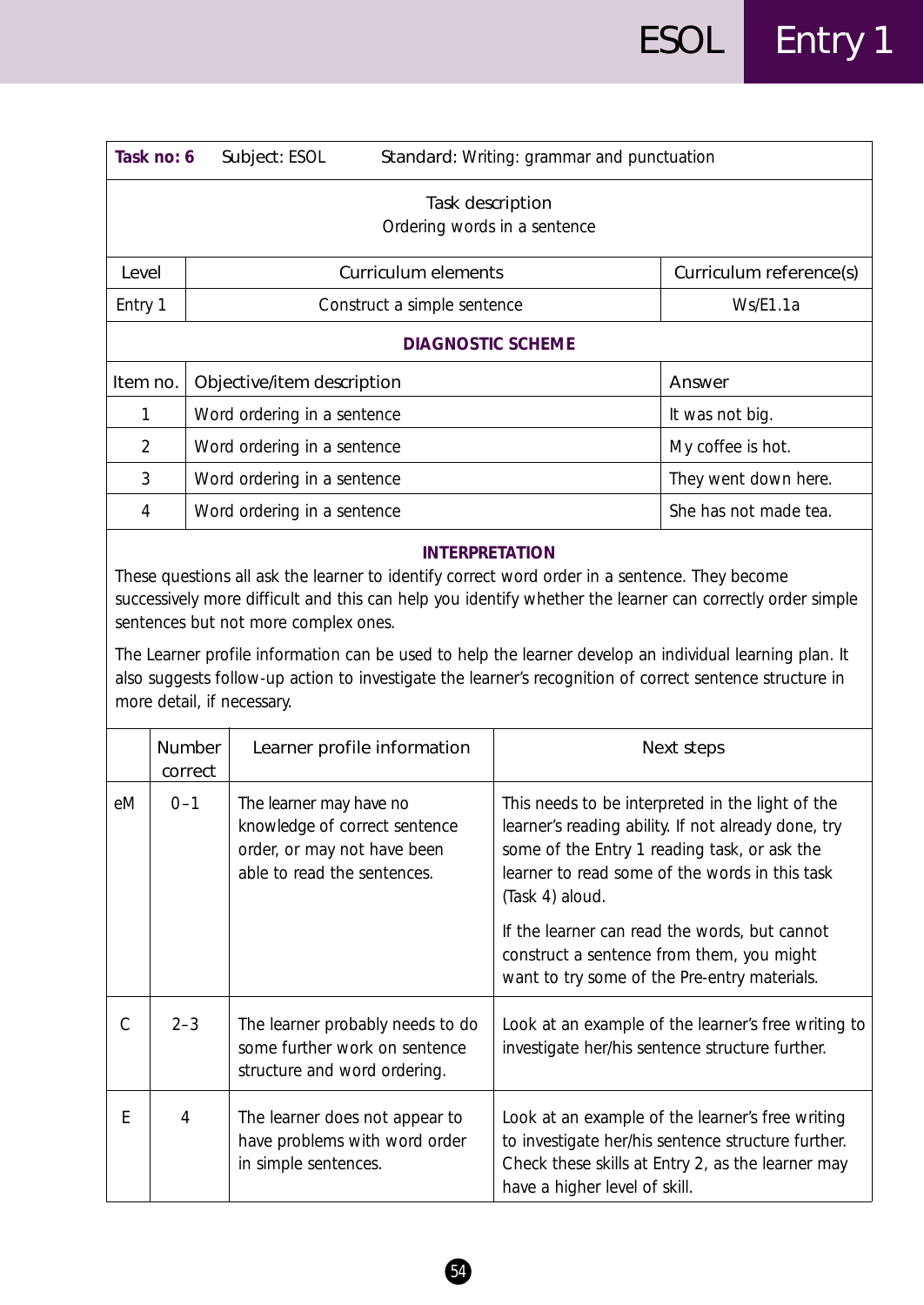### **ILP information**

## Long-term goal

To consolidate sentence formation at Entry 1 – grammatically correct simple sentences on familiar topics

## Short-term goals (dependent upon the learner)

*Target 1:*

Ws/E1.1a – To write simple sentences about familiar things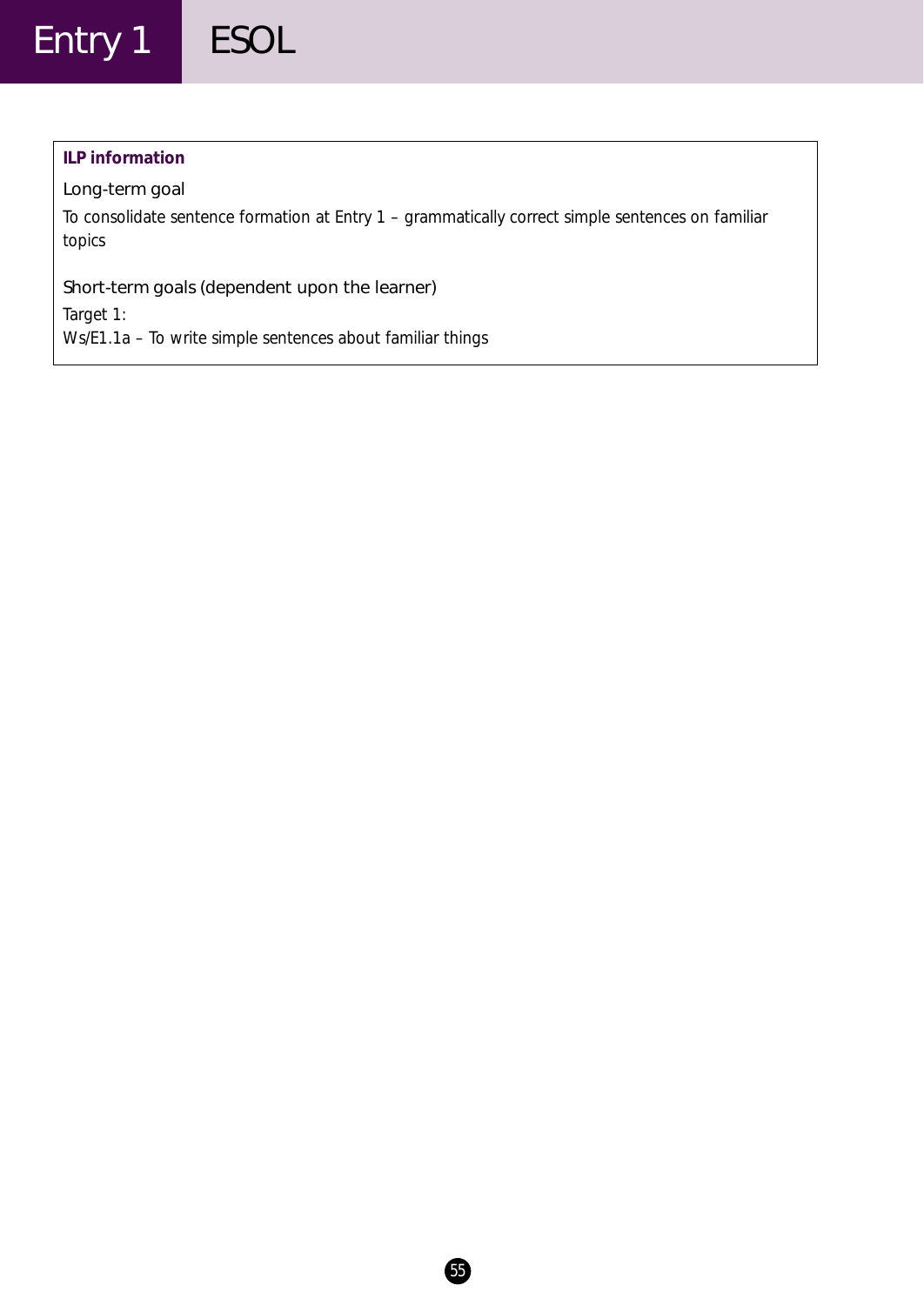|                                                     | Task no: 7<br>Subject: ESOL                                                                                                                                                                                                                     |                   | Standard: Writing: writing composition; grammar and<br>punctuation; vocabulary, spelling and handwriting                                                                       |                                                                                                                                                                                                                                      |            |
|-----------------------------------------------------|-------------------------------------------------------------------------------------------------------------------------------------------------------------------------------------------------------------------------------------------------|-------------------|--------------------------------------------------------------------------------------------------------------------------------------------------------------------------------|--------------------------------------------------------------------------------------------------------------------------------------------------------------------------------------------------------------------------------------|------------|
| Task description<br>Free writing                    |                                                                                                                                                                                                                                                 |                   |                                                                                                                                                                                |                                                                                                                                                                                                                                      |            |
| <b>Curriculum elements</b><br>Level<br>Free writing |                                                                                                                                                                                                                                                 |                   |                                                                                                                                                                                | Curriculum reference(s)                                                                                                                                                                                                              |            |
|                                                     | Entry 1<br>Write words and phrases; construct simple sentences, correctly                                                                                                                                                                       |                   |                                                                                                                                                                                | Wt/E1.1a<br>Ws/E1.1a<br>Ws/E1.2a<br>Ws/E1.3a<br>Ww/E1.1a-c<br>Ww/E1.2a-b                                                                                                                                                             |            |
|                                                     |                                                                                                                                                                                                                                                 |                   | <b>DIAGNOSTIC SCHEME</b>                                                                                                                                                       |                                                                                                                                                                                                                                      |            |
| Item no.                                            |                                                                                                                                                                                                                                                 |                   | Objective/item description                                                                                                                                                     |                                                                                                                                                                                                                                      | Answer     |
| 1                                                   | The learner is required to write a short piece of text about<br>her/himself, following prompt questions.                                                                                                                                        |                   |                                                                                                                                                                                | Use the Free writing<br>marking checklist to<br>complete an analysis of<br>learner's free writing.                                                                                                                                   |            |
|                                                     |                                                                                                                                                                                                                                                 |                   | <b>INTERPRETATION</b><br>The learner is required to write a piece of free writing in response to a stimulus. Writing is evaluated<br>using the Free writing marking checklist. |                                                                                                                                                                                                                                      |            |
|                                                     |                                                                                                                                                                                                                                                 | Number<br>correct | Learner profile information                                                                                                                                                    |                                                                                                                                                                                                                                      | Next steps |
| eМ                                                  | $0 - 2$                                                                                                                                                                                                                                         |                   | The learner has significant<br>difficulties producing<br>self-generated text.                                                                                                  | Significant difficulties with spelling and/or<br>handwriting exist. Look at the assessment results<br>for Task 5 at this level to see what writing skills<br>are in place. Consider assessment at Pre-entry<br>level at Milestone 8. |            |
| $\mathsf{C}$                                        | $3 - 5$<br>The learner is beginning to<br>structure writing using simple<br>sentences, simple punctuation<br>writing contexts, e.g. letters, forms, lists,<br>and to spell some key personal<br>personal accounts.<br>and high frequency words. |                   | More work needs to be done at this level to<br>achieve secure basic writing skills in a variety of                                                                             |                                                                                                                                                                                                                                      |            |
| E                                                   | $6 - 7$                                                                                                                                                                                                                                         |                   | The learner is writing at the level<br>and has established the<br>fundamentals of writing a simple,<br>coherent, fairly accurate piece of<br>text.                             | It may be useful to assess spelling single words<br>and writing composition at Entry 2 to see what<br>skills are already in place at this level.                                                                                     |            |

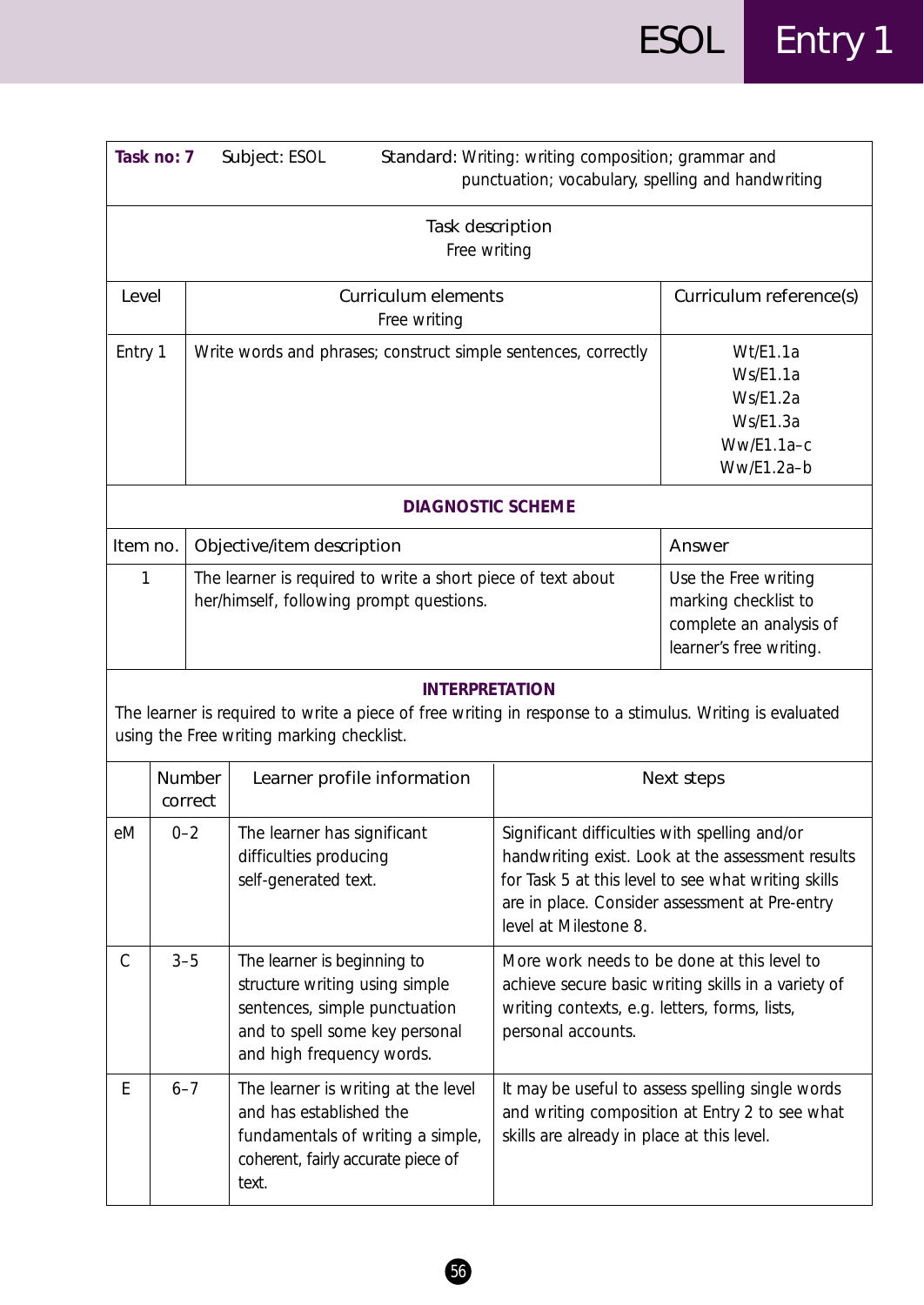## **ILP information**

## Long-term goal

Write grammatically correct simple sentences, with capital letters, full stops and some correctly spelt familiar words

## Short-term goals (dependent upon the learner)

*Target 1:*

Wt/E1.1a – To compose simple texts to convey information

*Target 2:*

Ww/E1.1a – To make secure the spelling of common regular words, e.g. hot, that; personal key words and familiar words to include social sight/high-frequency words, e.g. days of the week, numbers to 10, words from the Dolch list

*Target 3:*

Ww/E1.1b – To use knowledge of basic sound–symbol association and phonological patterns to help work out the spelling of words that have phonemes made by more than one letter, e.g. sh, ay, ss, ll, pp, etc.

*Target 4:*

Ws/E1.1a – To write simple, grammatically correct sentences using correct word order and verb forms

*Target 5:*

Ws/E1.1a, 2a, 3a – To write legibly in lower case script using capital letters and full stops

*Target 6:*

Ww/E1.2a – To form upper and lower case letters of the alphabet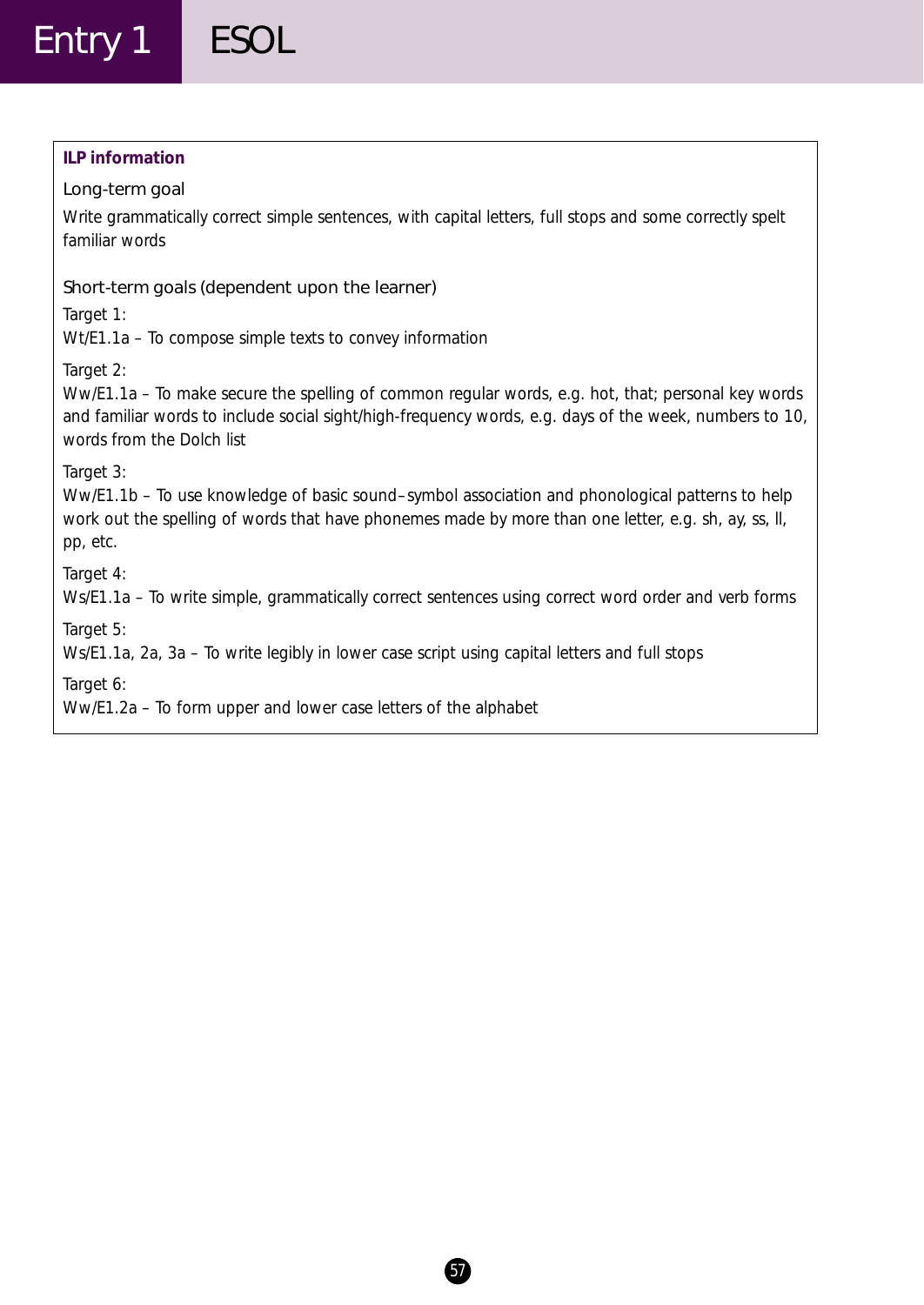| Task no: 1<br>Subject: ESOL<br>Standard: Listening: listen and respond          |                                                                                                                                                         |                         |  |
|---------------------------------------------------------------------------------|---------------------------------------------------------------------------------------------------------------------------------------------------------|-------------------------|--|
| Task description<br>Listen for and follow the gist and detail in an explanation |                                                                                                                                                         |                         |  |
| Level                                                                           | <b>Curriculum elements</b>                                                                                                                              | Curriculum reference(s) |  |
| Entry 2                                                                         | Listen for and follow the gist of explanations, instructions and<br>narratives; listen for detail in short explanations, instructions<br>and narratives | Lr/E2.1c<br>Lr/E2.2a    |  |
|                                                                                 | <b>DIAGNOSTIC SCHEME</b>                                                                                                                                |                         |  |
| Item no.                                                                        | Objective/item description                                                                                                                              | Answer                  |  |
| 1                                                                               | Listen for gist                                                                                                                                         | Picture 1 (sunny)       |  |
| $\overline{2}$                                                                  | Listen for detail                                                                                                                                       | Picture 2 (TV)          |  |
| 3                                                                               | Listen for detail                                                                                                                                       | Picture 1 (3)           |  |
| 4                                                                               | Listen for gist                                                                                                                                         | Picture 1 (car)         |  |
| 5a                                                                              | Listen for detail                                                                                                                                       | yes                     |  |
| 5 <sub>b</sub>                                                                  | Listen for detail                                                                                                                                       | no                      |  |
| 5c                                                                              | Listen for detail                                                                                                                                       | yes                     |  |
| 5d                                                                              | Listen for detail                                                                                                                                       | yes                     |  |
| 5e                                                                              | Listen for detail                                                                                                                                       | no                      |  |
| 5f                                                                              | Listen for detail                                                                                                                                       | no                      |  |
| 6                                                                               | Listen for detail                                                                                                                                       | Picture 3 (cheque book) |  |
| $\overline{7}$                                                                  | Listen for detail                                                                                                                                       | Picture 3 (£676.50)     |  |

This task assesses two aspects of listening comprehension in the context of a conversation in an electrical shop. The Diagnostic scheme identifies the main objective of each item, to help you to identify particular strengths and weaknesses in the learner's answers.

The Learner profile information can be used to help the learner develop an individual learning plan. It also suggests follow-up action to investigate the learner's recognition of the alphabet in more detail, if necessary.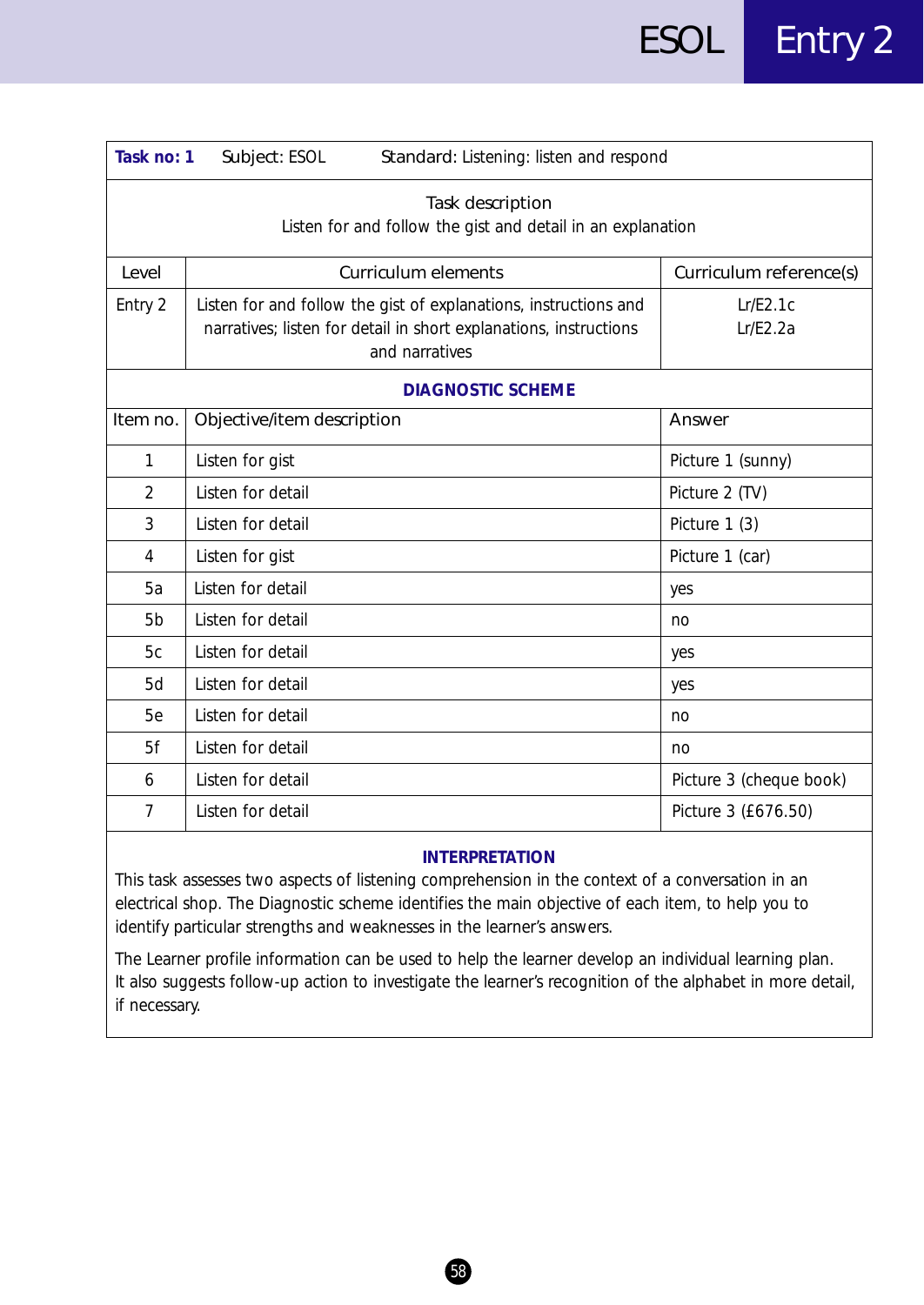## Entry 2 ESOL

|               | Number<br>correct | Learner profile information                                                                         | Next steps                                                                                                                                                                                                                                                                                                                                                                                                            |
|---------------|-------------------|-----------------------------------------------------------------------------------------------------|-----------------------------------------------------------------------------------------------------------------------------------------------------------------------------------------------------------------------------------------------------------------------------------------------------------------------------------------------------------------------------------------------------------------------|
| eM            | $0 - 3$           | The learner may not be able to<br>follow the gist and identify<br>details when listening at Entry 2 | Ask simple questions to check understanding of<br>the task - to find out whether the learner has<br>understood the gist of the task, e.g. Where are<br>the people speaking? What are they talking<br>about? If not already done, check the learner's<br>understanding in a face-to-face situation, using<br>the Entry 2 speaking materials.<br>Also, try assessment using the Entry 1 listening task                  |
|               |                   |                                                                                                     | (Task 1).                                                                                                                                                                                                                                                                                                                                                                                                             |
| $\mathcal{C}$ | $4 - 9$           | The learner is not totally secure in<br>listening skills at Entry 2.                                | Look at the learner's correct and incorrect answers<br>to investigate particular strengths and weaknesses.<br>Check the learner's understanding of some of<br>the key vocabulary, e.g. home cinema, video<br>tapes, methods of payment to ascertain areas for<br>further learning.<br>If not already done, check the learner's<br>understanding in a face-to-face situation, using<br>the Entry 2 speaking materials. |
| E             | $10 - 12$         | The learner does not appear to<br>have any problems with listening<br>skills at Entry 2.            | Ask the learner some detailed questions about the<br>task to check for thorough understanding of the<br>task, e.g. explore the difference between<br>methods of payment.<br>If not already done, check the learner's<br>understanding in a face-to-face situation,<br>using the Entry 2 speaking materials.                                                                                                           |
|               |                   |                                                                                                     | Try the Entry 3 listening task (Task 1).                                                                                                                                                                                                                                                                                                                                                                              |

## **ILP information**

## Long-term goal

To consolidate listening comprehension skills at Entry 2

## Short-term goals (dependent upon the learner)

*Target 1:*

Lr/E2.1c – To develop listening for and understanding of the general meaning of short pieces of information or conversations

*Target 2:*

Lr/E2.2a – To listen for detail in short explanations, instructions or narratives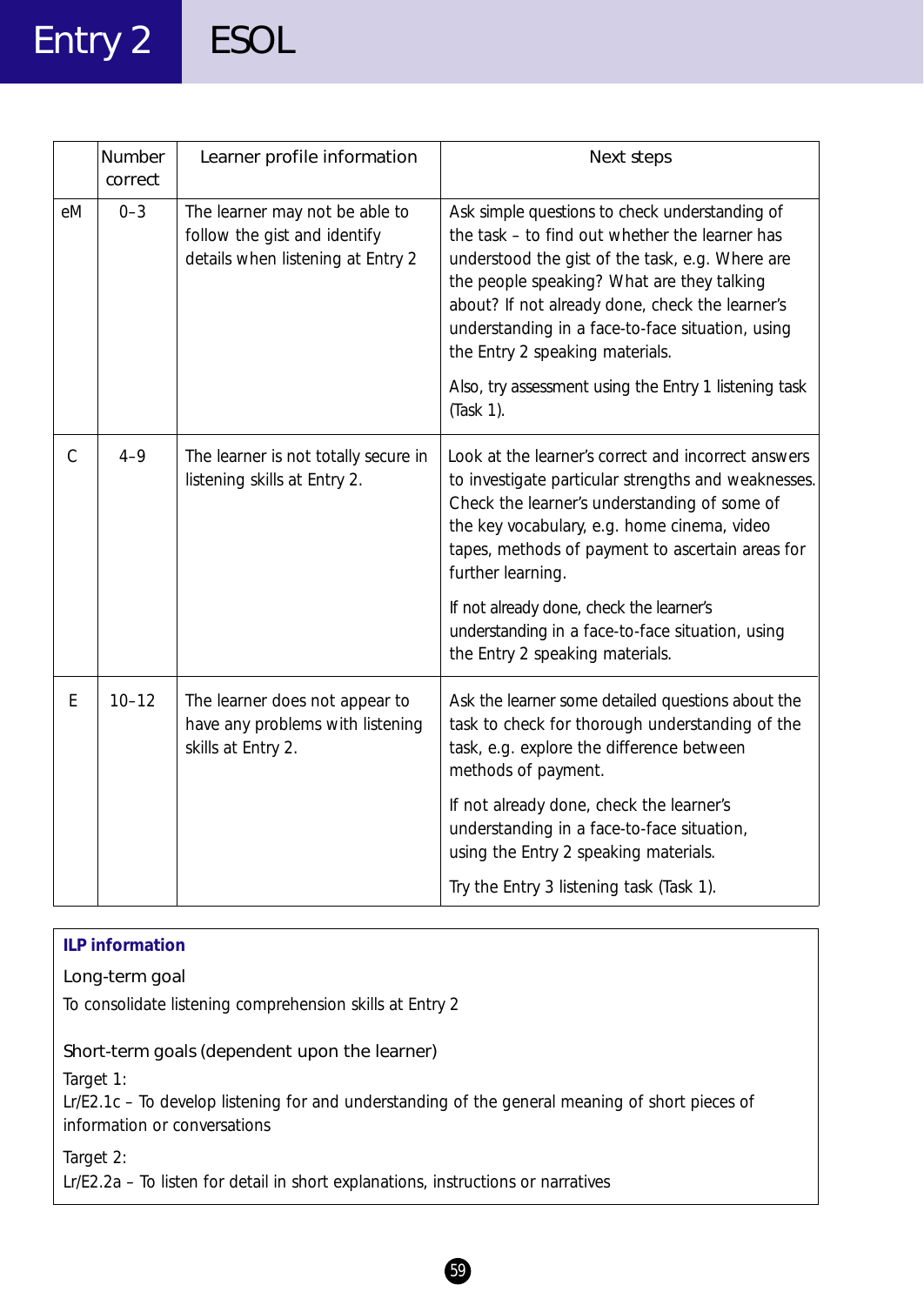| Task no: 2                                                     | Standard: Listening: listen and respond<br>Subject: ESOL                                                                                                                                                                     |                                                                                                                  |  |  |  |
|----------------------------------------------------------------|------------------------------------------------------------------------------------------------------------------------------------------------------------------------------------------------------------------------------|------------------------------------------------------------------------------------------------------------------|--|--|--|
|                                                                | Task description<br>Tutor scored listening task<br>You need to set up this task. See the Administration instructions for guidance.                                                                                           |                                                                                                                  |  |  |  |
| Level<br><b>Curriculum elements</b><br>Curriculum reference(s) |                                                                                                                                                                                                                              |                                                                                                                  |  |  |  |
| Entry 2                                                        | Listen for gist and detail; identify main points and key words;<br>follow short explanations, narratives and presentations; follow<br>discussions and conversations; identify feelings and opinions;<br>respond to questions | $Lr/E2.1a-d$<br>$Lr/E2.2a-d$<br>$Lr/E2.3a-c$<br>Lr/E2.4a<br>$Lr/E2.5a-b$<br>$Lr/E2.6a-c$<br>Lr/E2.7a<br>Lr/E2.8a |  |  |  |
|                                                                | <b>DIAGNOSTIC SCHEME</b>                                                                                                                                                                                                     |                                                                                                                  |  |  |  |
| Item no.                                                       | Objective/item description                                                                                                                                                                                                   | Answer                                                                                                           |  |  |  |
| 1                                                              | See Speaking and listening assessment profiles                                                                                                                                                                               | See Speaking and<br>listening assessment<br>profiles                                                             |  |  |  |
| <b>INITEDDDETATIONI</b>                                        |                                                                                                                                                                                                                              |                                                                                                                  |  |  |  |

The Administration instructions suggest a range of one-to-one or small group tasks which can be used as opportunities to conduct appropriate diagnostic assessment using the Speaking and listening assessment profiles to determine the suitable profile for the learner against the curriculum elements. Remember that these situations will also be opportunities to assess speaking skills and that learners will not always demonstrate the full range of skills on each occasion. The marking score is purely a mechanism to convert the learner profile for the ICT version. It is the individual element grading profile which should be used to determine learning goals.

## **MARKING CONVERSION**

To convert the profile for the purpose of using the ICT recording and ILP facilities, award one mark for each curriculum element on the grading profile in which the learner's performance is judged to be established.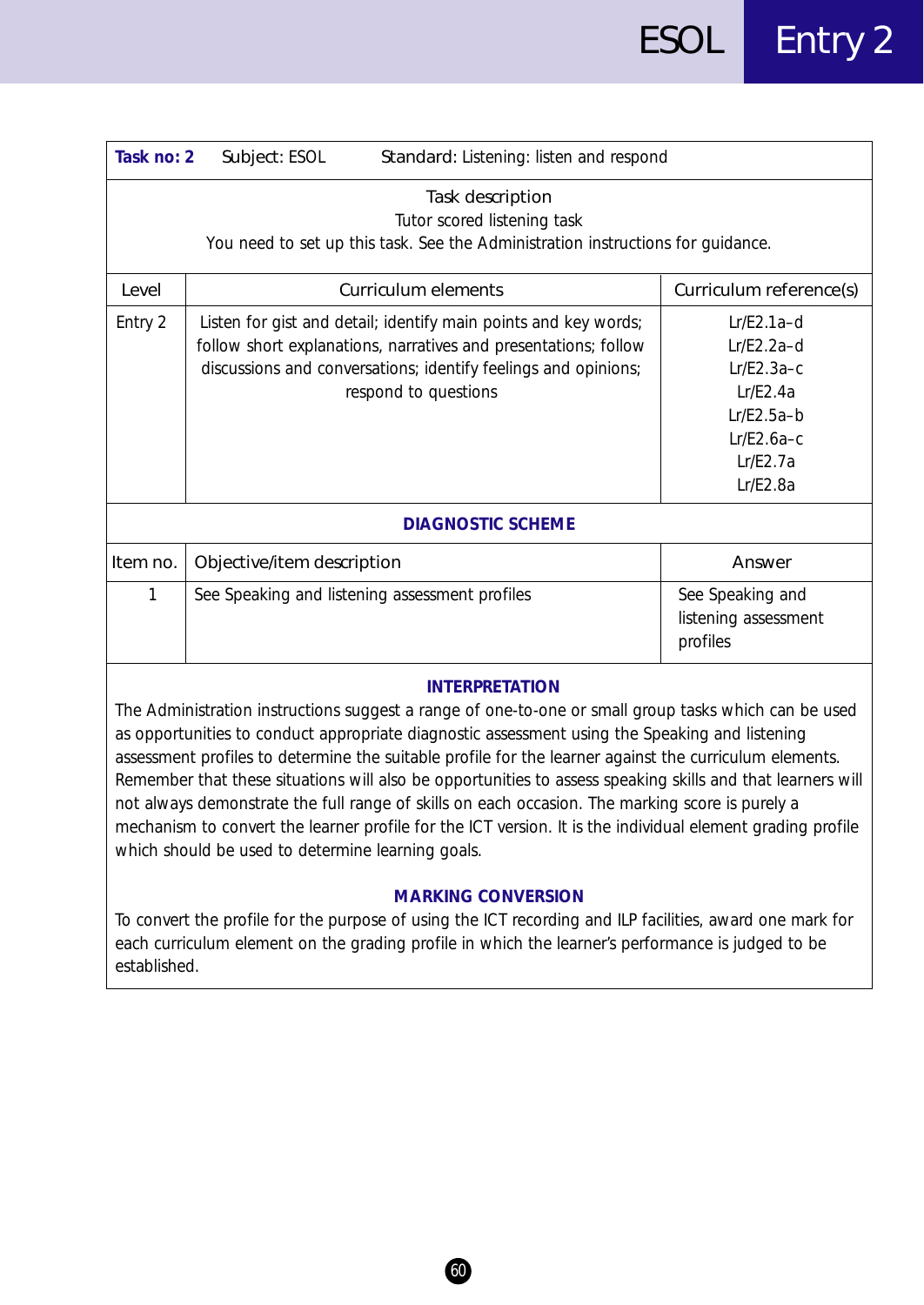# Entry 2 ESOL

|               | Number<br>correct | Learner profile information                                                                                                      | Next steps                                                                                                                                                                                                                                                                                                                                                                                                                                                                                                                         |
|---------------|-------------------|----------------------------------------------------------------------------------------------------------------------------------|------------------------------------------------------------------------------------------------------------------------------------------------------------------------------------------------------------------------------------------------------------------------------------------------------------------------------------------------------------------------------------------------------------------------------------------------------------------------------------------------------------------------------------|
| eM            | $0 - 4$           | The learner has shown a limited<br>understanding of the listening<br>task at this level.                                         | Use the grading profile to determine what the<br>main learning goals should be. It would appear<br>that the learner has understood very little of the<br>general gist of the discourse and may need to<br>first work at Entry 1. Did the learner have<br>difficulty in differentiating the key points from<br>the rest of the information? S/he may need to do<br>further work on listening for grammatical and<br>phonological detail, responding to requests for<br>action/information and following the gist of<br>discussions. |
| $\mathcal{C}$ | $5 - 11$          | The learner has demonstrated<br>some satisfactory skills at this<br>level but still has some areas of<br>significant difficulty. | Use the grading profile to determine exactly what<br>the areas for future work are. The learner does<br>not appear to have a problem in identifying the<br>gist of most of the discourse. Check for<br>understanding of key words from the task, asking<br>the learner to identify the key elements of the<br>discourse to check for understanding and use of<br>vocabulary. Use this information to identify the<br>areas of greatest difficulty in listening for detail in<br>order to set learning targets.                     |
| E             | $12 - 14$         | The learner has no difficulty in<br>listening and responding to a<br>discourse at this level.                                    | You will need to be satisfied that the learner has<br>established skills in the range of discourse<br>situations for this level, including narratives,<br>explanations, presentations, conversations and<br>discussions. If the learner is consistent in her/his<br>understanding of a variety of discourses, start<br>assessment at Entry 3.                                                                                                                                                                                      |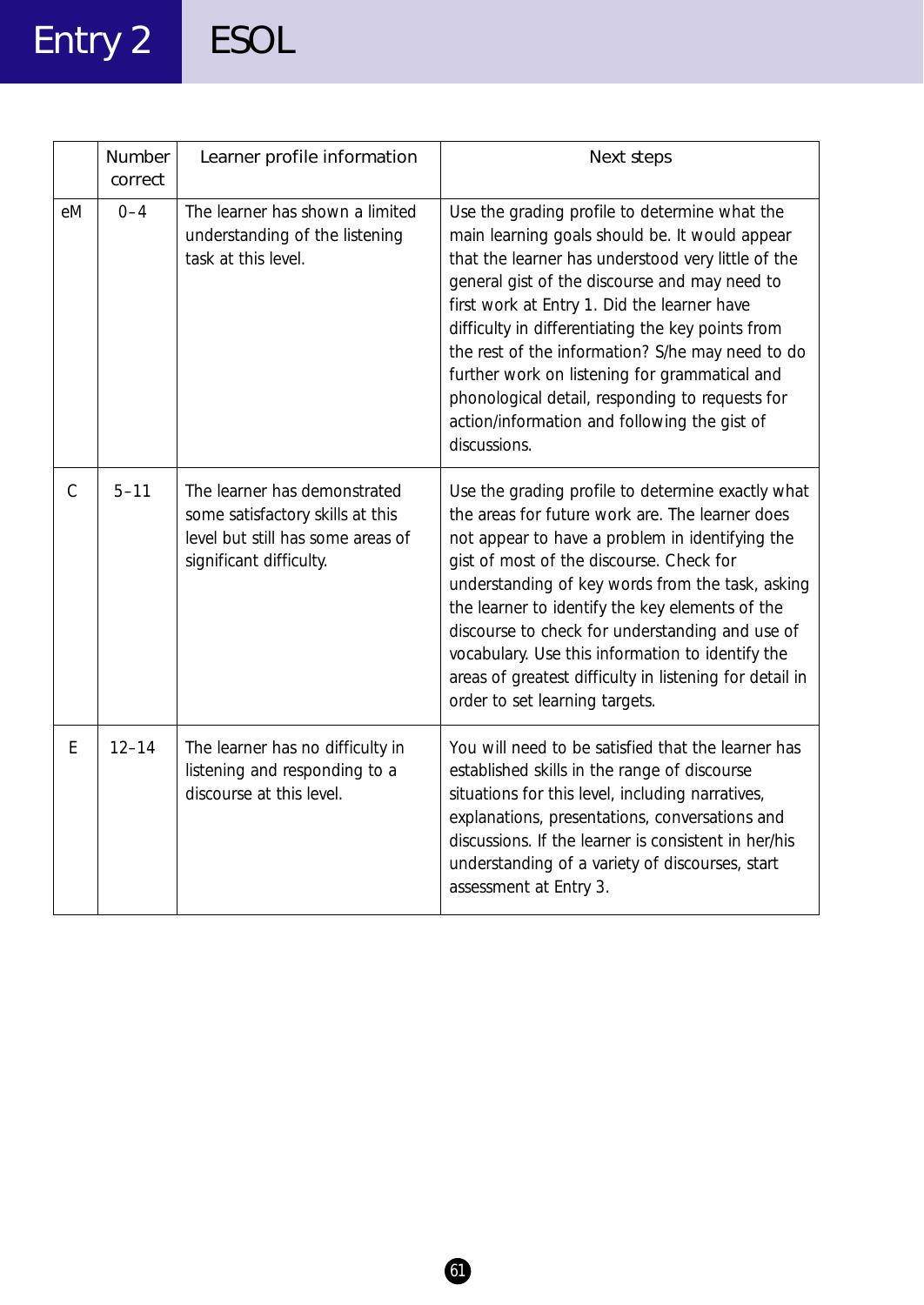| <b>ILP</b> information                                                                                                                                                       |
|------------------------------------------------------------------------------------------------------------------------------------------------------------------------------|
| Long-term goal                                                                                                                                                               |
| To consolidate listening comprehension skills at Entry 2                                                                                                                     |
| Short-term goals (dependent upon the learner)                                                                                                                                |
| Target 1:<br>Lr.E2.1d, Lr/E2.2d - To listen for gist and detail and respond, in face-to-face situations                                                                      |
| Target 2<br>Lr/E2.2a, Lr/E2.3b - To listen for detail in short narratives and explanations                                                                                   |
| Target 3:<br>Lr/E2.3a - To identify the main points in presentations                                                                                                         |
| Target 4:<br>Lr/E2.4a - To listen, follow and respond to short explanations, directions and instructions                                                                     |
| Target 5:<br>Lr/E2.5b - To make correct replies to requests for information                                                                                                  |
| Target 6:<br>Lr/E2.6 a-c - To take part in social and more formal interaction, identifying simply expressed feelings<br>and opinions                                         |
| Target 7:<br>Lr/E2.1c, Lr/E2.7a, Lr/E2.8a – To follow the gist and main points of short conversations and discussions,<br>identifying simply expressed feelings and opinions |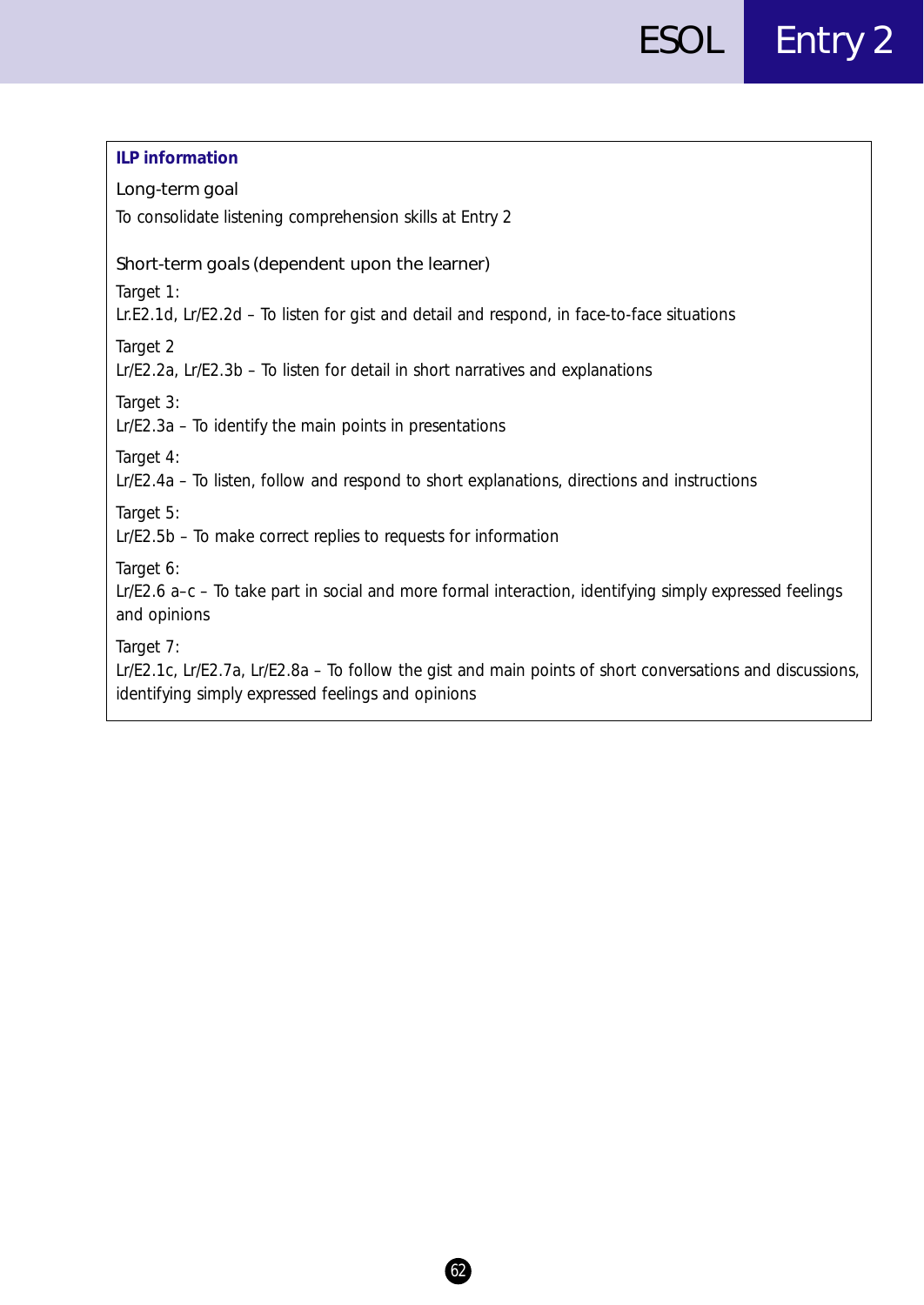|                                                                                                                                                                                                                                                                                                                                                                                                                                                                                                                                                                                                                                                                                                                                               | Task no: 3<br>Subject: ESOL<br>Standard: Speaking: speak to communicate; engage in discussion |                                                                                                                                                                                                                                                                                                                                                                                                                                                                                                                                                                                                                                                                                |  |                                                     |  |
|-----------------------------------------------------------------------------------------------------------------------------------------------------------------------------------------------------------------------------------------------------------------------------------------------------------------------------------------------------------------------------------------------------------------------------------------------------------------------------------------------------------------------------------------------------------------------------------------------------------------------------------------------------------------------------------------------------------------------------------------------|-----------------------------------------------------------------------------------------------|--------------------------------------------------------------------------------------------------------------------------------------------------------------------------------------------------------------------------------------------------------------------------------------------------------------------------------------------------------------------------------------------------------------------------------------------------------------------------------------------------------------------------------------------------------------------------------------------------------------------------------------------------------------------------------|--|-----------------------------------------------------|--|
| Task description<br>Tutor scored speaking task<br>You need to set up this task. See the Administration instructions for guidance.                                                                                                                                                                                                                                                                                                                                                                                                                                                                                                                                                                                                             |                                                                                               |                                                                                                                                                                                                                                                                                                                                                                                                                                                                                                                                                                                                                                                                                |  |                                                     |  |
| Level                                                                                                                                                                                                                                                                                                                                                                                                                                                                                                                                                                                                                                                                                                                                         |                                                                                               | Curriculum elements                                                                                                                                                                                                                                                                                                                                                                                                                                                                                                                                                                                                                                                            |  | Curriculum reference(s)                             |  |
| Entry 2                                                                                                                                                                                                                                                                                                                                                                                                                                                                                                                                                                                                                                                                                                                                       |                                                                                               | Speak clearly; make requests and statements;<br>express facts and give personal information                                                                                                                                                                                                                                                                                                                                                                                                                                                                                                                                                                                    |  | $Sc/E2.1a-b$<br>Sc/E2.3a, b, c, d, f<br>Sd/E2.1c, d |  |
|                                                                                                                                                                                                                                                                                                                                                                                                                                                                                                                                                                                                                                                                                                                                               |                                                                                               | <b>DIAGNOSTIC SCHEME</b>                                                                                                                                                                                                                                                                                                                                                                                                                                                                                                                                                                                                                                                       |  |                                                     |  |
| Item no.                                                                                                                                                                                                                                                                                                                                                                                                                                                                                                                                                                                                                                                                                                                                      |                                                                                               | Objective/item description                                                                                                                                                                                                                                                                                                                                                                                                                                                                                                                                                                                                                                                     |  | Answer                                              |  |
| 1                                                                                                                                                                                                                                                                                                                                                                                                                                                                                                                                                                                                                                                                                                                                             |                                                                                               | See Speaking and listening assessment profiles                                                                                                                                                                                                                                                                                                                                                                                                                                                                                                                                                                                                                                 |  | See Speaking and listening<br>assessment profiles   |  |
| <b>INTERPRETATION</b><br>This task assesses the speaking and discussion skills of the learner using the ESOL picture prompt task<br>booklet and the Diagnosis of speaking skills administration guide, using the question prompt checklist<br>as a focus for the conversation. The marking score is purely a mechanism to convert the learner profile<br>for the ICT version. It is the individual element grading profile which should be used to determine<br>learning goals.<br><b>MARKING CONVERSION</b><br>To convert the profile for the purpose of using the ICT recording and ILP facilities, award one mark for<br>each curriculum element on the grading profile in which the learner's performance is judged to be<br>established. |                                                                                               |                                                                                                                                                                                                                                                                                                                                                                                                                                                                                                                                                                                                                                                                                |  |                                                     |  |
|                                                                                                                                                                                                                                                                                                                                                                                                                                                                                                                                                                                                                                                                                                                                               | Number<br>correct                                                                             | Learner profile information                                                                                                                                                                                                                                                                                                                                                                                                                                                                                                                                                                                                                                                    |  | Next steps                                          |  |
| eM                                                                                                                                                                                                                                                                                                                                                                                                                                                                                                                                                                                                                                                                                                                                            | $0 - 2$                                                                                       | If the learner showed great difficulty at working at<br>The learner has had difficulty<br>working at this level both in<br>this level, then make the assessment against the<br>Entry 1 profile if that is more appropriate. The<br>making short statements and<br>using appropriate word stress<br>learner needs to work on clear pronunciation,<br>and intonation.<br>using a range of phonemes. If the learner was<br>unable to make short statements clearly owing to<br>grammatical inaccuracies, this should be a target,<br>too. Review the activity for the range of<br>vocabulary used and set targets to extend the<br>learner's range of suitable words, which would |  |                                                     |  |

63

support the grammatical targets.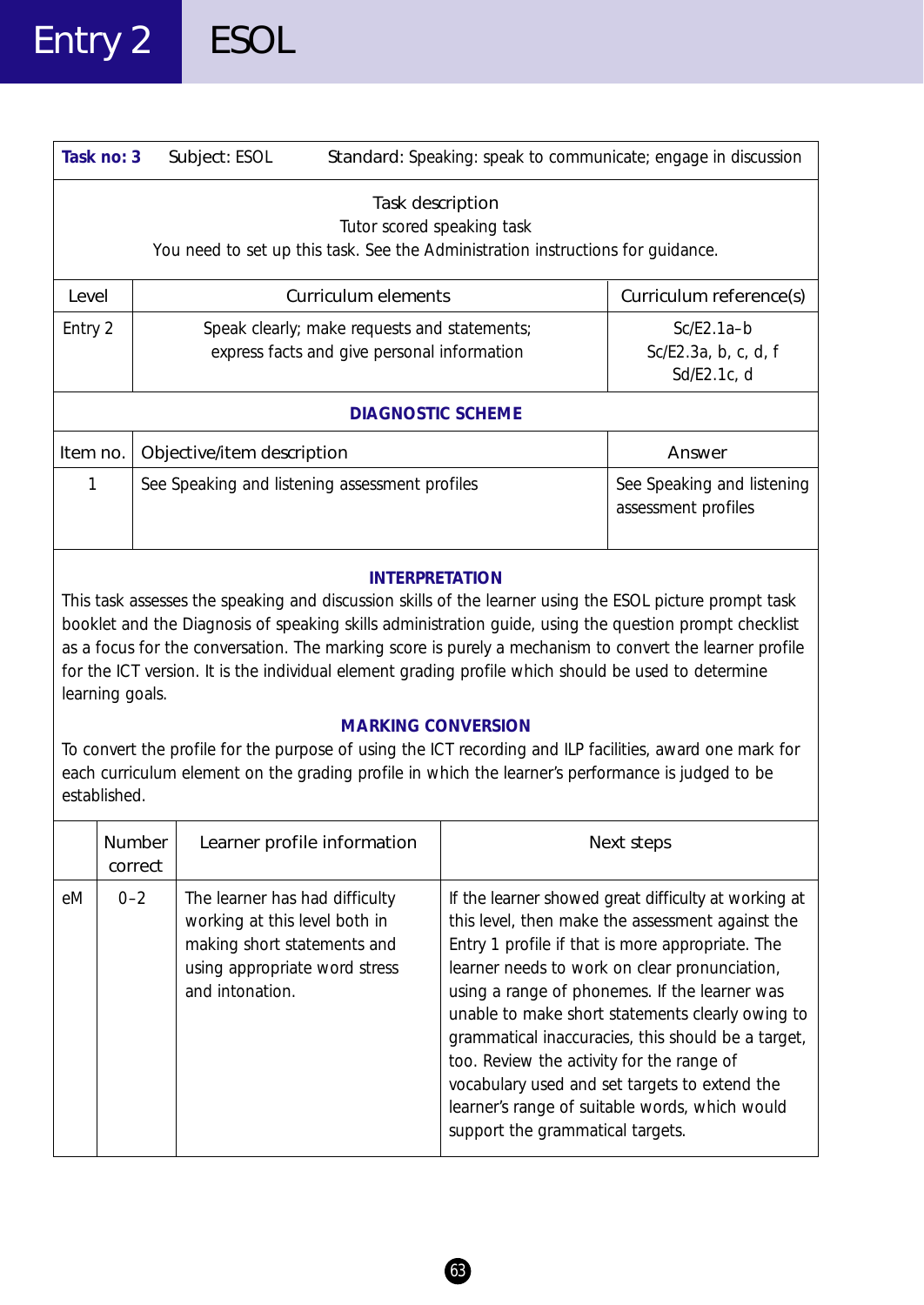|   | <b>Number</b><br>correct | Learner profile information                                                                                    | Next steps                                                                                                                                                                                                                                                                                                                                                                                                                                                                         |
|---|--------------------------|----------------------------------------------------------------------------------------------------------------|------------------------------------------------------------------------------------------------------------------------------------------------------------------------------------------------------------------------------------------------------------------------------------------------------------------------------------------------------------------------------------------------------------------------------------------------------------------------------------|
| C | $3 - 4$                  | The learner has shown some<br>ability in covering the range of<br>speaking skills at this level.               | Review the assessment profile to discuss where<br>the difficulties were for the learner. If there were<br>pronunciation difficulties or inappropriate use of<br>word stress and intonation, set the learning<br>targets to support development. Did the learner<br>consistently use accurate grammatical structures or<br>were there certain construction forms which<br>proved difficult? Did the learner's range of<br>vocabulary support the expressions s/he wished<br>to use? |
| F | $5 - 6$                  | The learner has demonstrated that<br>s/he can express her/himself<br>satisfactorily for work at this<br>level. | If you are satisfied that the learner has expressed<br>her/himself fluently, with clear pronunciation,<br>using the range of verb tenses and vocabulary for<br>the level, then start to assess at Entry 3.                                                                                                                                                                                                                                                                         |

## **ILP information**

## Long-term goal

To speak fluently when giving information on familiar topics

## Short-term goals (dependent upon the learner)

*Target 1:*

Sc/E2.1a–b – To use appropriate word stress and intonation, pronouncing a range of phonemes correctly

64

*Target 2:*

Sc/E2.3a–b – To make correct short statements and give personal information

*Target 3:*

Sc/E2.3c–d – To give short accounts and explanations

*Target 4:*

Sc/E2.3f – To use adjectives when giving short descriptions

*Target 5:*

Sd/E2.1c–d – To express a range of feelings, views and opinions correctly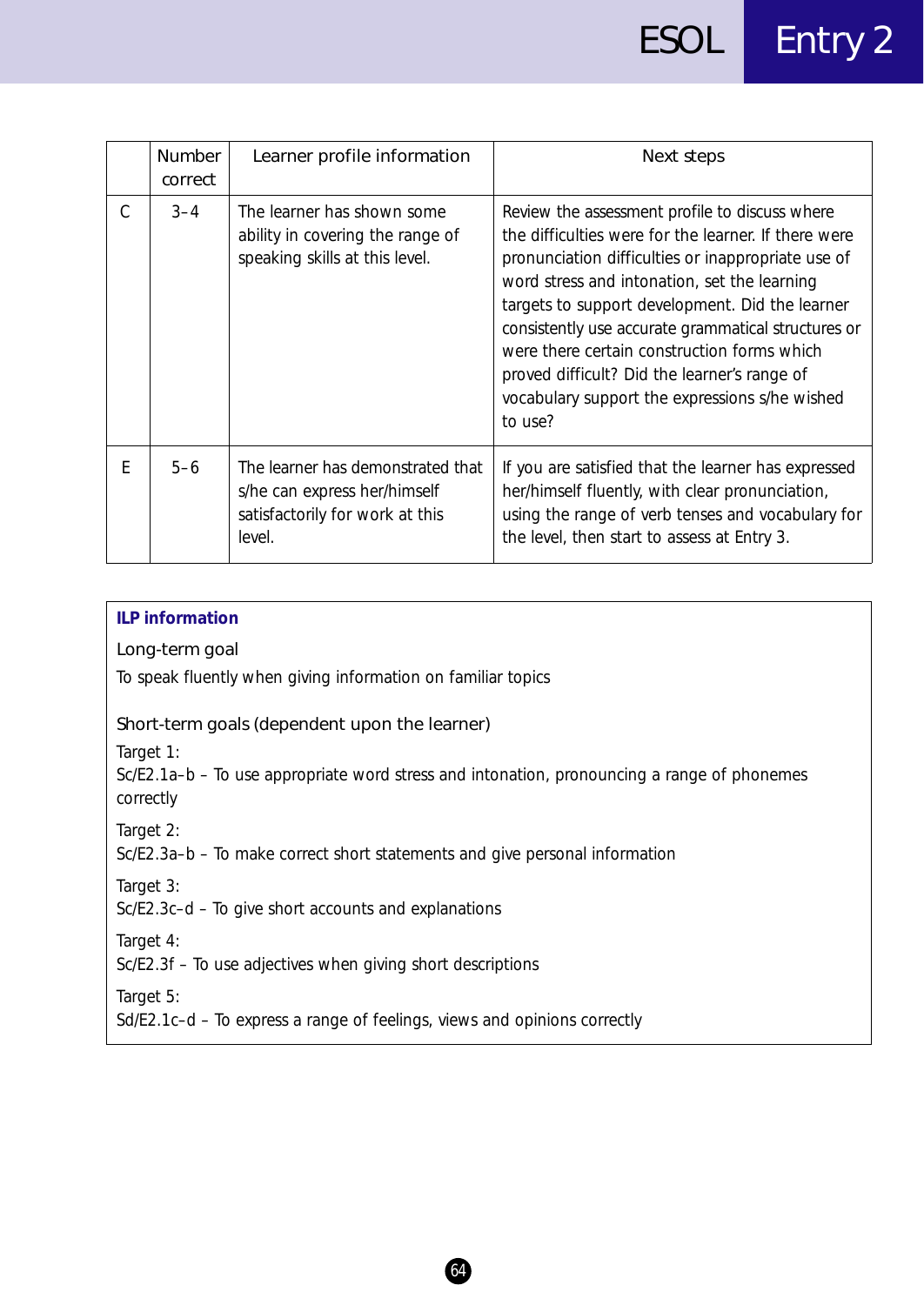| Task no: 4            | Subject: ESOL                                                                     | Standard: Speaking: engage in discussion                                                                                            |                                                   |
|-----------------------|-----------------------------------------------------------------------------------|-------------------------------------------------------------------------------------------------------------------------------------|---------------------------------------------------|
|                       |                                                                                   | Task description<br>Tutor scored discussion task<br>You need to set up this task. See the Administration instructions for quidance. |                                                   |
| Level                 |                                                                                   | Curriculum elements                                                                                                                 | Curriculum reference(s)                           |
| Entry 2               | Take part in discussions; express feelings and views,<br>relate to other speakers |                                                                                                                                     | $Sd/E2.1a-e$                                      |
|                       |                                                                                   | <b>DIAGNOSTIC SCHEME</b>                                                                                                            |                                                   |
| Item no.              | Objective/item description                                                        |                                                                                                                                     | Answer                                            |
| 1                     |                                                                                   | See Speaking and listening assessment profiles                                                                                      | See Speaking and listening<br>assessment profiles |
| <b>INTERPRETATION</b> |                                                                                   |                                                                                                                                     |                                                   |

The Administration instructions suggest a range of one-to-one or small group tasks which can be used as opportunities to conduct appropriate diagnostic assessment using the Speaking and listening assessment profiles to determine the suitable profile for the learner against the curriculum elements. Remember that learners will not always demonstrate the full range of skills on each occasion. The marking score is purely a mechanism to convert the learner profile for the ICT version. It is the individual grading profile which should be used to determine learning goals.

## **MARKING CONVERSION**

To convert the profile for the purpose of using the ICT recording and ILP facilities, award one mark for each curriculum element on the grading profile in which the learner's performance is judged to be established.

|    | <b>Number</b><br>correct | Learner profile information                                                                                                                                                     | Next steps                                                                                                                                                                                                                                                                                                                                                                  |  |  |
|----|--------------------------|---------------------------------------------------------------------------------------------------------------------------------------------------------------------------------|-----------------------------------------------------------------------------------------------------------------------------------------------------------------------------------------------------------------------------------------------------------------------------------------------------------------------------------------------------------------------------|--|--|
| eM | $0 - 1$                  | The learner has shown a great<br>deal of difficulty in taking part in<br>the interaction both in terms of<br>self-expression and in relating<br>to the views of other speakers. | Use the grading profile to determine where the<br>learner has experienced the greatest difficulty. If<br>the learner was emerging in all the curriculum<br>elements and has difficulty expressing her/himself<br>using the range of grammar required at Entry 2,<br>it may be that s/he needs to do more work at<br>Entry 1 in a smaller group or on a one-to-one<br>basis. |  |  |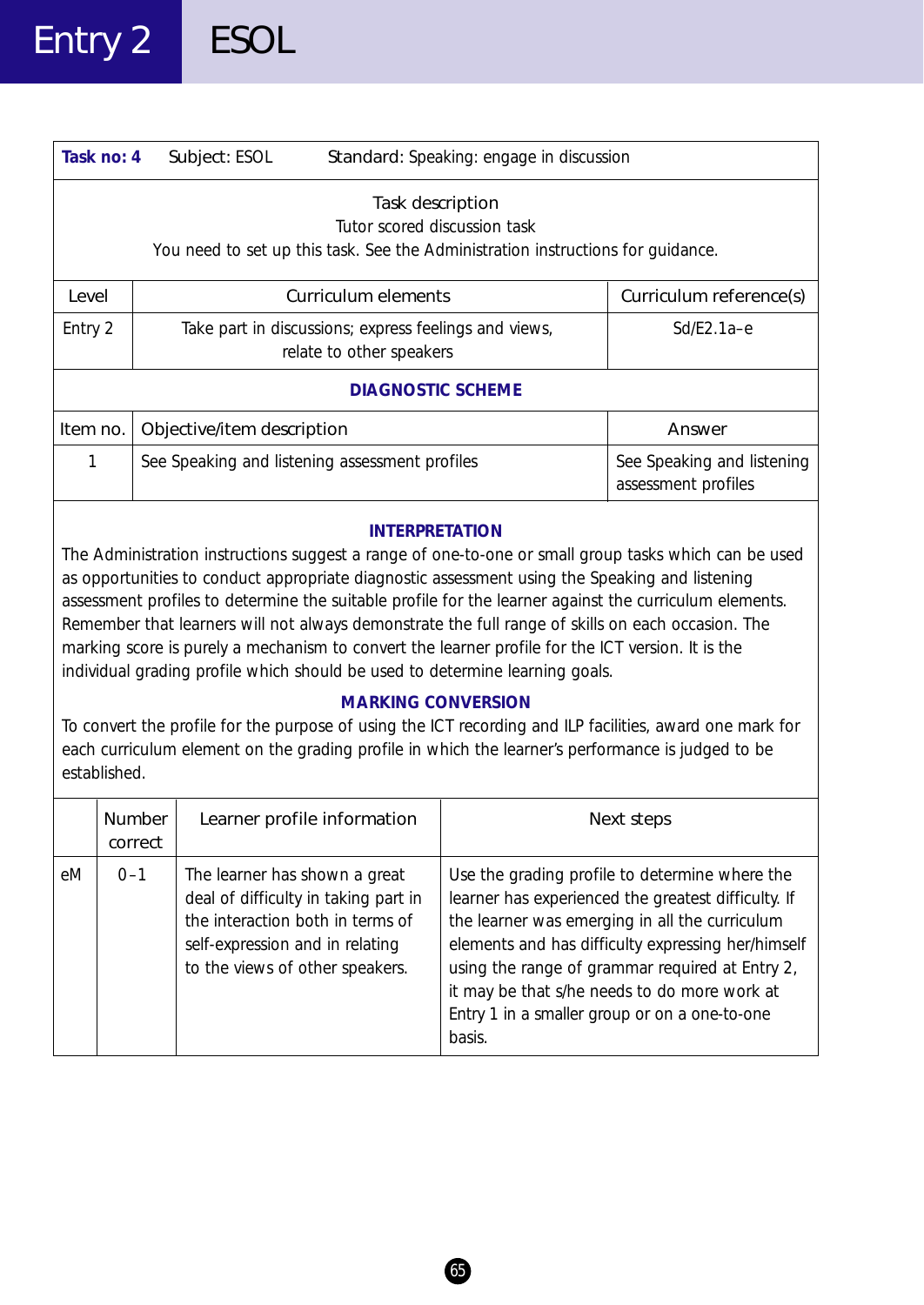# ESOL Entry 2

|               | Number<br>correct | Learner profile information                                                                                                                                   | Next steps                                                                                                                                                                                                                                                                                                                                                                                                                                                                                        |
|---------------|-------------------|---------------------------------------------------------------------------------------------------------------------------------------------------------------|---------------------------------------------------------------------------------------------------------------------------------------------------------------------------------------------------------------------------------------------------------------------------------------------------------------------------------------------------------------------------------------------------------------------------------------------------------------------------------------------------|
|               |                   |                                                                                                                                                               | Use the feedback discussion to explore whether<br>the learner understood any of the contributions<br>made by other people. Was s/he able to follow<br>the general gist of the discussion? Were there<br>any key words which s/he understood/<br>misunderstood? In this one-to-one feedback, can<br>the learner express her/himself in grammatically<br>correct structures at this level?                                                                                                          |
| $\mathcal{C}$ | $2 - 3$           | The learner has been able to follow<br>the gist and some detail in the<br>discussion and make some<br>contribution to move the<br>discussion forward.         | Use the grading profile to identify the areas for<br>more work. Did the learner use correct<br>grammatical construction at this level when<br>expressing her/his opinion and views? Are there<br>key areas of vocabulary which need to be<br>extended? Did the learner alter her/his<br>vocabulary and expression to suit the context<br>(social/formal)? How did the learner relate to<br>the other speakers, e.g. listen to and incorporate<br>their view and respect their turn-taking rights? |
| E             | $4 - 5$           | This learner has undertaken the<br>activity competently and<br>demonstrated that s/he has<br>developed the skills to engage in<br>a discussion at this level. | You will need to be satisfied that the learner has<br>demonstrated the appropriate skills at this level<br>before starting to assess at Entry 3. This means<br>that s/he should be able to speak about familiar<br>topics, in both social and formal contexts, relate<br>to other speakers and consistently be able to<br>express a range of views, opinions, likes, dislikes,<br>wishes and hopes, using grammatically correct<br>constructions and appropriate vocabulary for the<br>level.     |

| <b>ILP information</b>                                                                                           |
|------------------------------------------------------------------------------------------------------------------|
| Long-term goal                                                                                                   |
| To engage in short discussions on a range of familiar topics                                                     |
| Short-term goals (dependent upon the learner)                                                                    |
| Target 1:<br>Sd/E2.1a–c – To express correctly likes, dislikes, wishes and hopes in social and formal contexts   |
| Target 2:<br>Sd/E2.1a-b, d - To express correctly views and opinions in social and formal contexts               |
| Target 3:<br>Sd/E2.1e - To listen to the input of other speakers and respect their right to speak in discussions |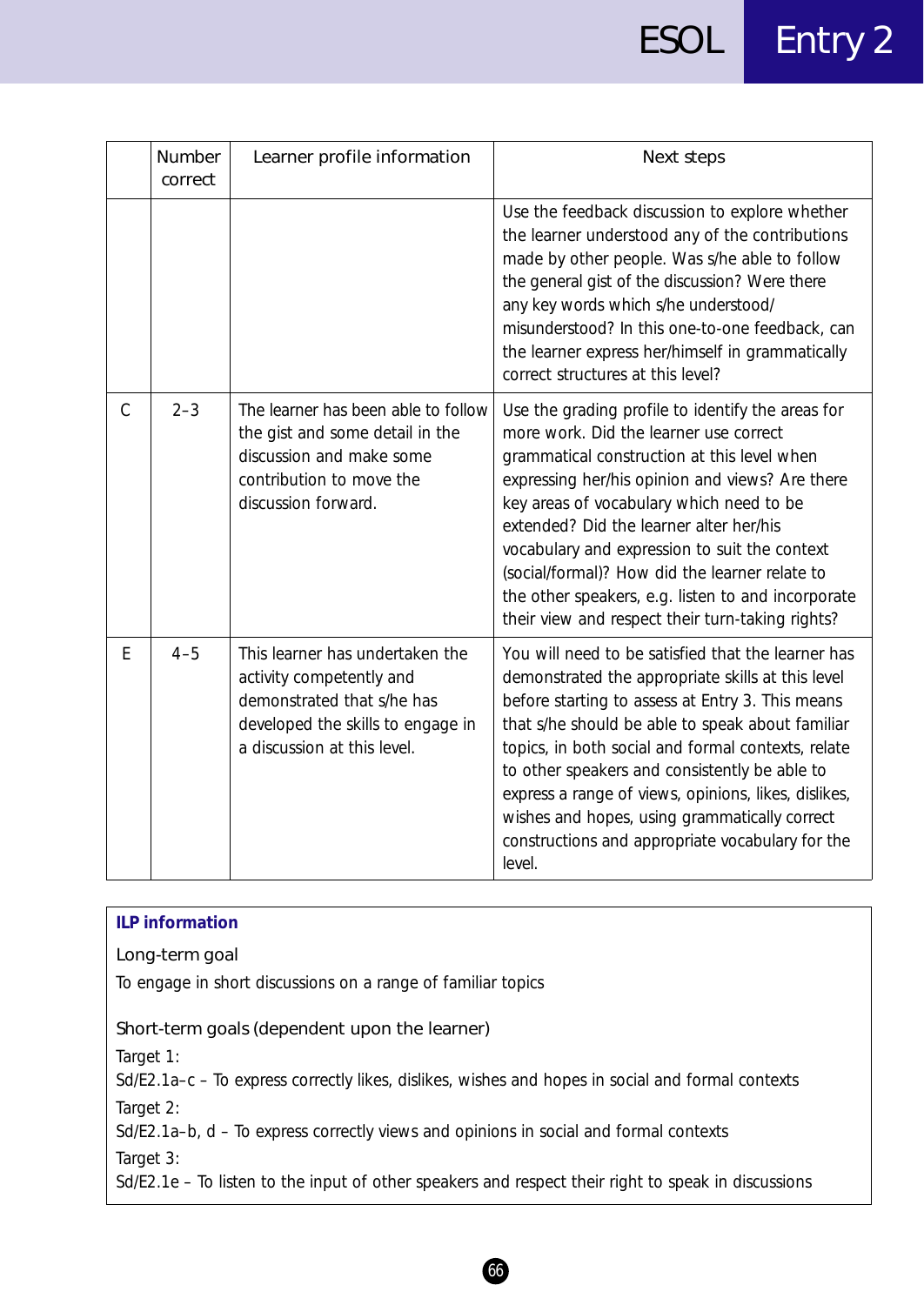| Task no: 5<br>Standard: Reading: grammar and punctuation<br>Subject: ESOL                                                                                                                                                                                                                                                                                                |                          |                                                                                                                            |                                                                                                                                                                            |                         |  |
|--------------------------------------------------------------------------------------------------------------------------------------------------------------------------------------------------------------------------------------------------------------------------------------------------------------------------------------------------------------------------|--------------------------|----------------------------------------------------------------------------------------------------------------------------|----------------------------------------------------------------------------------------------------------------------------------------------------------------------------|-------------------------|--|
| Task description<br>Sentence completion                                                                                                                                                                                                                                                                                                                                  |                          |                                                                                                                            |                                                                                                                                                                            |                         |  |
| Level                                                                                                                                                                                                                                                                                                                                                                    |                          | <b>Curriculum elements</b>                                                                                                 |                                                                                                                                                                            | Curriculum reference(s) |  |
| Entry 2                                                                                                                                                                                                                                                                                                                                                                  |                          | Use knowledge of simple and compound sentence<br>structure to work out meaning                                             |                                                                                                                                                                            | Rs/E2.1b                |  |
| <b>DIAGNOSTIC SCHEME</b>                                                                                                                                                                                                                                                                                                                                                 |                          |                                                                                                                            |                                                                                                                                                                            |                         |  |
| Item no.                                                                                                                                                                                                                                                                                                                                                                 |                          | Objective/item description                                                                                                 |                                                                                                                                                                            | Answer                  |  |
|                                                                                                                                                                                                                                                                                                                                                                          | Preposition<br>1         |                                                                                                                            |                                                                                                                                                                            | in                      |  |
|                                                                                                                                                                                                                                                                                                                                                                          | Noun<br>$\overline{2}$   |                                                                                                                            |                                                                                                                                                                            | walk                    |  |
|                                                                                                                                                                                                                                                                                                                                                                          | 3<br>Verb: past tense    |                                                                                                                            |                                                                                                                                                                            | saw                     |  |
| 4                                                                                                                                                                                                                                                                                                                                                                        |                          | Connective                                                                                                                 |                                                                                                                                                                            | Then                    |  |
| 5                                                                                                                                                                                                                                                                                                                                                                        |                          | Verb: present progressive                                                                                                  |                                                                                                                                                                            | going                   |  |
| Verb: present tense<br>6                                                                                                                                                                                                                                                                                                                                                 |                          |                                                                                                                            |                                                                                                                                                                            | wish                    |  |
| <b>INTERPRETATION</b><br>The Diagnostic scheme shows the grammatical class of each answer. This can be used to investigate<br>incorrect answers in more detail.<br>The Learner profile information can be used to help the learner develop an individual learning plan.<br>It also suggests follow-up action to investigate the learner's reading further, if necessary. |                          |                                                                                                                            |                                                                                                                                                                            |                         |  |
|                                                                                                                                                                                                                                                                                                                                                                          | <b>Number</b><br>correct | Learner profile information                                                                                                |                                                                                                                                                                            | Next steps              |  |
| $0 - 1$<br>eM                                                                                                                                                                                                                                                                                                                                                            |                          | The learner appears to be unable<br>to recognise sentence structure,<br>word order and grammatical<br>patterns at Entry 2. | The learner may have difficulties in decoding<br>words or understanding text using all of the four<br>reading cues. Investigate reading skills at Entry 1<br>if necessary. |                         |  |
|                                                                                                                                                                                                                                                                                                                                                                          |                          |                                                                                                                            |                                                                                                                                                                            |                         |  |

C 2–5 The learner's skills in recognising Investigate reading skills further with the miscue sentence structure, word order  $\vert$  analysis to identify which of the four reading cues and grammatical patterns at  $\vert$  need(s) to be developed. Entry 2 are not totally secure.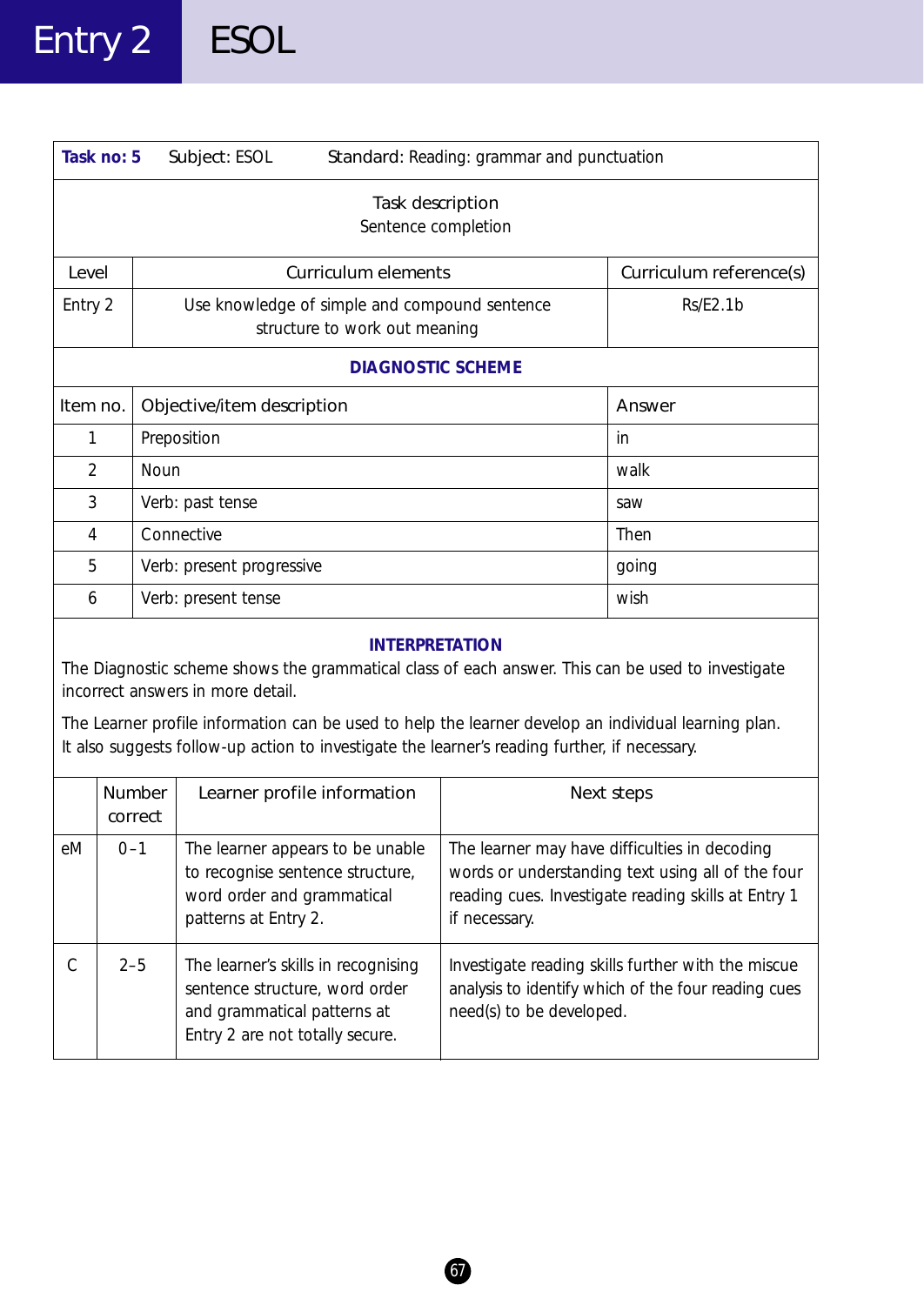| Number<br>correct | Learner profile information                                                                                                                   | Next steps                                                                                                                                                                                             |
|-------------------|-----------------------------------------------------------------------------------------------------------------------------------------------|--------------------------------------------------------------------------------------------------------------------------------------------------------------------------------------------------------|
| 6                 | The learner does not appear to<br>have problems with recognising<br>sentence structure, word order<br>and grammatical patterns<br>at Entry 2. | You might wish to undertake a miscue analysis<br>using an Entry 2 text to confirm that the learner's<br>skills are established at this level. Try the text<br>completion activity in Entry 3 (Task 5). |

### **ILP information**

## Long-term goal

To consolidate skills in using knowledge of sentence structure, word order and word class, to help in decoding and interpreting text meaning at Entry 2

## Short-term goals (dependent upon the learner)

*Target 1:*

Rs/E2.1b – To use knowledge of sentence structure and word order to help understand the meaning of texts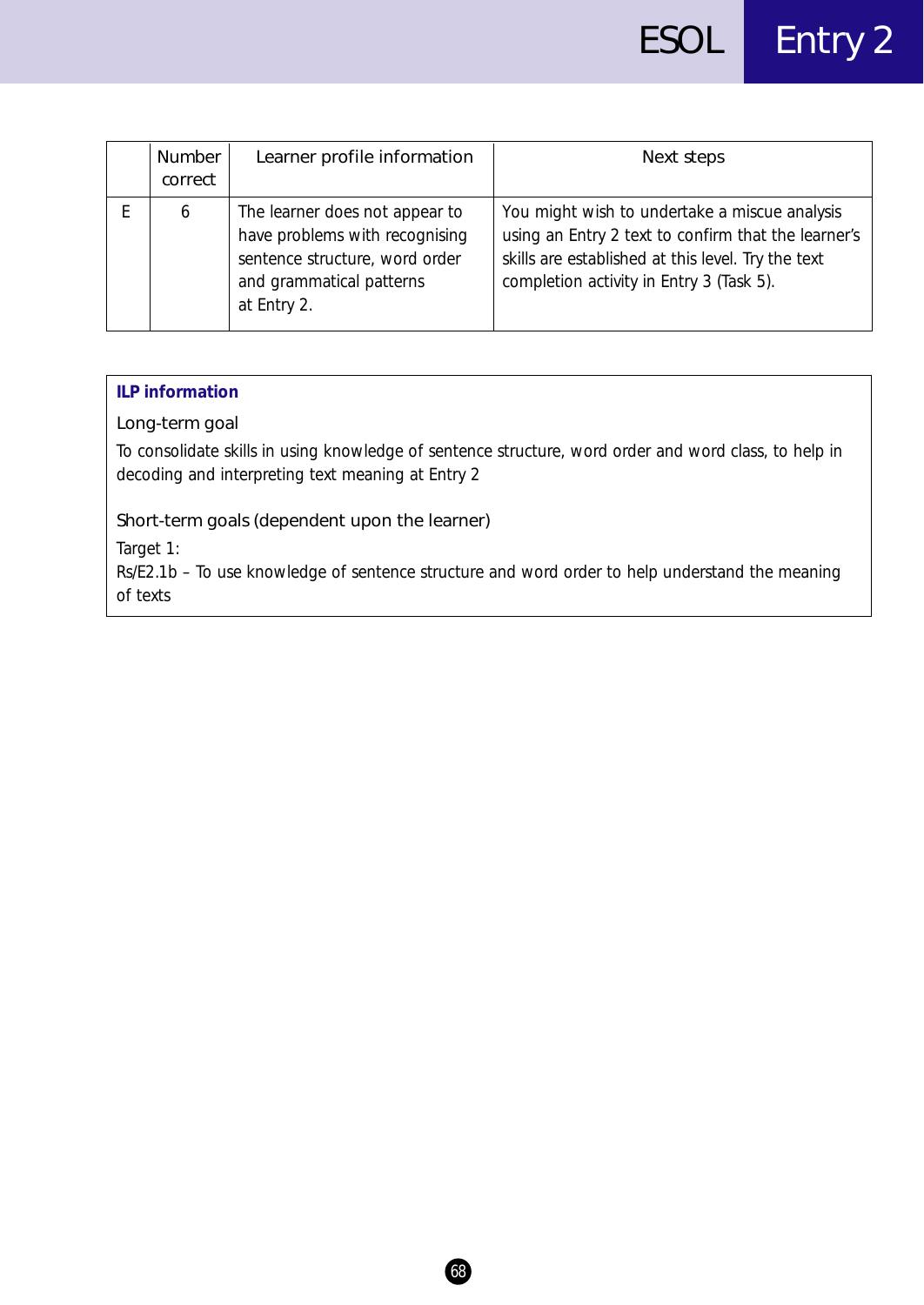## Entry 2 ESOL

| Task no: 6     | Subject: ESOL<br>Standard: Reading: reading comprehension; grammar and                                                                                                                                                    | punctuation; vocabulary, work recognition and phonics |
|----------------|---------------------------------------------------------------------------------------------------------------------------------------------------------------------------------------------------------------------------|-------------------------------------------------------|
|                | Task description<br>Read and understand; read and obtain information                                                                                                                                                      |                                                       |
| Level          | <b>Curriculum elements</b>                                                                                                                                                                                                | Curriculum reference(s)                               |
| Entry 2        | Trace and understand the main events of chronological texts;<br>use knowledge of simple and compound sentence structure to<br>work out meaning; recognise high-frequency words and words<br>with common spelling patterns | Rt/E2.1a<br><b>Rs/E2.1b</b><br>Rw/E2.2a               |
|                | <b>DIAGNOSTIC SCHEME</b>                                                                                                                                                                                                  |                                                       |
| Item no.       | Objective/item description                                                                                                                                                                                                | Answer                                                |
| 1              | Recognise reference of pronoun it (Rs/E2.1b)                                                                                                                                                                              | Picture 3 (baby)                                      |
| $\overline{2}$ | Recognise meaning of conjunction so (Rs/E2.1b)                                                                                                                                                                            | Picture 1 (happy face)                                |
| 3a             | Understand main events (Rt/E2.1a)<br>Understand high-frequency words (Rw/E2.2a)                                                                                                                                           | no                                                    |
| 3b             | Understand main events (Rt/E2.1a)<br>Understand high-frequency words (Rw/E2.2a)                                                                                                                                           | no                                                    |
| 3c             | Understand main events (Rt/E2.1a)<br>Understand high-frequency words (Rw/E2.2a)                                                                                                                                           | no                                                    |
| 3d             | Understand main events (Rt/E2.1a)<br>Understand high-frequency words (Rw/E2.2a)                                                                                                                                           | yes                                                   |
| 3e             | Understand main events (Rt/E2.1a)<br>Understand high-frequency words (Rw/E2.2a)                                                                                                                                           | yes                                                   |
| 3f             | Understand main events (Rt/E2.1a)<br>Understand high-frequency words (Rw/E2.2a)                                                                                                                                           | yes                                                   |
| 4              | Understand main events (Rt/E2.1a)                                                                                                                                                                                         | Picture 3 (question mark)                             |
| 5a             | Understand main events (Rt/E2.1a)<br>Understand high-frequency words (Rw/E2.2a)                                                                                                                                           | yes                                                   |
| 5b             | Understand main events (Rt/E2.1a)<br>Understand high-frequency words (Rw/E2.2a)                                                                                                                                           | no                                                    |
| 5c             | Understand main events (Rt/E2.1a)<br>Understand high-frequency words (Rw/E2.2a)                                                                                                                                           | yes                                                   |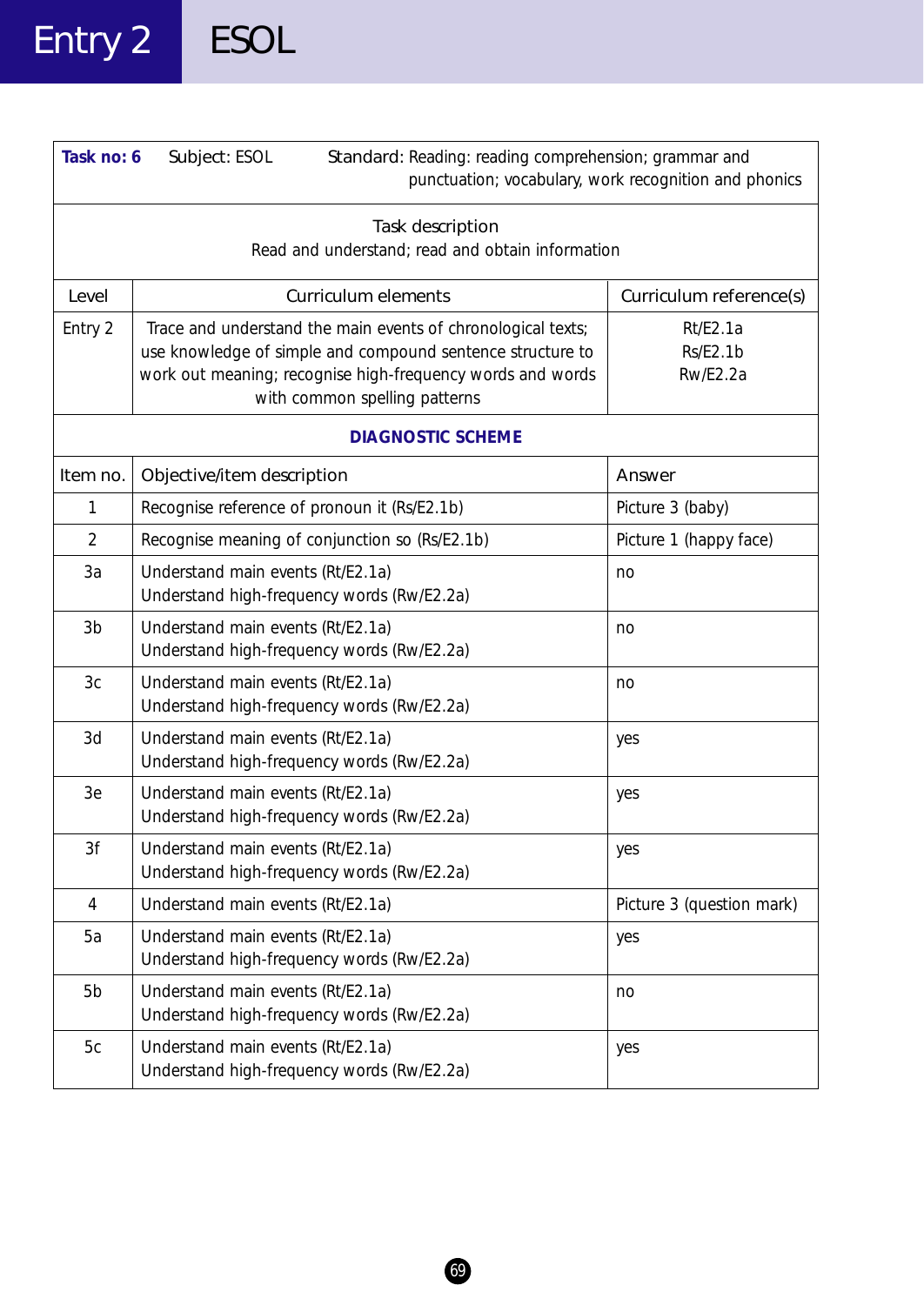| Item no. | Objective/item description                                                      | Answer                     |
|----------|---------------------------------------------------------------------------------|----------------------------|
| 5d       | Understand main events (Rt/E2.1a)<br>Understand high-frequency words (Rw/E2.2a) | no                         |
| 5e       | Understand main events (Rt/E2.1a)<br>Understand high-frequency words (Rw/E2.2a) | no                         |
| 5f       | Understand main events (Rt/E2.1a)<br>Understand high-frequency words (Rw/E2.2a) | yes                        |
| 6        | Understand main events (Rt/E2.1a)                                               | Picture 1 (block of flats) |

The Diagnostic scheme describes the main skill(s) the learner needs to use to answer each item correctly. However, each item involves other skills as well – for example, to understand the main events, a learner needs to understand the key vocabulary and be able to use knowledge of sentence structure to work out meaning.

The Learner profile information can be used to help the learner develop an individual learning plan. It also suggests follow-up action to investigate the learner's reading in more detail, if necessary.

|               | Number<br>correct | Learner profile information                                                | Next steps                                                                                                                                                                                                                                                                                                                                                                                                                                        |
|---------------|-------------------|----------------------------------------------------------------------------|---------------------------------------------------------------------------------------------------------------------------------------------------------------------------------------------------------------------------------------------------------------------------------------------------------------------------------------------------------------------------------------------------------------------------------------------------|
| eM            | $0 - 5$           | The learner may not be able to<br>read and understand texts at<br>Entry 2. | Ask some questions to establish whether the<br>learner understood the general gist of the text,<br>e.g. Did s/he recognise the text was a letter?<br>Who was writing it? Who was it to? If the learner<br>has understood the general gist of the exercise,<br>work on developing her/his reading skills with<br>simple Entry level texts.<br>If the learner shows very little understanding of<br>the text try the Entry 1 reading task (Task 5). |
| $\mathcal{C}$ | $6 - 13$          | The learner is not totally secure<br>in reading skills at Entry 2.         | Check the learner's pattern of correct and<br>incorrect answers, to investigate whether the<br>learner needs to work on reading skills,<br>recognition of sentence components, on<br>vocabulary, or on all skills.<br>Check the learner's understanding of the text in<br>general, of vocabulary and expressions,<br>e.g. What is Rolf writing about? What does 'a<br>bit scared' mean?                                                           |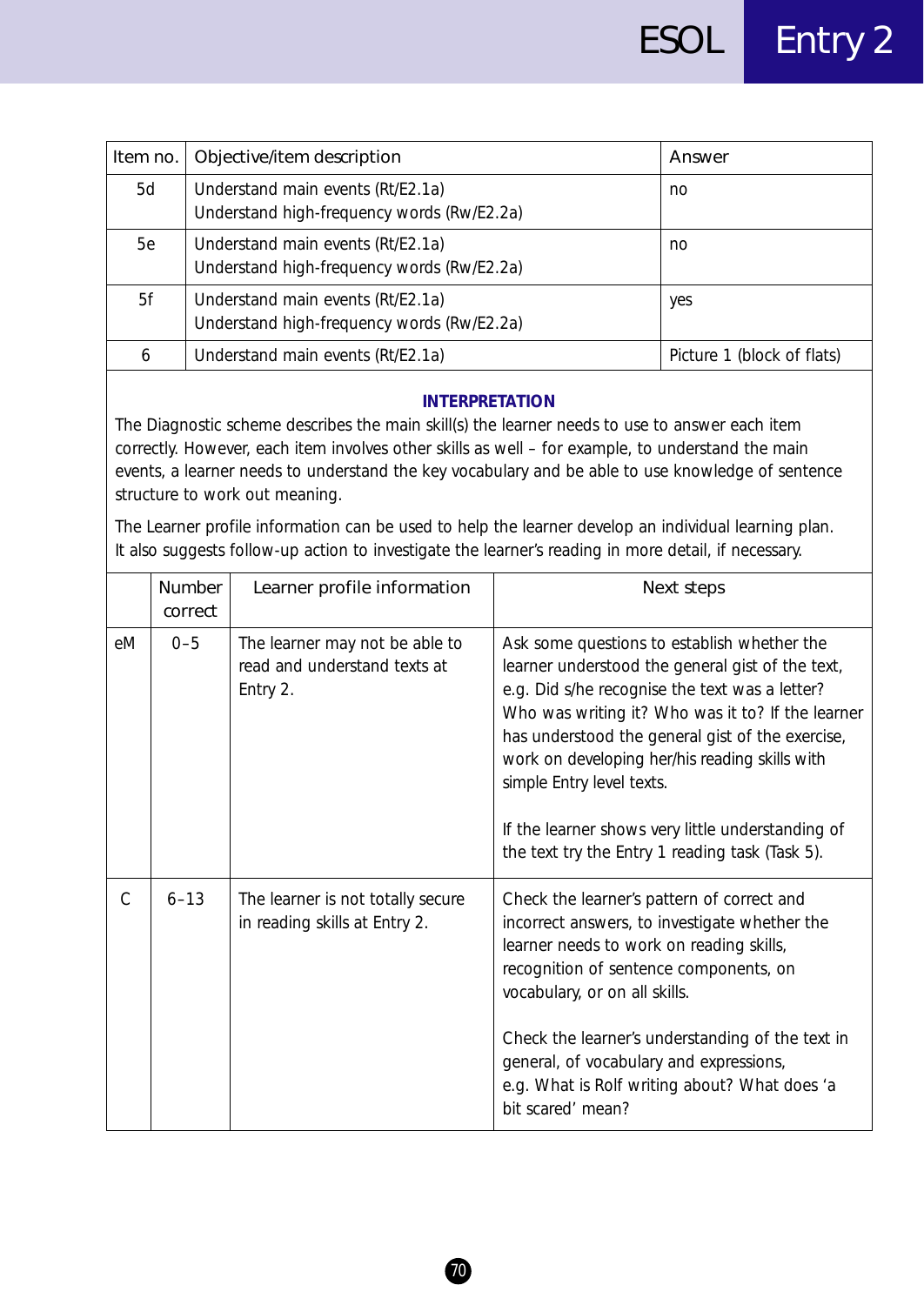### Entry 2 ESOL

|   | <b>Number</b><br>correct | Learner profile information                                                     | Next steps                                                                                                                                                                                                                                                                                                                                                                                                                                                                                                                                                                                                  |
|---|--------------------------|---------------------------------------------------------------------------------|-------------------------------------------------------------------------------------------------------------------------------------------------------------------------------------------------------------------------------------------------------------------------------------------------------------------------------------------------------------------------------------------------------------------------------------------------------------------------------------------------------------------------------------------------------------------------------------------------------------|
| F | $14 - 16$                | The learner does not appear to<br>have any problems with reading<br>at Entry 2. | Check that the learner has a thorough<br>understanding of the text before assessing at the<br>next level. Ask some detailed questions about the<br>letter, e.g. Why is Rolf excited? Why did Mira go<br>to the hospital? What do the names of the<br>professions mean? What does a doctor/lawyer/<br>teacher do? Does the learner recognise the<br>features of informal writing that are acceptable in<br>letters to friends and family, e.g. contractions?<br>If you are satisfied that the learner is showing a<br>very good understanding of the task, then try<br>the reading task at Entry 3 (Task 6). |

#### **ILP information**

#### Long-term goal

To consolidate the learner's skills in reading texts at Entry 2

#### Short-term goals (dependent upon the learner)

*Target 1:*

Rt/E2.1a – To develop reading and understanding of a wider range of short pieces of narrative text

*Target 2:*

Rs/E2.1b – To develop a better understanding of texts by using knowledge of sentence structure to predict meaning

*Target 3:*

Rw/E2.1a – To develop a wider range of spelling by using commonly occurring words relevant to the learner's needs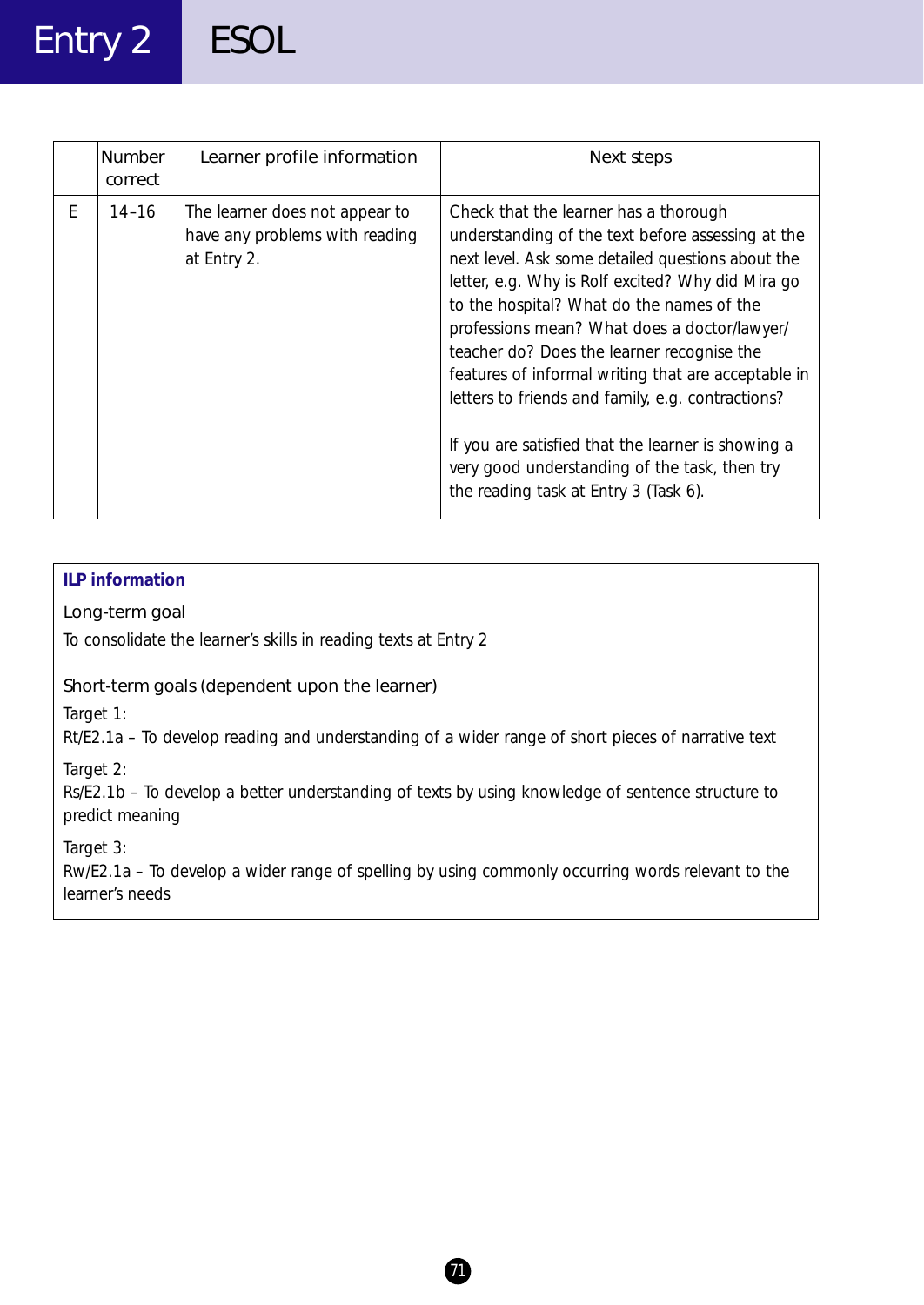|                                                                                                                                                                                                                                                                                                                                                                                                                                                                                                                                                                                                                                                                        | Task no: 7                                                                                                                                            | Subject: ESOL                                                                                                       |                                  | vocabulary, spelling and handwriting                                                                       | Standard: Writing: writing composition; grammar and punctuation;                                                                                                                                                                                          |
|------------------------------------------------------------------------------------------------------------------------------------------------------------------------------------------------------------------------------------------------------------------------------------------------------------------------------------------------------------------------------------------------------------------------------------------------------------------------------------------------------------------------------------------------------------------------------------------------------------------------------------------------------------------------|-------------------------------------------------------------------------------------------------------------------------------------------------------|---------------------------------------------------------------------------------------------------------------------|----------------------------------|------------------------------------------------------------------------------------------------------------|-----------------------------------------------------------------------------------------------------------------------------------------------------------------------------------------------------------------------------------------------------------|
|                                                                                                                                                                                                                                                                                                                                                                                                                                                                                                                                                                                                                                                                        |                                                                                                                                                       |                                                                                                                     | Task description<br>Free writing |                                                                                                            |                                                                                                                                                                                                                                                           |
|                                                                                                                                                                                                                                                                                                                                                                                                                                                                                                                                                                                                                                                                        | Curriculum elements<br>Level                                                                                                                          |                                                                                                                     |                                  | Curriculum reference(s)                                                                                    |                                                                                                                                                                                                                                                           |
| Entry 2                                                                                                                                                                                                                                                                                                                                                                                                                                                                                                                                                                                                                                                                |                                                                                                                                                       | Compose a simple text, using simple and<br>compound sentences, adjectives, with correct<br>punctuation and spelling |                                  | Wt/E2.1a<br>Ws/E2.1a<br>Ws/E2.2a<br>Ws/E2.3a<br>Ws/E2.4a<br>Ww/E2.1a, b<br>Ww/E2.2a                        |                                                                                                                                                                                                                                                           |
|                                                                                                                                                                                                                                                                                                                                                                                                                                                                                                                                                                                                                                                                        |                                                                                                                                                       |                                                                                                                     | <b>DIAGNOSTIC SCHEME</b>         |                                                                                                            |                                                                                                                                                                                                                                                           |
| Item no.<br>Objective/item description<br>Answer                                                                                                                                                                                                                                                                                                                                                                                                                                                                                                                                                                                                                       |                                                                                                                                                       |                                                                                                                     |                                  |                                                                                                            |                                                                                                                                                                                                                                                           |
|                                                                                                                                                                                                                                                                                                                                                                                                                                                                                                                                                                                                                                                                        | The learner is required to write a short piece of text about<br>See Free writing<br>1<br>her/himself, following prompt questions<br>marking checklist |                                                                                                                     |                                  |                                                                                                            |                                                                                                                                                                                                                                                           |
| <b>INTERPRETATION</b><br>The learner is required to write a piece of free writing in response to a stimulus. Writing is evaluated<br>using the Free writing marking checklist. The following can be used as general guidance:<br>Text features: A short simple text with some logical connection between sentences. Most can be<br>understood.<br>Sentences: Simple sentences are used in correct word order, capital letters and full stops in the main.<br>There are some examples of common conjunctions (e.g. and, but, as). Simple verb tenses are mainly<br>correct but there may still be inaccuracies in basic grammatical constructions (e.g. straightforward |                                                                                                                                                       |                                                                                                                     |                                  |                                                                                                            |                                                                                                                                                                                                                                                           |
|                                                                                                                                                                                                                                                                                                                                                                                                                                                                                                                                                                                                                                                                        |                                                                                                                                                       |                                                                                                                     |                                  | tenses, subject/verb agreement, singular/plural nouns, determiners such as some/any, articles).            |                                                                                                                                                                                                                                                           |
|                                                                                                                                                                                                                                                                                                                                                                                                                                                                                                                                                                                                                                                                        |                                                                                                                                                       |                                                                                                                     |                                  | Vocabulary and spelling: Some common words with regular spelling patterns are correctly spelt.             |                                                                                                                                                                                                                                                           |
|                                                                                                                                                                                                                                                                                                                                                                                                                                                                                                                                                                                                                                                                        | Number<br>correct                                                                                                                                     |                                                                                                                     | Learner profile information      |                                                                                                            | Next steps                                                                                                                                                                                                                                                |
| eM                                                                                                                                                                                                                                                                                                                                                                                                                                                                                                                                                                                                                                                                     | $0 - 2$                                                                                                                                               | The learner has significant<br>difficulties producing<br>self-generated text.                                       |                                  | in using conjunctions to form compound<br>Entry 1. If the learner can write in simple<br>sentence writing. | Check the learner's writing to see whether s/he<br>has produced simple sentences but has difficulty<br>sentences. If the learner is not secure in writing<br>simple sentences do some more assessment at<br>sentences, use this skill to develop compound |

 $\bigcirc$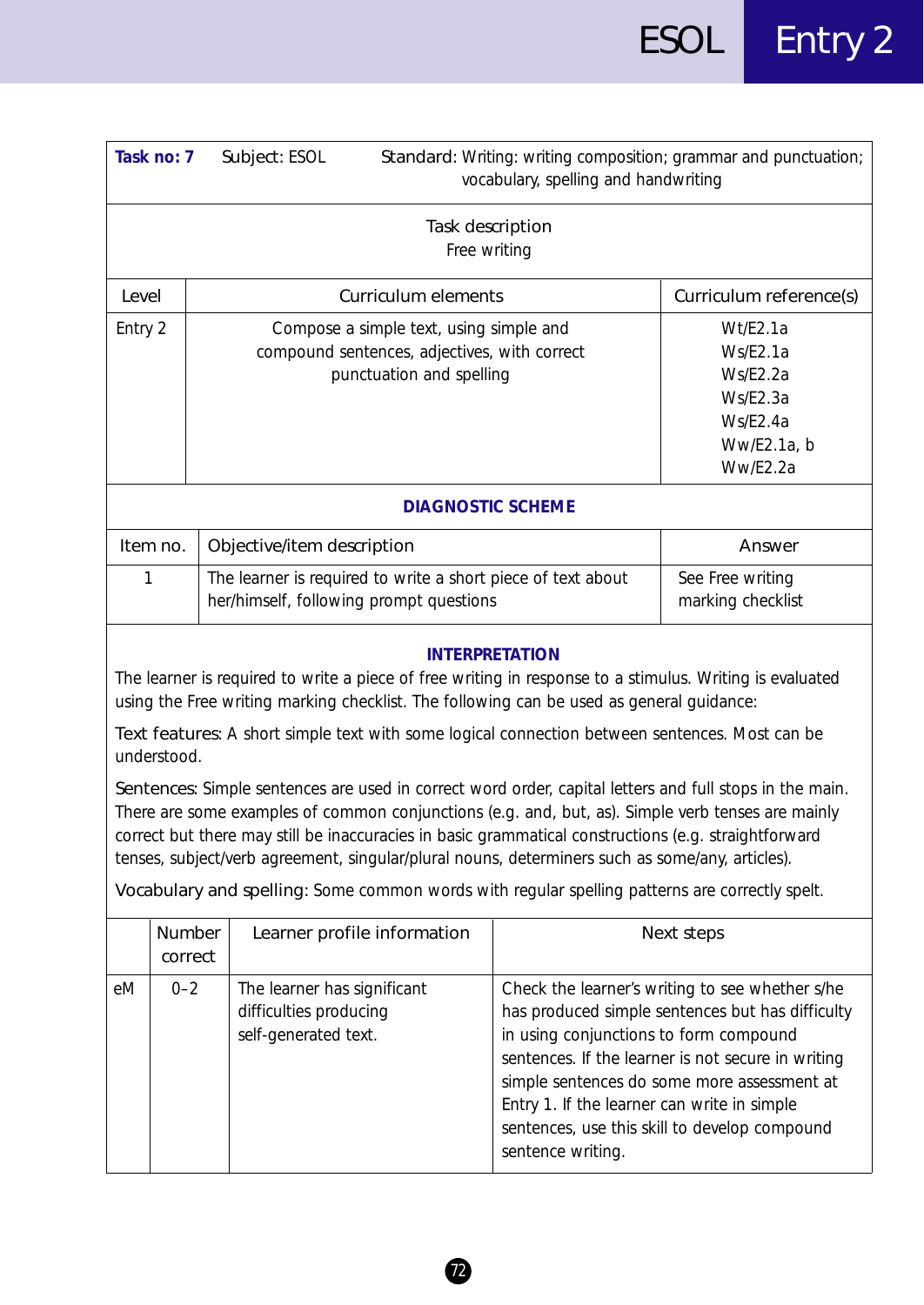## Entry 2 ESOL

|   | <b>Number</b><br>correct | Learner profile information                                                                                                                                                                                                                                              | Next steps                                                                                                                                                                                                                                                                                                                  |
|---|--------------------------|--------------------------------------------------------------------------------------------------------------------------------------------------------------------------------------------------------------------------------------------------------------------------|-----------------------------------------------------------------------------------------------------------------------------------------------------------------------------------------------------------------------------------------------------------------------------------------------------------------------------|
|   |                          |                                                                                                                                                                                                                                                                          | How well was the learner able to write in the<br>appropriate genre? Does s/he need to work on<br>text features in a range of genres at this level?<br>Is there a pattern of spelling errors in common<br>words which can be identified?                                                                                     |
| C | $3 - 6$                  | The learner is beginning to<br>structure writing using simple<br>and compound sentences, to use<br>basic punctuation, to spell high<br>frequency words and a greater<br>range of words using a growing<br>knowledge of sound-symbol<br>association and to write legibly. | More work will probably need to be done to<br>achieve secure writing skills at this level,<br>e.g. well-sequenced, simple and compound<br>sentences, using appropriate punctuation and<br>capitalisation, developing a range of appropriate<br>vocabulary. Use the learner's writing to identify<br>the key learning goals. |
| E | $7 - 8$                  | The learner is writing at the level<br>and has established the<br>fundamentals of writing a fairly<br>simple, coherent, reasonably<br>accurate piece of text.                                                                                                            | If you are satisfied that the learner's skills are<br>secure at this level, it may be useful to assess<br>writing composition at Entry 3 to see which skills<br>may already be in place at this level.                                                                                                                      |

#### **ILP information**

#### Long-term goal

Write legible, reasonably spelt, grammatically correct, simple and compound sentences, using capital letters, full stops and question marks, where appropriate

#### Short-term goals (dependent upon the learner)

*Target 1:*

Ws/E2.1a – To construct some simple and compound sentences using common conjunctions, e.g. and, but, or, as

*Target 2:*

Ws/E2.3a – To use punctuation correctly, e.g. capital letters, full stops and question marks

*Target 3:*

Ww/E2.1a – To spell correctly familiar common words, e.g. Dolch list high–frequency words

*Target 4:*

Ww/E2.1b – To use knowledge of sound–symbol relationships to develop spelling strategies

*Target 5:*

Ww/E2.2a – To produce legible text by hand and/or by word processor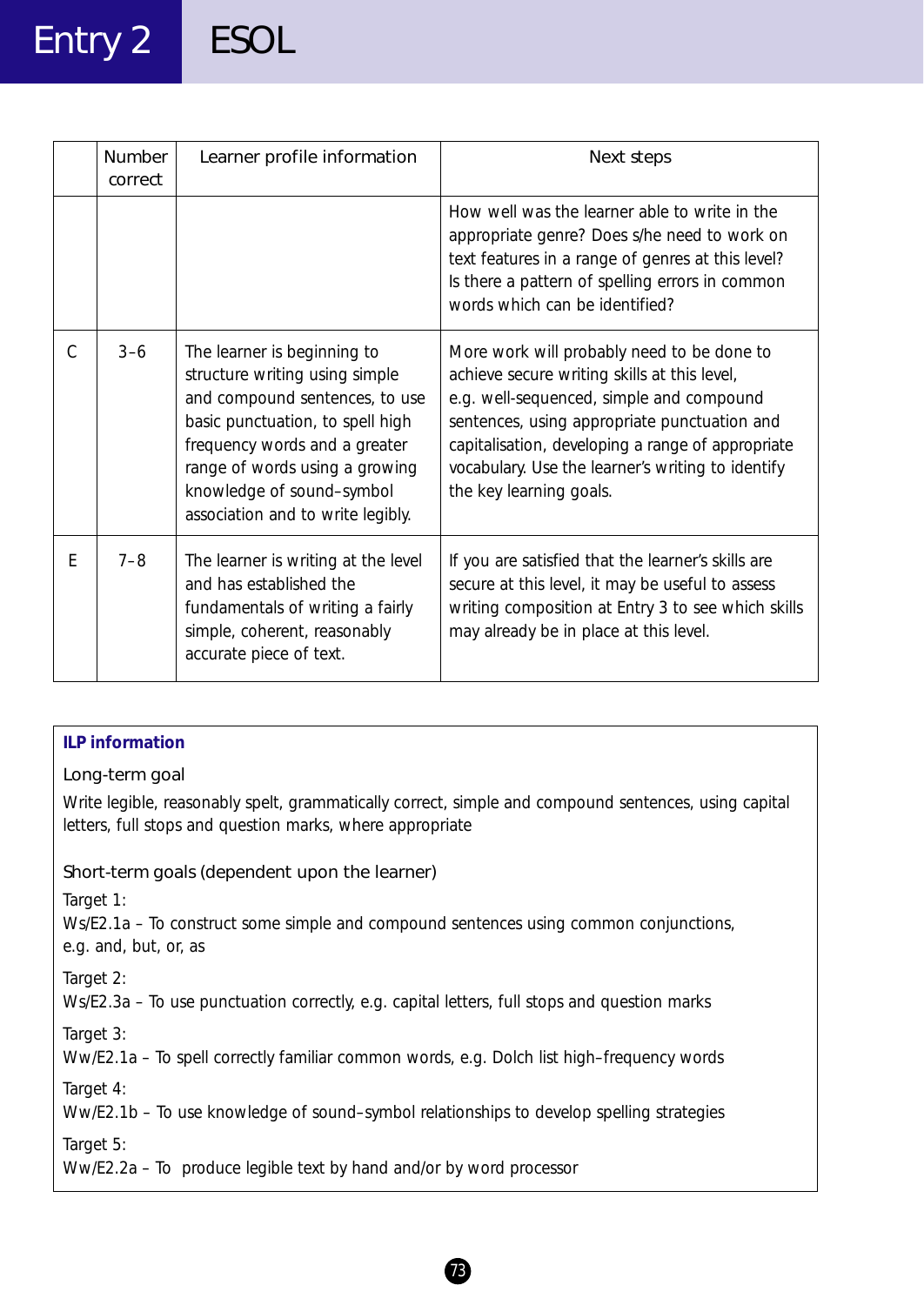| Task no: 1<br>Subject: ESOL<br>Standard: Listening: listen and respond |                                                                                                                                                                      |                                  |  |  |
|------------------------------------------------------------------------|----------------------------------------------------------------------------------------------------------------------------------------------------------------------|----------------------------------|--|--|
|                                                                        | Task description<br>Listen for gist, identify key words, listen for relevant information and detail                                                                  |                                  |  |  |
| Level                                                                  | <b>Curriculum elements</b>                                                                                                                                           | Curriculum reference(s)          |  |  |
| Entry 3                                                                | Listen for and follow the gist of explanations, instructions and<br>narratives; listen for detail in narratives and explanations; listen<br>for relevant information | Lr/E3.1b<br>Lr/E3.2a<br>Lr/E3.3a |  |  |
|                                                                        | <b>DIAGNOSTIC SCHEME</b>                                                                                                                                             |                                  |  |  |
| Item no.                                                               | Objective/item description                                                                                                                                           | Answer                           |  |  |
|                                                                        | Identify key words (Lr/E3.2a)                                                                                                                                        | Central College                  |  |  |
| 2                                                                      | Identify key words (Lr/E3.2a)                                                                                                                                        | Moor Lane                        |  |  |
| 3                                                                      | Listen for gist (Lr/E3.1b)                                                                                                                                           | tutors                           |  |  |
| 4                                                                      | Identify key words (Lr/E3.2a)                                                                                                                                        | chemistry                        |  |  |
| 5                                                                      | Listen for relevant information (Lr/E3.3a)                                                                                                                           | Urdu                             |  |  |
| 6                                                                      | Listen for relevant information (Lr/E3.3a)                                                                                                                           | 9am-8pm                          |  |  |
| 7                                                                      | Listen for detail (Lr/E3.2a)                                                                                                                                         | 822 9503                         |  |  |

When listening to and understanding the meaning of a speaker in real life, more than one skill often needs to be used in combination. However, the Diagnostic scheme describes the main skill the learner needs to use to answer each item correctly, as this can help you identify specific strengths and weaknesses. The next table shows the Learner profile information which can be used to help the learner develop an individual learning plan. It also suggests follow-up action to investigate the learner's recognition of the alphabet in more detail, if necessary.

|    | Number<br>correct | Learner profile information                                                                          | Next steps                                                                                                                                                   |
|----|-------------------|------------------------------------------------------------------------------------------------------|--------------------------------------------------------------------------------------------------------------------------------------------------------------|
| eM | $0 - 1$           | The learner may not be able to<br>follow the gist and identify details<br>when listening at Entry 3. | Check the learner's general understanding of the<br>extract, e.g. identified it as a radio item. What<br>was it about?                                       |
|    |                   |                                                                                                      | If s/he has understood the general context of the<br>item, check her/his understanding in a face-to-face<br>situation, using the Entry 3 speaking materials. |
|    |                   |                                                                                                      | If it appears that the learner has not understood<br>any of the information, try the listening task at<br>Entry $2$ (Task 1).                                |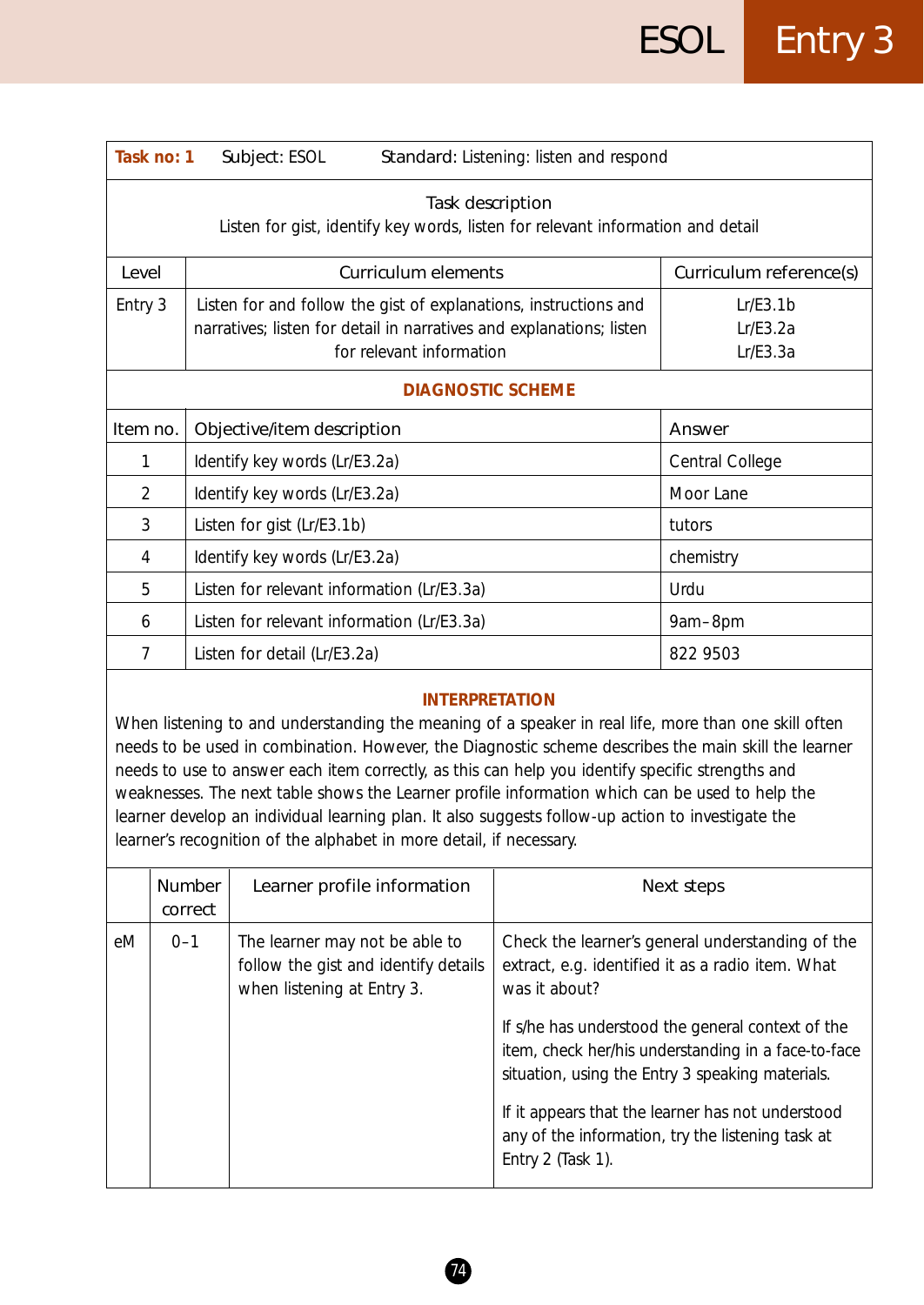### Entry 3 ESOL

|   | <b>Number</b><br>correct | Learner profile information                                                              | Next steps                                                                                                                                                                                                                                                     |
|---|--------------------------|------------------------------------------------------------------------------------------|----------------------------------------------------------------------------------------------------------------------------------------------------------------------------------------------------------------------------------------------------------------|
| C | $2 - 5$                  | The learner is not totally secure in<br>listening skills at Entry 3.                     | Look at the learner's correct and incorrect answers<br>to investigate particular strengths and<br>weaknesses. Has s/he been able to identify<br>specific detail, e.g. What is a professor? What is<br>an open day?<br>If not already done, check the learner's |
|   |                          |                                                                                          | understanding in a face-to-face situation using<br>the Entry 3 speaking materials.                                                                                                                                                                             |
| E | $6 - 7$                  | The learner does not appear to<br>have any problems with listening<br>skills at Entry 3. | The learner does not appear to have problems<br>with identifying detail in radio items at this level.<br>If not already done, check the learner's                                                                                                              |
|   |                          |                                                                                          | understanding in a face-to-face situation, using<br>the Entry 3 speaking materials to establish if s/he<br>is able to demonstrate the full range of listening<br>skills at this level.                                                                         |
|   |                          |                                                                                          | Try the listening task at Level 1 (Task 1).                                                                                                                                                                                                                    |

### **ILP information** Long-term goal To consolidate the learner's listening comprehension of new information in radio presentations Short-term goals (dependent upon the learner) *Target 1:* Lr/E3.1b – To listen to and understand the general meaning of radio or TV presentations *Target 2:* Lr/E3.2a – To listen for detail in narratives and explanations *Target 3:* Lr/E3.3a – To listen for and identify new information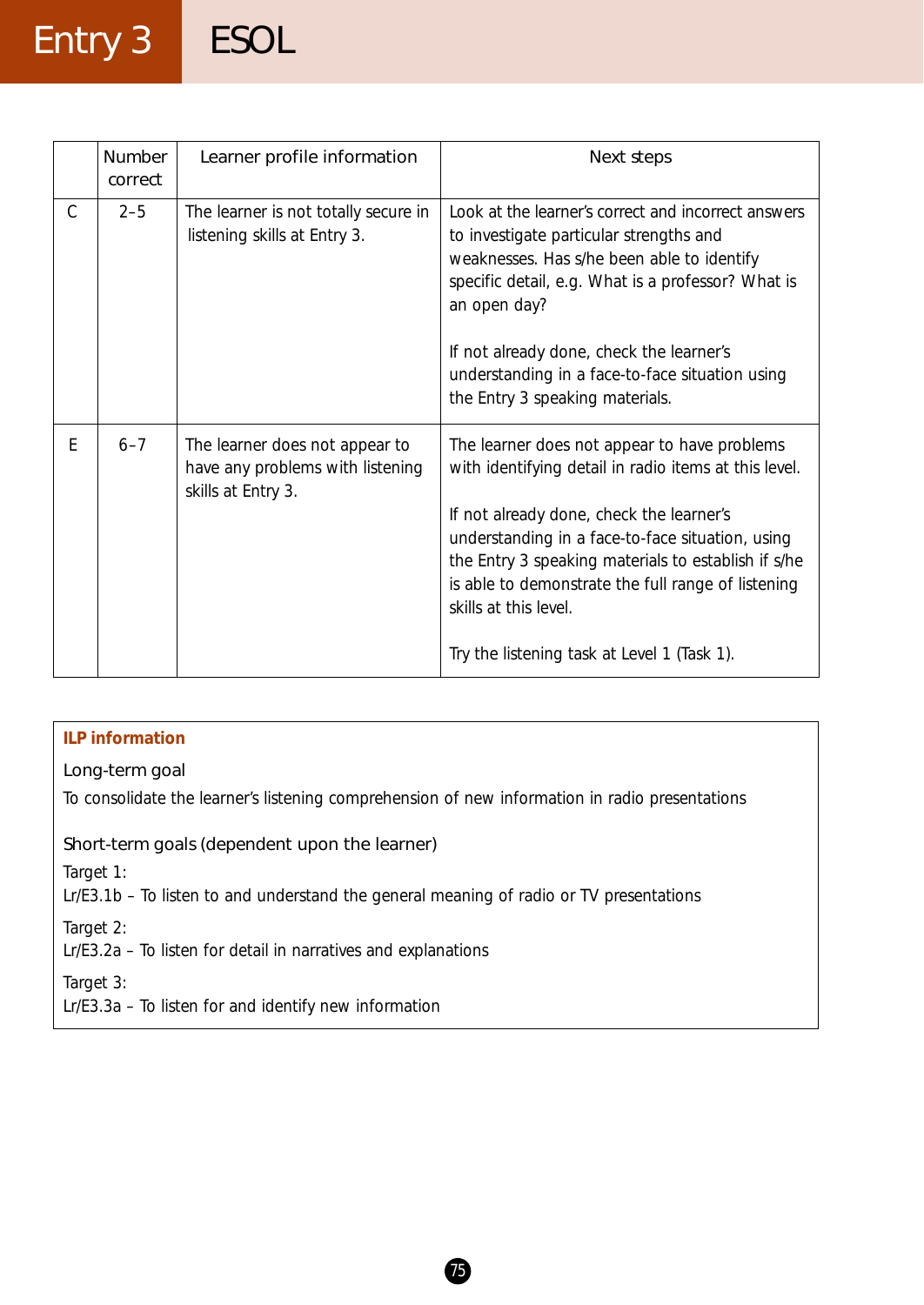| Task no: 2 | Subject: ESOL<br>Standard: Listening: listen and respond                                                                                                                                                                                                                                                      |                                                                                                          |  |  |  |
|------------|---------------------------------------------------------------------------------------------------------------------------------------------------------------------------------------------------------------------------------------------------------------------------------------------------------------|----------------------------------------------------------------------------------------------------------|--|--|--|
|            | Task description<br>Tutor scored listening task<br>You need to set up this task. See the Administration instructions for quidance.                                                                                                                                                                            |                                                                                                          |  |  |  |
| Level      | Curriculum elements                                                                                                                                                                                                                                                                                           | Curriculum reference(s)                                                                                  |  |  |  |
| Entry 3    | Predict meaning, listen for gist and detail, listen for information<br>in explanations, instructions, narratives and presentations and<br>face-to-face; clarify understanding; respond to requests,<br>recognise feelings, respond appropriately to points of view;<br>follow and participate in a discussion | $Lr/E3.1a-c$<br>$Lr/E3.2a-e$<br>$Lr/E3.3a-b$<br>Lr/E3.4a<br>$Lr/E3.5a-b$<br>$Lr/E3.6a-b$<br>$Lr/E3.7a-d$ |  |  |  |
|            | <b>DIAGNOSTIC SCHEME</b>                                                                                                                                                                                                                                                                                      |                                                                                                          |  |  |  |
| Item no.   | Objective/item description                                                                                                                                                                                                                                                                                    | Answer                                                                                                   |  |  |  |
|            | See Speaking and listening assessment profiles                                                                                                                                                                                                                                                                | See Speaking and listening<br>assessment profiles                                                        |  |  |  |
|            |                                                                                                                                                                                                                                                                                                               |                                                                                                          |  |  |  |

The Administration instructions suggest a range of one-to-one or small group tasks which can be used as opportunities to conduct appropriate diagnostic assessment using the Speaking and listening assessment profiles to determine the suitable profile for the learner against the curriculum elements. Remember that these situations will also be opportunities to assess speaking skills and that learners will not always demonstrate the full range of skills on each occasion. The marking score is purely a mechanism to convert the learner profile for the ICT version. It is the individual grading profile which should be used to determine learning goals.

#### **MARKING CONVERSION**

To convert the profile for the purpose of using the ICT recording and ILP facilities, award one mark for each curriculum element on the grading profile in which the learner's performance is judged to be established.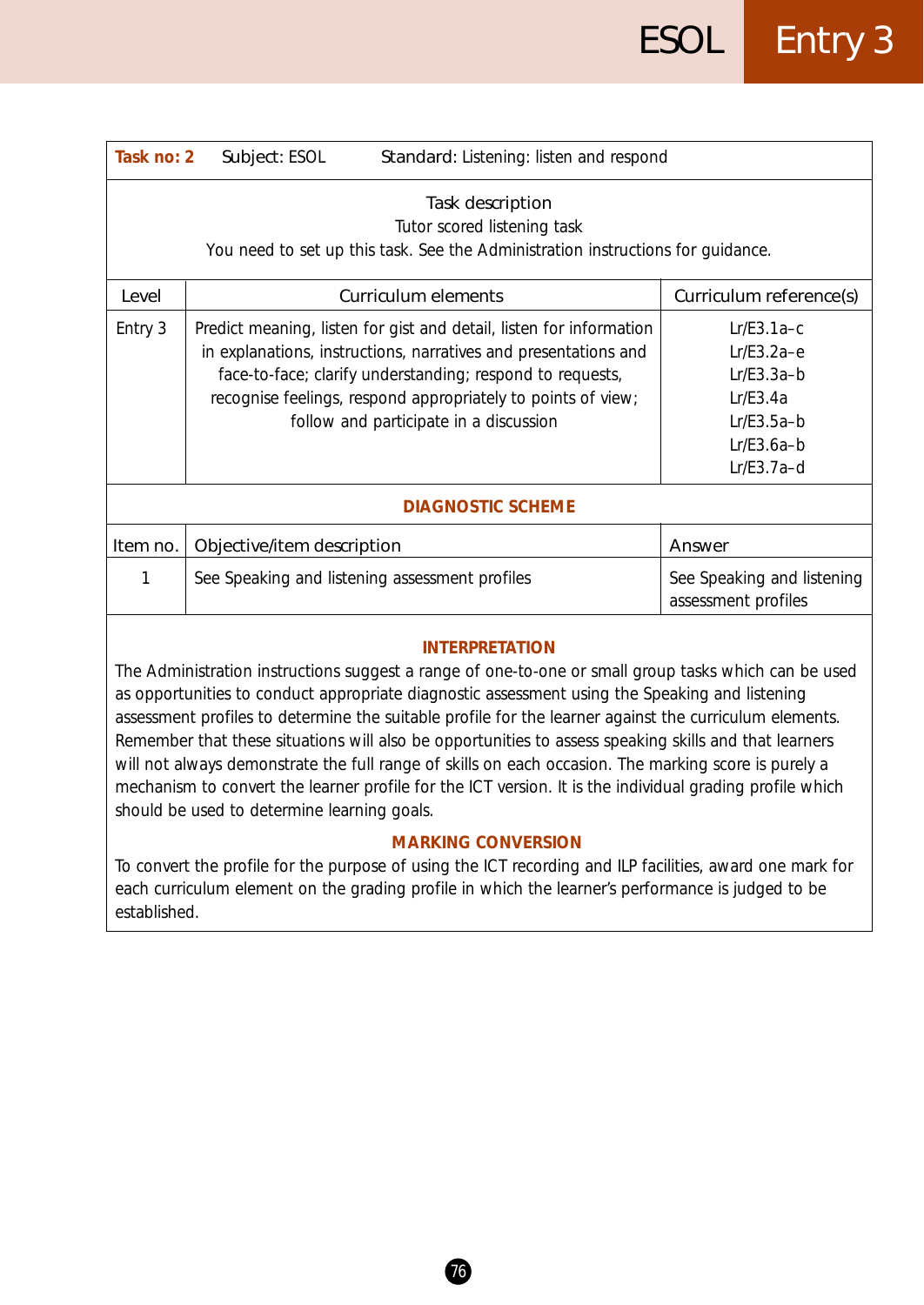# Entry 3 ESOL

|               | Number<br>correct | Learner profile information                                                                                                      | Next steps                                                                                                                                                                                                                                                                                                                                                                                                                                                                                                                                                                                                                 |
|---------------|-------------------|----------------------------------------------------------------------------------------------------------------------------------|----------------------------------------------------------------------------------------------------------------------------------------------------------------------------------------------------------------------------------------------------------------------------------------------------------------------------------------------------------------------------------------------------------------------------------------------------------------------------------------------------------------------------------------------------------------------------------------------------------------------------|
| eM            | $0 - 4$           | The learner has shown a limited<br>understanding of the listening<br>task at this level.                                         | Use the grading profile to determine the main<br>learning goals. Tasks should involve the use<br>of straightforward language appropriate to the<br>level. Talk through the activity with the learner to<br>identify how much of the general gist of the<br>discourse was understood. Did the learner have<br>difficulty understanding specific key words or<br>items of detail? Is s/he able to word appropriate<br>questions to ask for clarification of meaning and<br>check her/his own understanding? Did certain<br>features of spoken language present difficulties<br>in understanding?                             |
| $\mathcal{C}$ | $5 - 11$          | The learner has demonstrated<br>some satisfactory skills at this level<br>but still has some areas of<br>significant difficulty. | Use the grading profile to determine what the areas<br>for future work are. The learner does not appear<br>to have a problem in identifying the general gist<br>of most of the discourse. Check for understanding<br>of key words from the task, asking the learner to<br>identify the key elements of the discourse to<br>check for understanding and use of vocabulary.<br>Check that the learner can form grammatically<br>correct questions to clarify her/his own<br>understanding. Use this information to identify<br>the areas of greatest difficulty in listening for<br>detail in order to set learning targets. |
| Ε             | $12 - 14$         | The learner has no difficulty in<br>listening and responding to a<br>discourse at this level.                                    | You will need to be satisfied that the learner has<br>established skills in the range of discourse<br>situations for this level, including narratives,<br>explanations, presentations, following<br>instructions, taking part in conversations and<br>discussions. If the learner is consistent in her/his<br>understanding of a variety of discourses, start<br>assessment at Level 1.                                                                                                                                                                                                                                    |

 $\boldsymbol{\bm{\theta}}$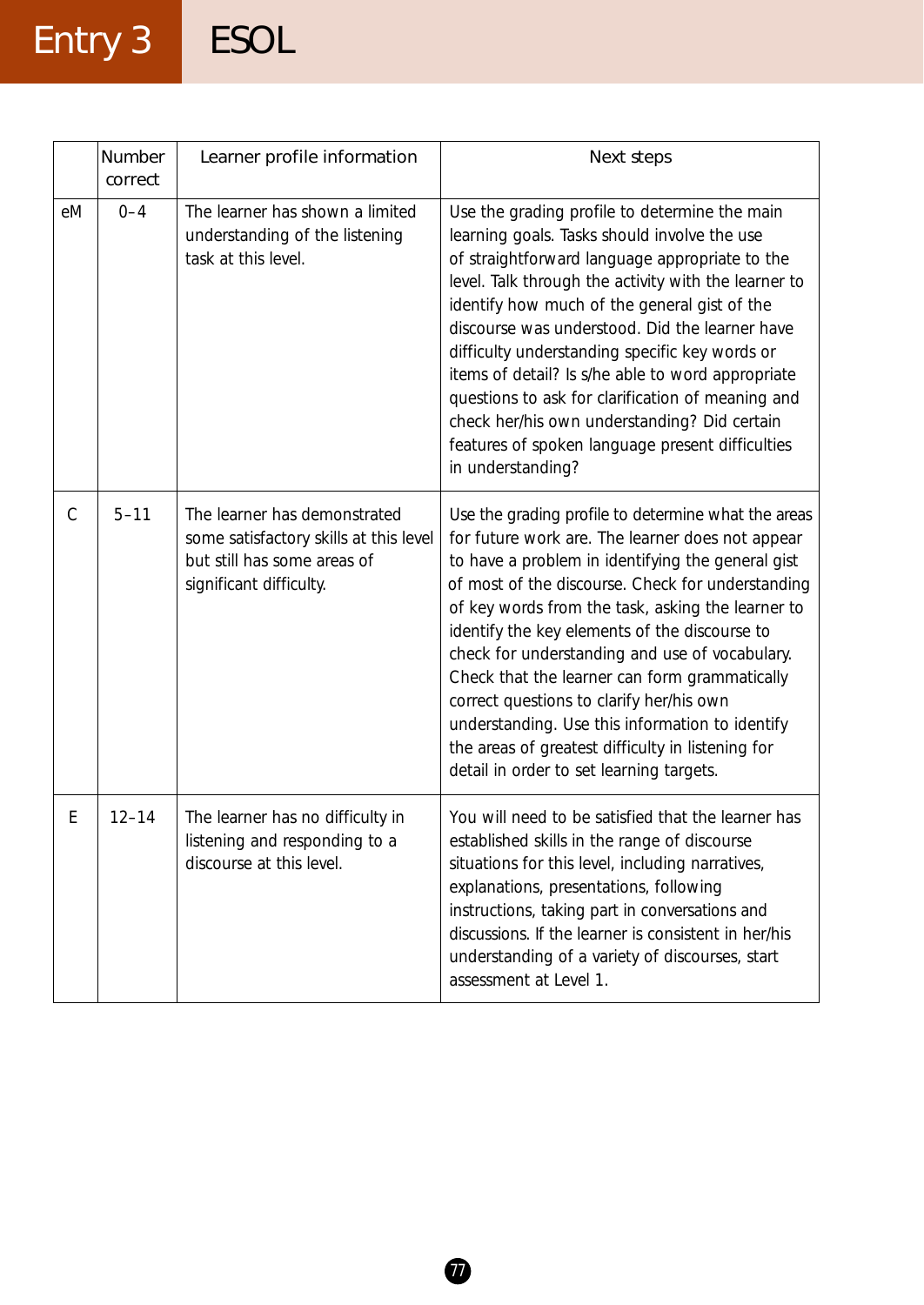| <b>ILP information</b>                                                                                                                      |
|---------------------------------------------------------------------------------------------------------------------------------------------|
| Long-term goal                                                                                                                              |
| To consolidate listening comprehension skills at Entry 3                                                                                    |
| Short-term goals (dependent upon the learner)                                                                                               |
| Target 1:                                                                                                                                   |
| $Lr/E3.1b-c$ – To listen for the gist of explanations and narratives in a range of situations                                               |
| Target 2:<br>Lr/E3.2a-c - To listen for detail in narratives, explanations and instructions in a face-to face situation<br>and on the phone |
| Target 3:                                                                                                                                   |
| Lr/E3.4a - To ask appropriate questions to check own understanding                                                                          |
| Target 4:<br>Lr/E3.5a-b – To make appropriately worded responses to requests for action and information                                     |
| Target 5:<br>$Lr/E3.7c$ – To follow and take part in discussions                                                                            |
|                                                                                                                                             |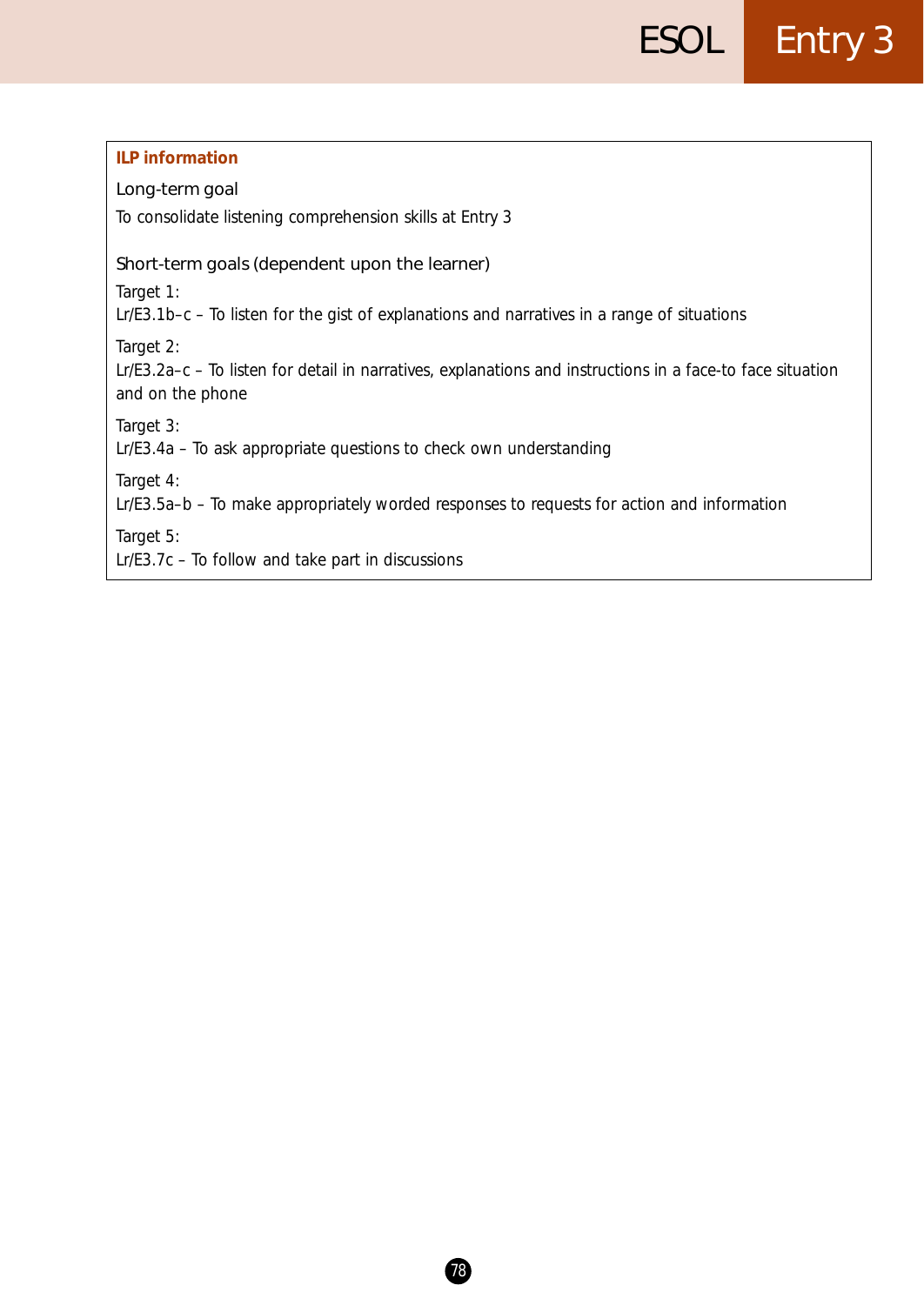|          | Standard: Speaking: speak to communicate<br>Task no: 3<br>Subject: ESOL                                                                                                                                                                                                                                                                                                                                                                                                                                                                                                                                                                                                                                                                       |                                                |  |                                                   |  |
|----------|-----------------------------------------------------------------------------------------------------------------------------------------------------------------------------------------------------------------------------------------------------------------------------------------------------------------------------------------------------------------------------------------------------------------------------------------------------------------------------------------------------------------------------------------------------------------------------------------------------------------------------------------------------------------------------------------------------------------------------------------------|------------------------------------------------|--|---------------------------------------------------|--|
|          | Task description<br>Tutor scored speaking task<br>You need to set up this task. See the Administration instructions for guidance.                                                                                                                                                                                                                                                                                                                                                                                                                                                                                                                                                                                                             |                                                |  |                                                   |  |
| Level    |                                                                                                                                                                                                                                                                                                                                                                                                                                                                                                                                                                                                                                                                                                                                               | <b>Curriculum elements</b>                     |  | Curriculum reference(s)                           |  |
| Entry 3  | Speak clearly to communicate, using appropriate speed<br>$Sc/E3.1a-b$<br>intonation, formal language and register, expressing facts<br>Sc/E3.2a<br>clearly, giving personal information, accounts, explanations,<br>$Sc/E3.3a-d$<br>directions, descriptions and making requests<br>$Sc/E3.4a-f$                                                                                                                                                                                                                                                                                                                                                                                                                                              |                                                |  |                                                   |  |
|          |                                                                                                                                                                                                                                                                                                                                                                                                                                                                                                                                                                                                                                                                                                                                               | <b>DIAGNOSTIC SCHEME</b>                       |  |                                                   |  |
| Item no. |                                                                                                                                                                                                                                                                                                                                                                                                                                                                                                                                                                                                                                                                                                                                               | Objective/item description                     |  | Answer                                            |  |
| 1        |                                                                                                                                                                                                                                                                                                                                                                                                                                                                                                                                                                                                                                                                                                                                               | See Speaking and listening assessment profiles |  | See Speaking and listening<br>assessment profiles |  |
|          | <b>INTERPRETATION</b><br>This task assesses the speaking and discussion skills of the learner using the ESOL picture prompt task<br>booklet and the Diagnosis of speaking skills administration guide, using the question prompt checklist<br>as a focus for the conversation. The marking score is purely a mechanism to convert the learner profile<br>for the ICT version. It is the individual element grading profile which should be used to determine<br>learning goals.<br><b>MARKING CONVERSION</b><br>To convert the profile for the purpose of using the ICT recording and ILP facilities, award one mark for<br>each curriculum element on the grading profile in which the learner's performance is judged to be<br>established. |                                                |  |                                                   |  |
|          | Number<br>correct                                                                                                                                                                                                                                                                                                                                                                                                                                                                                                                                                                                                                                                                                                                             | Learner profile linformation                   |  | Next steps                                        |  |
| eM       | $0 - 1$<br>The learner has had difficulty<br>If the learner showed difficulty at working at this<br>working at this level in making<br>level, then make the assessment against the<br>short statements and using<br>Entry 2 profile if that is more appropriate to<br>her/his needs. The learner needs to work on clear<br>appropriate word stress and<br>intonation.<br>pronunciation, using a range of phonemes. If the<br>learner was unable to make short statements<br>clearly owing to grammatical inaccuracies, this<br>should be a target, too. Review the activity for<br>the range of vocabulary used and set targets to<br>extend the learner's range of suitable words,<br>which would support the grammatical targets.           |                                                |  |                                                   |  |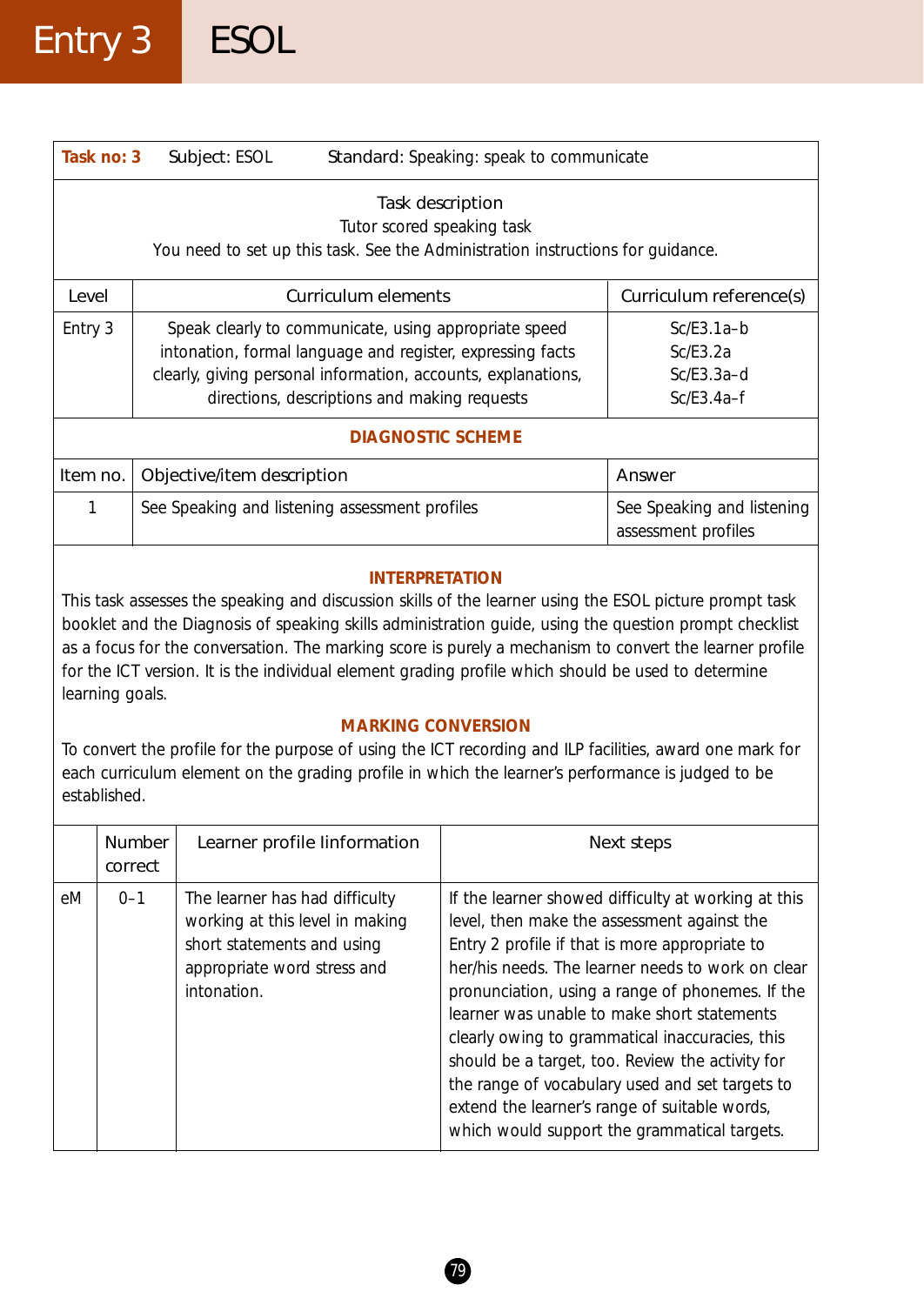|   | <b>Number</b><br>correct | Learner profile information                                                                                                                                                           | Next steps                                                                                                                                                                                                                                                                                                                                                                                                                                                                       |
|---|--------------------------|---------------------------------------------------------------------------------------------------------------------------------------------------------------------------------------|----------------------------------------------------------------------------------------------------------------------------------------------------------------------------------------------------------------------------------------------------------------------------------------------------------------------------------------------------------------------------------------------------------------------------------------------------------------------------------|
| C | $2 - 4$                  | The learner has shown some<br>ability in covering the range of<br>speaking skills at this level. There<br>may be significant areas or a few<br>areas, which s/he needs to<br>address. | Review the assessment profile to discuss where the<br>difficulties were for the learner. If there were<br>pronunciation difficulties or inappropriate use of<br>word stress and intonation, set the learning targets<br>to support development. Did the learner<br>consistently use accurate grammatical structures or<br>were there certain construction forms s/he found<br>difficult? Did the learner's range of vocabulary<br>support the expressions s/he wished<br>to use? |
| F | 5                        | The learner has demonstrated<br>that s/he can express her/himself<br>satisfactorily for work at this level.                                                                           | If you are satisfied the learner has expressed<br>her/himself fluently, with clear pronunciation,<br>appropriate speed, rhythm and intonation, using<br>the range of verb tenses and vocabulary for the<br>level, then start to assess at Level 1.                                                                                                                                                                                                                               |

#### **ILP information**

Long-term goal

To consolidate speaking skills at Entry 3

#### Short-term goals (dependent upon the learner)

*Target 1:*

Sc/E3.1a–b – To pronounce a range of personal words and sentences using correct stress, rhythm and intonation

*Target 2:*

Sc/E3.4a–d – To make short statements correctly

*Target 3:*

Sc/E3.4f – To make short descriptions correctly using adjectives and making comparisons

*Target 4:*

Sd/E3.1d – To express views and opinions

 $(80)$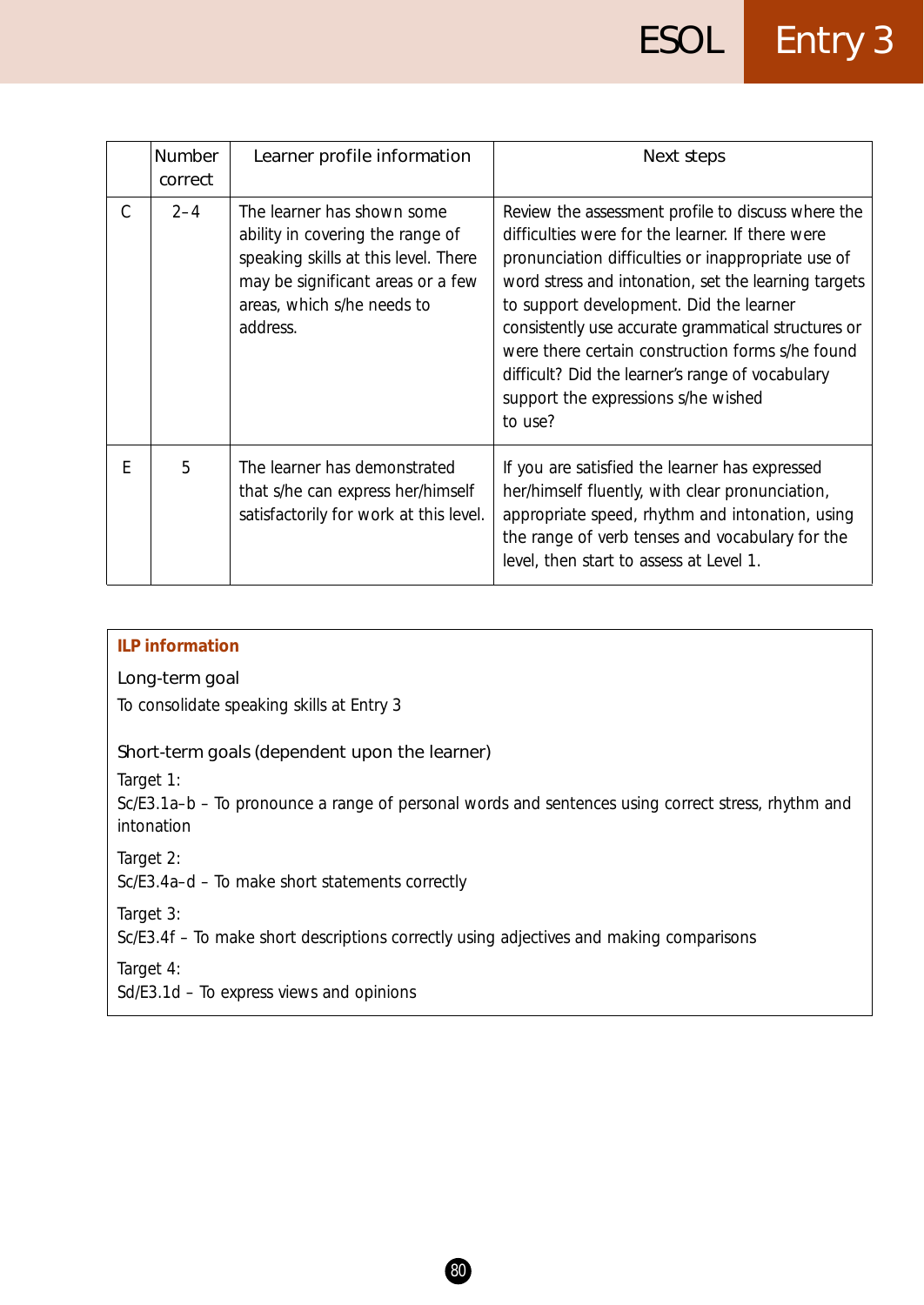| Task no: 4                                                                                                                                                                                                                                                                                                                                                                                                                                                                                                                                                                                                                                                                                                            | Subject: ESOL                                                                                                                       | Standard: Speaking: engage in discussion                                                                                                                                                                              |                                                   |  |  |
|-----------------------------------------------------------------------------------------------------------------------------------------------------------------------------------------------------------------------------------------------------------------------------------------------------------------------------------------------------------------------------------------------------------------------------------------------------------------------------------------------------------------------------------------------------------------------------------------------------------------------------------------------------------------------------------------------------------------------|-------------------------------------------------------------------------------------------------------------------------------------|-----------------------------------------------------------------------------------------------------------------------------------------------------------------------------------------------------------------------|---------------------------------------------------|--|--|
|                                                                                                                                                                                                                                                                                                                                                                                                                                                                                                                                                                                                                                                                                                                       | Task description<br>Tutor scored discussion task<br>You need to set up this task. See the Administration instructions for guidance. |                                                                                                                                                                                                                       |                                                   |  |  |
| Level                                                                                                                                                                                                                                                                                                                                                                                                                                                                                                                                                                                                                                                                                                                 |                                                                                                                                     | Curriculum elements                                                                                                                                                                                                   | Curriculum reference(s)                           |  |  |
| Entry 3                                                                                                                                                                                                                                                                                                                                                                                                                                                                                                                                                                                                                                                                                                               |                                                                                                                                     | Take part in social interaction, formal interaction, expressing<br>feelings, opinions, making suggestions, arrangements and<br>relating to other speakers; ask about feelings and opinions,<br>understand turn-taking | $Sd/E3.1a-g$<br>$Sd/E3.2a-b$                      |  |  |
|                                                                                                                                                                                                                                                                                                                                                                                                                                                                                                                                                                                                                                                                                                                       | <b>DIAGNOSTIC SCHEME</b>                                                                                                            |                                                                                                                                                                                                                       |                                                   |  |  |
| Item no.                                                                                                                                                                                                                                                                                                                                                                                                                                                                                                                                                                                                                                                                                                              | Objective/item description                                                                                                          |                                                                                                                                                                                                                       | Answer                                            |  |  |
| 1                                                                                                                                                                                                                                                                                                                                                                                                                                                                                                                                                                                                                                                                                                                     | See Speaking and listening assessment profiles                                                                                      |                                                                                                                                                                                                                       | See Speaking and listening<br>assessment profiles |  |  |
| <b>INTERPRETATION</b><br>The Administration instructions suggest a range of one-to-one or small group tasks which can be used<br>as opportunities to conduct appropriate diagnostic assessment using the Speaking and listening<br>assessment profiles to determine the suitable profile for the learner against the curriculum elements.<br>Remember that these situations will also be opportunities to assess speaking skills and that learners will<br>not always demonstrate the full range of skills on each occasion. The marking score is purely a<br>mechanism to convert the learner profile for the ICT version. It is the individual grading profile which<br>should be used to determine learning goals. |                                                                                                                                     |                                                                                                                                                                                                                       |                                                   |  |  |
| <b>MARKING CONVERSION</b><br>To convert the profile for the purpose of using the ICT recording and ILP facilities, award one mark for<br>each curriculum element on the grading profile in which the learner's performance is judged to be<br>established.                                                                                                                                                                                                                                                                                                                                                                                                                                                            |                                                                                                                                     |                                                                                                                                                                                                                       |                                                   |  |  |

|    | <b>Number</b><br>correct | Learner profile information                                                                                                                                                             | Next steps                                                                                                                                                                                                                                                                                                                                                         |
|----|--------------------------|-----------------------------------------------------------------------------------------------------------------------------------------------------------------------------------------|--------------------------------------------------------------------------------------------------------------------------------------------------------------------------------------------------------------------------------------------------------------------------------------------------------------------------------------------------------------------|
| eМ | $0 - 3$                  | The learner has shown significant<br>difficulty in taking part in the<br>interaction in terms of<br>self-expression and in relating<br>to the views of other speakers<br>at this level. | Use the grading profile to determine where the<br>learner has experienced the greatest difficulty. If<br>the learner was emerging in all the curriculum<br>elements and has difficulty expressing her/himself<br>using the range of grammar required at Entry 3<br>It may be s/he needs to do more work at Entry 2<br>in a smaller group or on a one-to-one basis. |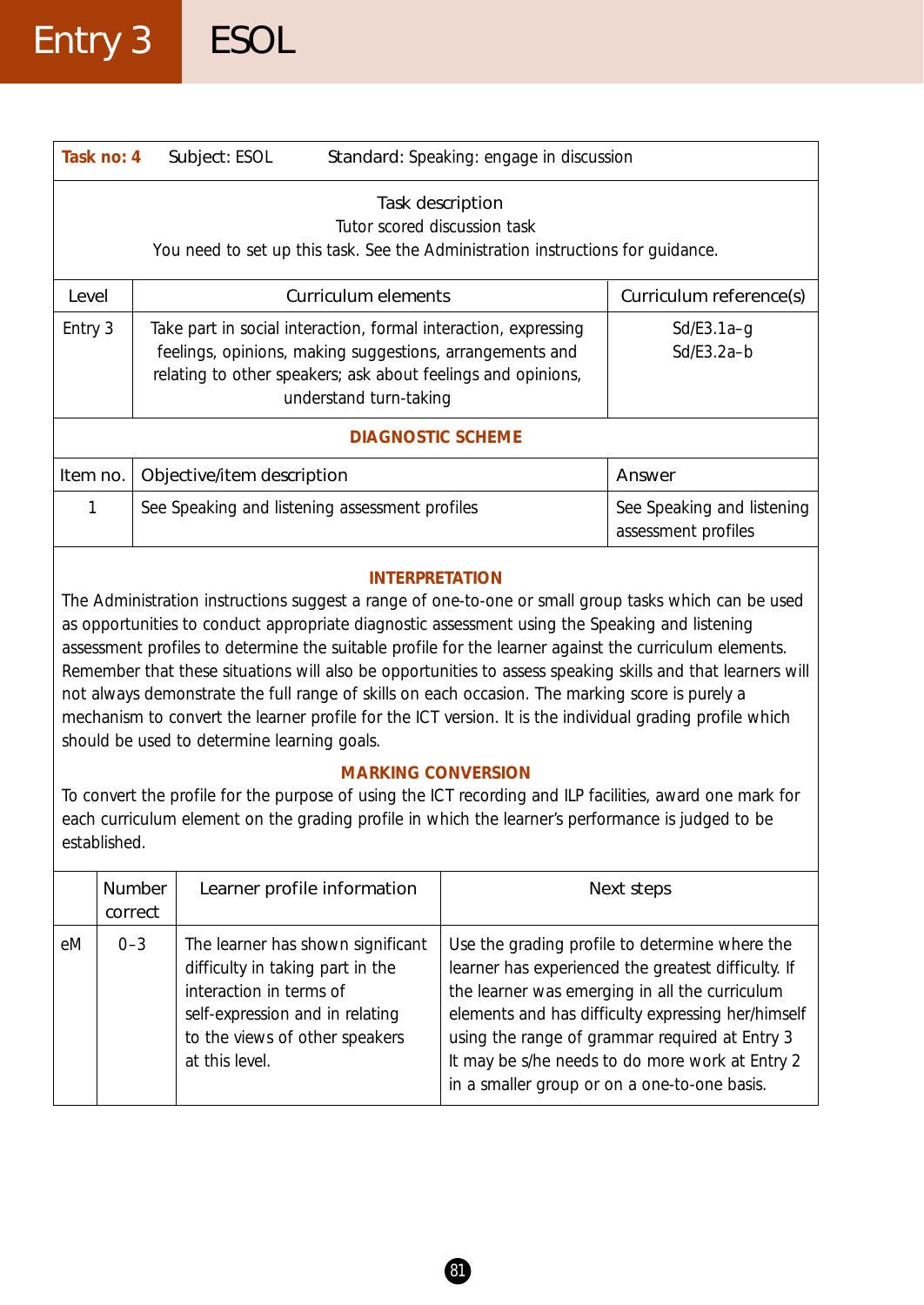# ESOL Entry 3

|               | Number<br>correct | Learner profile information                                                                                                                                                         | Next steps                                                                                                                                                                                                                                                                                                                                                                                                                                                                                                                                                                                                                                                                                                                                                             |
|---------------|-------------------|-------------------------------------------------------------------------------------------------------------------------------------------------------------------------------------|------------------------------------------------------------------------------------------------------------------------------------------------------------------------------------------------------------------------------------------------------------------------------------------------------------------------------------------------------------------------------------------------------------------------------------------------------------------------------------------------------------------------------------------------------------------------------------------------------------------------------------------------------------------------------------------------------------------------------------------------------------------------|
|               |                   |                                                                                                                                                                                     | Use the feedback discussion to explore whether<br>the learner fully understood the contributions<br>made by other people. Was s/he able to follow<br>the general gist of the discussion? Were there any<br>key words or features of language s/he understood/<br>misunderstood? Did s/he recognise the difference<br>in the language used in social and formal<br>settings? Was the learner making key<br>grammatical inaccuracies in structuring<br>statements and questions at this level?                                                                                                                                                                                                                                                                           |
| $\mathcal{C}$ | $4 - 7$           | The learner has demonstrated that<br>s/he is able to engage in some<br>elements of group discussion at<br>this level, however, there are<br>certain areas s/he needs to<br>develop. | Use the grading profile to determine the priority<br>areas for development. Was the learner able to<br>distinguish between the different vocabulary<br>choices and discourse types s/he would be using<br>in formal and informal contexts? Did the learner<br>have difficulty with expression of views and<br>opinions, etc. Were these difficulties because of<br>grammatical inaccuracies, pronunciation or lack of<br>appropriate vocabulary? Did the learner relate to<br>the views of other speakers? If there were<br>difficulties, was this because of a lack of<br>understanding of the discourse or because of<br>other factors, e.g. not understanding the<br>turn-taking process or that discussion is about<br>following other people's contributions too. |
| Ŀ             | $8 - 9$           | The learner has not had any<br>difficulty with taking part in<br>discussion at this level.                                                                                          | The learner has been assessed as established in<br>most, if not all, of the curriculum elements in the<br>grading profile. If you are satisfied that the<br>learner has covered the range of both formal<br>and informal interactions at this level and can use<br>an appropriate range of vocabulary and<br>grammatical structures at this level, then start to<br>assess at Level 1.                                                                                                                                                                                                                                                                                                                                                                                 |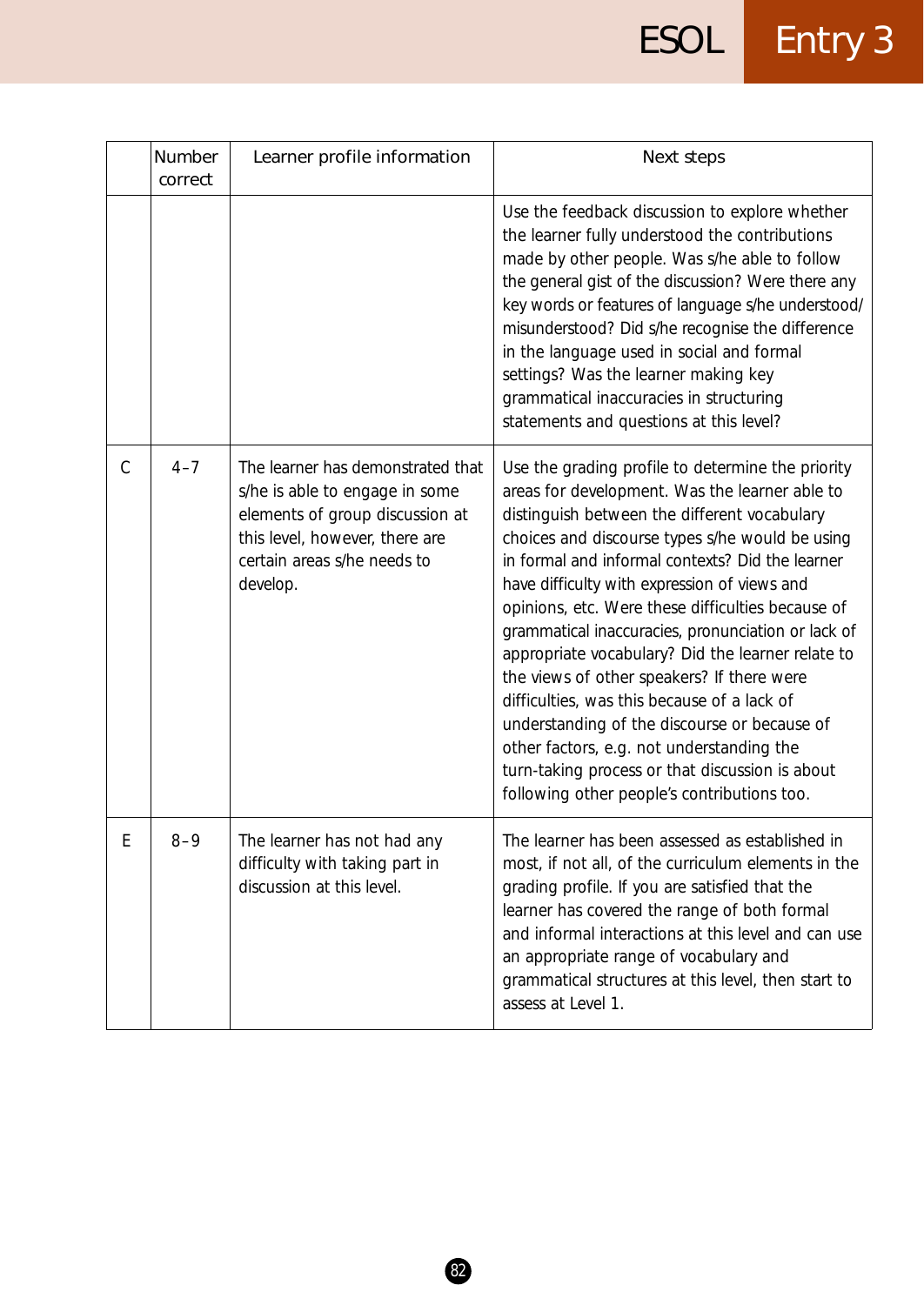### Entry 3 ESOL

#### **ILP information**

#### Long-term goal To consolidate discussion and conversation skills at Entry 3

#### Short-term goals (dependent upon the learner)

*Target 1:*

Sd/E3.1a–b – To take part in social interaction both formal and informal

*Target 2:*

Sd/E3.1c–d – To express a range of feelings, likes, dislikes, views and opinions using grammatically accurate structures, pronunciation and vocabulary

*Target 3:*

Sd/E3.1e–f – To make suggestions, arrangements and plans with other people using grammatically accurate structures, pronunciation and vocabulary

*Target 4:*

Sd/E3.1g – To understand the point made by other speakers and use correct expressions to show agreement or disagreement

*Target 5:*

Sd/E3.2a – To ask other people about their feelings and opinions using appropriately worded questions and intonation

*Target 6:*

Sd/E3.2b – To offer a turn to another speaker or interrupt politely using appropriate language and pronunciation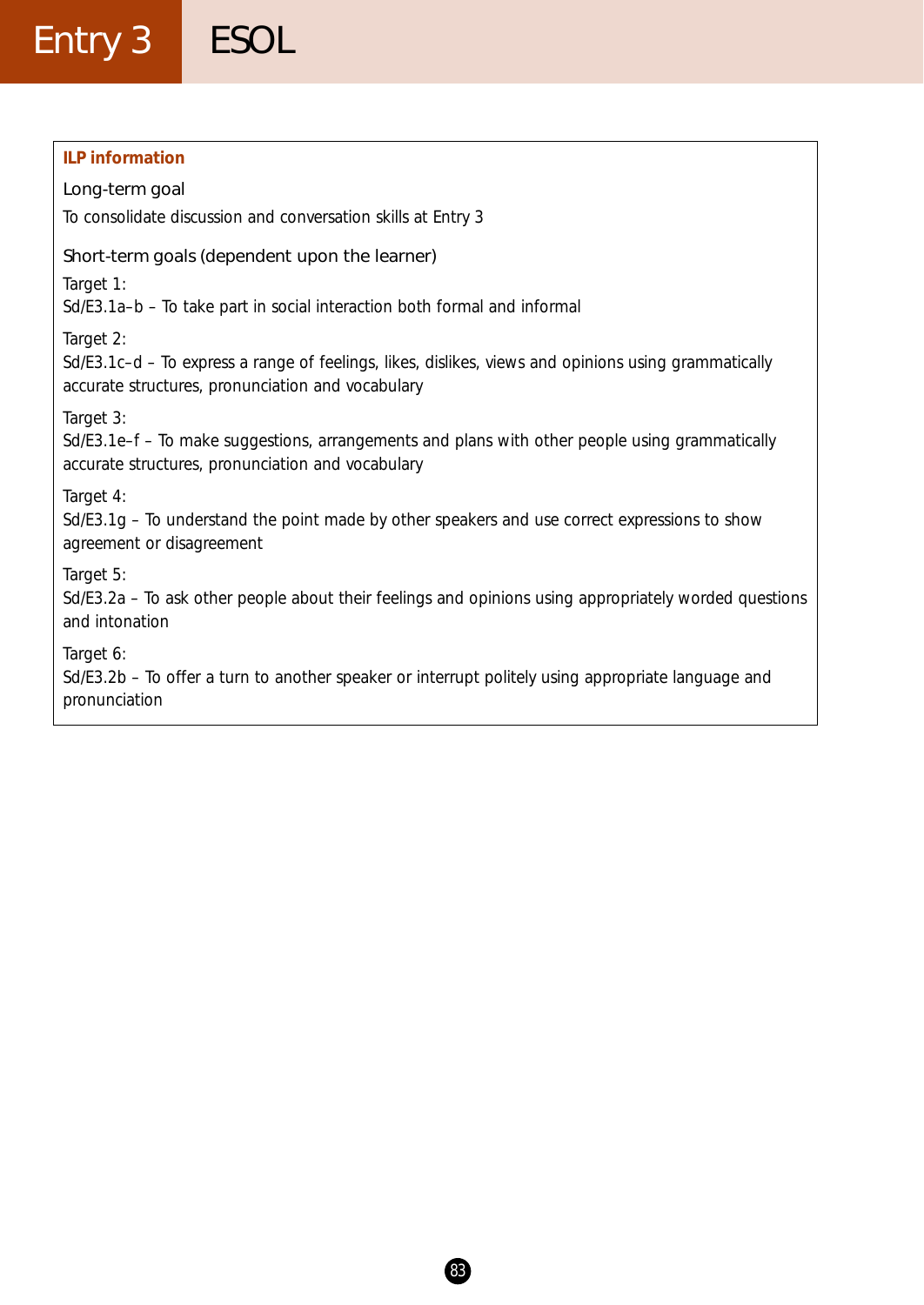| Task no: 5<br>Subject: ESOL<br>Standard: Reading: grammar and punctuation |                                                                                                                      |                         |  |  |
|---------------------------------------------------------------------------|----------------------------------------------------------------------------------------------------------------------|-------------------------|--|--|
| Task description<br>Sentence completion                                   |                                                                                                                      |                         |  |  |
| Level                                                                     | <b>Curriculum elements</b>                                                                                           | Curriculum reference(s) |  |  |
| Entry 3                                                                   | Use knowledge of syntax and grammar to work out meaning<br>and confirm understanding in types of texts at this level | <b>Rs/E3.1b</b>         |  |  |
|                                                                           | <b>DIAGNOSTIC SCHEME</b>                                                                                             |                         |  |  |
| Item no.                                                                  | Objective/item description                                                                                           | Answer                  |  |  |
| 1                                                                         | Verb (past participle)                                                                                               | arranged                |  |  |
| $\overline{2}$                                                            | Noun (plural)                                                                                                        | details                 |  |  |
| 3                                                                         | Noun                                                                                                                 | vacancy                 |  |  |
| 4                                                                         | Connective                                                                                                           | therefore               |  |  |
| 5                                                                         | Adjective                                                                                                            | positive                |  |  |
| 6                                                                         | Common phrase                                                                                                        | possible                |  |  |
| 7                                                                         | Verb (infinitive)                                                                                                    | discuss                 |  |  |
| 8                                                                         | Noun                                                                                                                 | client                  |  |  |
| 9                                                                         | Preposition                                                                                                          | within                  |  |  |
| 10                                                                        | Verb (present tense, conditional sentence)                                                                           | need                    |  |  |

The Diagnostic scheme shows the grammatical class of each answer. This can be used to investigate incorrect answers in more detail.

The Learner profile information can be used to help the learner develop an individual learning plan. It also suggests follow-up action to investigate the learner's reading further, if necessary.

|    | <b>Number</b><br>correct | Learner profile information                                                                               | Next steps                                                                                                                                                                                                                                                                                                                                          |
|----|--------------------------|-----------------------------------------------------------------------------------------------------------|-----------------------------------------------------------------------------------------------------------------------------------------------------------------------------------------------------------------------------------------------------------------------------------------------------------------------------------------------------|
| eM | $0 - 2$                  | The learner appears to be unable<br>to use knowledge of sentence<br>meaning to predict suitable<br>words. | Ask the learner to read aloud the sentences where<br>s/he made an error, to identify which reading cue<br>s/he is using/not using. You might wish to<br>undertake a short miscue analysis using a text at<br>this level to identify which of the reading cues<br>the learner needs to develop. Try the text<br>completion task at Entry 2 (Task 5). |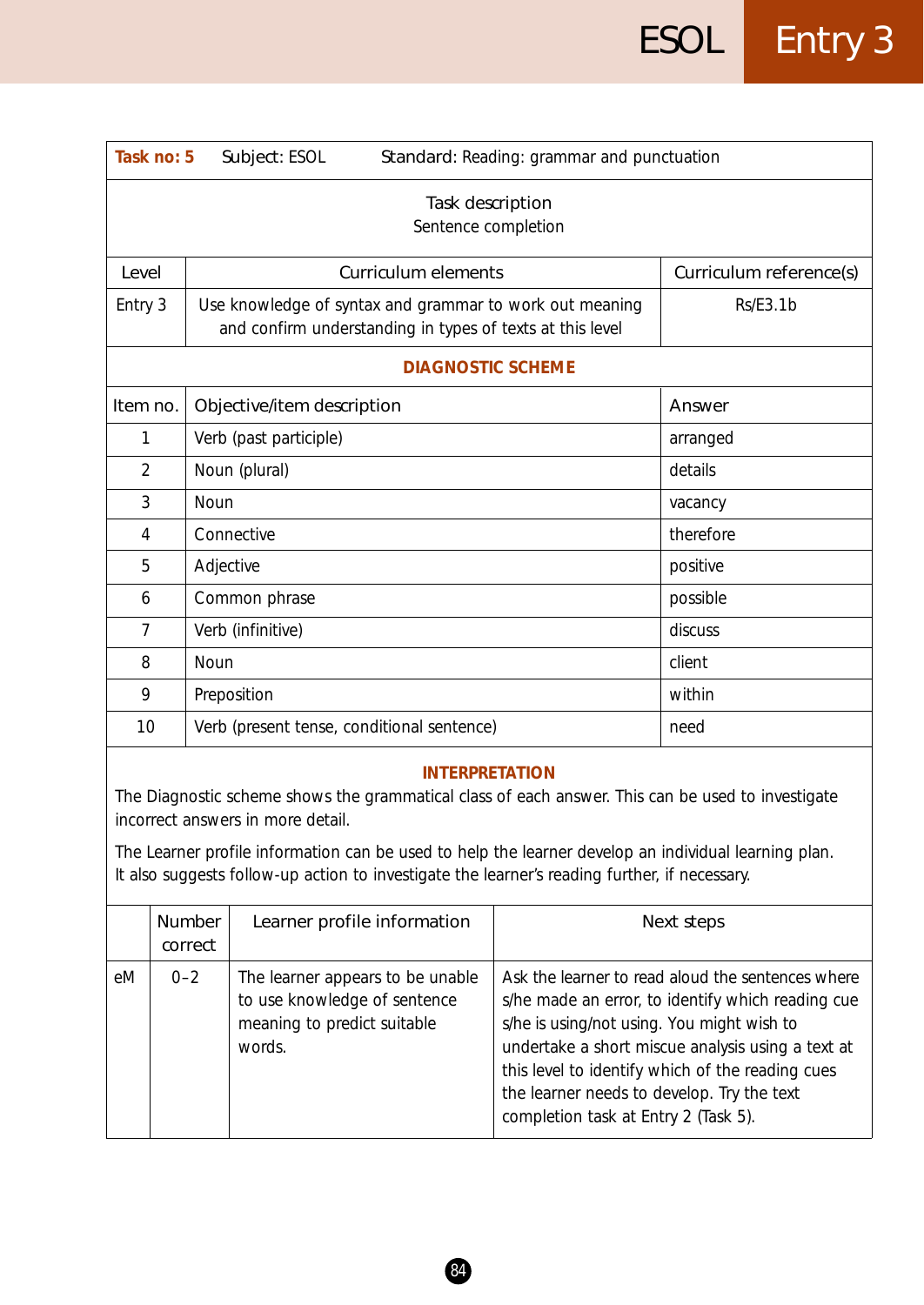### Entry 3 ESOL

| <b>Number</b><br>correct | Learner profile information                                                                                                   | Next steps                                                                                                                                                                                                                                                                           |
|--------------------------|-------------------------------------------------------------------------------------------------------------------------------|--------------------------------------------------------------------------------------------------------------------------------------------------------------------------------------------------------------------------------------------------------------------------------------|
| $3 - 8$                  | The learner's skills in recognising<br>grammatical patterns and<br>plausible meaning at Entry 3<br>are not totally secure.    | Use the pattern of correct/incorrect answers to<br>help identify where the reading miscue(s) is/are<br>occurring. Ask the learner to re-read some of the<br>incorrect sentences to help to identify this.<br>Investigate her/his reading skills further with the<br>miscue analysis. |
| $9 - 10$                 | The learner does not appear to<br>have problems with recognising<br>grammatical patterns and<br>plausible meaning at Entry 3. | Try the text completion task at Level 1. You might<br>like to undertake further assessment of skills at<br>this level by undertaking a reading miscue<br>analysis to confirm that skills are secure.                                                                                 |

#### **ILP information**

#### Long-term goal

To consolidate skills in using knowledge of sentence structure, word order and word class to help in interpreting text meaning at Entry 3

#### Short-term goals (dependent upon the learner)

*Target 1:*

Rs/E3.1b – To use knowledge of grammar to help understand and predict meaning of texts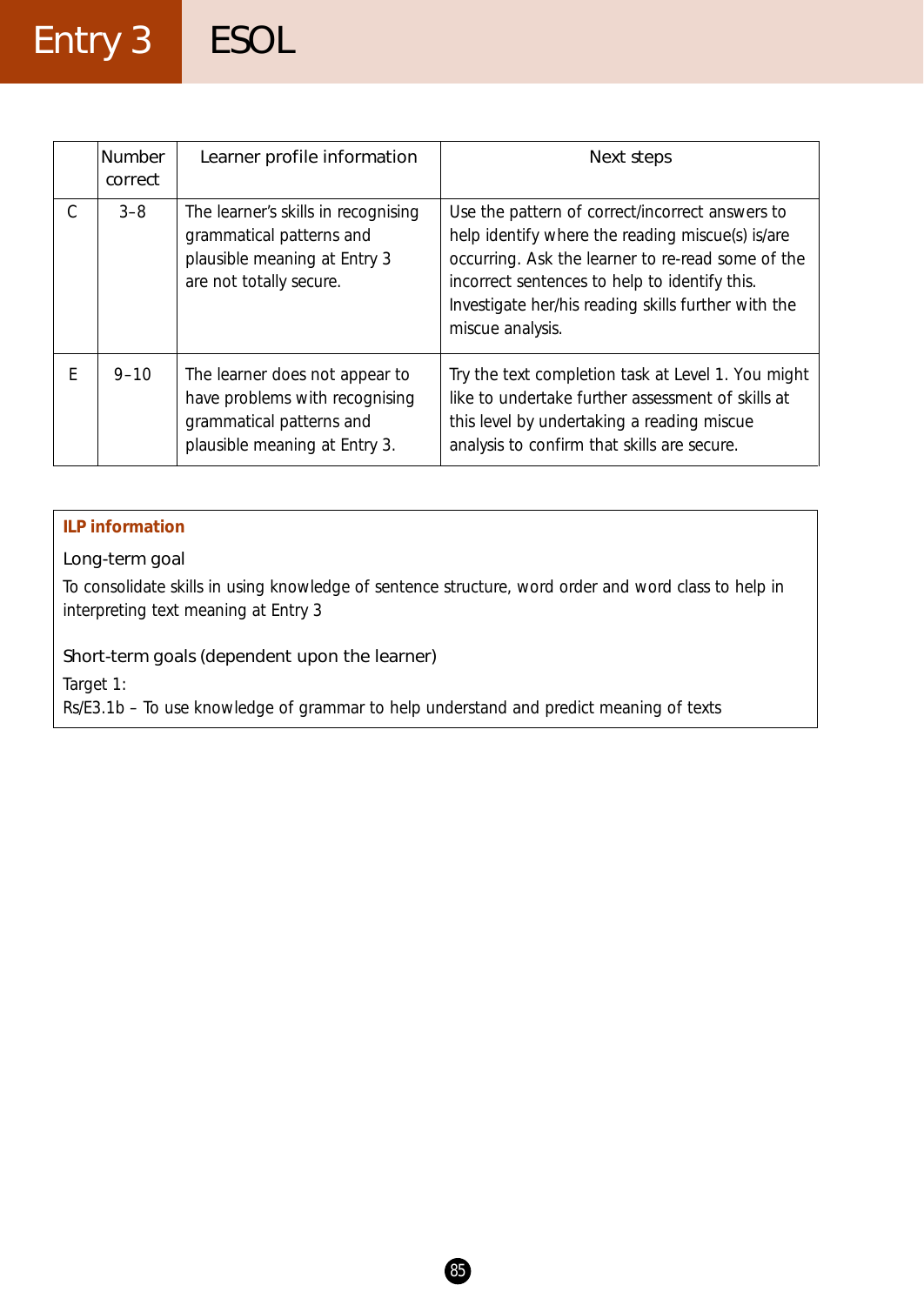| Task no: 6<br>Subject: ESOL<br>Standard: Reading: reading comprehension |                                                                                                                                                 |                                                       |  |
|-------------------------------------------------------------------------|-------------------------------------------------------------------------------------------------------------------------------------------------|-------------------------------------------------------|--|
| Task description<br>Read and understand; read and obtain information    |                                                                                                                                                 |                                                       |  |
| Level                                                                   | <b>Curriculum elements</b>                                                                                                                      | Curriculum reference(s)                               |  |
| Entry 3                                                                 | Use organisational features to locate information; scan texts<br>to locate information; obtain specific information through<br>detailed reading | <b>Rt/E3.5a</b><br><b>Rt/E3.7a</b><br><b>Rt/E3.8a</b> |  |
|                                                                         | <b>DIAGNOSTIC SCHEME</b>                                                                                                                        |                                                       |  |
| Item no.                                                                | Objective/Item description                                                                                                                      | Answer                                                |  |
| 1                                                                       | Scan text to locate information (Rt/E3.7a)                                                                                                      | Linda Mackenzie                                       |  |
| 2a                                                                      | Obtain specific information through detailed reading (Rt/E3.8a)                                                                                 | Yes                                                   |  |
| 2 <sub>b</sub>                                                          | Obtain specific information through detailed reading (Rt/E3.8a)                                                                                 | <b>No</b>                                             |  |
| 2c                                                                      | Obtain specific information through detailed reading (Rt/E3.8a)                                                                                 | Yes                                                   |  |
| 2d                                                                      | Obtain specific information through detailed reading (Rt/E3.8a)                                                                                 | <b>No</b>                                             |  |
| 2e                                                                      | Obtain specific information through detailed reading (Rt/E3.8a)                                                                                 | <b>No</b>                                             |  |
| 2f                                                                      | Obtain specific information through detailed reading (Rt/E3.8a)                                                                                 | Yes                                                   |  |
| 3.1                                                                     | Use organisational features to locate information (Rt/E3.5a)                                                                                    | Tuesday 12th March                                    |  |
| 3.3                                                                     | Use organisational features to locate information (Rt/E3.5a)                                                                                    | Tuesday 26th March                                    |  |
| 3.4                                                                     | Use organisational features to locate information (Rt/E3.5a)                                                                                    | Thursday 21st March                                   |  |
| 3.5                                                                     | Use organisational features to locate information (Rt/E3.5a)                                                                                    | Wednesday 6th March                                   |  |
| $\overline{4}$                                                          | Scan text to locate information (Rt/E3.7a)                                                                                                      | Sunday                                                |  |
| 5                                                                       | Scan text to locate information (Rt/E3.7a)                                                                                                      | £20                                                   |  |
| 6                                                                       | Scan text to locate information (Rt/E3.7a)                                                                                                      | 07947 532 345                                         |  |

When reading, more than one skill often needs to be used in combination. For example, finding information might involve using textual features to locate the right part of the text, then reading in detail to find the required information. However, the Diagnostic scheme describes the main skill the learner needs to use to correctly answer each item, as this can help you identify specific strengths and weaknesses.

The Learner profile information can be used to help the learner develop an individual learning plan. It also suggests follow-up action to investigate the learner's reading in more detail, if necessary.

 $(86)$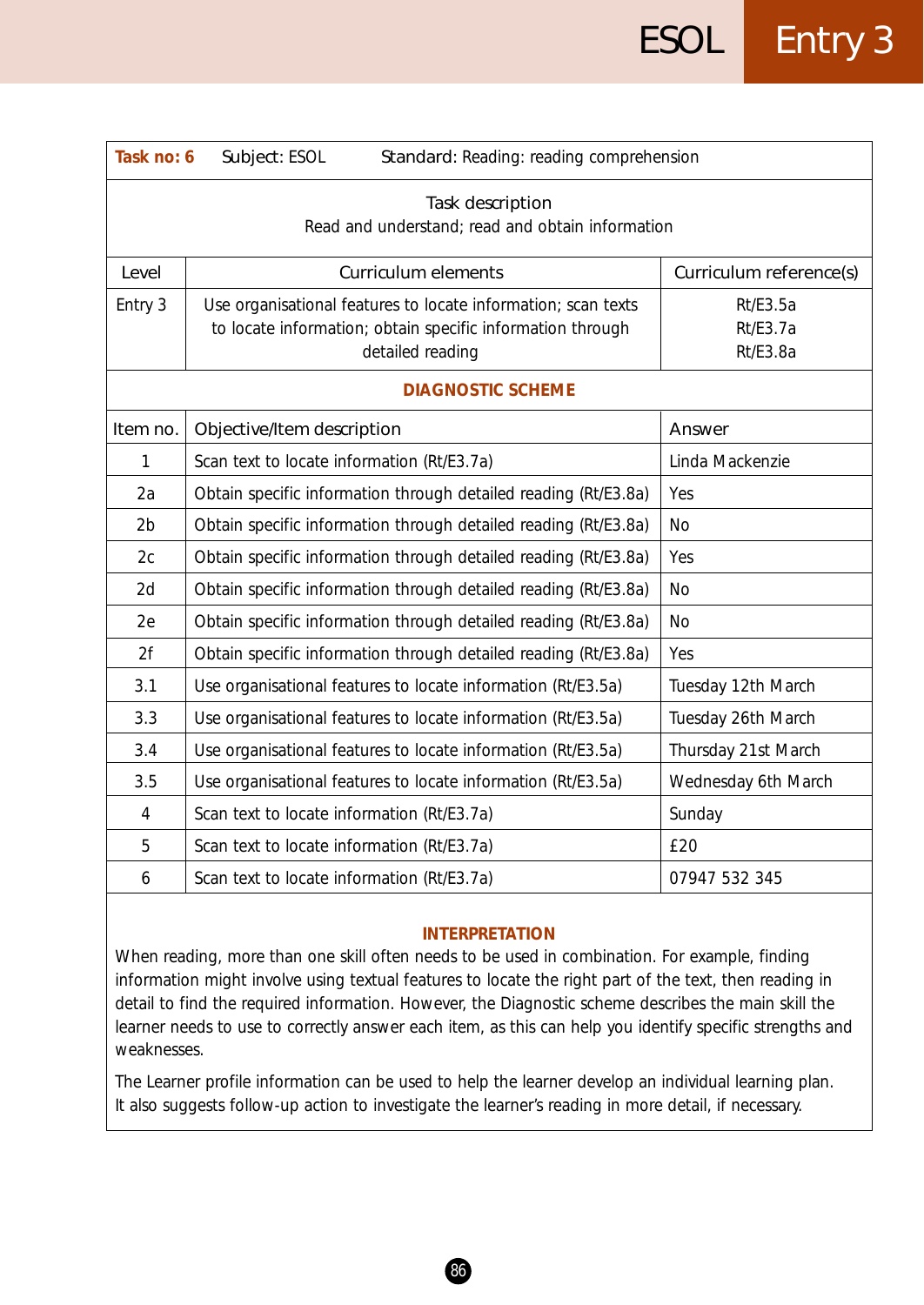## Entry 3 ESOL

|               | Number<br>correct | Learner profile information                                                                          | Next steps                                                                                                                                                                                                                                                                                      |
|---------------|-------------------|------------------------------------------------------------------------------------------------------|-------------------------------------------------------------------------------------------------------------------------------------------------------------------------------------------------------------------------------------------------------------------------------------------------|
| eM            | $0 - 4$           | The learner may not be able to<br>find information in texts at<br>Entry 3.                           | Check to see whether the learner has understood<br>any of the text. Did s/he know what the leaflet<br>was about? What is a drop-in centre? Who uses<br>one?<br>If the learner has real difficulty in understanding,                                                                             |
|               |                   |                                                                                                      | then try the reading task at Entry 2 (Task 6).                                                                                                                                                                                                                                                  |
| $\mathcal{C}$ | $5 - 11$          | The learner is not totally secure in<br>finding information in texts at<br>Entry 3.                  | Check the learner's pattern of correct and<br>incorrect answers to investigate the particular<br>reading skills s/he needs to work on.                                                                                                                                                          |
|               |                   |                                                                                                      | Ask some questions for specific detail, e.g. What<br>does 'forthcoming evening talks' mean? What<br>does 'free and open to all' mean?                                                                                                                                                           |
|               |                   |                                                                                                      | Use your discussion about the answers to<br>questions to establish whether the learning goals<br>need to focus on key items of vocabulary,<br>locating information in texts or understanding<br>organisational features.                                                                        |
| E             | $12 - 14$         | The learner does not appear to<br>have any problems with finding<br>information in texts at Entry 3. | Check for detailed understanding of the text<br>particularly drawing out the learner's under-<br>standing of question three, e.g. What does 'stress<br>management' mean? Can s/he make the<br>connection between inoculation and dangerous<br>diseases? What does 'residents in the area' mean? |
|               |                   |                                                                                                      | If the learner shows a good understanding of the<br>text, try the reading task at Level 1 (Task 5).                                                                                                                                                                                             |

| <b>ILP information</b>                                                                 |
|----------------------------------------------------------------------------------------|
| Long-term goal                                                                         |
| To consolidate finding information in texts at Entry 3                                 |
| Short-term goals (dependent upon the learner)                                          |
| Target 1:                                                                              |
| Rt/E3.5a – To use indexes, contents, menus, etc. to help when looking for information  |
| Target 2:<br>Rt/E3.7a – To find information quickly without needing to read every word |
| Target 3:                                                                              |
| $Rt/E3.8a$ – To find information by detailed reading                                   |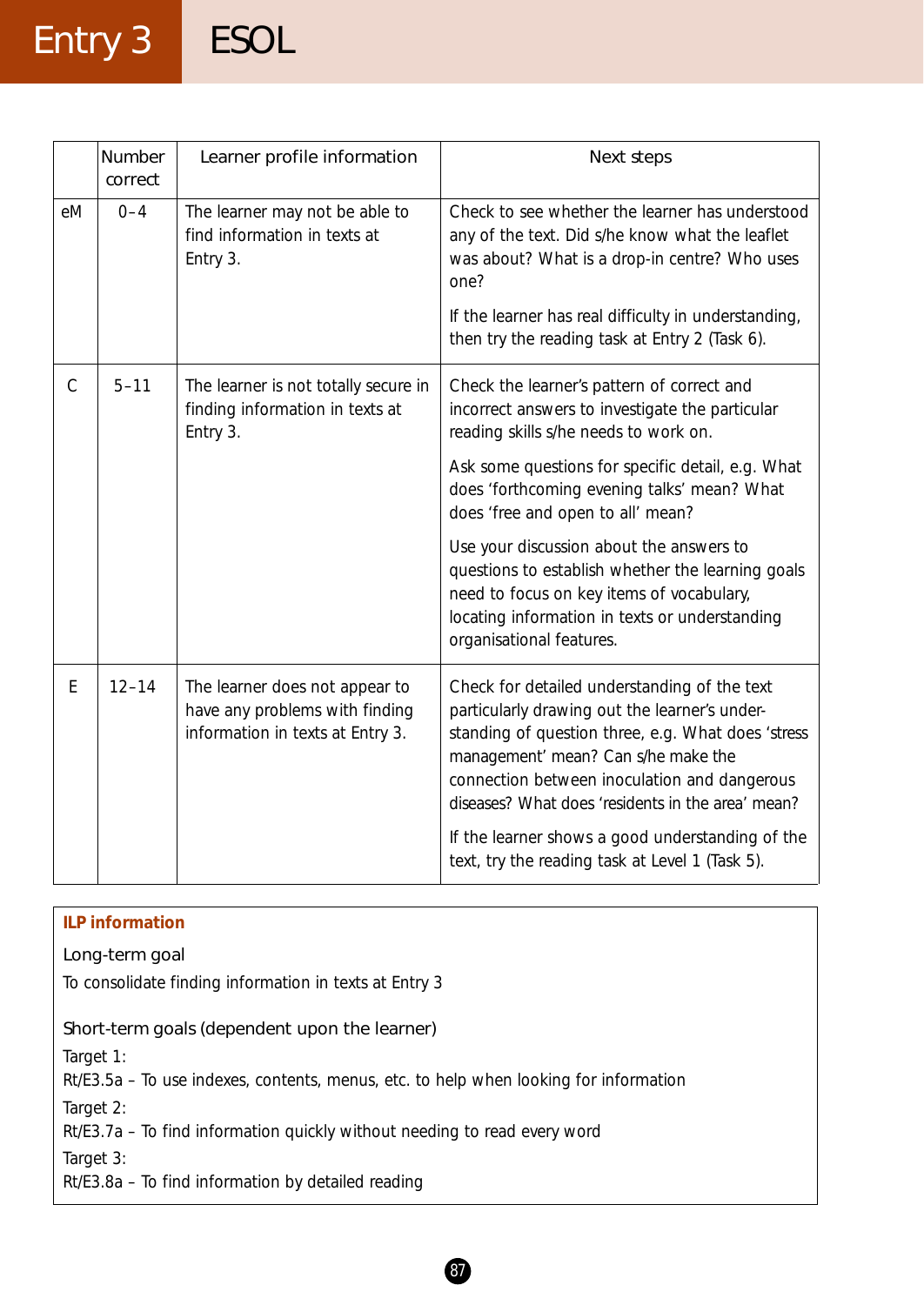| Task no: 7<br>Subject: ESOL                                     |                                                                                                                                                                                         |                                                                                                                                                                                                         | vocabulary, spelling and handwriting  | Standard: Writing: writing composition; grammar and punctuation;                                                                                                                                                                                                                                                                                                                                                                                                          |  |  |
|-----------------------------------------------------------------|-----------------------------------------------------------------------------------------------------------------------------------------------------------------------------------------|---------------------------------------------------------------------------------------------------------------------------------------------------------------------------------------------------------|---------------------------------------|---------------------------------------------------------------------------------------------------------------------------------------------------------------------------------------------------------------------------------------------------------------------------------------------------------------------------------------------------------------------------------------------------------------------------------------------------------------------------|--|--|
|                                                                 | Task description<br>Free writing                                                                                                                                                        |                                                                                                                                                                                                         |                                       |                                                                                                                                                                                                                                                                                                                                                                                                                                                                           |  |  |
| Level                                                           |                                                                                                                                                                                         | <b>Curriculum elements</b>                                                                                                                                                                              |                                       | Curriculum reference(s)                                                                                                                                                                                                                                                                                                                                                                                                                                                   |  |  |
|                                                                 | Entry 3<br>Plan and structure a short piece of writing in paragraphs;<br>using simple, compound and complex sentences with correct<br>spelling and grammar as appropriate to the level. |                                                                                                                                                                                                         |                                       |                                                                                                                                                                                                                                                                                                                                                                                                                                                                           |  |  |
|                                                                 | <b>DIAGNOSTIC SCHEME</b>                                                                                                                                                                |                                                                                                                                                                                                         |                                       |                                                                                                                                                                                                                                                                                                                                                                                                                                                                           |  |  |
| Item no.                                                        |                                                                                                                                                                                         | Objective/item description                                                                                                                                                                              |                                       | Answer                                                                                                                                                                                                                                                                                                                                                                                                                                                                    |  |  |
| 1                                                               |                                                                                                                                                                                         | The learner is required to write a short piece of text following<br>prompt questions.                                                                                                                   |                                       | See Free writing marking<br>checklist                                                                                                                                                                                                                                                                                                                                                                                                                                     |  |  |
|                                                                 |                                                                                                                                                                                         | <b>INTERPRETATION</b><br>The learner is required to write a piece of free writing in response to a stimulus and some suggested<br>words. Writing is evaluated using the Free writing marking checklist. |                                       |                                                                                                                                                                                                                                                                                                                                                                                                                                                                           |  |  |
|                                                                 | <b>Number</b><br>correct                                                                                                                                                                | Learner profile information                                                                                                                                                                             |                                       | Next steps                                                                                                                                                                                                                                                                                                                                                                                                                                                                |  |  |
| eM<br>$0 - 3$<br>difficulties producing<br>self-generated text. |                                                                                                                                                                                         | The learner has significant                                                                                                                                                                             | and/or use of modals?<br>appropriate. | The learner should be able to write in simple and<br>compound sentences at Entry 2. You need to<br>consider whether the learner's difficulties arise<br>from the extended requirements at Entry 3 and<br>are related to the use of complex sentences with<br>subordinate clauses. Is the learner demonstrating<br>the range of tenses required at this level or are<br>there difficulties with forming the future tense<br>Consider assessment at Entry 2 if this is more |  |  |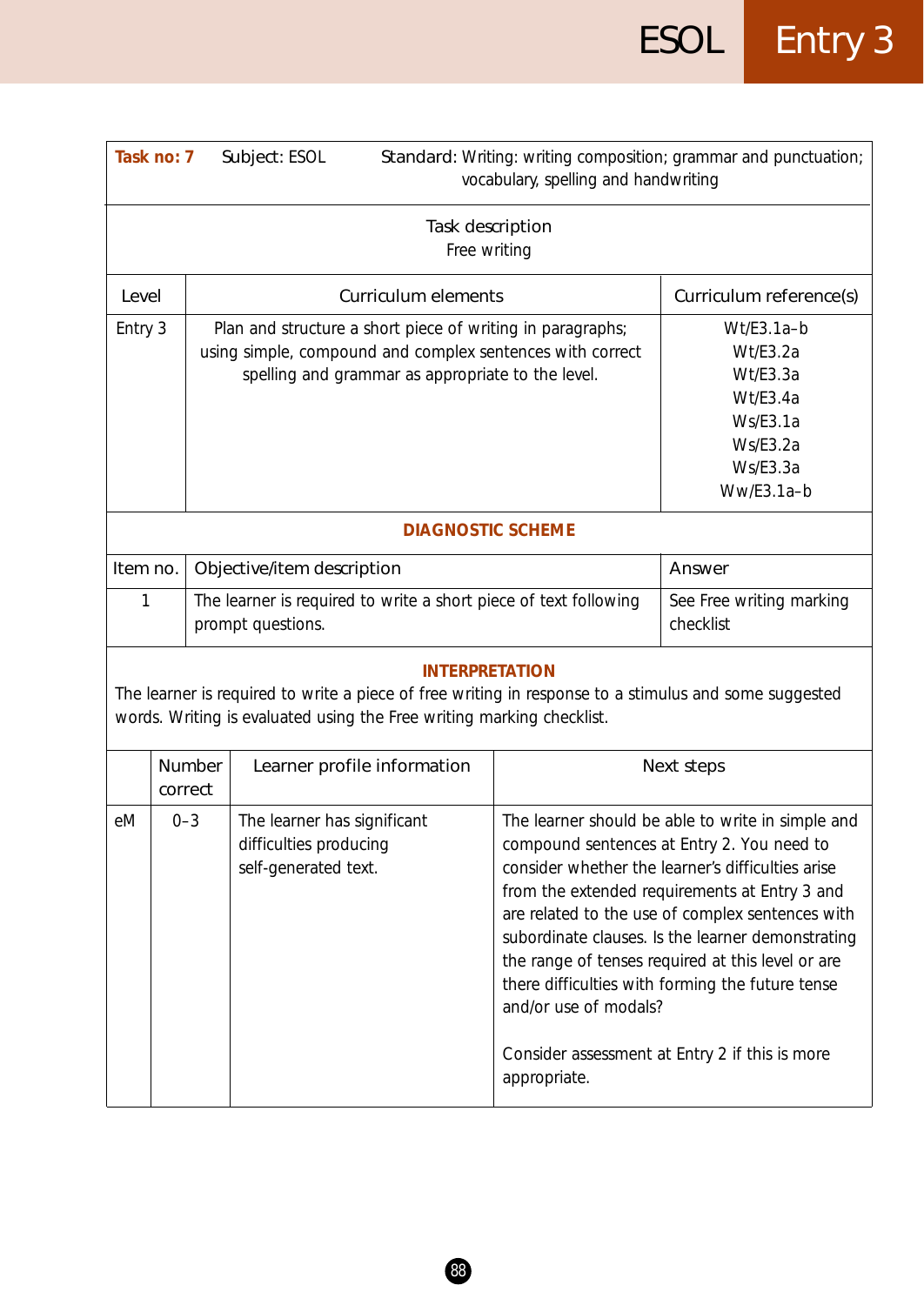### Entry 3 ESOL

|   | Number<br>correct | Learner profile information                                                                                                                                                                                                                                                         | Next steps                                                                                                                                                                                                                                                                                                                                                  |
|---|-------------------|-------------------------------------------------------------------------------------------------------------------------------------------------------------------------------------------------------------------------------------------------------------------------------------|-------------------------------------------------------------------------------------------------------------------------------------------------------------------------------------------------------------------------------------------------------------------------------------------------------------------------------------------------------------|
| С | $4 - 8$           | The learner is beginning to<br>structure her/his writing using<br>simple and compound sentences,<br>to use basic punctuation, to<br>spell high-frequency words and a<br>greater range of words using a<br>growing knowledge of<br>sound-symbol association and to<br>write legibly. | More work will probably need to be done at this<br>level to achieve secure basic writing skills,<br>i.e. well-sequenced text, simple, compound and<br>complex sentences, adjectives at this level,<br>appropriate verb tenses, using appropriate<br>punctuation and capitalisation. Assess other skills<br>at this level to identify possible difficulties. |
| E | $9 - 10$          | The learner is writing at the level<br>and has established the<br>fundamentals of writing a<br>coherent, reasonably accurate<br>piece of text.                                                                                                                                      | It may be useful to assess writing composition at<br>Level 1 to see which skills are already in place at<br>this level.                                                                                                                                                                                                                                     |

#### **ILP information**

#### Long-term goal

To plan, draft and write a continuous, coherent piece of text, at least half a page long divided into paragraphs

#### Short-term goals (dependent upon the learner)

*Target 1:*

Wt/E3.1a – To plan and draft some short pieces of writing using different ways to plan, e.g. list of points, spidergram, mindmap, talking it through

*Target 2:*

Wt/E3.2a – To organise and sequence writing into short paragraphs

*Target 3:*

Wt/E3.3a – To use conjunctions and discourse markers to show sequence

*Target 4:*

Wt/E3.4a – To proof-read writing for content and expression

*Target 5:*

Ws/E3.1a – To write in grammatically correct simple, compound and complex sentences, legibly

*Target 6:*

Ws/E3.3a – To use punctuation correctly, e.g. capital letters, full stops, question marks, exclamation marks

*Target 7:*

Ww/E3.1a – To use knowledge of sound–symbol relationships and phonological patterns to help spell a greater range of words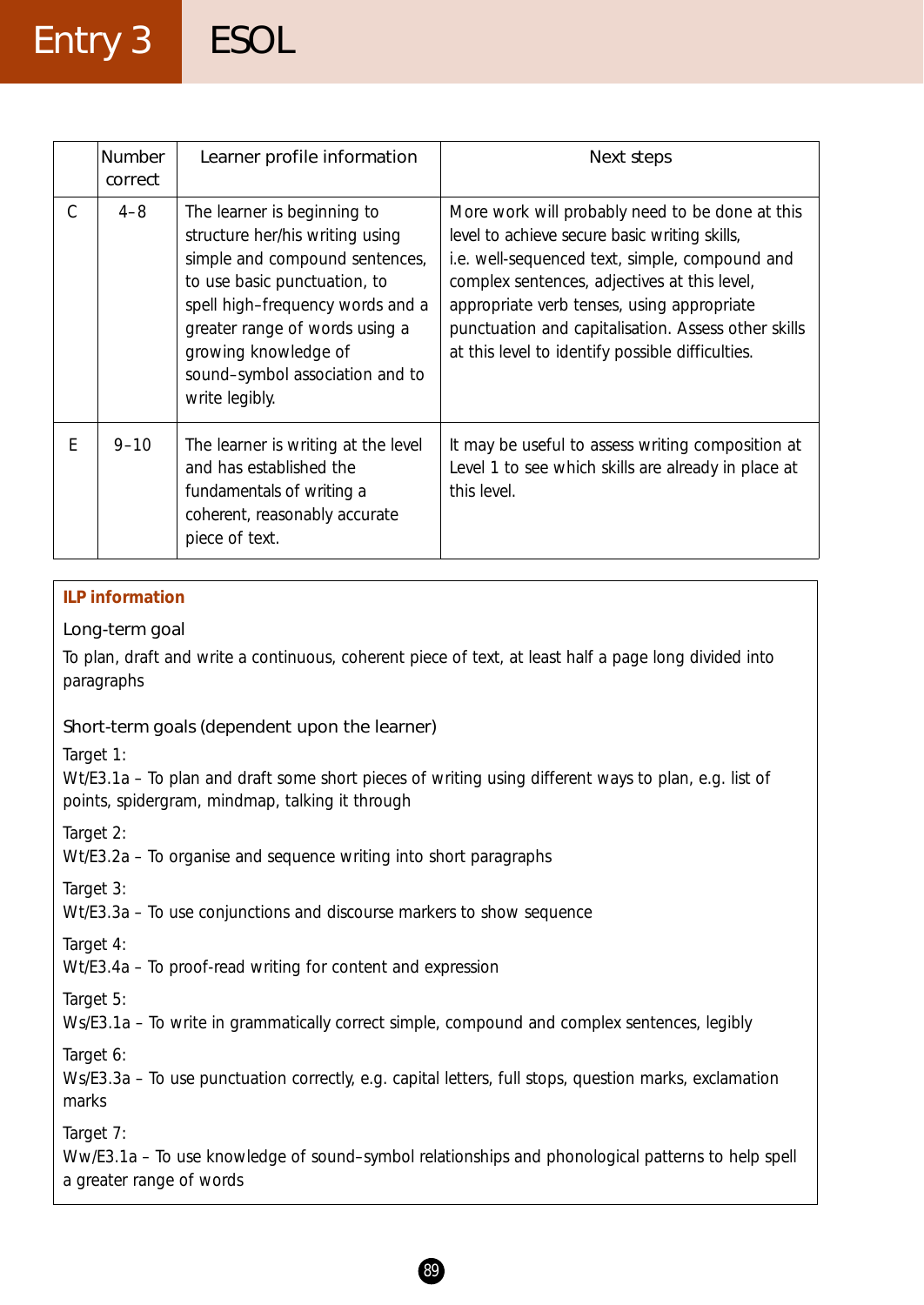| Task no: 1<br>Subject: ESOL<br>Standard: Listening: listen and respond                                                  |                                                                                                        |                         |  |  |
|-------------------------------------------------------------------------------------------------------------------------|--------------------------------------------------------------------------------------------------------|-------------------------|--|--|
| Task description<br>Listen for and identify relevant information; listen for and understand an explanation or narrative |                                                                                                        |                         |  |  |
| Level                                                                                                                   | <b>Curriculum elements</b>                                                                             | Curriculum reference(s) |  |  |
| Level 1                                                                                                                 | Listen for and identify relevant information; listen for and<br>understand an explanation or narrative | Lr/L1.1a<br>Lr/L1.2a    |  |  |
|                                                                                                                         | <b>DIAGNOSTIC SCHEME</b>                                                                               |                         |  |  |
| Item no.                                                                                                                | Objective/item description                                                                             | Answer                  |  |  |
| 1                                                                                                                       | Understand an explanation - recognise context (Lr/L1.2a)                                               | on the radio            |  |  |
| $\overline{2}$                                                                                                          | Identify relevant information (Lr/L1.1a)                                                               | Jesham community centre |  |  |
| 3                                                                                                                       | Identify relevant information (Lr/L1.1a)                                                               | the main hall           |  |  |
| 4a                                                                                                                      | Understand an explanation (Lr/L1.2a)                                                                   | yes                     |  |  |
| 4b                                                                                                                      | Understand an explanation (Lr/L1.2a)                                                                   | no                      |  |  |
| 4c                                                                                                                      | Understand an explanation (Lr/L1.2a)                                                                   | no                      |  |  |
| 4d                                                                                                                      | Understand an explanation (Lr/L1.2a)                                                                   | yes                     |  |  |
| 4e                                                                                                                      | Understand an explanation (Lr/L1.2a)                                                                   | yes                     |  |  |
| 4f                                                                                                                      | Understand an explanation (Lr/L1.2a)                                                                   | no                      |  |  |
| 5                                                                                                                       | Understand an explanation (Lr/L1.2a)                                                                   | sports facilities       |  |  |
| 6a                                                                                                                      | Understand an explanation (Lr/L1.2a)                                                                   | yes                     |  |  |
| 6 <sub>b</sub>                                                                                                          | Understand an explanation (Lr/L1.2a)                                                                   | no                      |  |  |
| 6с                                                                                                                      | Understand an explanation (Lr/L1.2a)                                                                   | yes                     |  |  |
| 6d                                                                                                                      | Understand an explanation (Lr/L1.2a)                                                                   | no                      |  |  |
| 6e                                                                                                                      | Understand an explanation (Lr/L1.2a)                                                                   | no                      |  |  |
| 6f                                                                                                                      | Understand an explanation (Lr/L1.2a)                                                                   | yes                     |  |  |

When listening to and understanding the meaning of a speaker in real life, more than one skill often needs to be used in combination. However, the Diagnostic scheme describes the main skill the learner needs to use to correctly answer each item, as this can help you identify specific strengths and weaknesses.

The next table shows the Learner profile information which can be used to help the learner develop an individual learning plan. It also suggests follow-up action to investigate the learner's identification and understanding of information or explanations in more detail, if necessary.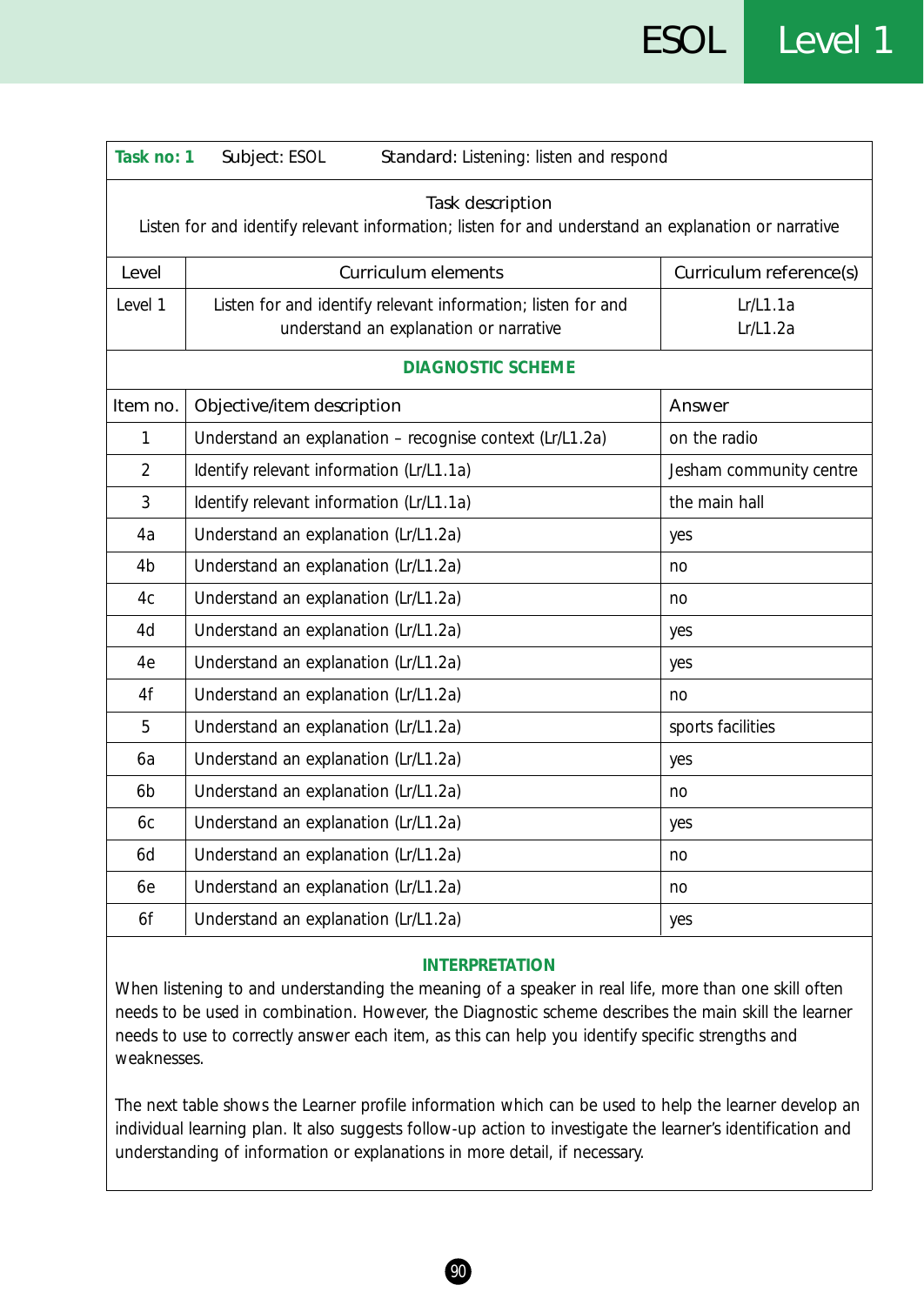### Level 1 ESOL

|               | <b>Number</b><br>correct | Learner profile information                                                                               | Next steps                                                                                                                                                                                                                                                                                                                                                                                                |
|---------------|--------------------------|-----------------------------------------------------------------------------------------------------------|-----------------------------------------------------------------------------------------------------------------------------------------------------------------------------------------------------------------------------------------------------------------------------------------------------------------------------------------------------------------------------------------------------------|
| eM            | $0 - 3$                  | The learner may not be able to<br>understand explanations and<br>narratives when listening at<br>Level 1. | If not already done, check the learner's<br>understanding in a face-to-face situation, using<br>the Level 1 speaking materials.<br>Try the listening task at Entry 3 (Task 1).                                                                                                                                                                                                                            |
| $\mathcal{C}$ | $4 - 12$                 | The learner is not totally secure in<br>listening skills at Level 1.                                      | Look at the learner's correct and incorrect<br>answers to investigate particular strengths and<br>weaknesses.<br>Discuss the answers with the learner to identify<br>where the difficulties in understanding occurred,<br>e.g. with expressions or certain vocabulary.<br>If not already done, check the learner's<br>understanding in a face-to-face situation, using<br>the Level 1 speaking materials. |
| E             | $13 - 16$                | The learner does not appear to<br>have any problems with listening<br>skills at Level 1.                  | If not already done, check the learner's<br>understanding in a face-to-face situation, using<br>the Level 1 speaking materials. Try the listening<br>task at Level 2 (Task 1).                                                                                                                                                                                                                            |

#### **ILP information**

#### Long-term goal

To consolidate the learner's listening comprehension skills at Level 1

#### Short-term goals (dependent upon the learner)

*Target 1:*

Lr/L1.1a – To listen for and identify the main points from a straightforward piece of information

*Target 2:*

Lr/L1.2a – To listen for and understand an explanation of a straightforward task, procedure or information in a one-to-one situation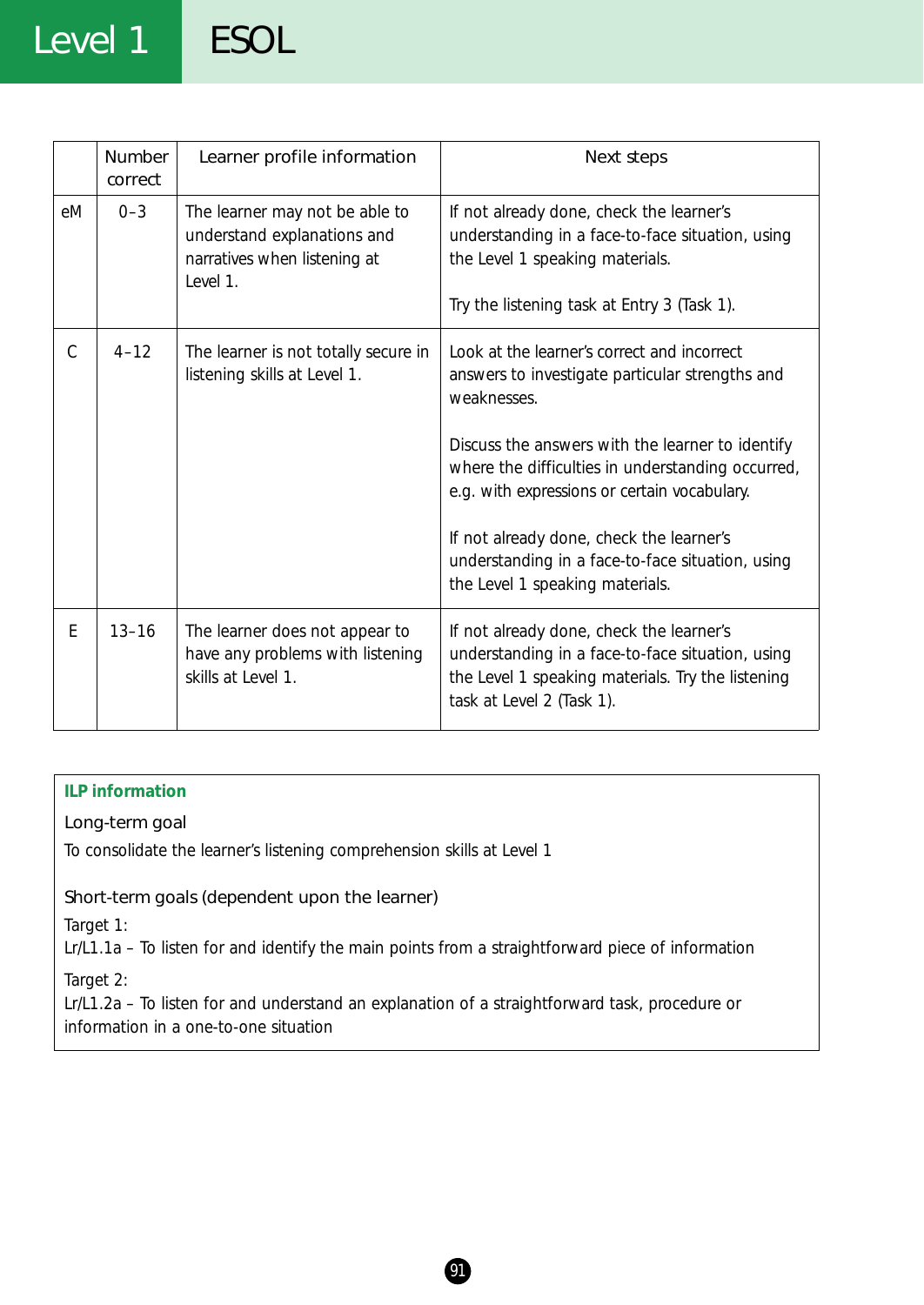|              | Task no: 2                                                                                                                                                                                                                                                                                                                                                                                                                                                                                                                                                                                                                                                                                                                                                                                                                                                                                                                                                          | Standard: Listening: listen and respond<br>Subject: ESOL                                                                      |                                                                                                                                       |                                                                                                  |  |
|--------------|---------------------------------------------------------------------------------------------------------------------------------------------------------------------------------------------------------------------------------------------------------------------------------------------------------------------------------------------------------------------------------------------------------------------------------------------------------------------------------------------------------------------------------------------------------------------------------------------------------------------------------------------------------------------------------------------------------------------------------------------------------------------------------------------------------------------------------------------------------------------------------------------------------------------------------------------------------------------|-------------------------------------------------------------------------------------------------------------------------------|---------------------------------------------------------------------------------------------------------------------------------------|--------------------------------------------------------------------------------------------------|--|
|              | Task description<br>Listening task - tutor scored                                                                                                                                                                                                                                                                                                                                                                                                                                                                                                                                                                                                                                                                                                                                                                                                                                                                                                                   |                                                                                                                               |                                                                                                                                       |                                                                                                  |  |
| Level        |                                                                                                                                                                                                                                                                                                                                                                                                                                                                                                                                                                                                                                                                                                                                                                                                                                                                                                                                                                     | <b>Curriculum elements</b>                                                                                                    |                                                                                                                                       | Curriculum reference(s)                                                                          |  |
| Level 1      | Extract information from media and face-to-face conversations;<br>listen to explanations, adapt responses to speaker; understand<br>spoken instructions; listen for grammatical and phonological<br>detail; use strategies to clarify understanding and provide<br>feedback, respond to questions; listen for gist; follow and<br>participate in discussions                                                                                                                                                                                                                                                                                                                                                                                                                                                                                                                                                                                                        |                                                                                                                               |                                                                                                                                       | $Lr/L1.1a-b$<br>$Lr/L1.2a-e$<br>Lr/L1.3a<br>Lr/L1.4a<br>Lr/L1.5a<br>$Lr/L1.6a-c$                 |  |
|              |                                                                                                                                                                                                                                                                                                                                                                                                                                                                                                                                                                                                                                                                                                                                                                                                                                                                                                                                                                     | <b>DIAGNOSTIC SCHEME</b>                                                                                                      |                                                                                                                                       |                                                                                                  |  |
| Item no.     |                                                                                                                                                                                                                                                                                                                                                                                                                                                                                                                                                                                                                                                                                                                                                                                                                                                                                                                                                                     | Objective/item description                                                                                                    |                                                                                                                                       | Answer                                                                                           |  |
| 1            | See Speaking and listening assessment profiles                                                                                                                                                                                                                                                                                                                                                                                                                                                                                                                                                                                                                                                                                                                                                                                                                                                                                                                      |                                                                                                                               |                                                                                                                                       | See Speaking and listening<br>assessment profiles                                                |  |
| established. | <b>INTERPRETATION</b><br>The Administration instructions suggest a range of one-to-one or small group tasks which can be used<br>as opportunities to conduct appropriate diagnostic assessment using the Speaking and listening<br>assessment profiles to determine the suitable profile for the learner against the curriculum elements.<br>Remember that these situations will also be opportunities to assess speaking skills and that learners will<br>not always demonstrate the full range of skills on each occasion. The marking score is purely a<br>mechanism to convert the learner profile for the ICT version. It is the individual grading profile which<br>should be used to determine learning goals.<br><b>MARKING CONVERSION</b><br>To convert the profile for the purpose of using the ICT recording and ILP facilities, award one mark for<br>each curriculum element on the grading profile in which the learner's performance is judged to be |                                                                                                                               |                                                                                                                                       |                                                                                                  |  |
|              | Number<br>correct                                                                                                                                                                                                                                                                                                                                                                                                                                                                                                                                                                                                                                                                                                                                                                                                                                                                                                                                                   | Learner profile information                                                                                                   |                                                                                                                                       | Next steps                                                                                       |  |
| eM           | $0 - 2$                                                                                                                                                                                                                                                                                                                                                                                                                                                                                                                                                                                                                                                                                                                                                                                                                                                                                                                                                             | The learner has some difficulty<br>in listening for appropriate detail<br>and relevant information for work<br>at this level. | Talk through the activity with the learner to<br>discourse was understood. If it is more<br>as the starting point for the assessment. | identify how much of the general gist of the<br>appropriate use the Entry 3 diagnostic pro forma |  |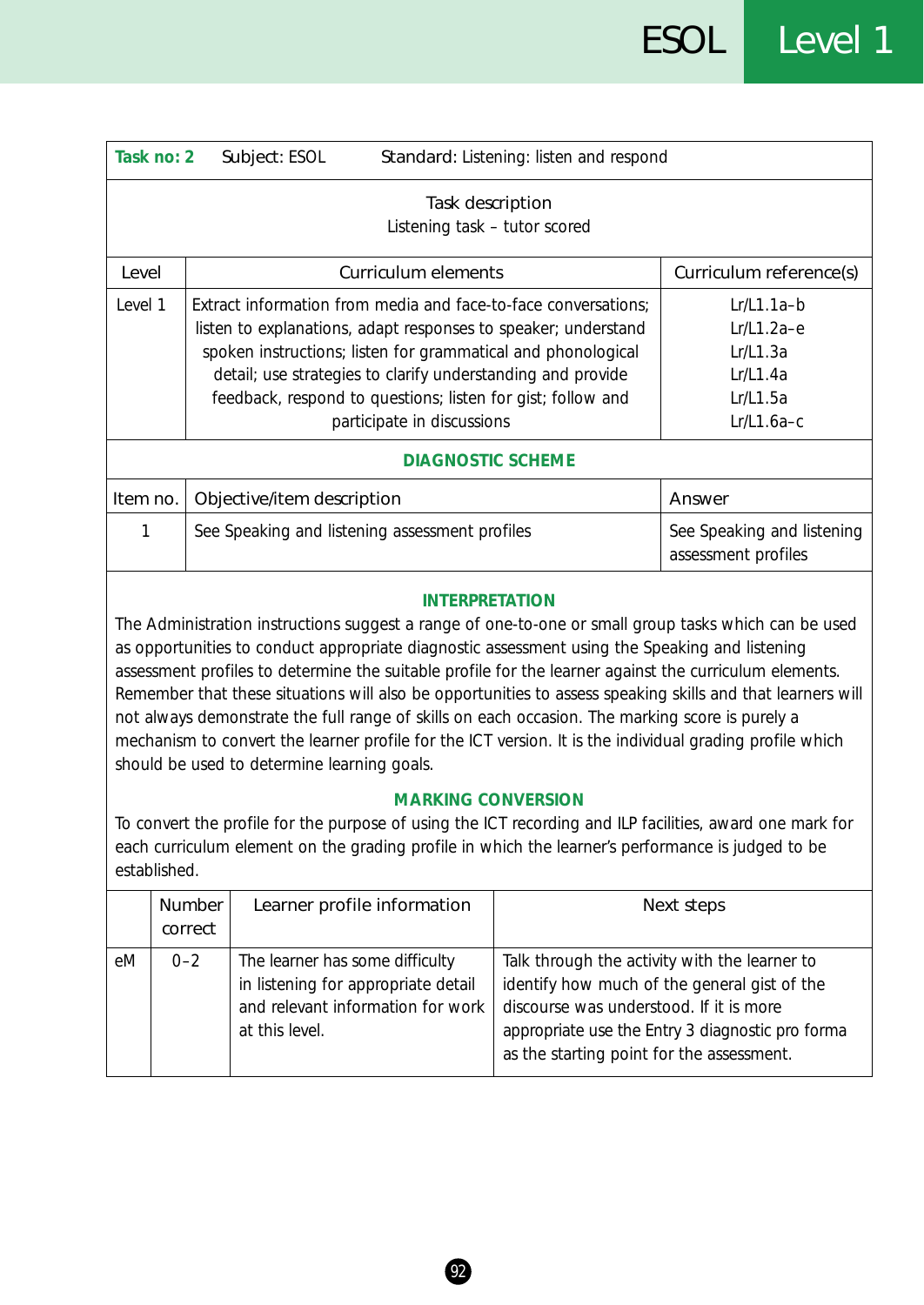## Level 1 ESOL

|   | Number<br>correct | Learner profile information                                                                                                      | Next steps                                                                                                                                                                                                                                                                                                                                                                                                                                                                                                                                                                                                                                                                                                                                                                                                                                                                                                                         |
|---|-------------------|----------------------------------------------------------------------------------------------------------------------------------|------------------------------------------------------------------------------------------------------------------------------------------------------------------------------------------------------------------------------------------------------------------------------------------------------------------------------------------------------------------------------------------------------------------------------------------------------------------------------------------------------------------------------------------------------------------------------------------------------------------------------------------------------------------------------------------------------------------------------------------------------------------------------------------------------------------------------------------------------------------------------------------------------------------------------------|
|   |                   |                                                                                                                                  | However, if the learner has been able to listen<br>and respond to some aspects of the discourse<br>type, use the grading profile to establish<br>appropriate learning goals. Is s/he able to extract<br>key information from interactions? Does the<br>learner have difficulty in responding to<br>face-to-face situations? Can s/he extract the<br>relevant detail from recorded or live<br>presentations? Is s/he able to appropriately<br>confirm understanding or use appropriately<br>worded questions to ask for clarification and<br>check her/his understanding? Did the learner<br>have difficulty understanding specific key words<br>or items of detail? Did certain features of spoken<br>language present difficulties in understanding?                                                                                                                                                                              |
| C | $4 - 8$           | The learner has demonstrated<br>some satisfactory skills at this<br>level but still has some areas of<br>significant difficulty. | Use the grading profile to determine the areas<br>for future work. The learner does not appear to<br>have a problem in identifying the general gist<br>of most of the discourse. Check for understanding<br>of key words from the task, asking her/him to<br>identify the key elements of the discourse to check<br>for understanding and use of vocabulary. Check<br>that the learner can form grammatically correct<br>questions to clarify her/his own understanding.<br>Can the learner respond appropriately to questions<br>using grammatical constructions at this level<br>showing understanding of the speaker's register?<br>Use this information to identify the areas of<br>greatest difficulty in listening for detail in order to<br>set learning targets. If the activity was a discussion,<br>was the learner able to listen for gist, follow the<br>detail of the discussion and participate (if<br>interactive)? |
| E | $9 - 11$          | The learner has no difficulty in<br>listening and responding to a<br>discourse at this level.                                    | You need to be satisfied that the learner has<br>established skills in the range of discourse<br>situations for this level, including narratives,<br>explanations, presentations, following instructions,<br>taking part in conversations and discussions, and<br>show the appropriate range of grammar and<br>vocabulary. If the learner is consistent in her/his<br>understanding of a variety of discourse situations<br>start assessment at Level 2.                                                                                                                                                                                                                                                                                                                                                                                                                                                                           |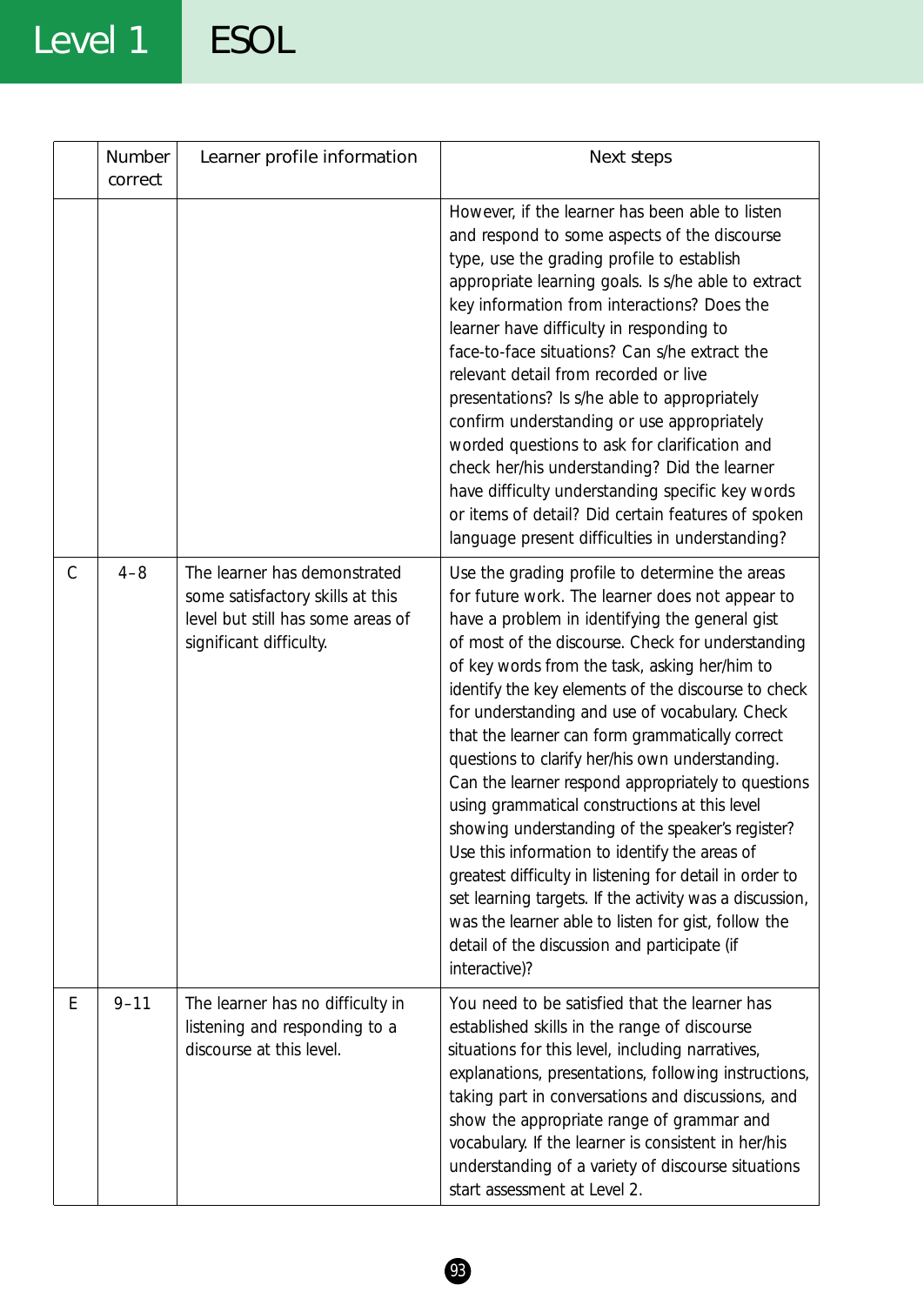| <b>ILP</b> information                                                                                                                                               |
|----------------------------------------------------------------------------------------------------------------------------------------------------------------------|
| Long-term goal                                                                                                                                                       |
| To consolidate listening skills at Level 1                                                                                                                           |
| Short-term goals (dependent upon the learner)                                                                                                                        |
| Target 1:<br>Lr/L1.1a-b – To listen for and extract information from a range of explanations, instructions, narratives<br>and presentations in a variety of settings |
| Target 2:<br>Lr/L1.3a – To ask appropriate questions to check and clarify understanding                                                                              |
| Target 3:<br>Lr/L1.5a – To use appropriate responses to questions on a range of topics                                                                               |
| Target 4:<br>Lr/L1.6a–c – To follow and participate in discussions using correctly worded expressions and vocabulary                                                 |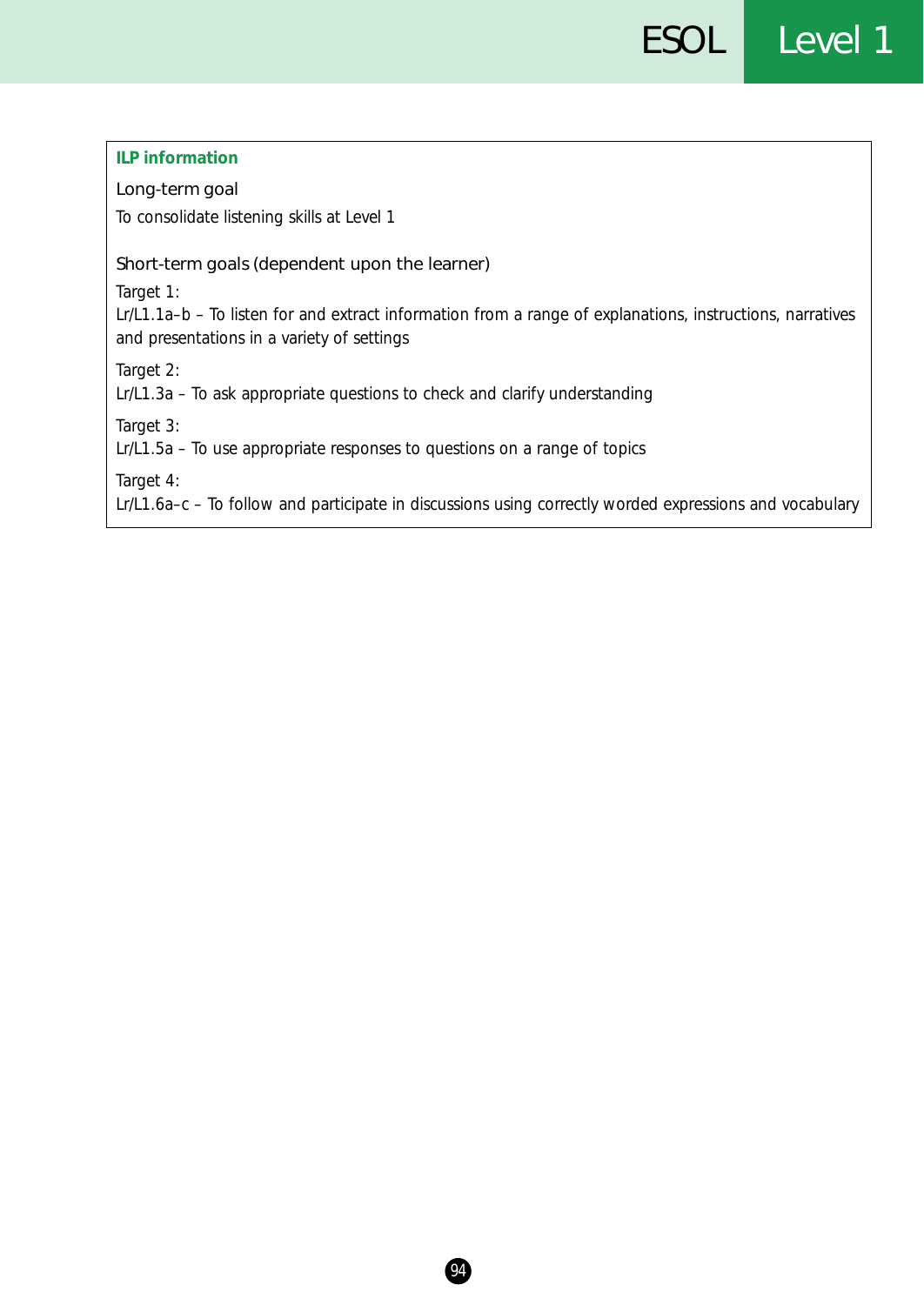|                                                                                                                                                                                                                                                                                                                                                                                                                                                                                                                                                                                                                          | Task no: 3        | Subject: ESOL                                                                                                                                                                                                                                                                                                                                                   |                            | Standard: Listening: listen and respond                                                                                                                                                                                                                                                                                                                                                                        |                                                                                      |
|--------------------------------------------------------------------------------------------------------------------------------------------------------------------------------------------------------------------------------------------------------------------------------------------------------------------------------------------------------------------------------------------------------------------------------------------------------------------------------------------------------------------------------------------------------------------------------------------------------------------------|-------------------|-----------------------------------------------------------------------------------------------------------------------------------------------------------------------------------------------------------------------------------------------------------------------------------------------------------------------------------------------------------------|----------------------------|----------------------------------------------------------------------------------------------------------------------------------------------------------------------------------------------------------------------------------------------------------------------------------------------------------------------------------------------------------------------------------------------------------------|--------------------------------------------------------------------------------------|
| Task description<br>Tutor scored speaking task<br>You need to set up this task. See the Administration instructions for guidance.                                                                                                                                                                                                                                                                                                                                                                                                                                                                                        |                   |                                                                                                                                                                                                                                                                                                                                                                 |                            |                                                                                                                                                                                                                                                                                                                                                                                                                |                                                                                      |
| Level                                                                                                                                                                                                                                                                                                                                                                                                                                                                                                                                                                                                                    |                   |                                                                                                                                                                                                                                                                                                                                                                 | <b>Curriculum elements</b> |                                                                                                                                                                                                                                                                                                                                                                                                                | Curriculum reference(s)                                                              |
| Level 1                                                                                                                                                                                                                                                                                                                                                                                                                                                                                                                                                                                                                  |                   | Speak clearly using stress and intonation, formal register;<br>make requests, ask for information, give factual accounts,<br>narrate events in the past, explanations and instructions;<br>include detail, making comparisons, expressing views and<br>opinions, likes, dislikes, feelings and hopes, presenting<br>information and ideas in a logical sequence |                            |                                                                                                                                                                                                                                                                                                                                                                                                                | $Sc/L1.1a-c$<br>$Sc/L1.2a-b$<br>$Sc/L1.3a-e$<br>$Sc/L1.4a-b$<br>Sd/L1.1c<br>Sd/L1.2a |
|                                                                                                                                                                                                                                                                                                                                                                                                                                                                                                                                                                                                                          |                   |                                                                                                                                                                                                                                                                                                                                                                 | <b>DIAGNOSTIC SCHEME</b>   |                                                                                                                                                                                                                                                                                                                                                                                                                |                                                                                      |
| Item no.                                                                                                                                                                                                                                                                                                                                                                                                                                                                                                                                                                                                                 |                   | Objective/item description                                                                                                                                                                                                                                                                                                                                      |                            |                                                                                                                                                                                                                                                                                                                                                                                                                | Answer                                                                               |
| 1                                                                                                                                                                                                                                                                                                                                                                                                                                                                                                                                                                                                                        |                   | Speaking and listening assessment profiles                                                                                                                                                                                                                                                                                                                      |                            |                                                                                                                                                                                                                                                                                                                                                                                                                | See Speaking and listening<br>assessment profiles                                    |
| <b>INTERPRETATION</b><br>This task assesses the speaking and discussion skills of the learner using the ESOL picture prompt task<br>booklet and the Diagnosis of speaking skills administration guide, using the question prompt checklist<br>as a focus for the conversation. The marking score is purely a mechanism to convert the learner profile<br>for the ICT version. It is the individual element grading profile which should be used to determine<br>learning goals.<br><b>MARKING CONVERSION</b><br>To convert the profile for the purpose of using the ICT recording and ILP facilities, award one mark for |                   |                                                                                                                                                                                                                                                                                                                                                                 |                            |                                                                                                                                                                                                                                                                                                                                                                                                                |                                                                                      |
|                                                                                                                                                                                                                                                                                                                                                                                                                                                                                                                                                                                                                          | established.      | each curriculum element on the grading profile in which the learner's performance is judged to be                                                                                                                                                                                                                                                               |                            |                                                                                                                                                                                                                                                                                                                                                                                                                |                                                                                      |
|                                                                                                                                                                                                                                                                                                                                                                                                                                                                                                                                                                                                                          | Number<br>correct | Learner profile information                                                                                                                                                                                                                                                                                                                                     |                            |                                                                                                                                                                                                                                                                                                                                                                                                                | Next steps                                                                           |
| eM                                                                                                                                                                                                                                                                                                                                                                                                                                                                                                                                                                                                                       | $0 - 1$           | The learner has had difficulty<br>working at this level both in<br>using language of appropriate<br>length and complexity, and using<br>appropriate word stress and<br>intonation, pace and phrasing.                                                                                                                                                           |                            | If it is more appropriate for the learner to be<br>assessed at Entry 3 and set learning targets at<br>this level, review the grading profile against the<br>Entry 3 elements. Review the profile to establish<br>whether the learner needs to work on<br>pronunciation, speech patterns and intonation.<br>Were there any regularly occurring inaccuracies<br>of structure which made understanding difficult? |                                                                                      |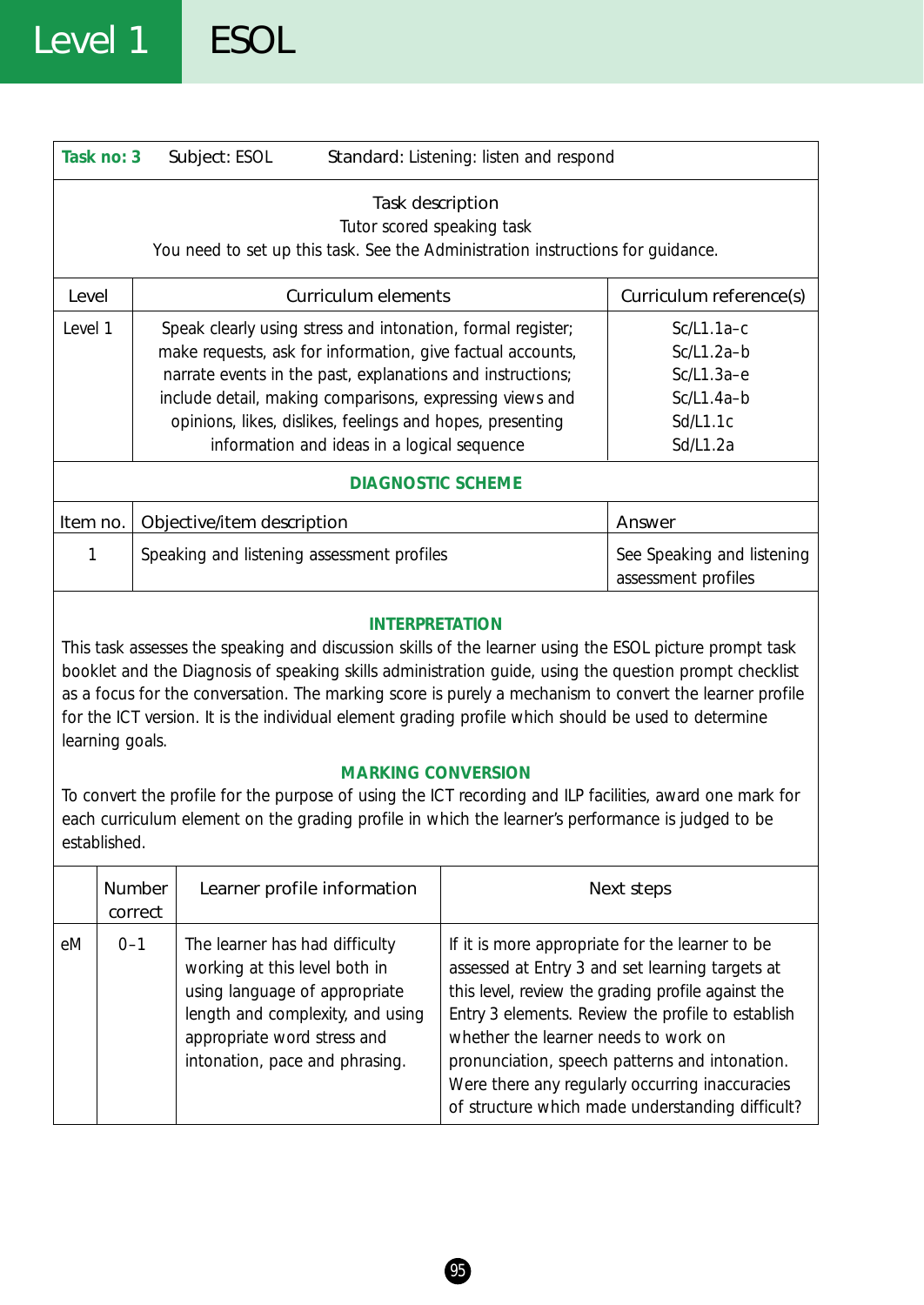### ESOL Level 1

|               | <b>Number</b><br>correct | Learner profile information                                                                                                                                                                                                                                   | Next steps                                                                                                                                                                                                                                                                                                                                                                                                                                                                                                                                                                                                                                                                                |
|---------------|--------------------------|---------------------------------------------------------------------------------------------------------------------------------------------------------------------------------------------------------------------------------------------------------------|-------------------------------------------------------------------------------------------------------------------------------------------------------------------------------------------------------------------------------------------------------------------------------------------------------------------------------------------------------------------------------------------------------------------------------------------------------------------------------------------------------------------------------------------------------------------------------------------------------------------------------------------------------------------------------------------|
|               |                          |                                                                                                                                                                                                                                                               | Was the learner able to use any of the tenses<br>required at this level, e.g. present perfect<br>continuous, past perfect, present and past simple<br>passive? Could s/he develop information and<br>ideas in a logical sequence?                                                                                                                                                                                                                                                                                                                                                                                                                                                         |
| $\mathcal{C}$ | $2 - 4$                  | The learner has shown some<br>ability in covering the range of<br>speaking skills at this level, using<br>the range of tenses, grammatical<br>structures and vocabulary. There<br>may be significant areas or a few<br>areas, which s/he needs to<br>address. | Review the assessment profile to discuss where the<br>difficulties were for the learner. If there were<br>pronunciation difficulties or some inappropriate<br>use of word stress and intonation, set the learning<br>targets to support development. Did the learner<br>consistently use accurate grammatical structures<br>for this level of work or were there certain<br>construction forms which proved difficult for<br>her/him? Did the learner's range of vocabulary<br>support the expressions s/he wished to use? Was<br>the learner able to use any of the tenses required<br>at this level, e.g. present perfect continuous, past<br>perfect, present and past simple passive? |
| E             | 5                        | The learner has demonstrated<br>that s/he can express her/himself<br>satisfactorily for work at this level.                                                                                                                                                   | If you are satisfied that the learner has expressed<br>her/himself fluently, with clear pronunciation,<br>appropriate speed, rhythm and intonation, using<br>the range of verb tenses and vocabulary for the<br>level, then start to assess at Level 2.                                                                                                                                                                                                                                                                                                                                                                                                                                   |

#### **ILP information**

#### Long-term goal

To consolidate speaking skills at Level 1

#### Short-term goals (dependent upon the learner)

*Target 1:*

Sc/L1a–b – To pronounce a range of words using clear pronunciation, stress and intonation

*Target 2:*

Sc/L1.3a–c – To make statements and give factual accounts of events in the past and present using correct grammar and pronunciation

*Target 3:*

Sc/L1.4a–b – To present and develop ideas and information in a logical sequence and detail

*Target 4:*

Sd/L1.1c, Sd/L1.2a – To correctly express likes, dislikes, views and opinions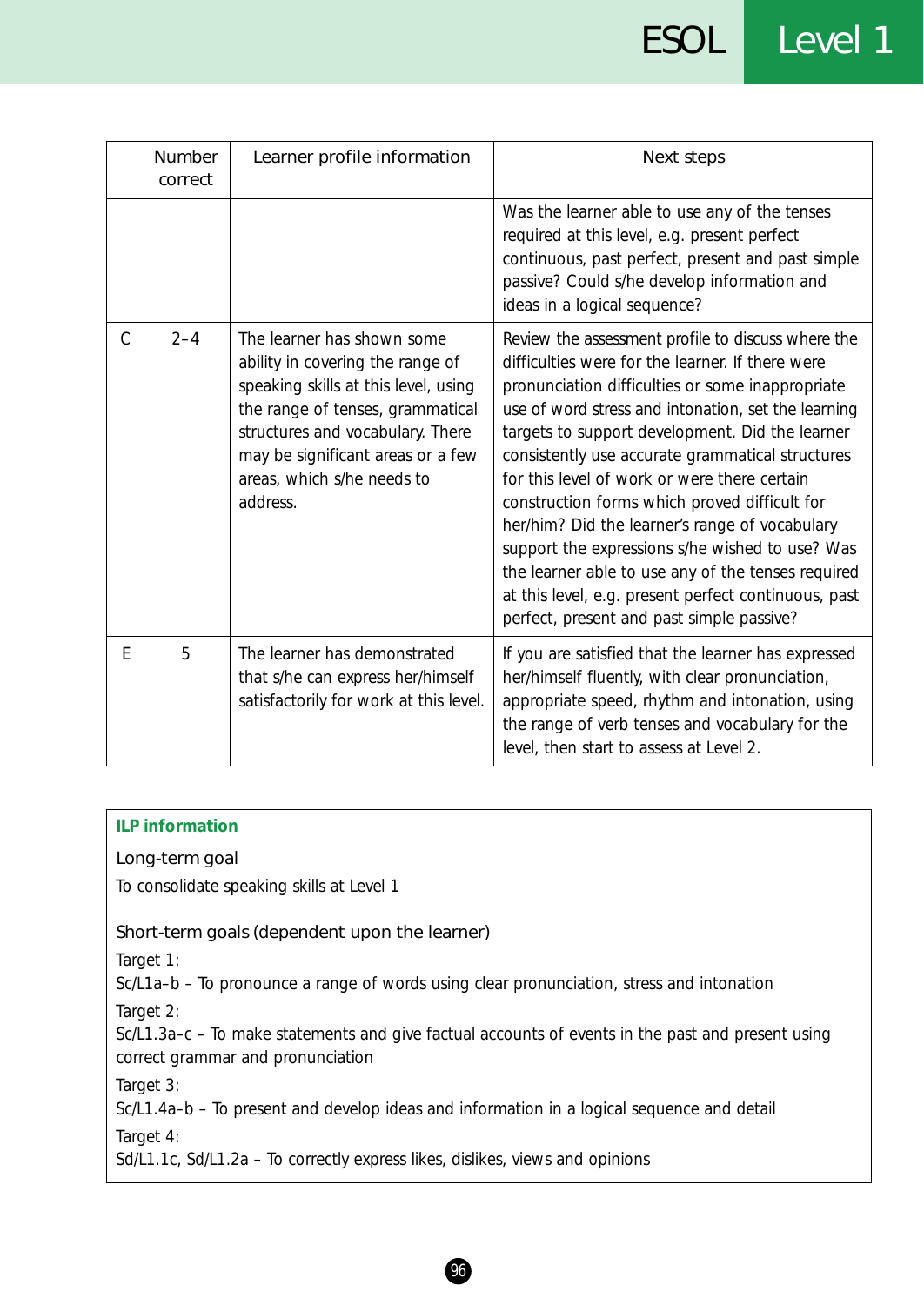|                                                                                                                                                                                                                                                                                                                                                                                                                                                                                                                                                                                                                                                                                                                       | Task no: 4    | Standard: Speaking: engage in discussion<br>Subject: ESOL |                                                                                                        |                                                                 |                                                    |
|-----------------------------------------------------------------------------------------------------------------------------------------------------------------------------------------------------------------------------------------------------------------------------------------------------------------------------------------------------------------------------------------------------------------------------------------------------------------------------------------------------------------------------------------------------------------------------------------------------------------------------------------------------------------------------------------------------------------------|---------------|-----------------------------------------------------------|--------------------------------------------------------------------------------------------------------|-----------------------------------------------------------------|----------------------------------------------------|
| Task description<br>Tutor scored discussion task<br>You need to set up this task. See the Administration instructions for guidance.                                                                                                                                                                                                                                                                                                                                                                                                                                                                                                                                                                                   |               |                                                           |                                                                                                        |                                                                 |                                                    |
| Level                                                                                                                                                                                                                                                                                                                                                                                                                                                                                                                                                                                                                                                                                                                 |               |                                                           | <b>Curriculum elements</b>                                                                             |                                                                 | Curriculum reference(s)                            |
| Level 1                                                                                                                                                                                                                                                                                                                                                                                                                                                                                                                                                                                                                                                                                                               |               |                                                           | and views; give advice; plan action; involve other people;<br>use appropriate phrases for interruption | Take part in discussions, formal and informal; express feelings | $Sd/L1.1a-c$<br>Sd/L1.2a-c<br>Sd/L1.3a<br>Sd/L1.4a |
|                                                                                                                                                                                                                                                                                                                                                                                                                                                                                                                                                                                                                                                                                                                       |               |                                                           | <b>DIAGNOSTIC SCHEME</b>                                                                               |                                                                 |                                                    |
| Item no.                                                                                                                                                                                                                                                                                                                                                                                                                                                                                                                                                                                                                                                                                                              |               | Objective/item description                                |                                                                                                        |                                                                 | Answer                                             |
| 1                                                                                                                                                                                                                                                                                                                                                                                                                                                                                                                                                                                                                                                                                                                     |               |                                                           | See Speaking and listening assessment profiles                                                         |                                                                 | See Speaking and listening<br>assessment profiles  |
| <b>INTERPRETATION</b><br>The Administration instructions suggest a range of one-to-one or small group tasks which can be used<br>as opportunities to conduct appropriate diagnostic assessment using the Speaking and listening<br>assessment profiles to determine the suitable profile for the learner against the curriculum elements.<br>Remember that these situations will also be opportunities to assess speaking skills and that learners will<br>not always demonstrate the full range of skills on each occasion. The marking score is purely a<br>mechanism to convert the learner profile for the ICT version. It is the individual grading profile which<br>should be used to determine learning goals. |               |                                                           |                                                                                                        |                                                                 |                                                    |
| <b>MARKING CONVERSION</b><br>To convert the profile for the purpose of using the ICT recording and ILP facilities, award one mark for<br>each curriculum element on the grading profile in which the learner's performance is judged to be<br>established.                                                                                                                                                                                                                                                                                                                                                                                                                                                            |               |                                                           |                                                                                                        |                                                                 |                                                    |
|                                                                                                                                                                                                                                                                                                                                                                                                                                                                                                                                                                                                                                                                                                                       | <b>Number</b> |                                                           | Learner profile information                                                                            |                                                                 | Next steps                                         |

|    | Number  | Learner profile information                                                                                                                                                                  | Next steps                                                                                                                                                                                                                              |
|----|---------|----------------------------------------------------------------------------------------------------------------------------------------------------------------------------------------------|-----------------------------------------------------------------------------------------------------------------------------------------------------------------------------------------------------------------------------------------|
|    | correct |                                                                                                                                                                                              |                                                                                                                                                                                                                                         |
| eM | $0 - 3$ | The learner has shown<br>significant difficulty in taking<br>part in the interaction both in<br>terms of self-expression and in<br>relating to the views of other<br>speakers at this level. | Use the grading profile to determine where the<br>learner has experienced the greatest difficulty.<br>Did s/he have difficulty expressing her/himself<br>using the range of vocabulary, verb tenses and<br>grammar required at Level 1? |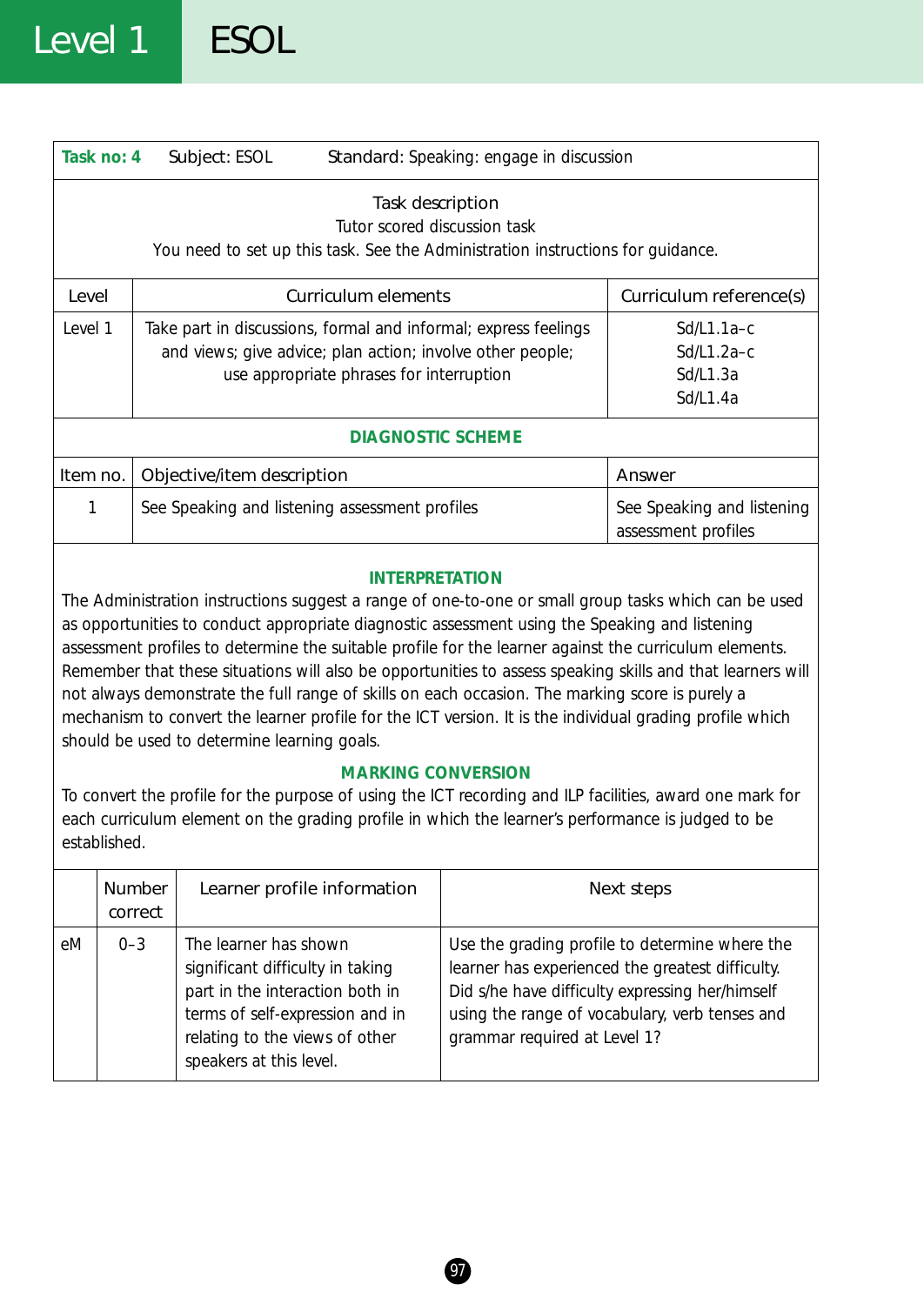### ESOL Level 1

|               | Number<br>correct | Learner profile information                                                                                                                                                               | Next steps                                                                                                                                                                                                                                                                                                                                                                                                                                                                                                                                                                                                                                                                                                                                                                                                                                                                                                                                              |
|---------------|-------------------|-------------------------------------------------------------------------------------------------------------------------------------------------------------------------------------------|---------------------------------------------------------------------------------------------------------------------------------------------------------------------------------------------------------------------------------------------------------------------------------------------------------------------------------------------------------------------------------------------------------------------------------------------------------------------------------------------------------------------------------------------------------------------------------------------------------------------------------------------------------------------------------------------------------------------------------------------------------------------------------------------------------------------------------------------------------------------------------------------------------------------------------------------------------|
|               |                   |                                                                                                                                                                                           | Use the feedback discussion to explore whether<br>the learner fully understood the contributions<br>made by other people. Was s/he able to follow<br>the general gist of the discussion? Were there any<br>key words or features of language which s/he<br>understood/misunderstood? Did s/he recognise<br>the difference in the language used in social and<br>formal settings? Did the learner make any key<br>grammatical inaccuracies in structuring<br>statements and questions at this level?                                                                                                                                                                                                                                                                                                                                                                                                                                                     |
| $\mathcal{C}$ | $4 - 6$           | The learner has demonstrated<br>that s/he is able to engage in<br>some elements of group<br>discussion at this level, however,<br>there are certain areas which<br>s/he needs to develop. | Use the grading profile to determine the priority<br>areas for development. Was the learner able to<br>distinguish between the vocabulary choices and<br>discourse types which s/he would be using in<br>formal and informal contexts? Did the learner have<br>difficulty with expression of views and opinions,<br>etc.? Were these difficulties because of<br>grammatical inaccuracies, pronunciation or lack of<br>appropriate vocabulary? Did the learner relate to<br>the views of other speakers? If there were<br>difficulties, was this because of a lack of<br>understanding of the discourse or because of<br>other factors, e.g. not understanding the turn-<br>taking process or that discussion is about<br>following other people's contributions, too. Did<br>the learner express her/himself using the range of<br>tenses required at this level, e.g. present perfect<br>continuous, past perfect, present and past simple<br>passive? |
| E             | $7 - 8$           | The learner has no difficulty<br>taking part in discussion at this<br>level.                                                                                                              | The learner has been assessed as established in<br>most, if not all, of the curriculum elements in the<br>grading profile. If you are satisfied s/he has<br>covered the range of both formal and informal<br>interactions at this level and can use an<br>appropriate range of vocabulary, grammatical<br>structures and tenses required at this level, then<br>start to assess at Level 2.                                                                                                                                                                                                                                                                                                                                                                                                                                                                                                                                                             |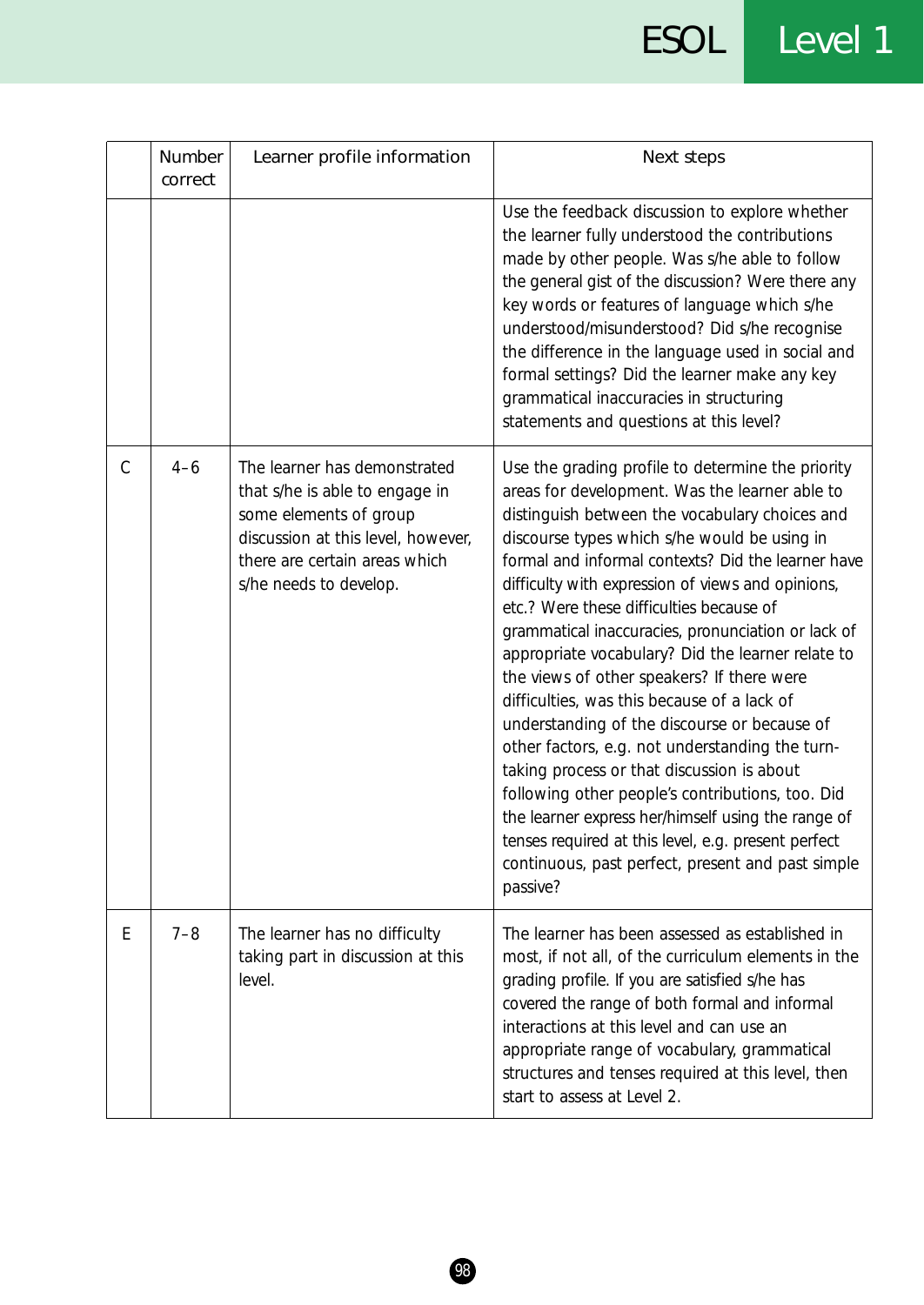### Level 1 ESOL

#### **ILP information**

#### Long-term goal

To consolidate discussion skills at this level in a range of situations

#### Short-term goals (dependent upon the learner)

*Target 1:*

Sd/L1.1a–b – To take part in social and formal interactions using appropriate greetings, invitations and leave-taking

*Target 2:*

Sd/L1.1c – To express likes, dislikes, hopes and feelings using correct grammar and pronunciation

*Target 3:*

Sd/L1.2a – To express views and opinions using correct grammar and pronunciation

*Target 4:*

Sd/L1.2b – To express suggestions, recommendations, advice and warnings using correct grammar and pronunciation

*Target 5:*

Sd/L1.3a, Sd/L1.4a – To invite other speakers to contribute to the discussion and interrupt using appropriate grammar and vocabulary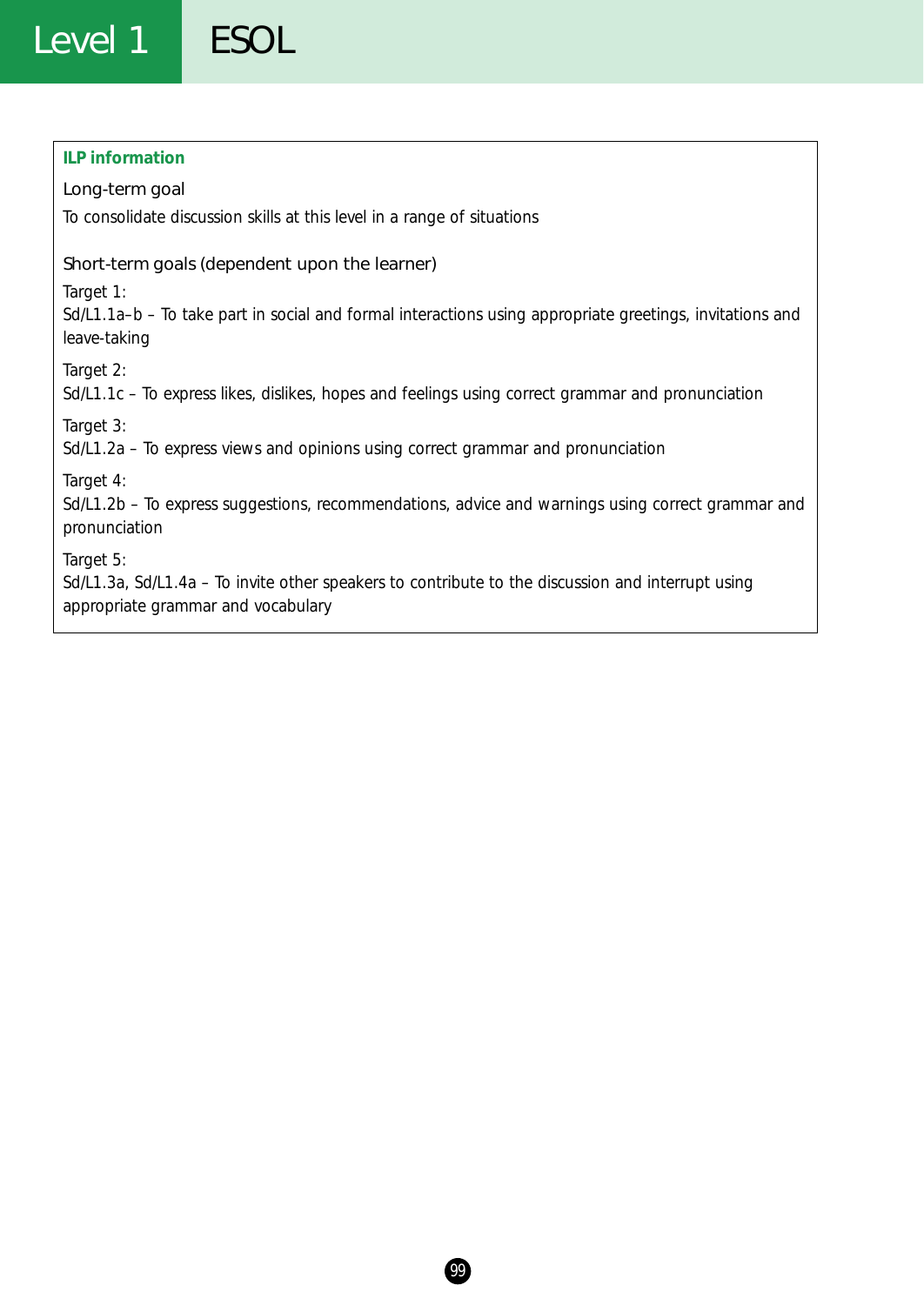| Task no: 5     | Subject: ESOL<br>Standard: Reading: reading comprehension; vocabulary, word<br>recognition and phonics                                                                                                                                                                                                           |                                                     |  |  |  |  |
|----------------|------------------------------------------------------------------------------------------------------------------------------------------------------------------------------------------------------------------------------------------------------------------------------------------------------------------|-----------------------------------------------------|--|--|--|--|
|                | Task description<br>Read and understand                                                                                                                                                                                                                                                                          |                                                     |  |  |  |  |
| Level          | <b>Curriculum elements</b>                                                                                                                                                                                                                                                                                       | Curriculum reference(s)                             |  |  |  |  |
| Level 1        | Trace and understand the main events of continuous<br>descriptive, explanatory and persuasive texts; recognise<br>how language and other textual features are used to<br>achieve different purposes; identify main points and<br>specific detail; use appropriate strategies to work out<br>the meaning of words | Rt/L1.1a<br>Rt/L1.2a<br>Rt/L1.3a<br><b>Rw/L1.2a</b> |  |  |  |  |
|                | <b>DIAGNOSTIC SCHEME</b>                                                                                                                                                                                                                                                                                         |                                                     |  |  |  |  |
| Item no.       | Objective/item description                                                                                                                                                                                                                                                                                       | Answer                                              |  |  |  |  |
| 1              | Recognise text type/purpose (Rt/L1.2)                                                                                                                                                                                                                                                                            | an information leaflet                              |  |  |  |  |
| $\overline{2}$ | Identify main point (Rt/L1.3)                                                                                                                                                                                                                                                                                    | All About Smoke Alarms                              |  |  |  |  |
| 3a             | Understand meaning in context (Rw/L1.2)                                                                                                                                                                                                                                                                          | piercing                                            |  |  |  |  |
| 3 <sub>b</sub> | Understand meaning in context (Rw/L1.2)                                                                                                                                                                                                                                                                          | sound asleep                                        |  |  |  |  |
| 4.1            | Understand meaning of a text (Rt/L1.1)                                                                                                                                                                                                                                                                           | Ionisation alarm                                    |  |  |  |  |
| 4.2            | Understand meaning of a text (Rt/L1.1)                                                                                                                                                                                                                                                                           | Optical alarm                                       |  |  |  |  |
| 4.3            | Understand meaning of a text (Rt/L1.1)                                                                                                                                                                                                                                                                           | Optical alarm                                       |  |  |  |  |
| 5              | Distinguish between main points and specific detail (Rt/L1.3)                                                                                                                                                                                                                                                    | False alarms can be caused<br>(2nd paragraph)       |  |  |  |  |
| 6              | Understand main events (Rt/L1.1)                                                                                                                                                                                                                                                                                 | An alarm might sound                                |  |  |  |  |

When reading, more than one skill often needs to be used in combination. For example, finding information might involve firstly using textual features to locate the right part of the text, then reading in detail to find the required information. However, the Diagnostic scheme describes the main skill the learner needs to use to correctly answer each item as this can help you identify specific strengths and weaknesses.

The Learner profile information can be used to help the learner develop an individual learning plan. It also suggests follow-up action to investigate the learner's reading in more detail, if necessary.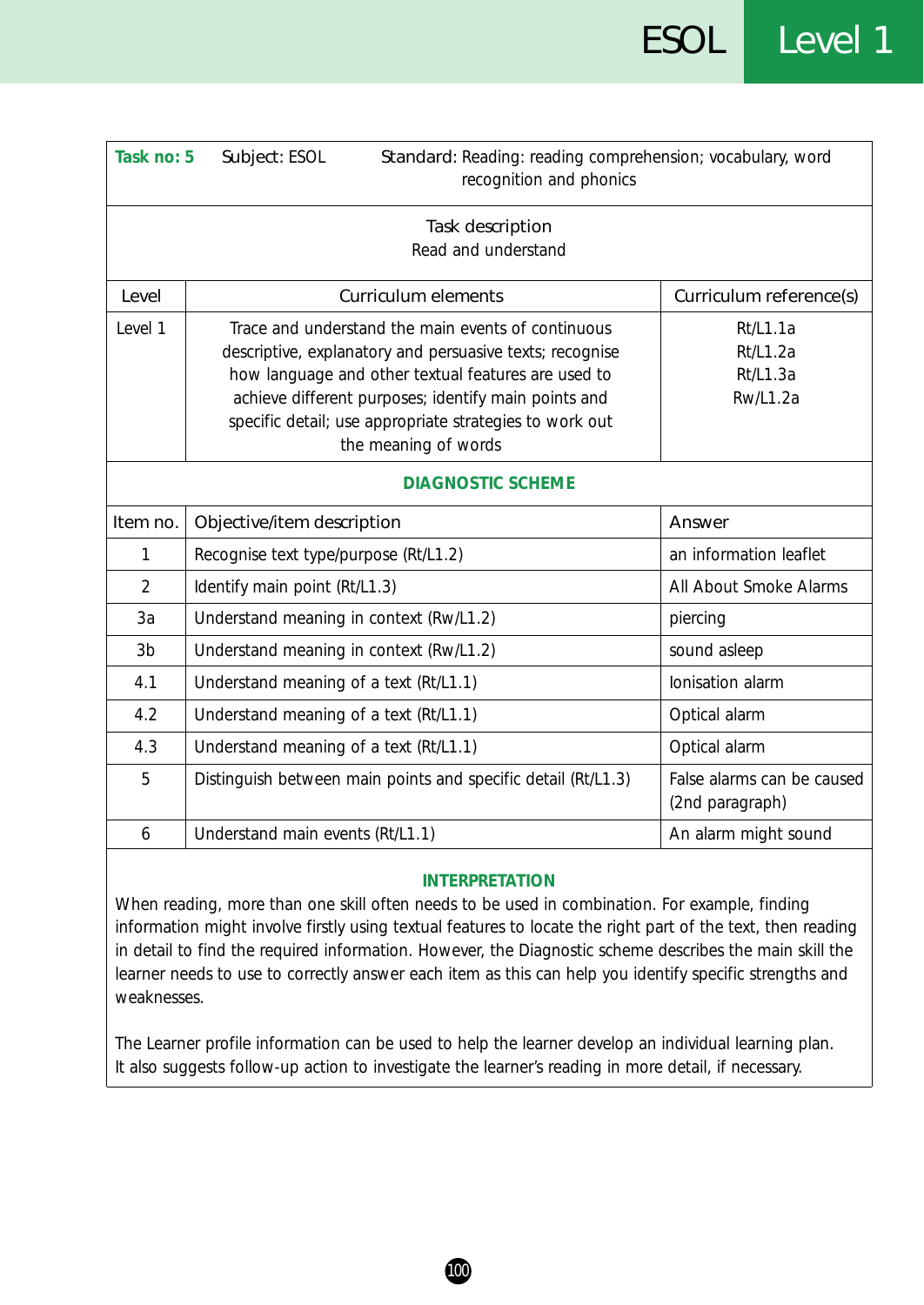### Level 1 ESOL

|    | Number<br>correct | Learner profile information                                                     | Next steps                                                                                                                                                                                                                                                                                                                                                                                                                                   |
|----|-------------------|---------------------------------------------------------------------------------|----------------------------------------------------------------------------------------------------------------------------------------------------------------------------------------------------------------------------------------------------------------------------------------------------------------------------------------------------------------------------------------------------------------------------------------------|
| eM | $0 - 3$           | The learner may not be able to<br>read and understand texts at<br>Level 1.      | Check the learner's understanding by asking<br>some simple questions about the text. If they<br>have difficulty in identifying the main points, try<br>the Entry 3 reading task (Task 6).                                                                                                                                                                                                                                                    |
| C  | $4 - 3$           | The learner is not totally secure in<br>reading skills at Level 1.              | Check the learner's pattern of correct and<br>incorrect answers to investigate the particular<br>reading skills s/he needs to work on.                                                                                                                                                                                                                                                                                                       |
|    |                   |                                                                                 | Check comprehension of the text by asking<br>questions about the vocabulary and features of<br>the text, e.g. how headings help to locate<br>information quickly.                                                                                                                                                                                                                                                                            |
|    |                   |                                                                                 | Check understanding of textual features,<br>e.g. What is it about this text which makes it an<br>explanation rather than an instruction or a<br>discussion (argument)?                                                                                                                                                                                                                                                                       |
|    |                   |                                                                                 | Discuss the meaning of some key words from<br>the leaflet.                                                                                                                                                                                                                                                                                                                                                                                   |
| Ε  | $7 - 9$           | The learner does not appear to<br>have any problems with reading<br>at Level 1. | Discuss the text with the learner to check that<br>s/he has fully understood the meaning and<br>vocabulary. You could ask her/him what it is<br>about the text that gives them the impression<br>that it is an information leaflet, e.g. being laid<br>out in narrow columns.                                                                                                                                                                |
|    |                   |                                                                                 | Check the learner's understanding of text type.<br>Why is this an explanation rather than an opinion?<br>What are the key features of the language which<br>show this? Where does it change its style and use<br>persuasive language (the last two paragraphs)?<br>See if the learner can identify where the register<br>changes tone from formal to informal. When<br>does the article address the reader directly? Why<br>does it do this? |
|    |                   |                                                                                 | If you are satisfied that the learner shows good<br>understanding of textual features and how the<br>language is used to achieve its purpose then try<br>using a more complex piece of reading from<br>Level 2.                                                                                                                                                                                                                              |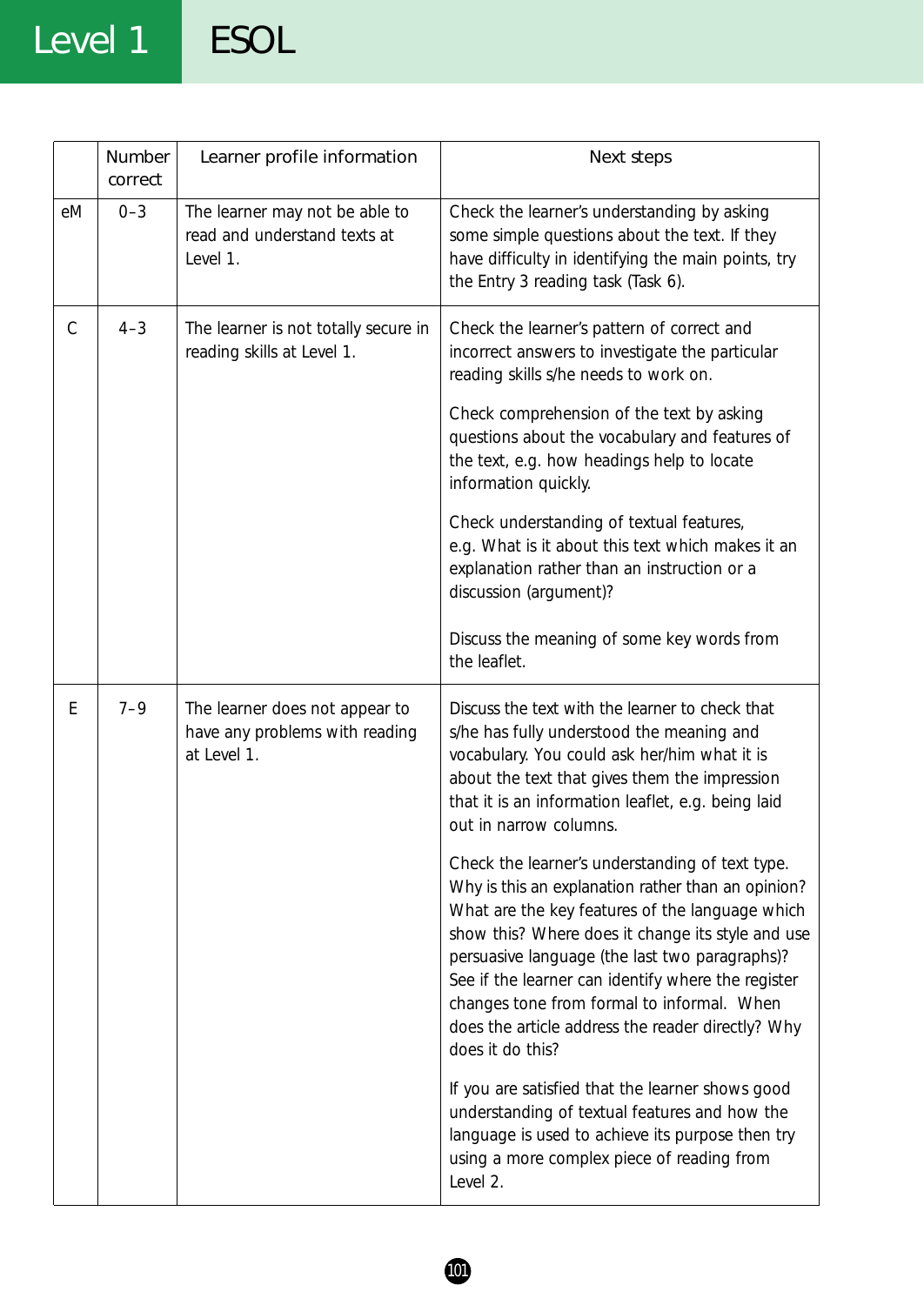#### **ILP information**

#### Long-term goal

To consolidate the learner's skills in understanding texts at Level 1

#### Short-term goals (dependent upon the learner)

*Target 1:*

Rt/L1.1a – To read and understand descriptive, explanatory and persuasive text

*Target 2:*

Rt/L1.2a – To recognise the purpose of a text by identifying the key features of style and language

*Target 3:*

Rt/L1.3a – To identify main points and details in text of five or more paragraphs

*Target 4:*

Rw/L1.2a – To develop a greater range of specific vocabulary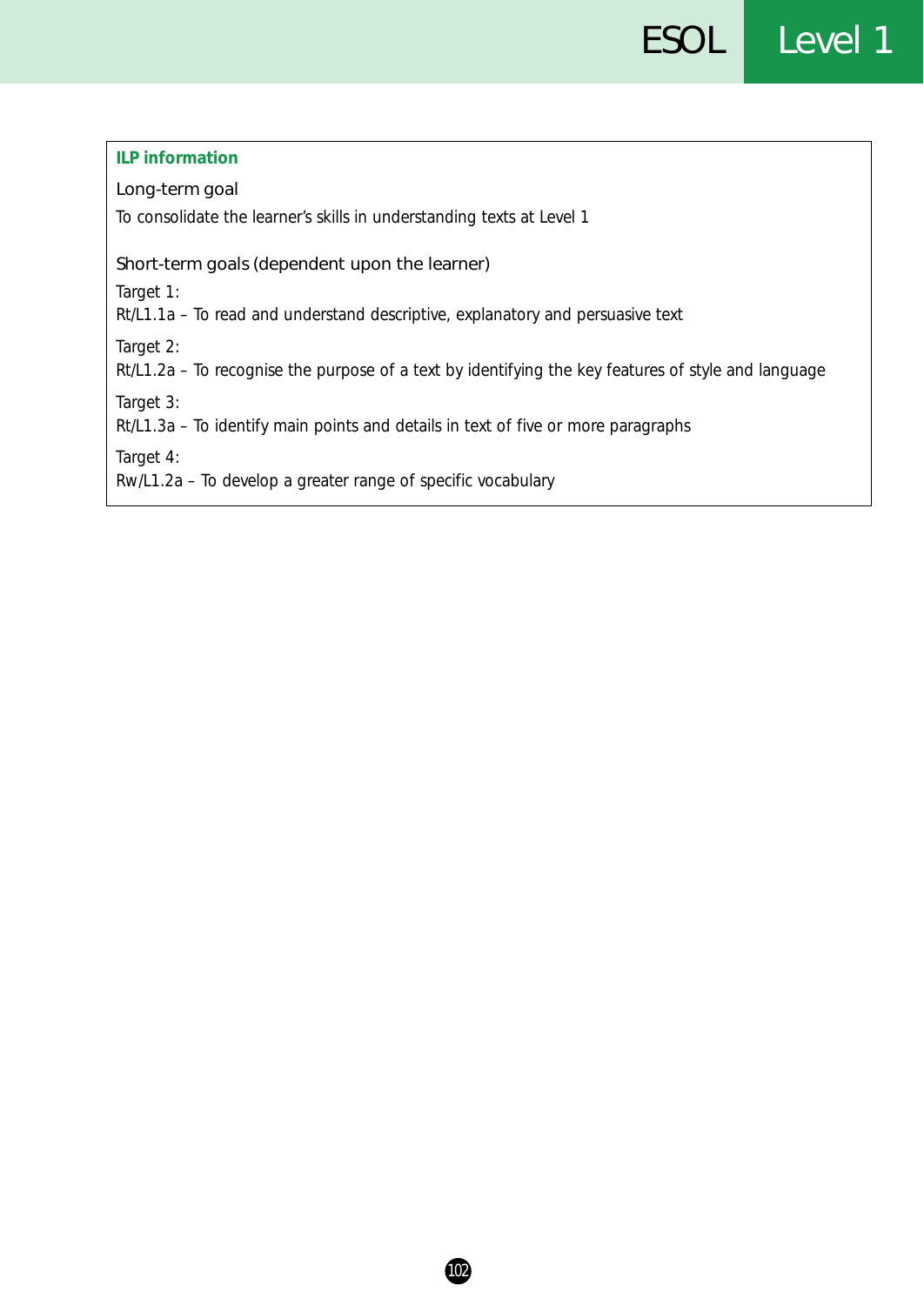### Level 1 ESOL

|                                                                                                                                                                                                                        | Task no: 6                          |                                                                                                              | Subject: ESOL                                                                                                                                                                                                                                    | Standard: Writing: writing composition; grammar and<br>punctuation; vocabulary, spelling and handwriting                                                                                                                                                                                                                                                                                                                                                                                       |                                                                                                                          |  |  |
|------------------------------------------------------------------------------------------------------------------------------------------------------------------------------------------------------------------------|-------------------------------------|--------------------------------------------------------------------------------------------------------------|--------------------------------------------------------------------------------------------------------------------------------------------------------------------------------------------------------------------------------------------------|------------------------------------------------------------------------------------------------------------------------------------------------------------------------------------------------------------------------------------------------------------------------------------------------------------------------------------------------------------------------------------------------------------------------------------------------------------------------------------------------|--------------------------------------------------------------------------------------------------------------------------|--|--|
| Task description<br>The learner is required to write a short piece of text on a choice of topics, following prompt questions.                                                                                          |                                     |                                                                                                              |                                                                                                                                                                                                                                                  |                                                                                                                                                                                                                                                                                                                                                                                                                                                                                                |                                                                                                                          |  |  |
|                                                                                                                                                                                                                        | <b>Curriculum elements</b><br>Level |                                                                                                              |                                                                                                                                                                                                                                                  |                                                                                                                                                                                                                                                                                                                                                                                                                                                                                                | Curriculum reference(s)                                                                                                  |  |  |
| Level 1                                                                                                                                                                                                                |                                     |                                                                                                              | Plan a short piece of text, selecting level of detail and format,<br>choosing suitable language, proof-reading, writing in complex<br>sentences, structuring texts sequentially and coherently with<br>correct grammar, punctuation and spelling |                                                                                                                                                                                                                                                                                                                                                                                                                                                                                                | Wt/L1.1a-b<br>Wt/L1.2a<br>Wt/L1.3a<br>Wt/L1.4a<br>Wt/L1.5a<br>Wt/L1.7a<br>Ws/L1.1a<br>Ws/L1.2a<br>Ws/L1.3a<br>Ww/L1.1a-b |  |  |
| <b>DIAGNOSTIC SCHEME</b>                                                                                                                                                                                               |                                     |                                                                                                              |                                                                                                                                                                                                                                                  |                                                                                                                                                                                                                                                                                                                                                                                                                                                                                                |                                                                                                                          |  |  |
| Item no.                                                                                                                                                                                                               |                                     |                                                                                                              | Objective/item description                                                                                                                                                                                                                       |                                                                                                                                                                                                                                                                                                                                                                                                                                                                                                | Answer                                                                                                                   |  |  |
| 1                                                                                                                                                                                                                      |                                     | The learner is required to write a short piece of text on a<br>choice of topics, following prompt questions. |                                                                                                                                                                                                                                                  | See Free writing marking<br>checklist                                                                                                                                                                                                                                                                                                                                                                                                                                                          |                                                                                                                          |  |  |
| <b>INTERPRETATION</b><br>Plan a short piece of text, selecting level of detail and format, choosing suitable language, proof-<br>reading, writing in complex sentences with correct grammar, punctuation and spelling. |                                     |                                                                                                              |                                                                                                                                                                                                                                                  |                                                                                                                                                                                                                                                                                                                                                                                                                                                                                                |                                                                                                                          |  |  |
|                                                                                                                                                                                                                        | <b>Number</b><br>correct            |                                                                                                              | Learner profile information                                                                                                                                                                                                                      |                                                                                                                                                                                                                                                                                                                                                                                                                                                                                                | Next steps                                                                                                               |  |  |
| eM                                                                                                                                                                                                                     | $0 - 4$                             |                                                                                                              | The learner has significant<br>difficulties producing self-<br>generated text at this level.                                                                                                                                                     | You will need to check whether difficulties stem<br>mostly from not knowing what to write or how<br>to express it. Is the learner demonstrating the<br>skills required at Entry 3? If so s/he should be able<br>to present information in simple, compound and<br>complex sentences. For Level 1 the sequencing<br>and paragraphing needs to be appropriate, the<br>language suitable for the audience and a range<br>of often used words, correctly spelt.<br>Consider assessment at Entry 3. |                                                                                                                          |  |  |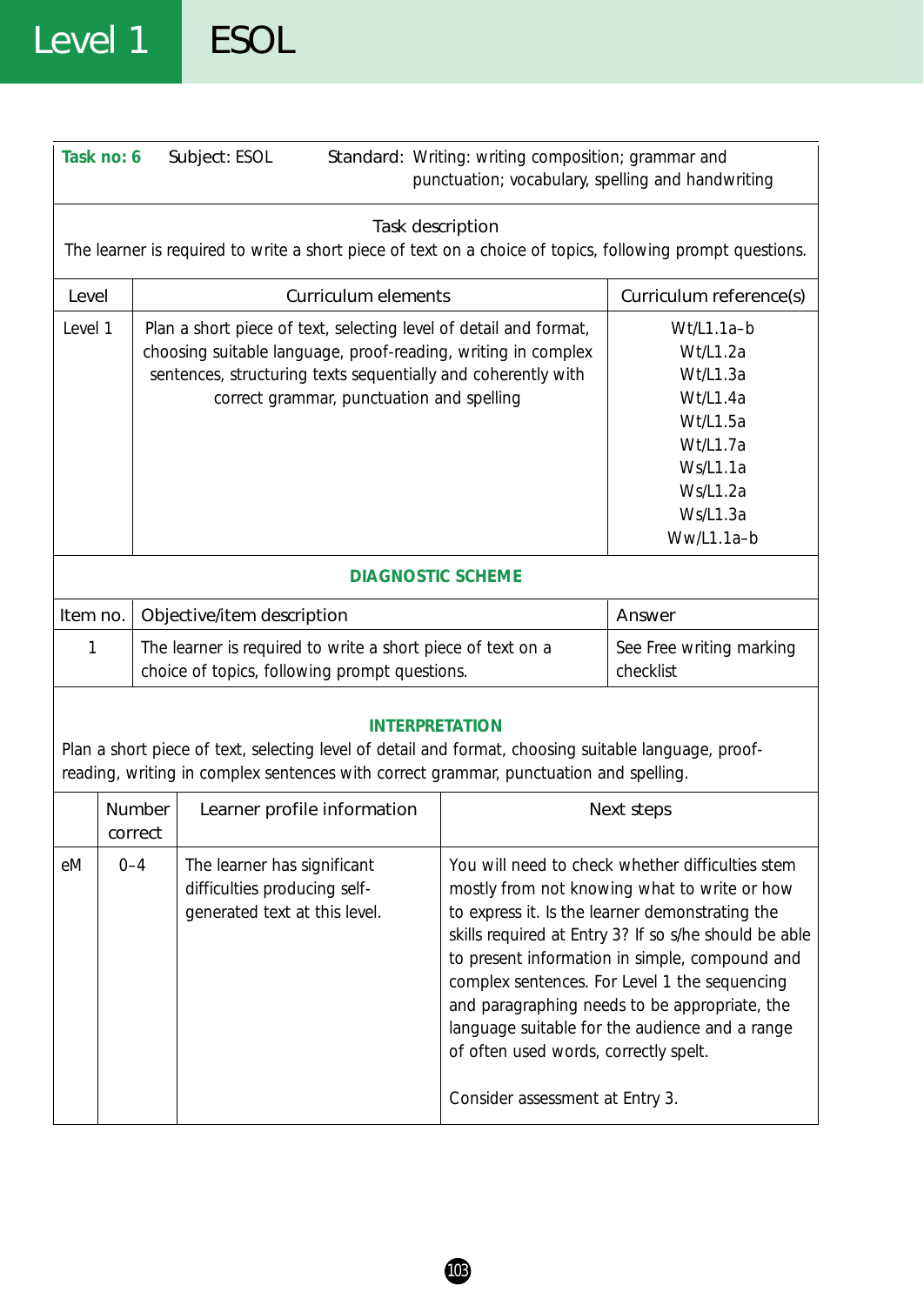|   | <b>Number</b><br>correct | Learner profile information                                                                                                                                                                                                                                                               | Next steps                                                                                                                                                                                                                                                                                                                                          |
|---|--------------------------|-------------------------------------------------------------------------------------------------------------------------------------------------------------------------------------------------------------------------------------------------------------------------------------------|-----------------------------------------------------------------------------------------------------------------------------------------------------------------------------------------------------------------------------------------------------------------------------------------------------------------------------------------------------|
| C | $5 - 9$                  | The learner is beginning to<br>structure her/his writing using<br>some simple and compound<br>sentences; to use basic<br>punctuation; to spell high-<br>frequency words and a greater<br>range of words using a growing<br>knowledge of sound-symbol<br>association and to write legibly. | More work will probably need to be done at this<br>level to achieve secure basic writing skills, <i>i.e.</i> well-<br>sequenced text, simple and compound sentences,<br>using appropriate punctuation and capitalisation.<br>Assess other skills at this level to identify possible<br>difficulties, e.g. spelling using the Literacy<br>materials. |
| E | $10 - 11$                | The learner is writing at the level<br>and has established the<br>fundamentals of writing a<br>coherent, reasonably accurate<br>piece of text.                                                                                                                                            | It may be useful to assess writing composition at<br>Level 2 to see how many skills are already in<br>place at this level.                                                                                                                                                                                                                          |

#### **ILP information**

#### Long-term goal

To write different texts accurately and legibly, appropriate to the situation

#### Short-term goals (dependent upon the learner)

*Target 1:*

Wt/L1.1a-b - To use appropriate planning strategies to support writing text using language suitable for the purpose and paragraphs where appropriate

#### *Target 2:*

Ws/L1.1a – To write legible simple, compound and complex sentences, using a greater range of conjunctions to join them, e.g. if, so, while, since, when

*Target 3:*

Ws/L1.3a - To punctuate sentences correctly, e.g. capital letters, full stops, question marks, exclamation marks, commas, (colons, dashes – used more in non sentences)

#### *Target 4:*

Ww/L1.1a – To spell correctly words used most often in work, studies and daily life

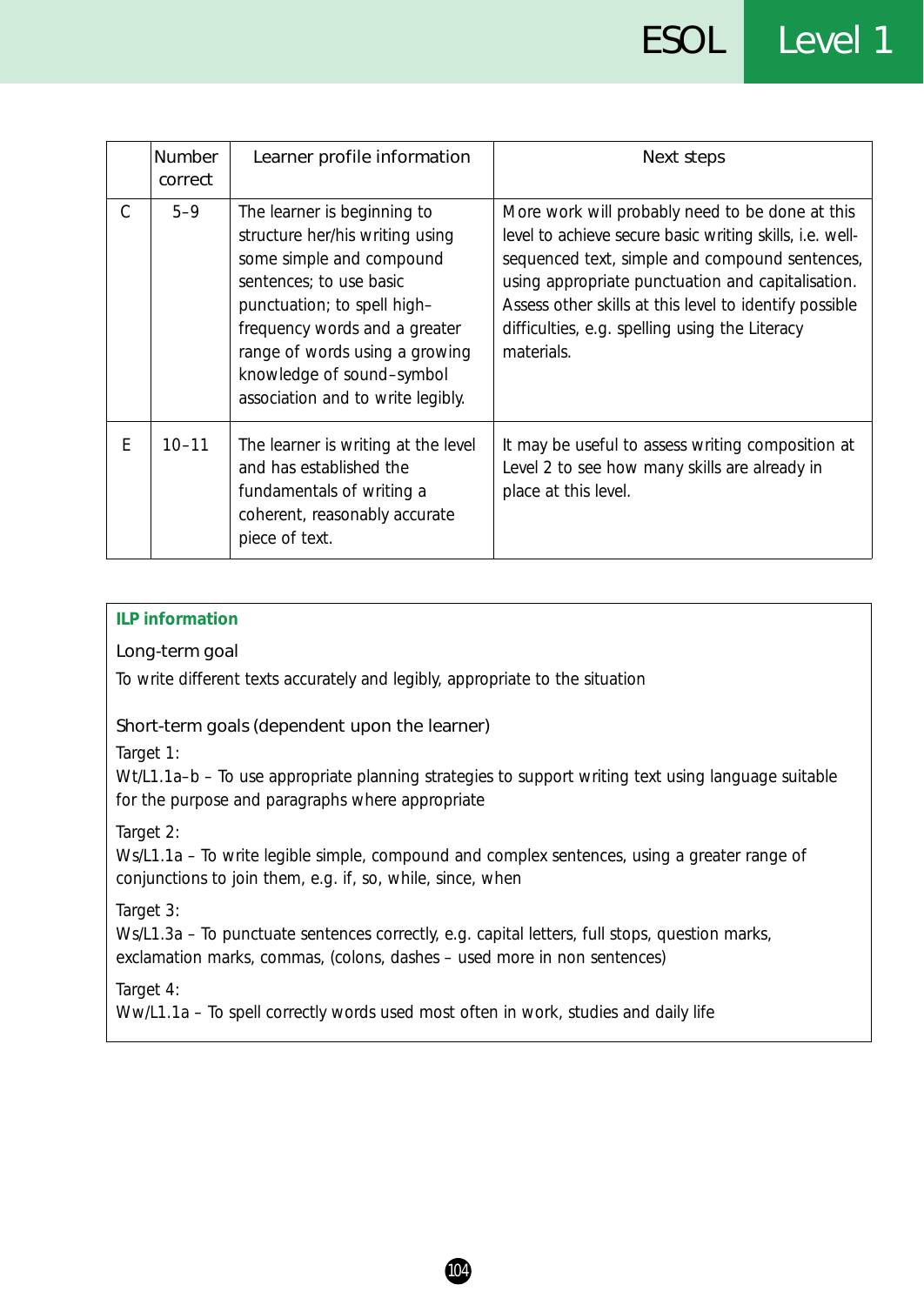# Level 2 ESOL

| Task no: 1     | Subject: ESOL<br>Standard: Listening: listen and respond                                             |                                                                                  |  |  |
|----------------|------------------------------------------------------------------------------------------------------|----------------------------------------------------------------------------------|--|--|
|                | Task description<br>Identify relevant information and understand a conversation                      |                                                                                  |  |  |
| Level          | <b>Curriculum elements</b>                                                                           | Curriculum reference(s)                                                          |  |  |
| Level 2        | Listen for and identify relevant information from<br>extended explanations; listen to a conversation | Lr/L2.1a<br>Lr/L2.2a                                                             |  |  |
|                | <b>DIAGNOSTIC SCHEME</b>                                                                             |                                                                                  |  |  |
| Item no.       | Objective/item description                                                                           | Answer                                                                           |  |  |
| 1              | Understand a conversation (Lr/L2.2a)                                                                 | • the hotel had lost their<br>booking<br>their train was late<br>they became ill |  |  |
| $\overline{2}$ | Identify relevant information (Lr/L2.1a)                                                             | pay for everything together                                                      |  |  |
| 3              | Identify relevant information (Lr/L2.1a)                                                             | the first two weeks of<br>August                                                 |  |  |
| $\overline{4}$ | Identify relevant information (Lr/L2.1a)                                                             | ten                                                                              |  |  |
| 5              | Identify relevant information (Lr/L2.1a)                                                             | Aqua Experience                                                                  |  |  |
| 6              | Understand a conversation (Lr/L2.2a)                                                                 | California Sun                                                                   |  |  |
| $\overline{7}$ | Identify relevant information (Lr/L2.1a)                                                             | £5,650                                                                           |  |  |
| 8              | Identify relevant information (Lr/L2.1a)                                                             | not later than four weeks<br>before the holiday                                  |  |  |
| 9              | Understand a conversation (Lr/L2.2a)                                                                 | There may never be<br>another chance.                                            |  |  |
| 10             | Identify relevant information (Lr/L2.1a)                                                             | credit card                                                                      |  |  |

### **INTERPRETATION**

When listening to and understanding the meaning of a speaker in real life, more than one skill often needs to be used in combination. However, the Diagnostic scheme describes the main skill the learner needs to use to correctly answer each item, as this can help you identify specific strengths and weaknesses.

The Learner profile information can be used to help the learner develop an individual learning plan. It also suggests follow-up action to investigate the learner's recognition of the alphabet in more detail, if necessary.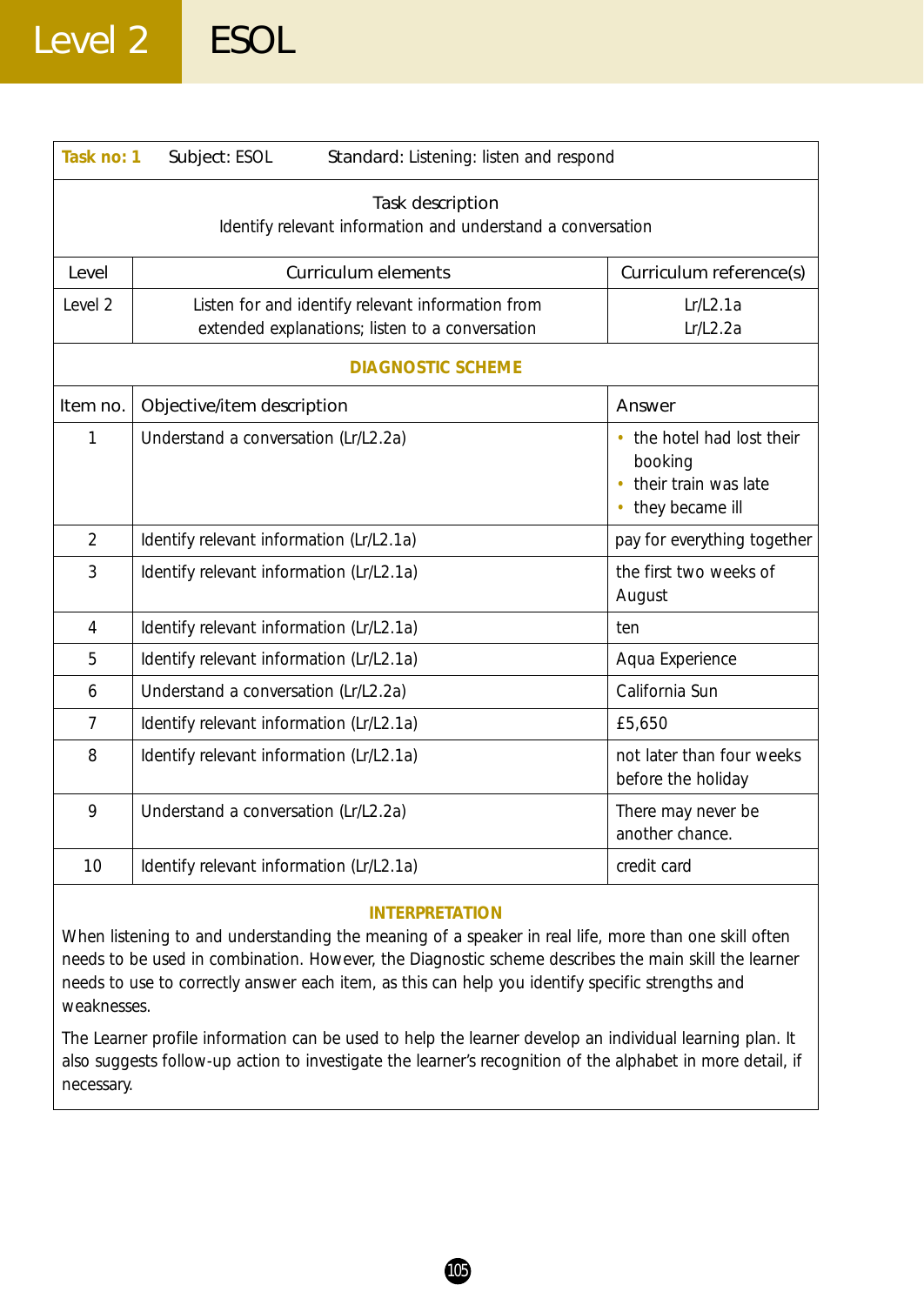|    | Number<br>correct | Learner profile information                                                                    | Next steps                                                                                                                                                                                                                                          |
|----|-------------------|------------------------------------------------------------------------------------------------|-----------------------------------------------------------------------------------------------------------------------------------------------------------------------------------------------------------------------------------------------------|
| eM | $0 - 2$           | The learner may not be able to<br>understand spoken explanations<br>and narratives at Level 2. | Check to identify whether the learner<br>understood some of the interaction. Did s/he<br>know where it was taking place? What was it<br>that the man was trying to do?                                                                              |
|    |                   |                                                                                                | If not already done, check the learner's<br>understanding in a face-to-face situation using<br>the Level 1 speaking materials.                                                                                                                      |
|    |                   |                                                                                                | If the learner shows some understanding of work<br>at this level start with learning targets using<br>explanations and straightforward narratives of a<br>reasonable length.                                                                        |
|    |                   |                                                                                                | If the learner has difficulty with work at this level<br>try the Level 1 listening task (Task 1).                                                                                                                                                   |
| C  | $3 - 8$           | The learner is not totally secure in<br>listening skills at Level 2.                           | Look at the learner's correct and incorrect<br>answers to investigate particular strengths and<br>weaknesses.                                                                                                                                       |
|    |                   |                                                                                                | Try to identify where the difficulties in<br>comprehension were. Did the learner have<br>difficulty in understanding the part of the<br>conversation when the speaker hesitated or was<br>interrupted by the other speaker?                         |
|    |                   |                                                                                                | Check for understanding of aspects of<br>vocabulary, e.g. What is a tailor-made deal?<br>What is a fly-drive package?                                                                                                                               |
|    |                   |                                                                                                | If not already done, check the learner's<br>understanding in a face-to-face situation using<br>the Level 2 speaking materials.                                                                                                                      |
| E  | $9 - 10$          | The learner does not appear to<br>have any problems with listening<br>skills at Level 2.       | Check that the learner has understood all aspects<br>of the interaction including vocabulary. Does s/he<br>understand the rules of turn-taking? Why did the<br>woman carry on the conversation when the man<br>hesitated?                           |
|    |                   |                                                                                                | As the learner will need to cover a wider range of<br>listening skills to be described as established at<br>Level 2, if not already done, check the learner's<br>understanding in a face-to-face situation using<br>the Level 2 speaking materials. |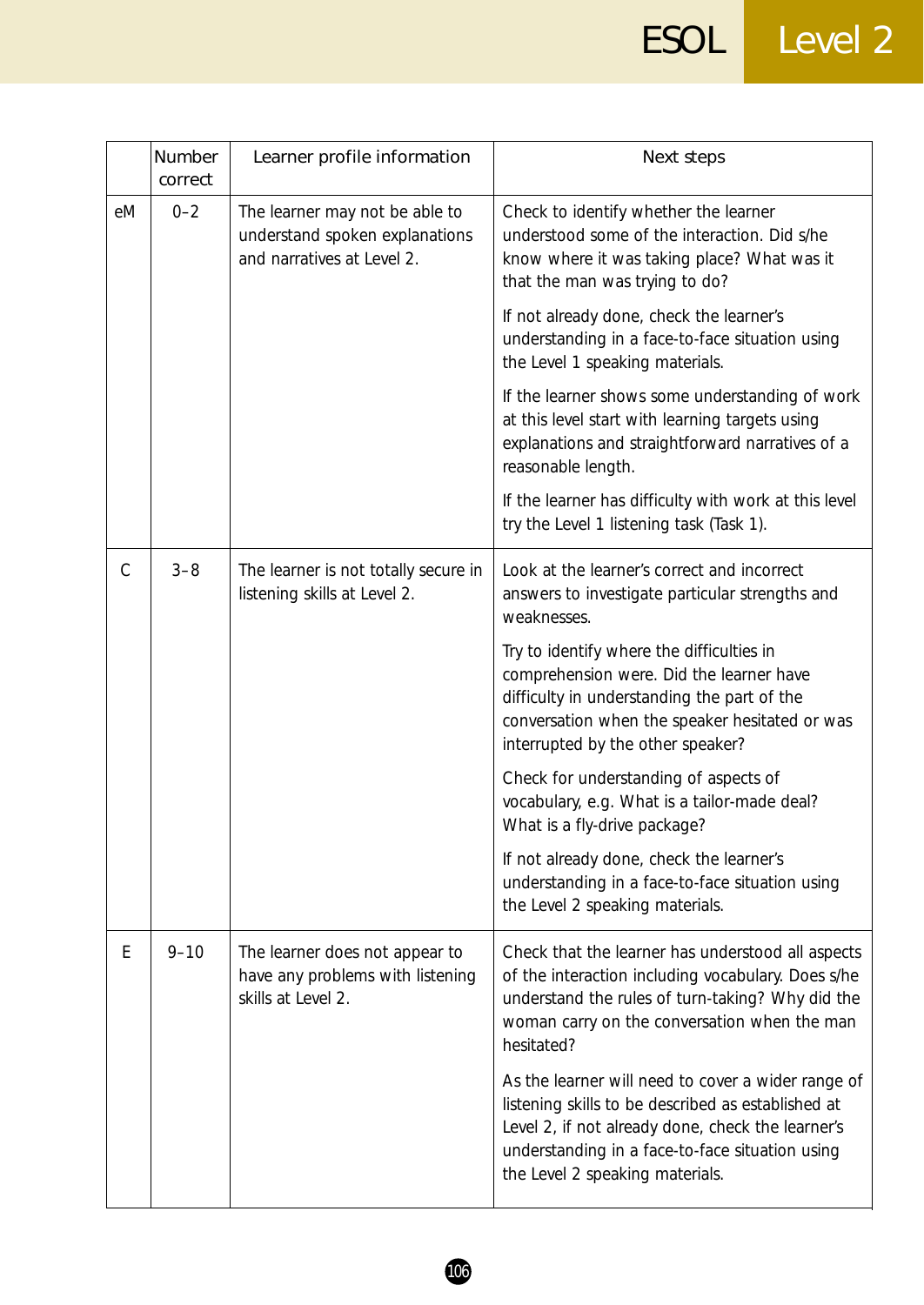### **ILP information**

### Long-term goal

To consolidate the learner's listening comprehension skills at Level 2 by developing skills in a range of contexts

### Short-term goals (dependent upon the learner)

*Target 1:*

Lr/L2.1a – To listen to and identify information from presentations, explanations and spoken instructions

*Target 2:*

Lr/L2.2a – To listen to and understand lengthy conversations on a range of topics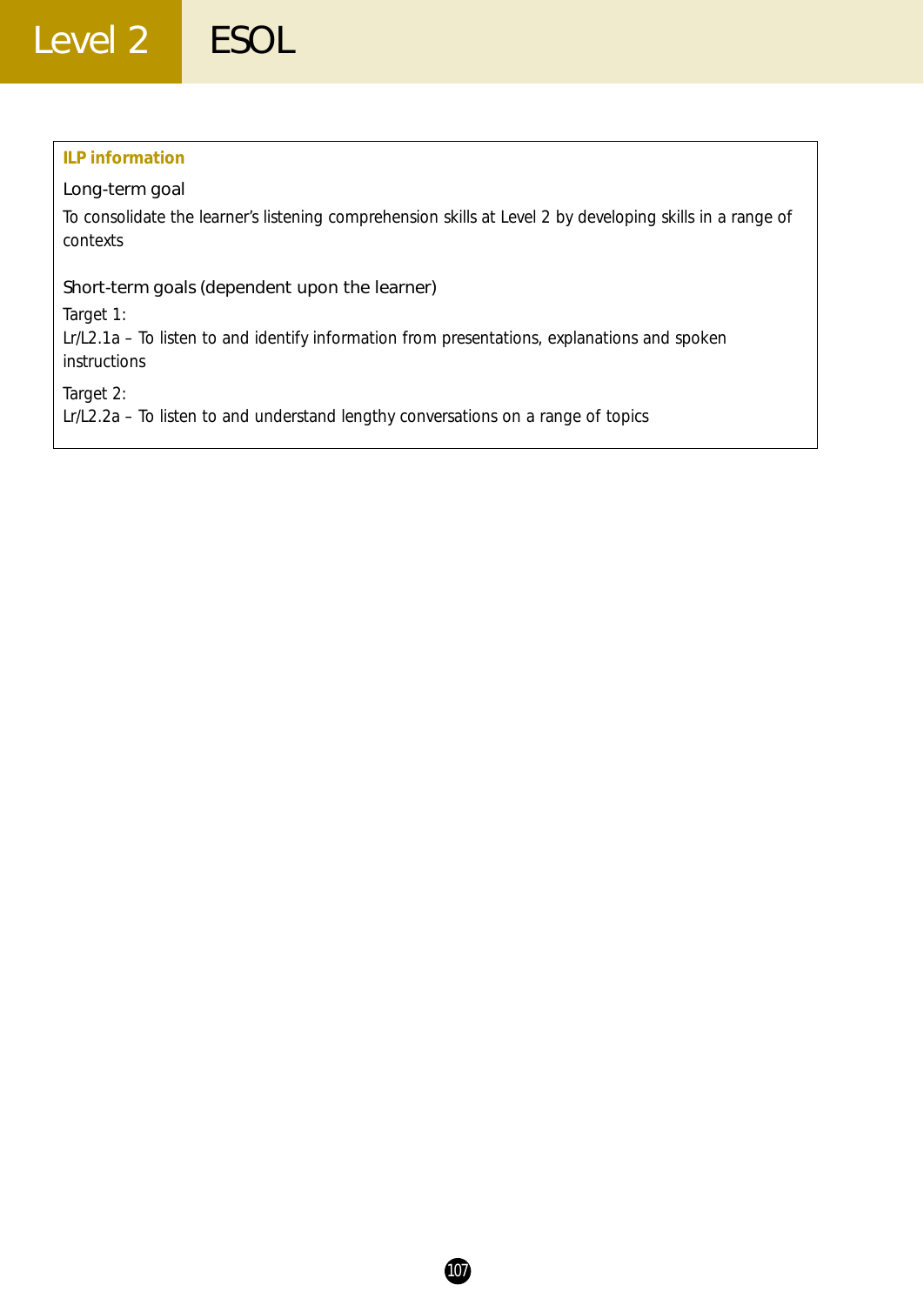|                                                                                                                                                                                                                                                            | Task no: 2                                                                                                                                                                                                                                                                                                                                                                                                                                                                                                                                                                                                                                                                                                            | Subject: ESOL                                                                                                                                                                                                                                                                                                                                 | Standard: Listening: listen and respond                                                                 |                                                                                                                                                                                                                                                                                                                        |  |
|------------------------------------------------------------------------------------------------------------------------------------------------------------------------------------------------------------------------------------------------------------|-----------------------------------------------------------------------------------------------------------------------------------------------------------------------------------------------------------------------------------------------------------------------------------------------------------------------------------------------------------------------------------------------------------------------------------------------------------------------------------------------------------------------------------------------------------------------------------------------------------------------------------------------------------------------------------------------------------------------|-----------------------------------------------------------------------------------------------------------------------------------------------------------------------------------------------------------------------------------------------------------------------------------------------------------------------------------------------|---------------------------------------------------------------------------------------------------------|------------------------------------------------------------------------------------------------------------------------------------------------------------------------------------------------------------------------------------------------------------------------------------------------------------------------|--|
|                                                                                                                                                                                                                                                            | Task description<br>Tutor scored listening task<br>You need to set up this task. See the Administration instructions for guidance.                                                                                                                                                                                                                                                                                                                                                                                                                                                                                                                                                                                    |                                                                                                                                                                                                                                                                                                                                               |                                                                                                         |                                                                                                                                                                                                                                                                                                                        |  |
| Level                                                                                                                                                                                                                                                      |                                                                                                                                                                                                                                                                                                                                                                                                                                                                                                                                                                                                                                                                                                                       | <b>Curriculum elements</b>                                                                                                                                                                                                                                                                                                                    |                                                                                                         | Curriculum reference(s)                                                                                                                                                                                                                                                                                                |  |
| Level 2                                                                                                                                                                                                                                                    |                                                                                                                                                                                                                                                                                                                                                                                                                                                                                                                                                                                                                                                                                                                       | Extract information face-to-face and from media; listen<br>$Lr/L2.1a-b$<br>$Lr/L2.2a-e$<br>to narrative; respond to speaker and context;<br>understand spoken instructions; listen for detail;<br>Lr/L2.3a<br>respond to detailed questions; follow and participate in<br>$Lr/L2.4a-b$<br>a discussion; recognise features of spoken language |                                                                                                         |                                                                                                                                                                                                                                                                                                                        |  |
|                                                                                                                                                                                                                                                            |                                                                                                                                                                                                                                                                                                                                                                                                                                                                                                                                                                                                                                                                                                                       |                                                                                                                                                                                                                                                                                                                                               | <b>DIAGNOSTIC SCHEME</b>                                                                                |                                                                                                                                                                                                                                                                                                                        |  |
| Item no.                                                                                                                                                                                                                                                   |                                                                                                                                                                                                                                                                                                                                                                                                                                                                                                                                                                                                                                                                                                                       | Objective/item description                                                                                                                                                                                                                                                                                                                    |                                                                                                         | Answer                                                                                                                                                                                                                                                                                                                 |  |
| 1                                                                                                                                                                                                                                                          |                                                                                                                                                                                                                                                                                                                                                                                                                                                                                                                                                                                                                                                                                                                       | See Speaking and listening assessment profiles                                                                                                                                                                                                                                                                                                |                                                                                                         | See Speaking and listening<br>assessment profiles                                                                                                                                                                                                                                                                      |  |
|                                                                                                                                                                                                                                                            | <b>INTERPRETATION</b><br>The Administration instructions suggest a range of one-to-one or small group tasks which can be used<br>as opportunities to conduct appropriate diagnostic assessment using the Speaking and listening<br>assessment profiles to determine the suitable profile for the learner against the curriculum elements.<br>Remember that these situations will also be opportunities to assess speaking skills and that learners will<br>not always demonstrate the full range of skills on each occasion. The marking score is purely a<br>mechanism to convert the learner profile for the ICT version. It is the individual grading profile which<br>should be used to determine learning goals. |                                                                                                                                                                                                                                                                                                                                               |                                                                                                         |                                                                                                                                                                                                                                                                                                                        |  |
| <b>MARKING CONVERSION</b><br>To convert the profile for the purpose of using the ICT recording and ILP facilities, award one mark for<br>each curriculum element on the grading profile in which the learner's performance is judged to be<br>established. |                                                                                                                                                                                                                                                                                                                                                                                                                                                                                                                                                                                                                                                                                                                       |                                                                                                                                                                                                                                                                                                                                               |                                                                                                         |                                                                                                                                                                                                                                                                                                                        |  |
|                                                                                                                                                                                                                                                            | <b>Number</b><br>correct                                                                                                                                                                                                                                                                                                                                                                                                                                                                                                                                                                                                                                                                                              | Learner profile information                                                                                                                                                                                                                                                                                                                   |                                                                                                         | Next steps                                                                                                                                                                                                                                                                                                             |  |
| eМ                                                                                                                                                                                                                                                         | $0 - 3$                                                                                                                                                                                                                                                                                                                                                                                                                                                                                                                                                                                                                                                                                                               | The learner has been able to<br>demonstrate no or little ability<br>to listen for the level of detail<br>required at this level.                                                                                                                                                                                                              | learning goals and identify which particular<br>relevant detail from recorded or live<br>presentations? | Use the grading profile to establish appropriate<br>aspects of the chosen activity caused the most<br>difficulty. Is the learner able to extract some key<br>information from extended interactions? Is the<br>learner able to identify a general point, a specific<br>idea or an example? Can the learner extract the |  |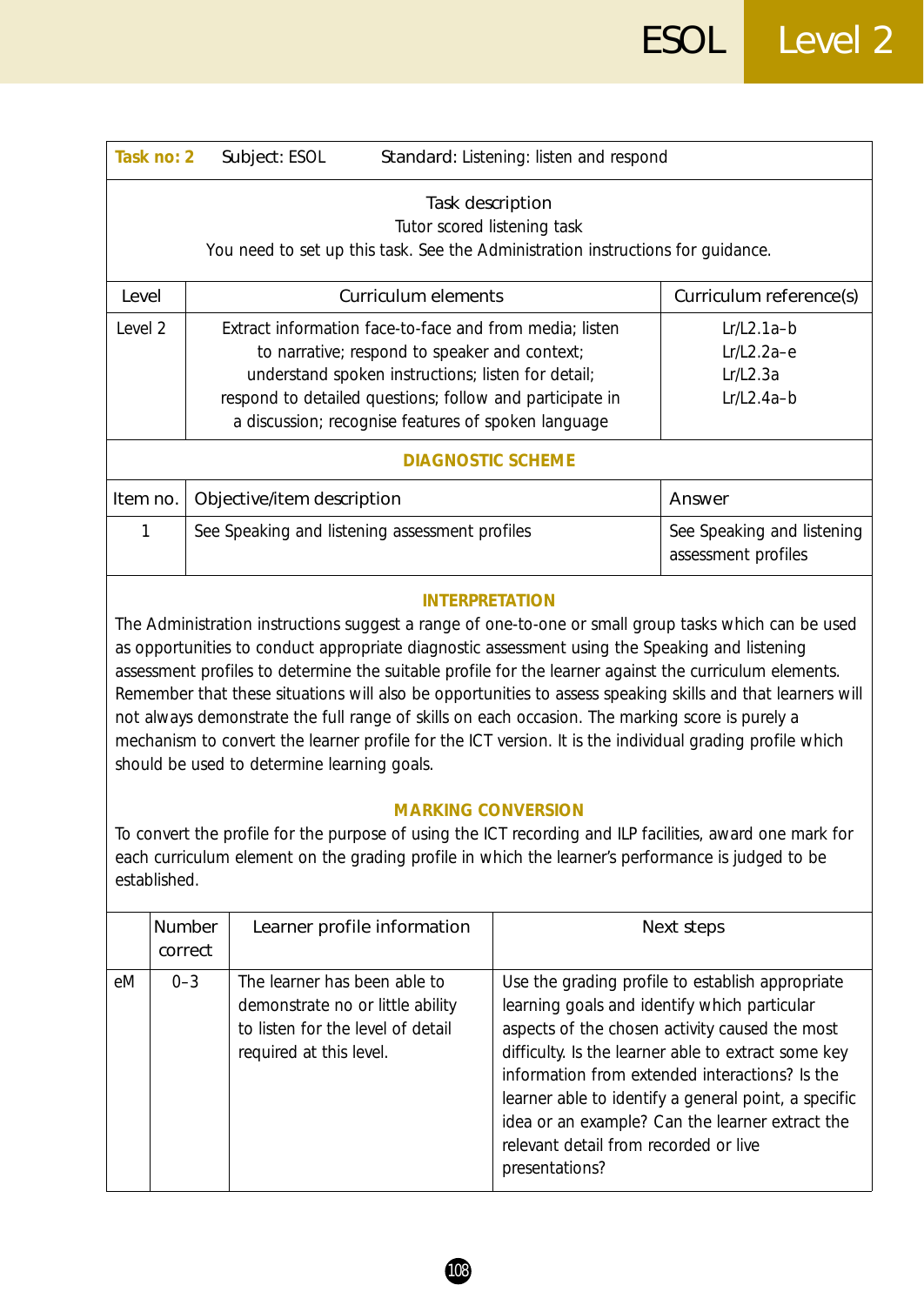# Level 2 ESOL

|               | Number<br>correct | Learner profile information                                                                                                      | Next steps                                                                                                                                                                                                                                                                                                                                                                                                                                                                                                                                                                                                                                                                                                                                                                                                                                                                                                                                                                                                                        |
|---------------|-------------------|----------------------------------------------------------------------------------------------------------------------------------|-----------------------------------------------------------------------------------------------------------------------------------------------------------------------------------------------------------------------------------------------------------------------------------------------------------------------------------------------------------------------------------------------------------------------------------------------------------------------------------------------------------------------------------------------------------------------------------------------------------------------------------------------------------------------------------------------------------------------------------------------------------------------------------------------------------------------------------------------------------------------------------------------------------------------------------------------------------------------------------------------------------------------------------|
|               |                   |                                                                                                                                  | Can the learner follow a set of complex<br>instructions? Is the learner able to appropriately<br>confirm understanding or use appropriately<br>worded questions to ask for clarification and check<br>her/his understanding? Did the learner have<br>difficulty understanding specific key words or items<br>of detail? Did certain features of spoken language<br>at this level present difficulties in understanding?                                                                                                                                                                                                                                                                                                                                                                                                                                                                                                                                                                                                           |
| $\mathcal{C}$ | $4 - 7$           | The learner has demonstrated<br>some satisfactory skills at this level<br>but still has some areas of<br>significant difficulty. | Use the grading profile to determine the areas for<br>future work. The learner does not appear to have<br>a problem in identifying the general gist of most<br>of the discourse. Check for understanding of key<br>words from the task, asking the learner to identify<br>specific details of the discourse to check for<br>understanding and use of vocabulary. Check that<br>the learner can form grammatically correct<br>questions to clarify her/his own understanding.<br>Can the learner respond appropriately to questions<br>using grammatical constructions at this level<br>showing understanding of the speaker's register<br>and provide answers of appropriate detail and<br>complexity of construction in response? Use this<br>information to identify the areas of greatest<br>difficulty in listening for detail in order to set<br>learning targets. If the activity was a discussion,<br>was the learner able to listen for gist, follow the<br>detail of the discussion and participate (if<br>interactive)? |
| E             | $8 - 9$           | The learner has no difficulty in<br>listening and responding to a<br>variety of discourse types at this<br>level.                | You will need to be satisfied that the learner has<br>established skills in the range of discourse<br>situations for this level. These include lengthy<br>narratives, explanations, presentations, following<br>complex spoken instructions, taking part in<br>conversations and discussions, showing the<br>appropriate range of grammar, tenses and<br>vocabulary at Level 2. The learner should be able<br>to use a wide range of simple, continuous, perfect<br>and perfect continuous verb forms using simple,<br>compound and complex sentences with a wide<br>range of subordinate clauses, as described in the<br>Adult ESOL Core Curriculum.                                                                                                                                                                                                                                                                                                                                                                             |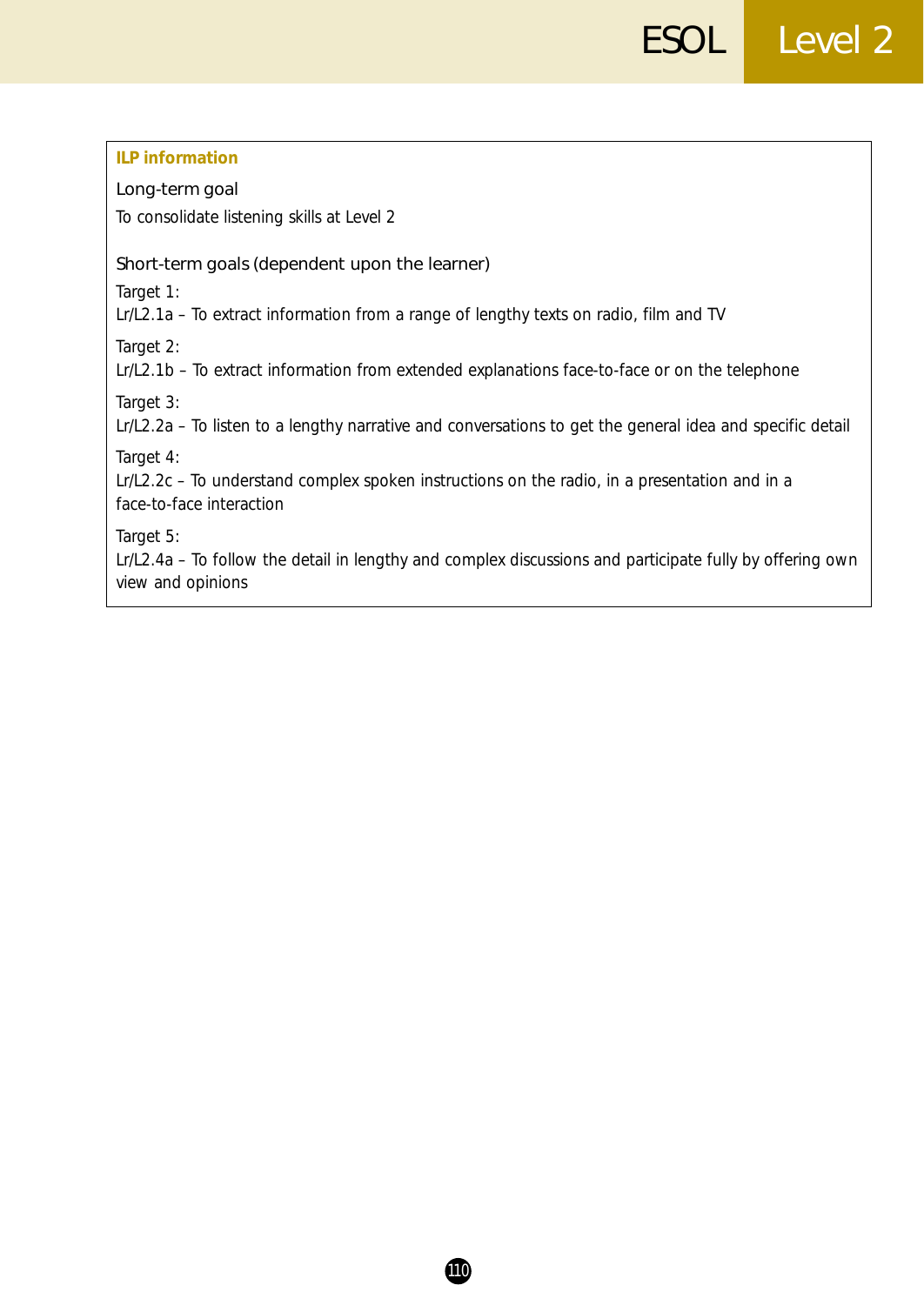| Task no: 3                                                                                                                                                                                                                                                                                                                                                                                                                                                                                                                                                                                                                                                                                                                                                                                                                                                                                                                                                                              |                   | Subject: ESOL                                                                                                                                                                                                                                                                                                                                                                                                                                                                                                                 | Standard: Speaking: speak to communicate              |                                                   |
|-----------------------------------------------------------------------------------------------------------------------------------------------------------------------------------------------------------------------------------------------------------------------------------------------------------------------------------------------------------------------------------------------------------------------------------------------------------------------------------------------------------------------------------------------------------------------------------------------------------------------------------------------------------------------------------------------------------------------------------------------------------------------------------------------------------------------------------------------------------------------------------------------------------------------------------------------------------------------------------------|-------------------|-------------------------------------------------------------------------------------------------------------------------------------------------------------------------------------------------------------------------------------------------------------------------------------------------------------------------------------------------------------------------------------------------------------------------------------------------------------------------------------------------------------------------------|-------------------------------------------------------|---------------------------------------------------|
|                                                                                                                                                                                                                                                                                                                                                                                                                                                                                                                                                                                                                                                                                                                                                                                                                                                                                                                                                                                         |                   | You need to set up this task. See the Administration instructions for guidance.                                                                                                                                                                                                                                                                                                                                                                                                                                               | <b>Task Description</b><br>Tutor scored speaking task |                                                   |
| Level                                                                                                                                                                                                                                                                                                                                                                                                                                                                                                                                                                                                                                                                                                                                                                                                                                                                                                                                                                                   |                   | <b>Curriculum elements</b>                                                                                                                                                                                                                                                                                                                                                                                                                                                                                                    |                                                       | Curriculum reference(s)                           |
| Level 2                                                                                                                                                                                                                                                                                                                                                                                                                                                                                                                                                                                                                                                                                                                                                                                                                                                                                                                                                                                 |                   | $Sc/L2.1a-c$<br>Speak clearly using stress and intonation to convey nuance,<br>use formal language; respond to criticism; make requests,<br>Sc/L2.2a<br>ask for information, give factual accounts, explanations and<br>$Sc/L2.3a-b$<br>instructions; narrate events in the past; give a formal report;<br>$Sc/L2.4a-f$<br>describe and compare; presenting information and ideas in a<br>Sc/L2.5a<br>logical sequence including detail                                                                                       |                                                       |                                                   |
|                                                                                                                                                                                                                                                                                                                                                                                                                                                                                                                                                                                                                                                                                                                                                                                                                                                                                                                                                                                         |                   |                                                                                                                                                                                                                                                                                                                                                                                                                                                                                                                               | <b>DIAGNOSTIC SCHEME</b>                              |                                                   |
| Item no.                                                                                                                                                                                                                                                                                                                                                                                                                                                                                                                                                                                                                                                                                                                                                                                                                                                                                                                                                                                |                   | Objective/item description                                                                                                                                                                                                                                                                                                                                                                                                                                                                                                    |                                                       | Answer                                            |
| 1                                                                                                                                                                                                                                                                                                                                                                                                                                                                                                                                                                                                                                                                                                                                                                                                                                                                                                                                                                                       |                   | See Speaking and listening assessment profiles                                                                                                                                                                                                                                                                                                                                                                                                                                                                                |                                                       | See Speaking and listening<br>assessment profiles |
| established.                                                                                                                                                                                                                                                                                                                                                                                                                                                                                                                                                                                                                                                                                                                                                                                                                                                                                                                                                                            |                   | and the Diagnosis of speaking skills administration guide, using the Question bank as a focus for the<br>conversation. The marking score is purely a mechanism to convert the learner profile for the ICT version. It is<br>the individual grading profile which should be used to determine learning goals.<br>To convert the profile for the purpose of using the ICT recording and ILP facilities, award one mark for<br>each curriculum element on the grading profile in which the learner's performance is judged to be | <b>MARKING CONVERSION</b>                             |                                                   |
|                                                                                                                                                                                                                                                                                                                                                                                                                                                                                                                                                                                                                                                                                                                                                                                                                                                                                                                                                                                         | Number<br>correct | Learner profile information                                                                                                                                                                                                                                                                                                                                                                                                                                                                                                   |                                                       | Next steps                                        |
| $0 - 1$<br>The learner has difficulty working<br>Review the profile to establish whether the learner<br>eM<br>at this level both using language of<br>needs to work on pronunciation, speech patterns,<br>appropriate length and complexity,<br>intonation, stress for emphasis and pronunciation.<br>using appropriate word stress and<br>Were there any regularly occurring inaccuracies<br>of structure which made understanding difficult<br>intonation, pace and phrasing to<br>convey meaning adequately.<br>or prevented the learner from accurately expressing<br>her/himself? Was the learner able to use any of<br>the tenses required at this level, e.g. use of a wide<br>range of simple, continuous, perfect and perfect<br>continuous verb forms? Could s/he develop<br>information and ideas in a logical sequence and<br>provide further detail? Were there any difficulties<br>in the range of vocabulary at this level which<br>restricted the learner's expression? |                   |                                                                                                                                                                                                                                                                                                                                                                                                                                                                                                                               |                                                       |                                                   |

 $\underline{\bullet}$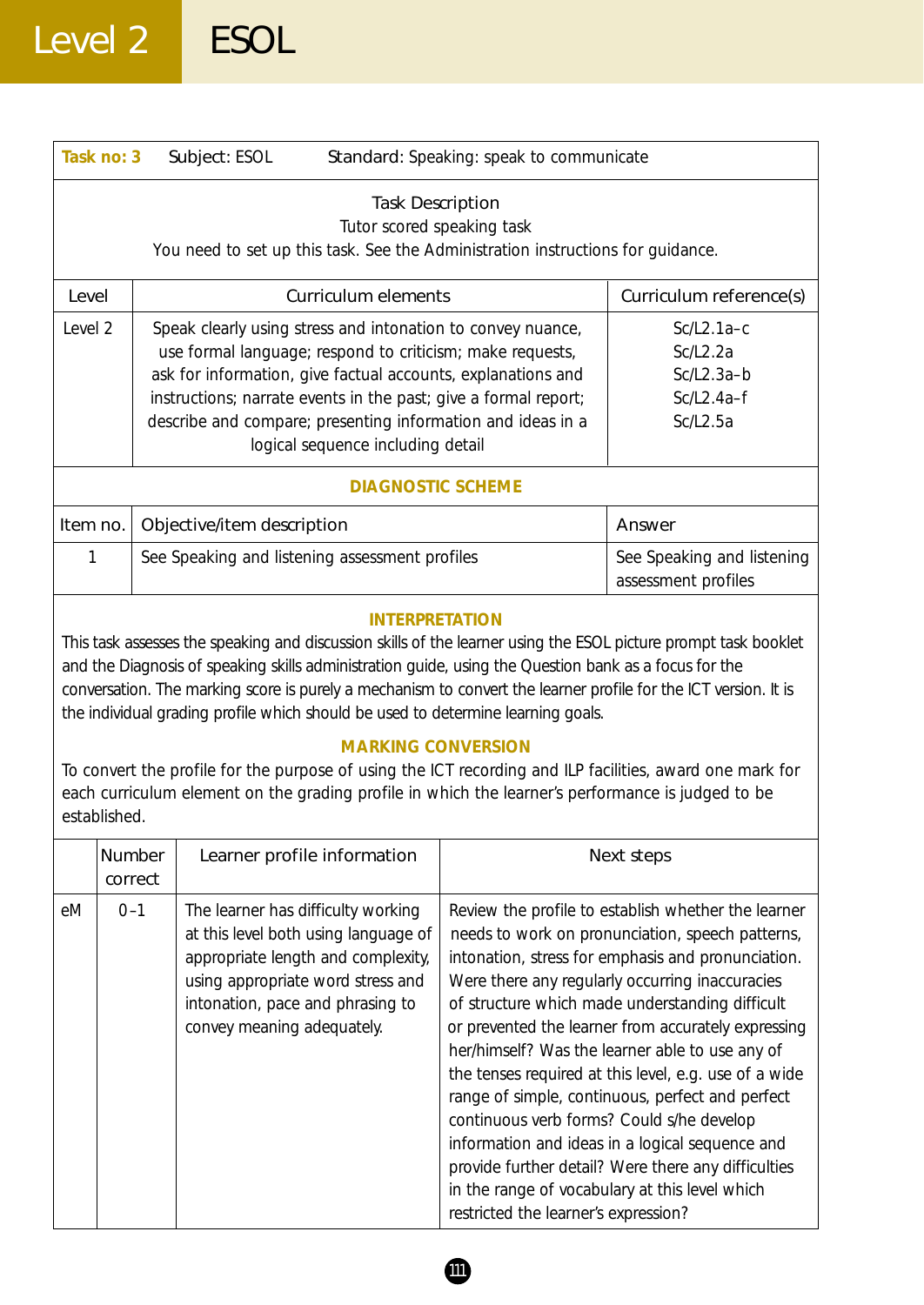|               | Number<br>correct | Learner profile information                                                                                                                                                                                                                                        | Next steps                                                                                                                                                                                                                                                                                                                                                                                                                                                                                                                                                                                                                                                                                              |
|---------------|-------------------|--------------------------------------------------------------------------------------------------------------------------------------------------------------------------------------------------------------------------------------------------------------------|---------------------------------------------------------------------------------------------------------------------------------------------------------------------------------------------------------------------------------------------------------------------------------------------------------------------------------------------------------------------------------------------------------------------------------------------------------------------------------------------------------------------------------------------------------------------------------------------------------------------------------------------------------------------------------------------------------|
| $\mathcal{C}$ | $2 - 4$           | The learner has shown some<br>ability in covering the range of<br>speaking skills at this level, using<br>the range of tenses, grammatical<br>structures and vocabulary. There<br>may be some significant areas or<br>a few areas, which s/he needs<br>to address. | Review the assessment profile to discuss where<br>the difficulties were for the learner. If there were<br>pronunciation difficulties or some inappropriate<br>use of word stress and intonation, set the learning<br>targets to support development. Did the learner<br>consistently use accurate grammatical structures<br>for this level of work or were there certain<br>construction forms which proved difficult for<br>her/him? Did the learner's range of vocabulary<br>support the expressions s/he wished to use? Was<br>the learner able to use any of the tenses required<br>at this level, e.g. use of a wide range of simple,<br>continuous, perfect and perfect continuous verb<br>forms? |
| E             | 5                 | The learner has demonstrated that<br>s/he can express her/himself<br>satisfactorily for work at this level.                                                                                                                                                        | If you are satisfied that the learner has expressed<br>her/himself fluently, with clear pronunciation,<br>appropriate speed, rhythm and intonation, using<br>the range of verb tenses and vocabulary over a<br>range of interactions at this level, you might wish<br>to discuss any targets for higher level work,<br>e.g. English for Specific/Academic Purposes.                                                                                                                                                                                                                                                                                                                                     |

### **ILP information**

### Long-term goal

To develop speaking skills at Level 2 in a range of speech interactions

### Short-term goals (dependent upon the learner)

*Target 1:*

Sc/L2.1a – To speak a wide range of words and phrases using correct stress, intonation and phrasing *Target 2:*

Sc/L2.3a–b – To make requests and ask for information using correctly structured sentences

*Target 3:*

Sc/L2.4a–d – To make correct statements of fact using past and future perfect and a range of conditional forms

*Target 4:*

Sc/L2.5a – To present information and ideas in a logical sequence developing detail where appropriate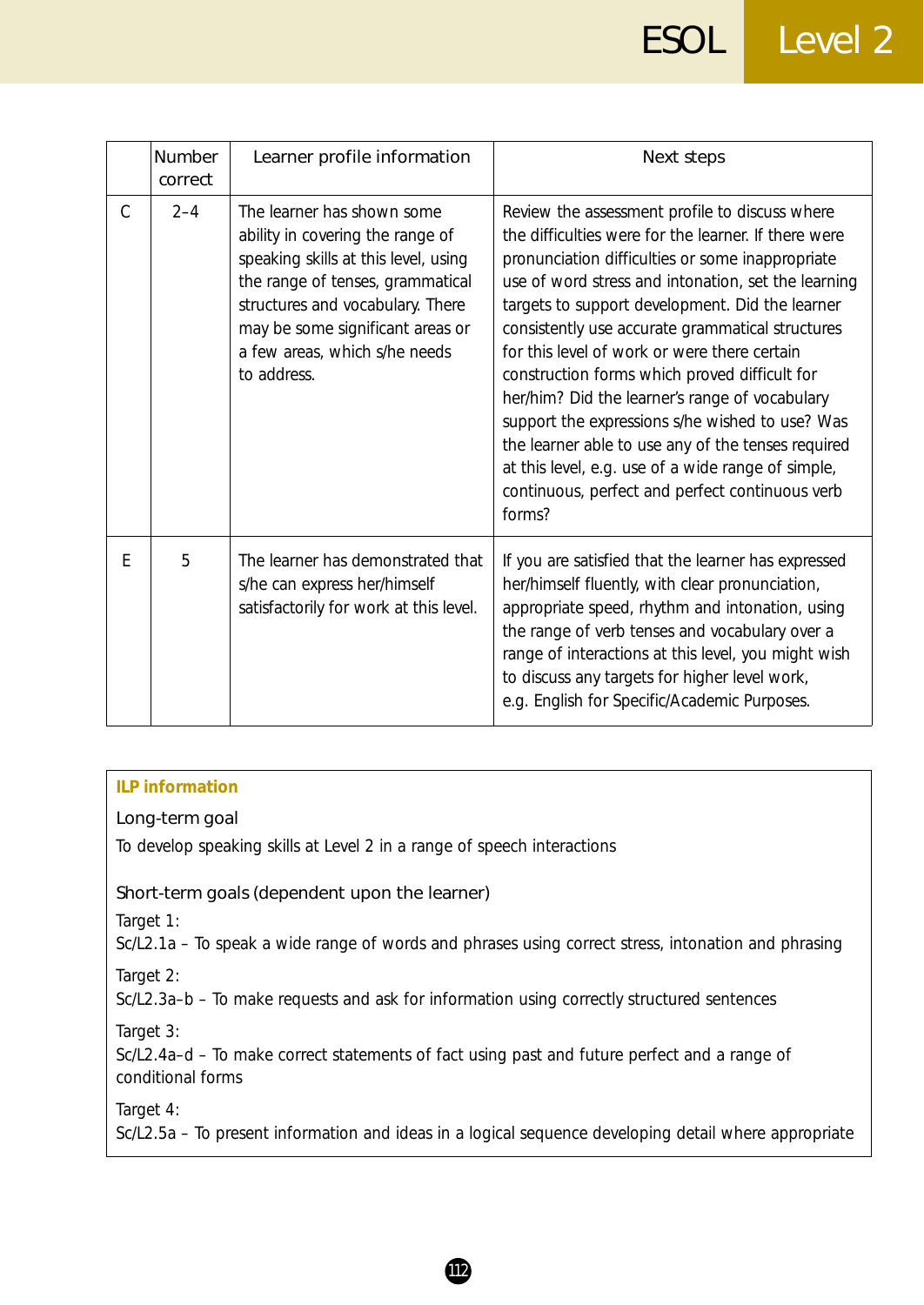|          | Task no: 4                                                                                                                                                                                                                                                                                                                                                                                                                                                                                                                                                                                                                                                                                                                                                                                                                                                                                                                                                                          | Subject: ESOL                                                                                            | Standard: Speaking: engage in discussion |                                                                                                                                                                                                                     |
|----------|-------------------------------------------------------------------------------------------------------------------------------------------------------------------------------------------------------------------------------------------------------------------------------------------------------------------------------------------------------------------------------------------------------------------------------------------------------------------------------------------------------------------------------------------------------------------------------------------------------------------------------------------------------------------------------------------------------------------------------------------------------------------------------------------------------------------------------------------------------------------------------------------------------------------------------------------------------------------------------------|----------------------------------------------------------------------------------------------------------|------------------------------------------|---------------------------------------------------------------------------------------------------------------------------------------------------------------------------------------------------------------------|
|          | Task description<br>Tutor scored discussion task<br>You need to set up this task. See the Administration instructions for quidance.                                                                                                                                                                                                                                                                                                                                                                                                                                                                                                                                                                                                                                                                                                                                                                                                                                                 |                                                                                                          |                                          |                                                                                                                                                                                                                     |
| Level    |                                                                                                                                                                                                                                                                                                                                                                                                                                                                                                                                                                                                                                                                                                                                                                                                                                                                                                                                                                                     | <b>Curriculum elements</b>                                                                               |                                          | Curriculum reference(s)                                                                                                                                                                                             |
| Level 2  | Take part in discussions, formal and informal, help<br>Sd/L2.1a<br>discussions move forward; express feelings and<br>Sd/L2.2a-d<br>views; persuade, warn and rebuke; support opinions<br>Sd/L2.3a<br>with evidence; use strategies to reassure; use<br>Sd/L2.4a<br>appropriate phrases for interruption<br>Sd/L2.5a                                                                                                                                                                                                                                                                                                                                                                                                                                                                                                                                                                                                                                                                 |                                                                                                          |                                          |                                                                                                                                                                                                                     |
|          |                                                                                                                                                                                                                                                                                                                                                                                                                                                                                                                                                                                                                                                                                                                                                                                                                                                                                                                                                                                     | <b>DIAGNOSTIC SCHEME</b>                                                                                 |                                          |                                                                                                                                                                                                                     |
| Item no. | Objective/item description<br>Answer                                                                                                                                                                                                                                                                                                                                                                                                                                                                                                                                                                                                                                                                                                                                                                                                                                                                                                                                                |                                                                                                          |                                          |                                                                                                                                                                                                                     |
| 1        |                                                                                                                                                                                                                                                                                                                                                                                                                                                                                                                                                                                                                                                                                                                                                                                                                                                                                                                                                                                     | See Speaking and listening assessment profiles<br>assessment profiles                                    |                                          | See Speaking and listening                                                                                                                                                                                          |
|          | <b>INTERPRETATION</b><br>The Administration instructions suggest a range of one-to-one or small group tasks which can be used<br>as opportunities to conduct appropriate diagnostic assessment using the Speaking and listening<br>assessment profiles to determine the suitable profile for the learner against the curriculum elements.<br>Remember that these situations will also be opportunities to assess speaking skills and that learners will<br>not always demonstrate the full range of skills on each occasion. The marking score is purely a<br>mechanism to convert the learner profile for the ICT version. It is the individual grading profile which<br>should be used to determine learning goals.<br><b>MARKING CONVERSION</b><br>To convert the profile for the purpose of using the ICT recording and ILP facilities, award one mark for<br>each curriculum element on the grading profile in which the learner's performance is judged to be<br>established. |                                                                                                          |                                          |                                                                                                                                                                                                                     |
|          | Number<br>correct                                                                                                                                                                                                                                                                                                                                                                                                                                                                                                                                                                                                                                                                                                                                                                                                                                                                                                                                                                   | Learner profile information                                                                              |                                          | Next steps                                                                                                                                                                                                          |
| eM       | $0 - 3$                                                                                                                                                                                                                                                                                                                                                                                                                                                                                                                                                                                                                                                                                                                                                                                                                                                                                                                                                                             | The learner has shown little or<br>some ability of the level of<br>spoken skills required at this level. | at Level 2?                              | Use the grading profile to determine where the<br>learner has experienced the greatest difficulty. Did<br>s/he have difficulty expressing her/himself using the<br>range of vocabulary, tenses and grammar required |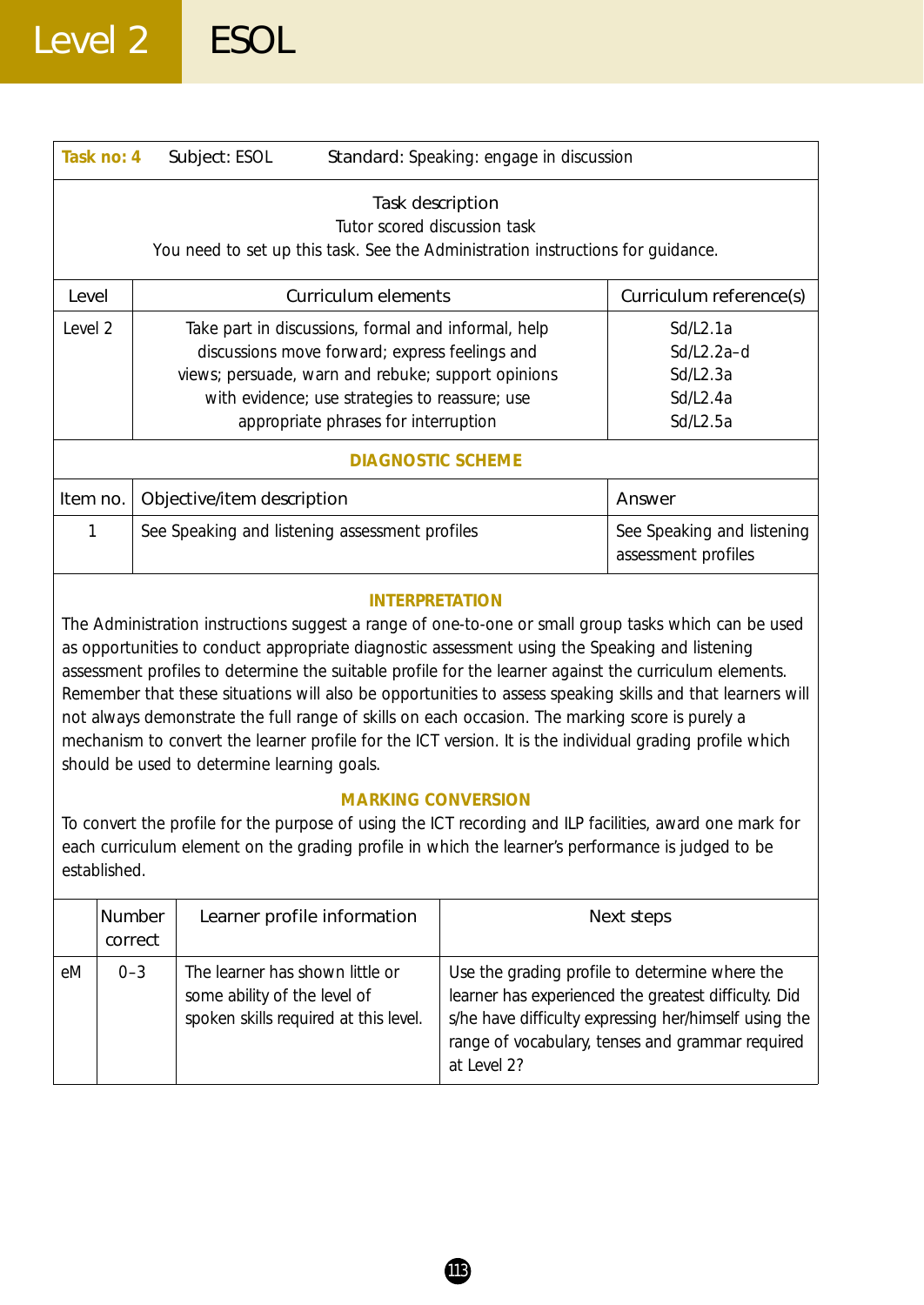# ESOL Level 2

|               | Number<br>correct | Learner profile information                                                                                                                                                                | Next steps                                                                                                                                                                                                                                                                                                                                                                                                                                                                                                                                                                                                                                                                                                                                                                                                                                                                                                                                                            |
|---------------|-------------------|--------------------------------------------------------------------------------------------------------------------------------------------------------------------------------------------|-----------------------------------------------------------------------------------------------------------------------------------------------------------------------------------------------------------------------------------------------------------------------------------------------------------------------------------------------------------------------------------------------------------------------------------------------------------------------------------------------------------------------------------------------------------------------------------------------------------------------------------------------------------------------------------------------------------------------------------------------------------------------------------------------------------------------------------------------------------------------------------------------------------------------------------------------------------------------|
|               |                   |                                                                                                                                                                                            | Use the feedback discussion to explore whether<br>the learner fully understood the contributions<br>made by other people. Was s/he able to follow the<br>general gist of the discussion? Were there any key<br>words or features of language which s/he<br>understood/misunderstood? Did s/he recognise the<br>difference in the language used in social and<br>formal settings? Was the learner making key<br>grammatical inaccuracies in structuring statements<br>and questions at this level? Was her/his range of<br>vocabulary sufficiently expansive to support<br>expression?                                                                                                                                                                                                                                                                                                                                                                                 |
| $\mathcal{C}$ | $4 - 6$           | The learner has demonstrated that<br>s/he is able to engage in some<br>elements of group discussion at<br>this level, however, there are<br>certain areas, which s/he needs<br>to develop. | Use the grading profile to determine the priority<br>areas for development. Was the learner able to<br>distinguish between the vocabulary choices and<br>discourse types, which s/he would be using in<br>formal and informal contexts? Did the learner have<br>difficulty with expression of views and opinions,<br>etc? Were these difficulties because of<br>grammatical inaccuracies, pronunciation or lack of<br>appropriate vocabulary? Did the learner relate to<br>the views of other speakers? If there were<br>difficulties, was this because of a lack of<br>understanding of the discourse or because of<br>other factors, e.g. not understanding the turn-<br>taking process or that discussion is about following<br>other people's contributions, too? Did the learner<br>express herself/himself using the range of tenses<br>required at this level e.g. use of a wide range of<br>simple, continuous, perfect and perfect continuous<br>verb forms? |
| Ε             | $7 - 8$           | The learner has not had any<br>difficulty taking part in<br>discussion at this level.                                                                                                      | The learner's skills have been assessed and found<br>to be established in most, if not all, of the<br>curriculum elements in the grading profile. If you<br>are satisfied that s/he has covered the range of<br>formal and informal interactions at this level and<br>can use an appropriate range of vocabulary,<br>grammatical structures and tenses in a range of<br>interactions, then you may wish to discuss higher<br>level work, e.g. English for a Specific/Academic<br>Purpose.                                                                                                                                                                                                                                                                                                                                                                                                                                                                             |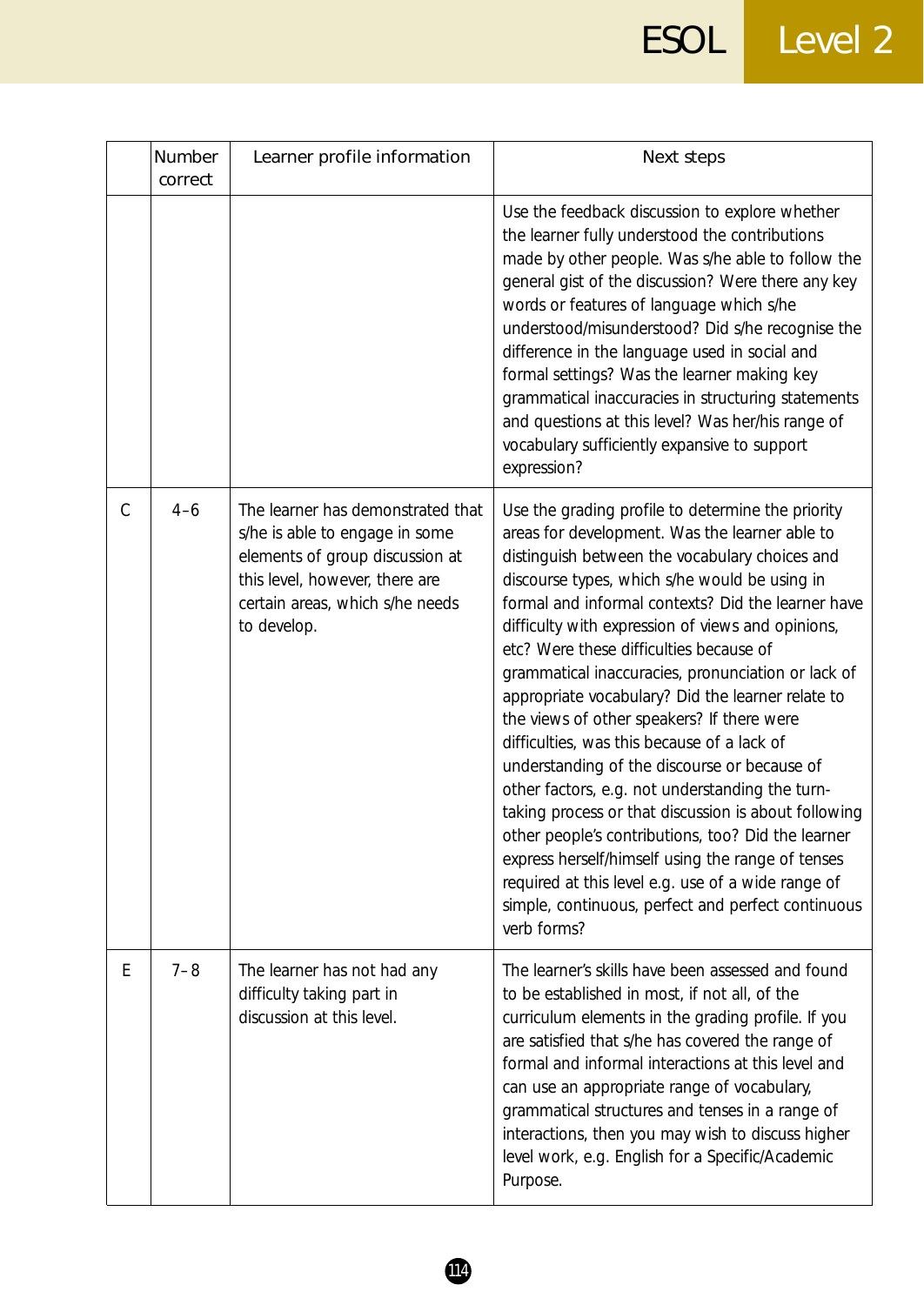### **ILP information**

### Long-term goal

To develop discussion skills at Level 2

### Short-term goals (dependent upon the learner)

*Target 1:*

Sd/L2.2a–b – To take part in a range of social and formal interactions using correct grammar and vocabulary

*Target 2:*

Sd/L2.2c – To express a range of feelings, wishes, views and opinions using correct grammar and vocabulary

*Target 3:*

Sd/L2.2d – To respond to other speakers using expressions of persuasion, warning, rebuke and sympathy using correct grammar and vocabulary

*Target 4:*

Sd/L2.3a – To invite other speakers to contribute to the discussion or to interrupt other speakers using appropriate grammar and vocabulary

*Target 5:*

Sd/L2.4a – To support opinions and arguments providing evidence using appropriate vocabulary, grammar and pronunciation

*Target 6:*

Sd/L2.5a – To express reassurance (or disagreement) using appropriate expression and body language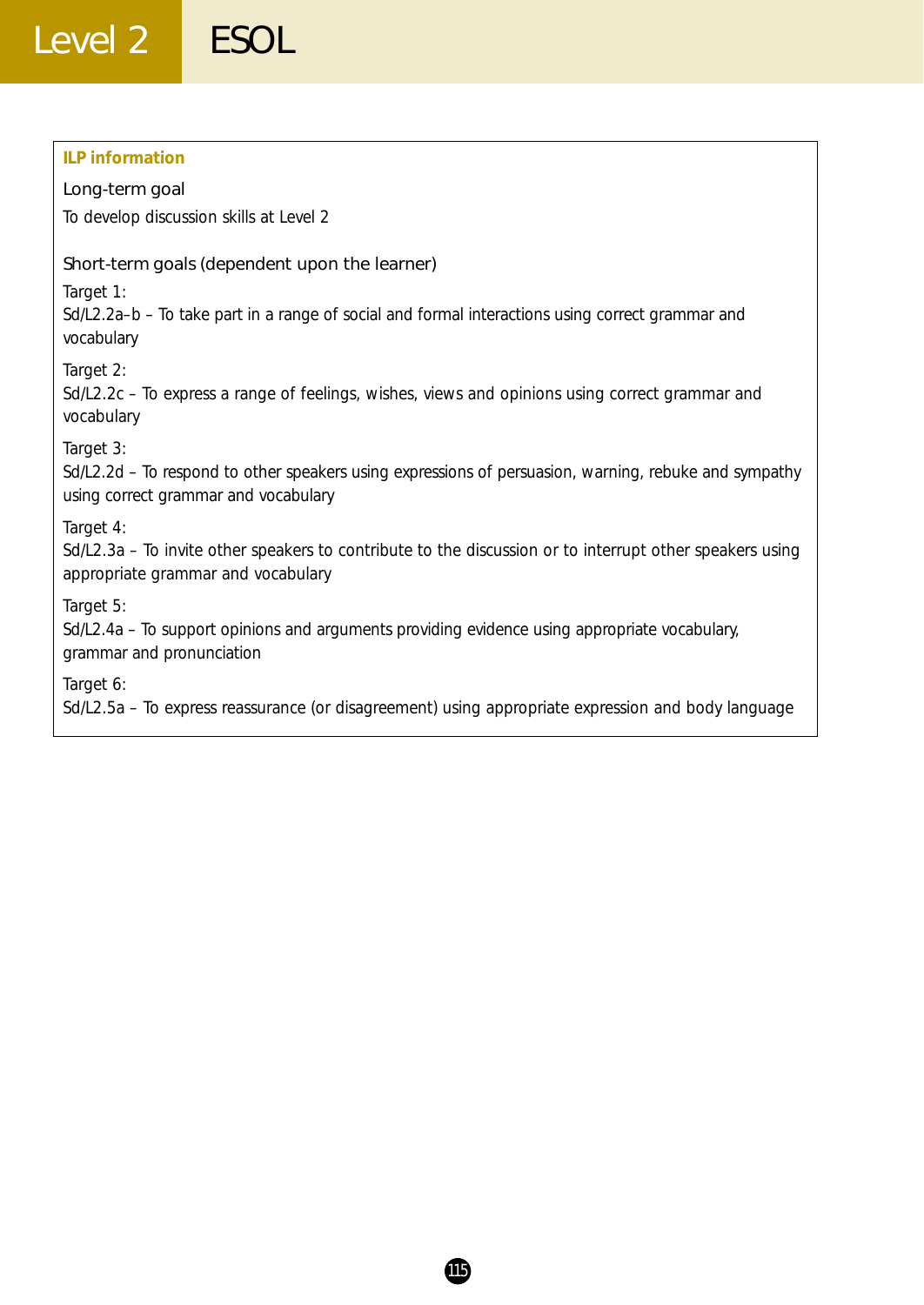| Task no: 5     | Standard: Reading: reading comprehension<br>Subject: ESOL                                                                                        |                                         |  |  |
|----------------|--------------------------------------------------------------------------------------------------------------------------------------------------|-----------------------------------------|--|--|
|                | Task description<br>Reading comprehension                                                                                                        |                                         |  |  |
| Level          | <b>Curriculum elements</b>                                                                                                                       | Curriculum reference(s)                 |  |  |
| Level 2        | Trace and understand the main events of continuous<br>descriptive, explanatory and persuasive texts; identify<br>main points and specific detail | Rt/L2.1a<br>Rt/L2.3a                    |  |  |
|                | <b>DIAGNOSTIC SCHEME</b>                                                                                                                         |                                         |  |  |
| Item no.       | Objective/item description                                                                                                                       | Answer                                  |  |  |
| 1              | Identify main points Rt/L2.3a                                                                                                                    | What Happens When You<br>Sleep?         |  |  |
| $\overline{2}$ | Identify specific detail Rt/L2.3a                                                                                                                | multiple sleep                          |  |  |
| 3              | Understand main events Rt/L2.1a                                                                                                                  | between 11.00-11.30                     |  |  |
| 4              | Identify specific detail Rt/L2.3a                                                                                                                | he will become very rich                |  |  |
| 5              | Understand main events Rt/L2.1a                                                                                                                  | having a longer life                    |  |  |
| 6              | Understand main events Rt/L2.1a                                                                                                                  | memory works badly when<br>people sleep |  |  |
| $\overline{7}$ | Understand main events Rt/L2.1a                                                                                                                  | knowing that you are<br>dreaming        |  |  |
| 8.1            | Identify main points Rt/L2.3a                                                                                                                    | Paragraph 3                             |  |  |
| 8.2            | Identify main points Rt/L2.3a                                                                                                                    | Paragraph 4                             |  |  |
| 8.3            | Identify main points Rt/L2.3a                                                                                                                    | Paragraph 2                             |  |  |
| 8.4            | Identify main points Rt/L2.3a                                                                                                                    | Paragraph 1                             |  |  |

### **INTERPRETATION**

When reading, more than one skill often needs to be used in combination. For example, understanding might involve identifying the main point of a paragraph, then reading in detail to find the required information. However, the Diagnostic scheme describes the main skill the learner needs to use to correctly answer each item as this can help you identify specific strengths and weaknesses.

The Learner profile information can be used to help the learner develop an individual learning plan. It also suggests follow-up action to investigate the learner's reading in more detail, if necessary.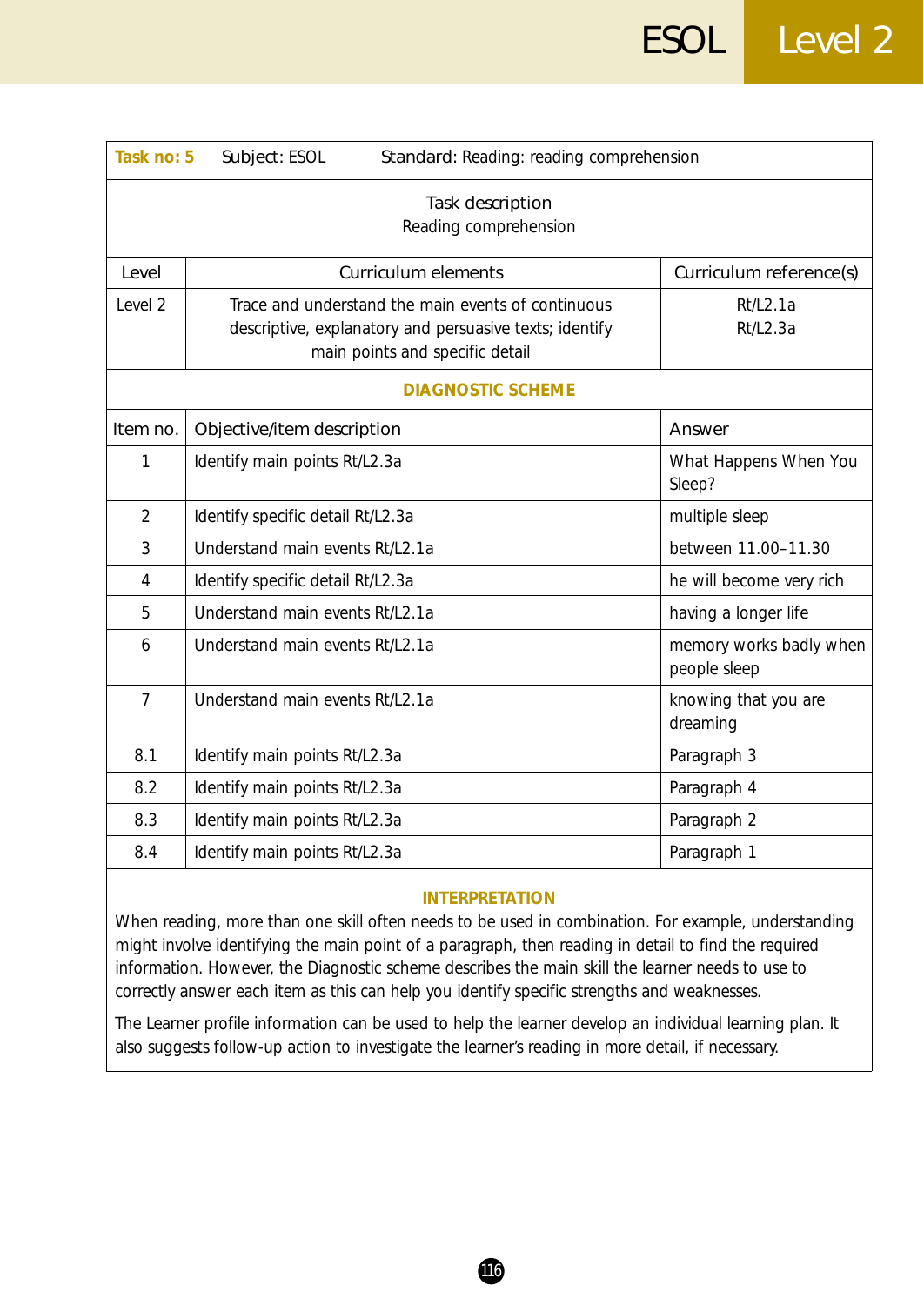# Level 2 ESOL

|               | Number<br>correct | Learner profile information                                                | Next steps                                                                                                                                                                                                                                                                                                                                                                                                                                                                                                                                                                             |
|---------------|-------------------|----------------------------------------------------------------------------|----------------------------------------------------------------------------------------------------------------------------------------------------------------------------------------------------------------------------------------------------------------------------------------------------------------------------------------------------------------------------------------------------------------------------------------------------------------------------------------------------------------------------------------------------------------------------------------|
| eM            | $0 - 3$           | The learner may not be able to<br>read and understand texts at<br>Level 2. | The learner was able to answer a few or none of<br>the questions. Try to identify how much of the<br>text s/he was able to understand to see whether<br>s/he is able to undertake any work at Level 2. Was<br>the learner aware that the text was about stages<br>of sleep? Could s/he identify the stages?                                                                                                                                                                                                                                                                            |
|               |                   |                                                                            | What were the areas which caused the difficulty?<br>If you feel that there is sufficient understanding to<br>start to set learning goals at this level, you can use<br>the areas identified as strengths to develop the<br>weaker areas using straightforward Level 2 texts<br>which introduce small amounts of vocabulary<br>relevant to the learner's needs.                                                                                                                                                                                                                         |
|               |                   |                                                                            | If the learner had great difficulty with all areas of<br>this work, e.g. understanding general meaning,<br>vocabulary and text structure, try the reading task<br>at Level 1 (Task 5) to establish the starting point for<br>the learning plan.                                                                                                                                                                                                                                                                                                                                        |
| $\mathcal{C}$ | $4 - 9$           | The learner is not totally secure in<br>reading skills at Level 2.         | Check the learner's pattern of correct and incorrect<br>answers to investigate the particular reading skills<br>s/he needs to work on. You can use some more<br>detailed questioning techniques to identify whether<br>the difficulties were caused by vocabulary,<br>expressions or sentence structure. Apart from<br>general understanding of the text, check for<br>detailed knowledge, e.g. What do researchers do?<br>What are sleep cycles? What does it mean when<br>the writer talks about 'cultures have developed<br>systems'? What does the expression 'good omen'<br>mean? |
|               |                   |                                                                            | Use this information to establish the relevant<br>learning goals to develop the learner's work with<br>texts at this level.                                                                                                                                                                                                                                                                                                                                                                                                                                                            |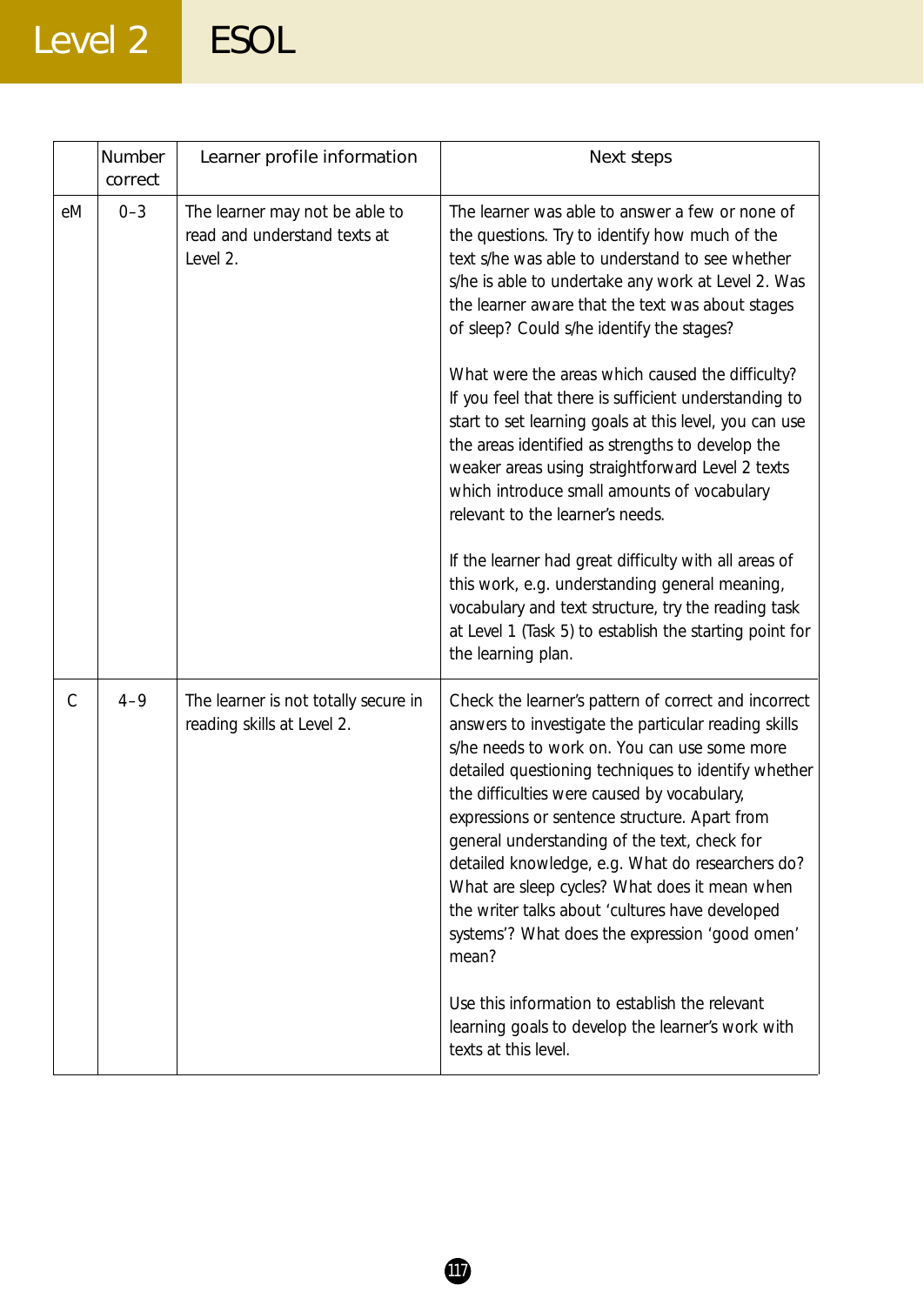ESOL Level 2

|   | Number<br>correct | Learner profile information                                                                 | Next steps                                                                                                                                                                                                                                                                                                                                                                                                                                                                                                                                                                                                                                                                                                               |
|---|-------------------|---------------------------------------------------------------------------------------------|--------------------------------------------------------------------------------------------------------------------------------------------------------------------------------------------------------------------------------------------------------------------------------------------------------------------------------------------------------------------------------------------------------------------------------------------------------------------------------------------------------------------------------------------------------------------------------------------------------------------------------------------------------------------------------------------------------------------------|
| E | $10 - 11$         | The learner does not appear to<br>have any problems with<br>understanding texts at Level 2. | Try to identify whether the learner has a full<br>understanding of the text by asking detailed<br>questions about vocabulary and structure. Does<br>s/he understand the expression 'REM'? What is<br>meant by 'warm blooded creatures'? What is<br>meant by expressions such as 'the course of<br>human events has been changed as the result of a<br>dreamer acting on his or her dreams' and 'an<br>exception to this absence of awareness'?                                                                                                                                                                                                                                                                           |
|   |                   |                                                                                             | Talk about the structure of the text. What type of<br>text is it mainly? (Explanation) What are the<br>features that make this evident? (Explaining facts<br>and not giving opinion) How can you tell this from<br>the style? (Written mainly using nominalisation<br>rather than in the declarative, e.g. 'Throughout<br>history, cultures have developed' rather than<br>'We find in history that cultures have developed'<br>(Nominalisation is taking parts of speech which<br>typically appear as verbs or adjectives and<br>construing them instead as a noun - see Halliday,<br>M.A.K., Literacy and Linguistics in Burns, A. and<br>Coffin, C. (Eds) 2001, Analysing English in a Global<br>Context, Routledge.) |
|   |                   |                                                                                             | The writer does change style occasionally to<br>'speak' directly to the reader, e.g. 'Count the<br>number of hours you sleep tonight' and 'When<br>we are asleep, our memory suffers.' Why has s/he<br>done this? Does this change of style keep the<br>reader's interest in the text by helping her/him to<br>relate the information to her/himself?                                                                                                                                                                                                                                                                                                                                                                    |
|   |                   |                                                                                             | If you wish to investigate the learner's skills with<br>longer texts and include assessment of other<br>aspects which require the use of more than one<br>text, try the Literacy Level 2 reading task.                                                                                                                                                                                                                                                                                                                                                                                                                                                                                                                   |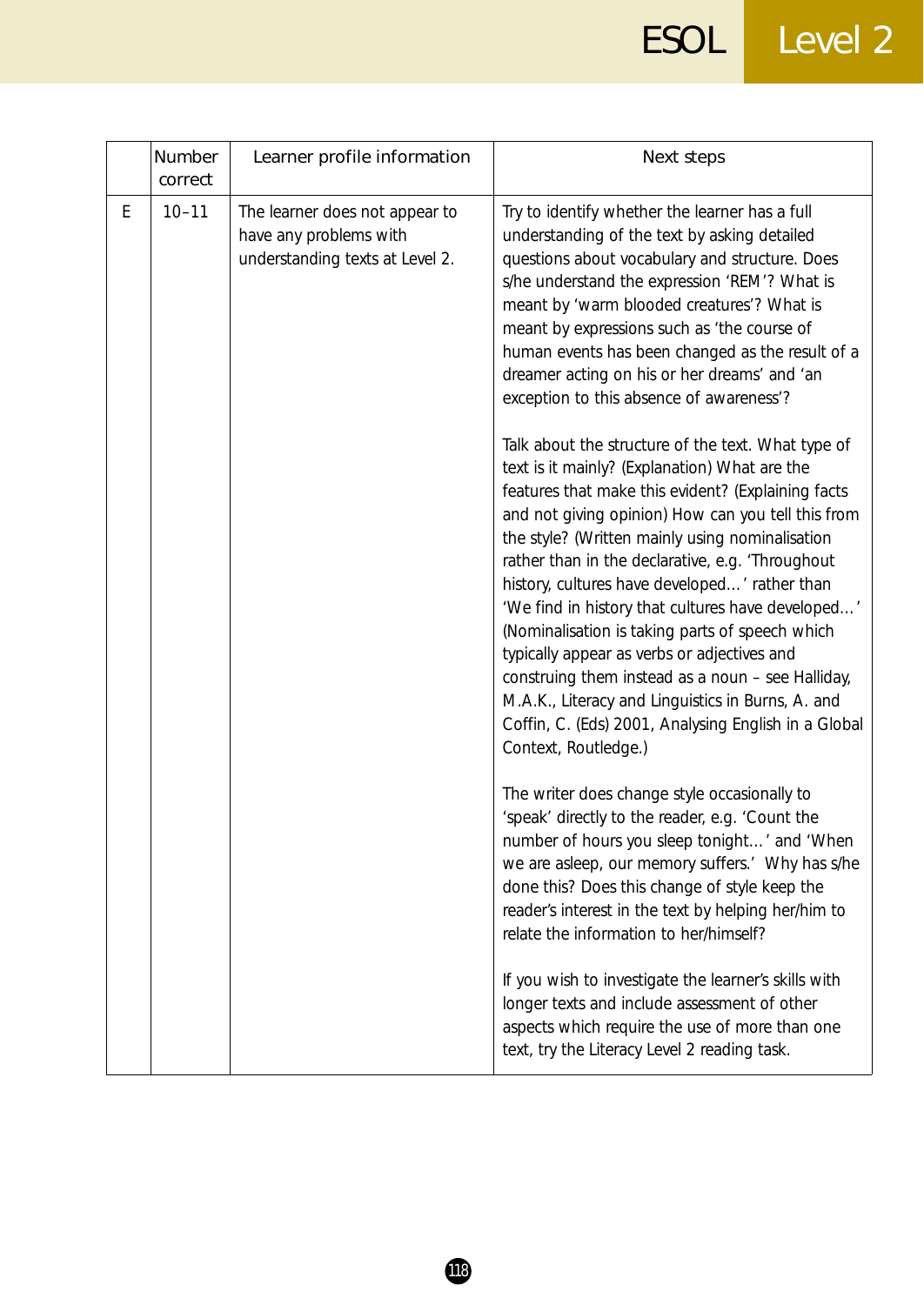### **ILP information**

### Long-term goal

To consolidate the learner's skills in understanding the vocabulary and features of a range of texts at Level 2

### Short-term goals (dependent upon the learner)

*Target 1:*

Rt/L2.1a – To read and understand the features and language of descriptive, explanatory and persuasive texts

*Target 2:*

Rt/L2.3a – To identify the main points and details in a range of complex texts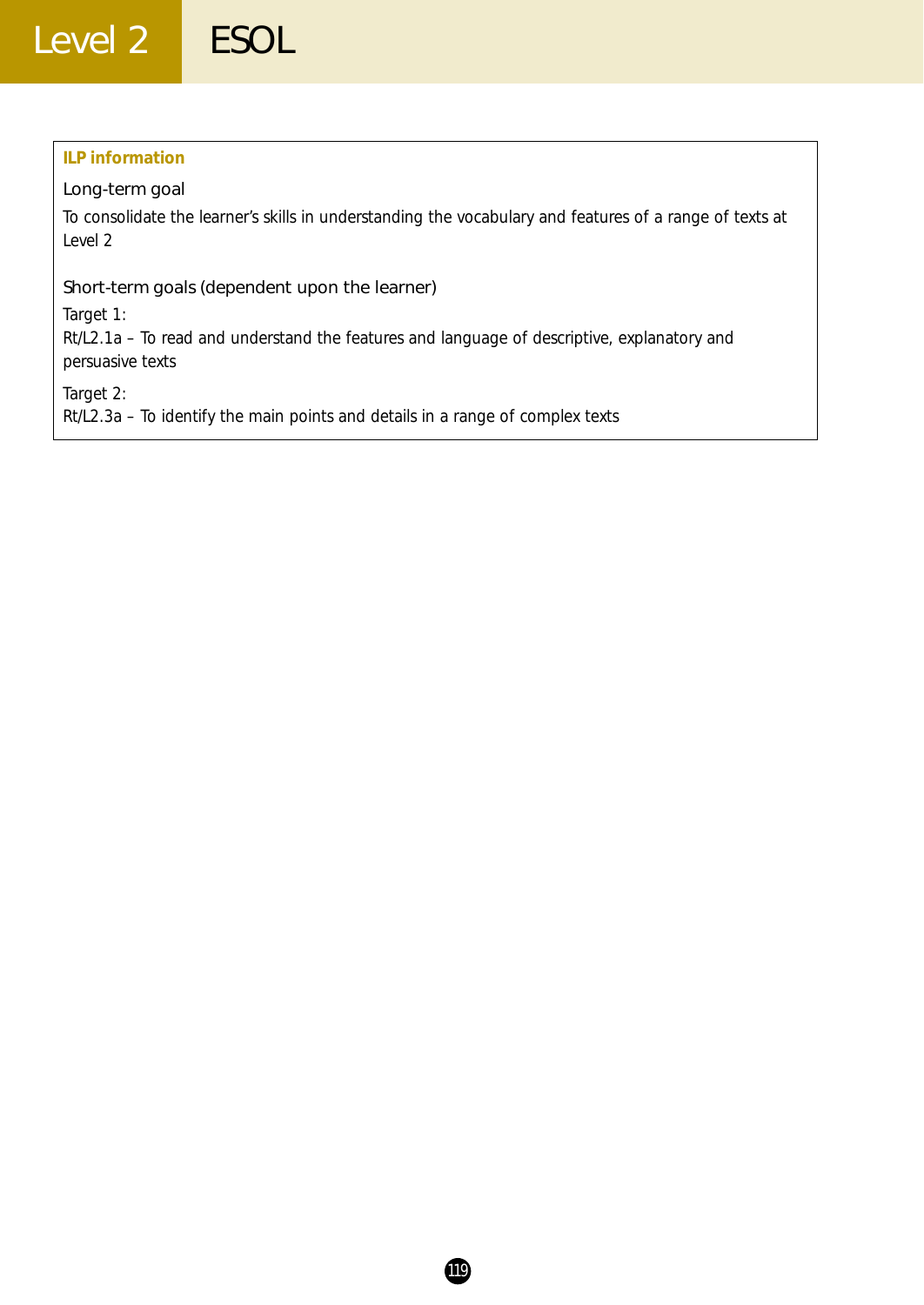| Task no: 6                                                                                                                                                                                                            |  | Standard: Writing: writing composition; grammar and<br>Subject: ESOL<br>punctuation; vocabulary, spelling and handwriting                                                                                                                                                                                             |                                                                                             |                                                                                                                                                            |                                                                                                                                                                                                                                                                                                               |
|-----------------------------------------------------------------------------------------------------------------------------------------------------------------------------------------------------------------------|--|-----------------------------------------------------------------------------------------------------------------------------------------------------------------------------------------------------------------------------------------------------------------------------------------------------------------------|---------------------------------------------------------------------------------------------|------------------------------------------------------------------------------------------------------------------------------------------------------------|---------------------------------------------------------------------------------------------------------------------------------------------------------------------------------------------------------------------------------------------------------------------------------------------------------------|
| Task description<br>Free writing                                                                                                                                                                                      |  |                                                                                                                                                                                                                                                                                                                       |                                                                                             |                                                                                                                                                            |                                                                                                                                                                                                                                                                                                               |
| Level                                                                                                                                                                                                                 |  |                                                                                                                                                                                                                                                                                                                       | <b>Curriculum elements</b>                                                                  |                                                                                                                                                            | Curriculum reference(s)                                                                                                                                                                                                                                                                                       |
| Level 2                                                                                                                                                                                                               |  | Plan a short piece of text, selecting level of detail and format,<br>choosing suitable language, format, style and sentence<br>structure, proof-reading, writing in complex sentences<br>with correct grammar, punctuation, spelling and using<br>pronouns to lessen repetition and improve the clarity<br>of writing |                                                                                             | Wt/L2.1a-b<br>Wt/L2.2a<br>Wt/L2.3a<br>Wt/L2.4a<br>Wt/L2.5a<br>Wt/L2.6a<br>Wt/L2.8a<br>Ws/L2.1a<br>Ws/L2.2a<br>Ws/L2.3a<br>Ws/L2.4a<br>Ww/L2.1a<br>Ww/L2.2a |                                                                                                                                                                                                                                                                                                               |
|                                                                                                                                                                                                                       |  |                                                                                                                                                                                                                                                                                                                       | <b>DIAGNOSTIC SCHEME</b>                                                                    |                                                                                                                                                            |                                                                                                                                                                                                                                                                                                               |
| Item no.                                                                                                                                                                                                              |  |                                                                                                                                                                                                                                                                                                                       | Objective/item description                                                                  |                                                                                                                                                            | Answer                                                                                                                                                                                                                                                                                                        |
| 1                                                                                                                                                                                                                     |  | The learner is required to write a short piece of text on a<br>choice of topics following prompt questions.                                                                                                                                                                                                           |                                                                                             | See Free writing<br>marking checklist                                                                                                                      |                                                                                                                                                                                                                                                                                                               |
| <b>INTERPRETATION</b><br>Plan a short piece of text, selecting level of detail and format, choosing suitable language,<br>proof-reading, writing in complex sentences with correct grammar, punctuation and spelling. |  |                                                                                                                                                                                                                                                                                                                       |                                                                                             |                                                                                                                                                            |                                                                                                                                                                                                                                                                                                               |
| Number<br>Learner profile information<br>correct                                                                                                                                                                      |  | Next steps                                                                                                                                                                                                                                                                                                            |                                                                                             |                                                                                                                                                            |                                                                                                                                                                                                                                                                                                               |
| $0-6$<br>eM                                                                                                                                                                                                           |  |                                                                                                                                                                                                                                                                                                                       | The learner has significant<br>difficulties producing<br>self-generated text at this level. | at this level and demonstrate an appropriate<br>Level 1.                                                                                                   | You need to identify where the learner is not<br>making the necessary adjustment to writing at<br>this level. Is s/he demonstrating use of a wide<br>range of subordinate clauses and of conjunctions?<br>Is the learner able to use the range of verb forms<br>range of vocabulary? If appropriate assess at |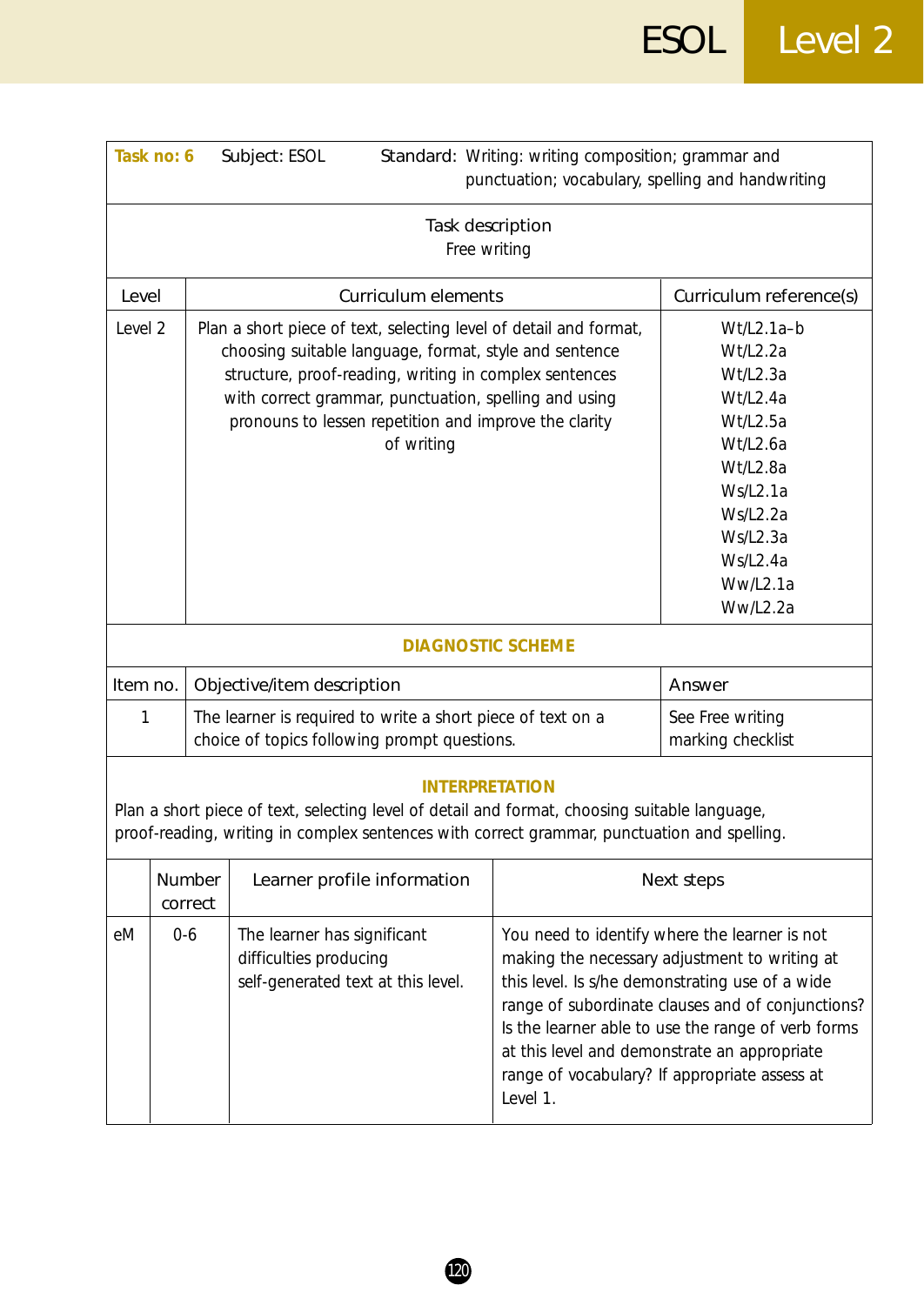# Level 2 ESOL

|   | <b>Number</b><br>correct | Learner profile information                                                                                                                                                                                                                                                                                                                                                                  | Next steps                                                                                                                                                                                                                                                                                                                                                                                                                                         |
|---|--------------------------|----------------------------------------------------------------------------------------------------------------------------------------------------------------------------------------------------------------------------------------------------------------------------------------------------------------------------------------------------------------------------------------------|----------------------------------------------------------------------------------------------------------------------------------------------------------------------------------------------------------------------------------------------------------------------------------------------------------------------------------------------------------------------------------------------------------------------------------------------------|
| C | $7 - 11$                 | The learner is beginning to<br>structure her/his writing using<br>simple, compound and complex<br>sentences with a range of<br>subordinate clauses; to<br>punctuation at this level,<br>e.g. commas, apostrophes and<br>inverted commas; to spell high-<br>frequency words and a greater<br>range of words using a growing<br>knowledge of sound-symbol<br>association and to write legibly. | More work will probably need to be done at this<br>level to achieve secure writing skills, i.e.<br>well-sequenced text, simple, compound and<br>complex sentences, using appropriate<br>punctuation for the level. You might want to use<br>some ESOL or literacy tasks to assess discrete<br>skills. Assess other skills at this level to identify<br>possible difficulties.                                                                      |
| E | $12 - 13$                | The learner is writing at the level<br>and is demonstrating the range<br>of skills required to write a<br>coherent, reasonably accurate<br>piece of text.                                                                                                                                                                                                                                    | It may be useful to assess spelling, punctuation<br>and grammar at this level, using the literacy<br>tasks, to see how many skills are already in<br>place. It will be important to give the learner<br>opportunities to write in many different styles, to<br>make sure that s/he feels comfortable writing for<br>a range of audiences. The learner can practise<br>and reinforce skills by writing, both by hand and<br>using a word processor. |

### **ILP information**

### Long-term goal

To write text accurately and appropriately for different purposes

### Short-term goals (dependent upon the learner)

*Target 1:*

Ws/L2.2a – To write complex sentences with correct grammar

*Target 2:*

Wt/L2.2a, Wt/L2.3a, Wt/L2.4a – To present text in a logical or persuasive sequence, judging how much to write and using paragraphs where appropriate

*Target 3:*

Ws/L2.4a – To punctuate sentences correctly using commas, apostrophes, and inverted commas as appropriate

### *Target 4:*

Ww/L2.1a - To spell correctly words used most often in work, studies and daily life, including some familiar technical words

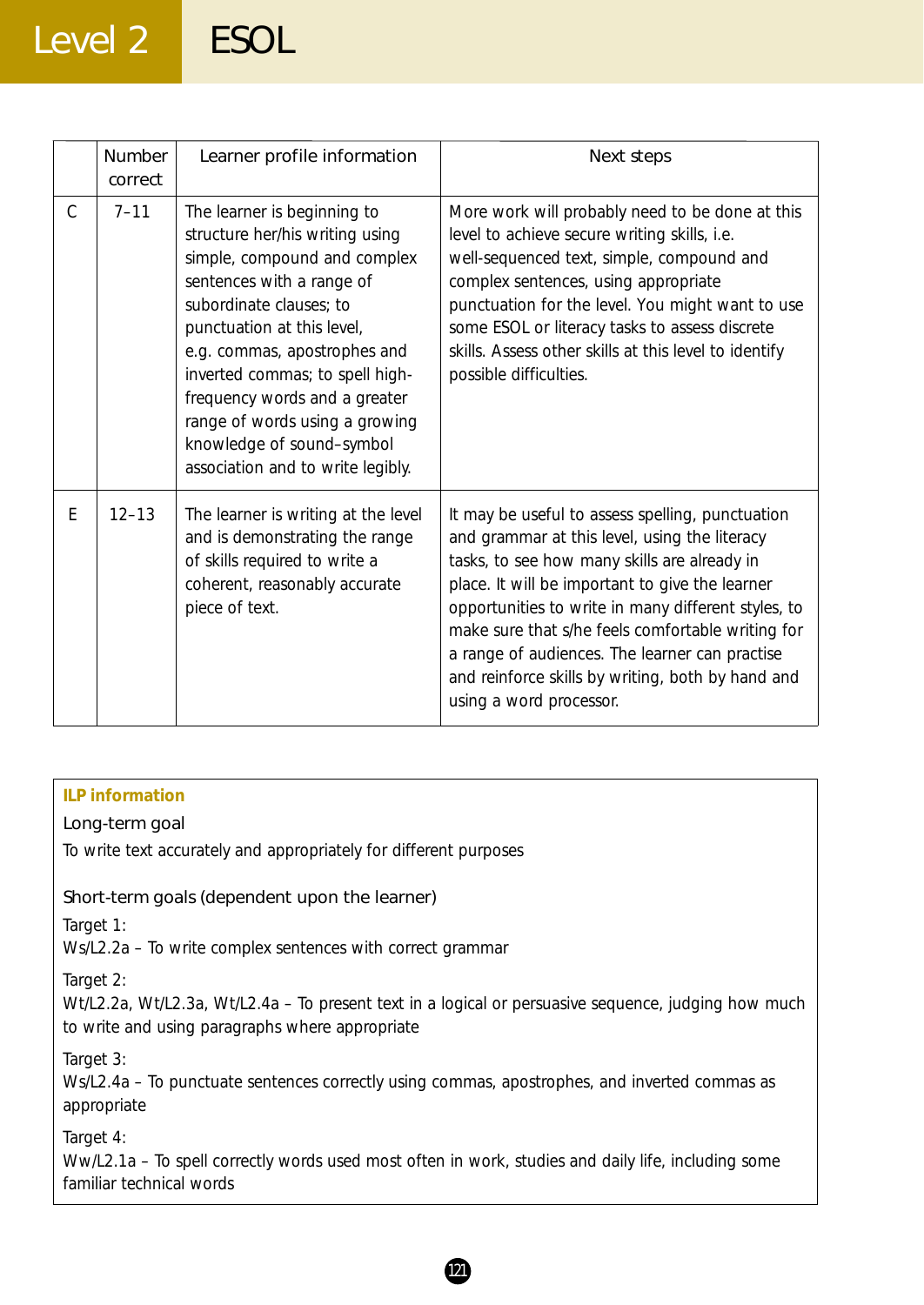Diagnosis of speaking skills Diagnosis of speaking skills administration guide administration guide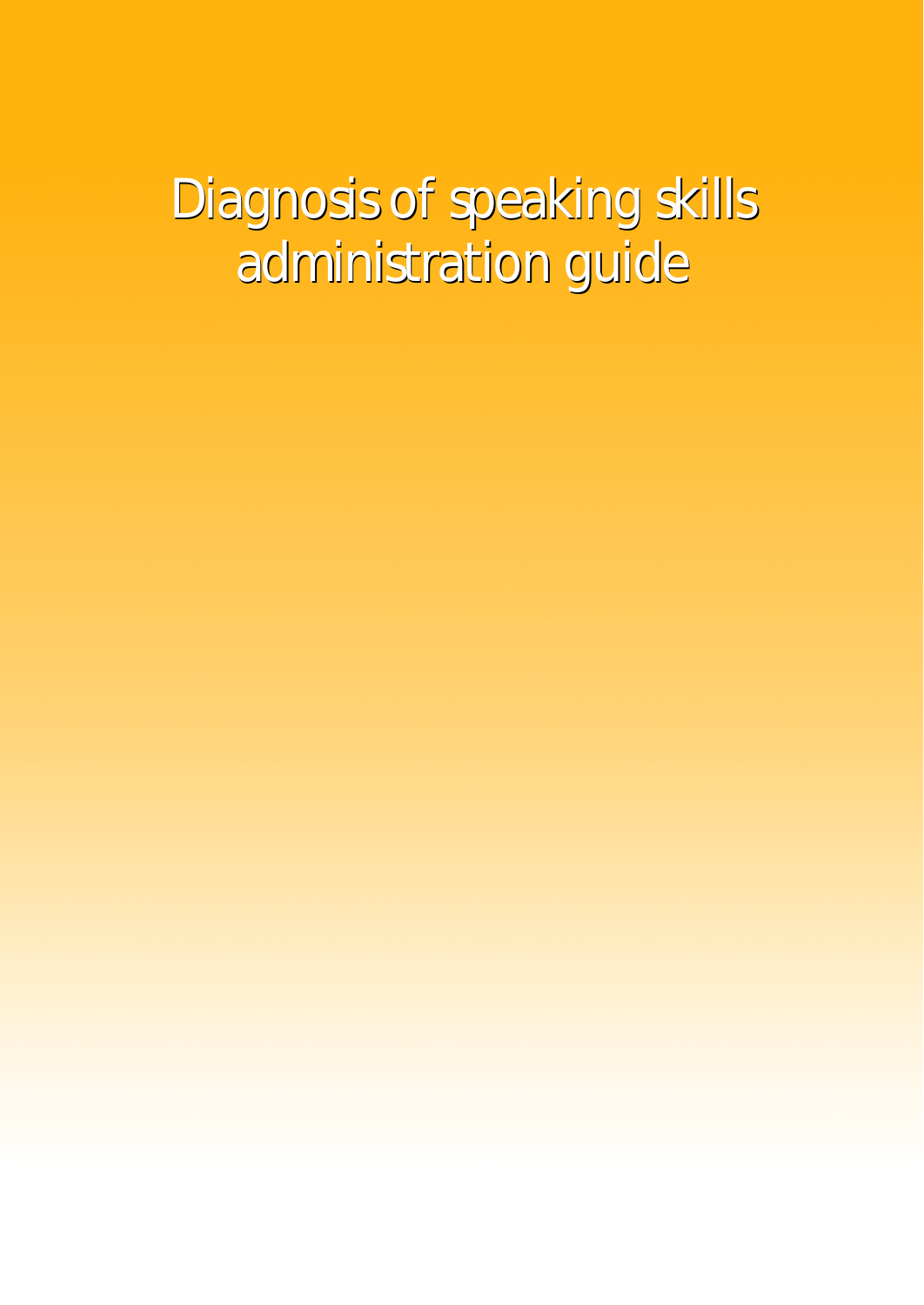### **Diagnosis of speaking skills administration guide**

### **Materials**

The oral task materials consist of:

- the question bank, to be used at Entry 1 and 2
- the ESOL picture prompt task booklet, to explore communicative features further at Entry 1 and 2, and to be used at Entry 3, Level 1 and Level 2 to stimulate conversation
- the picture prompts, to be used with the ESOL picture prompt task booklet
- the diagnostic grids, to record diagnostic information in specific curriculum areas.

### **Timing**

There is no set time limit for the oral assessment, but in most cases it should take around 10 to 15 minutes. This will probably take less time at lower levels.

### **General points**

- Talk to one learner at a time.
- The conversation should take place in a quiet, preferably comfortable, area.
- It is important to put the learner at ease, as the aim is to have as natural a conversation as possible. Try not to make it seem like an interrogation where you are just asking one question after another.
- Explain the purpose of the conversation i.e. that it is to help you and the learner decide what s/he most needs to learn to improve her/his spoken English. If the learner is at a low level, and an interpreter is available, you could ask the interpreter to explain this for you. However, the interpreter should not be involved during the conversation, as the aim is to explore the extent to which the learner can communicate in English. It may be better for the interpreter not to be present at this point, so that the learner has to try to communicate without asking for help or becoming self-conscious.
- It may be rather distracting for some learners if you make records on the diagnostic grid during the conversation. Try to do this as discreetly as possible.

### **Eliciting conversation**

If the learner does not understand you, try to rephrase the question in a simpler way. Bear in mind, however, that rephrasing can sometimes result in more confusion for a learner, particularly at low levels. Follow-up questions such as, 'What was it like?' or 'Why do you like it?' can often be useful in generating free English. Try to follow cues in the learner's responses to develop a conversation in which s/he has an opportunity to describe events and discuss her/his feelings in a way which is meaningful to her/him.

Learners may be happy to discuss their personal life, family circumstances, etc. While these can make interesting and involving topics for conversation, it is important not to force these upon the learner. Some may find it upsetting to discuss their family life, especially if they have left family members behind or if they have lost them.

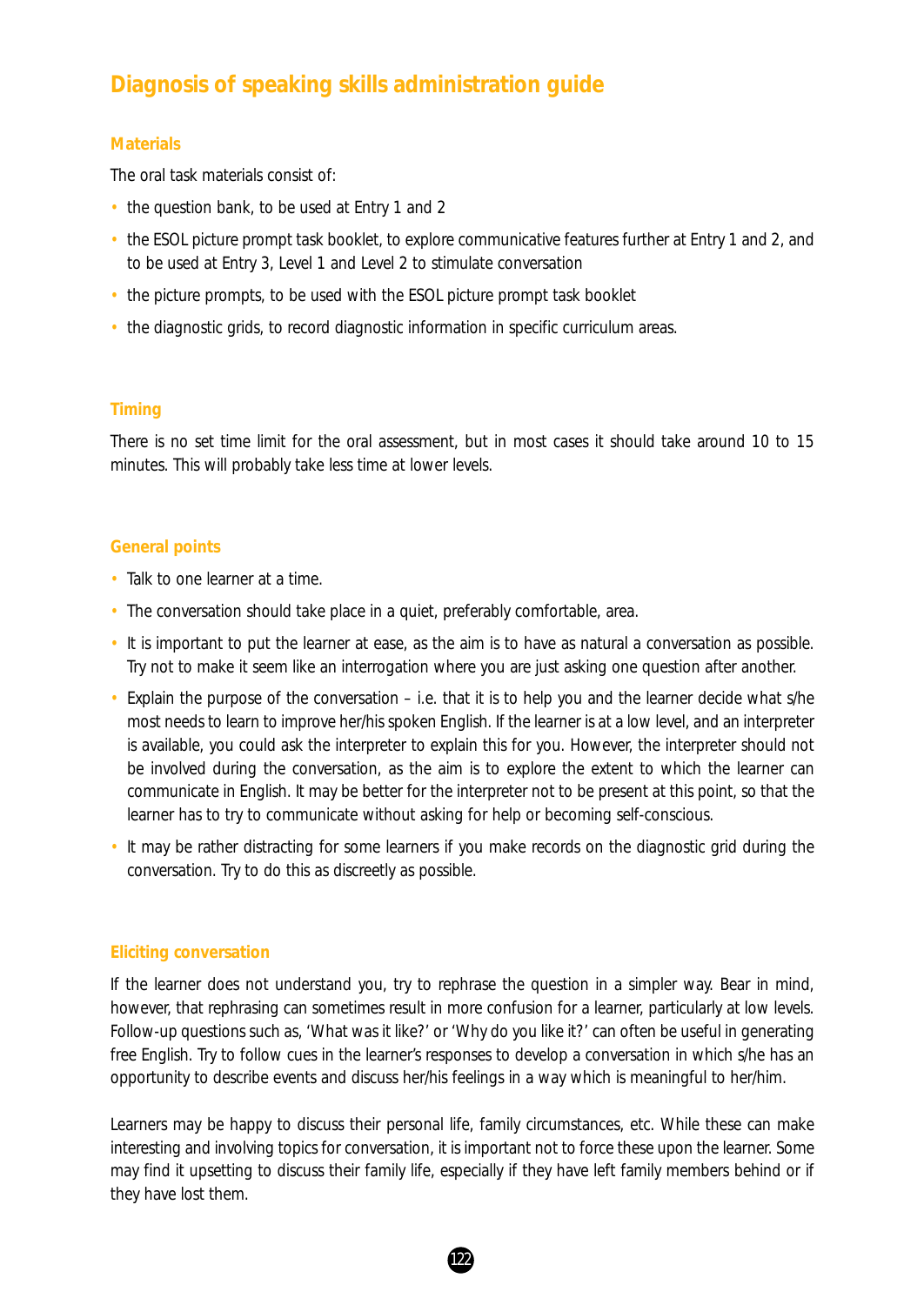### **Question bank**

These questions are intended for use at Entry 1 and 2. However, if you have not met the learner before, or do not know her/him well, it is a good idea to begin the conversation by introducing yourself and having a brief personal chat to put her/him at ease – in which case some of these questions or topics may also be useful at higher levels.

The questions are intended to form a skeletal framework upon which a more personal conversation can be developed. Tutors should use learners' responses as cues to develop interactions that allow the learners to be comfortable, and to demonstrate their oral abilities with topics that are of interest and relevance to them. You should not feel compelled to use all the questions or to stick rigidly to the level to which they are ascribed. You can also use your own questions if you think these are applicable and relevant.

If the learner is able to develop what s/he says beyond just answering the questions, this should be encouraged – it may be that her/his spoken English is above the level originally identified, in which case you may need to explore further at higher levels.

If the learner has problems responding to the questions, then there is probably no point using the pictures to explore further.

### **ESOL picture prompt task booklet**

There are five sets of pictures, with four pictures in each set. They cover the following topics:

| Set 1 | Sport            | Pictures 1a, 1b, 1c, 1d |
|-------|------------------|-------------------------|
| Set 2 | Transport        | Pictures 2a, 2b, 2c, 2d |
| Set 3 | Food             | Pictures 3a, 3b, 3c, 3d |
| Set 4 | Family           | Pictures 4a, 4b, 4c, 4d |
| Set 5 | Town and country | Pictures 5a, 5b, 5c, 5d |

Choose a set of pictures and questions that you think will be interesting and relevant to the learner. While one set of pictures should suffice for the assessment, feel free to use another set if the conversation runs out or the learner does not seem very interested in the stimuli. You should give the learner all four pictures in the set.

Topics given for each set of pictures should be used as a guide only, and questions or topics above or below the level indicated should be used if this is considered appropriate. You can introduce topics more suitable for your learner's particular background if you prefer, or use your own pictures instead of those supplied. The more you use the materials, the more likely it is that you will no longer need to refer to the topics suggested.

The aim is to have a conversation rather than just asking for a description of the pictures. You should use the learners' responses as cues to develop interactions that allow the learners to be comfortable, and to demonstrate their oral abilities with topics that are interesting and relevant to them.

The conversation should be brought to an end when you feel that you have enough information to make a judgment in the areas included on the diagnostic grid. This will probably be around 10 or 15 minutes in most cases.

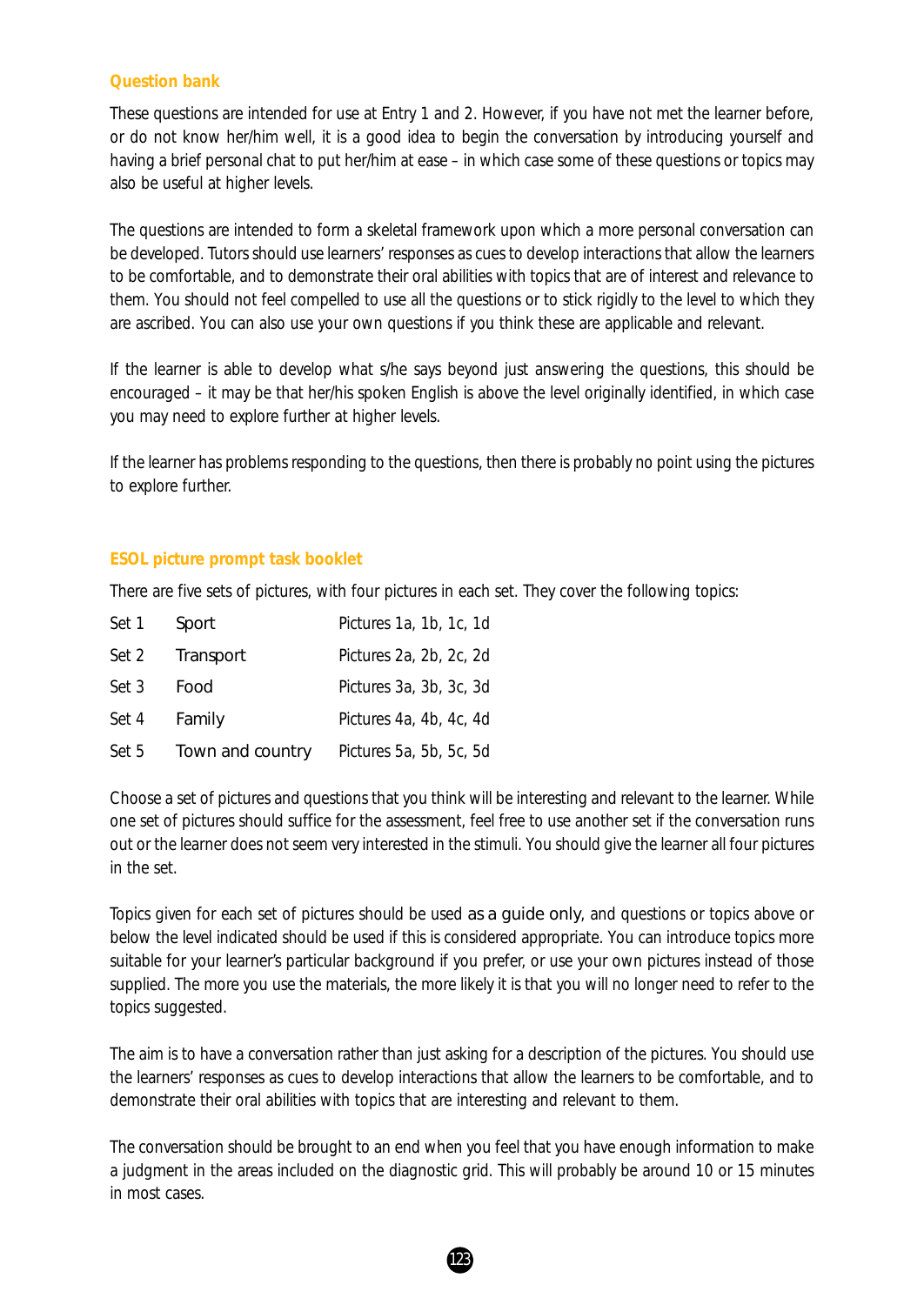### **Picture prompts**

- For each set of pictures, suggestions are made for additional topics which could arise. These are not necessarily level-related.
- Questions are assigned to levels. However, these are only suggestions. At the higher levels, a simple question may still be useful as a way of starting off the conversation. At the lower levels, learners may nevertheless be able to communicate on the more complex topics, albeit more simply.
- Regardless of the level of the learner, it's a good idea to begin by giving out the pictures, asking her/him to look at them, explaining their purpose as far as possible, and asking one or two questions to make sure s/he can identify and name what is in the pictures.
- Remember that not all topics will be suitable for all learners. Be sensitive to differences in age, ethnicity, gender, religion and life experiences, and switch to another set of pictures if the learner appears at all uncomfortable with a topic.

### **Diagnostic grid**

You need to have a copy of a diagnostic grid at the appropriate level for each learner you assess. As already mentioned, some learners might find it distracting if you are completing the grid during the conversation, so it would be a good idea to avoid this by recording the conversation if possible. However, there will be many situations where this is not possible. If this is the case you need to make sure that you are very familiar with the both the grid and the details of the specific component skills, communicative features, grammar and phonological areas for which you are seeking diagnostic information. This will mean that you should be able to tick the relevant category discreetly without interrupting the flow of the conversation.

For each of the areas included on the grid, you need to judge whether the learner's skills are 'emerging', 'consolidating' or 'established'. The definition of these three categories, and the action to be taken as a result, is as follows:

|               | Meaning                                                                          | Action                                                               |
|---------------|----------------------------------------------------------------------------------|----------------------------------------------------------------------|
| Emerging      | The learner shows little or no<br>evidence of having skills in this<br>area      | Investigate at the level below                                       |
| Consolidating | The learner has some skills in<br>this area, but they are not yet<br>secure.     | Needs to be included in the<br>learner's individual learning<br>plan |
| Established   | The learner does not appear to<br>have any problems with skills<br>in this area. | Investigate at the level above                                       |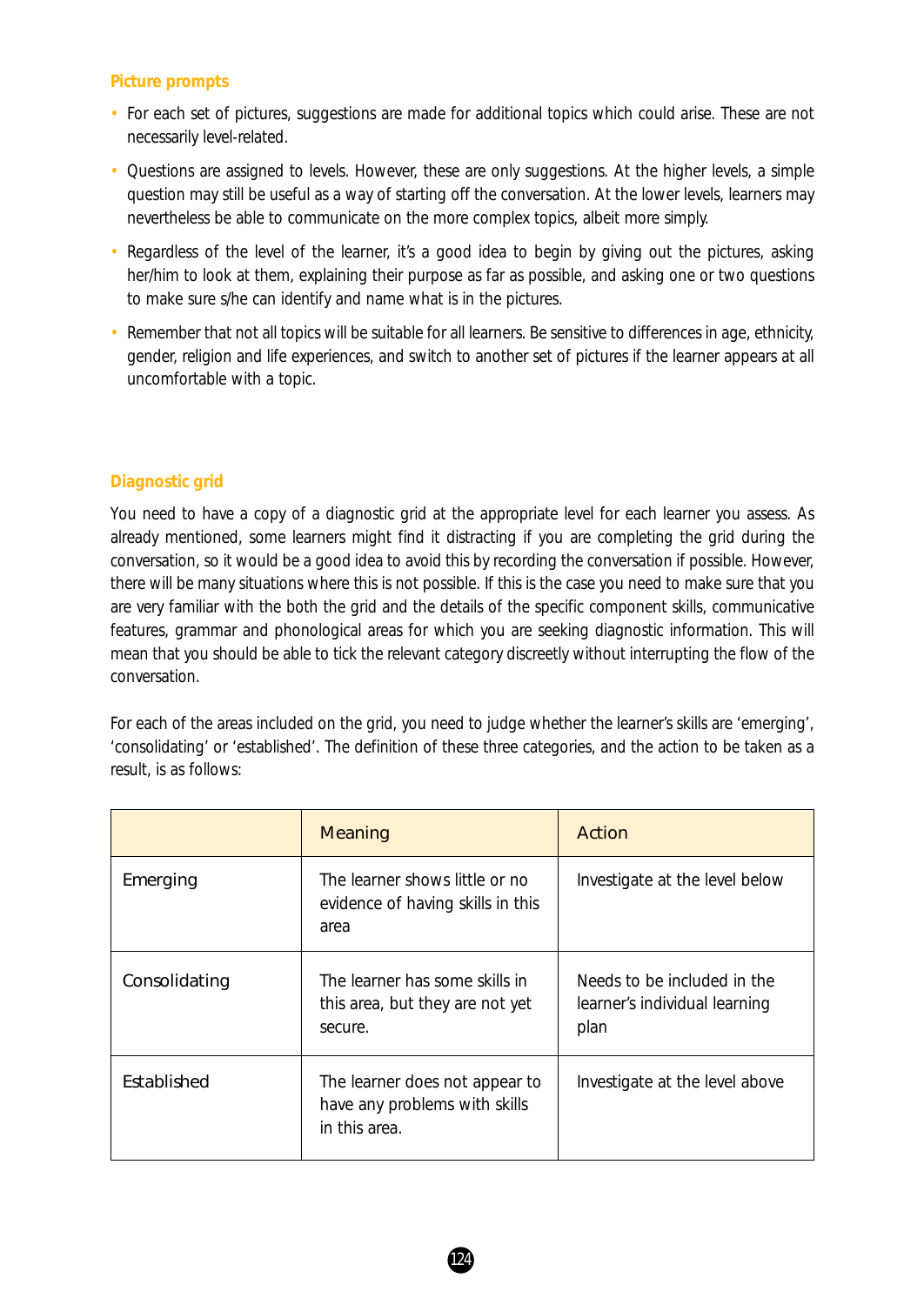### **Classroom-based diagnostic assessment**

The diagnostic grid for the speaking task does not include all the component skills of speaking which are described for each level in the *Adult ESOL Core Curriculum*. Those included are ones which can be most easily assessed during the course of a short semi-formal conversation with a tutor. They are also skills which are basic and important, and diagnosis in the area of these skills should provide useful starting points for learning.

Diagnosis of skills in other areas needs to be done in the classroom context, where a wider range of patterns of interaction will be available. In particular, the specific communicative functions described within Speak to communicate, and many of the Engage in discussion component skills, can be best assessed more informally by observation during class activities. These may include, for example, information gap exercises, use of dialogues, role play, or group discussions. The sample activities described in the curriculum also provide useful examples of speaking tasks which can demonstrate particular component skills.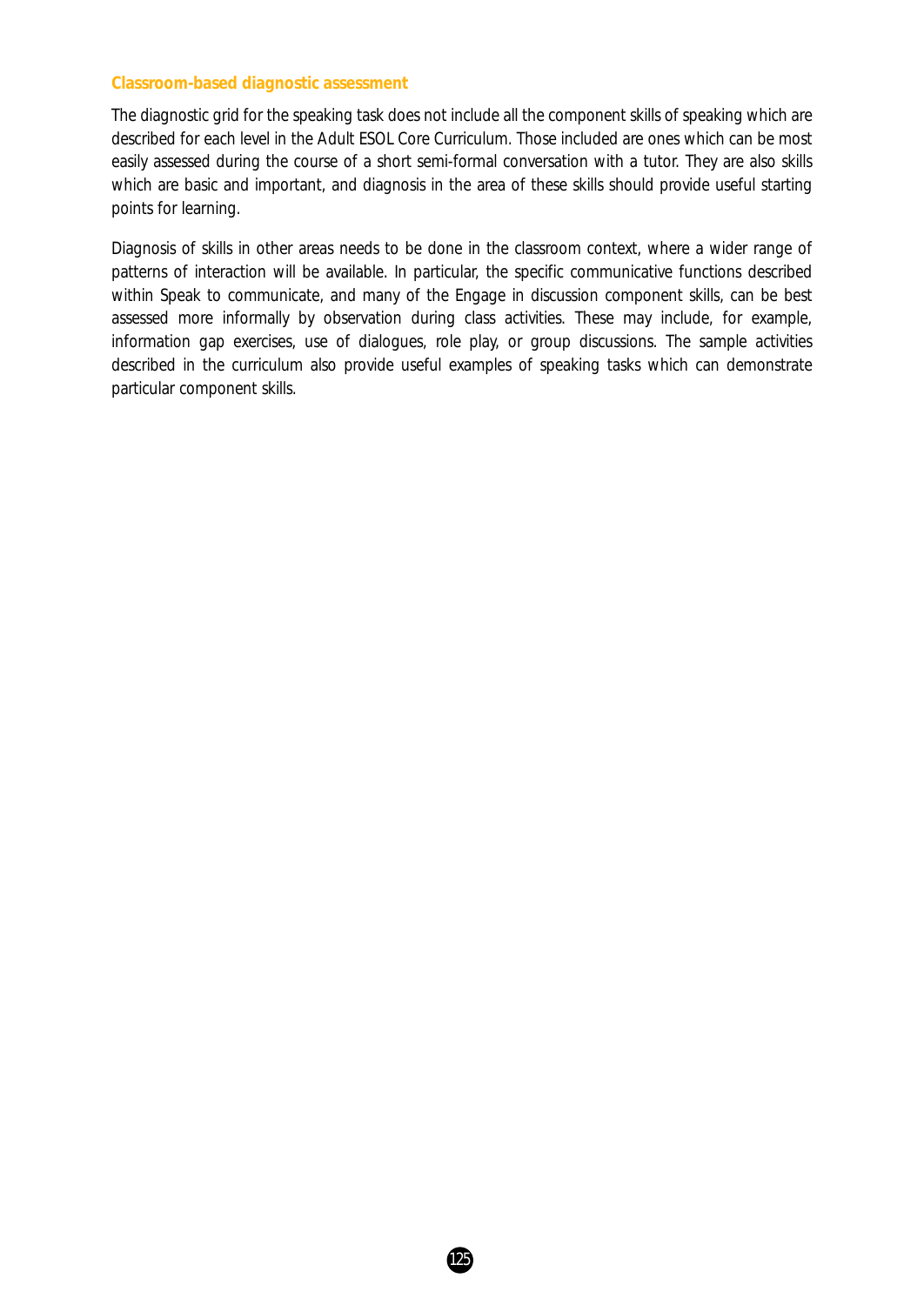| Set 1                                             | Possible extension                                                             |
|---------------------------------------------------|--------------------------------------------------------------------------------|
| <b>Sport</b>                                      | Other leisure activities, hobbies, etc.                                        |
|                                                   | Sport in schools<br>٠                                                          |
|                                                   | Exercise and health                                                            |
|                                                   |                                                                                |
| Entry 1                                           | What are these people doing?                                                   |
|                                                   |                                                                                |
|                                                   |                                                                                |
| Entry 1/2                                         | Do you like these sports?                                                      |
|                                                   | What sports do you like?                                                       |
|                                                   | How often? Where? Who with?                                                    |
|                                                   |                                                                                |
|                                                   |                                                                                |
| Entry 3                                           | Do you like these sports? Why/why not?                                         |
|                                                   | Which would you like to try? Why?                                              |
|                                                   | Do you think that sport is a good thing? Why?                                  |
|                                                   |                                                                                |
|                                                   |                                                                                |
| Level 1                                           | Have you ever tried any of these? Tell me about it.                            |
|                                                   | Why do you think people like sport so much?                                    |
| Which sporting events would you most like to see? |                                                                                |
|                                                   |                                                                                |
|                                                   |                                                                                |
| Level 2                                           | Which of these sports do you prefer either doing or watching? Why?             |
|                                                   | Do you think there are some sports which should be banned? Why?                |
|                                                   | Do you think that sport can increase international understanding? Why/why not? |
|                                                   |                                                                                |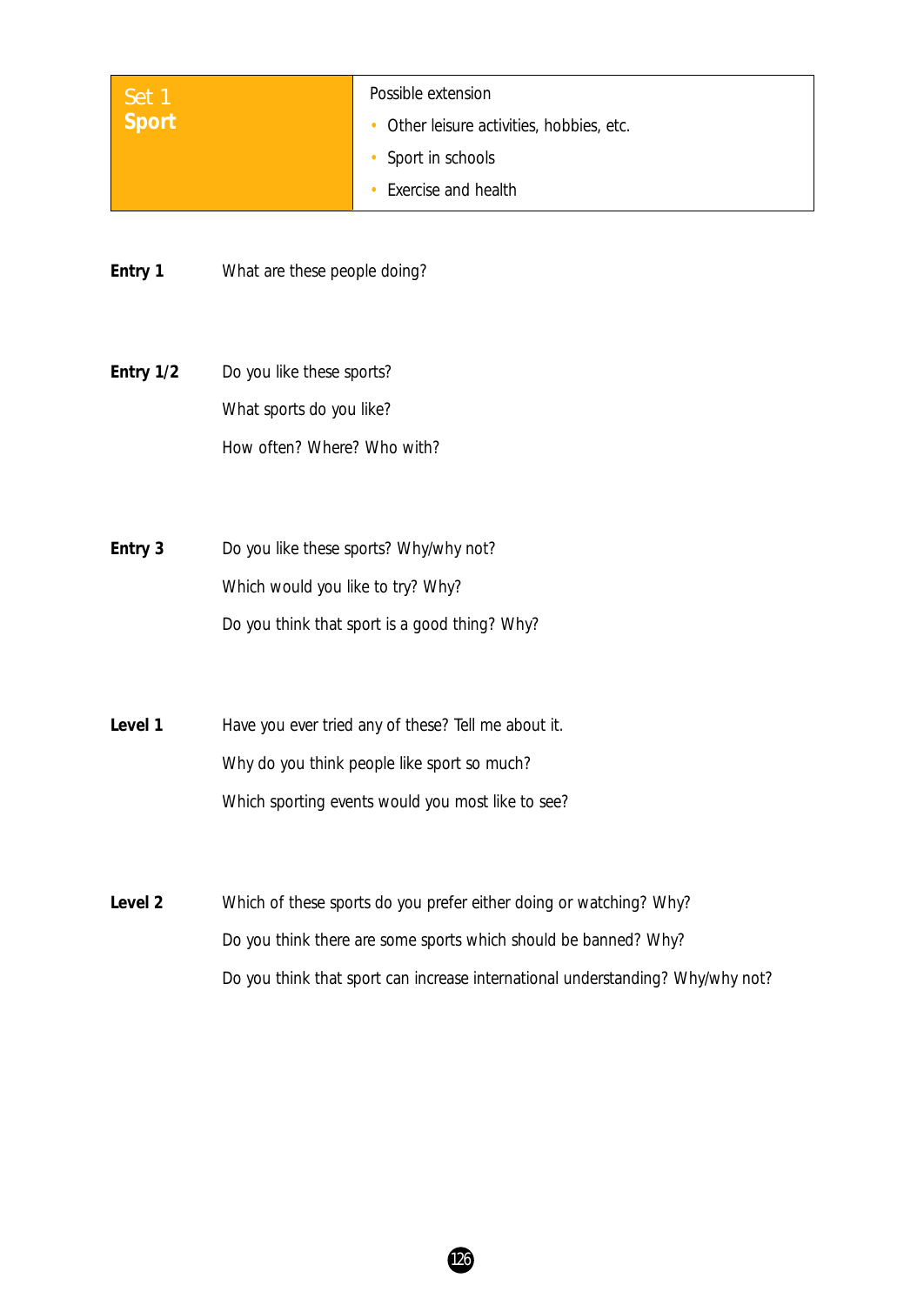| Set 2     | Possible extension                      |
|-----------|-----------------------------------------|
| Transport | Travel and holidays                     |
|           | Leisure (cycling, walking, boats, etc.) |
|           | Pollution                               |

**Entry 1** What are these?

**Entry 1/2** How do you usually travel (in your country/here)? Which do you like best? Why?

**Entry 3** What's good or bad about each of these? Tell me about a journey you remember. What happened? *Note: May be a sensitive subject for some learners.*

Level 1 Which of these do you think is the best type of transport? Why? Do you think cars are good or bad things? Are there too many?

**Level 2** What do you think are the advantages and disadvantages of these types of transport? How has transport changed in your lifetime? Are these changes good or bad?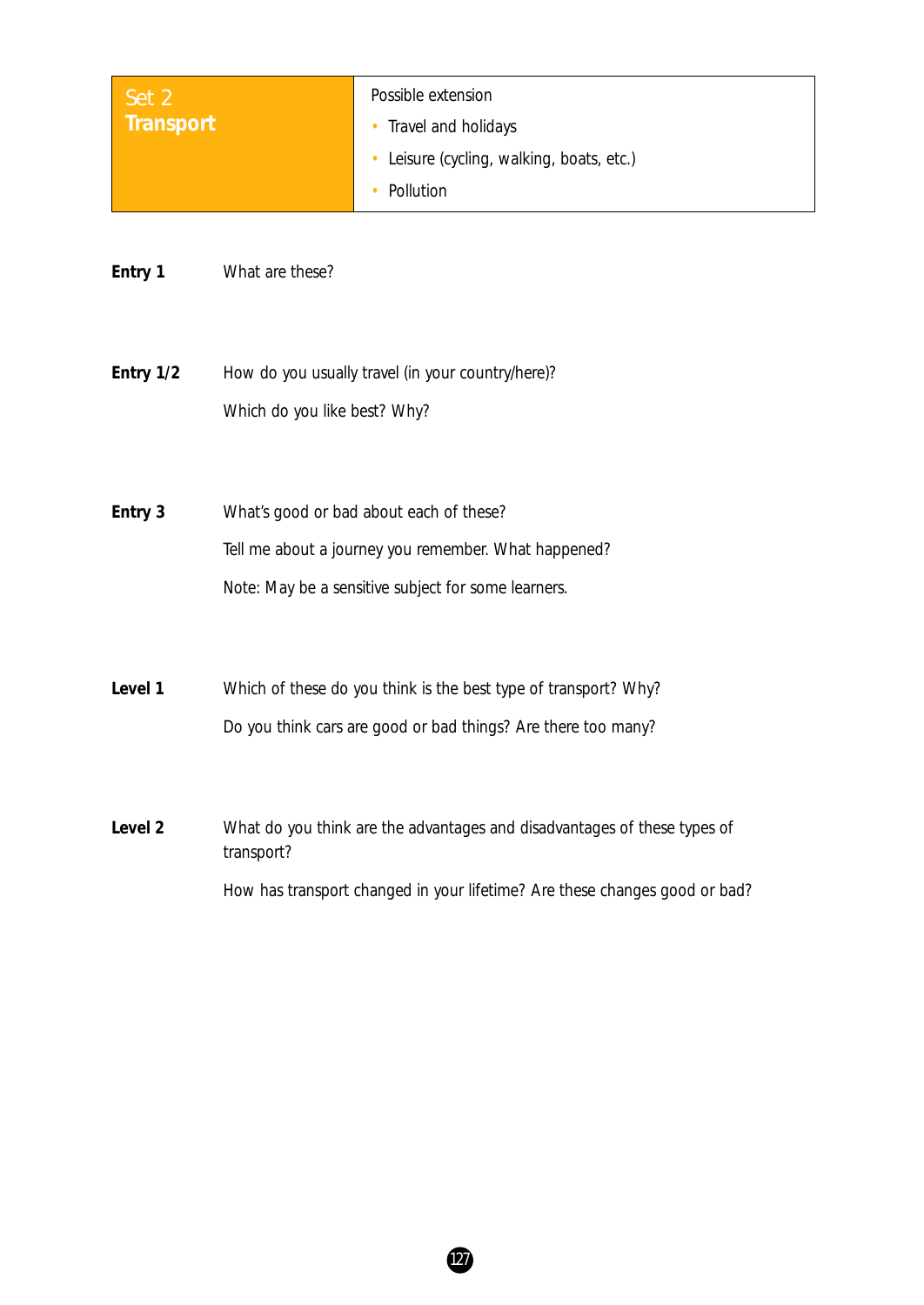| Set 3<br>Food | Possible extension         |
|---------------|----------------------------|
|               | Cooking                    |
|               | • Problems of world hunger |
|               | Agriculture                |
|               | Health                     |

**Entry 1** What are these?

**Entry 1/2** Do you like these foods? What's your favourite food?

**Entry 3** Which of these would you most like to eat? Why? Tell me what is good or bad about these foods.

**Level 1/2** Which of these is most healthy and which tastes best? Which do you prefer? Why? Do you think there are some foods which people should not eat? Some people eat too much. What are the effects of this?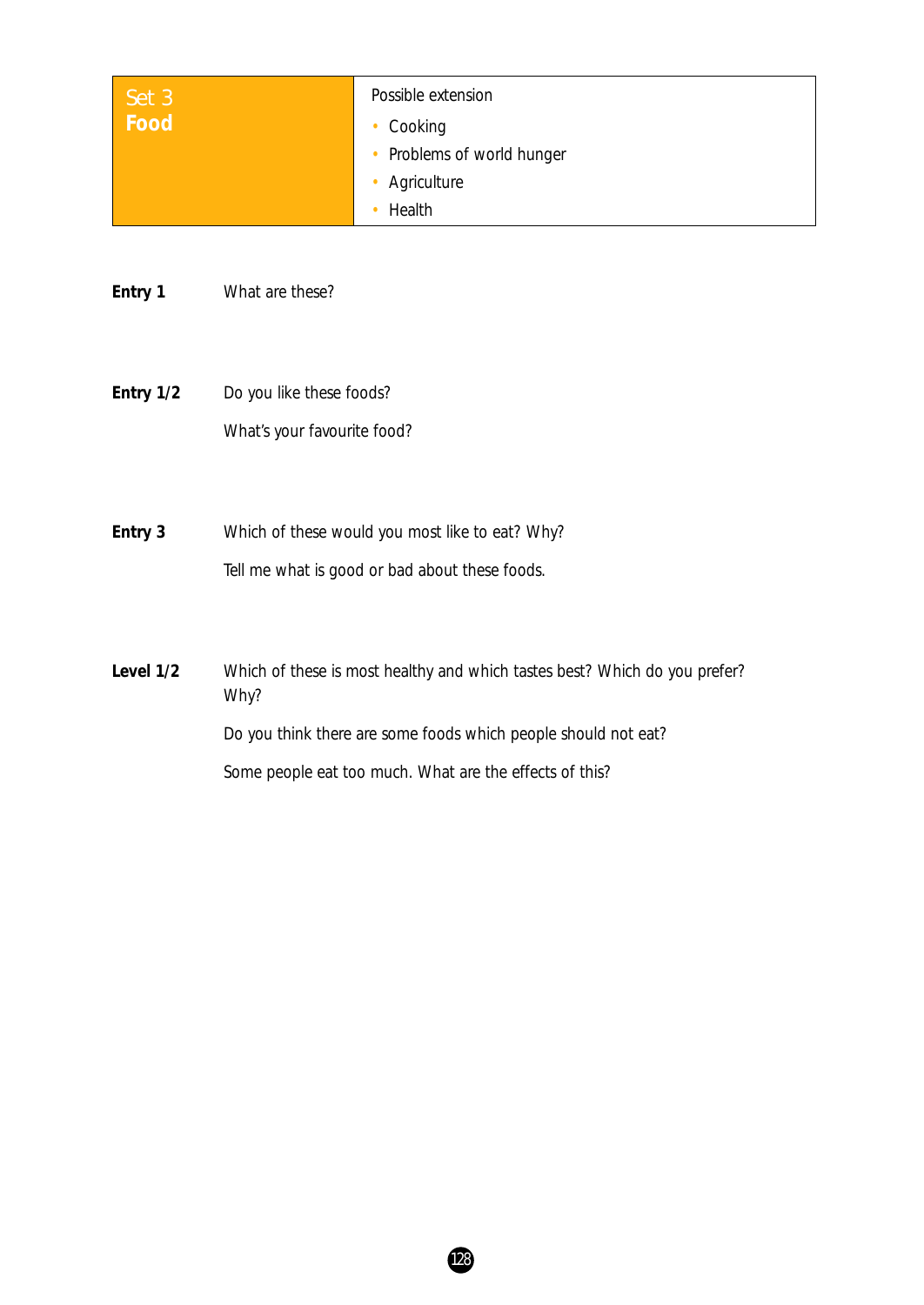| Set 4<br><b>Families</b> | Possible extension<br>Childcare                    |
|--------------------------|----------------------------------------------------|
|                          | Teenage pregnancy                                  |
|                          | Changes in family relationships                    |
|                          | Marriage and divorce                               |
|                          | Note: May be sensitive subjects for some learners. |

**Entry 1** Who are these people? (e.g. mother/father/baby, etc.)

- **Entry 1/2** Tell me about these people. Tell me about your family. *Note: Be aware of life experiences that might make this a distressing subject for some learners.*
- **Entry 3** Which of these would you like to meet? Why? Which is best – big families or small families? Why?
- Level 1 What do you think life is like for these people? What the benefits and disadvantages of being young or old?
- Level 2 Which of these groups of people do you think have the best life? Why? How do different cultures treat people of different ages?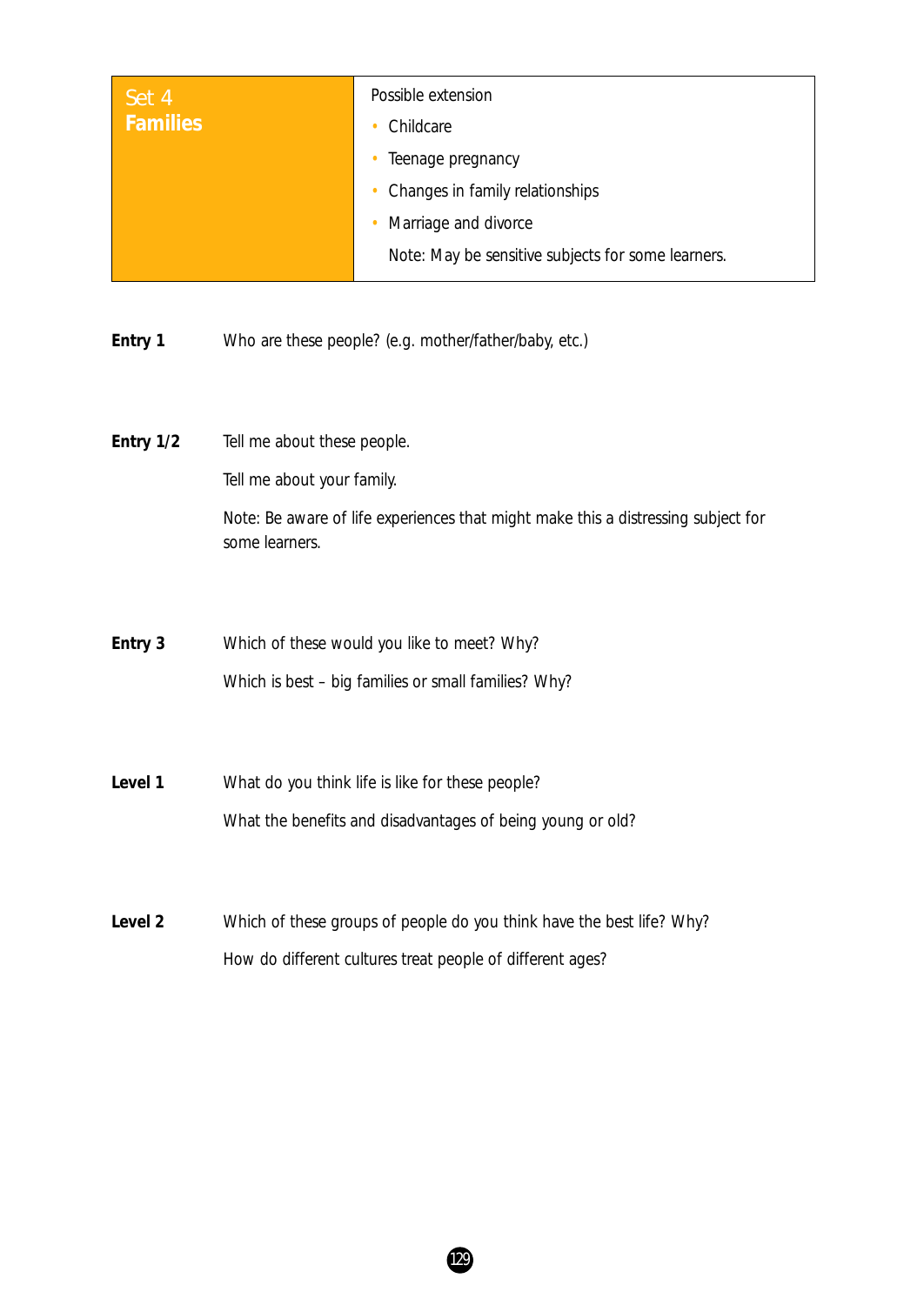| Set 5            | Possible extension                 |
|------------------|------------------------------------|
| Town and country | other places the learner has lived |
|                  | house buying/renting               |
|                  | urbanisation/overpopulation        |
|                  | poverty/housing problems           |

**Entry 1** What are these places?

**Entry 1/2** Which place do you like best? Why? Do you like the town or the country? Why?

**Entry 3** Which of these would you most like to live in/least like to live in? Why? Have you ever lived anywhere which looks like one of these? Tell me about it.

Level 1/2 What are the benefits and disadvantages of living in each of these places? Describe the place you would most like to live. Do you think where you live affects your attitude to life? *Note: May be a sensitive subject for some learners.*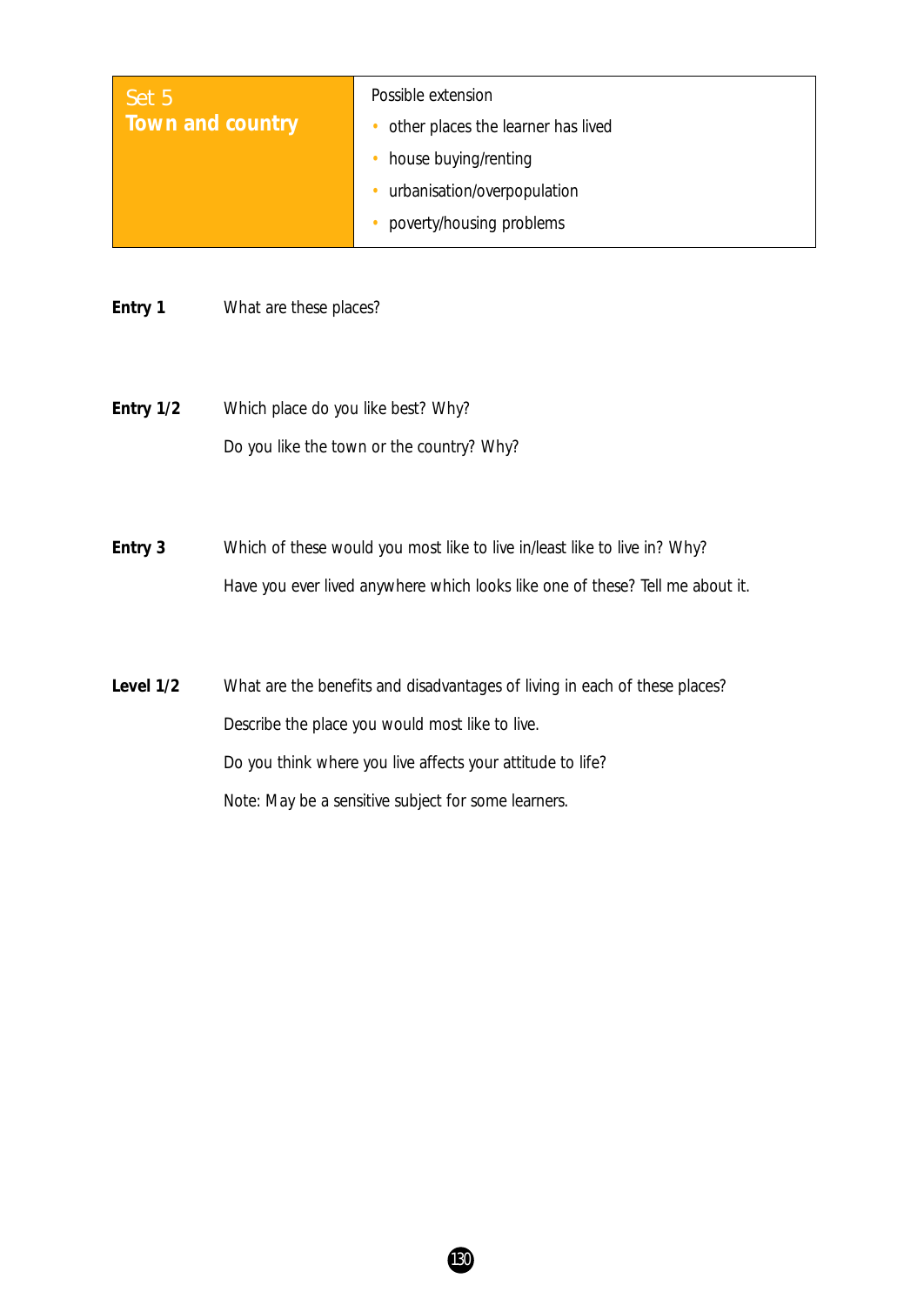### **Question bank**

*Note:* Remember that the aim is to have a conversation, not a question and answer session. The questions are intended as prompts to be used if necessary.

| Level   | <b>Questions</b>                            | <b>Comments</b>                                                                                          |
|---------|---------------------------------------------|----------------------------------------------------------------------------------------------------------|
| Entry 1 | What's your name?                           | You might also want to take<br>this opportunity to introduce<br>yourself if you have not yet<br>done so. |
|         | How do you spell that please?               | Be aware that spelling in<br>another language can be quite<br>difficult at first.                        |
|         | Where do you come from?<br>(Which country?) |                                                                                                          |
|         | What languages do you speak?                | Note that ability in more than<br>one language might indicate<br>good language learning skills.          |
|         | What's your address?                        |                                                                                                          |

| Level     | <b>Questions</b>                                                                                                | <b>Comments</b>                                                        |
|-----------|-----------------------------------------------------------------------------------------------------------------|------------------------------------------------------------------------|
| Entry 1/2 | Tell me about where you live.<br>Possible prompts:<br>Where do you live?<br>٠<br>Do you like it? (Why/why not?) | This might elicit descriptions of<br>the learner's area or house/flat. |
|           | What are the shops like?<br>$\bullet$<br>What do they sell?<br>What do you buy there?<br>$\bullet$              |                                                                        |
|           | Do you live in a house or a flat?<br>How many rooms does it have?<br>Does it have a garden?<br>٠                |                                                                        |
|           | Do you know your neighbours?<br>What are they like?                                                             |                                                                        |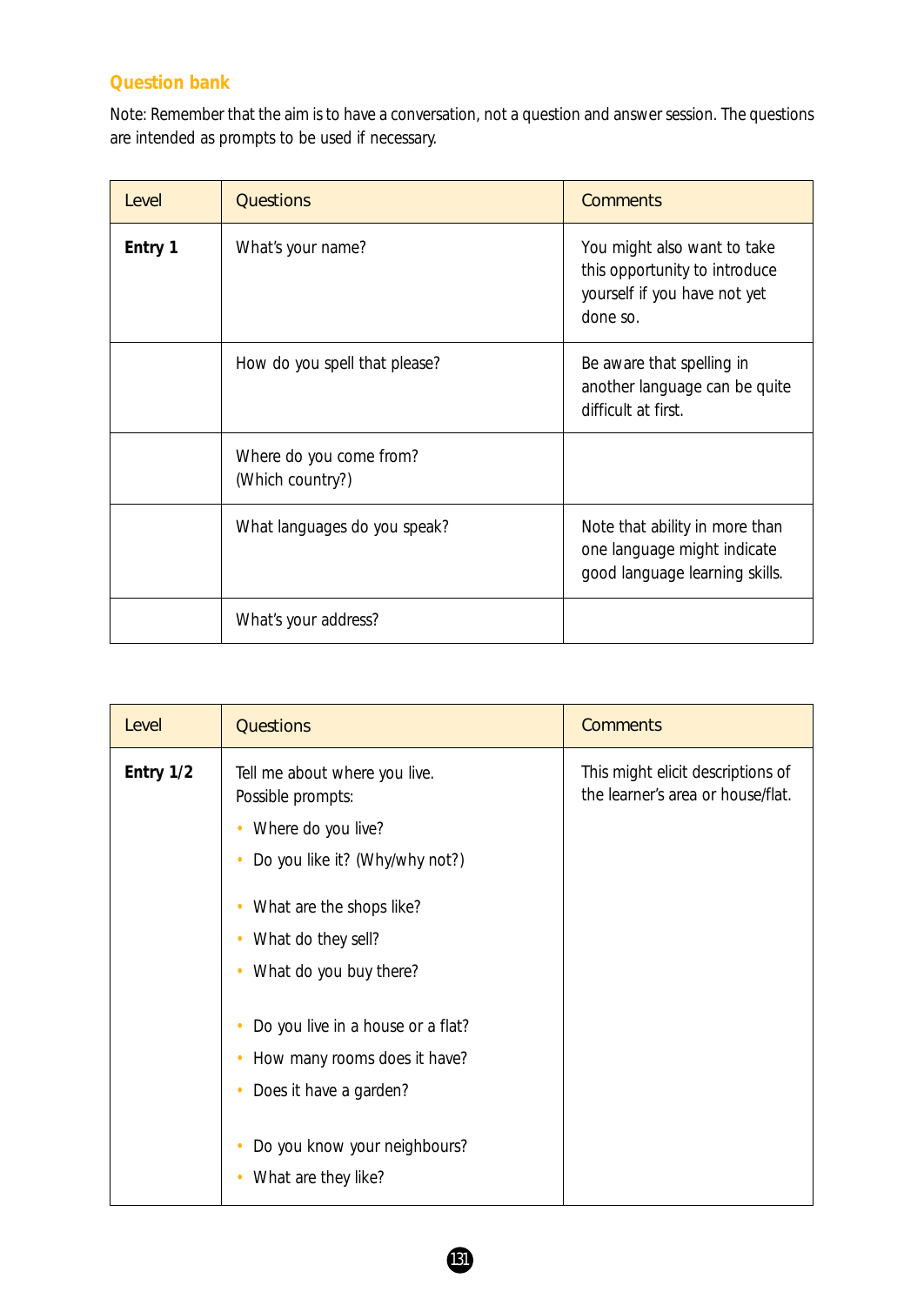| Level     | <b>Questions</b>                                 | <b>Comments</b> |
|-----------|--------------------------------------------------|-----------------|
| Entry 1/2 | Do you have a job?                               |                 |
|           | (If yes)                                         |                 |
|           | What work do you do?                             |                 |
|           | Do you like your job? Why/why not?               |                 |
| Entry 2   | (If yes)                                         |                 |
|           | When do you begin and end work?                  |                 |
|           | How often do you go to work?                     |                 |
|           | Did you work before you came to this<br>country? |                 |
|           | (If yes)                                         |                 |
|           | What was your job?                               |                 |
|           | Did you enjoy it? Why/why not?                   |                 |

| Level     | <b>Questions</b>                                                                                                                                                                             | <b>Comments</b>                                                                                                                                                    |
|-----------|----------------------------------------------------------------------------------------------------------------------------------------------------------------------------------------------|--------------------------------------------------------------------------------------------------------------------------------------------------------------------|
| Entry 1/2 | Do you watch TV?<br>(If yes)<br>What's your favourite TV programme?<br>Tell me about it.<br>Possible prompts:<br>What kind of programme is it?<br>What happens in it?<br>Why do you like it? | Some learners might mention a<br>programme in their own<br>language. Even if this is the<br>case, ask the learner to describe<br>it and tell you why they like it. |
| Entry 2   | How often do you watch it?                                                                                                                                                                   |                                                                                                                                                                    |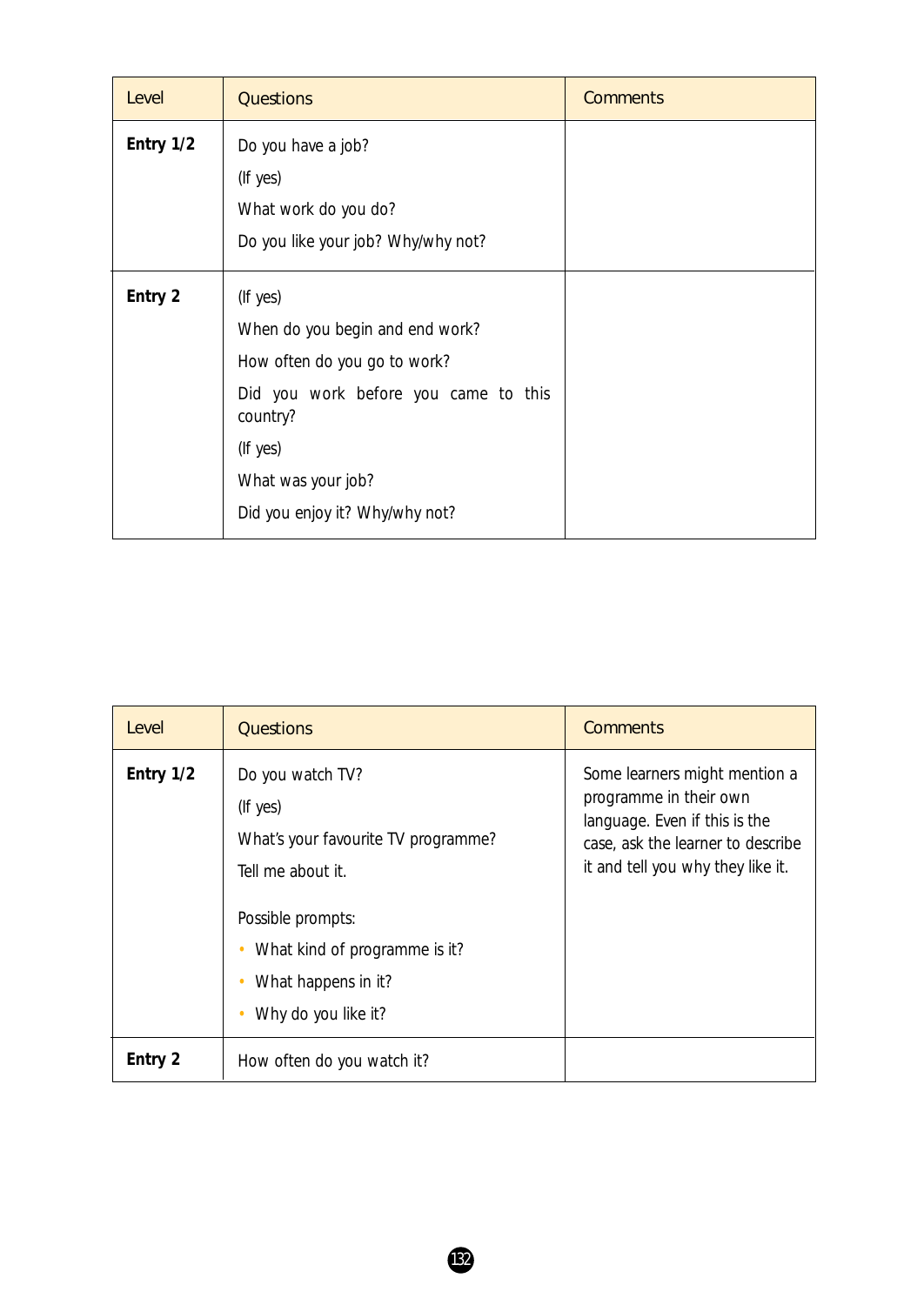| <i>Level</i> | <b>Questions</b>                                                                                                                           | <b>Comments</b>                                                                                                                   |
|--------------|--------------------------------------------------------------------------------------------------------------------------------------------|-----------------------------------------------------------------------------------------------------------------------------------|
| Entry 1/2    | What do you like to do in your free time?<br>Tell me about it.<br>(e.g. sports, cinema, activities with children,<br>cooking, music, etc.) | These prompts should be<br>expanded upon, depending on<br>the learner, to include<br>descriptions of activities and<br>interests. |
| Entry 2      | What are your favourite things that you own?<br>Can you describe them?<br>Why do you like them?<br>Where did you get these things?         | Again, this might generate<br>opportunities for further<br>discussion.                                                            |

| Level     | <b>Questions</b>                                                                                                                                                                                                                                | <b>Comments</b>                                                                                                                                                                                                                                                                                                                |
|-----------|-------------------------------------------------------------------------------------------------------------------------------------------------------------------------------------------------------------------------------------------------|--------------------------------------------------------------------------------------------------------------------------------------------------------------------------------------------------------------------------------------------------------------------------------------------------------------------------------|
| Entry 1/2 | Have you been to English classes before?<br>Why do you want to learn English?                                                                                                                                                                   | You might also ask what they<br>think their strengths and<br>weaknesses are in English (e.g.<br>reading, writing, speaking, etc.)<br>and any specialist areas they<br>would like to use their English<br>for. This might open into<br>discussion of plans for the<br>future (and the use of tenses to<br>describe the future). |
| Entry 2   | Tell me about your education.<br>Possible prompts:<br>How old were you when you started/<br>finished school?<br>What was school like?<br>Where did you go to school?<br>Did you go to college or university?<br>(If yes)<br>What did you study? | Here the learner has an<br>opportunity to use tenses to<br>describe the past.                                                                                                                                                                                                                                                  |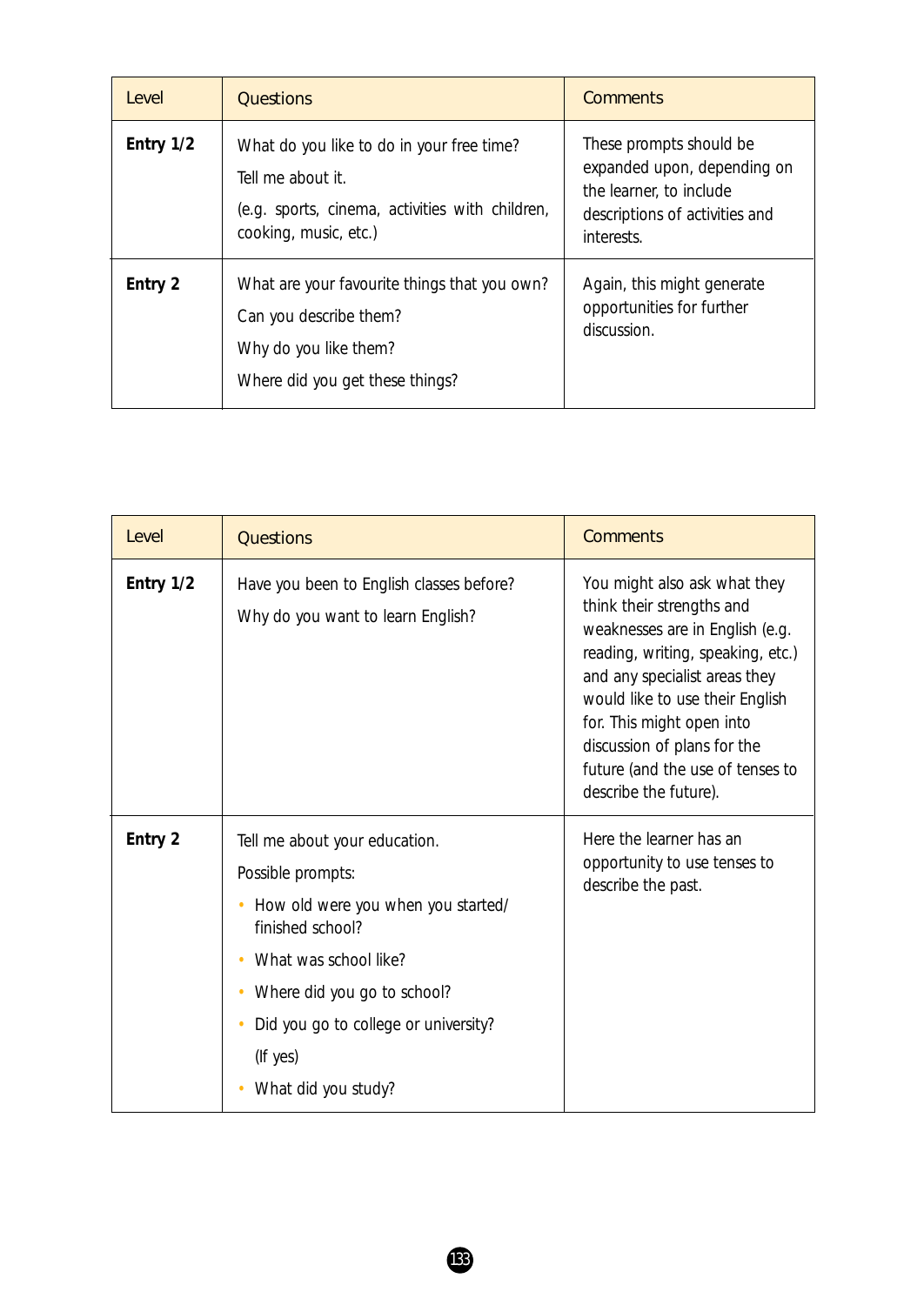# Speaking and listening Speaking and listening assessment profiles assessment profiles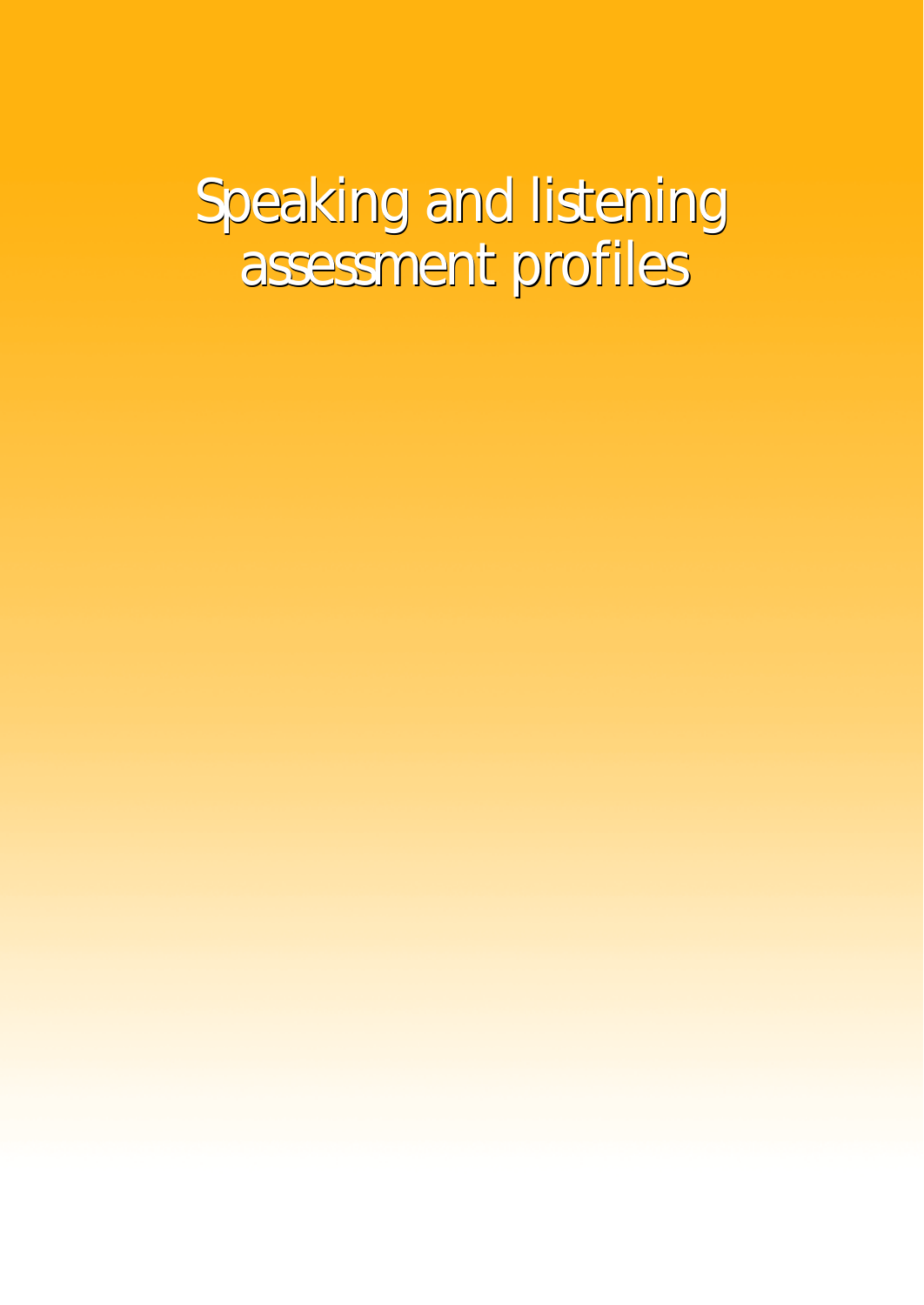### **General information**

Examine the learner's speaking and listening skills against each curriculum element at the level assessed to check if the learner has achieved them throughout the entire discourse. You may find that the learner's contribution does not cover the whole range required at the level.

- If the learner is demonstrating little or no understanding of the skill throughout the entire discourse, tick the 'Emerging' column.
- If the learner is demonstrating some aspect of the skill but not consistently throughout the discourse, tick the 'Consolidating' column.
- If the learner is demonstrating that her/his understanding of the skill is secure throughout the discourse, tick the 'Established' column.

### **Using the ICT reporting functions**

To convert the assessment purely for the purposes of using the ICT version recording functions, give one mark for every 'Established' tick and enter the total score for the task in the *Paper-based Assessment* records in the ICT section with this title.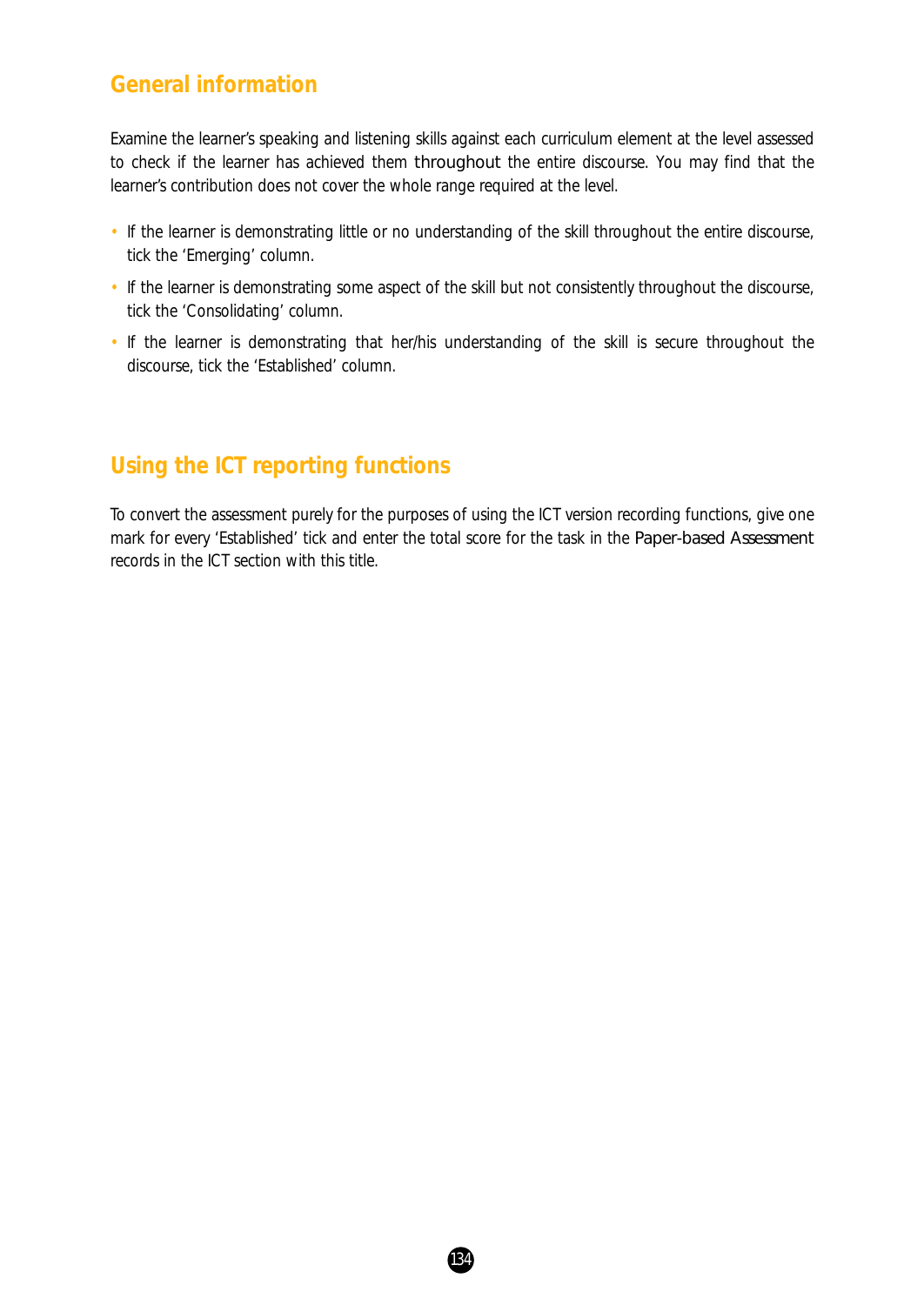| Name:    | ESOL: Entry 1: Diagnostic grid for listen and respond – narratives and                                        | explanations<br>Date: |                             |             |
|----------|---------------------------------------------------------------------------------------------------------------|-----------------------|-----------------------------|-------------|
| ENTRY 1  | At this level adults will be expected to:                                                                     |                       | Tick the appropriate column |             |
| ٠        | listen and respond to spoken language, including simple narratives, questions and<br>single-step instructions | Emerging              | Consolidating               | Established |
| Lr/E1.1a | Recognise context and predict general meaning                                                                 |                       |                             |             |
| Lr/E1.1b | Listen for gist in short explanations and narratives                                                          |                       |                             |             |
| Lr/E1.1d | Listen for gist and respond, in a face-to-face situation                                                      |                       |                             |             |
| Lr/E1.2a | Listen for detail in short narratives and explanations                                                        |                       |                             |             |
| Lr/E1.2b | Listen for detail and respond, in a face-to-face situation                                                    |                       |                             |             |
| Lr/E1.2c | Listen for grammatical detail                                                                                 |                       |                             |             |
| Lr/E1.2d | Listen for phonological detail                                                                                |                       |                             |             |
| Lr/E1.2e | Listen and extract key information                                                                            |                       |                             |             |
| Lr/E1.5a | Recognise a speaker's feeling and attitude                                                                    |                       |                             |             |
| Lr/E1.5b | Take part in social conversation                                                                              |                       |                             |             |
| Lr/E1.5c | Take part in more formal exchanges                                                                            |                       |                             |             |
| Lr/E1.5d | Follow a simple discussion on a familiar topic                                                                |                       |                             |             |

# **ESOL: Entry 1: Diagnostic grid for listen and respond – narratives and explanations**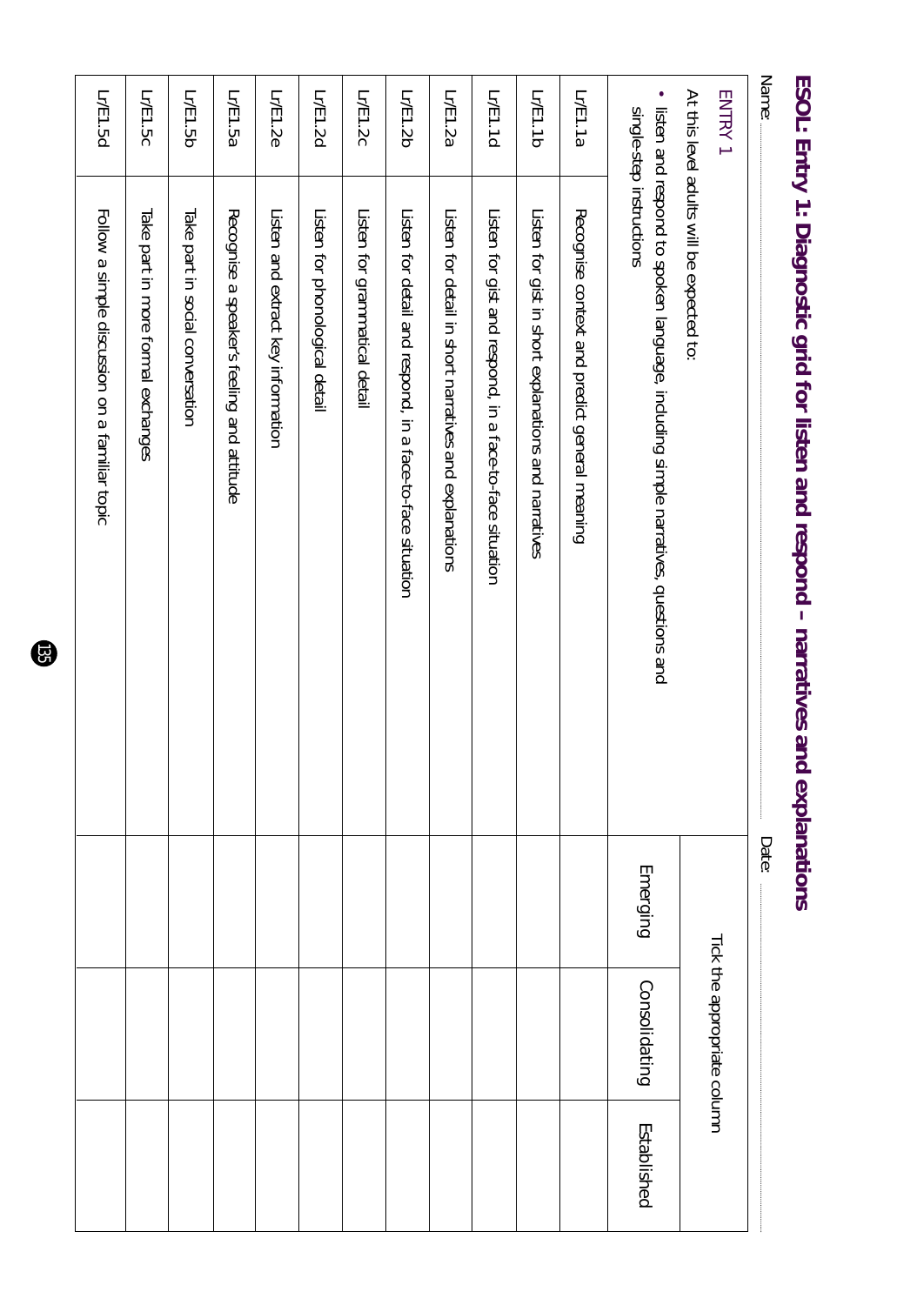ESOL: Entry 1: Profile grid for listen and respond - narratives and explanations **ESOL: Entry 1: Profile grid for listen and respond – narratives and explanations**

| Curriculum<br>reference |                                                               | Emerging                                                                                           | Consolidating                                                                                                                              | Established                                                                                                        |
|-------------------------|---------------------------------------------------------------|----------------------------------------------------------------------------------------------------|--------------------------------------------------------------------------------------------------------------------------------------------|--------------------------------------------------------------------------------------------------------------------|
| L/E1.1a                 | Recognise context and predict<br>general meaning              | Little understanding of the context<br>and meaning of discourse                                    | Some understanding of context and<br>general meaning of discourse                                                                          | Learner uses this understanding to<br>situation and discourse type<br>Good understanding of the<br>predict meaning |
| L/E1.1b                 | Listen for gist in short explanations<br>and narratives       | Does not appear to differentiate<br>language and facial<br>st and detai<br>between gi<br>Poor body | Is able to reasonably understand<br>the gist of the explanation with<br>some gaps                                                          | Has wholly understood gist of<br>Good use of body language,<br>explanation                                         |
| L/E1.1d                 | Listen for gist and respond, in a<br>face-to-face situation   | conveying little interest<br>in exchange and response to the<br>expression<br>speaker              | facial expression and eye contact to<br>show engagement in the exchange<br>Reasonable use of body language,<br>and response to the speaker | and contextualisation cues to<br>eye contact, facial expression<br>maintain engagement                             |
| L/E1.2a                 | Listen for detail in short narratives<br>and explanations     | detail understood from<br>Little or no<br>discourse                                                | Has understood some detail and<br>picked out the importance of                                                                             | discourse with little or no errors<br>Has completely understood the                                                |
| LrE1.2b                 | Listen for detail and respond, in a<br>face-to-face situation | identification of key<br>No or little<br>words                                                     | Some response to key information<br>repeated words or phrases                                                                              | and has made appropriate<br>responses                                                                              |
| LrE1.2c                 | Listen for grammatical detail                                 | Little recognition of type of utterance,<br>grammatical forms, use of                              | utterance, intonation and stress<br>Some understanding of type of                                                                          | Learner recognises type of                                                                                         |
| LrE1.2d                 | Listen for phonological detail                                | ntonation and stress                                                                               |                                                                                                                                            | Uses awareness of intonation and<br>utterance and grammatical forms<br>stress to aid own understanding             |
| L/E1.2e                 | Listen and extract key information                            | identification of key<br>No or little<br>information                                               | Some identification and response<br>to key information                                                                                     | understanding of key information<br>Learner identifies and shows                                                   |
| L/E1.5a                 | Recognise a speaker's feeling and<br>attitude                 | Little understanding of expressed<br>feelings                                                      | Shows some awareness of speaker's<br>feelings but not full understanding                                                                   | Complete understanding of<br>feelings and attitude                                                                 |

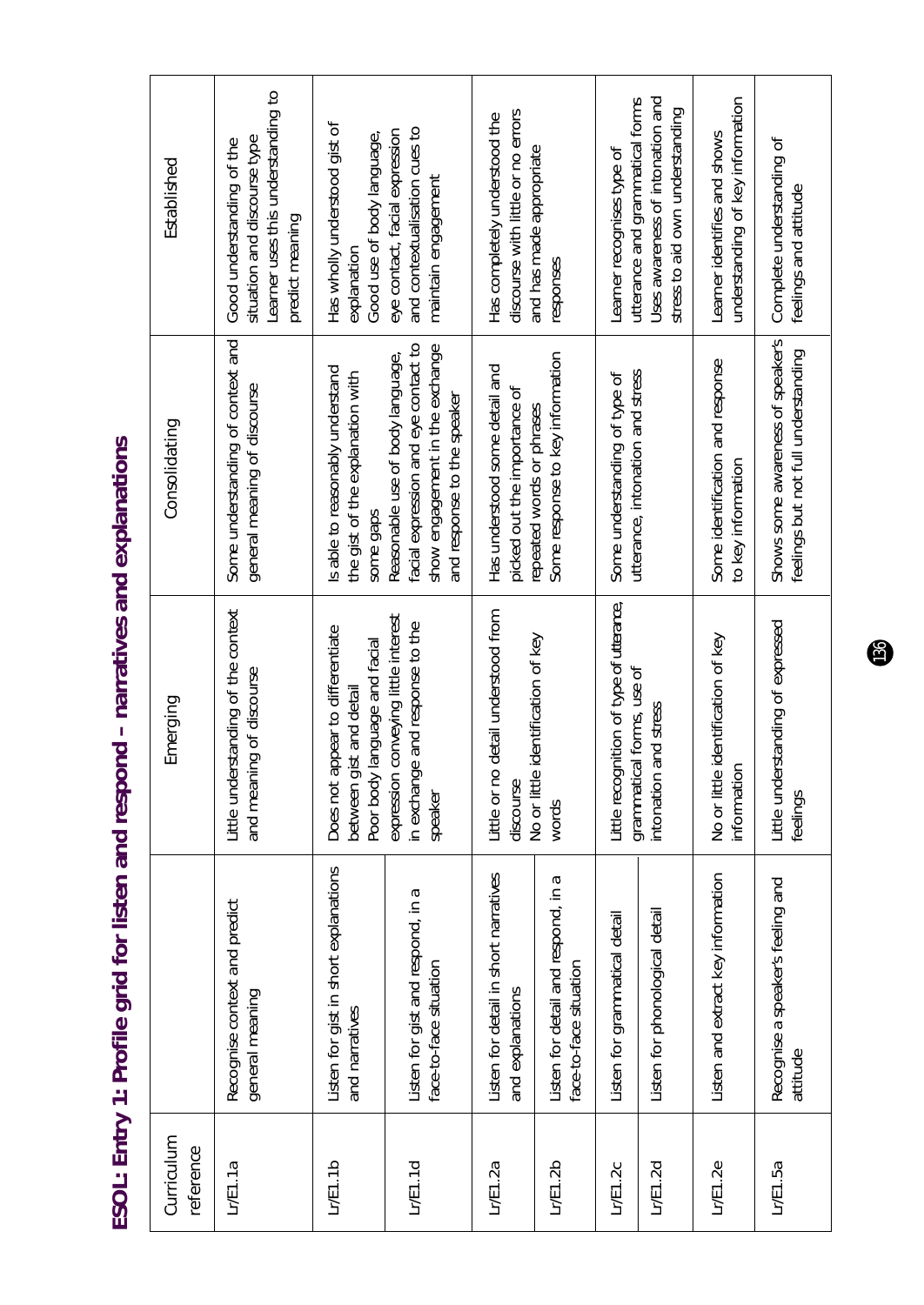| Lr/E1.5d                                                                     | Lr/E1.5c                                                                                                                 | Lr/E1.5b                                                                                                              | Curriculum<br>reference |
|------------------------------------------------------------------------------|--------------------------------------------------------------------------------------------------------------------------|-----------------------------------------------------------------------------------------------------------------------|-------------------------|
| Follow a simple discussion on a<br>familiar topic                            | exchanges<br>Take part in more formal                                                                                    | Take part in social conversation                                                                                      |                         |
| of discussion<br>Litle or no understanding of                                | conventions of a formal exchange<br>Does not show understanding of                                                       | greetings and introductions<br>Little recognition and response to                                                     | Emerging                |
| comprehension<br>discussion but not full<br>Has followed some aspects of the | setting<br>requests for information in a formal<br>to greetings, introductions and<br>Some<br>understanding and response | setting<br>Some<br><b>AVVaren</b><br>introductions as appropriate for<br>ness of greetings and<br>interaction showing | Consolidating           |
| comprehends the discussion<br>Has followed and fully                         | exchanges and appropriate<br>response<br>Good interaction showing<br>of the conventions of formal                        | to greetings and introductions<br>Good understanding and response                                                     | Established             |

# ESOL: Entry 1: Profile grid for listen and respond - narratives and explanations (continued) **ESOL: Entry 1: Profile grid for listen and respond – narratives and explanations** *(continued)*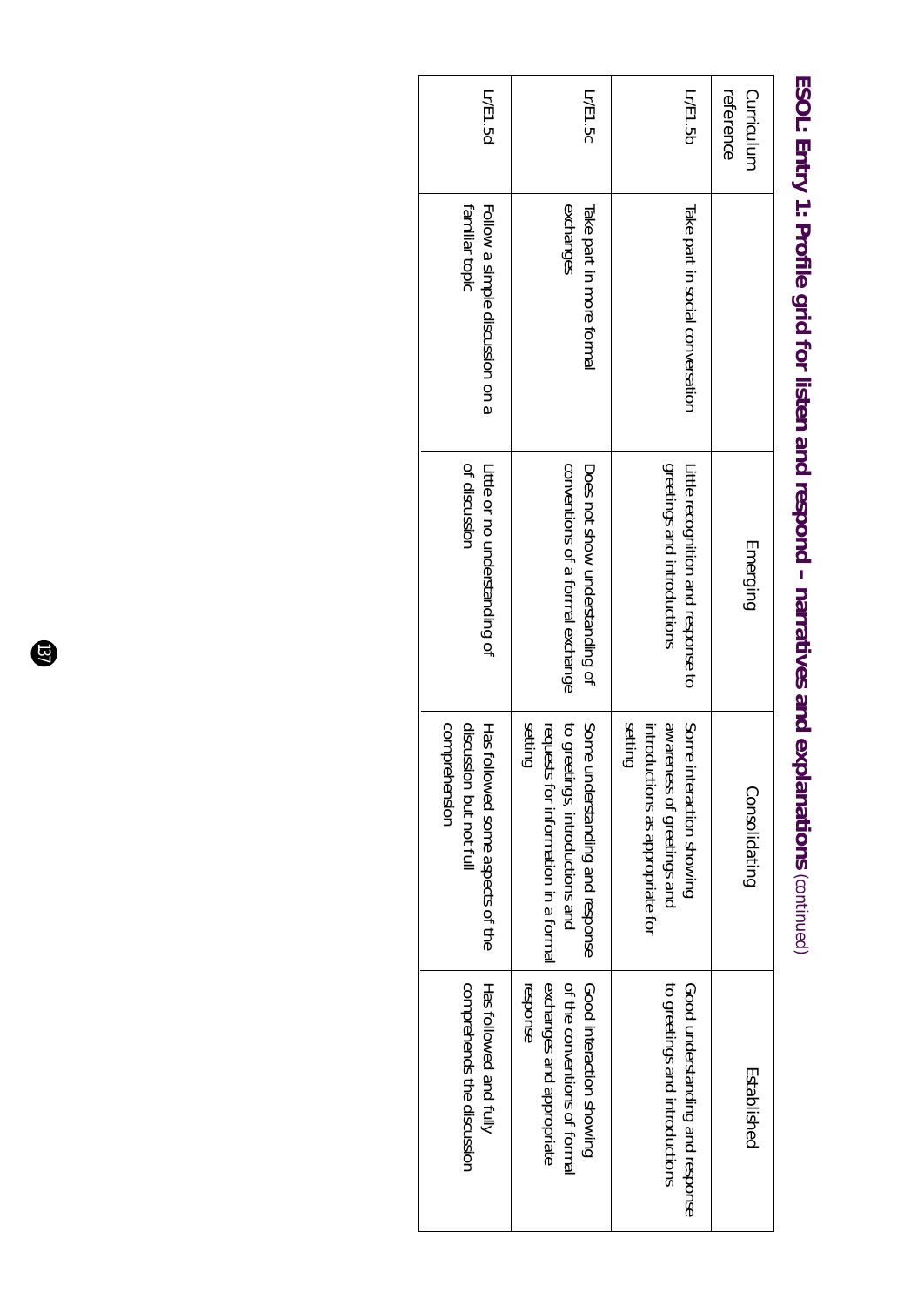ESOL: Entry 1: Diagnostic grid for listen and respond - conversation **ESOL: Entry 1: Diagnostic grid for listen and respond – conversation**

Established *Emerging Consolidating Established*Tick the appropriate column Tick the appropriate column Consolidating Emerging Date: Name: Date: listen and respond to spoken language, including simple statements, questions and • listen and respond to spoken language, including simple statements, questions and Listen and respond to requests for personal information Listen for detail and respond, in a face-to-face situation Lr/E1.4a & b Listen and respond to requests for personal information Lr/E1.2b Listen for detail and respond, in a face-to-face situation Listen for gist and respond, in a face-to-face situation Lr/E1.1d Listen for gist and respond, in a face-to-face situation Recognise context and predict general meaning Lr/E1.1a Recognise context and predict general meaning Follow a simple discussion on a familiar topic Lr/E1.5d Follow a simple discussion on a familiar topic Recognise a speaker's feelings and attitude Lr/E1.5a Recognise a speaker's feelings and attitude Take part in more formal exchanges Lr/E1.5c Take part in more formal exchanges Listen and extract key information Lr/E1.2e Listen and extract key information Listen for gist in a conversation Take part in social conversation Lr/E1.1c Listen for gist in a conversation Lr/E1.5b Take part in social conversation Listen for phonological detail Listen for grammatical detail Lr/E1.2d Listen for phonological detail Lr/E1.2c Listen for grammatical detail At this level adults will be expected to: At this level adults will be expected to: single-step instructions single-step instructions  $LrE1.4a8b$ ENTRY 1  $L/E1.1d$  $LrE1.2b$  $LrE1.2e$  $L/E1.1a$  $LrE1.1c$  $L/E1.2c$  $LrE1.2d$  $L/E1.5a$  $LrE1.5b$  $L/E1.5c$  $L/E1.5d$ Name: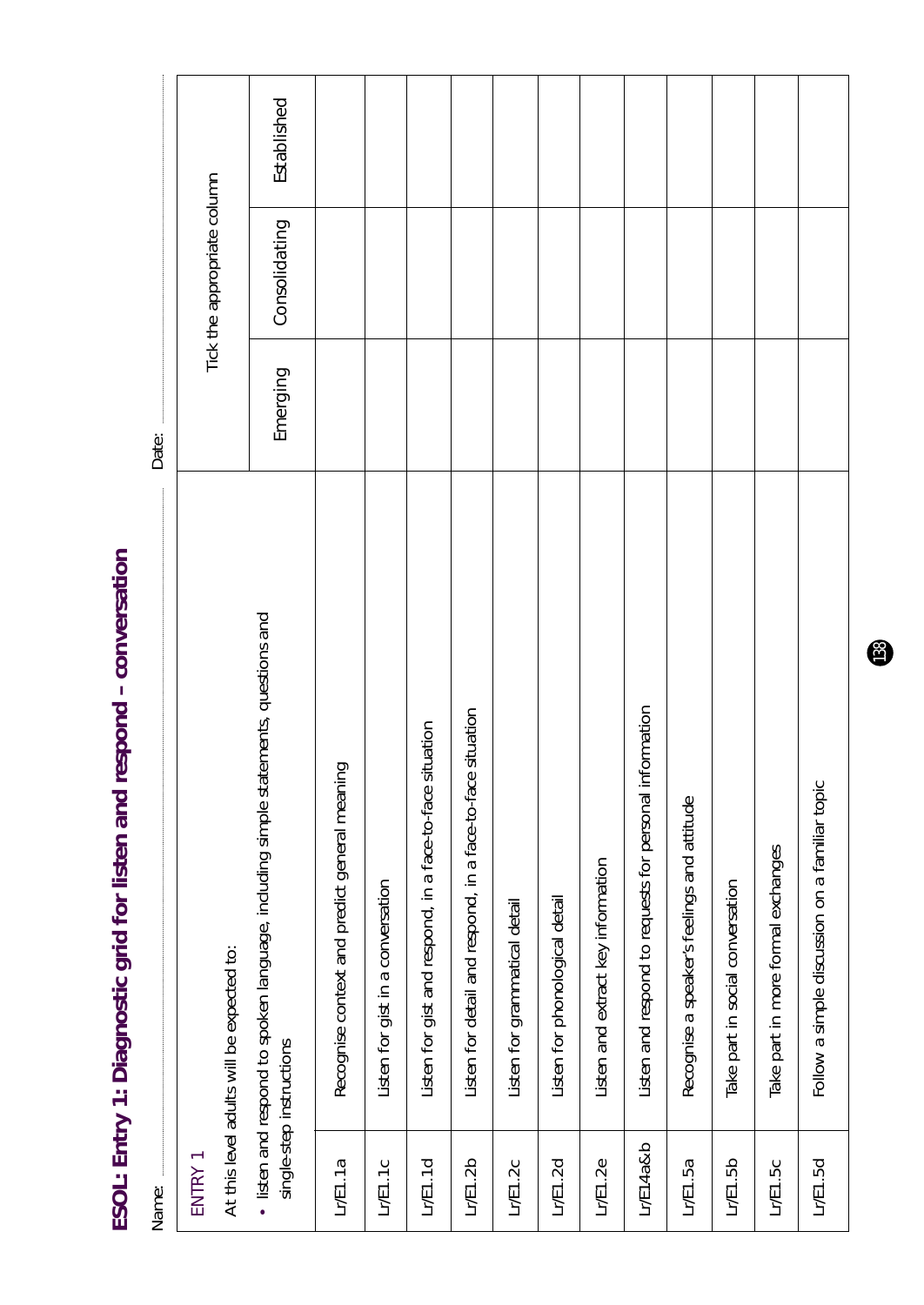| reference<br>Curriculum |                                                               | Emerging                                                                                                         | Consolidating                                                                                                                             | Established                                                                                                        |
|-------------------------|---------------------------------------------------------------|------------------------------------------------------------------------------------------------------------------|-------------------------------------------------------------------------------------------------------------------------------------------|--------------------------------------------------------------------------------------------------------------------|
| Lr/E1.1a                | general meaning<br>Recognise context and predict              | and meaning of discourse<br>Little understanding of the context                                                  | general<br>Some understanding of context and<br>I meaning of discourse                                                                    | situation and discourse type<br>Good understanding of the<br>to predict meaning<br>Learner uses this understanding |
| Lr/E1.1c                | Listen for gist in a conversation                             | Poor body language and facial<br>between gist and detail<br>Does not appear to differentiate                     | sane gaps<br>the gist<br>Is able<br>to reasonably understand<br>t of the explanation with                                                 | explanation<br>Good use of body language, eye<br>Has wholly understood gist of                                     |
| Lr/E1.1d                | face-to-face situation<br>Listen for gist and respond, in a   | speaker<br>expression conveying little interest<br>in exchange and response to the                               | show engagement in the exchange<br>and response to the speaker<br>facial expression and eye contact to<br>Reasonable use of body language | maintain engagement<br>contextualisation cues to<br>contact, facial expression and                                 |
| Lr/E1.2b                | face-to-face situation<br>Listen for detail and respond, in a | WOrds<br>discourse<br>No or little identification of key<br>Litle or no detail understood from                   | Some response to key information<br>repeated words or phrases<br>Has understood some detail and<br>picked<br>out the importance of        | and has made appropriate<br>discourse with little or no errors<br>responses<br>Has completely understood the       |
| LrF1.2c                 | Listen for grammatical detail                                 | Little recognition of type of                                                                                    | Some understanding of type of                                                                                                             | Learner recognises type of                                                                                         |
| LrF1.2d                 | Listen for phonological detail                                | intonation and stress<br>utterance, grammatical forms, use of                                                    | utterance, intonation and stress                                                                                                          | stress to aid own understanding<br>utterance and grammatical forms.<br>Uses awareness of intonation and            |
| LrF1.2e                 | Listen and extract key information                            | information<br>No or little identification of key                                                                | Some identification and response to<br>key information                                                                                    | understanding of key information<br>Learner identifies and shows                                                   |
| L/F1.4a8                | personal information<br>Listen and respond to requests for    | appropriate information<br>ot request<br>Does not respond or provides little<br>Does not show full comprehension | all of requested information<br>request and provides some but not<br>Syons<br>understanding of some of the                                | made<br>request and appropriate response<br>Full understanding shown of                                            |

## ESOL: Entry 1: Profile grid for listen and respond - conversation **ESOL: Entry 1: Profile grid for listen and respond – conversation**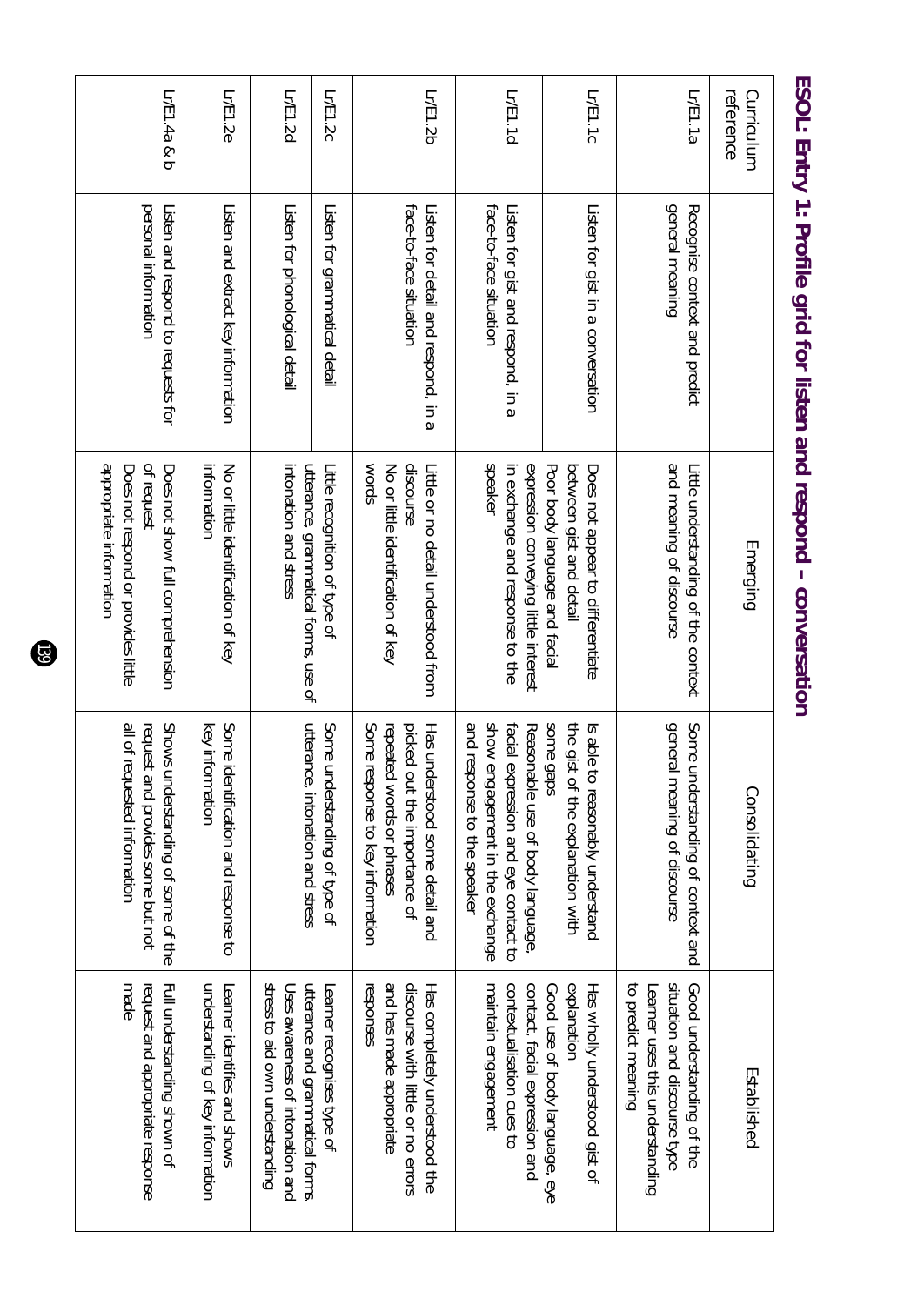| <b>הממורכים†הים האי</b><br>ESOL: Entry 1: Profile grid for listen and respond - conversatior |
|----------------------------------------------------------------------------------------------|
|                                                                                              |
|                                                                                              |
|                                                                                              |
|                                                                                              |
|                                                                                              |
|                                                                                              |

| Curriculum<br>reference |                                                   | Emerging                                                           | Consolidating                                                                                                      | Established                                                                                                 |
|-------------------------|---------------------------------------------------|--------------------------------------------------------------------|--------------------------------------------------------------------------------------------------------------------|-------------------------------------------------------------------------------------------------------------|
| Lr/E1.5a                | Recognise a speaker's feelings and<br>attitude    | Little understanding of expressed<br>feelings                      | Shows some awareness of speaker's<br>feelings but not full understanding                                           | speaker's feelings and attitude<br>Complete understanding of                                                |
| Lr/E1.5b                | Take part in social conversation                  | little recognition and response to<br>greetings and introductions  | Some interaction showing awareness<br>of greetings and introductions as<br>appropriate for setting                 | Good understanding and response<br>to greetings and introductions                                           |
| Lr/E1.5c                | Take part in more formal<br>exchanges             | conventions of a formal exchange<br>Does not show understanding of | Some understanding and response to<br>for information in a formal setting<br>greetings, introductions and requests | formal exchanges and appropriate<br>awareness of the conventions of<br>Good interaction showing<br>response |
| Lr/E1.5d                | Follow a simple discussion on a<br>familiar topic | little or no understanding of<br>of sequence of discussion         | Has followed some aspects of the<br>discussion but not full<br>comprehension                                       | comprehends the discussion<br>Has followed and fully                                                        |

 $\bigcirc$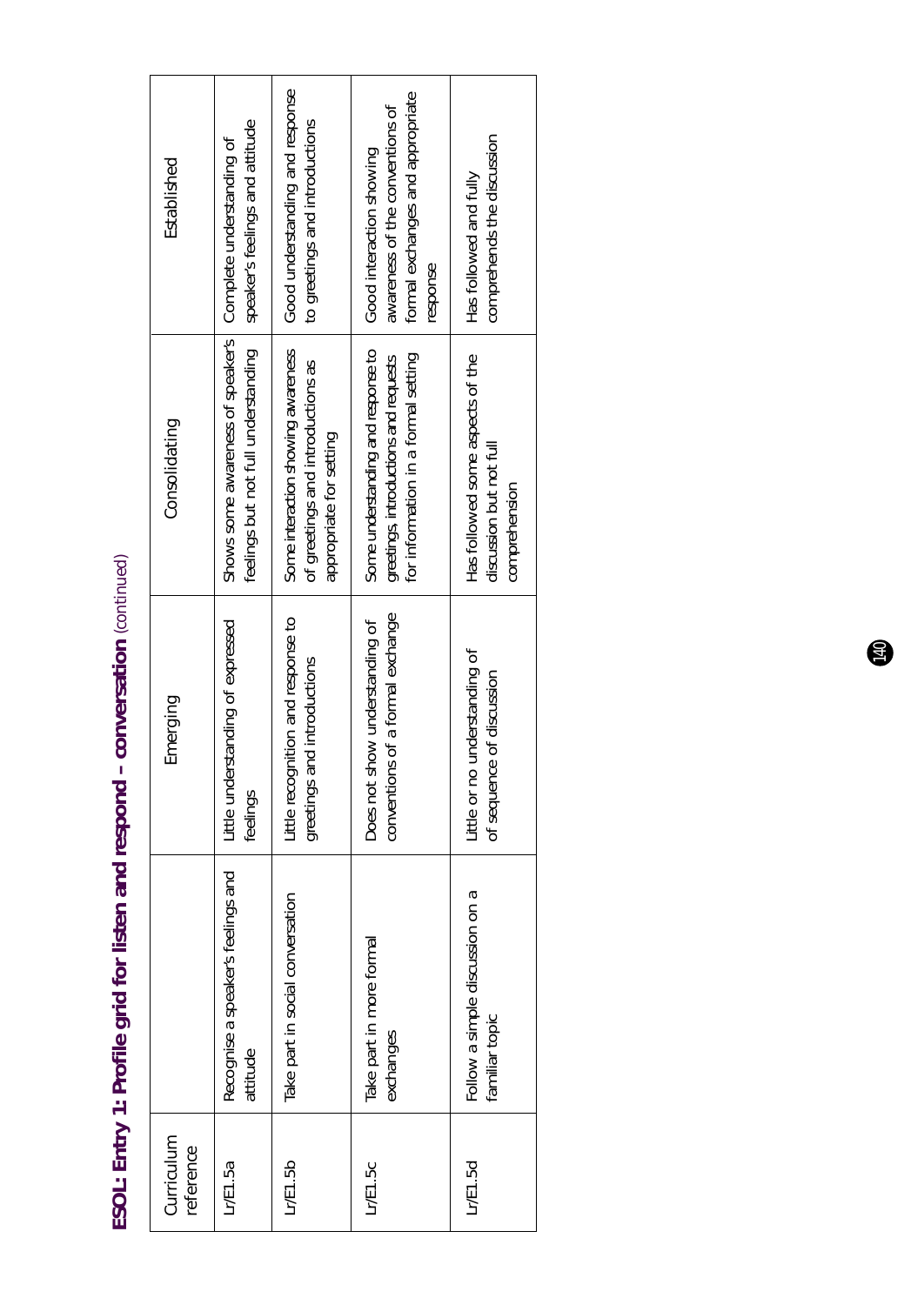| At this level adults will be expected to:                                                                       |          |               |                                                                                                                              |
|-----------------------------------------------------------------------------------------------------------------|----------|---------------|------------------------------------------------------------------------------------------------------------------------------|
| · listen and respond to spoken language, including simple statements, questions and<br>single-step instructions | Emerging | Consolidating | Established                                                                                                                  |
| Recognise context and predict general meaning                                                                   |          |               |                                                                                                                              |
| Listen for gist and respond, in a face-to-face situation                                                        |          |               |                                                                                                                              |
| Listen for detail and respond, in a face-to-face situation                                                      |          |               |                                                                                                                              |
| Listen for grammatical detail                                                                                   |          |               |                                                                                                                              |
| Listen for phonological detail                                                                                  |          |               |                                                                                                                              |
| Listen and extract key information                                                                              |          |               |                                                                                                                              |
| Follow single-step instructions                                                                                 |          |               |                                                                                                                              |
| Follow directions                                                                                               |          |               |                                                                                                                              |
| Recognise a speaker's feeling and attitude                                                                      |          |               |                                                                                                                              |
| Take part in social conversation                                                                                |          |               |                                                                                                                              |
| Take part in more formal exchanges                                                                              |          |               |                                                                                                                              |
| Follow a simple discussion on a familiar topic                                                                  |          |               |                                                                                                                              |
|                                                                                                                 |          | Date:         | ESOL: Entry 1: Diagnostic grid for listen and respond – following instructions and directions<br>Tick the appropriate column |

# **ESOL: Entry 1: Diagnostic grid for listen and respond – following instructions and directions**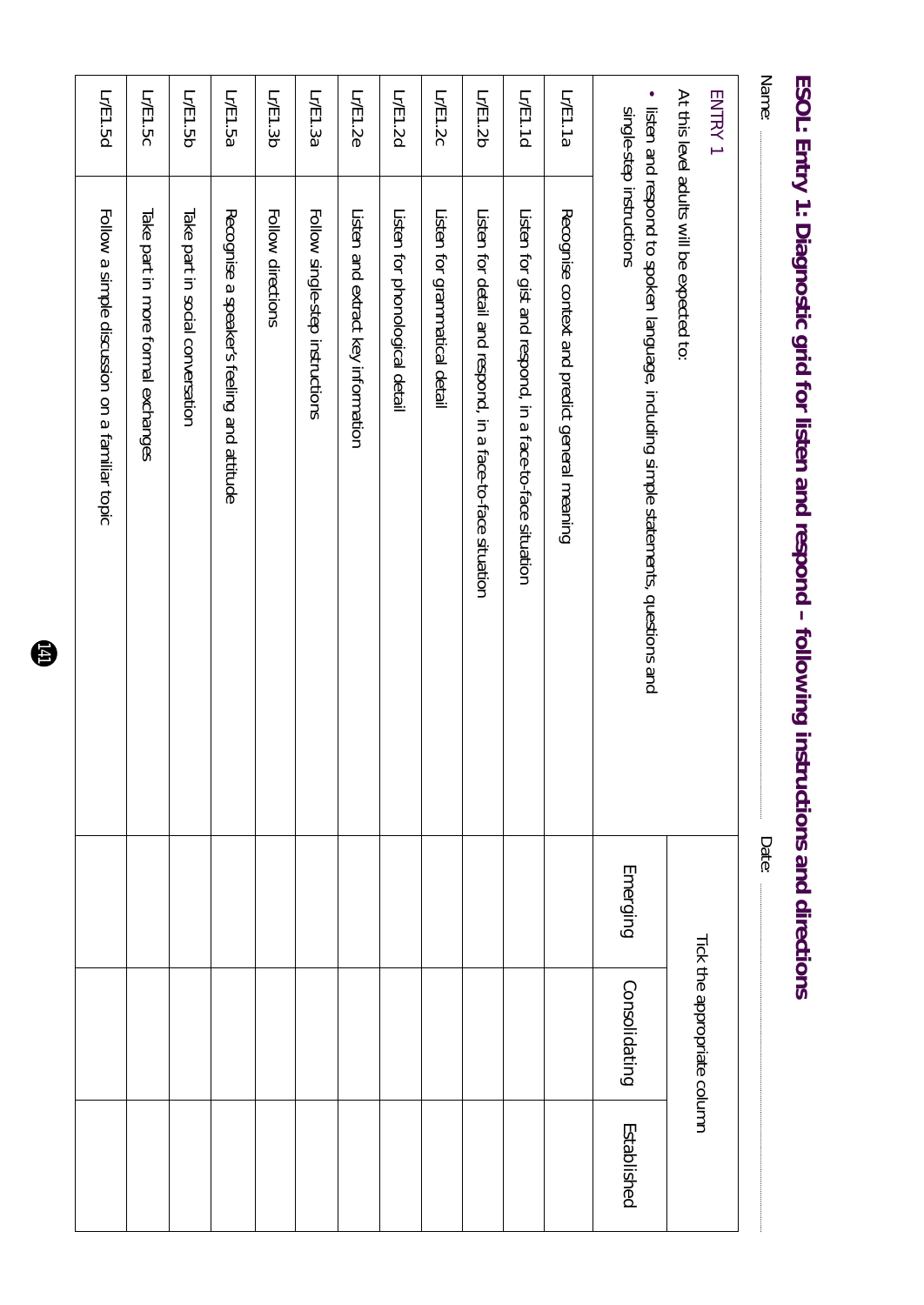ESOL: Entry 1: Profile grid for listen and respond - following instructions and directions **ESOL: Entry 1: Profile grid for listen and respond – following instructions and directions**

| Established             | Learner uses this understanding<br>Good understanding of the<br>context and discourse type<br>to predict meaning | contextualisation cues to maintain<br>Good use of body language, eye<br>Has wholly understood gist of<br>contact, facial expression and<br>engagement<br>explanation                                                              | discourse with little or no errors<br>Has completely understood the<br>and has made appropriate<br>responses                    | Uses awareness of intonation and<br>utterance and grammatical forms<br>stress to aid own understanding<br>Learner recognises type of | understanding of key information<br>Learner identifies and shows | repetition using correctly worded<br>Is able to completely understand<br>the instructions and request<br>questions                 |
|-------------------------|------------------------------------------------------------------------------------------------------------------|-----------------------------------------------------------------------------------------------------------------------------------------------------------------------------------------------------------------------------------|---------------------------------------------------------------------------------------------------------------------------------|--------------------------------------------------------------------------------------------------------------------------------------|------------------------------------------------------------------|------------------------------------------------------------------------------------------------------------------------------------|
| Consolidating           | and general meaning of discourse<br>Some understanding of context                                                | Reasonable use of body language,<br>facial expression and eye contact<br>Is able to reasonably understand<br>the gist of the explanation with<br>exchange and response to the<br>to show engagement in the<br>some gaps<br>speake | Some response to key information<br>Has understood some detail and<br>picked out the importance of<br>repeated words or phrases | utterance, intonation and stress<br>Some understanding of type of                                                                    | Some identification and response<br>to key information           | instructions with some inaccuracies<br>Has understood some or most key<br>Has requested repetition of<br>elements of instructions  |
| Emerging                | Little understanding of the context<br>and meaning of discourse                                                  | conveying little interest<br>in exchange and response to the<br>Does not appear to differentiate<br>anguage and facial<br>st and detail<br>between gi<br>expression<br>Poor body<br>speaker                                       | detail understood from<br>identification of key<br>Little or no<br>No or little<br>discourse<br>words                           | utterance, grammatical forms, use<br>Little recognition of type of<br>of intonation and stress                                       | identification of key<br>information<br>No or little             | Has recognised none or few key<br>Has not been able to correctly<br>express requests for repetition<br>words from the instructions |
|                         | Recognise context and predict<br>general meaning                                                                 | Listen for gist and respond, in a<br>face-to-face situation                                                                                                                                                                       | Listen for detail and respond, in a<br>face-to-face situation                                                                   | Listen for phonological detail<br>Listen for grammatical detail                                                                      | Listen and extract key information                               | Follow single-step instructions                                                                                                    |
| Curriculum<br>reference | L/E1.1a                                                                                                          | L/E1.1d                                                                                                                                                                                                                           | LrE1.2b                                                                                                                         | LrE1.2d<br>LrE1.2c                                                                                                                   | $L$ $E1.2e$                                                      | L/E1.3a                                                                                                                            |

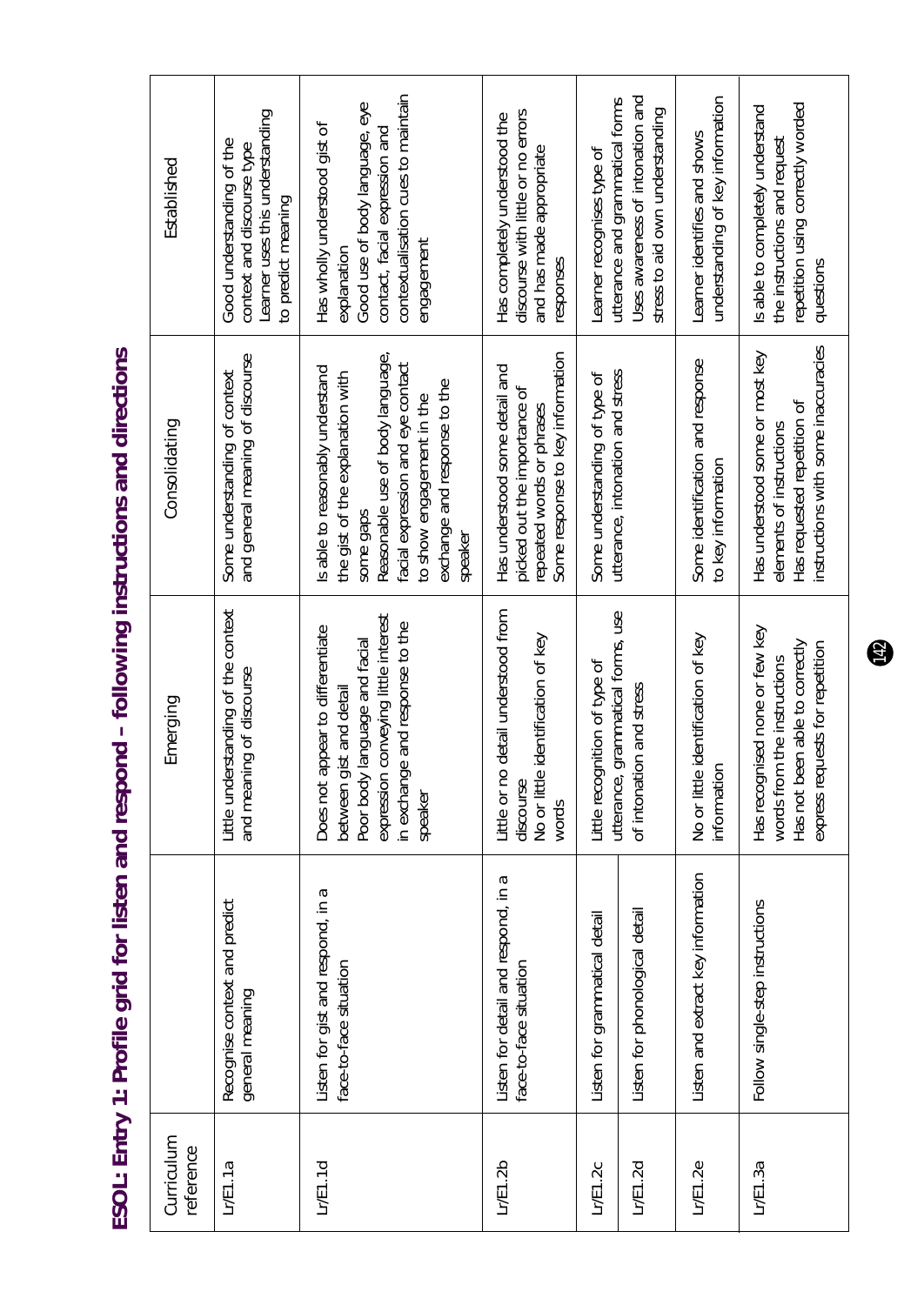| Lr/E1.5d                                                                          | Lr/E1.5c                                                                                                                                | Lr/E1.5b                                                                                                     | Lr/E1.5a                                                                    | Lr/E1.3b                                                                          | reference<br>Curriculum |
|-----------------------------------------------------------------------------------|-----------------------------------------------------------------------------------------------------------------------------------------|--------------------------------------------------------------------------------------------------------------|-----------------------------------------------------------------------------|-----------------------------------------------------------------------------------|-------------------------|
| Follow a simple discussion on a<br>familiar topic                                 | Take part in more formal exchanges                                                                                                      | Take part in social conversation                                                                             | attitude<br>Recognise a speaker's feeling and                               | Follow directions                                                                 |                         |
| sequence of discussion<br>Little or no understanding of                           | Does not show understanding of<br>conventions of a formal exchange                                                                      | greetings and introductions<br>Little recognition and response to                                            | <b>teelings</b><br>Little understanding of expressed                        | of directions or identified key<br>WOrds<br>Has not recognised the sequence       | Emerging                |
| discussion but not full<br>comprehension<br>Has fol<br>llowed some aspects of the | Some<br>requests for information in a<br><b>TOrmal</b><br>to gree<br>setting<br>etings, introductions and<br>understanding and response | aware<br>setting<br>Some<br>introductions as appropriate for<br>ness of greetings and<br>interaction showing | Swous<br>feelings but not full understanding<br>some awareness of speaker's | sequer<br>Some<br>WOrds<br>nce of directions and key<br>identification of correct | Consolidating           |
| comprehends the discussion<br>Has followed and fully                              | formal exchanges and appropriate<br>awareness of the conventions of<br>response<br>Good interaction showing                             | Good understanding and<br>response to greetings and<br>introductions                                         | feelings and attitude<br>Complete understanding of                          | all key words<br>correct sequence of directions and<br>Has fully comprehended the | Established             |

## ESOL: Entry 1: Profile grid for listen and respond - following instructions and directions (continued) **ESOL: Entry 1: Profile grid for listen and respond – following instructions and directions** *(continued)*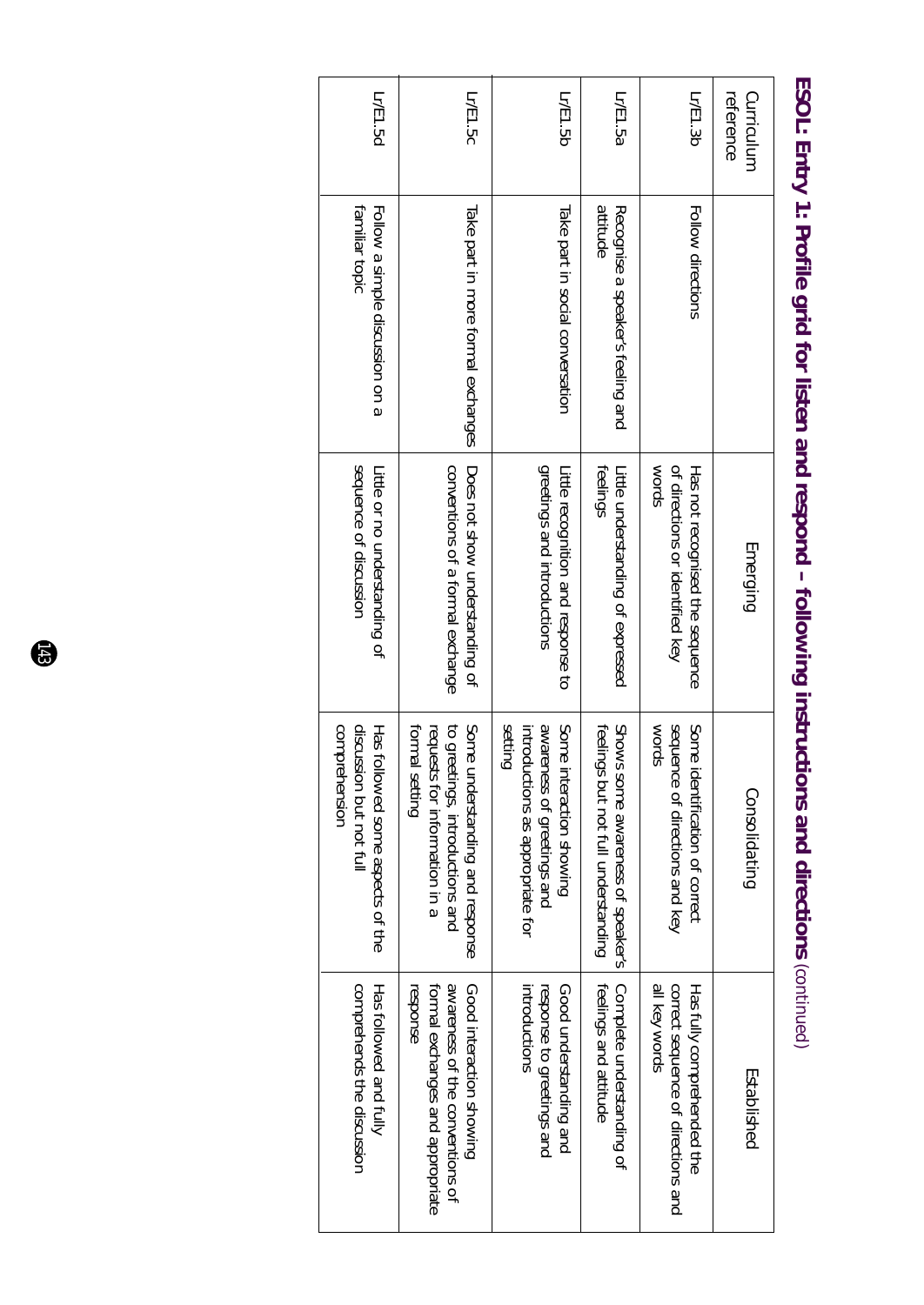ESOL: Entry 1: Diagnostic grid for speak to communicate **ESOL: Entry 1: Diagnostic grid for speak to communicate**

| Name:    |                                                                                    | Date:    |                             |             |  |
|----------|------------------------------------------------------------------------------------|----------|-----------------------------|-------------|--|
| ENTRY 1  | At this level adults will be expected to:                                          |          | Tick the appropriate column |             |  |
|          | • speak to communicate basic information, feelings and opinions on familiar topics | Emerging | Consolidating               | Established |  |
| SCE1.1a  | Use word stress and intonation adequately so that simple facts can be understood   |          |                             |             |  |
| SCE1.1b  | Pronounce simple familiar words adequately to be comprehensible                    |          |                             |             |  |
| SCE1.4a  | Make simple statements of fact, using grammar suitable for the level               |          |                             |             |  |
| Sc/E1.4b | Give basic personal information (e.g. name, country of origin, address)            |          |                             |             |  |
| Sc/E1.4d | Give a description, using simple adjectives                                        |          |                             |             |  |
| Sd/E1.1c | Express likes and dislikes and simple views                                        |          |                             |             |  |

 $\bigoplus$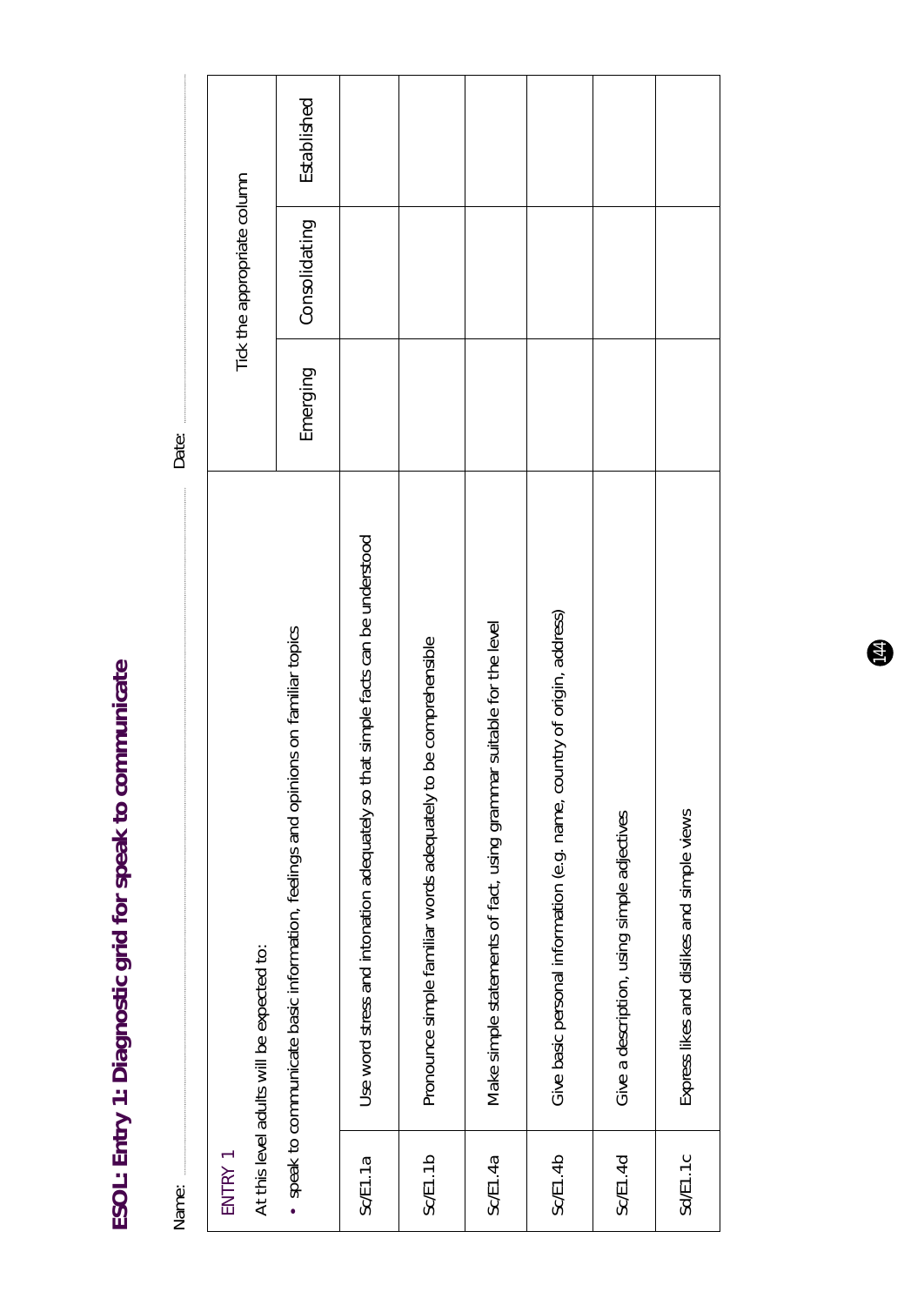| Sc/E1.1a<br>reference<br>Curriculum | Use sond stress and intonation                                                | Little use of appropriate stress or<br>Emerging                                                                      | Use of rising and falling intonation<br>Consolidating                          |
|-------------------------------------|-------------------------------------------------------------------------------|----------------------------------------------------------------------------------------------------------------------|--------------------------------------------------------------------------------|
|                                     | adequately so that simple facts can<br>be understood                          | intonation patterns<br>Comprehension difficult for the<br>listener<br>intonation<br>Inappropriate rising and falling | gnineam bns<br>stress which aids understanding<br>Some use of appropriate word |
| Sc/E1.1b                            | adequately to be comprehensible<br>Pronounce simple familiar words            | aid understanding for the listener<br>Poor proncriation sylich does not                                              | with some inaccuracies<br>Most words are pronounced clearly                    |
| Sc/E1.4a                            | using grammar suitable for the<br>Make simple statements of fact,<br>evel     | communication<br>Many inaccuracies of structure<br>Hesitancy or minimal                                              | Some inaccuracies of structure<br>Some hesitation                              |
| Sc/E1.4b                            | address)<br>(e.g. name, country of origin,<br>Give basic personal information | Response limited or inadequate<br>information<br>Poor understanding of requests for                                  | Some understanding of main points<br>Partial response<br>of requests           |
| Sc/E1.4d                            | adjectives<br>Give a description, using simple                                | Vocabulary limited for the task<br>Many inaccuracies of structure                                                    | Vocabulary largely adequate for the<br>Some inaccuracies of structure          |
| Sd/E1.1c                            | <b>NIGWS</b><br>Express likes and dislikes and simple                         |                                                                                                                      | seas<br>task but needs expansion in some                                       |

#### ESOL: Entry 1: Profile grid for speak to communicate **ESOL: Entry 1: Profile grid for speak to communicate**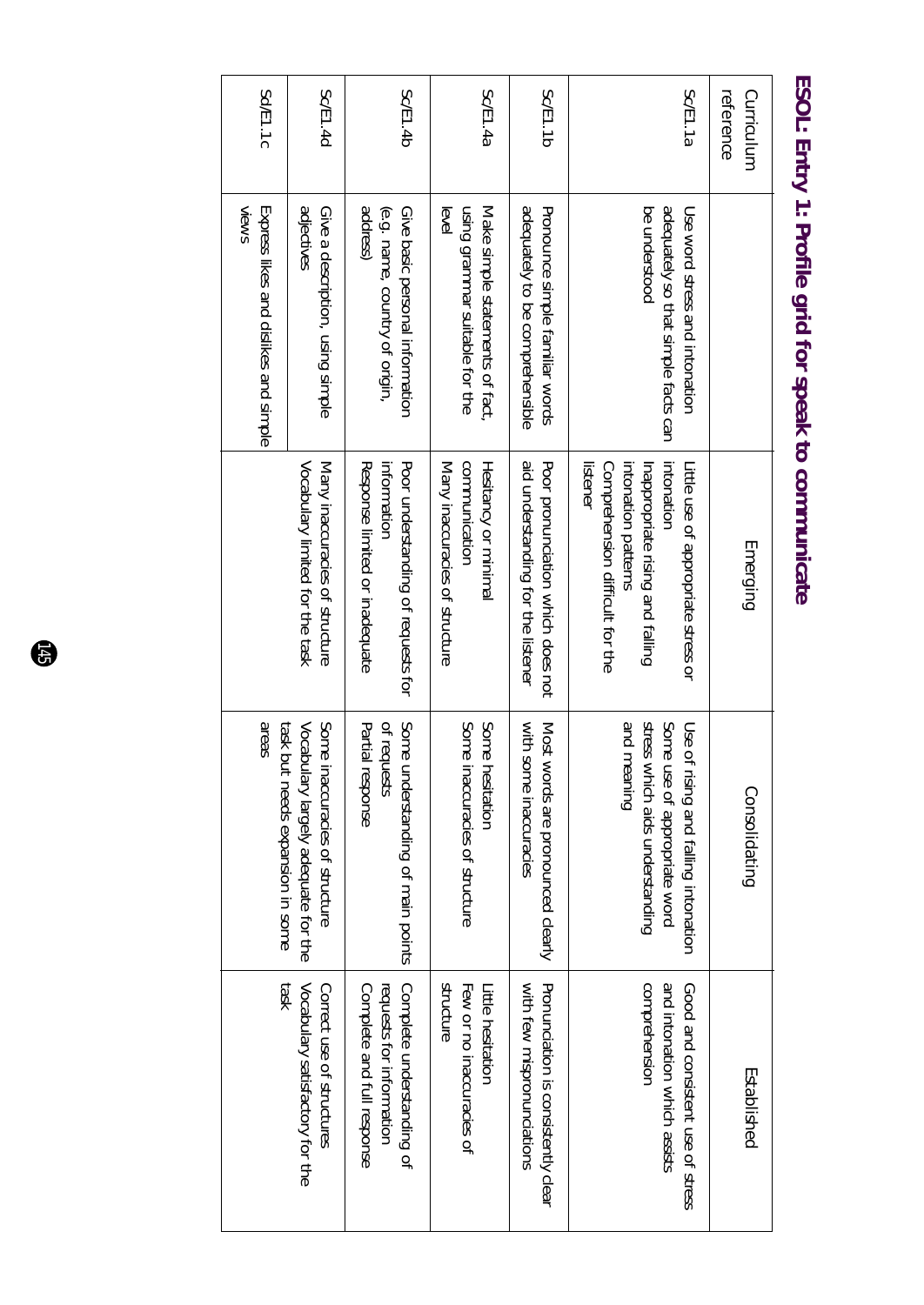ESOL: Entry 1: Diagnostic grid for engage in discussion **ESOL: Entry 1: Diagnostic grid for engage in discussion**

|          | $N$ ame $\cdot$                                                                        |          |                             |             |
|----------|----------------------------------------------------------------------------------------|----------|-----------------------------|-------------|
| ENTRY 1  | At this level adults will be expected to:                                              |          | Tick the appropriate column |             |
|          | engage in discussion with another person in a familiar situation about familiar topics | Emerging | Consolidating               | Established |
| SdE1.1a  | Take part in social interaction                                                        |          |                             |             |
| SdE1.1b  | Take part in more formal interaction                                                   |          |                             |             |
| Sd/E1.1c | Express likes and dislikes, feelings, etc.                                             |          |                             |             |

 $\bigcirc$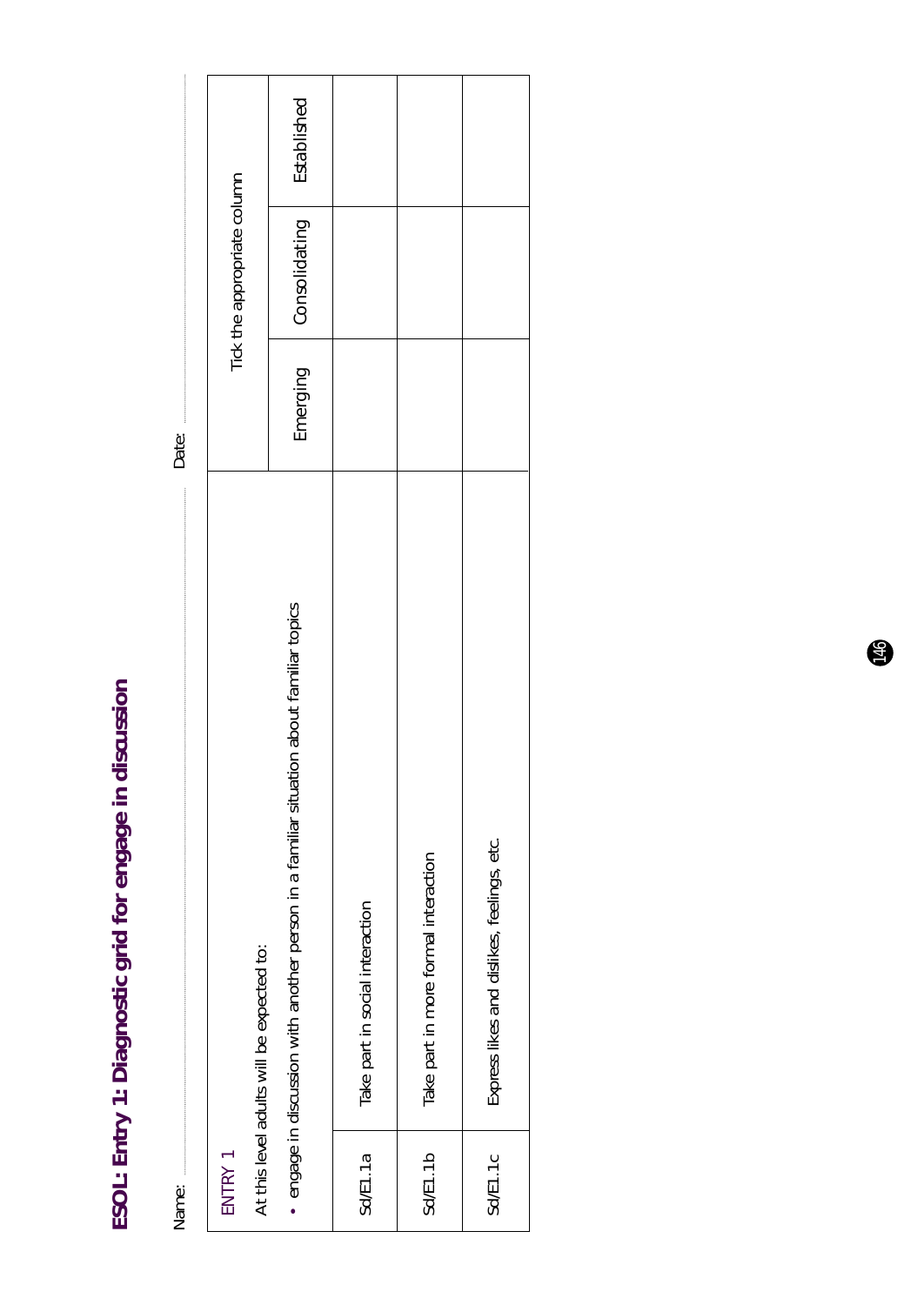| Sd/E1.1c                                                                                                                                                      | Sd/E1.1b                                                                                                                                                                                                                   | Sd/E1.1a                                                                                                                                                                                                                               | reference<br>Curriculum |
|---------------------------------------------------------------------------------------------------------------------------------------------------------------|----------------------------------------------------------------------------------------------------------------------------------------------------------------------------------------------------------------------------|----------------------------------------------------------------------------------------------------------------------------------------------------------------------------------------------------------------------------------------|-------------------------|
| etc<br>Express likes and dislikes, feelings,                                                                                                                  | interaction<br>Take part in more formal                                                                                                                                                                                    | Take part in social interaction                                                                                                                                                                                                        |                         |
| expressed by justifying ideas<br>Expresses very few personal<br>opinions and feelings<br>Limited vocabulary for the level<br>Cannot support opinions          | conventions<br>appropriate for a formal situation<br>Limited range of vocabulary as<br>Poor pronunciation<br>Poor observation of turn-taking<br><b>Hesitancy</b><br>Limited grammatical structure                          | conventions<br>appropriate for a social situation<br>Limited range of vocabulary as<br>Poor observation of turn-taking<br>Poor pronunciation<br><b>Hesitancy</b><br>Limited grammatical structure                                      | Emerging                |
| a reasonable range of vocabulary<br>supported by statements showing<br>Expresses some opinion and feeling                                                     | vocabulary but needs expansion<br>Some hesitation<br>Some good use of appropriate<br>Structures mainly correct<br>Reasonable observation of trin-<br>Pronunciation reasonably clear<br>taking conventions<br>in some areas | vocabulary but needs expansion in<br>Structures mainly correct<br>some a<br>Some good use of appropriate<br>Some hesitation<br>Pronunciation reasonably clear<br>taking conventions<br>Reasonable observation of turn-<br><b>IFeas</b> | Consolidating           |
| which are supported with a small<br>range of vocabulary for the level<br>Expressed showing an appropriate<br>range of ideas<br>Expresses opinion and feelings | conventions<br>Vocabulary appropriate for formal<br>Correct use of structures<br>Clear pronunciation<br>Good observation of turn-taking<br>Little hesitation<br>Interaction                                                | conventions<br>Good observation of turn-taking<br>Vocabulary appropriate for social<br>Correct use of structures<br>Clear pronunciation<br>Little hesitation<br>nteraction                                                             | Established             |

#### ESOL: Entry 1: Profile grid for engage in discussion **ESOL: Entry 1: Profile grid for engage in discussion**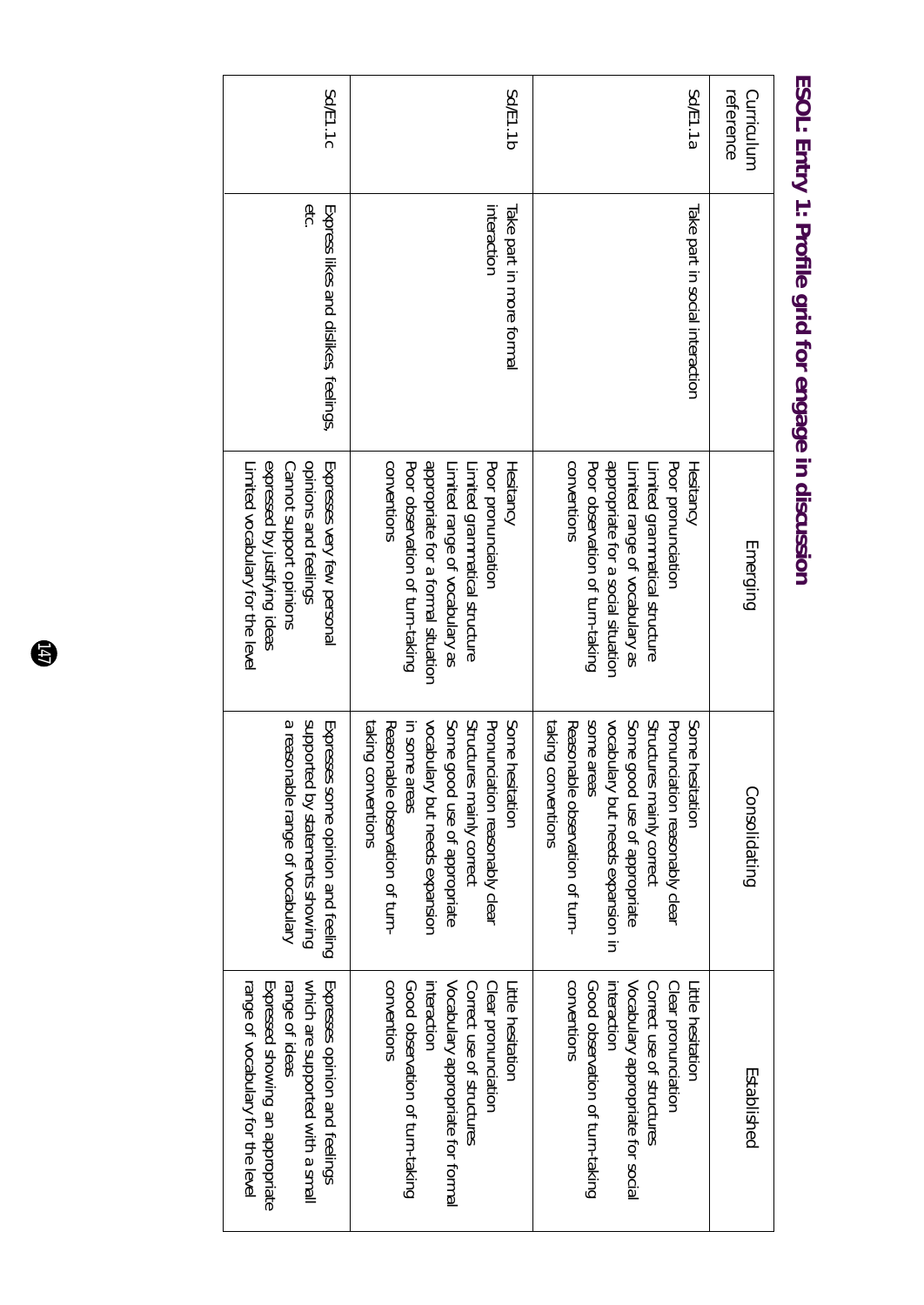Established *Emerging Consolidating Established*Tick the appropriate column Tick the appropriate column Consolidating Emerging Date: Name: Date: Extract the main points of an explanation in a face-to-face situation, and respond Lr/E2.3b Extract the main points of an explanation in a face-to-face situation, and respond Listen to, follow and respond to explanations, directions and instructions Lr/E2.4a  $\parallel$  Listen to, follow and respond to explanations, directions and instructions • listen and respond to spoken language, including straightforward information, short listen and respond to spoken language, including straightforward information, short Extract straightforward information for a specific purpose Lr/E2.3c Extract straightforward information for a specific purpose Extract the main points when listening to presentations Lr/E2.3a Extract the main points when listening to presentations Listen for detail and respond, in face-to-face situations Lr/E2.2b Listen for detail and respond, in face-to-face situations Listen for gist and respond, in face-to-face situations Lr/E2.1d Listen for gist and respond, in face-to-face situations Listen and respond to requests for action/permission Lr/E2.5a Listen and respond to requests for action/permission Listen for detail in short narratives and explanations Lr/E2.2a Listen for detail in short narratives and explanations Recognise context and predict general meaning Lr/E2.1a Recognise context and predict general meaning Respond to requests for information Lr/E2.5b Respond to requests for information Listen for phonological detail Listen for grammatical detail Lr/E2.2d Listen for phonological detail Lr/E2.2c Listen for grammatical detail narratives, explanations and instructions narratives, explanations and instructions At this level adults will be expected to: At this level adults will be expected to: ENTRY 2 ENTRY 2  $LrE2.1d$  $LrE2.1a$  $LrE2.2b$  $LrE2.3b$  $LrE2.5b$  $LrE2.2a$  $LrE2.2c$  $LrE2.2d$  $LrE2.3a$  $LrE2.3c$  $LrE2.4a$  $LrE2.5a$ Name:

ESOL: Entry 2: Diagnostic grid for listen and respond - narratives, explanations and presentations **ESOL: Entry 2: Diagnostic grid for listen and respond – narratives, explanations and presentations**

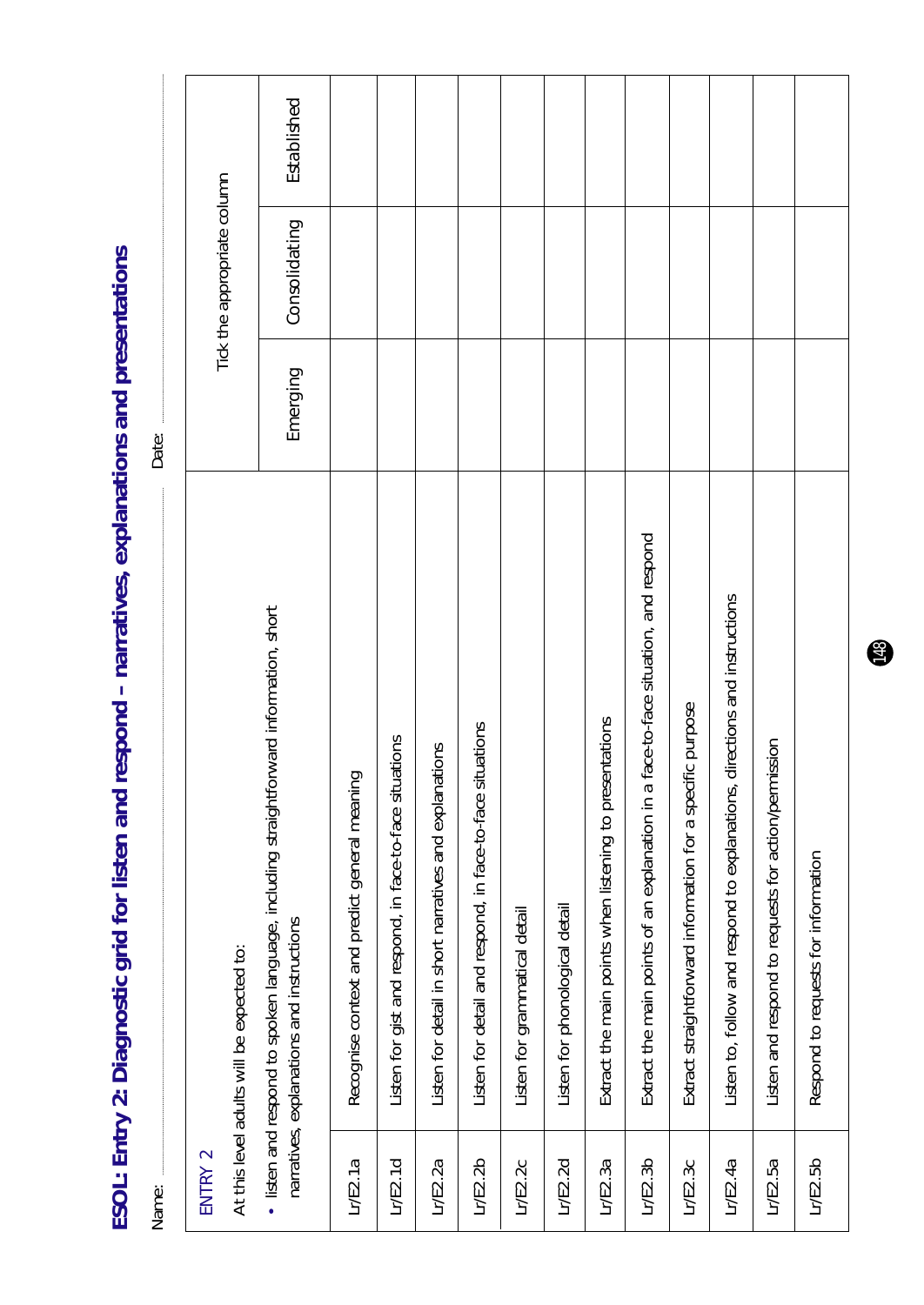## ESOL: Entry 2: Diagnostic grid for Listen and respond - Narratives, Explanations and Presentations (continued) **ESOL: Entry 2: Diagnostic grid for Listen and respond – Narratives, Explanations and Presentations** *(continued)*

| Lr/E2.7b                              | Lr/E2.7a                       |                                                                                                                                  | <b>ENTRY 2</b>                             |
|---------------------------------------|--------------------------------|----------------------------------------------------------------------------------------------------------------------------------|--------------------------------------------|
| Follow the main points of discussions | Follow the gist of discussions | listen and respond to spoken language, including straightforward information, short<br>narratives, explanations and instructions | At this level addits syill be expected to: |
|                                       |                                | Emerging                                                                                                                         |                                            |
|                                       |                                | Consolidating                                                                                                                    | Tick the appropriate column                |
|                                       |                                | Establishec                                                                                                                      |                                            |

 $\bullet$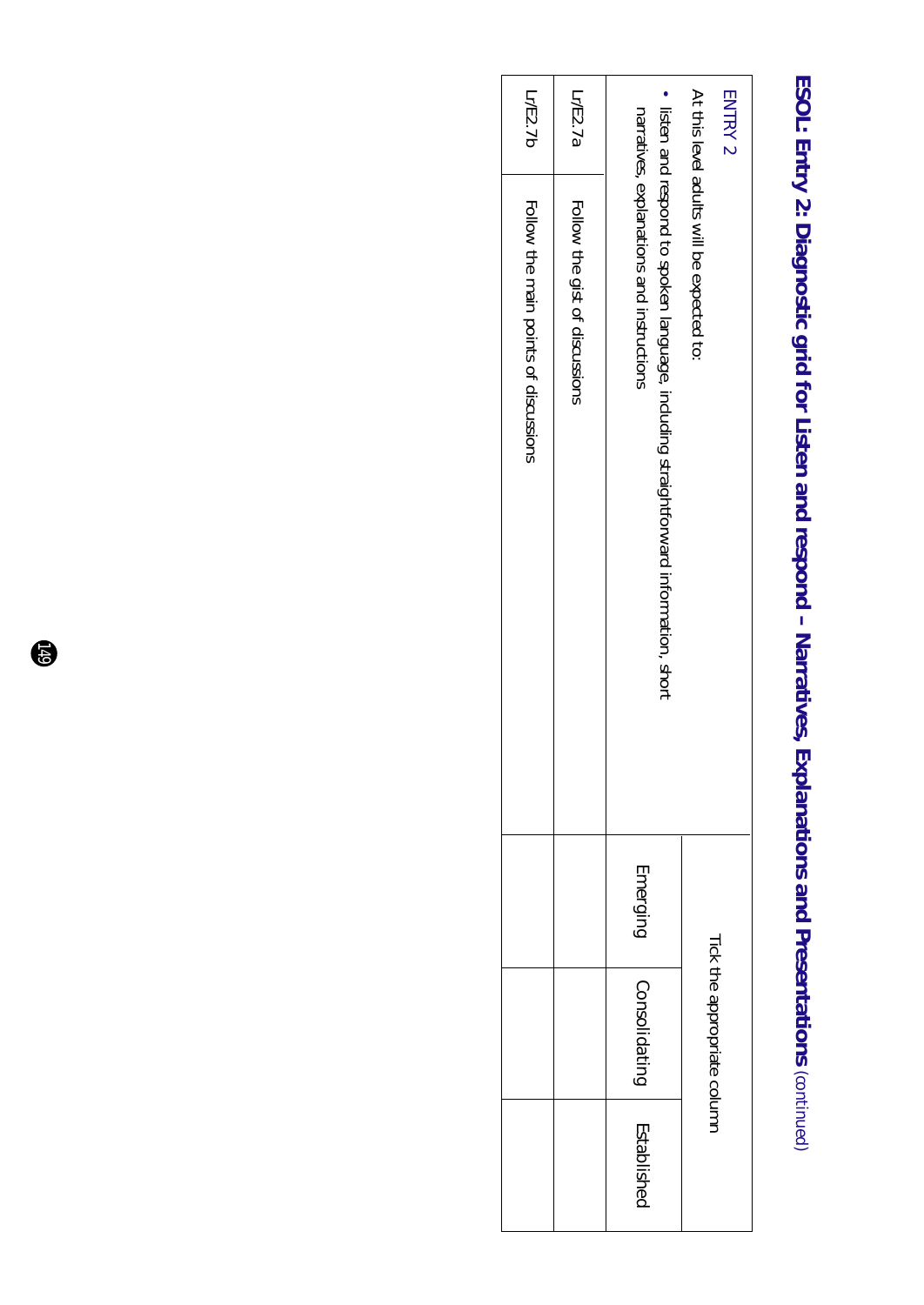ESOL: Entry 2: Profile grid for listen and respond - narratives, explanations and presentations **ESOL: Entry 2: Profile grid for listen and respond – narratives, explanations and presentations**

| Curriculum<br>reference |                                                              | Emerging                                                                                                                                                                                                    | Consolidating                                                                                                                                                                                   | Established                                                                                                                        |
|-------------------------|--------------------------------------------------------------|-------------------------------------------------------------------------------------------------------------------------------------------------------------------------------------------------------------|-------------------------------------------------------------------------------------------------------------------------------------------------------------------------------------------------|------------------------------------------------------------------------------------------------------------------------------------|
| L/E2.1a                 | Recognise context and predict<br>general meaning             | Little understanding of the context<br>and meaning of discourse for the<br>level                                                                                                                            | Some understanding of context and<br>general meaning of discourse for<br>the level                                                                                                              | Learner uses this understanding to<br>situation and discourse type<br>Good understanding of the<br>predict meaning                 |
| L/E2.1d                 | Listen for gist and respond, in<br>face-to-face situations   | Does not appear to differentiate<br>st and detail in<br>between gi                                                                                                                                          | Is able to reasonably understand<br>the gist of the explanation with                                                                                                                            | Has wholly understood gist of<br>explanation                                                                                       |
| Lr/E2.2a                | Listen for detail in short narratives<br>and explanations    | extracting what is general from<br>the specific                                                                                                                                                             | Can identify some specific points<br>some gaps<br>of detail                                                                                                                                     | Can identify detail from the<br>narrative or explanation as<br>appropriate for the level                                           |
| LrE2.2b                 | Listen for detail and respond, in<br>face-to-face situations | Little or no use of contextualisation<br>Poor use of body language and<br>facial expression in response to<br>Little identification of detail as<br>appropriate for the level<br>cues or replies<br>speaker | facial expression and eye contact to<br>show engagement in the exchange<br>Some use of contextualisation cues<br>Reasonable use of body language,<br>and response to the speaker<br>and replies | Good use of body language, eye<br>contextualisation cues and<br>contact, facial expression,<br>responses to maintain<br>engagement |
| L/E2.2c                 | Listen for grammatical detail                                | Little recognition of type of                                                                                                                                                                               | Some understanding of type of                                                                                                                                                                   | Learner recognises type of                                                                                                         |
| LrE2.2d                 | Listen for phonological detail                               | grammatical forms,<br>use of intonation and stress<br>utterance,                                                                                                                                            | utterance, intonation and stress                                                                                                                                                                | Uses awareness of intonation and<br>utterance and grammatical forms<br>stress to aid own understanding                             |
| L/E2.3a                 | Extract the main points when<br>listening to presentations   | points as appropriate for the level<br>Little or no identification of main                                                                                                                                  | Some identification of main points<br>as appropriate for the level                                                                                                                              | Full identification of main points                                                                                                 |

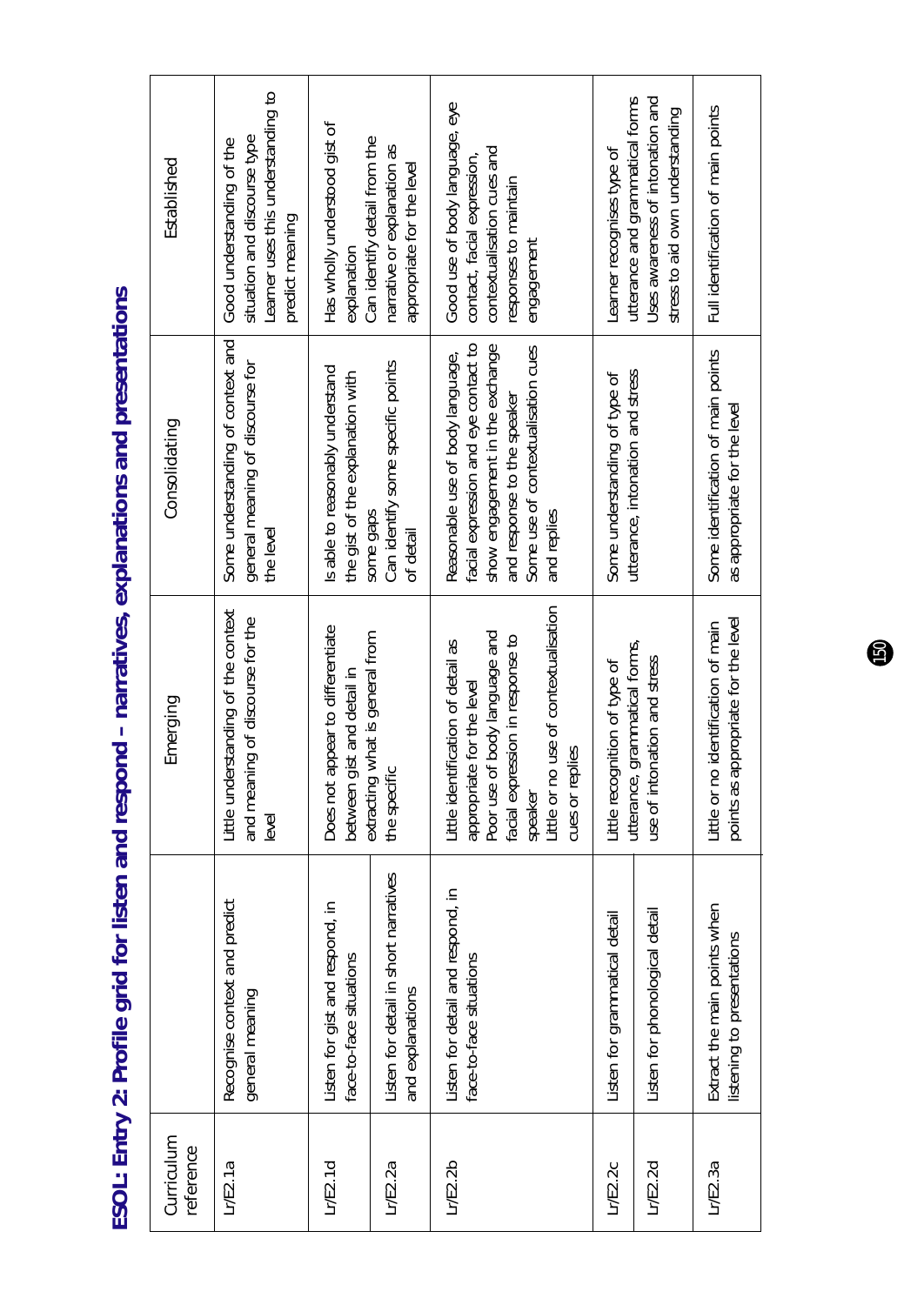| reference<br>Curriculum |                                                                                          | Emerging                                                                                                                                                                                                                                  | Consolidating                                                                                                                                                                                                                                                            | Established                                                                                                                                                                                                                         |
|-------------------------|------------------------------------------------------------------------------------------|-------------------------------------------------------------------------------------------------------------------------------------------------------------------------------------------------------------------------------------------|--------------------------------------------------------------------------------------------------------------------------------------------------------------------------------------------------------------------------------------------------------------------------|-------------------------------------------------------------------------------------------------------------------------------------------------------------------------------------------------------------------------------------|
| Lr/E2.3b                | situation, and respond<br>explanation in a face-to-face<br>Extract the main points of an | speaker<br>onderstanding<br>cues or questions to aid<br>facial expression in response to<br>as appropriate for the leve<br>Little or no use of contextualisation<br>Poor use of body language and<br>Little identification of main points | and questions to aid understanding<br>and response to the speaker<br>show engagement in the exchange<br>Some<br>facial expression and eye contact to<br>Reasonable use of body language.<br>points<br>dentification of some of the main<br>use of contextualisation cues | understanding<br>contact, facial expression,<br>engagement<br>contextualisation cues and<br>points<br>Good use of questions to aid<br>responses to maintain<br>Good use of body language, eye<br>ldentification of most/all of main |
| Lr/E2.3c                | for a specific purpose<br>Extract straightforward information                            | relevant information<br>Has difficulty in identification of                                                                                                                                                                               | Identifies some relevant information                                                                                                                                                                                                                                     | Identifies all relevant information                                                                                                                                                                                                 |
| Lr/E2.4a                | explanations, directions and<br>instructions<br>Listen to, follow and respond to         | response<br>Little or no comprehension and                                                                                                                                                                                                | Some<br>comprehension and response                                                                                                                                                                                                                                       | dpropriately<br>Fully understands and responds                                                                                                                                                                                      |
| Lr/E2.5a                | action/permission<br>Listen and respond to requests for                                  |                                                                                                                                                                                                                                           |                                                                                                                                                                                                                                                                          |                                                                                                                                                                                                                                     |
| Lr/E2.5b                | Respond to reduests for information                                                      |                                                                                                                                                                                                                                           |                                                                                                                                                                                                                                                                          |                                                                                                                                                                                                                                     |
| Lr/E2.7a                | Follow the gist of discussions                                                           | gist or detail<br>Little or no identification of Hain                                                                                                                                                                                     | detail<br>Some<br>identification of main gist or                                                                                                                                                                                                                         | Fully understands the discussion<br>and follows gist and main points                                                                                                                                                                |
| Lr/E2.7b                | discussion<br>Follow the main points of                                                  | the specific<br>Does not separate the general from                                                                                                                                                                                        |                                                                                                                                                                                                                                                                          |                                                                                                                                                                                                                                     |

ESOL: Entry 2: profile grid for listen and respond respond and presentations and presentations. **ESOL: Entry 2: profile grid for listen and respond – narratives, explanations and presentations** *(continued)*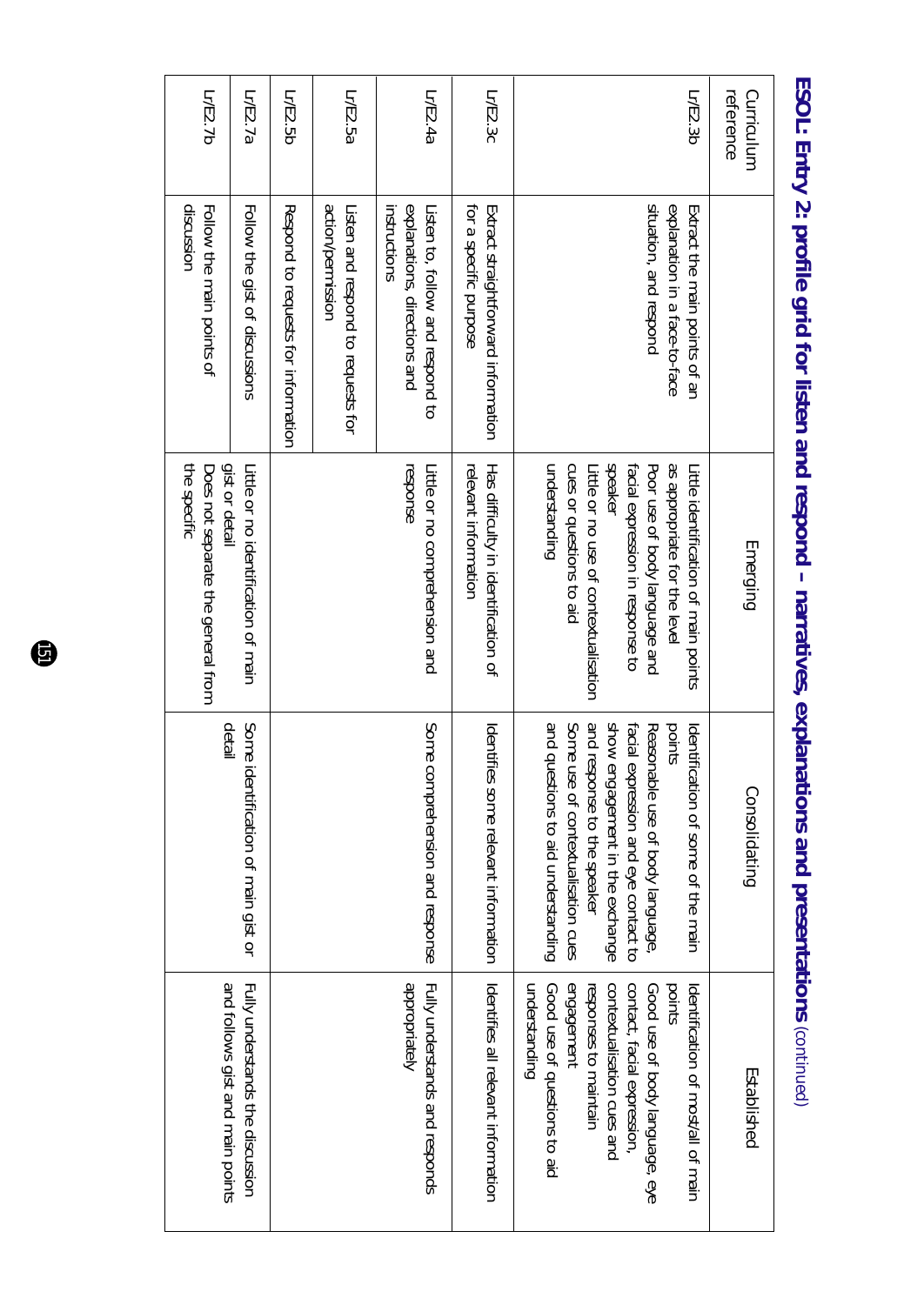Established *Emerging Consolidating Established*Tick the appropriate column Tick the appropriate column Consolidating Emerging Date: Name: Date: • listen and respond to spoken language, including straightforward information, listen and respond to spoken language, including straightforward information, Listen to and identify simply expressed feelings and opinions Lr/E2.6a Listen to and identify simply expressed feelings and opinions Extract straightforward information for a specific purpose Lr/E2.3c Extract straightforward information for a specific purpose Listen for detail and respond, in face-to-face situations Lr/E2.2b Listen for detail and respond, in face-to-face situations Listen for gist and respond, in face-to-face situations Lr/E2.1d Listen for gist and respond, in face-to-face situations Listen and respond to requests for action/permission Lr/E2.5a Listen and respond to requests for action/permission Recognise context and predict general meaning Lr/E2.1a Recognise context and predict general meaning Respond to requests for information Take part in more formal interaction Lr/E2.5b Respond to requests for information Lr/E2.6c Take part in more formal interaction short narratives, explanations and instructions short narratives, explanations and instructions Listen for gist in a conversation Lr/E2.1c Listen for gist in a conversation Listen for phonological detail Take part in social interaction Lr/E2.6b Take part in social interaction Listen for grammatical detail Lr/E2.2d Listen for phonological detail Lr/E2.2c Listen for grammatical detail At this level adults will be expected to: At this level adults will be expected to: ENTRY 2 ENTRY 2  $LrE2.1a$  $LrE2.1c$  $LrE2.1d$  $LrE2.2b$  $Lr$ / $E2.5b$  $LrE2.6b$  $LrE2.2c$  $LrE2.2d$  $LrE2.3c$  $LrE2.5a$  $Lr$ / $E2.6a$  $LrE2.6c$ Name:

ESOL: Entry 2: Diagnostic grid for listen and respond - conversations and discussions **ESOL: Entry 2: Diagnostic grid for listen and respond – conversations and discussions**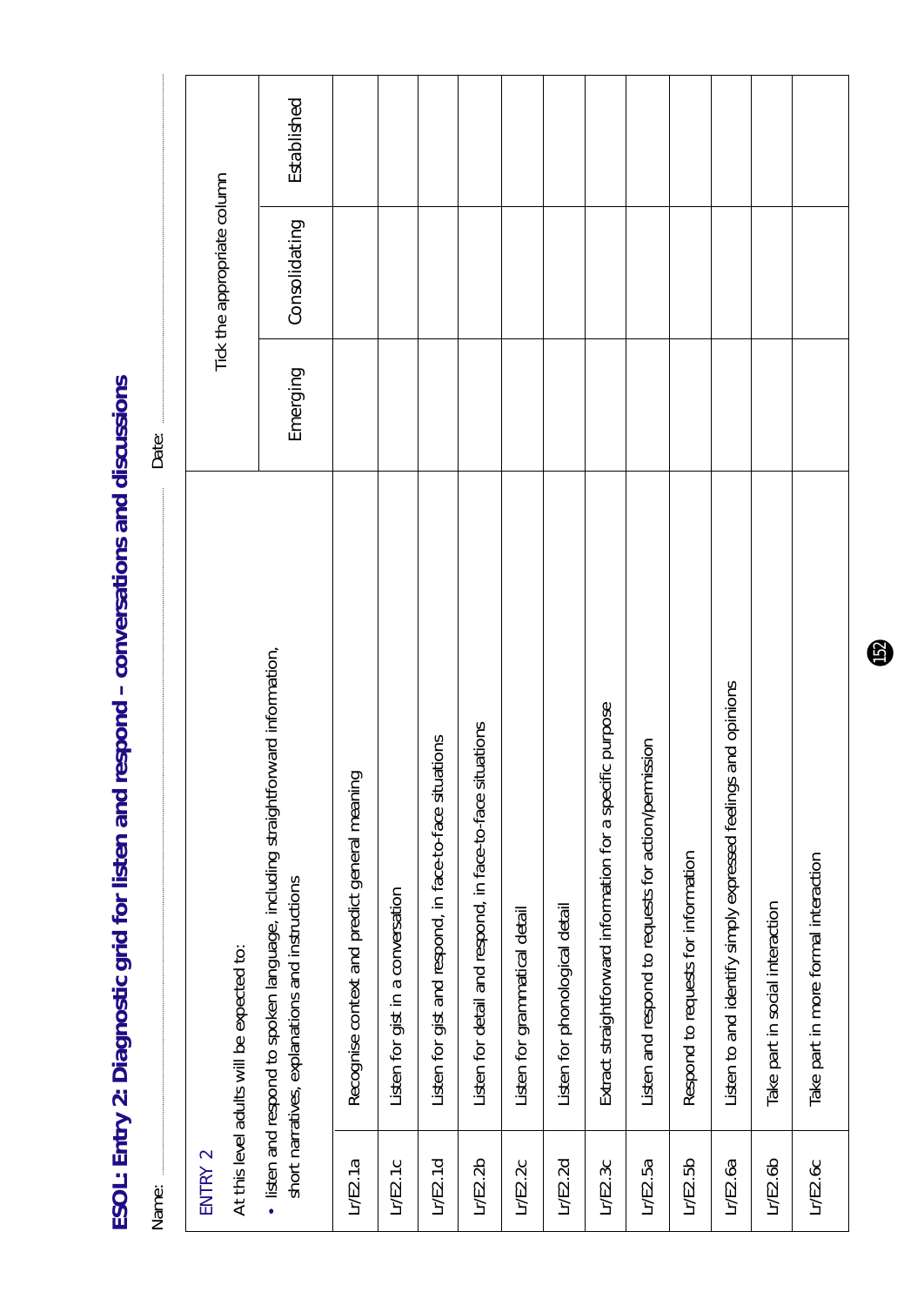## ESOL: Entry 2: Diagnostic grid for listen and respond - conversations and discussions (continued) **ESOL: Entry 2: Diagnostic grid for listen and respond – conversations and discussions** *(continued)*

| Name:          |                                                                                                                                 | Date:    |                             |             |
|----------------|---------------------------------------------------------------------------------------------------------------------------------|----------|-----------------------------|-------------|
| <b>ENTRY 2</b> |                                                                                                                                 |          |                             |             |
|                | At this level addits will be expected to:                                                                                       |          | Tick the appropriate column |             |
|                | listen and respond to spoken language, including straightforward information<br>short narratives, explanations and instructions | Emerging | Consolidating               | Established |
| Lr/E2.7a       | Follow the gist of discussions                                                                                                  |          |                             |             |
| Lr/E2.8a       | FOILOW the main points of discussions                                                                                           |          |                             |             |

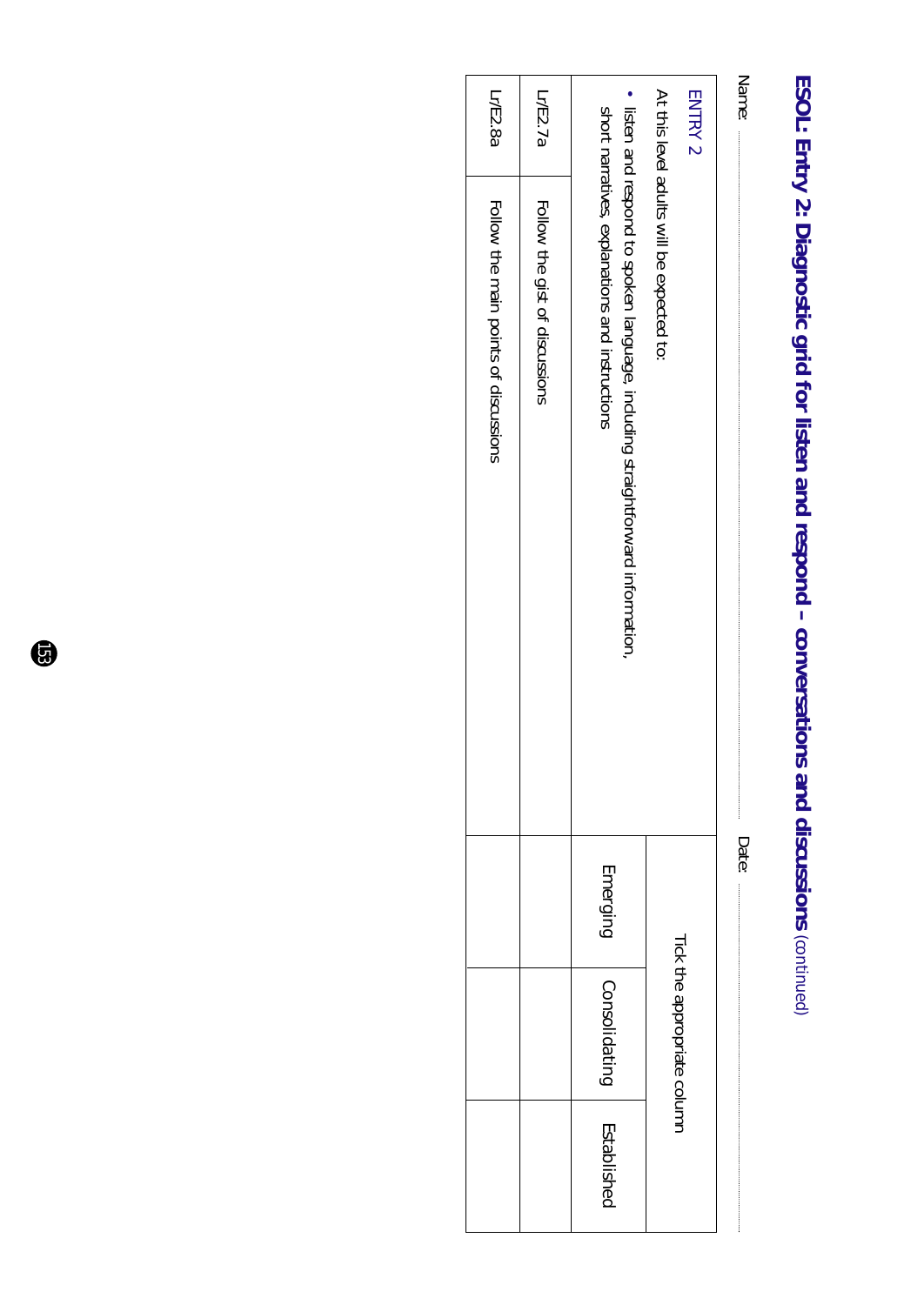| )<br>S<br>;<br>3                        |
|-----------------------------------------|
| こうじこうじて てろう りろう こうりょうじころう<br>Ĭ          |
|                                         |
|                                         |
| rofile grid for listen and respond<br>J |
| $\frac{1}{2}$                           |
|                                         |

| Curriculum<br>reference |                                                               | Emerging                                                                                                                                                                                                                            | Consolidating                                                                                                                                                                                      | Established                                                                                                                        |
|-------------------------|---------------------------------------------------------------|-------------------------------------------------------------------------------------------------------------------------------------------------------------------------------------------------------------------------------------|----------------------------------------------------------------------------------------------------------------------------------------------------------------------------------------------------|------------------------------------------------------------------------------------------------------------------------------------|
| L/E2.1a                 | Recognise context and predict<br>general meaning              | Little understanding of the context<br>and meaning of discourse for the<br>level                                                                                                                                                    | Some understanding of context and<br>general meaning of discourse for<br>the level                                                                                                                 | Learner uses this understanding to<br>situation and discourse type<br>Good understanding of the<br>predict meaning                 |
| Lr/E2.1c                | Listen for gist in a conversation                             | Does not appear to differentiate<br>between gist and detail in                                                                                                                                                                      | Is able to reasonably understand<br>the gist of the explanation with                                                                                                                               | Has wholly understood gist of<br>explanation                                                                                       |
| LrE2.1d                 | Listen for gist and respond, in<br>face-to-face situations    | extracting what is general from the<br>specific                                                                                                                                                                                     | Can identify some specific points<br>some gaps<br>of detail                                                                                                                                        | Can identify detail from the<br>narrative or explanation as<br>appropriate for the level                                           |
| Lr/E2.2b                | Listen for detail and respond, in<br>face-to-face situations  | use of contextualisation<br>body language and<br>facial expression in response to<br>Little identification of detail as<br>for the level<br>$\mathcal{S}$<br>appropriate<br>Poor use of<br>cues or repli<br>Little or no<br>speaker | facial expression and eye contact to<br>show engagement in the exchange<br>Reasonable use of body language,<br>Some use of of contextualisation<br>and response to the speaker<br>cues and replies | Good use of body language, eye<br>contextualisation cues and<br>contact, facial expression,<br>responses to maintain<br>engagement |
| LrE2.2c                 | Listen for grammatical detail                                 | utterance, grammatical forms,<br>Little recognition of type of                                                                                                                                                                      | utterance, intonation and stress<br>Some understanding of type of                                                                                                                                  | utterance and grammatical forms<br>Learner recognises type of                                                                      |
| LrE2.2d                 | Listen for phonological detail                                | use of intonation and stress                                                                                                                                                                                                        |                                                                                                                                                                                                    | Uses awareness of intonation and<br>stress to aid own understanding                                                                |
| LrE2.3c                 | Extract straightforward information<br>for a specific purpose | Has difficulty in identification of<br>relevant information                                                                                                                                                                         | Identifies some relevant information                                                                                                                                                               | Identifies all relevant information                                                                                                |
| $L$ r/ $E$ 2.5a         | Listen and respond to requests for<br>action/permission       | comprehension and<br>Little or no<br>response                                                                                                                                                                                       | Some comprehension and response                                                                                                                                                                    | Fully understands and responds<br>appropriately                                                                                    |
| Lr/E2.5b                | Respond to requests for information                           |                                                                                                                                                                                                                                     |                                                                                                                                                                                                    |                                                                                                                                    |

 $\bigoplus$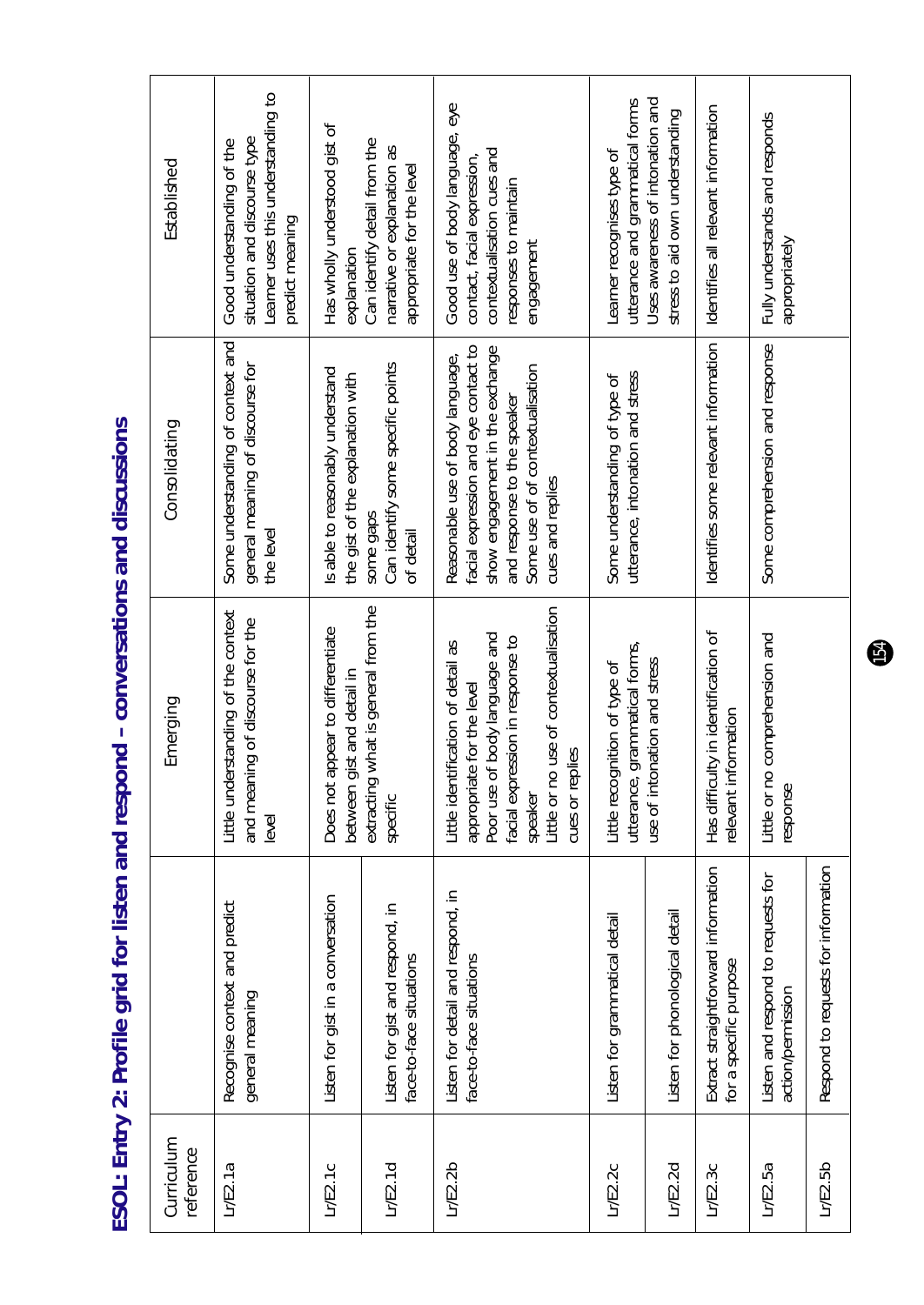| Lr/E2.8a                                           | Lr/E2.7a                                                                                                                                         | Lr/E2.6c                             | Lr/E2.6b                                                            | Lr/E2.6a                                                                                 | reference<br>Curriculum |
|----------------------------------------------------|--------------------------------------------------------------------------------------------------------------------------------------------------|--------------------------------------|---------------------------------------------------------------------|------------------------------------------------------------------------------------------|-------------------------|
| Follow the main points of<br>discussions           | Follow the gist of discussions                                                                                                                   | Iake part in more formal interaction | Take part in social interaction                                     | expressed feelings and opinions<br>Listen to and identify simply                         |                         |
| Does not separate the general from<br>the specific | gist or detai<br>Little Or DO identification Of Hain                                                                                             | appropriate for the setting          | greetings and intoductions as<br>Little recognition and response to | feelings and opinions<br>Little understanding of expressed                               | Emerging                |
|                                                    | appropriate for setting<br>or detai<br>Some<br>of greetings and introductions as<br>identification of main gist<br>interaction showing awareness |                                      | Some                                                                | understanding<br>feelings and opinions but not full<br>Shows some awareness of speaker's | Consolidating           |
|                                                    | and follows gist and main points<br>Fully understands the discussion                                                                             |                                      | Good understanding and response<br>to greetings and introductions   | Complete understanding of<br>speaker's feelings, attitude and<br>opinion                 | Established             |

#### ESOL: Entry 2: Profile grid for listen and respond - conversations and discussions (continued) **ESOL: Entry 2: Profile grid for listen and respond – conversations and discussions** *(continued)*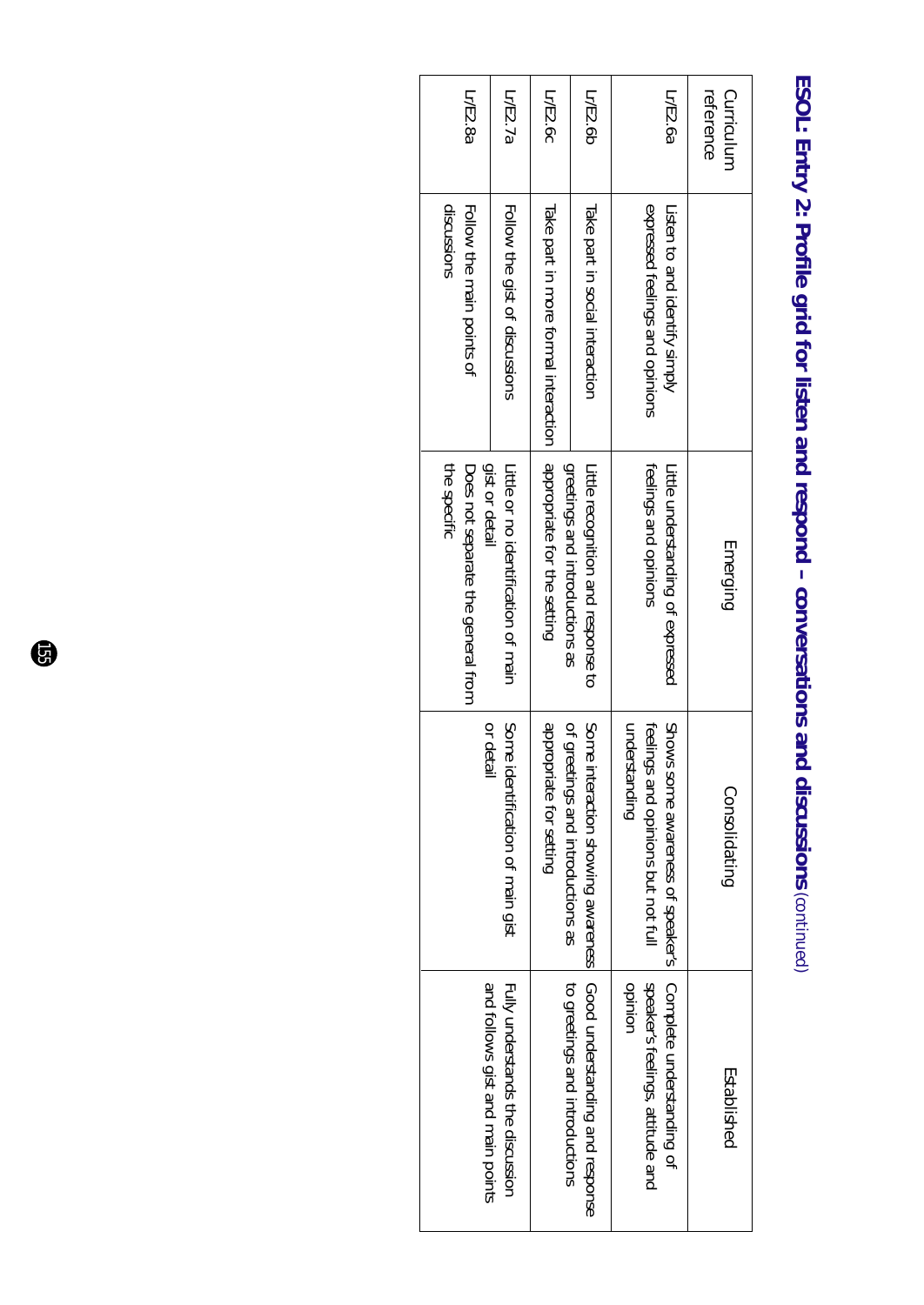| 2: Diagnostic grid for speak to communicat |   |
|--------------------------------------------|---|
|                                            |   |
|                                            |   |
|                                            |   |
| J                                          |   |
|                                            |   |
| į                                          |   |
|                                            |   |
| FSOL: Entry 2: D.C.                        | ١ |

| Name:                |                                                                                                                                       | Date:    |                             |             |
|----------------------|---------------------------------------------------------------------------------------------------------------------------------------|----------|-----------------------------|-------------|
| ENTRY 2              | At this level adults will be expected to:                                                                                             |          | Tick the appropriate column |             |
|                      | • speak to communicate information, feelings and opinions on familiar topics                                                          | Emerging | Consolidating               | Established |
| SCE2.1a              | Use word stress and intonation adequately so that meaning can be understood,<br>and show some evidence of correct stress-timed rhythm |          |                             |             |
| Sc/E2.1b             | make meaning understood<br>Pronounce a range of phonemes adequately to                                                                |          |                             |             |
| Sc/E2.3b<br>Sc/E2.3a | Make statements of fact and give personal information, using grammar suitable<br>for the level                                        |          |                             |             |
| Sc/E2.3d<br>Sc/E2.3c | narration tense<br>Give a short account or explanation, using part                                                                    |          |                             |             |
| Sc/E2.3f             | Give a short description, using a range of adjectives                                                                                 |          |                             |             |
| SdE2.1d<br>Sd/E2.1c  | Express likes and dislikes, feelings, wishes and hopes, views and opinions<br>(elaborate and give reasons)                            |          |                             |             |

 $\mathbf{6}$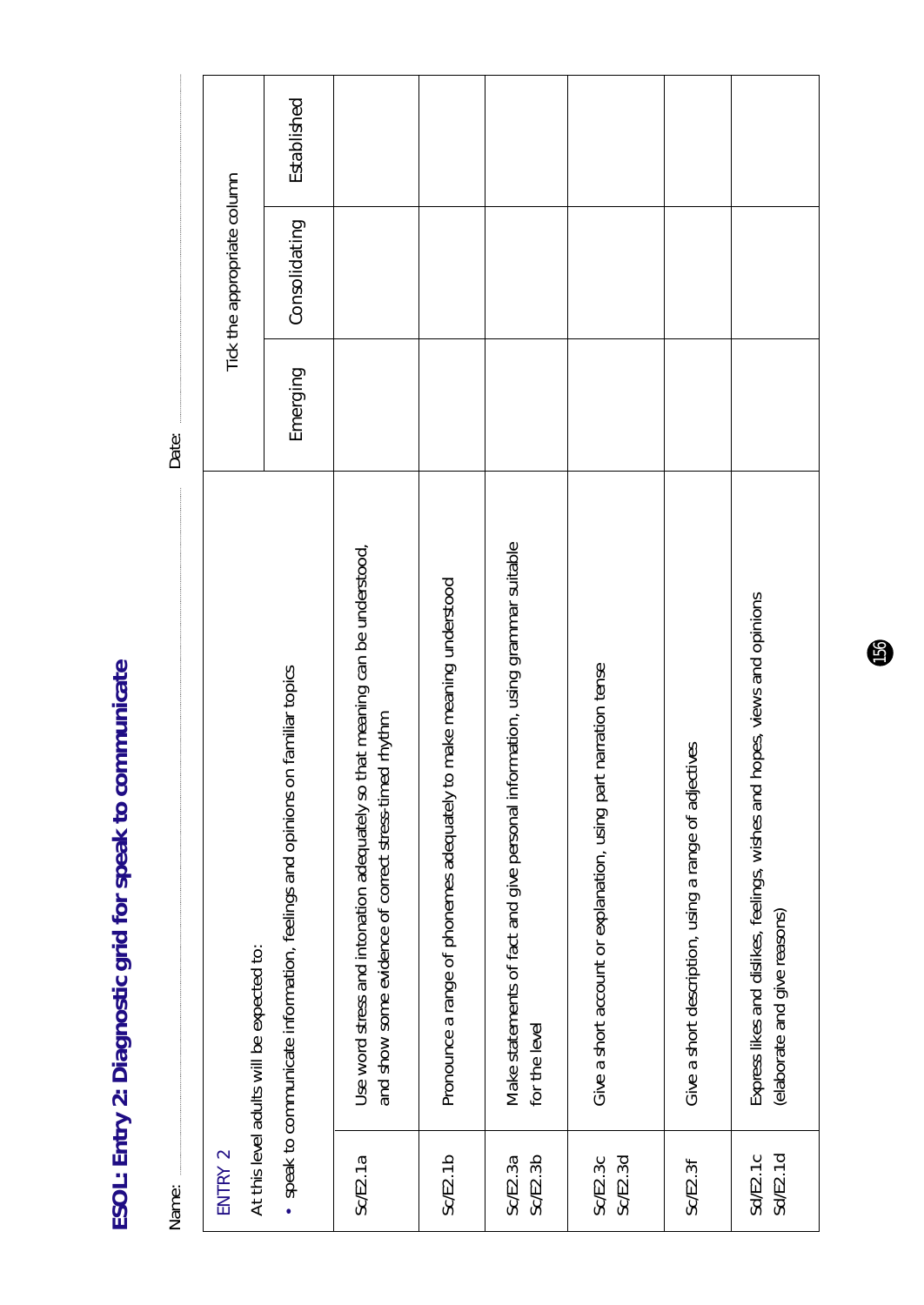| Sd/E2.1d<br>Sd/E2.1c                                                                                          | Sc/E2.3f                                                                                                                       | Sc/E2.3d<br>Sc/E2.3c                                               | Sc/E2.3b<br>Sc/E2.3a                                                                                    | Sc/E2.1b                                                                  | Sc/E2.1a                                                                                                                                              | Curriculum<br>reference |
|---------------------------------------------------------------------------------------------------------------|--------------------------------------------------------------------------------------------------------------------------------|--------------------------------------------------------------------|---------------------------------------------------------------------------------------------------------|---------------------------------------------------------------------------|-------------------------------------------------------------------------------------------------------------------------------------------------------|-------------------------|
| opinions (elaborate and give reasons)<br>wishes and hopes, views and<br>Express likes and dislikes, feelings. | range of adjectives<br>Give a short description, using a                                                                       | Give a short account or explanation,<br>using part narration tense | grammar suitable for the level<br>personal information, using<br>Make statements of fact and give       | adequately to make meaning<br>understood<br>Pronounce a range of phonemes | mhtmm<br>evidence of correct stress-timed<br>adequately so that meaning can be<br>understood, and show some<br>Use syord stress and intoration        |                         |
|                                                                                                               | Many inaccuracies of structure<br>Vocabulary limited for the task                                                              | range of tenses for this level                                     | understanding difficult<br>Does not present information using<br>Inaccuracies of structure making       | making understanding difficult<br>Inaccuracies of pronunciation           | emphasis<br>intonation patterns<br>Inappropriate rising and falling<br>Inappropriate use of stress for<br>Hesitations<br>Jerky speech patterns        | Emerging                |
| areas                                                                                                         | Some i<br><b>Task bu</b><br>Vocabu<br>it needs expansion in some<br>naccuracies of structure<br>llary largely adequate for the |                                                                    | with some inaccuracies<br>Few inaccuracies of structure<br>Use of<br>present and past tenses            | of range of phonemes<br>Few inaccuracies of pronunciation                 | Some hesitations<br>Showing good use of stress for<br>Use of rising and falling intonation<br>emphasis mainly in correct places<br>Reasonable fluency | Consolidating           |
|                                                                                                               | <b>ASE1</b><br>Vocabulary satisfactory for the<br>Correct use of structures                                                    |                                                                    | and past tenses with few errors<br>Presents information using present<br>Few inconsistencies of grammar | Clear pronunciation of range of<br>phonemes                               | mtonation<br>Consistent use of rising and falling<br>Correct use of stress for emphasis<br>Very fluent speaker with little<br>hesitation              | Established             |

#### ESOL: Entry 2: Profile grid for speak to communicate **ESOL: Entry 2: Profile grid for speak to communicate**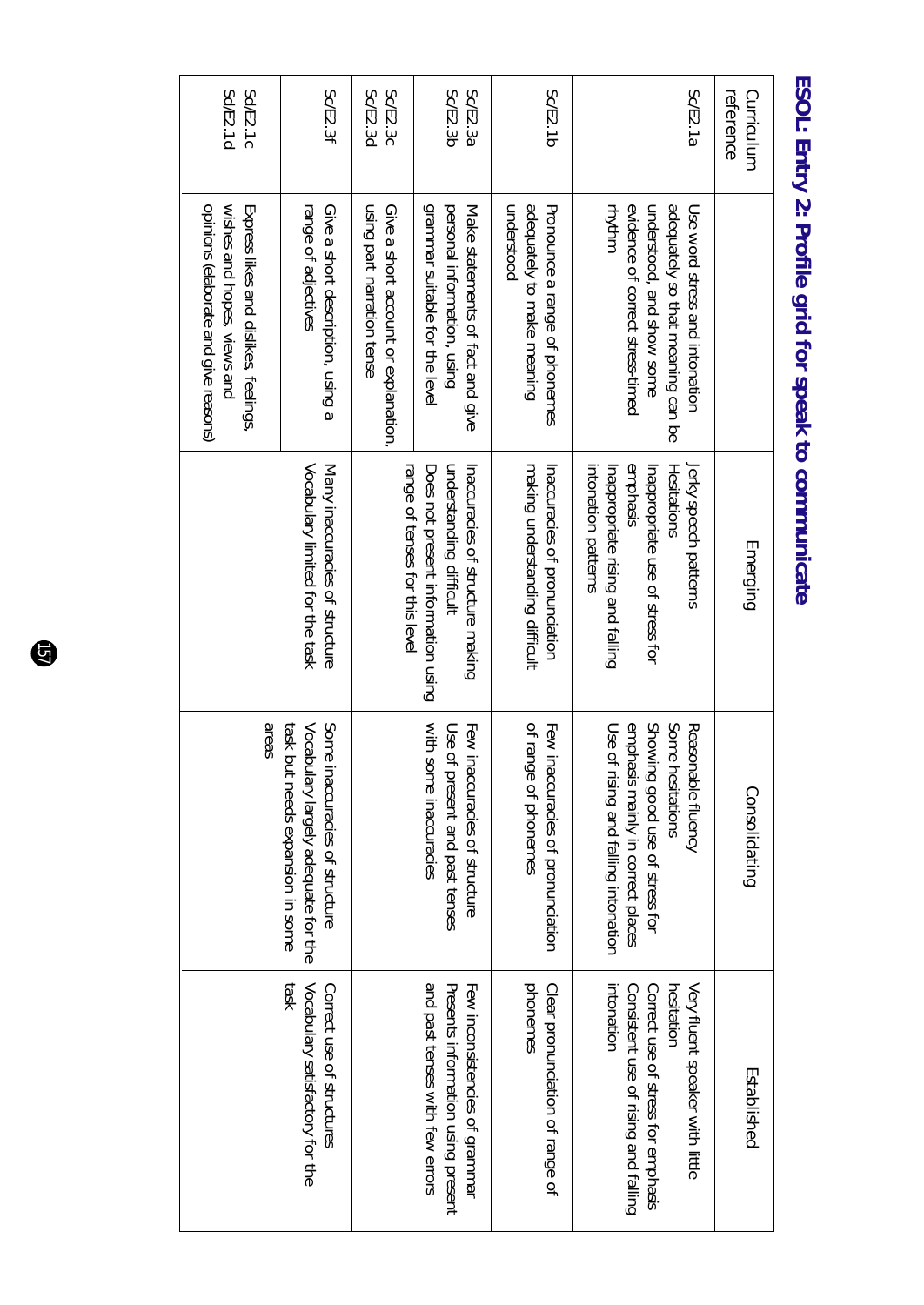Literacy: Entry 2: Diagnostic grid for engage in discussion **Literacy: Entry 2: Diagnostic grid for engage in discussion**

| Name:           |                                                                                                                                  | Date:    |                             |             |
|-----------------|----------------------------------------------------------------------------------------------------------------------------------|----------|-----------------------------|-------------|
| ENTRY 2         | At this level adults will be expected to:                                                                                        |          | Tick the appropriate column |             |
|                 | engage in discussion with one or more people in a familiar situation, to establish<br>shared understanding about familiar topics | Emerging | Consolidating               | Established |
| Sd/E2.1a        | Take part in social interaction                                                                                                  |          |                             |             |
| <b>Sd/E2.1b</b> | Take part in more formal interaction                                                                                             |          |                             |             |
| Sd/E2.1c        | Express likes and dislikes, feelings, wishes and hopes                                                                           |          |                             |             |
| SdEE.1d         | Express views and opinions                                                                                                       |          |                             |             |
| SdEE2.1e        | Relate to other speakers                                                                                                         |          |                             |             |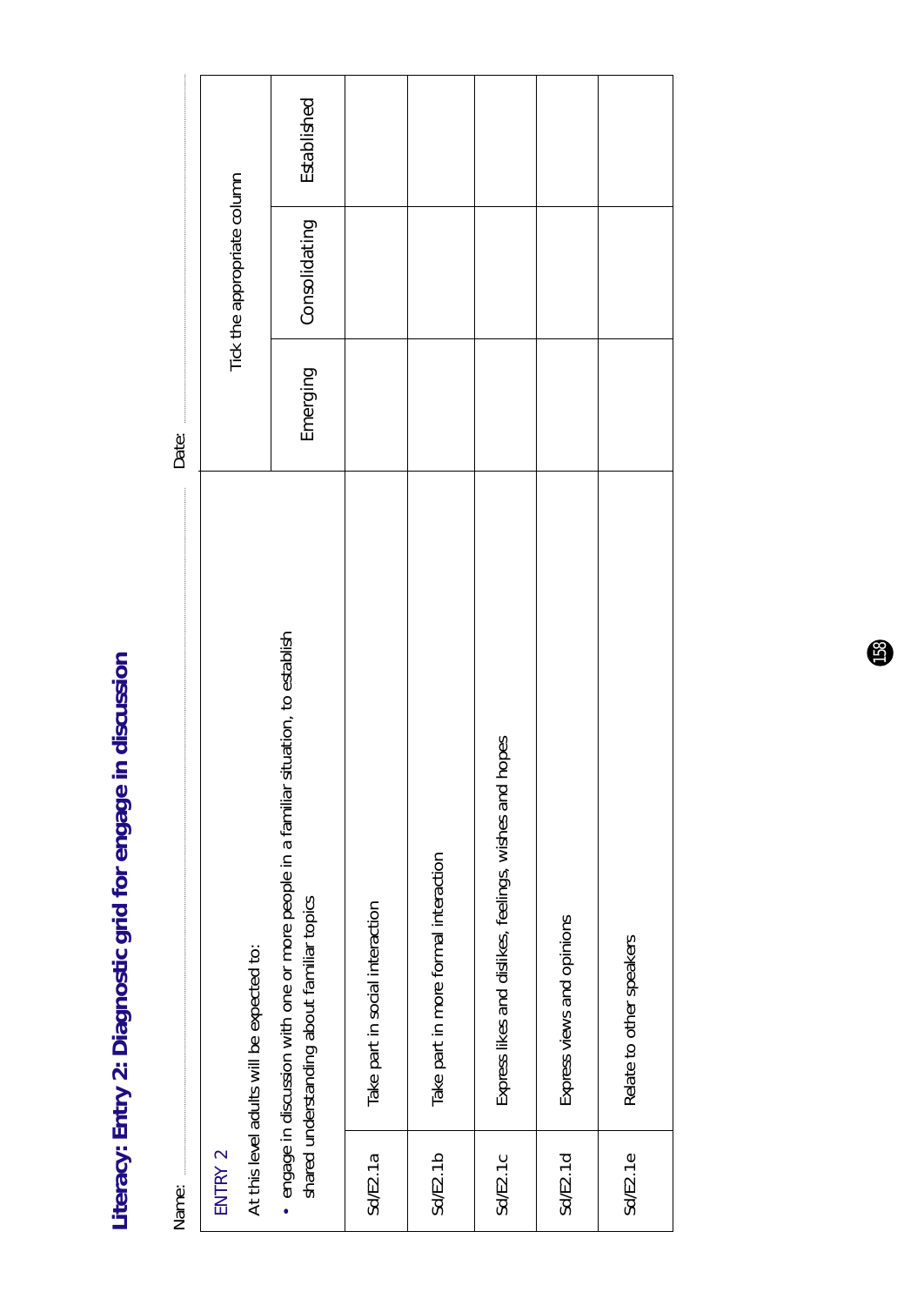| Sd/E2.1e                                                                                                                                                 | Sd/E2.1d                                                                                                             | Sd/E2.1c                                                     | Sd/E2.1b                                                                                                                                                                                                                         | Sd/E2.1a                                                                                                                                                                                                                          | Curriculum<br>reference |  |
|----------------------------------------------------------------------------------------------------------------------------------------------------------|----------------------------------------------------------------------------------------------------------------------|--------------------------------------------------------------|----------------------------------------------------------------------------------------------------------------------------------------------------------------------------------------------------------------------------------|-----------------------------------------------------------------------------------------------------------------------------------------------------------------------------------------------------------------------------------|-------------------------|--|
| Relate to other speakers                                                                                                                                 | Express views and opinions                                                                                           | wishes and hopes<br>Express likes and dislikes, feelings,    | interaction<br>Take part in more formal                                                                                                                                                                                          | Take part in social interaction                                                                                                                                                                                                   |                         |  |
| contributions of others<br>evidence of following<br>Shows little understanding of turn-<br>Own contributions show little<br>taking conventions           | Vocabulary limited for the task<br>Many inaccuracies of structure                                                    |                                                              | conventions<br>appropriate for a formal situation<br>Poor observation of turn-taking<br>Poor pronunciation<br>Limited range of vocabulary as<br>Limited grammatical structure<br>Hesitancy                                       | appropriate for a social situation<br>conventions<br>Poor observation of turn-taking<br>Limited range of vocabulary as<br>Poor pronunciation<br>Hesitancy<br>Limited grammatical structure                                        | Emerging                |  |
| Some u<br>the other contributions<br>Shows s/he has listened to some of<br>convention<br>understanding of turn-taking                                    | Some<br>areas<br>task but needs expansion in some<br>Vocabulary largely adequate for the<br>naccuracies of structure |                                                              | vocabulary but needs expansion in<br>Some good use of appropriate<br>Structures mainly correct<br>spme areas<br>Some<br>Pronunciation reasonably clear<br>Reasonable observation of thin-<br>taking<br>conventions<br>hesitation | spune areas<br>vocabulary but needs expansion in<br>Structures mainly correct<br>Some<br>Some good use of appropriate<br>Pronunciation reasonably clear<br>taking<br>Reasonable observation of trun-<br>conventions<br>nesitation | Consolidating           |  |
| contributions of others<br>developed/summarised<br>conventions<br>Own contributions show that s/he<br>Good observance of turn-taking<br>has followed and | <b>task</b>                                                                                                          | Vocabulary satisfactory for the<br>Correct use of structures | conventions<br>Vocabulary appropriate for formal<br>Good observation of turn-taking<br>interaction<br>Correct use of structures<br>Clear pronunciation<br>Little hesitation                                                      | <b>CONVENTIONS</b><br>Good observation of turn-taking<br>Vocabulary appropriate for social<br>Clear pronunciation<br>interaction<br>Correct use of structures<br>Litle hesitatior                                                 | Established             |  |

ESOL: Entry 2: Profile grid for engage in discussion **ESOL: Entry 2: Profile grid for engage in discussion**

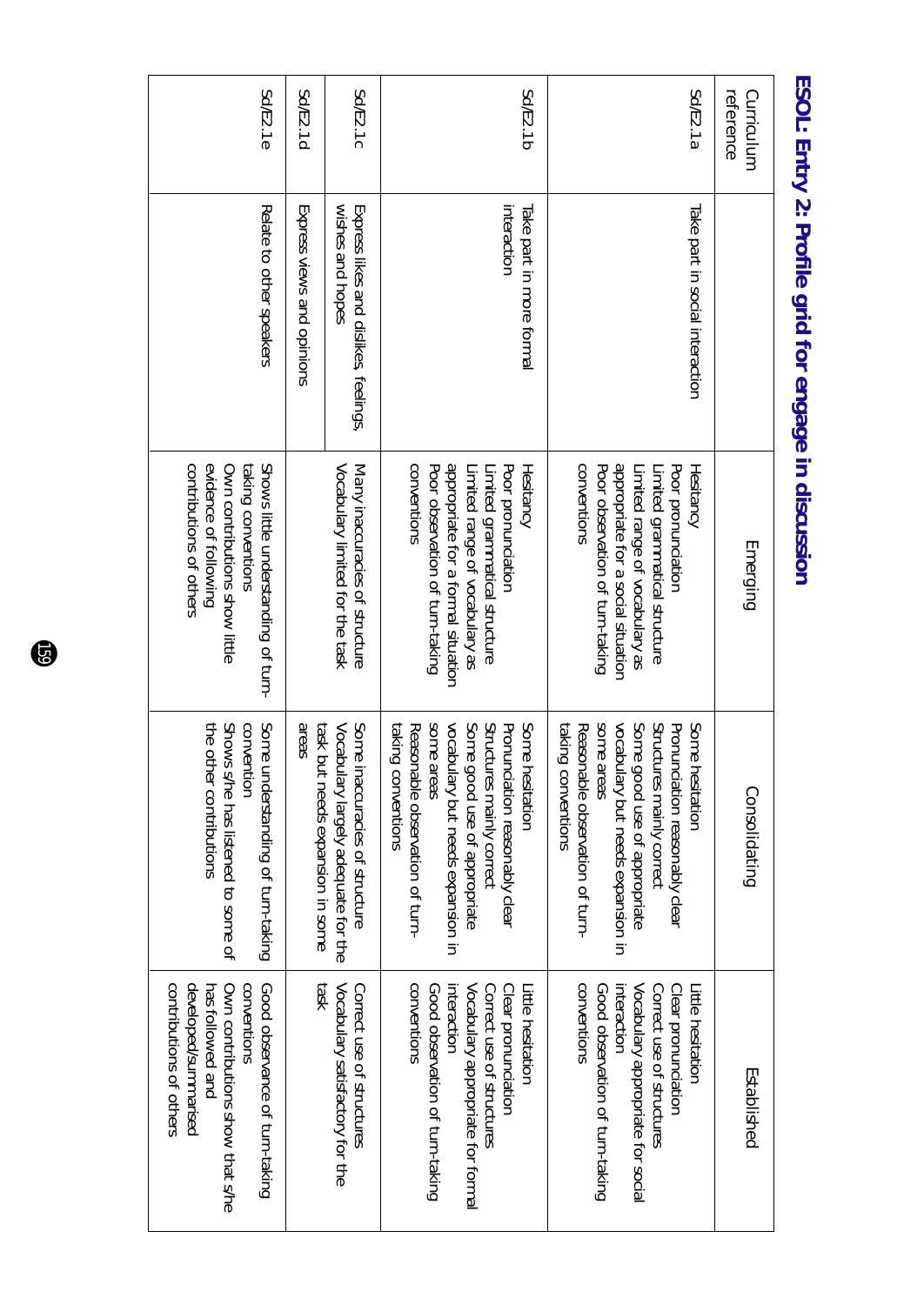ESOL: Entry 3: Diagnostic grid for listen and respond - explanations, instructions, narratives and presentations **ESOL: Entry 3: Diagnostic grid for listen and respond – explanations, instructions, narratives and presentations**

| Established<br>Tick the appropriate column<br>Consolidating | Emerging<br>Date: | Recognise context and predict meaning in a range of listening contexts and oral<br>Listen for relevant and new information on radio, TV or in a live presentation<br>Listen for the gist of explanations, instructions or narrative in face-to-face<br>narratives, and follow straightforward explanations and instructions, both face-to-face<br>isten and respond to spoken language, including straightforward information and<br>radio or TV<br>the phone<br>Listen for the gist of information or narrative on<br>Listen for detail in a face-to-face situation or on<br>Listen for detail in narratives and explanations<br>Listen for detailed instructions<br>Listen for phonological detail<br>Listen for grammatical detail<br>interaction or on the phone<br>At this level adults will be expected to:<br>interactions<br>and on the telephone | ENTRY 3<br>LrE3.2b<br>LrE3.1b<br>LrE3.2d<br>LrE3.2e<br>LrE3.1c<br>LrE3.2a<br>LrE3.2c<br>LrE3.3a<br>Lr/3.1a<br>Name: |
|-------------------------------------------------------------|-------------------|-----------------------------------------------------------------------------------------------------------------------------------------------------------------------------------------------------------------------------------------------------------------------------------------------------------------------------------------------------------------------------------------------------------------------------------------------------------------------------------------------------------------------------------------------------------------------------------------------------------------------------------------------------------------------------------------------------------------------------------------------------------------------------------------------------------------------------------------------------------|---------------------------------------------------------------------------------------------------------------------|
|                                                             |                   | Clarify and confirm understanding through verbal and non-verbal means                                                                                                                                                                                                                                                                                                                                                                                                                                                                                                                                                                                                                                                                                                                                                                                     | LrE3.4a                                                                                                             |
|                                                             |                   |                                                                                                                                                                                                                                                                                                                                                                                                                                                                                                                                                                                                                                                                                                                                                                                                                                                           |                                                                                                                     |
|                                                             |                   |                                                                                                                                                                                                                                                                                                                                                                                                                                                                                                                                                                                                                                                                                                                                                                                                                                                           |                                                                                                                     |
|                                                             |                   |                                                                                                                                                                                                                                                                                                                                                                                                                                                                                                                                                                                                                                                                                                                                                                                                                                                           |                                                                                                                     |
|                                                             |                   |                                                                                                                                                                                                                                                                                                                                                                                                                                                                                                                                                                                                                                                                                                                                                                                                                                                           |                                                                                                                     |
|                                                             |                   |                                                                                                                                                                                                                                                                                                                                                                                                                                                                                                                                                                                                                                                                                                                                                                                                                                                           |                                                                                                                     |
|                                                             |                   |                                                                                                                                                                                                                                                                                                                                                                                                                                                                                                                                                                                                                                                                                                                                                                                                                                                           |                                                                                                                     |
|                                                             |                   |                                                                                                                                                                                                                                                                                                                                                                                                                                                                                                                                                                                                                                                                                                                                                                                                                                                           |                                                                                                                     |
|                                                             |                   |                                                                                                                                                                                                                                                                                                                                                                                                                                                                                                                                                                                                                                                                                                                                                                                                                                                           |                                                                                                                     |
|                                                             |                   |                                                                                                                                                                                                                                                                                                                                                                                                                                                                                                                                                                                                                                                                                                                                                                                                                                                           |                                                                                                                     |
|                                                             |                   |                                                                                                                                                                                                                                                                                                                                                                                                                                                                                                                                                                                                                                                                                                                                                                                                                                                           |                                                                                                                     |
|                                                             |                   |                                                                                                                                                                                                                                                                                                                                                                                                                                                                                                                                                                                                                                                                                                                                                                                                                                                           |                                                                                                                     |
|                                                             |                   |                                                                                                                                                                                                                                                                                                                                                                                                                                                                                                                                                                                                                                                                                                                                                                                                                                                           |                                                                                                                     |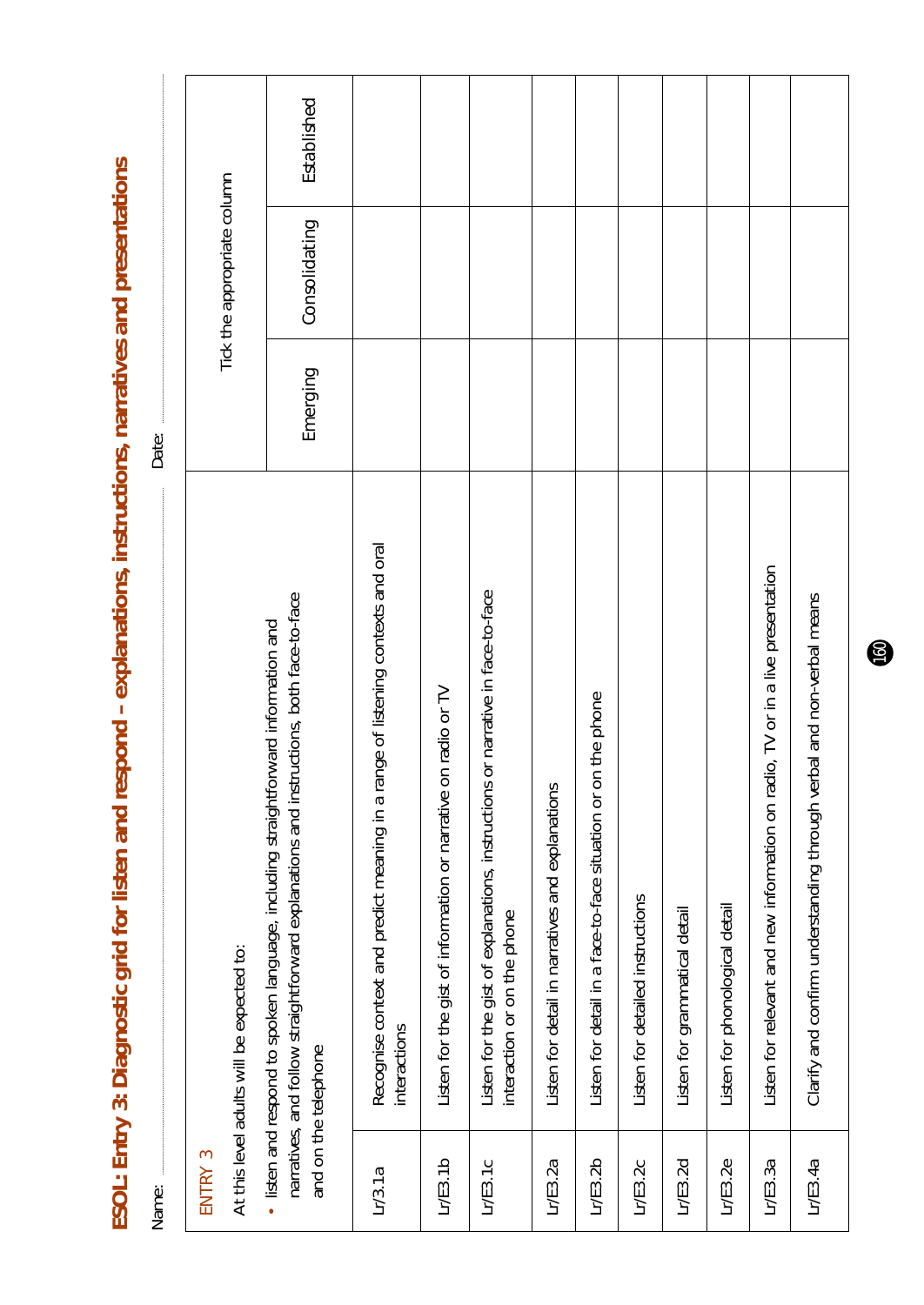| 「くい!」<br>Ĵ<br>Ī                                 |
|-------------------------------------------------|
|                                                 |
|                                                 |
|                                                 |
|                                                 |
|                                                 |
|                                                 |
| <u>לי</u><br>אוניינד                            |
|                                                 |
|                                                 |
|                                                 |
|                                                 |
|                                                 |
|                                                 |
|                                                 |
|                                                 |
|                                                 |
|                                                 |
| $\overline{\phantom{a}}$                        |
|                                                 |
|                                                 |
| į                                               |
|                                                 |
| ֧֧֧֧֧֚֚֚֚֚֚֚֚֚֚֚֚֚֚֚֚֚֚֚֚֚֚֚֚֚֚֚֬֝֡֝֬֝֝֬֝֓֝֬֝֓֝ |
| j                                               |
| ī                                               |
|                                                 |
|                                                 |
| l                                               |
|                                                 |
|                                                 |
|                                                 |
|                                                 |
|                                                 |
|                                                 |
|                                                 |
|                                                 |
|                                                 |
|                                                 |
|                                                 |
|                                                 |
|                                                 |
|                                                 |
|                                                 |

| Name:          |                                                                                                                                                                               | Date:    |                             |             |
|----------------|-------------------------------------------------------------------------------------------------------------------------------------------------------------------------------|----------|-----------------------------|-------------|
| <b>ENTRY 3</b> |                                                                                                                                                                               |          |                             |             |
|                | At this level adults will be expected to:                                                                                                                                     |          | Tick the appropriate column |             |
|                | • listen and respond to spoken language, including straightforward information and<br>narratives, and follow straightforward explanations and instructions, both face-to-face | Emerging | Consolidating               | Established |
|                | and on the telephone                                                                                                                                                          |          |                             |             |
| Lr/E3.5a       | Respond to requests for action                                                                                                                                                |          |                             |             |
| Lr/E3.5b       | Respond to requests for information                                                                                                                                           |          |                             |             |
| Lr/E3.7c       | Follow and participate in a discussion                                                                                                                                        |          |                             |             |
| Lr/E3.7d       | Recognise features of spoken language                                                                                                                                         |          |                             |             |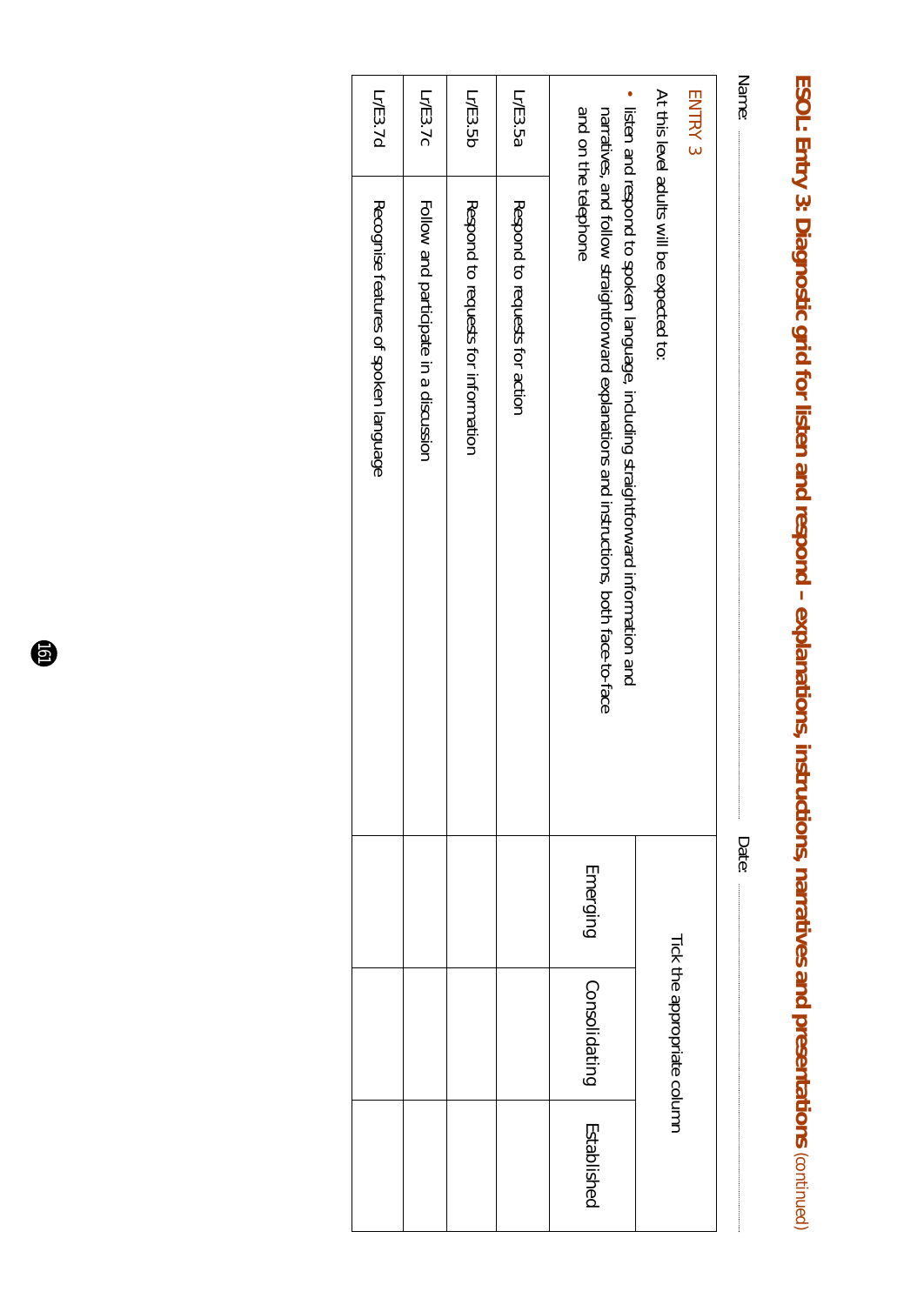ESOL: Entry 3: Profile grid for listen and respond - explanations, instructions, narratives and presentations **ESOL: Entry 3: Profile grid for listen and respond – explanations, instructions, narratives and presentations**

| Curriculum<br>reference |                                                                                                                     | Emerging                                                                                       | Consolidating                                                                                    | Established                                                                                                        |
|-------------------------|---------------------------------------------------------------------------------------------------------------------|------------------------------------------------------------------------------------------------|--------------------------------------------------------------------------------------------------|--------------------------------------------------------------------------------------------------------------------|
| Lr/3.1a                 | meaning in a range of listening<br>Recognise context and predict<br>contexts and oral interactions                  | Little understanding of the context<br>and prediction of meaning of<br>discourse for the level | Some understanding of context and<br>prediction of general meaning of<br>discourse for the level | Learner uses this understanding to<br>situation and discourse type<br>Good understanding of the<br>predict meaning |
| $L$ $E$ 3.1 $b$         | Listen for the gist of information or<br>narrative on radio or TV                                                   | Does not appear to differentiate<br>between gist and detail in                                 | Is able to reasonably understand<br>the gist of the explanation with                             | Has wholly understood gist of<br>Can identify detail from the<br>explanation                                       |
| L/ES.1C                 | Listen for the gist of explanations,<br>face-to-face interaction or on the<br>instructions or narrative in<br>phone | extracting what is general from the<br>specific                                                | Can identify some specific points of<br>some gaps<br>detail                                      | narrative or explanation as<br>appropriate for the level                                                           |
| L/E3.2a                 | Listen for detail in narratives and<br>explanations                                                                 | Little identification of detail as<br>for the level<br>appropriate<br>Poor use of              | facial expression and eye contact to<br>Reasonable use of body language,                         | Good use of body language, eye<br>contact, facial expression,                                                      |
| Lr/E3.2b                | Listen for detail in a face-to-face<br>situation or on the phone                                                    | body language and<br>facial expression in response to<br>speaker                               | show engagement in the exchange<br>and response to the speaker                                   | contextualisation cues and<br>responses to maintain<br>engagement                                                  |
| LrE3.2c                 | Listen for detailed instructions                                                                                    |                                                                                                |                                                                                                  |                                                                                                                    |
| Lr/E3.2d                | Listen for grammatical detail                                                                                       | grammatical features appropriate<br>Little identification of key                               | grammatical features appropriate<br>Some identification of key                                   | grammatical features appropriate<br>Good identification of key                                                     |
| $L$ r/E3.2e             | Listen for phonological detail                                                                                      | Little identification of stress to aid<br>word recognition<br>for the level                    | Some identification of stress to aid<br>word recognition<br>for the level                        | Good identification of stress to aid<br>word recognition<br>for the level                                          |
| L/E3.3a                 | information on radio, TV or in a<br>Listen for relevant and new<br>live presentation                                | Little identification and selection of<br>information                                          | Some identification and selection of<br>information                                              | Good identification and selection<br>of information                                                                |

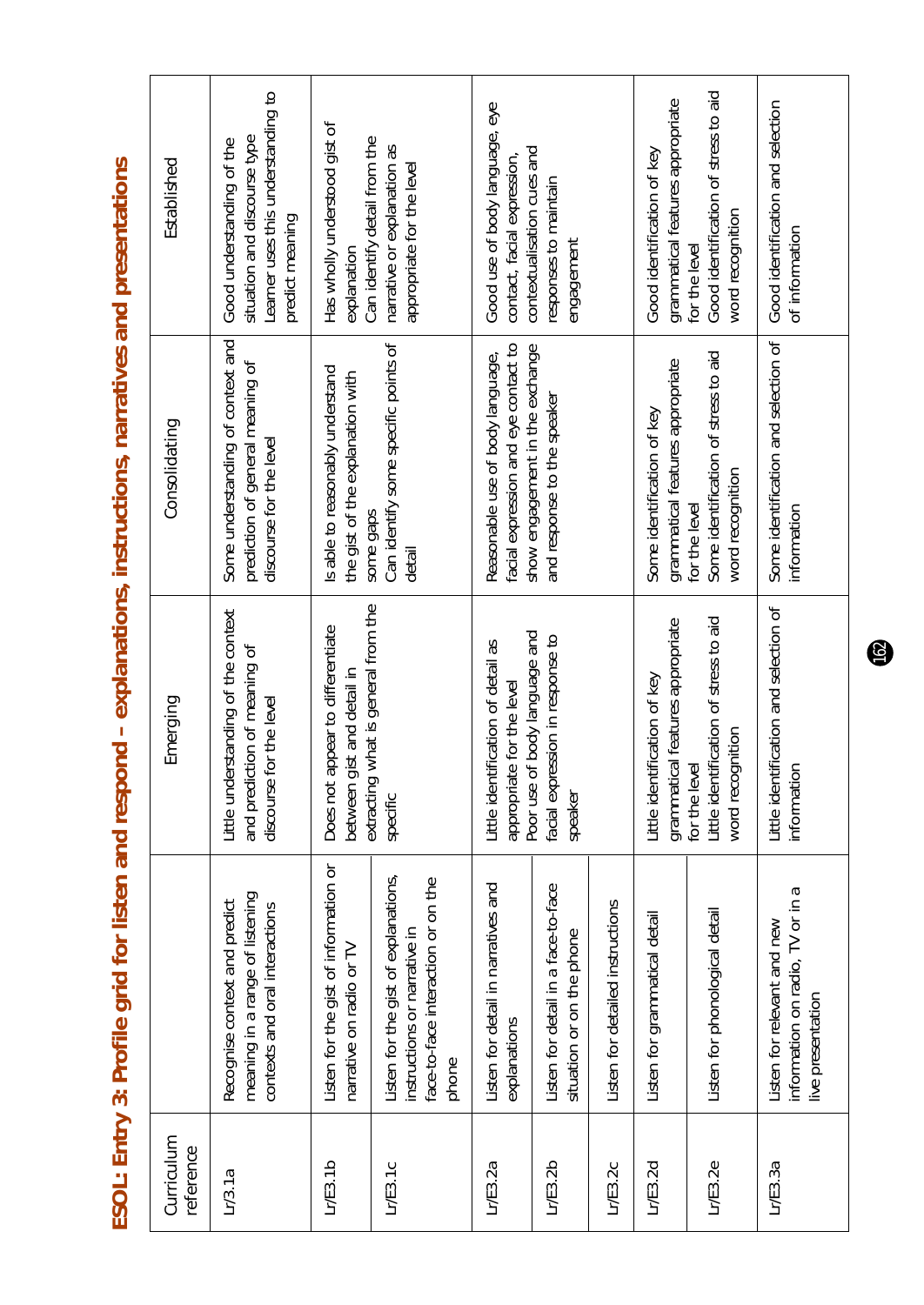| Lr/E3.7d                                                                          | Lr/E3.7c                                                                                                                                                         | Lr/E3.5b                                                                                         | Lr/E3.5a                                                  | Lr/E3.4a                                                                                           | Curriculum<br>reference |
|-----------------------------------------------------------------------------------|------------------------------------------------------------------------------------------------------------------------------------------------------------------|--------------------------------------------------------------------------------------------------|-----------------------------------------------------------|----------------------------------------------------------------------------------------------------|-------------------------|
| abenbuel<br>Recognise features of spoken                                          | discussion<br>Follow and participate in a                                                                                                                        | information<br>Respond to requests for                                                           | Respond to requests for action                            | means<br>through verbal and non-verbal<br>Clarify and confirm understanding                        |                         |
| spoken discourse as appropriate<br>to level<br>Little assurences of features of   | markers<br>that of other speakers by discourse<br>Little linkage of own contribution to<br>Litle recognition of main points<br>made by other speakers            | appropriate to level<br>verb forms and time markers as<br>Litle recognition of question types    | to show willingness<br>Little use of appropriate phrases  | understanding<br>interruption strategies<br>Little use of appropriate<br>Does not confirm own      | Emerging                |
| spoker<br>Some<br>to leve<br>awareness of features of<br>alscourse as appropriate | Some<br>Some<br>discourse markers<br>to that<br>made<br>t of other speakers by<br>by other speakers<br>recognition of main points<br>linkage of own contribution | appropriate to level<br>verb forms and time markers as<br>Some<br>recognition of question types, | Some<br>to show willingness<br>use of appropriate phrases | understanding<br>Some confirmation of own<br>interruption strategies<br>Some<br>use of appropriate | Consolidating           |
| spoken discourse as appropriate<br>to level<br>Good awareness of features of      | discourse markers<br>Good recognition of main points<br>to that of other speakers by<br>Good linkage of own contribution<br>made by other speakers               | types, verb forms and time<br>Good recognition of question<br>markers as appropriate to leve     | to show willingness<br>Good use of appropriate phrases    | Confirms own understanding<br>Good use of appropriate<br>interruption strategies                   | Established             |

ESOL: Entry 3: Profile grid for listen and respond - explanations, instructions, narratives and presentations (continued) **ESOL: Entry 3: Profile grid for listen and respond – explanations, instructions, narratives and presentations** *(continued)*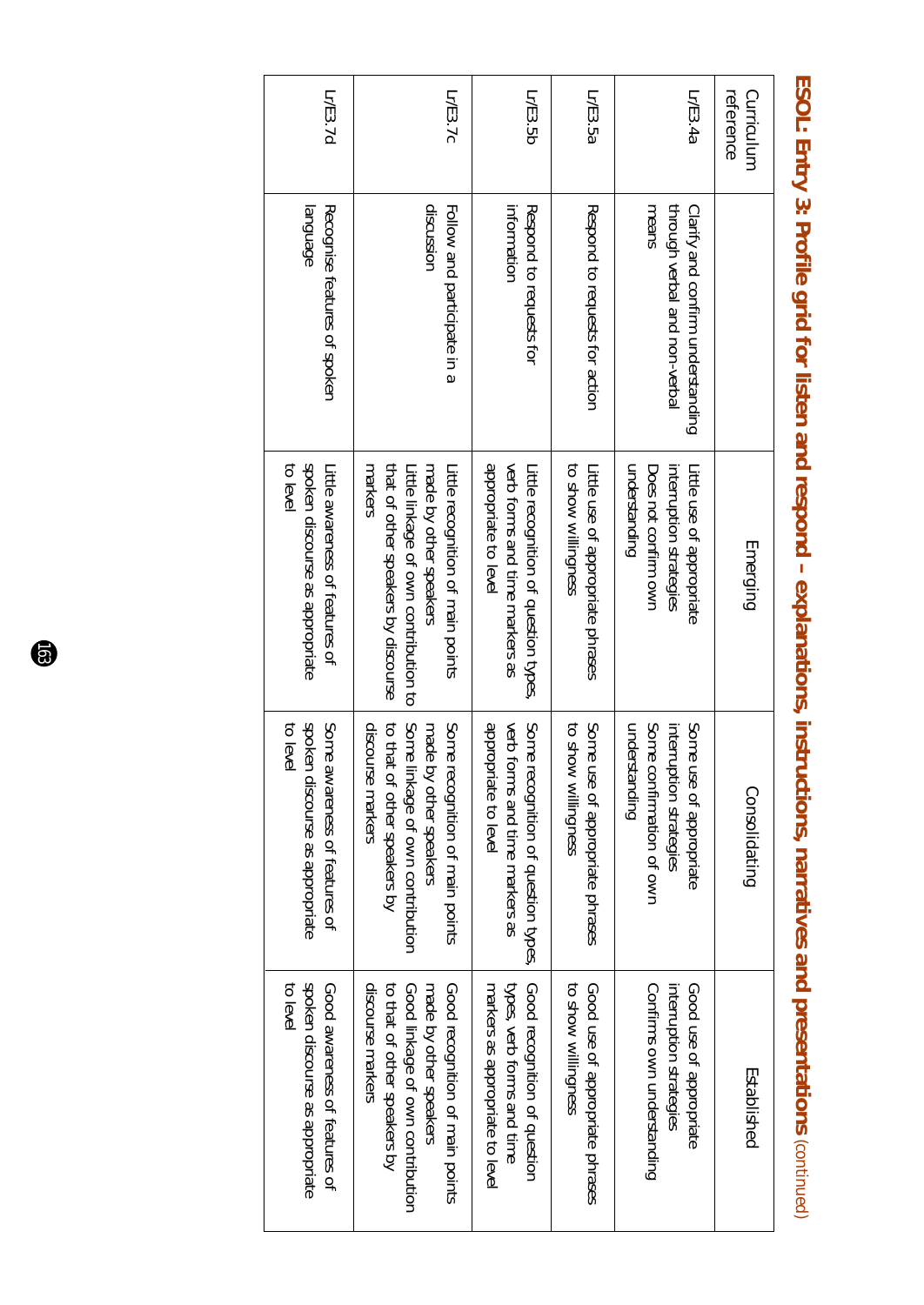ESOL: Entry 3: Diagnostic grid for listen and respond - conversations and discussions **ESOL: Entry 3: Diagnostic grid for listen and respond – conversations and discussions**

Established *Emerging Consolidating Established*Tick the appropriate column Tick the appropriate column Consolidating Emerging Date: Name: Date: Recognise context and predict meaning in a range of listening contexts and Lr/3.1a Recognise context and predict meaning in a range of listening contexts and Lr/E3.3b Listen for relevant and new information in face-to-face situations or on the Listen for relevant and new information in face-to-face situations or on the narratives, and follow straightforward explanations and instructions, both face-to-face Clarify and confirm understanding through verbal and non-verbal means Lr/E3.4a Clarify and confirm understanding through verbal and non-verbal means narratives, and follow straightforward explanations and instructions, both face-to-face listen and respond to spoken language, including straightforward information and • listen and respond to spoken language, including straightforward information and Lr/E3.6a Recognise a variety of feelings expressed by another speaker Recognise a variety of feelings expressed by another speaker Listen for detail in a face-to-face situation or on the phone Lr/E3.2b  $\parallel$  Listen for detail in a face-to-face situation or on the phone Listen and respond appropriately to other points of view Lr/E3.6b Listen and respond appropriately to other points of view Respond to requests for information Lr/E3.5b Respond to requests for information Respond to requests for action Lr/E3.5a Respond to requests for action Listen for phonological detail Listen for grammatical detail Lr/E3.2e Listen for phonological detail Lr/E3.2d Listen for grammatical detail At this level adults will be expected to: At this level adults will be expected to: oral interactions oral interactions and on the telephone and on the telephone phone ENTRY 3 ENTRY 3  $LrE3.2b$  $LrE3.3b$  $LrE3.4a$  $LrE3.6b$  $LrE3.2d$  $LrE3.2e$  $LrE3.5a$  $LrE3.5b$  $LrE3.6a$  $Lr/3.1a$ Name: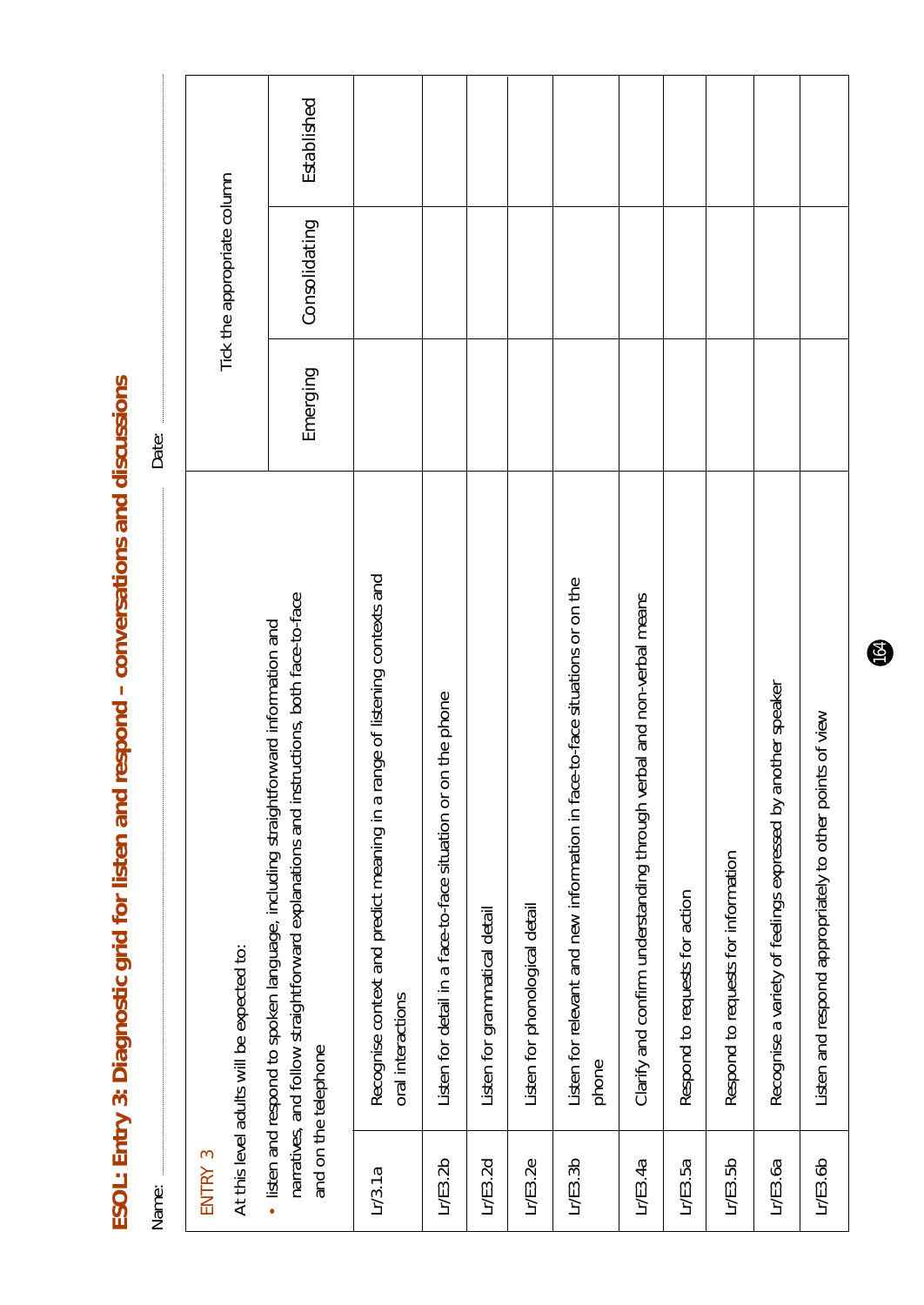## ESOL: Entry 3: Diagnostic grid for listen and respond - conversations and discussions (continued) **ESOL: Entry 3: Diagnostic grid for listen and respond – conversations and discussions** *(continued)*

| Name:          |                                                                                                                                                                                                       | <b>Date:</b> |                             |             |
|----------------|-------------------------------------------------------------------------------------------------------------------------------------------------------------------------------------------------------|--------------|-----------------------------|-------------|
| <b>ENTRY 3</b> |                                                                                                                                                                                                       |              | Tick the appropriate column |             |
|                | At this level adults will be expected to:                                                                                                                                                             |              |                             |             |
|                | • listen and respond to spoken language, including straightforward information and<br>and on the telephone<br>narratives, and follow straightforward explanations and instructions, both face-to-face | Emerging     | Consolidating               | Established |
| Lr/E3.7a       | Listen for the gist of a discussion                                                                                                                                                                   |              |                             |             |
| Lr/E3.7b       | Follow a discussion without actively participating, e.g. on TV                                                                                                                                        |              |                             |             |
| Lr/E3.7c       | Follow and participate in a discussion                                                                                                                                                                |              |                             |             |
| Lr/E3.7d       | Recognise features of spoken language                                                                                                                                                                 |              |                             |             |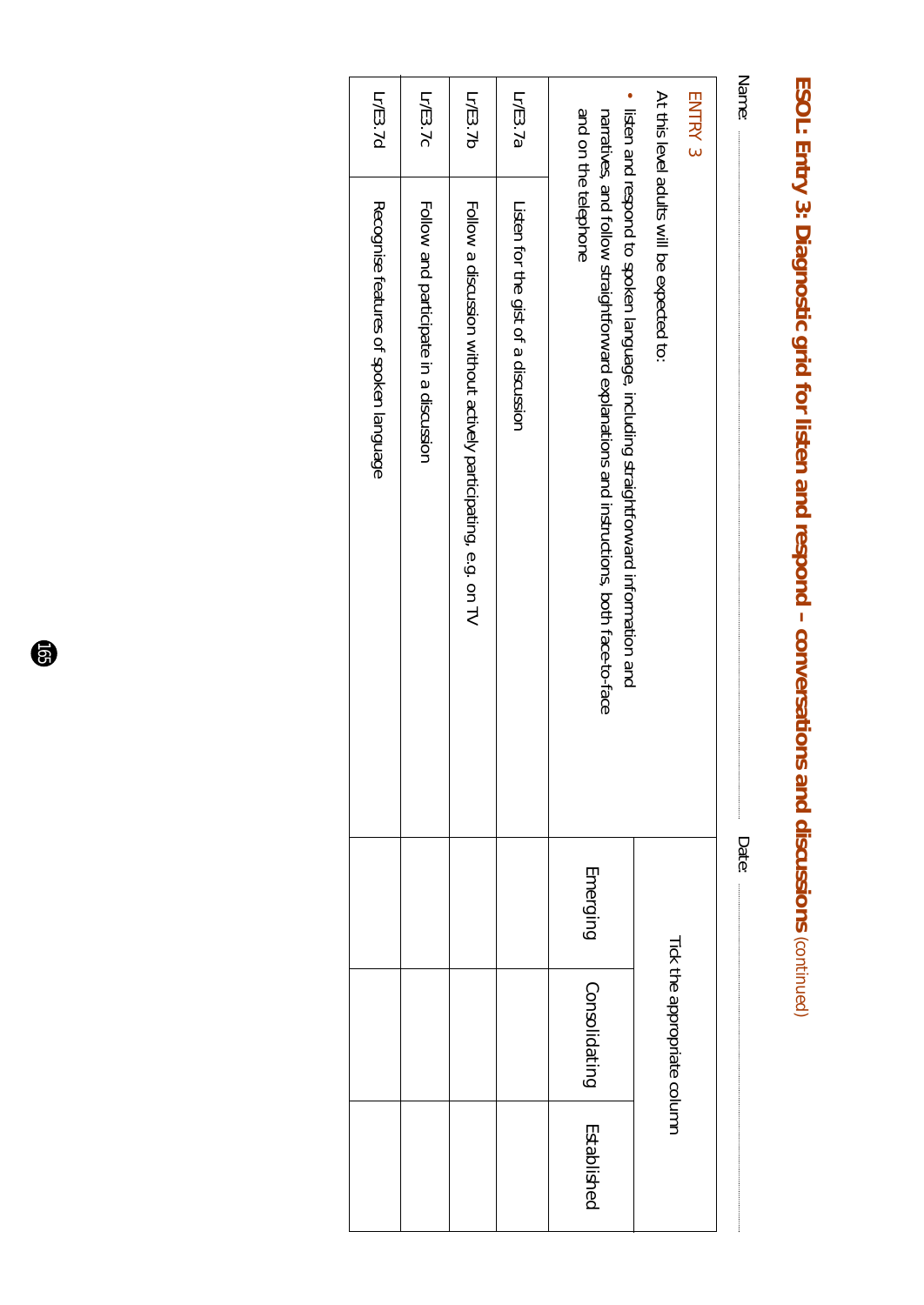| うちろう<br>くろく こうりょうしょう<br>$\overline{a}$ |
|----------------------------------------|
|                                        |
| י האמר בכל ב                           |
|                                        |
| $\frac{1}{2}$                          |
| ニュー wiki                               |
| こうこう くうさ<br>J                          |
|                                        |
|                                        |
|                                        |
|                                        |
| Í                                      |
|                                        |

| Curriculum<br>reference |                                                                                                    | Emerging                                                                                        | Consolidating                                                                                    | Established                                                                                     |
|-------------------------|----------------------------------------------------------------------------------------------------|-------------------------------------------------------------------------------------------------|--------------------------------------------------------------------------------------------------|-------------------------------------------------------------------------------------------------|
|                         | meaning in a range of listening<br>Recognise context and predict<br>contexts and oral interactions | Little understanding of the context<br>and prediction of meaning of<br>discourse for the level  | and prediction of general meaning<br>Some understanding of context<br>of discourse for the level | Learner uses this understanding to<br>situation and discourse type<br>Good understanding of the |
|                         | Listen for detail in a face-to-face<br>situation or on the phone                                   |                                                                                                 |                                                                                                  | predict meaning                                                                                 |
|                         | Listen for grammatical detail                                                                      | grammatical features appropriate<br>Little identification of key                                | grammatical features appropriate<br>Some identification of key                                   | grammatical features appropriate<br>Good identification of key                                  |
|                         | Listen for phonological detail                                                                     | Little identification of stress to aid<br>word recognition<br>for the leve                      | Some identification of stress to aid<br>word recognition<br>for the level                        | Good identification of stress to aid<br>word recognition<br>for the level                       |
|                         | Listen for relevant and new<br>information in face-to-face<br>situations or on the phone           | ification and selection of<br>nformation<br>Little identi                                       | Some identification and selection<br>of information                                              | Good identification and selection<br>of information                                             |
|                         | Clarify and confirm understanding<br>through verbal and non-verbal<br>means                        | Little use of appropriate<br>Does not confirm own<br>interruption strategies<br>understanding   | Some confirmation of own<br>Some use of appropriate<br>interruption strategies<br>understanding  | Confirms own understanding<br>Good use of appropriate<br>interruption strategies                |
|                         | Respond to requests for action                                                                     | Little use of appropriate phrases<br>to show willingness                                        | phrases to show willingness<br>Some use of appropriate                                           | phrases to show willingness<br>Good use of appropriate                                          |
|                         | Respond to requests for<br>information                                                             | Little recognition of question types,<br>verb forms and time markers as<br>appropriate to level | Some recognition of question types,<br>verb forms and time markers as<br>appropriate to level    | markers as appropriate to level<br>Good recognition of question<br>types, verb forms and time   |

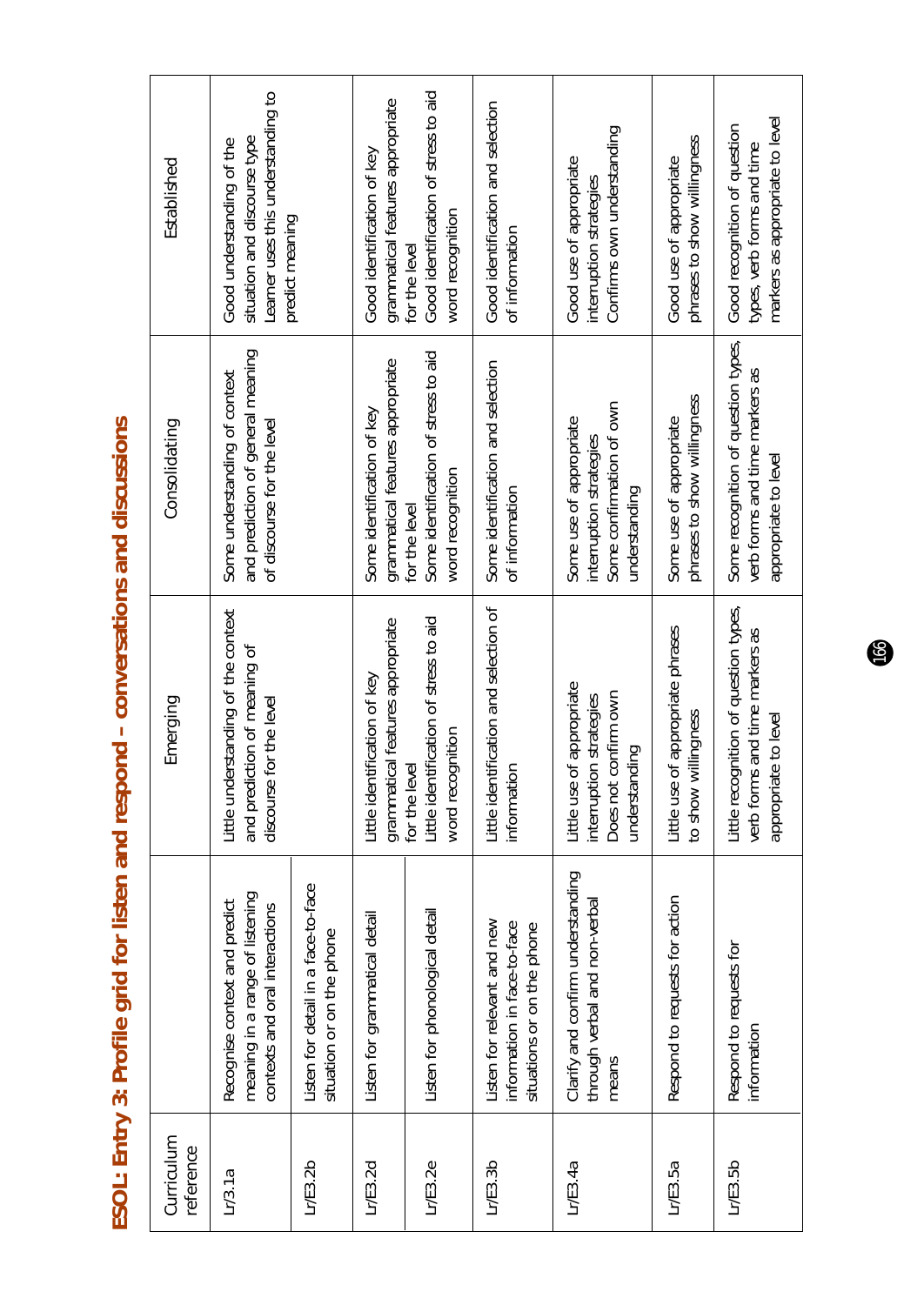| reference<br>Curriculum |                                                                   | Emerging                                                                                                                                               | Consolidating                                                                                                                                                  | Established                                                                                                                                        |
|-------------------------|-------------------------------------------------------------------|--------------------------------------------------------------------------------------------------------------------------------------------------------|----------------------------------------------------------------------------------------------------------------------------------------------------------------|----------------------------------------------------------------------------------------------------------------------------------------------------|
| Lr/E3.6a                | expressed by another speaker<br>Recognise a variety of feelings   | stress and vocabulary<br>speakers' feeling by intonation,<br>Little identification of other                                                            | speakers' feeling by intonation<br>stress and vocabulary<br>Some<br>identification of other                                                                    | Stress and vocabulary<br>speakers' feeling by intonation.<br>Good identification of other                                                          |
| Lr/E3.6b                | to other points of view<br>Listen and respond appropriately       | agreement/disagreement<br>and recognition of others' points of<br>Does not indicate<br>View<br>Little identification of Hain points                    | agreement/disagreement<br>Some<br>and recognition of others' points of<br>View<br>Some<br>indication of<br>identification of main points                       | and recognition of others' points<br>Indicates agreement/disagreement<br>of view<br>Good identification of main points                             |
| Lr/E3.7a                | Listen for the gist of a discussion                               | discussion, level of formality and<br>purpose<br>Little recognition of context of                                                                      | discussion, level of formality and<br>Some<br>purpose<br>recognition of context of                                                                             | discussion, level of formality and<br>purpose<br>Good recognition of context of                                                                    |
| Lr/E3.7b                | participating, e.g. on TV<br>Follow a discussion without actively | associated with the topic<br>and/or factual information<br>Little understanding of vocabulary<br>Little identification of opinion                      | associated with the topic<br>and/or<br>Some<br>Some<br>understanding of vocabulary<br>identification of opinion<br>factual information                         | vocabulary associated with the<br>topic<br>and/or factual information.<br>Cood identification of opinion<br>Good understanding of                  |
| Lr/E3.7c                | Follow and participate in a discussion                            | discourse markers<br>made by other speakers<br>to that of other speakers by<br>Little linkage of own contribution<br>Little recognition of main points | discourse markers<br>Some<br>Some<br>to that<br>made<br>linkage of own contribution<br>by other speakers<br>recognition of main points<br>of other speakers by | discourse markers<br>to that of other speakers by<br>Good linkage of own contribution<br>Good recognition of main points<br>made by other speakers |
| Lr/E3.7d                | Recognise features of spoken<br>language                          | spoken discourse as appropriate<br>to level<br>Litle awareness of features of                                                                          | spoken<br>Some.<br>to leve<br>awareness of features of<br>ontse as appropriate                                                                                 | spoken discourse as appropriate to<br>Good awareness of features of<br>evel                                                                        |

ESOL: Entry 3: Profile grid for listen and respond - conversations and discussions (continued) **ESOL: Entry 3: Profile grid for listen and respond – conversations and discussions** *(continued)*

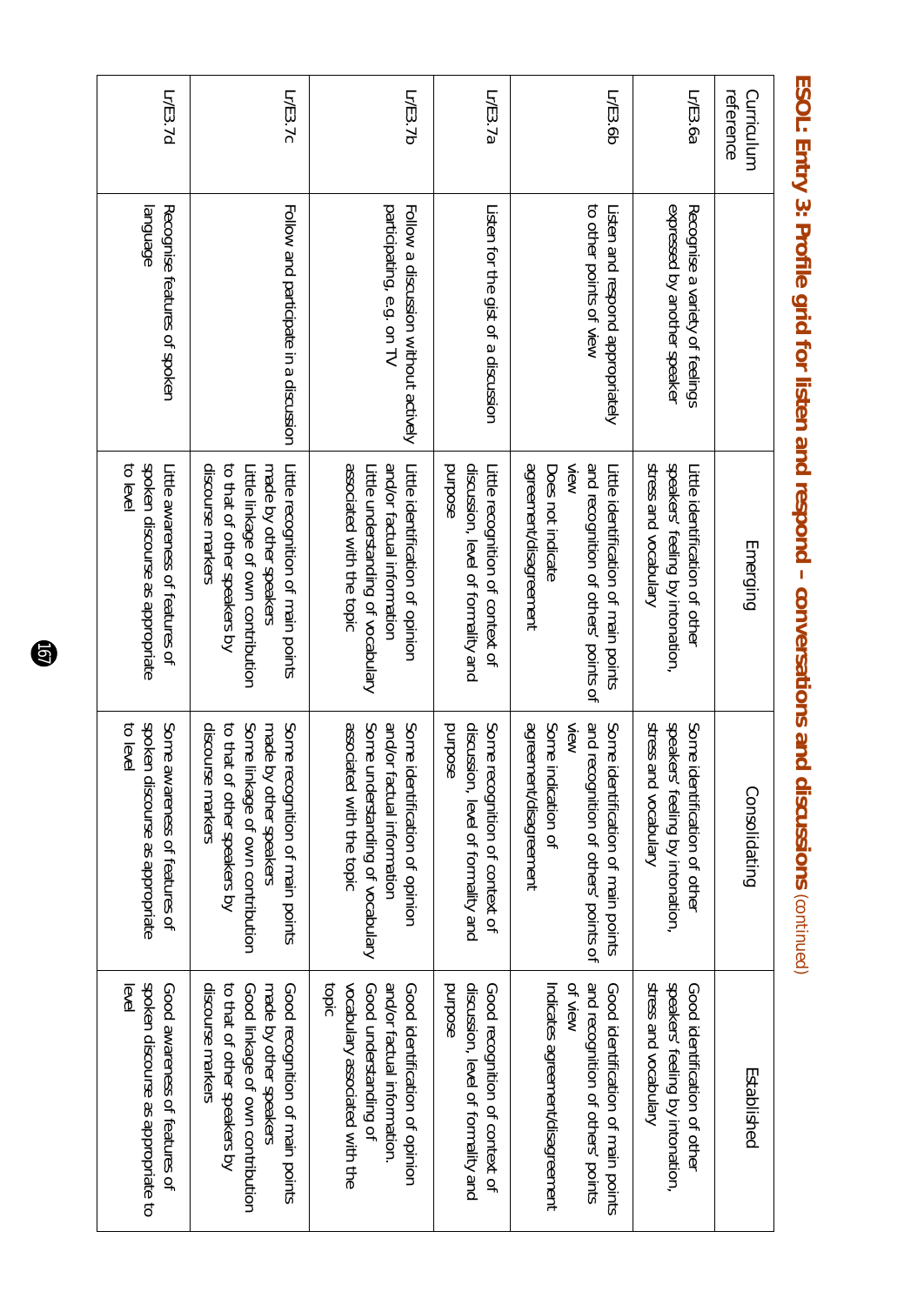ESOL: Entry 3: Diagnostic grid for speak to communicate **ESOL: Entry 3: Diagnostic grid for speak to communicate**

| Name:               |                                                                                                                                                                           | Date:    |                             |             |
|---------------------|---------------------------------------------------------------------------------------------------------------------------------------------------------------------------|----------|-----------------------------|-------------|
| ENTRY 3             | At this level adults will be expected to:                                                                                                                                 |          | Tick the appropriate column |             |
|                     | speak to communicate information, feelings and opinions on familiar topics,<br>using appropriate formality, both face-to-face and on the telephone                        | Emerging | Consolidating               | Established |
| SCES.1a             | Use appropriate speed, rhythm and intonation to make meaning clear and use<br>sentence stress appropriately                                                               |          |                             |             |
| Sc/E3.1b<br>SCE3.1a | distinguish between phonemes,<br>place word stress correctly in multi-syllable words, use the unstressed schwa<br>Pronounce words correctly and unambiguously<br>phoneme) |          |                             |             |
| Sc/E3.4a,<br>b,c,d  | Make statements of fact, give personal information, give a short account or<br>explanation, using grammar suitable for the leve                                           |          |                             |             |
| Sc/E3.4f            | Give a short description, making comparisons and using adjectives to convey<br>detail, interest or attitude                                                               |          |                             |             |
| SdE3.1d<br>Sd/E3.1c | Express likes and dislikes, feelings, wishes and hopes, views and opinions<br>(express degrees of opinion, explain reasons)                                               |          |                             |             |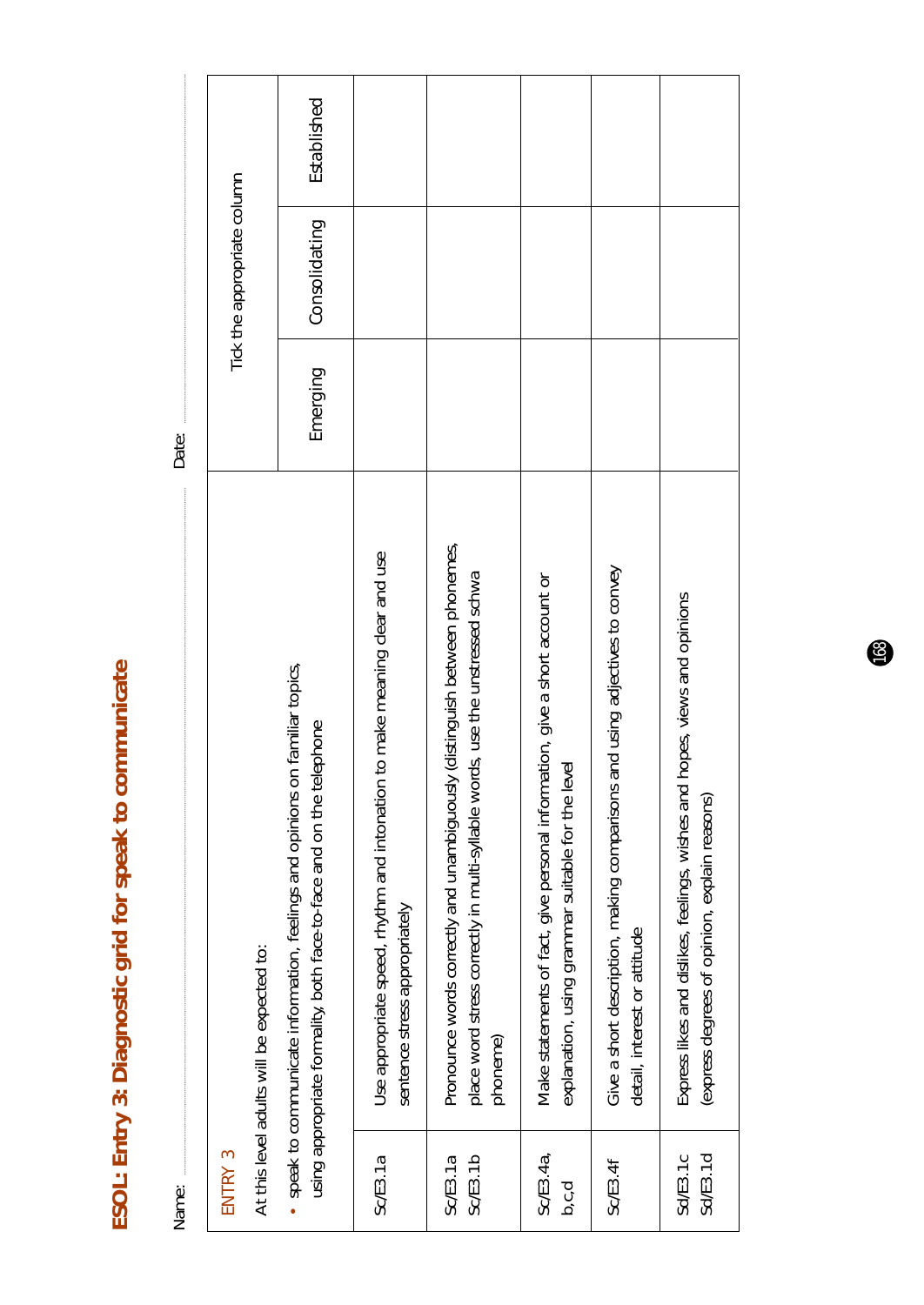| Sd/E3.1d<br>Sd/E3.1c                                                                                                                                   | Sc/E3.4f                                                                                                                        | SCE3.4a,b,c,d                                                                                                                         | Sc/E3.1b<br>Sc/E3.1a                                                                                                                                                         | Sc/E3.1a                                                                                                          | reference<br>Curriculum |
|--------------------------------------------------------------------------------------------------------------------------------------------------------|---------------------------------------------------------------------------------------------------------------------------------|---------------------------------------------------------------------------------------------------------------------------------------|------------------------------------------------------------------------------------------------------------------------------------------------------------------------------|-------------------------------------------------------------------------------------------------------------------|-------------------------|
| opinion, explain reasons)<br>opinions (express degrees of<br>wishes and hopes, views and<br>Express likes and dislikes, feelings,                      | attitude<br>comparisons and using adjectives<br>to convey detail, interest or<br>Give a short description, making               | grammar suitable for the leve<br>account or explanation, using<br>personal information, give a short<br>Make statements of fact, give | use the unstressed schwa phoneme)<br>correctly in multi-syllable words<br>unambiguously (distinguish between<br>Pronounce words correctly and<br>phonemes, place word stress | dopuopriately<br>and use sentence stress<br>intonation to make meaning clear<br>Use appropriate speed, rhythm and |                         |
| by justifying ideas<br>and feelings<br>Expresses very little personal opinion<br>Limited vocabulary for the level<br>Cannot support opinions expressed | detall<br>Difficulty in developing ideas and<br>Information disjointed                                                          | understanding difficult<br>range of tenses for this level<br>Does not present information using<br>Inaccuracies of structure making   | emphasis<br>Inappropriate use of stress for<br>making understanding difficult<br>Inaccuracies of pronunciation                                                               | intonation patterns<br>Inappropriate rising and falling<br>Hesitations<br>Jerky speech patterns                   | Emerging                |
| Vocabulary<br>showing reasonable range of<br>Expresses some opinion and<br>feelings supported by statements                                            | detail<br>showing development of ideas and<br>presented in a logical sequence<br>Some of the information is                     | tenses<br>Few inaccuracies of pronunciation<br>Use of<br>with some inaccuracies<br>present, past and future                           | emphasis mainly in correct places<br>Showing good use of stress for<br>Few inaccuracies of pronunciation                                                                     | Some hesitations<br>Reasonable fluency<br>Use of<br>rising and falling intonation                                 | Consolidating           |
| of ideas<br>which are supported with a range<br>of vocabulary<br>Expressed showing a good range<br>Expresses opinion and feelings                      | developed and expressed correctly<br>presented in a logical sequence<br>Most of the information is<br>Detail and ideas are well | with few errors<br>Presents information using<br>present, past and future tenses<br>Few inconsistencies of grammar                    | Correct use of stress for emphasis<br>range of words<br>Clear pronunciation over a wide                                                                                      | intonation<br>Very fluent speaker with little<br>Consistent use of rising and falling<br>hesitation               | Established             |

#### ESOL: Entry 3: Profile grid for speak to communicate **ESOL: Entry 3: Profile grid for speak to communicate**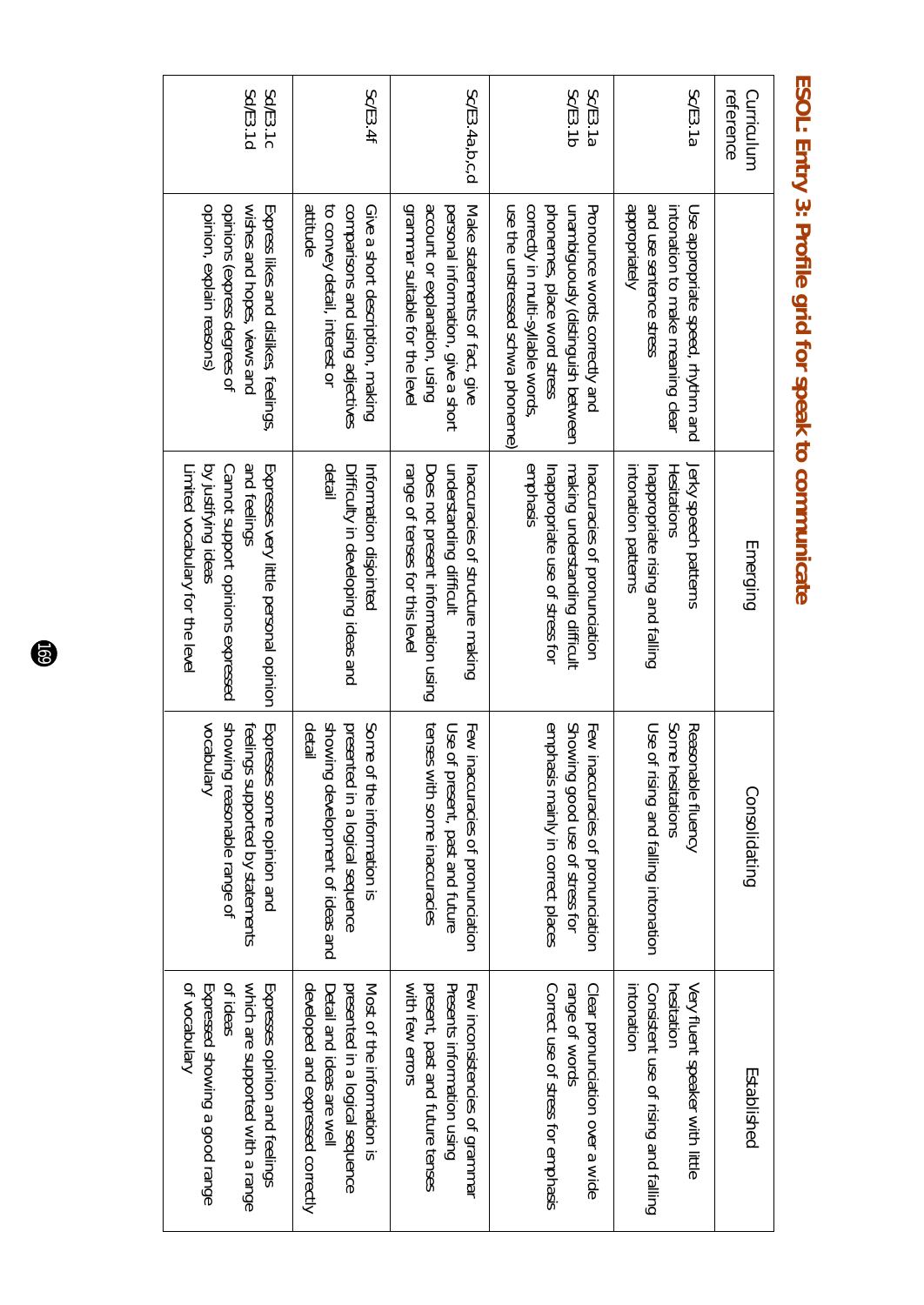ESOL: Entry 3: Diagnostic grid for engage in discussion **ESOL: Entry 3: Diagnostic grid for engage in discussion**

Established *Emerging Consolidating Established*Tick the appropriate column Tick the appropriate column Consolidating Emerging Date: Name: Date: relevant points and responding to what others say to reach a shared understanding relevant points and responding to what others say to reach a shared understanding · engage in discussion with one or more people in a familiar situation, making engage in discussion with one or more people in a familiar situation, making Make arrangements/make plans with other people Sd/E3.1f Make arrangements/make plans with other people Ask about other people's feelings and opinions Sd/E3.2a Ask about other people's feelings and opinions Take part in more formal interaction Sd/E3.1b Take part in more formal interaction Understand the turn-taking process Sd/E3.2b Understand the turn-taking process Express feelings, likes and dislikes Sd/E3.1c Express feelings, likes and dislikes Make suggestions/give advice Take part in social interaction Sd/E3.1e Make suggestions/give advice Sd/E3.1a Take part in social interaction Express views and opinions Sd/E3.1d Express views and opinions At this level adults will be expected to: At this level adults will be expected to: Relate to other speakers Sd/E3.1g | Relate to other speakers about familiar topics about familiar topics Sd/E3.1g ENTRY 3 ENTRY 3  $Sd/ES.1a$  $Sd/ES.1b$ Sd/E3.2b Sd/E3.1c  $Sd/ES.1d$ Sd/E3.1e Sd/E3.1f Sd/E3.2a Name: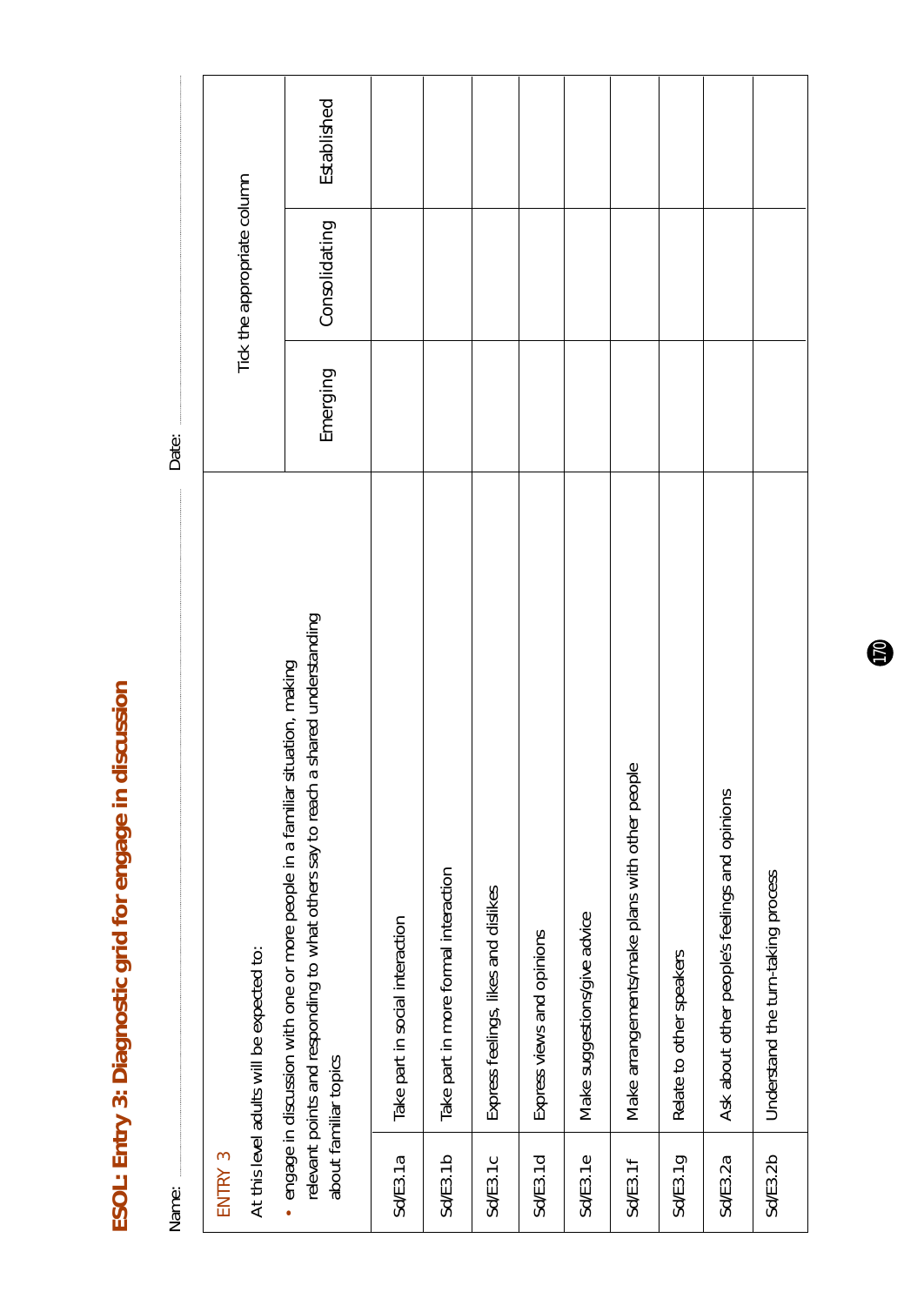| reference<br>Curriculum |                                                   | Emerging                                                                                                                                        | Consolidating                                                                                                                                                                         | Established                                                                                                               |
|-------------------------|---------------------------------------------------|-------------------------------------------------------------------------------------------------------------------------------------------------|---------------------------------------------------------------------------------------------------------------------------------------------------------------------------------------|---------------------------------------------------------------------------------------------------------------------------|
| Sd/E3.1a                | Take part in social interaction                   | appropriate for a social situation<br>Poor pronunciation<br>Limited range of vocabulary as<br>Limited grammatical structure<br><b>Hesitancy</b> | Pronunciation reasonably clear<br>seare areas<br>vocabulary but needs expansion in<br>Some <sub>i</sub><br>Structures mainly correct<br>Some<br>good use of appropriate<br>hesitation | interaction<br>Vocabulary appropriate for social<br>Correct use of structures<br>Clear pronunciation<br>Little hesitation |
| Sd/E3.1b                | interaction<br>Take part in more formal           | appropriate for a formal situation<br>Poor pronunciation<br>Limited range of vocabulary as<br>Limited grammatical structure<br><b>Hesitancy</b> | vocabulary but needs expansion<br>Some (<br>Structures mainly correct<br>Pronunciation reasonably clear<br>in some areas<br>Some<br>good use of appropriate<br>hesitation             | interaction<br>Vocabulary appropriate for formal<br>Correct use of structures<br>Clear pronunciation<br>Little hesitation |
| Sd/E3.1c                | Express feelings, likes and dislikes              | Many inaccuracies of structure<br>Vocabulary limited for the task and                                                                           | Some<br>Vocabulary largely adequate for the<br>inaccuracies of structure                                                                                                              | Vocabulary satisfactory for the<br>Correct use of structures                                                              |
| Sd/E3.1d                | Express views and opinions                        | evel                                                                                                                                            | task bu<br>ut needs expansion in some                                                                                                                                                 | <b>ASE1</b>                                                                                                               |
| Sd/E3.1e                | Make suggestions/give advice                      | Poor use of polite intonation<br>Difficulties in accommodating                                                                                  | Some<br>areas<br>use of intonation                                                                                                                                                    | Good use of modal verbs<br>Good use of polite intonation                                                                  |
| Sd/E3.1f                | with other people<br>Make arrangements/make plans | verbs<br>unpredictability in interactions<br>Some difficulty in use of modal                                                                    | Reasonable use of modal verbs                                                                                                                                                         |                                                                                                                           |
| Sd/E3.1g                | Relate to other speakers                          | contributions<br>evidence of following others'<br>Own contributions show little                                                                 | the other contributions<br><b>Sworks</b><br>s/he has listened to some of                                                                                                              | developed/summarised others<br>contributions<br>has tollowed and<br>Own contributions show that s/he                      |
| Sd/E3.2a                | and opinions<br>Ask about other people's feelings | Poor construction of types of<br>question and use of intonation                                                                                 | Some<br>question and some use of intonation<br>construction of types of                                                                                                               | question and use of intonation<br>Good construction of types of                                                           |
| Sd/E3.2b                | Understand the turn-taking process                | conventions<br>Poor observation of turn-taking                                                                                                  | taking<br>Reasonable observation of turn-<br>conventions                                                                                                                              | conventions<br>Good observance of turn-taking                                                                             |

ESOL: Entry 3: Profile grid for engage in discussion **ESOL: Entry 3: Profile grid for engage in discussion**

 $\bullet$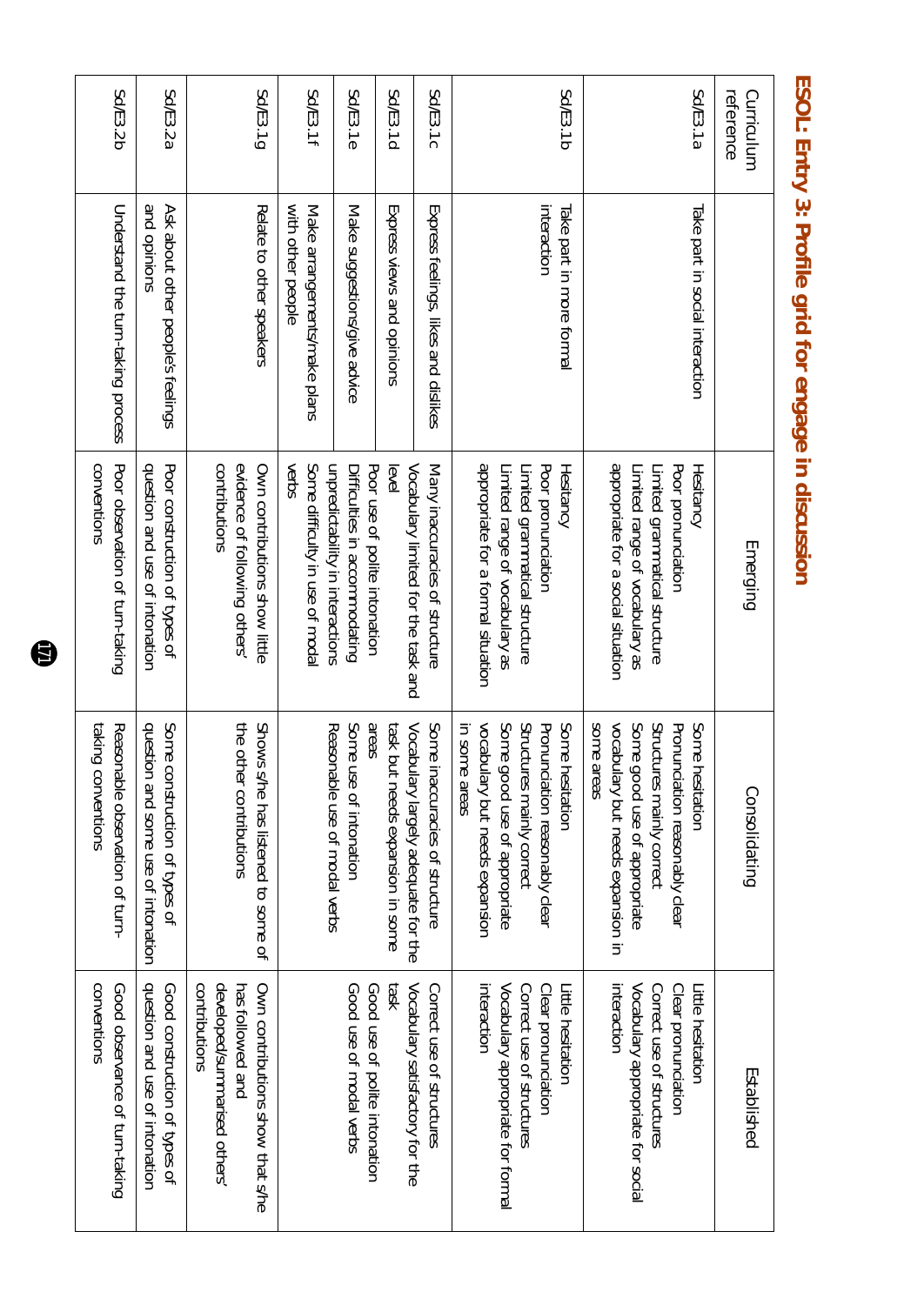ESOL: Level 1: Diagnostic grid for listen and respond - explanations, instructions, narratives and presentations **ESOL: Level 1: Diagnostic grid for listen and respond – explanations, instructions, narratives and presentations**

| Name:              |                                                                                                                                                                                                      | Date:    |                             |             |  |
|--------------------|------------------------------------------------------------------------------------------------------------------------------------------------------------------------------------------------------|----------|-----------------------------|-------------|--|
| LEVEL <sub>1</sub> | At this level adults will be expected to:                                                                                                                                                            |          | Tick the appropriate column |             |  |
|                    | and narratives, and<br>follow explanations and instructions of varying length, adapting response to<br>· listen and respond to spoken language, including information<br>speaker, medium and context | Emerging | Consolidating               | Established |  |
| LrL1.1a            | Extract information from texts of varying lengths, e.g. on radio, TV or in<br>presentations                                                                                                          |          |                             |             |  |
| LrL1.1b            | explanation face-to-face or<br>Extract relevant information from a narrative or<br>on the telephone, and respond                                                                                     |          |                             |             |  |
| LrL1.2a            | Listen to an explanation or narrative                                                                                                                                                                |          |                             |             |  |
| LrL1.2b            | Listen and respond, adapting to speaker, medium and context                                                                                                                                          |          |                             |             |  |
| LrL1.2c            | Understand spoken instructions                                                                                                                                                                       |          |                             |             |  |
| LrL1.2d            | Listen for grammatical detail                                                                                                                                                                        |          |                             |             |  |
| LrL1.2e            | Listen for phonological detail                                                                                                                                                                       |          |                             |             |  |
| LrL1.3a            | Οui.<br>Use strategies to clarify and confirm understand                                                                                                                                             |          |                             |             |  |
| LrL1.4a            | Provide feedback and confirmation when listening to others                                                                                                                                           |          |                             |             |  |
| Lr/1.5a            | Respond to questions on a range of topics                                                                                                                                                            |          |                             |             |  |
| Lr/L1.6d           | Recognise features of spoken language                                                                                                                                                                |          |                             |             |  |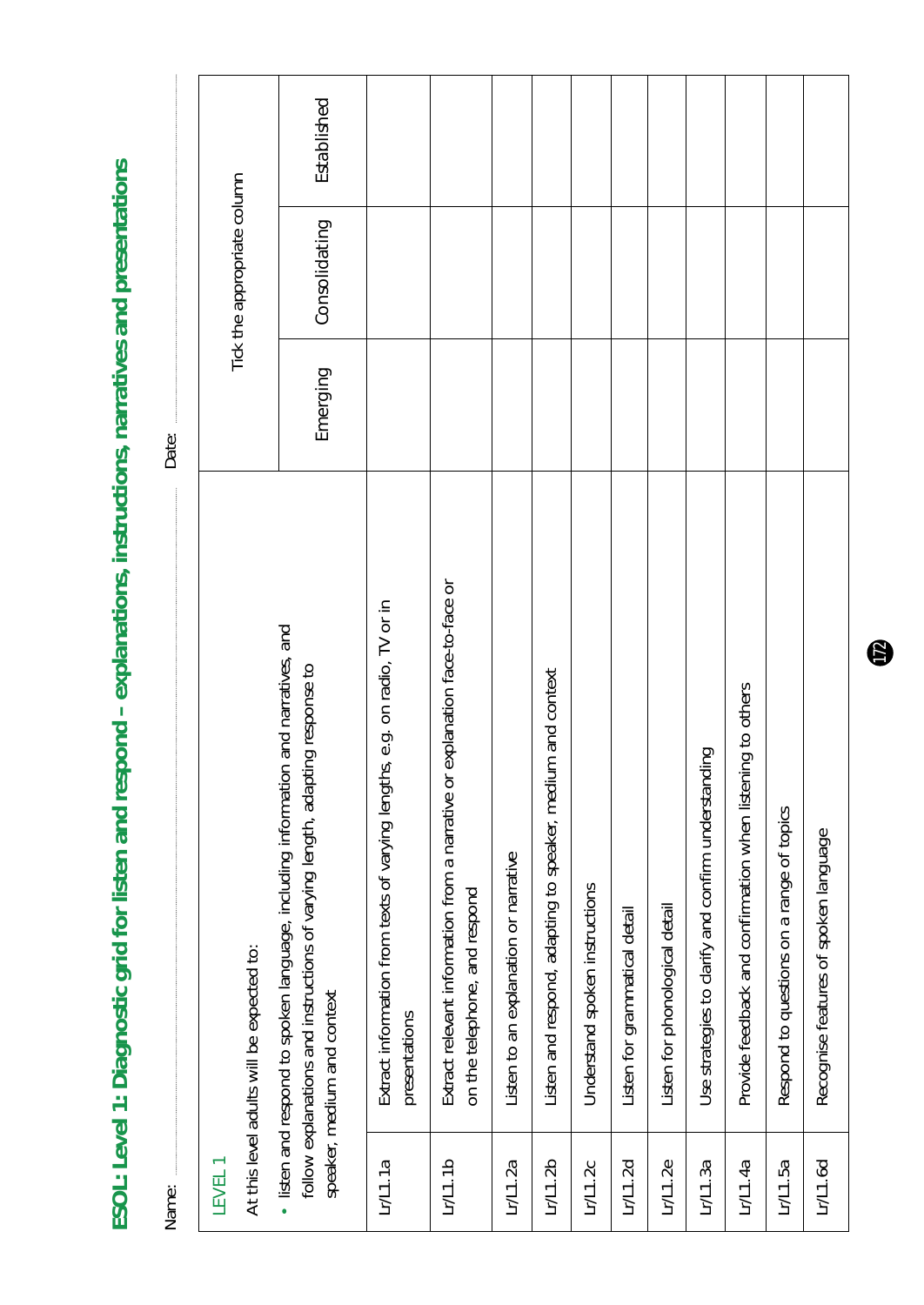| Lr/L1.4a                                                                                                | Lr/L1.3a                                                             | Lr/L1.2e                                                                        | Lr/L1.2d                                                          | Lr/L1.2c                                                                                                            | Lr/L1.2b                                                                     | Lr/L1.2a                                                                 | Lr/L1.1b                                                                                                                                                 | Lr/L1.1a                                                                                       | reference<br>Curriculum |
|---------------------------------------------------------------------------------------------------------|----------------------------------------------------------------------|---------------------------------------------------------------------------------|-------------------------------------------------------------------|---------------------------------------------------------------------------------------------------------------------|------------------------------------------------------------------------------|--------------------------------------------------------------------------|----------------------------------------------------------------------------------------------------------------------------------------------------------|------------------------------------------------------------------------------------------------|-------------------------|
| when listening to others<br>Provide feedback and confirmation                                           | confirm understanding<br>Use strategies to clarify and               | Listen for phonological detail                                                  | Listen for grammatical detail                                     | Understand spoken instructions                                                                                      | speaker, medium and context<br>Listen and respond, adapting to               | Listen to an explanation or narrative                                    | and respond<br>face-to-face or on the telephone,<br>Extract relevant information from a<br>narrative or explanation                                      | varying lengths, e.g. on radio, TV or<br>in presentations<br>Extract information from texts of |                         |
| pribristanding<br>interruption strategies<br>Little use of appropriate<br>Does not confirm own          | strategies to aid clarification<br>Does not demonstrate range of     | word recognition<br>for the level<br>Little identification of stress to aid     | grammatical features appropriate<br>Little identification of key  | instructions and use of<br>prepositional phrases<br>Little understanding of order<br>Little response to detail in   | speaker<br>facial expression in response to<br>Poor use of body language and | appropriate for the level<br>Little identification of detail as          | extracting what is general from<br>the specific<br>between gist and detail in<br>Does not appear to differentiate                                        | pnrases<br>Little recognition of key words and                                                 | Emerging                |
| understanding<br>interruption strategies<br>Some I<br>Some<br>confirmation of own<br>use of appropriate | strategies to aid clarification<br>Some<br>demonstration of range of | word recognition<br>Some<br>for the<br>identification of stress to aid<br>ievel | grammatical features appropriate<br>Some<br>identification of Key | Some<br>instructions and use of<br>Some<br>prepositional phrases<br>understanding of order<br>response to detail in | show engagement in the exchange<br>and response to the speaker               | facial expression and eye contact to<br>Reasonable use of body language, | some i<br>the gist of the explanation with<br>detail<br><b>S</b> able<br>Can identify some specific points of<br><b>Gaps</b><br>to reasonably understand | Some<br>phrases<br>recognition of key words and                                                | Consolidating           |
| Good use of appropriate<br>Confirms own understanding<br>interruption strategies                        | Demonstrates range of strategies<br>to aid clarification             | word recognition<br>for the level<br>Good identification of stress to aid       | grammatical features appropriate<br>Good identification of key    | instructions and use of<br>Good response to detail in<br>Good understanding of order<br>prepositional phrases       | engagement<br>contextualisation cues and<br>responses to maintain            | contact, facial expression,<br>Good use of body language, eye            | appropriate for the level<br>explanation<br>Has wholly understood gist of<br>narrative or explanation as<br>Can identify detail from the                 | and phrases<br>Good recognition of key words                                                   | Established             |

ESOL: Level 1: Profile grid for listen and respond - explanations, instructions, narratives and presentations **ESOL: Level 1: Profile grid for listen and respond – explanations, instructions, narratives and presentations**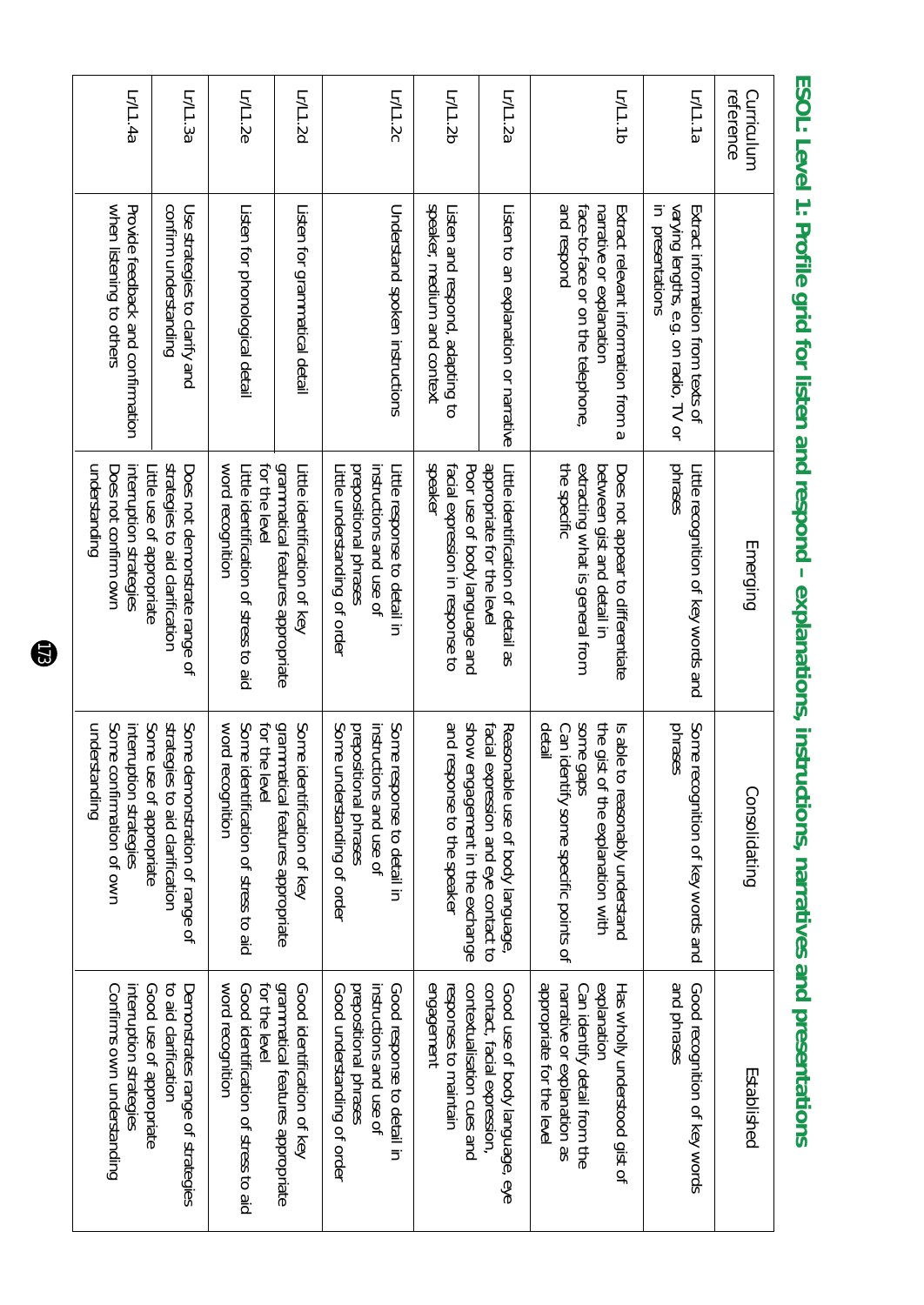ESOL: Level 1: Profile grid for listen and respond - explanations, instructions, narratives and presentations (continued) **ESOL: Level 1: Profile grid for listen and respond – explanations, instructions, narratives and presentations** *(continued)*

| Established             | types, register and information<br>required                                                                                                      | spoken discourse as appropriate<br>Good awareness of features of<br>to level   |
|-------------------------|--------------------------------------------------------------------------------------------------------------------------------------------------|--------------------------------------------------------------------------------|
| Consolidating           | little recognition of question types,   Some recognition of question types,   Good recognition of question.<br>register and information required | spoken discourse as appropriate<br>Some awareness of features of<br>to level   |
| Emerging                | register and information required                                                                                                                | spoken discourse as appropriate<br>little awareness of features of<br>to level |
|                         | Respond to questions on a range<br>of topics                                                                                                     | Recognise features of spoken<br>anguage                                        |
| Curriculum<br>reference | Lr/L1.5a                                                                                                                                         | Lr/L1.6d                                                                       |

 $\ddot{r}$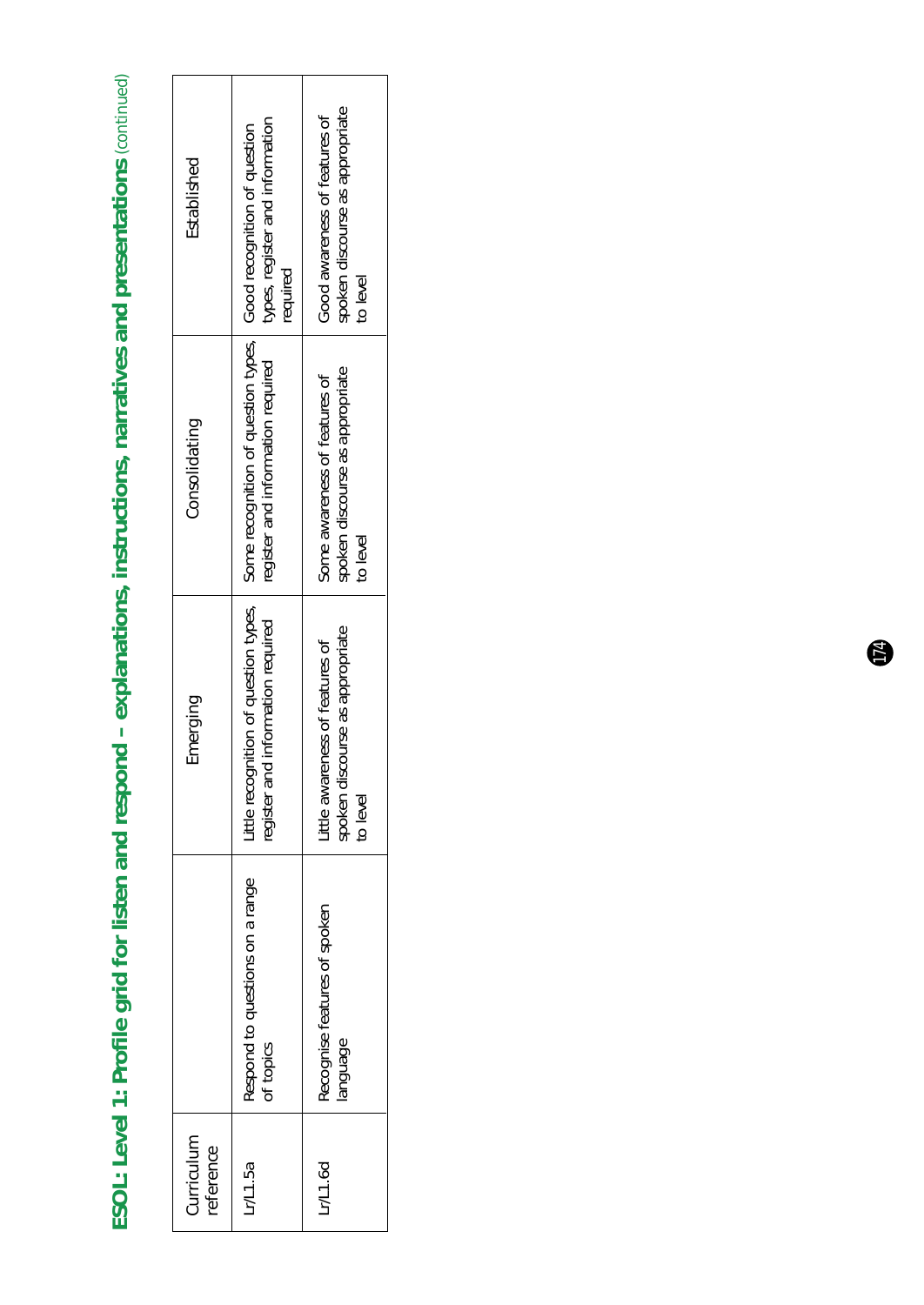|                                                                                                               | Emerging                                                                                                                                                                                                                                     | Consolidating | Established                 |
|---------------------------------------------------------------------------------------------------------------|----------------------------------------------------------------------------------------------------------------------------------------------------------------------------------------------------------------------------------------------|---------------|-----------------------------|
| on the telephone, and respond<br>Extract relevant information from a narrative or explanation face-to-face or |                                                                                                                                                                                                                                              |               |                             |
| Listen and respond, adapting to speaker, medium and context                                                   |                                                                                                                                                                                                                                              |               |                             |
| Listen for grammatical detail                                                                                 |                                                                                                                                                                                                                                              |               |                             |
| Listen for phonological detail                                                                                |                                                                                                                                                                                                                                              |               |                             |
| Use strategies to clarify and confirm understanding                                                           |                                                                                                                                                                                                                                              |               |                             |
| Provide feedback and confirmation when listening to others                                                    |                                                                                                                                                                                                                                              |               |                             |
| Respond to questions on a range of topics                                                                     |                                                                                                                                                                                                                                              |               |                             |
| Listen for gist in a discussion                                                                               |                                                                                                                                                                                                                                              |               |                             |
| Follow a discussion without participating, e.g on TV                                                          |                                                                                                                                                                                                                                              |               |                             |
| Follow and participate in a discussion                                                                        |                                                                                                                                                                                                                                              |               |                             |
| Recognise features of spoken language                                                                         |                                                                                                                                                                                                                                              |               |                             |
|                                                                                                               | At this level adults will be expected to:<br>listen and respond to spoken language, including information and narratives, and<br>speaker, medium and context<br>follow explanations and instructions of varying length, adapting response to | Date:         | Tick the appropriate column |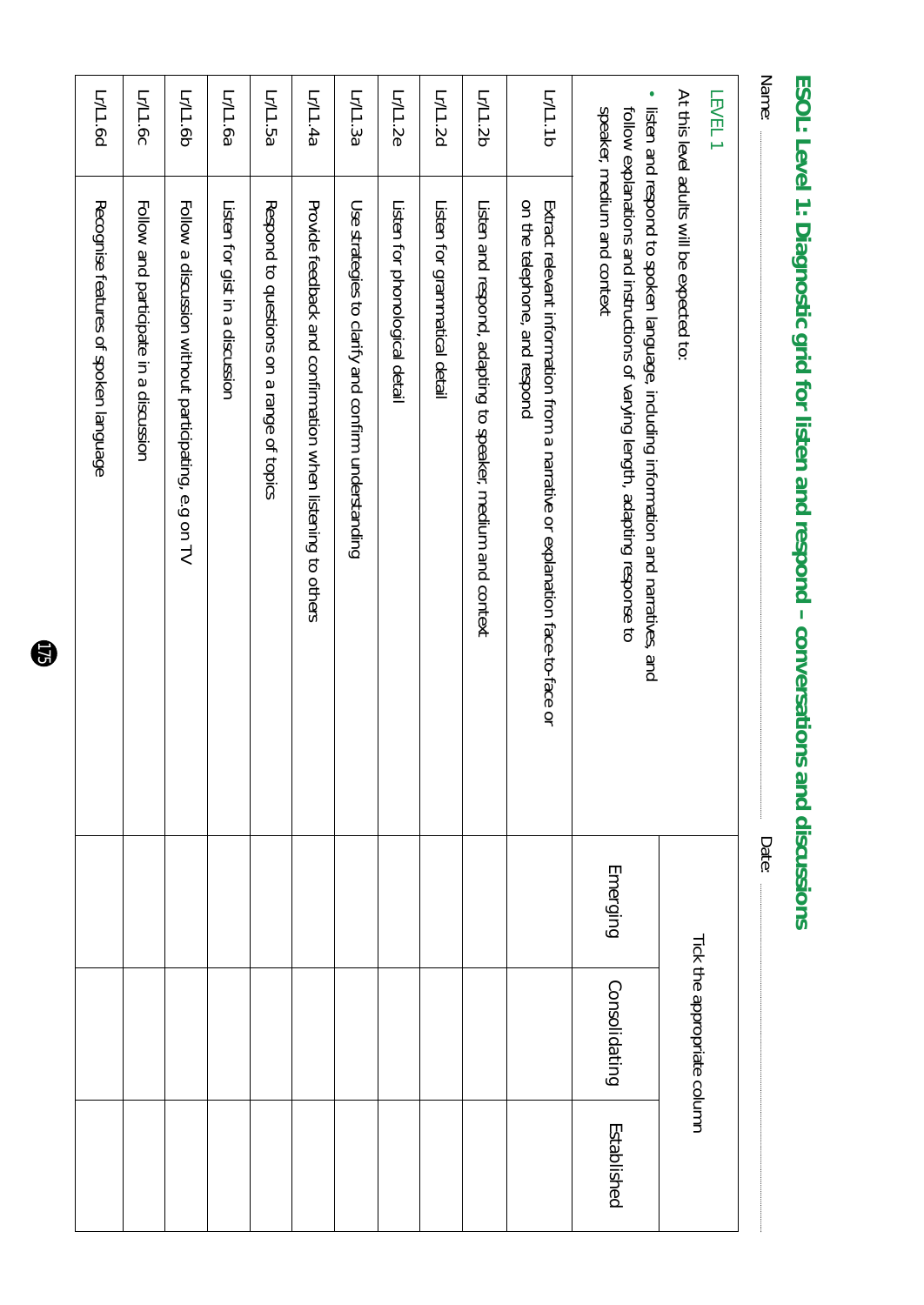ESOL: Level 1: Profile grid for listen and respond - conversations and discussions **ESOL: Level 1: Profile grid for listen and respond – conversations and discussions**

| Curriculum<br>reference |                                                                                                                     | Emerging                                                                                                                              | Consolidating                                                                                                                   | Established                                                                                                                        |
|-------------------------|---------------------------------------------------------------------------------------------------------------------|---------------------------------------------------------------------------------------------------------------------------------------|---------------------------------------------------------------------------------------------------------------------------------|------------------------------------------------------------------------------------------------------------------------------------|
| L/L1.1b                 | Extract relevant information from a<br>face-to-face or on the telephone,<br>narrative or explanation<br>and respond | including positive response markers<br>Little recognition of purpose or<br>Little use of range of markers<br>nformation<br>context of | including positive response markers<br>Some recognition of purpose or<br>Some use of range of markers<br>context of information | Good recognition of purpose or<br>Good use of range of markers<br>including positive response<br>context of information<br>markers |
| Lr/1.2b                 | Listen and respond, adapting to<br>speaker, medium and context                                                      | Little identification of different forms<br>of expression, level of formality,<br>intonation and body language                        | Some identification of different forms<br>of expression, level of formality<br>intonation and body language                     | Good identification of different<br>formality, intonation and body<br>forms of expression, level of<br>language                    |
| Lr/L1.2d                | Listen for grammatical detail                                                                                       | grammatical features appropriate<br>Little identification of key                                                                      | grammatical features appropriate<br>Some identification of key                                                                  | grammatical features appropriate<br>Good identification of key                                                                     |
| LrL1.2e                 | Listen for phonological detail                                                                                      | Little identification of stress to aid<br>word recognition<br>for the level                                                           | Some identification of stress to aid<br>word recognition<br>for the level                                                       | Good identification of stress to aid<br>word recognition<br>for the level                                                          |
| LrL1.3a                 | Use strategies to clarify and<br>confirm understanding                                                              | Does not demonstrate range of<br>strategies to aid clarification<br>appropriate<br>Little use of                                      | Some demonstration of range of<br>strategies to aid clarification<br>Some use of appropriate                                    | Demonstrates range of strategies<br>Good use of appropriate<br>to aid clarification                                                |
| LrL1.4a                 | Provide feedback and confirmation<br>when listening to others                                                       | strategies<br>Does not confirm own<br>understanding<br>interruption                                                                   | Some confirmation of own<br>interruption strategies<br>understanding                                                            | Confirms own understanding<br>interruption strategies                                                                              |
| Lr/L1.5a                | Respond to questions on a range<br>of topics                                                                        | types, register and information<br>Little recognition of question<br>required                                                         | types, register and information<br>Some recognition of question<br>required                                                     | types, register and information<br>Good recognition of question<br>required                                                        |
| LrL1.6a                 | Listen for gist in a discussion                                                                                     | Little identification of main gist                                                                                                    | Some identification of main gist                                                                                                | Good identification of main gist                                                                                                   |
| LrL1.6b                 | Follow a discussion without<br>participating, e.g. on TV                                                            | Little identification of purpose of<br>range of statements                                                                            | Some identification of purpose of<br>range of statements                                                                        | Good identification of purpose of<br>range of statements                                                                           |
|                         |                                                                                                                     |                                                                                                                                       |                                                                                                                                 |                                                                                                                                    |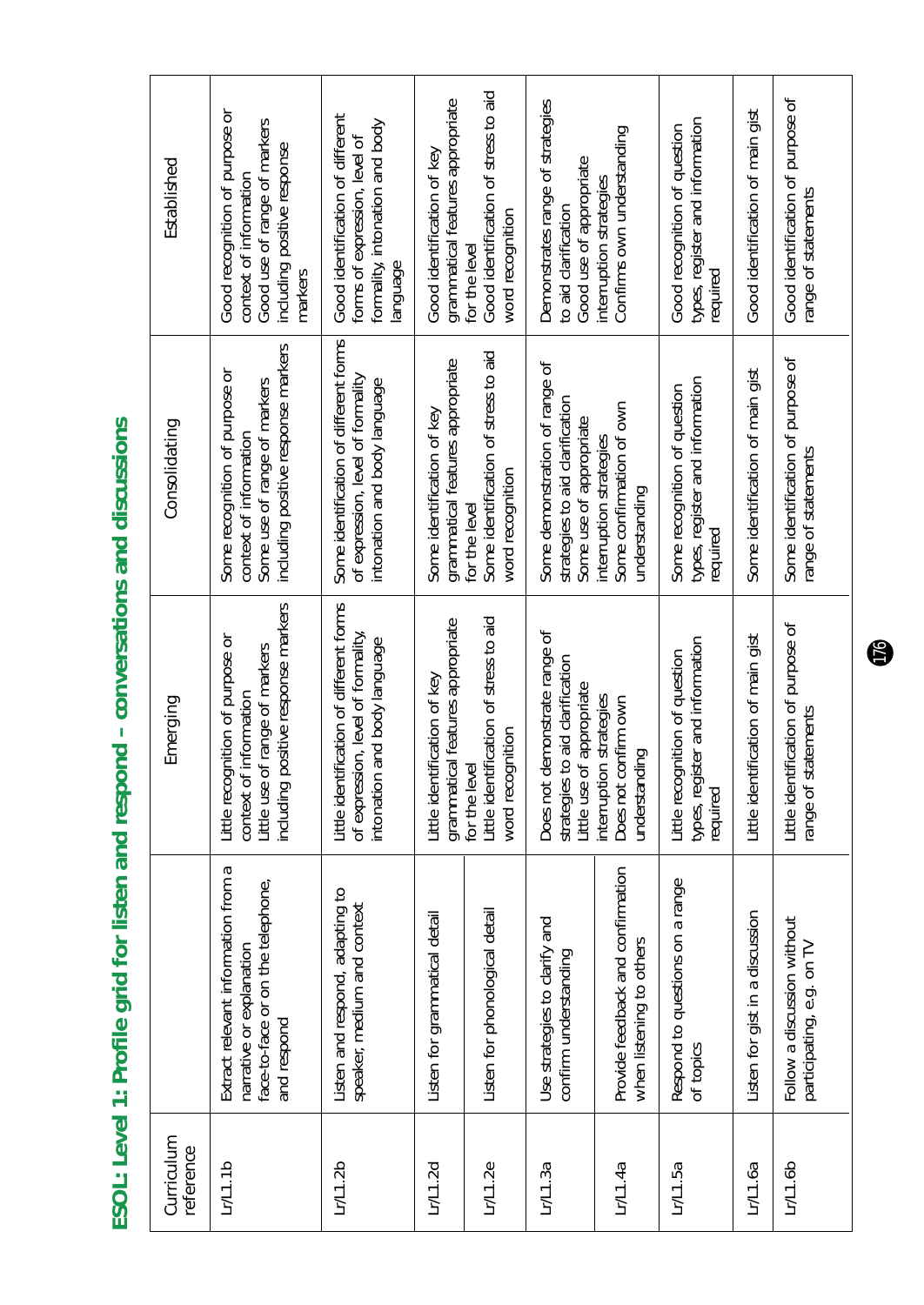# ESOL: Level 1: Profile grid for listen and respond - conversations and discussions (continued) **ESOL: Level 1: Profile grid for listen and respond – conversations and discussions** *(continued)*

| Lr/L1.6d                                                                           | Lr/L1.6c                                                                                                | reference<br><b>Curriculum</b> |
|------------------------------------------------------------------------------------|---------------------------------------------------------------------------------------------------------|--------------------------------|
| Recognise features of spoken<br><b>anguage</b>                                     | discussior<br>Follow and participate in a                                                               |                                |
| spoken discourse as appropriate to<br>level<br>Little awareness of features of     | expressed feelings<br>inference, level of formality and<br>Little recognition of fact or opinion,       | Emerging                       |
| Some<br>spoker<br>level<br>awareness of features of<br>discourse as appropriate to | Some<br>expressed feelings<br>inferer<br>nce, level of formality and<br>recognition of fact or opinion, | Consolidating                  |
| spoken discourse as appropriate to<br>Good awareness of features of<br>evel        | Good recognition of fact or<br>formality and expressed feelings<br>opinion, inference, level of         | Established                    |

 $\bigcirc$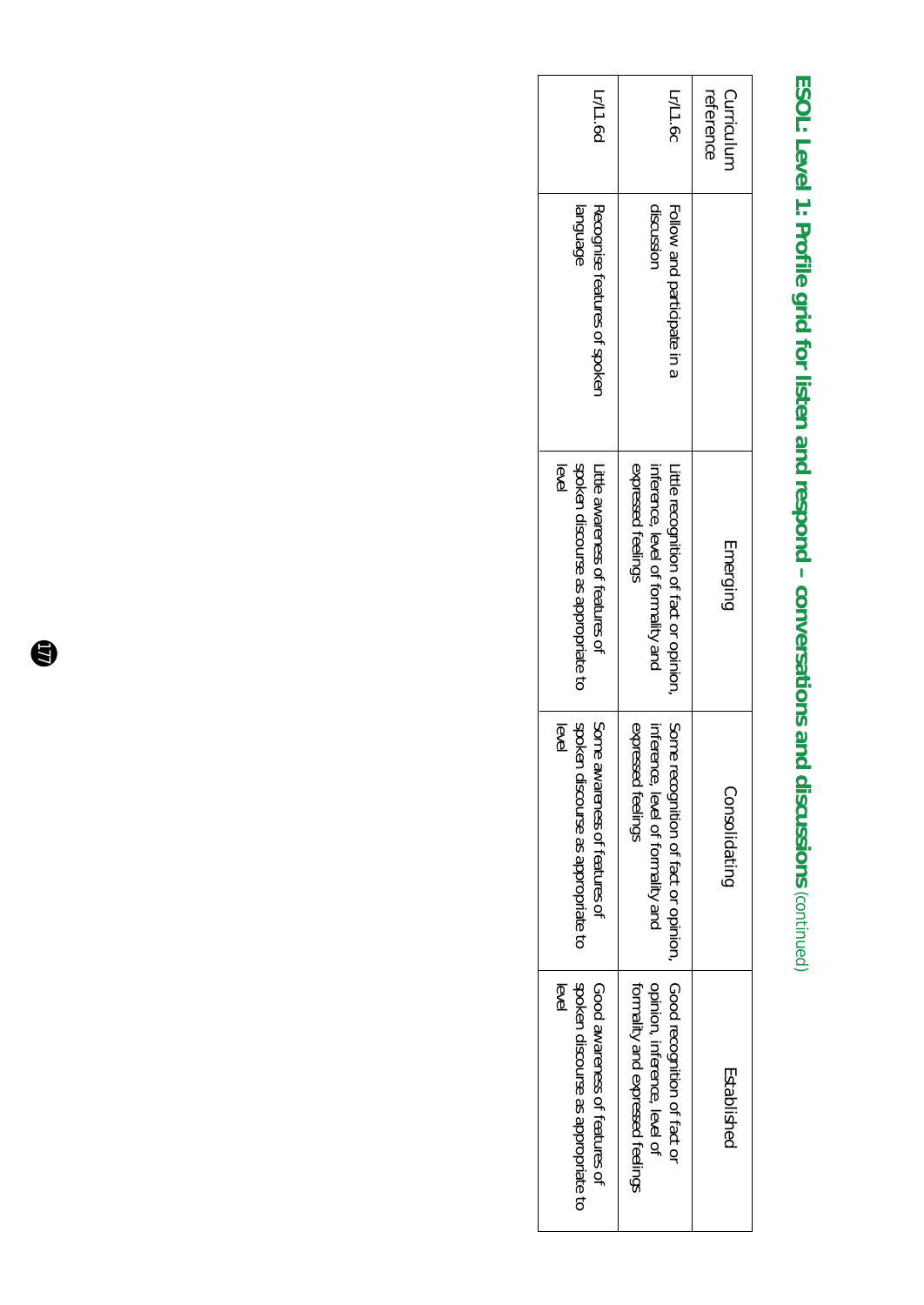communication of more complex concepts or ideas, although there may be an increase in errors or a reduction in fluency as the conversation becomes more communication of more complex concepts or ideas, although there may be an increase in errors or a reduction in fluency as the conversation becomes more Established *Emerging Consolidating Established*It should be less necessary at this level for the conversation partner to ask questions or give prompts, although consideration still needs to be given to It should be less necessary at this level for the conversation partner to ask questions or give prompts, although consideration still needs to be given to Tick the appropriate column Tick the appropriate column • At Level 1, it should be possible for the learner to communicate fluently and be understood clearly in both straightforward conversation and the At Level 1, it should be possible for the learner to communicate fluently and be understood clearly in both straightforward conversation and the Consolidating Emerging Date: Name: Date: Use appropriate speed, rhythm and intonation (use stress for emphasis, articulate Sc/L1.1a Use appropriate speed, rhythm and intonation (use stress for emphasis, articulate give explanations, describe and compare, using grammar suitable for the level give explanations, describe and compare, using grammar suitable for the level Pronounce words correctly and unambiguously (place word stress correctly in Sc/L1.1a Pronounce words correctly and unambiguously (place word stress correctly in express a range of ideas within an opinion, justify opinion, give opinion as Sd/L1.2a | (express a range of ideas within an opinion, justify opinion, give opinion as Make statements of fact, give factual accounts, narrate events in the past, Sc/L1.3 Make statements of fact, give factual accounts, narrate events in the past, Express likes and dislikes, feelings, wishes and hopes, views and opinions • speak to communicate information, ideas and opinions, adapting speech and content speak to communicate information, ideas and opinions, adapting speech and content stressed/unstressed syllables, use intonation to add meaning and interest) stressed/unstressed syllables, use intonation to add meaning and interest) Sd/L1.1c Express likes and dislikes, feelings, wishes and hopes, views and opinions Present information and ideas in a logical sequence, including detail and  $\Gamma$  Present in a logical sequence in a logical sequence in a logical sequence in a logical sequence, including details multi-syllable words, assimilate or elide sounds in connected speech) Sc/L1.1b multi-syllable words, assimilate or elide sounds in connected speech) ESOL: Level 1: Diagnostic grid for speak to communicate **ESOL: Level 1: Diagnostic grid for speak to communicate** individual differences in confidence or familiarity with the situation. individual differences in confidence or familiarity with the situation. to take account of the listener(s) and medium to take account of the listener(s) and medium At this level adults will be expected to: At this level adults will be expected to: developing ideas developing ideas appropriate) appropriate) complex. Sc/L1.1a<br>Sc/L1.1b Sd/L1.1c<br>Sd/L1.2a  $SCL1.1a$ LEVEL 1 Sc/L1.3  $Sc/L1.4$ Name: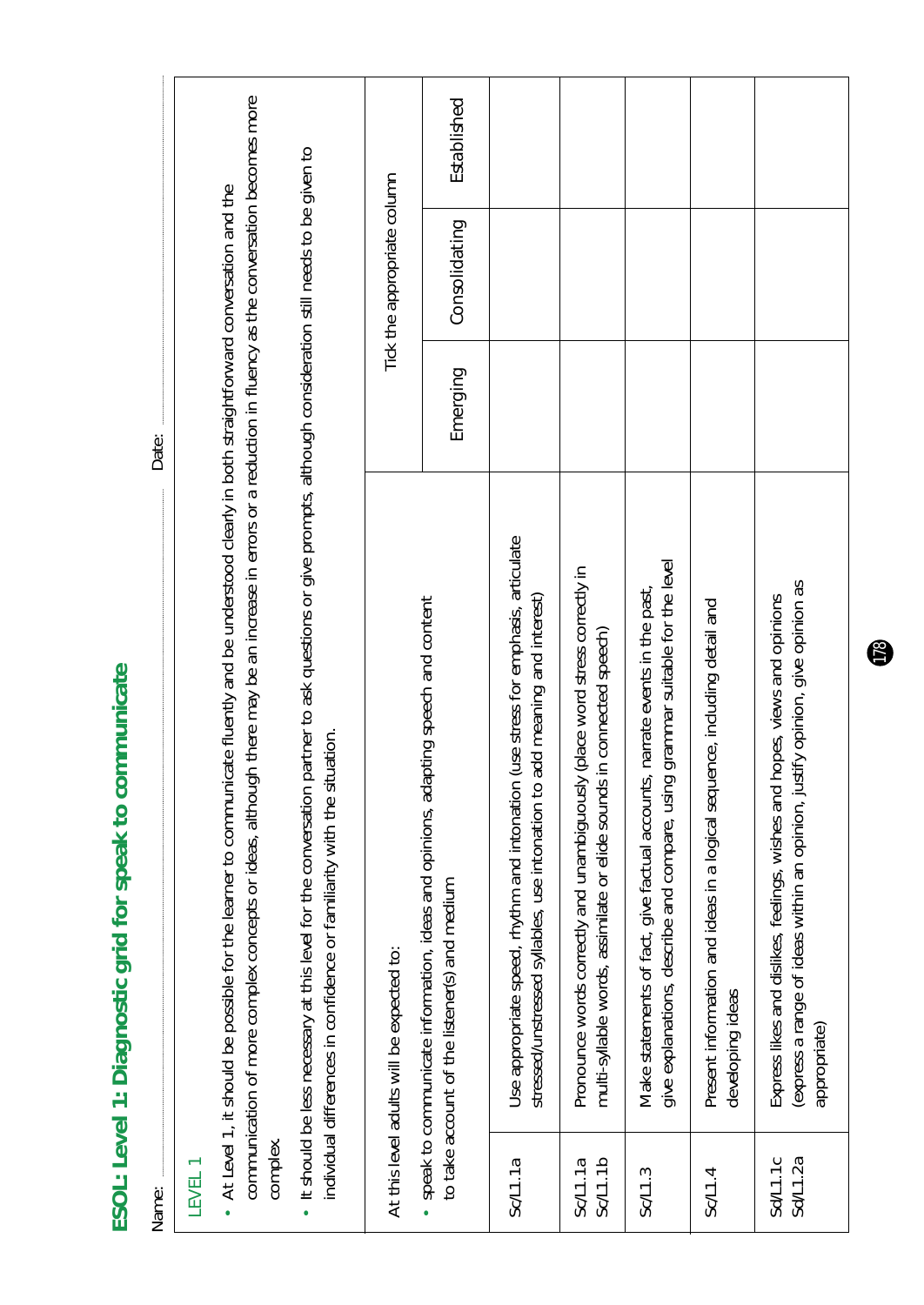| reference<br>Curriculum |                                                                                                                                                                                   | Emerging                                                                                                                                       | Consolidating                                                                                                                                            | Established                                                                                                                               |
|-------------------------|-----------------------------------------------------------------------------------------------------------------------------------------------------------------------------------|------------------------------------------------------------------------------------------------------------------------------------------------|----------------------------------------------------------------------------------------------------------------------------------------------------------|-------------------------------------------------------------------------------------------------------------------------------------------|
| Sc/L1.1a                | Interest)<br>use intonation to add meaning and<br>articulate stressed/unstressed syllables,<br>Use appropriate speed, rhythm and<br>intonation (use stress for emphasis,          | intonation patterns<br>emphasis<br>Inappropriate rising and falling<br>Inappropriate use of stress for<br>Hesitations<br>Jerky speech patterns | Some hesitations<br>Showing good use of stress for<br>Use of<br>emphasis mainly in correct places<br>Reasonable fluency<br>rising and falling intonation | intonation<br>Very fluent speaker with little<br>Consistent use of rising and falling<br>Correct use of stress for emphasis<br>hesitation |
| Sc/L1.1b<br>Sc/L1.1a    | assimilate or elide sounds in<br>correctly in multi-syllable words,<br>connected speech)<br>unambiguously (place word stress<br>Pronounce words correctly and                     | making understanding difficult<br>Inaccuracies of pronunciation                                                                                | Few inaccuracies of pronunciation                                                                                                                        | Clear pronunciation                                                                                                                       |
| Sc/L1.3                 | suitable for the leve<br>and compare, using grammar<br>the past, give explanations, describe<br>Make statements of fact, give<br>factual accounts, narrate events in              | understanding difficult<br>range of tenses for this level<br>Does not present information using<br>Inaccuracies of structure making            | some inaccuracies<br>Few inaccuracies of pronunciation<br>Use of the range of tenses with                                                                | range of tenses with few errors<br>Few inconsistencies of grammar<br>Presents information using the                                       |
| Sc/L1.4                 | and developing ideas<br>Present information and ideas in a<br>logical sequence, including detail                                                                                  | detail<br>Difficulty in developing ideas and<br>Information disjointed                                                                         | development of ideas and detail<br>Some of the information is presented<br>in a logical sequence showing                                                 | developed and expressed correctly<br>presented in a logical sequence<br>Most of the information is<br>Detail and ideas are well           |
| Sd/L1.2a<br>Sd/L1.1c    | give opinion as appropriate)<br>within an opinion, justify opinion,<br>opinions (express a range of ideas<br>wishes and hopes, views and<br>Express likes and dislikes, feelings, | expressed by justifying ideas<br>opinion and feelings<br>Cannot support opinions<br>Expresses very little personal                             | a reasonable range of vocabulary<br>supported by statements showing<br>Expresses some opinion and feeling                                                | of vocabulary<br>Expressed showing a good range<br>ot ideas<br>which are supported with a range<br>Expresses opinion and feelings         |

## ESOL: Level 1: Profile grid for speak to communicate **ESOL: Level 1: Profile grid for speak to communicate**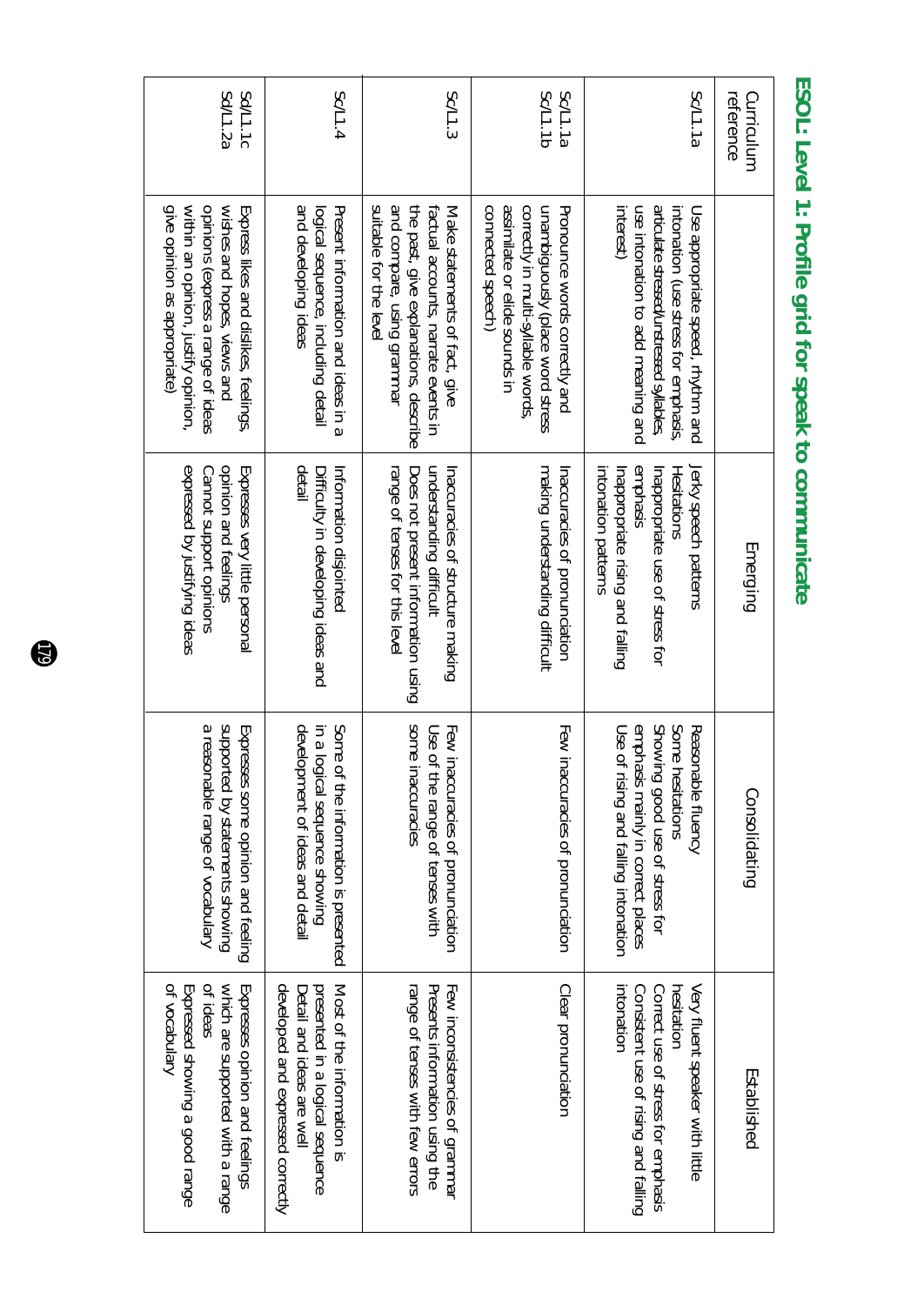ESOL: Level 1: Diagnostic grid for engage in discussion **ESOL: Level 1: Diagnostic grid for engage in discussion** 

|       |                                           | Established                                                                                                                                                                                                                         |                                 |                                       |                                                |                            |                                   |                               |                                      |                                          |
|-------|-------------------------------------------|-------------------------------------------------------------------------------------------------------------------------------------------------------------------------------------------------------------------------------------|---------------------------------|---------------------------------------|------------------------------------------------|----------------------------|-----------------------------------|-------------------------------|--------------------------------------|------------------------------------------|
|       | Tick the appropriate column               | Consolidating                                                                                                                                                                                                                       |                                 |                                       |                                                |                            |                                   |                               |                                      |                                          |
| Date: |                                           | Emerging                                                                                                                                                                                                                            |                                 |                                       |                                                |                            |                                   |                               |                                      |                                          |
|       | At this level adults will be expected to: | others say and produce a<br>unfamiliar situations,<br>making clear and relevant contributions that respond to what<br>· engage in discussion with one or more people in familiar and<br>shared understanding about different topics | Take part in social interaction | Take part in more formal interactions | Express likes, dislikes, feelings, hopes, etc. | Express views and opinions | Give advice, persuade, warn, etc. | Plan action with other people | Involve other people in a discussion | Use appropriate phrases for interruption |
| Name: | LEVEL <sub>1</sub>                        |                                                                                                                                                                                                                                     | Sd/L1.1a                        | Sd/L1.1b                              | Sd/L1.1c                                       | Sd/L1.2a                   | Sd/L1.2b                          | Sd/L1/2c                      | Sd/L1.3a                             | Sd/L1.4a                                 |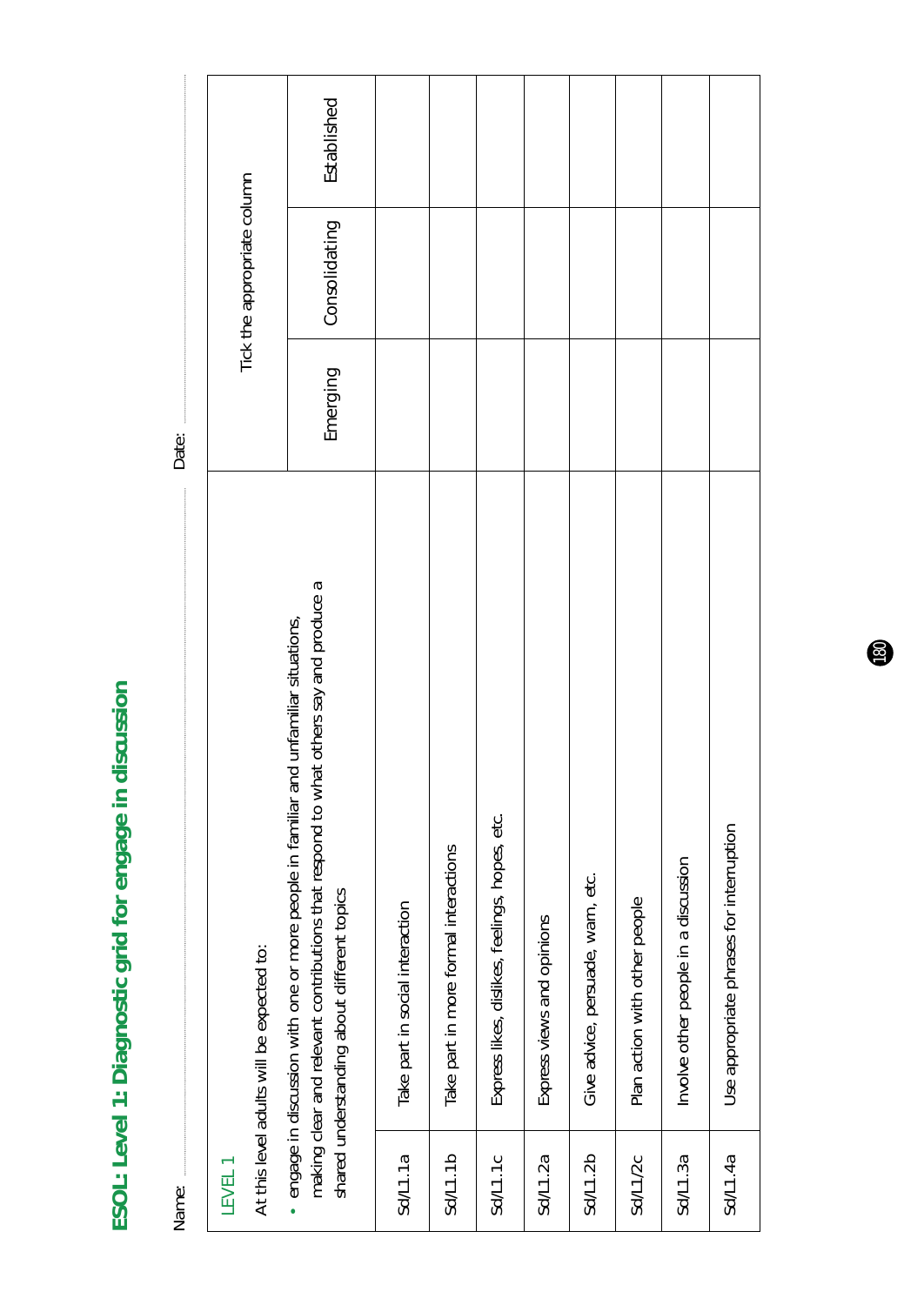| reference<br>Curriculum |                                                 | Emerging                                                                                                                                                         | Consolidating                                                                                                                                          | Established                                                                                                                               |
|-------------------------|-------------------------------------------------|------------------------------------------------------------------------------------------------------------------------------------------------------------------|--------------------------------------------------------------------------------------------------------------------------------------------------------|-------------------------------------------------------------------------------------------------------------------------------------------|
| Sd/L1.1a                | Take part in social interaction                 | register between speakers when<br>leave, inviting, accepting or refusing<br>pertorming introductions, taking<br>Litle awareness of changes in                    | register<br>leave, inviting, accepting or refusing<br>pertorming introductions, taking<br>Some awareness of changes in<br>between speakers when        | register between speakers when<br>leave, inviting, accepting or<br>performing introductions, taking<br>Good awareness of changes in       |
| <b>Sd/L1.1b</b>         | Take part in more formal interactions           | appropriate intonation<br>situations<br>invitations<br>Does not cope with the range of<br>Litle use of intensifiers and                                          | appropriate intonation<br>Some use of intensifiers and<br>invitations<br>Copes with the range of situations                                            | appropriate intonation<br>Copes with the range of situations<br>refusing invitations<br>Good use of intensifiers and                      |
| Sd/L1.1c                | Express likes, dislikes, feelings<br>hopes, etc | Vocabulary limited for the task and<br>Many inaccuracies of structure<br>evel                                                                                    | task but needs expansion in some<br>Vocabulary largely adequate for the<br>Some inaccuracies of structure                                              | Vocabulary satisfactory for the<br><b>J</b> set<br>Correct use of structures                                                              |
| Sd/L1.2a                | Express views and opinions                      | Poor use of polite intonation<br>Difficulties in accommodating                                                                                                   | areas<br>Some use of intonation                                                                                                                        | Good use of modal verbs<br>Good use of intonation                                                                                         |
| Sd/L1.2b                | Give advice, persuade, warn, etc.               | Some difficulty in use of moda<br>unpredictability in interactions                                                                                               | Reasonable use of modal verbs                                                                                                                          |                                                                                                                                           |
| <b>Sd/L1/2c</b>         | Plan action with other people                   | verbs                                                                                                                                                            |                                                                                                                                                        |                                                                                                                                           |
| Sd/L1.3a                | Involve other people in a discussion            | phrases<br>Little involvement of other speakers<br>non-verbal signalling or suitable<br>Demonstrates little or no use of<br>Does not ask for advice and guidance | signalling or suitable phrases<br>Some requests for advice and<br>guidance<br>Some involvement of other speakers<br>Demonstrates some use of non-verba | speakers<br>signalling or suitable phrases<br>Good involvement of other<br>Demonstrates use of non-verbal<br>Asks for advice and guidance |
| <b>Sd/L1.4a</b>         | interruption<br>Use appropriate phrases for     | unwelcome interruptions<br>demonstration of strategies for<br>interruption and dealing with<br>litle understanding and                                           | unwelcome interruptions<br>interruption and dealing with<br>demonstration of strategies for<br>Some understanding and                                  | unwelcome interruptions<br>demonstration of strategies for<br>Good understanding and<br>interruption and dealing with                     |

## ESOL: Level 1: Profile grid for engage in discussion **ESOL: Level 1: Profile grid for engage in discussion**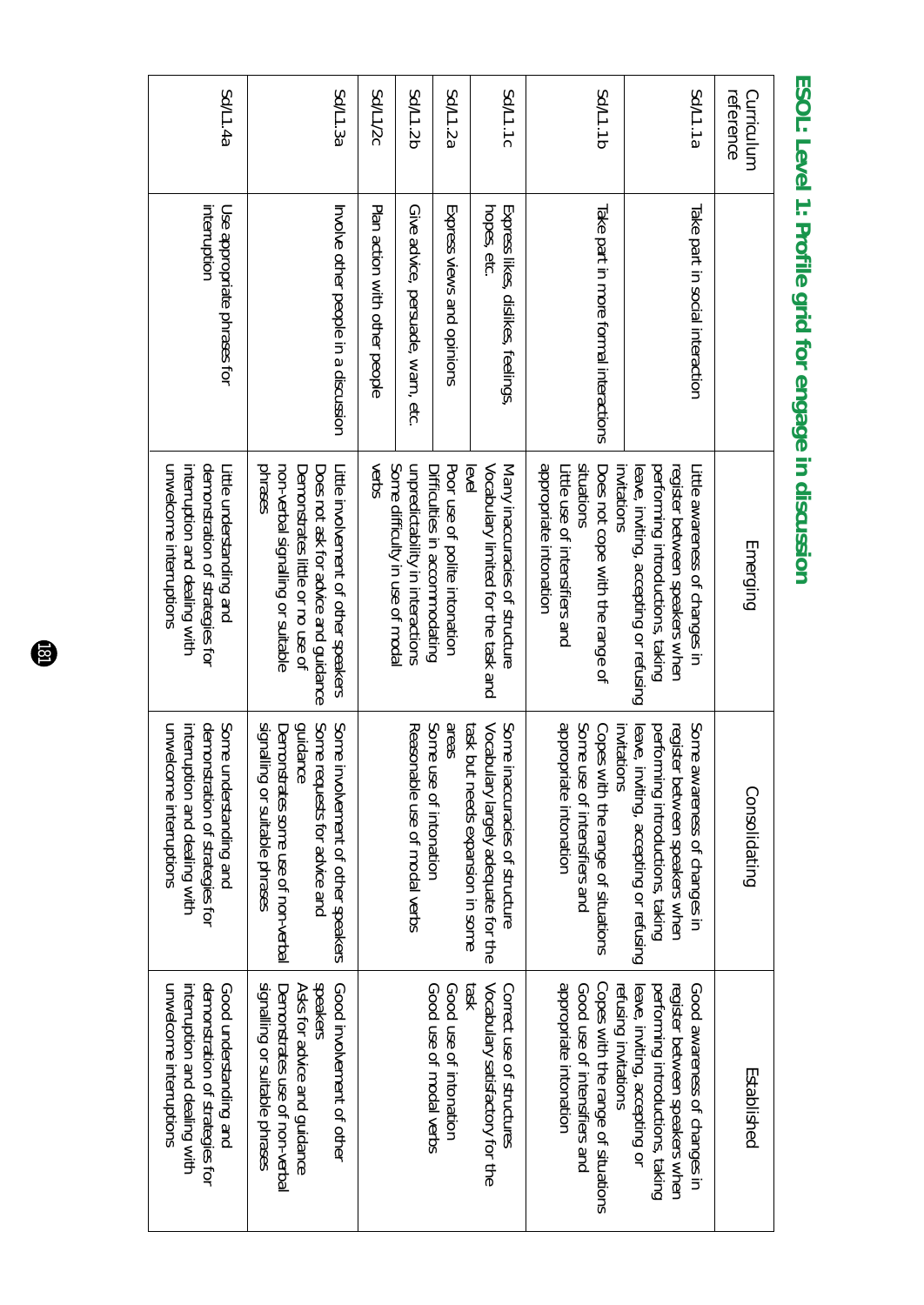ESOL: Level 2: Diagnostic grid for listen and respond - explanations, instructions, narratives and presentations **ESOL: Level 2: Diagnostic grid for listen and respond – explanations, instructions, narratives and presentations**

Name: Date:

Name:

Date:

Established *Emerging Consolidating Established*Tick the appropriate column Tick the appropriate column Consolidating Emerging Extract information from extended explanations face-to-face or on the telephone, Lr/L2.1b Extract information from extended explanations face-to-face or on the telephone, and follow detailed explanations and multi-step instructions of varying length, adapting and follow detailed explanations and multi-step instructions of varying length, adapting • listen and respond to spoken language, including extended information and narratives, listen and respond to spoken language, including extended information and narratives, Lr/L2.1a Extract information from extended texts in a non-face-to-face context, Extract information from extended texts in a non-face-to-face context, Respond to detailed or extended questions on a range of topics Lr/L2.3a Respond to detailed or extended questions on a range of topics Listen and respond, adapting to speaker, medium and context Lr/L2.2b Listen and respond, adapting to speaker, medium and context Recognise features of spoken language Lr/L2.4b Recognise features of spoken language Listen to a narrative or conversation Lr/L2.2a Listen to a narrative or conversation Lr/L2.2c Understand spoken instructions Understand spoken instructions response to speaker, medium and context Listen for phonological detail response to speaker, medium and context Lr/L2.2e Listen for phonological detail Listen for grammatical detail Lr/L2.d Listen for grammatical detail e.g. radio, presentations e.g. radio, presentations and respond and respond At this level adults can: At this level adults can: LEVEL 2  $LrL2.1a$  $Lr/2.1b$  $Lr/2.2b$  $Lr/L2.2e$  $Lr/L2.3a$  $LrL2.4b$  $Lr/2.2a$  $Lr/2.2c$  $Lr/L2.d$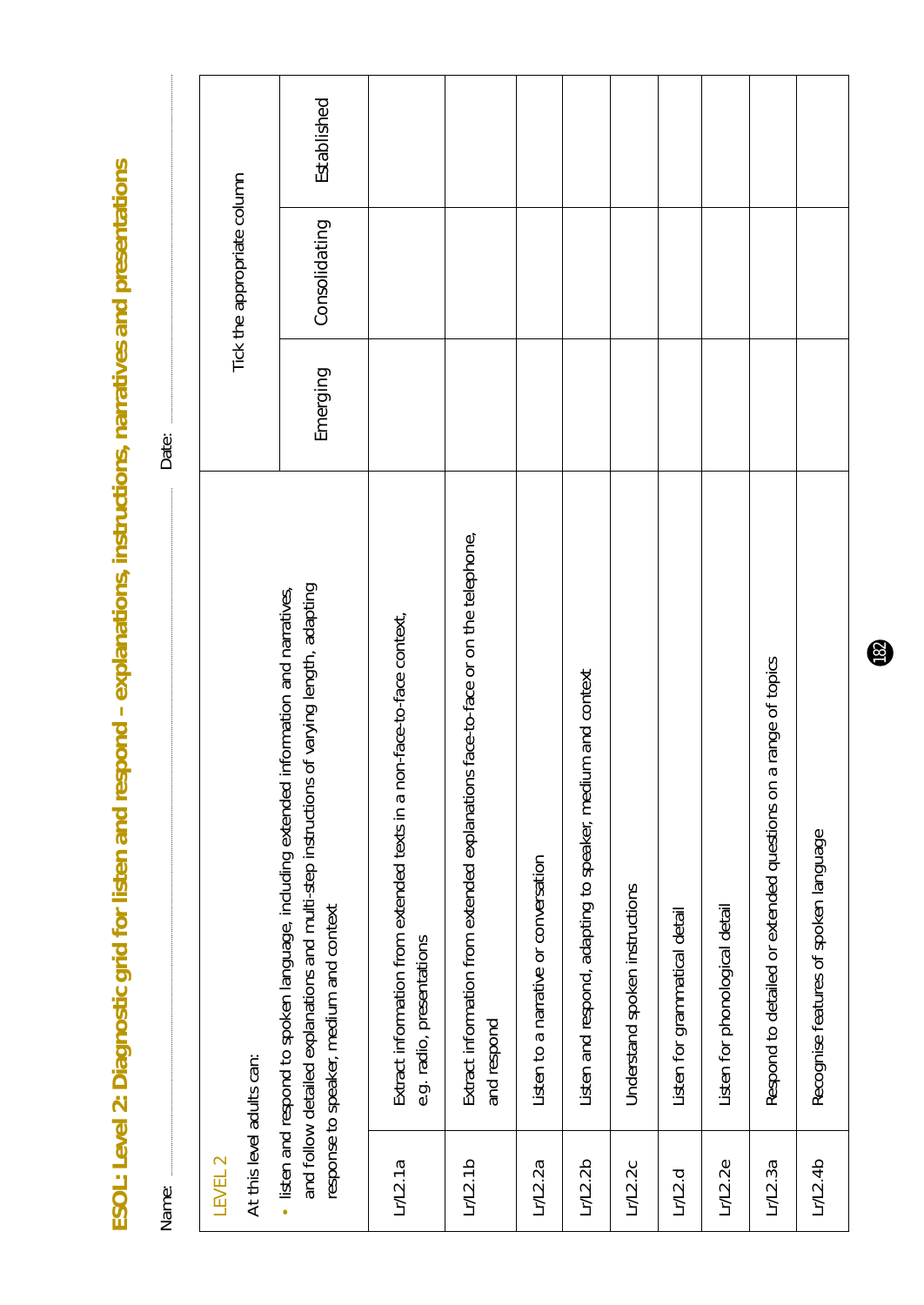| L/L.4b                                                                            | Lr/L2.3a                                                                         | Lr/L2.2e                                                                  | Lr/L2.d                                                                        | Lr/L2.2c                                                                                                            | Lr/L2.2b                                                                              | Lr/L2.2a                                             | L/L2.1b                                                                                                                                                                             | Lr/L2.1a                                                                                              | reference<br>Curriculum |
|-----------------------------------------------------------------------------------|----------------------------------------------------------------------------------|---------------------------------------------------------------------------|--------------------------------------------------------------------------------|---------------------------------------------------------------------------------------------------------------------|---------------------------------------------------------------------------------------|------------------------------------------------------|-------------------------------------------------------------------------------------------------------------------------------------------------------------------------------------|-------------------------------------------------------------------------------------------------------|-------------------------|
| Recognise features of spoken<br>language                                          | questions on a range of topics<br>Respond to detailed or extended                | Listen for phonological detail                                            | Listen for grammatical detail                                                  | Understand spoken instructions                                                                                      | speaker, medium and context<br>Listen and respond, adapting to                        | Listen to a narrative or conversation                | telephone, and respond<br>explanations face-to-face or on the<br>Extract information from extended                                                                                  | e.g. radio, presentations<br>texts in a non tace-to-tace context<br>Extract information from extended |                         |
| spoken discourse as appropriate<br>to level<br>Little awareness of features of    | register and information required<br>Little recognition of question types.       | word recognition<br>Little identification of stress to aid                | features appropriate for the level<br>Little identification of key grammatical | instructions and use of<br>prepositional phrases<br>Little understanding of order<br>Little response to detail in   | use of discourse markers<br>conversation and understand<br>Does not follow pattern of | Does not recognise context and<br>level of formality | conventions or appropriate<br>interruption strategies<br>discourse markers<br>Does not demonstrate turn-taking<br>Does not extract information for<br>intended purpose or recognise | phrases as appropriate to leve<br>Little recognition of key words and                                 | Emerging                |
| spoken<br>Some<br>to leve<br>awareness of features of<br>discourse as appropriate | register<br>Some<br>recognition of question types,<br>r and information required | word recognition<br>Some identification of stress to aid                  | features appropriate for the level<br>Some identification of key grammatical   | instructions and use of<br>Some<br>Some<br>prepositional phrases<br>understanding of order<br>response to detail in | Follows pattern of conversation<br>and understands use of discourse<br>markers        | of formality<br>Recognises some context and level    | conventions and some appropriate<br>discourse markers<br>interruption strategies<br>intended purpose and recognises<br>Demonstrates turn-taking<br>Extracts some information for    | Some<br>phrases as appropriate to level<br>recognition of key words and                               | Consolidating           |
| spoken discourse as appropriate to<br>Good awareness of features of<br>evel       | required<br>Good recognition of question<br>types, register and information      | word recognition<br>for the level<br>Good identification of stress to aid | grammatical features appropriate<br>Good identification of key                 | instructions and use of<br>prepositional phrases<br>Good response to detail in<br>Good understanding of order       | markers<br>and understands use of discourse<br>Follows pattern of conversation        | tormality<br>Recognises context and level of         | interruption strategies<br>conventions and appropriate<br>purpose and recognises discourse<br>Extracts information for intended<br>Demonstrates turn-taking<br>markers              | and phrases as appropriate to level<br>Good recognition of key words                                  | Established             |

ESOL: Level 2: Profile grid for listen and respond - explanations, instructions, narratives and presentations **ESOL: Level 2: Profile grid for listen and respond – explanations, instructions, narratives and presentations**

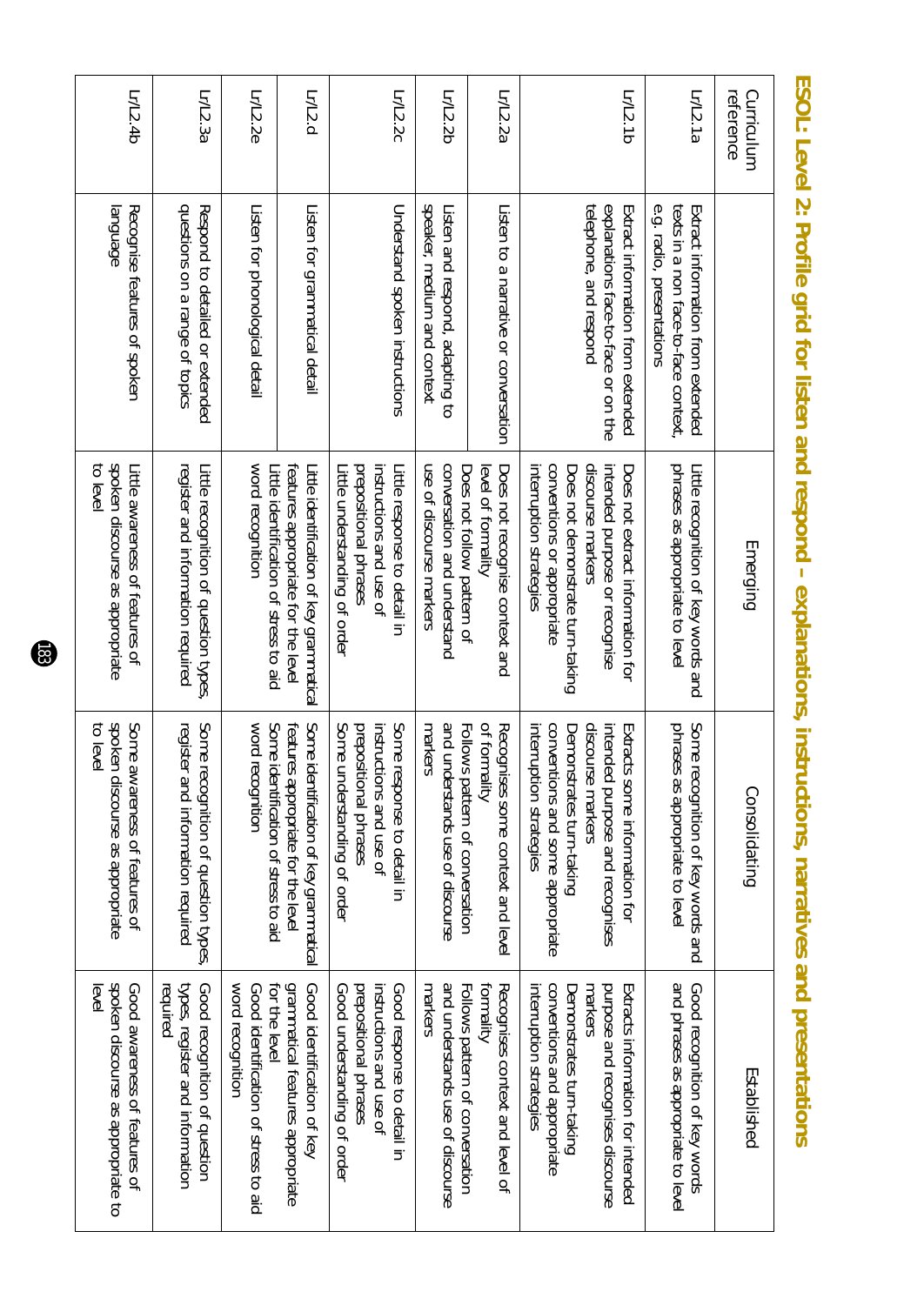ESOL: Level 2: Diagnostic grid for listen and respond - conversations and discussions **ESOL: Level 2: Diagnostic grid for listen and respond – conversations and discussions**

Established *Emerging Consolidating Established*Tick the appropriate column Tick the appropriate column Consolidating Emerging Date: Name: Date: Date: Part of the Market of the Market of the Market of the Market of the Market of the Market of the Market of the Market of the Market of the Market of the Market of the Market of the Market of the Market of and follow detailed explanations and multi-step instructions of varying length, adapting and follow detailed explanations and multi-step instructions of varying length, adapting • listen and respond to spoken language, including extended information and narratives, listen and respond to spoken language, including extended information and narratives, Lr/L2.1b Extract information from extended explanations face-to-face or on the Lr/L2.1a Extract information from extended texts in a non face-to-face context, Extract information from extended explanations face-to-face or on the Extract information from extended texts in a non face-to-face context, Lr/L2.3a Respond to detailed or extended questions on a range of topics Respond to detailed or extended questions on a range of topics Listen and respond, adapting to speaker, medium and context Lr/L2.2b Listen and respond, adapting to speaker, medium and context Follow and participate in a discussion or conversation Lr/L2.4a Follow and participate in a discussion or conversation Recognise features of spoken language Lr/L2.4b Recognise features of spoken language Listen to a narrative or conversation Lr/L2.2a Listen to a narrative or conversation Listen for phonological detail response to speaker, medium and context response to speaker, medium and context Listen for grammatical detail Lr/L2.2e Listen for phonological detail Lr/L2.d Listen for grammatical detail e.g. radio, presentations e.g. radio, presentations elephone and respond At this level adults will be expected to: telephone and respond At this level adults will be expected to: LEVEL 2  $Lr/L2.1b$  $LrL2.1a$  $LrL2.2a$  $Lr/L2.2b$ Lr/L2.2e  $Lr/2.4a$  $L/L2.4b$  $Lr/2.3a$  $Lr/2.d$ Name: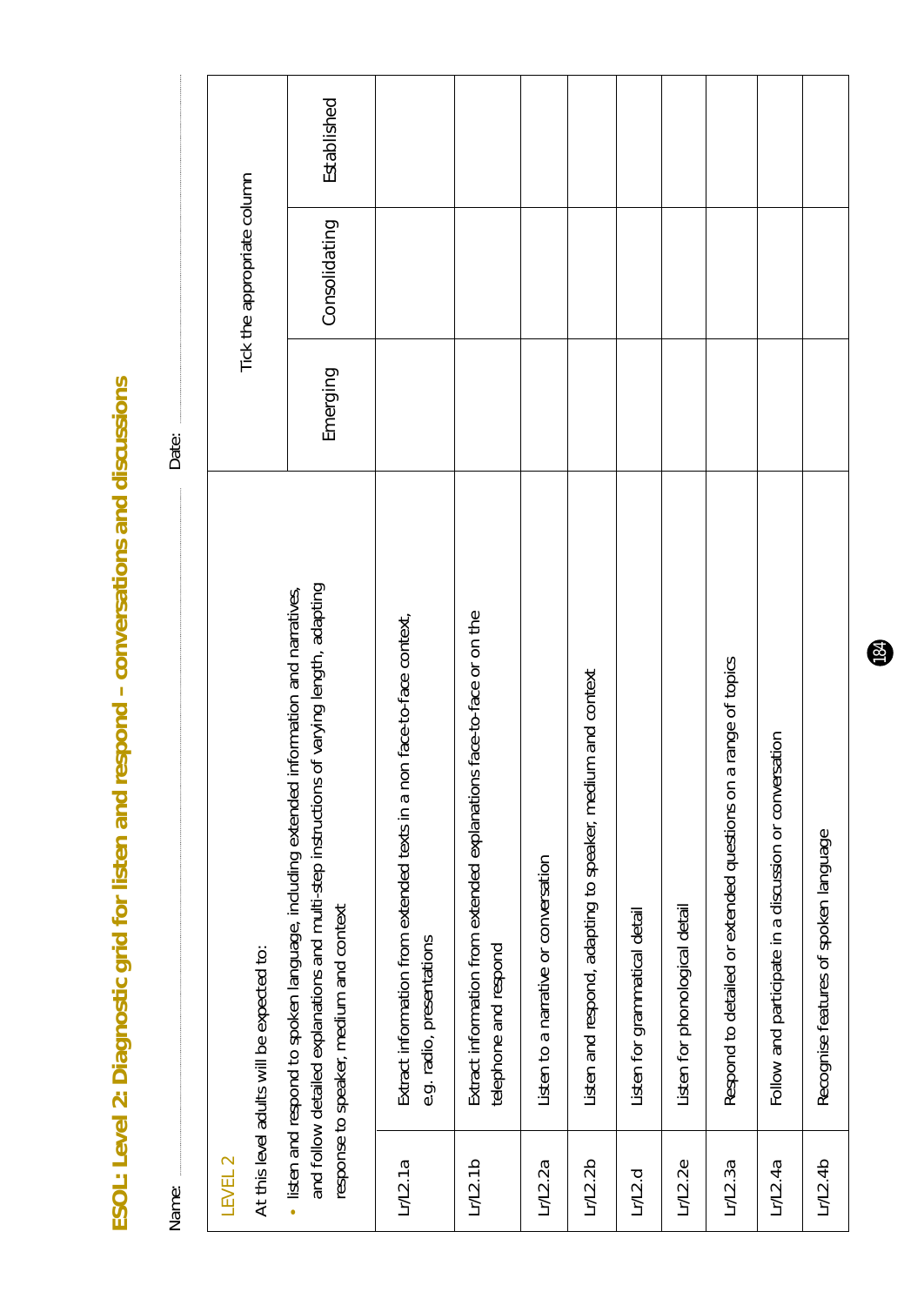| L/12.4b                                                                            | Lr/L2.4a                                                                                                                                                                                                    | Lr/L2.3a                                                                    | Lr/L2.2e                                                                    | Lr/L2.d                                                          | Lr/L2.2b                                                       | Lr/L2.2a                                                                                 | Lr/L2.1b                                                                                                       | Lr/L2.1a                                                                                                                          | Curriculum<br>reference |
|------------------------------------------------------------------------------------|-------------------------------------------------------------------------------------------------------------------------------------------------------------------------------------------------------------|-----------------------------------------------------------------------------|-----------------------------------------------------------------------------|------------------------------------------------------------------|----------------------------------------------------------------|------------------------------------------------------------------------------------------|----------------------------------------------------------------------------------------------------------------|-----------------------------------------------------------------------------------------------------------------------------------|-------------------------|
| Recognise features of spoken<br><b>abenbuel</b>                                    | discussion or conversation<br>Follow and participate in a                                                                                                                                                   | questions on a range of topics<br>Respond to detailed or extended           | Listen for phonological detail                                              | Listen for grammatical detail                                    | speaker, medium and context<br>Listen and respond, adapting to | CONVERSIBUD<br>Listen to a narrative or                                                  | explanations face-to-face or on the<br>telephone, and respond<br>Extract information from extended             | e.g. radio, presentations<br>texts in a non-face-to-face context,<br>Extract information from extended                            |                         |
| spoken discourse as appropriate<br>to level<br>Litle awareness of features of      | vocabulary and intonation<br>wide range of structures<br>of informal expressions or use<br>and opinion<br>Does not discriminate between fact<br>Does not recognise inference, use                           | register and information required<br>Little recognition of question types   | word recognition<br>Little identification of stress to aid<br>for the level | grammatical features appropriate<br>Little identification of key | conversation and understand use<br>of discourse markers        | Does not follow pattern of<br>level of formality<br>Does not recognise context and       | of expression, level of formality,<br>intonation and body language<br>Little identification of different torns | context of information<br>including positive response markers<br>Litle recognition of purpose or<br>Litle use of range of markers | Emerging                |
| spoken<br>Some awareness of features of<br>to level<br>discourse as appropriate    | some use of informal expressions<br>vocabulary and intonation<br>and shows some range of structures,<br><b>SMONS</b><br>Recognises some inference, shows<br>between fact and opinion<br>some discrimination | Some recognition of question types,<br>register<br>and information required | for the level<br>word recognition<br>Some identification of stress to aid   | grammatical features appropriate<br>Some identification of key   | understands use of discourse markers                           | of formality<br>Follows pattern of conversation and<br>Recognises some context and level | Some identification of different forms<br>of expression, level of formality,<br>intonation and body language   | context of information<br>Some use of range of markers<br>Some recognition of purpose or<br>including positive response markers   | Consolidating           |
| spoken discourse as appropriate to<br>Good awareness of features of<br><b>evel</b> | vocabulary and intonation<br>wide range of structures<br>donundo<br>Recognises inference, use of<br>Discriminates between fact and<br>informal expressions and uses a                                       | register and information required<br>Good recognition of question types,    | word recognition<br>Good identification of stress to aid<br>for the level   | grammatical features appropriate<br>Good identification of key   | and understands use of discourse<br>markers                    | Recognises context and level of<br>Follows pattern of conversation<br>tormality          | Good identification of different<br>formality, intonation and body<br>forms of expression, level of<br>anguage | context of information<br>including positive response markers<br>Good recognition of purpose or<br>Good use of range of markers   | Established             |

ESOL: Level 2: profile grid for listen and respond - conversations and discussions **ESOL: Level 2: profile grid for listen and respond – conversations and discussions**

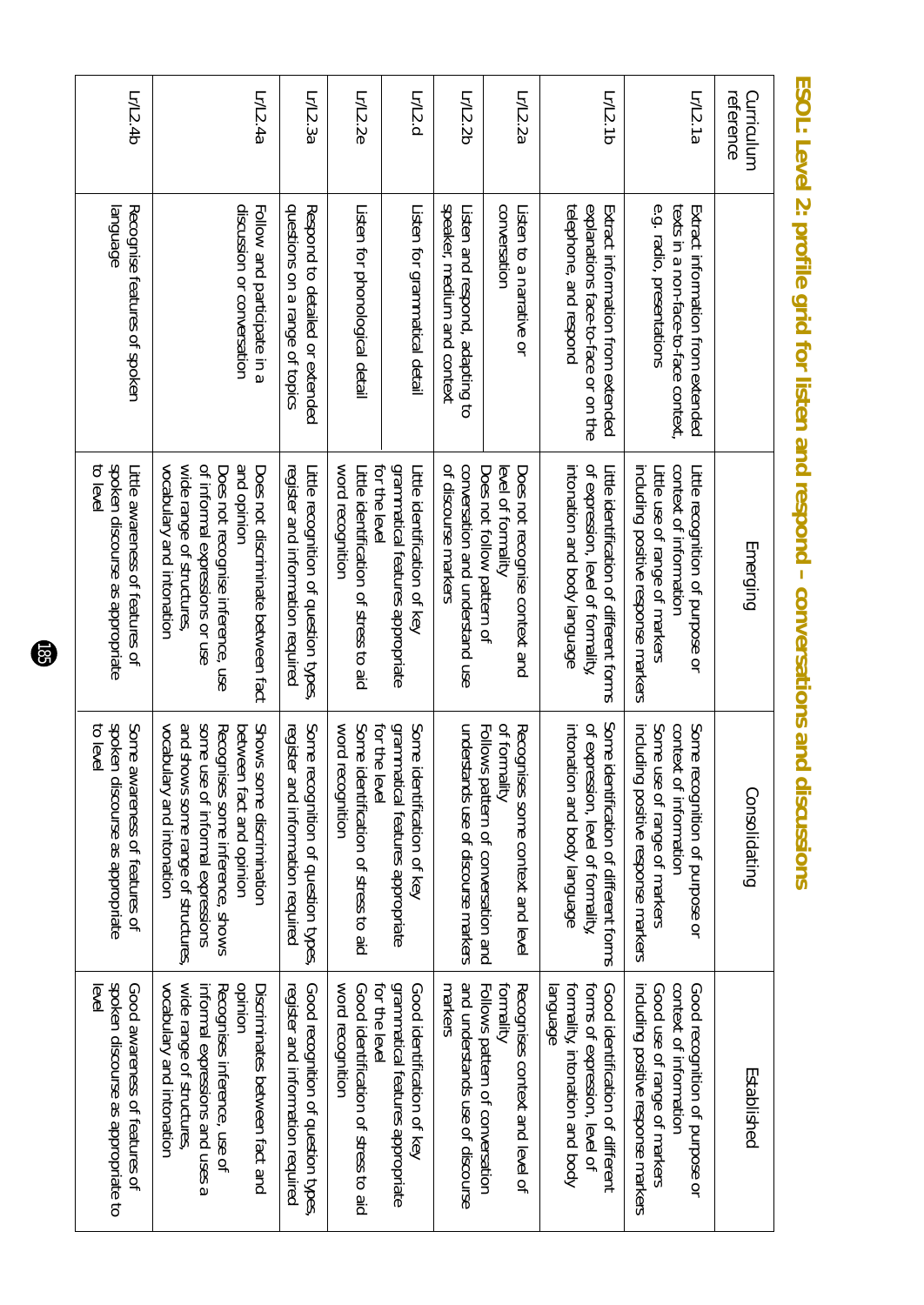ESOL: Level 2: Diagnostic grid for speak to communicate **ESOL: Level 2: Diagnostic grid for speak to communicate**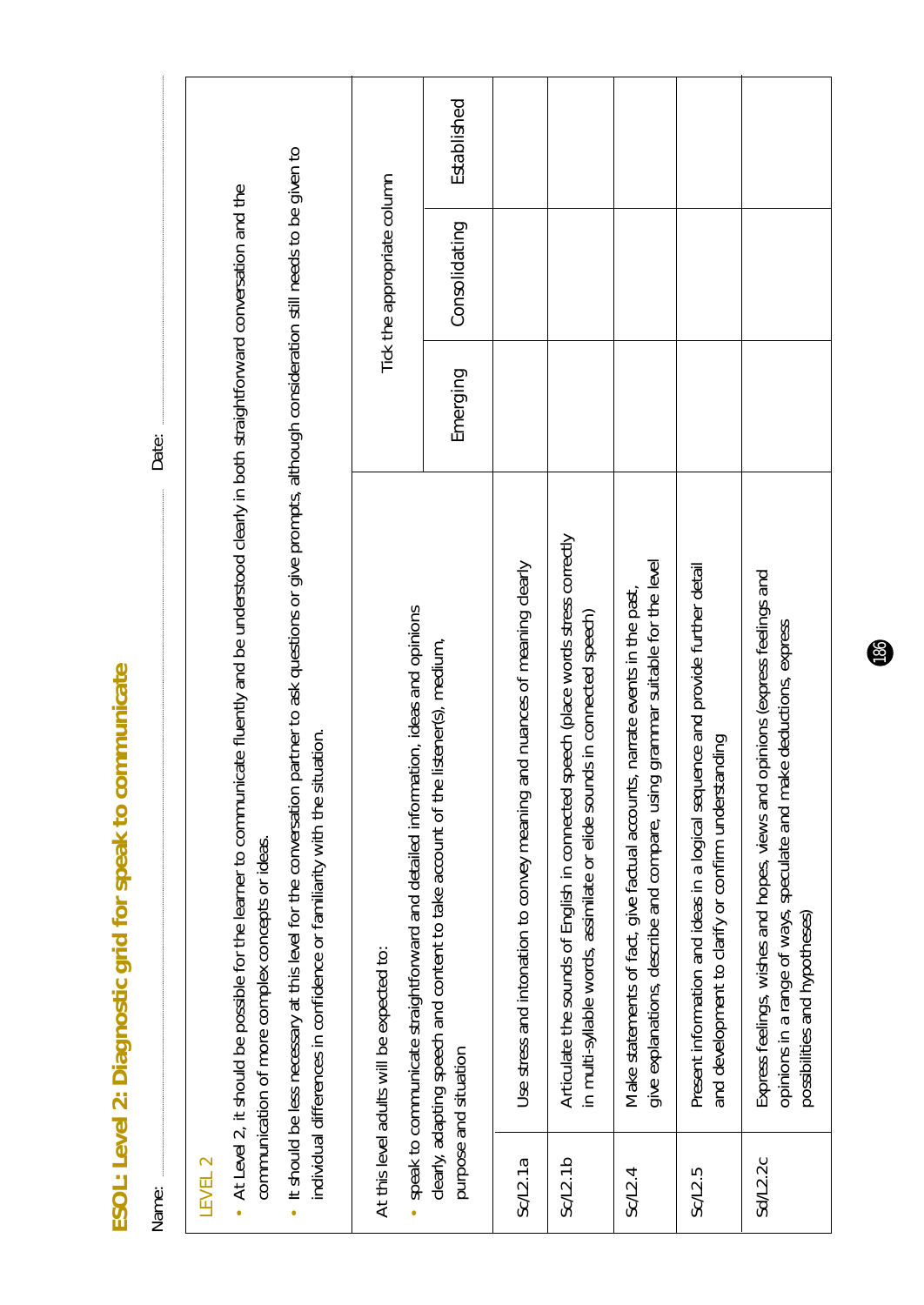| Sd/L2.2c                                                                                                                                                                                  | Sc/L2.5                                                                                                                                                              | Sc/L2.4                                                                                                                                                                                                        | Sc/L2.1b                                                                                                                                                                | Sc/L2.1a                                                                                                                                              | reference<br>Curriculum |
|-------------------------------------------------------------------------------------------------------------------------------------------------------------------------------------------|----------------------------------------------------------------------------------------------------------------------------------------------------------------------|----------------------------------------------------------------------------------------------------------------------------------------------------------------------------------------------------------------|-------------------------------------------------------------------------------------------------------------------------------------------------------------------------|-------------------------------------------------------------------------------------------------------------------------------------------------------|-------------------------|
| speculate and make deductions,<br>and opinions in a range of ways,<br>express possibilities and hypotheses)<br>views and opinions (express feelings<br>Express feelings, wishes and hopes | clarify or confirm understanding<br>further detail and development to<br>Present information and ideas in a<br>logical sequence and provide                          | grammar suitable for the level<br>describe and compare, using<br>in the past, give explanations,<br>factual accounts, narrate events<br>Make statements of fact, give                                          | words, assimilate or elide sounds<br>stress correctly in multi-syllable<br>connected speech (place words<br>in connected speech)<br>Articulate the sounds of English in | clearly<br>meaning and nuances of meaning<br>Use stress and intoration to convey                                                                      |                         |
| opinions or feelings<br>by justifying ideas<br>Cannot support opinions expressed<br>Expresses very few personal                                                                           | supported by further detail<br>Information is not developed and                                                                                                      | or disjointed way<br>Shows limited use of the range of<br>and impedes understanding<br>Structure inaccurate for the task<br>tenses at this level<br>Information is presented in illogical                      | making understanding difficult<br>Inaccuracies of pronunciation                                                                                                         | emphasis<br>Hesitations<br>intonation patterns<br>Jerky speech patterns<br>Inappropriate use of stress for<br>Inappropriate rising and falling        | Emerging                |
| showing a reasonable range of<br>vocabulary<br>Expresses some opinion and<br>feelings supported by statements                                                                             | Some inaccuracies of structure using<br>the range of tenses at this level<br>Fairly fluent communication<br>Little hesitancy<br>Little hesitancy                     | Vocabulary reasonably expansive but<br>development of ideas and detail<br>in a logical sequence showing<br>Some of the information is presented<br>needs development in some areas<br>Reasonable pronunciation | Few inaccuracies of pronunciation                                                                                                                                       | emphasis mainly in correct places<br>Showing good use of stress for<br>Some hesitations<br>Use of rising and falling intonation<br>Reasonable fluency | Consolidating           |
| of ideas<br>which are supported with a range<br>Expresses opinion and feelings<br>of vocabulary<br>Expressed showing a good range                                                         | the range of tenses at this level<br>developed and expressed correctly<br>Most of the information is<br>presented in a logical sequence<br>Detail and ideas are well | Shows good and consistent use of<br>developed<br>Structure wholly appropriate for<br>Few inconsistencies of grammar<br>the task<br>Vocabulary extensive and well                                               | Clear pronunciation                                                                                                                                                     | intonation<br>Consistent use of rising and falling<br>Correct ase of stress for emphasis<br>hesitation<br>Very fluent speaker with little             | Established             |

## ESOL: Level 2: Profile grid for speak to communicate **ESOL: Level 2: Profile grid for speak to communicate**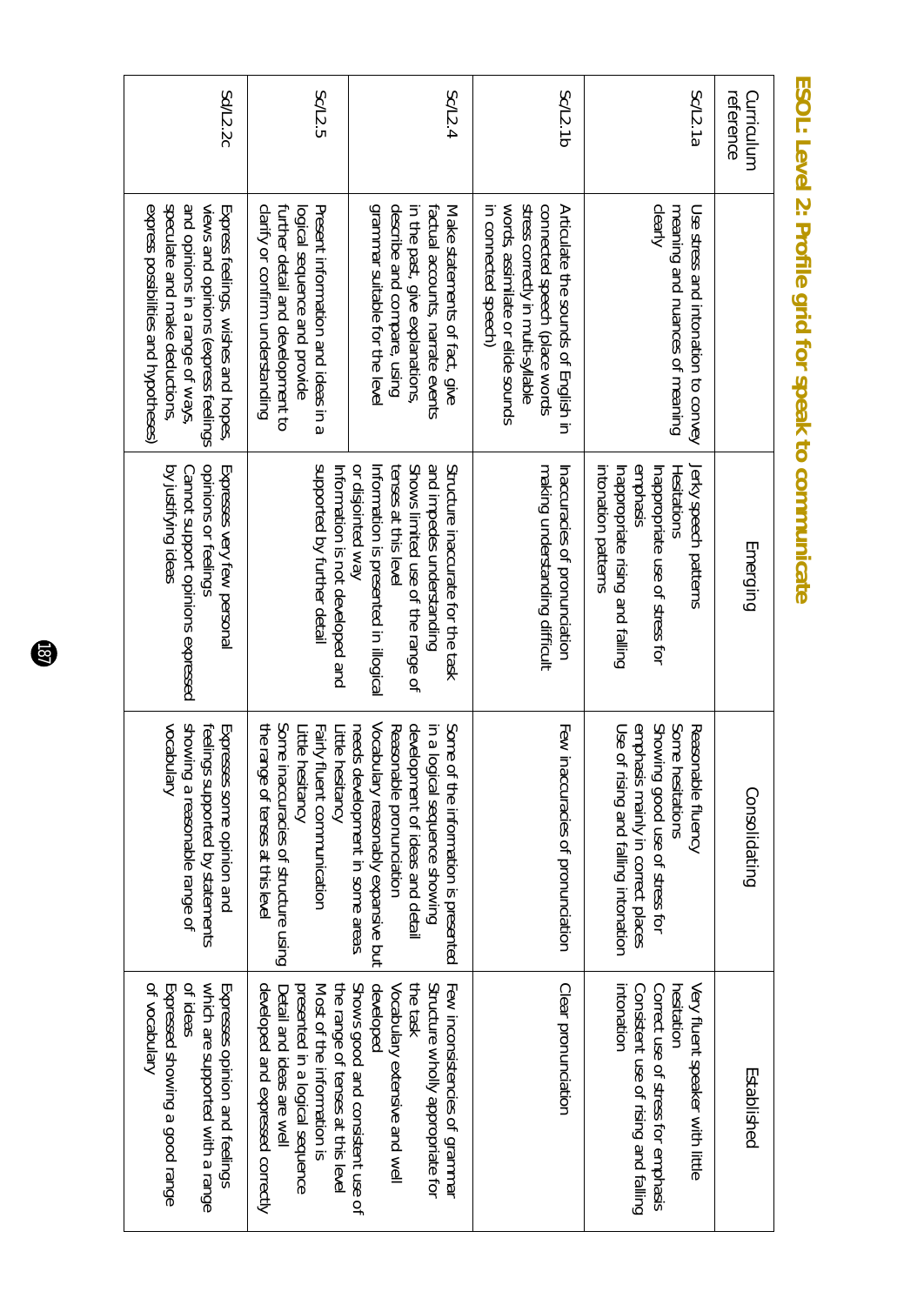ESOL: Level 2: Diagnostic grid for engage in discussion - conversations and discussions **ESOL: Level 2: Diagnostic grid for engage in discussion – conversations and discussions**

| Name:              |                                                                                                                                                                     | Date:    |                             |             |  |
|--------------------|---------------------------------------------------------------------------------------------------------------------------------------------------------------------|----------|-----------------------------|-------------|--|
| LEVEL <sub>2</sub> | At this level adults will be expected to:                                                                                                                           |          | Tick the appropriate column |             |  |
| purpose and topic  | engage in discussion with one or more people in a variety of different situations,<br>making clear and effective contributions that produce outcomes appropriate to | Emerging | Consolidating               | Established |  |
| Sd/L.1a            | Make relevant contributions and help to move discussions forward                                                                                                    |          |                             |             |  |
| Sd/L2.2a           | Take part in social interaction                                                                                                                                     |          |                             |             |  |
| Sd/2.2b            | Take part in more formal interaction                                                                                                                                |          |                             |             |  |
| Sd/12.2c           | Express views, opinions, feelings, wishes                                                                                                                           |          |                             |             |  |
| <b>Sd/L2.2d</b>    | Persuade, warn, rebuke, etc.                                                                                                                                        |          |                             |             |  |
| Sd/L2.3a           | Use appropriate phrases for interruption and change of topic                                                                                                        |          |                             |             |  |
| Sd/L2.4a           | Support opinions and arguments with evidence                                                                                                                        |          |                             |             |  |
| Sd/L2.5a           | guage and appropriate<br>Use strategies intended to reassure, e.g. body lan<br>phraseology                                                                          |          |                             |             |  |

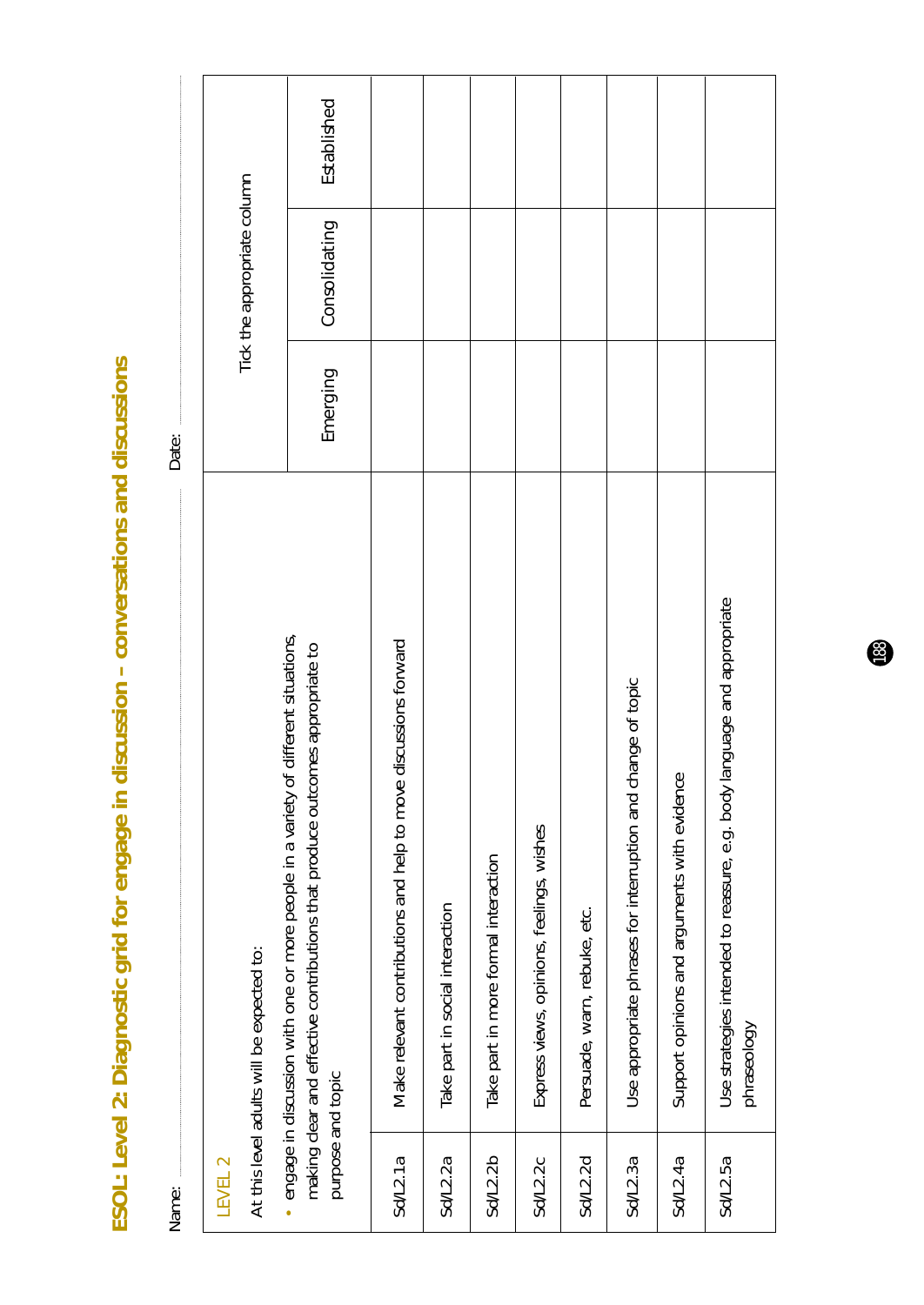| Curriculum<br>reference |                                                                                          | Emerging                                                                                                                                                                         | Consolidating                                                                                                                                                                                                   | Established                                                                                                                                                              |
|-------------------------|------------------------------------------------------------------------------------------|----------------------------------------------------------------------------------------------------------------------------------------------------------------------------------|-----------------------------------------------------------------------------------------------------------------------------------------------------------------------------------------------------------------|--------------------------------------------------------------------------------------------------------------------------------------------------------------------------|
| Sc/L2.1a                | help to move discussions forward<br>Make relevant contributions and                      | contributions shich help to mose<br>link contributions of other speakers<br>discussion to a conclusion<br>Litle demonstration of productive<br>Litle use of discourse markers to | Contributions synich help to move<br>discussion to a conclusion<br>Some <sub>1</sub><br>link contributions of other speakers<br>Some <sub>1</sub><br>use of discourse markers to<br>demonstration of productive | speakers<br>discussion to a conclusion<br>contributions shich help to mose<br>link contributions of other<br>Good use of discourse markers to<br>Demonstrates productive |
| Sd/L2.2a                | Take part in social interaction                                                          | interaction<br>Does not initiate and sustain social                                                                                                                              | sustain<br><b>SNONS</b><br>some initiation and ability to<br>social interaction                                                                                                                                 | interaction<br>Initiates and sustains social                                                                                                                             |
| Sd/L2.2b                | Take part in more formal interaction                                                     | and stressful interactions<br>Does not fully cope with difficult                                                                                                                 | and stressful interactions<br>Is able<br>to cope with some difficult                                                                                                                                            | interactions<br>Copes with difficult and stressful                                                                                                                       |
| Sd/L2.2c                | wishes<br>Express views, opinions, feelings,                                             | and range of formal and informal<br>grammatical forms, modal verbs<br>Does not use the range of                                                                                  | and range of formal and informal<br>grammatical forms, modal verbs<br>Uses some of the range of                                                                                                                 | formal and informal vocabulary as<br>forms, modal verbs and range of<br>Uses the range of grammatical                                                                    |
| Sd/L2.2d                | Persuade, warn, rebuke, etc                                                              | vocabulary as appropriate for the<br>evel                                                                                                                                        | vocabulary as appropriate for the<br>evel                                                                                                                                                                       | appropriate for the level                                                                                                                                                |
| Sd/L2.3a                | interruption and change of topic<br>Use appropriate phrases for                          | demonstration of strategies for<br>unwelcome interruptions<br>interruption and dealing with<br>Little understanding and                                                          | demonstration of strategies for<br>Some<br>unwelcome interruptions<br>interruption and dealing with<br>understanding and                                                                                        | unwelcome interruptions<br>demonstration of strategies for<br>interruption and dealing with<br>Good understanding and                                                    |
| <b>Sd/L2.4a</b>         | with evidence<br>Support opinions and arguments                                          | vocabulary as appropriate for the<br>grammatical forms and range of<br>Does not use the range of<br>evel                                                                         | vocabulary as appropriate for the<br>grammatical forms and range of<br>Uses some of the range of<br>evel                                                                                                        | for the level<br>informal vocabulary as appropriate<br>forms and range of formal and<br>Uses the range of grammatical                                                    |
| Sd/L2.5a                | e.g. body language and appropriate<br>phraseology<br>Use strategies intended to reassure | reassurance<br>to indicate disagreement and<br>Does not use appropriate strategies                                                                                               | reassurance<br>to indicate disagreement and<br>Uses some appropriate strategies                                                                                                                                 | reassurance<br>indicate disagreement and<br>Uses appropriate strategies to                                                                                               |

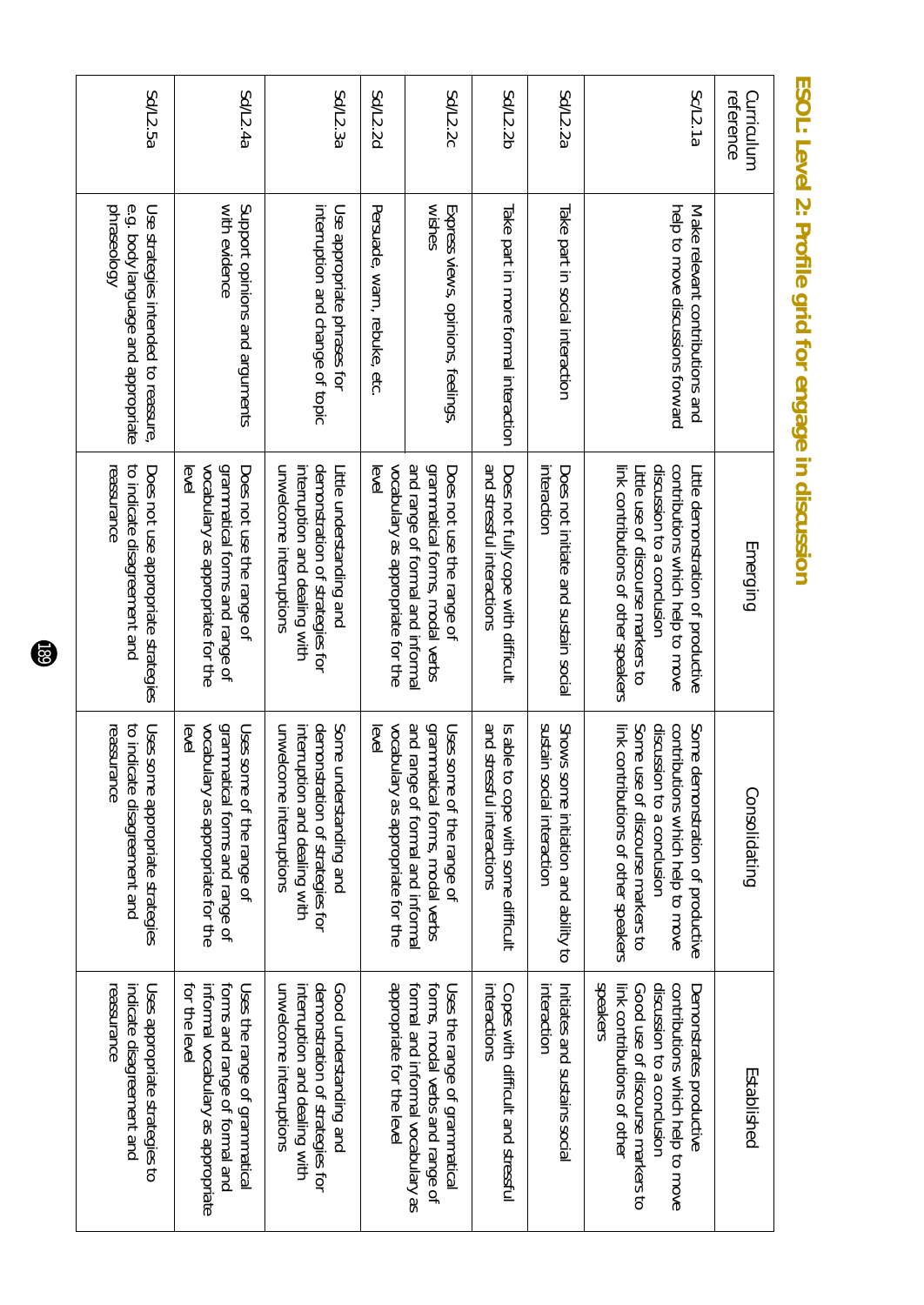## Free writing marking checklist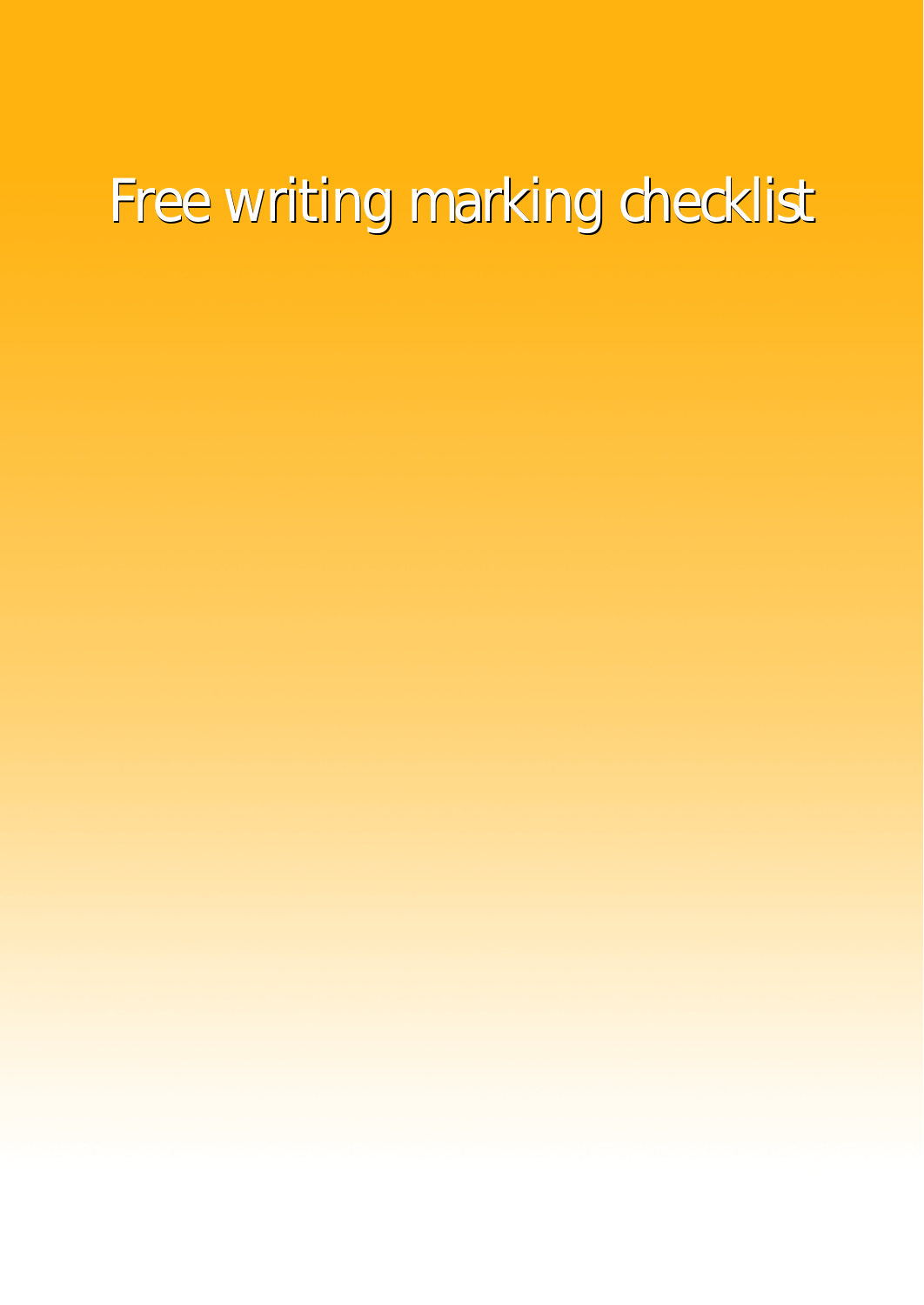#### **General information on using the ESOL writing profiles**

Examine the learner's free writing against each curriculum element at the level assessed, to check if the learner has achieved them throughout the piece of writing. You may find that the learner's writing does not cover the whole range required at the level.

- If the learner is demonstrating little or no understanding of the skill throughout the piece of work, tick the 'Emerging' column.
- If the learner is demonstrating some aspect of the skill but not consistently throughout the piece of work, tick the 'Consolidating' column.
- If the learner is demonstrating that her/his understanding of the skill is secure throughout the piece of work, tick the 'Established' column.

#### **Using the ICT reporting functions**

To convert the assessment purely for the purposes of using the ICT version recording functions, give one mark for every 'Established' tick and enter the total score for the task in the *Paperbased Assessment* records in the ICT section with this title.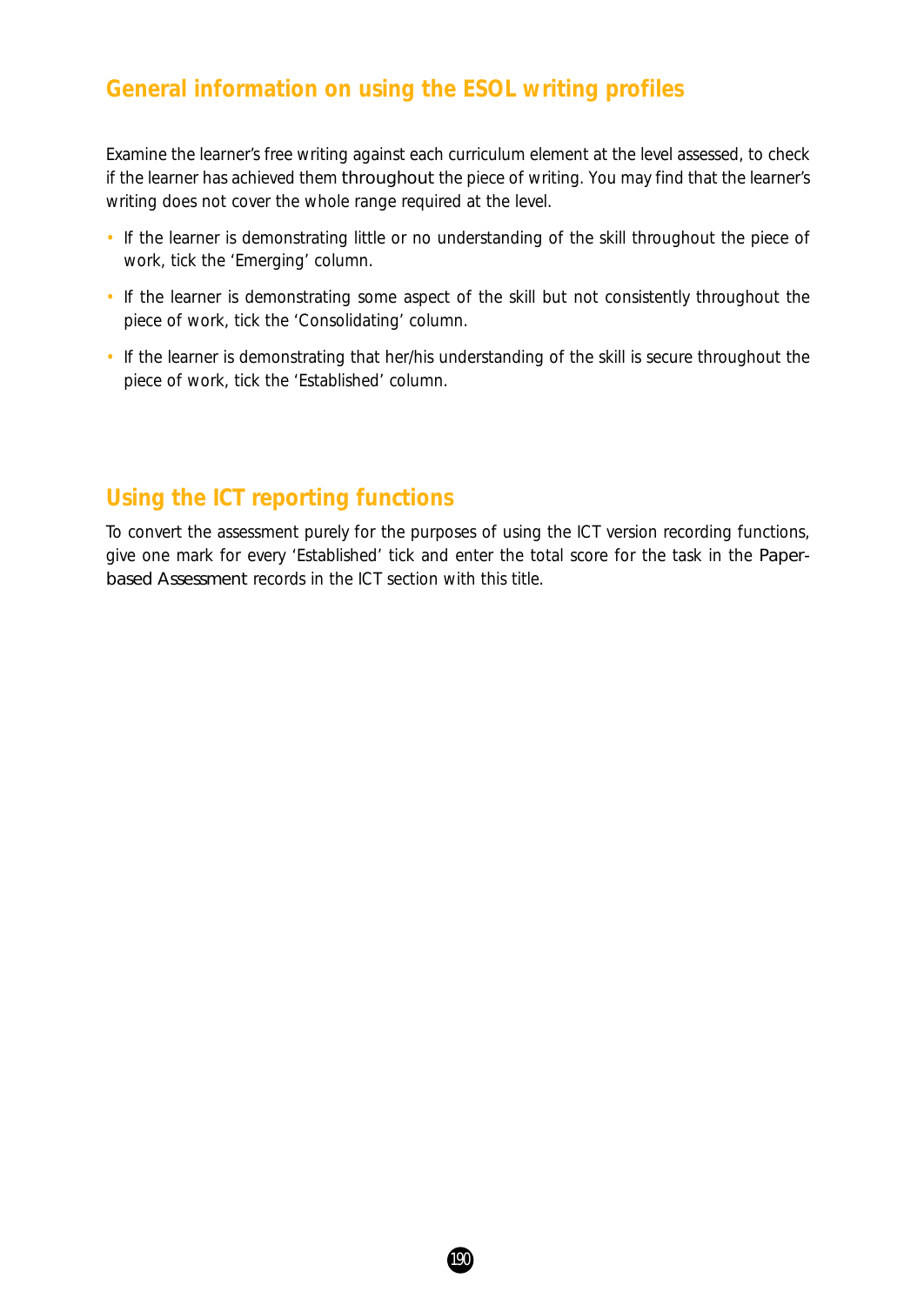## **Free writing marking checklist – Entry 1**

| <b>ENTRY 1</b> | <b>Curriculum elements</b>                                                                                                              |          |                             |             |  |  |  |
|----------------|-----------------------------------------------------------------------------------------------------------------------------------------|----------|-----------------------------|-------------|--|--|--|
|                |                                                                                                                                         |          | Tick the appropriate column |             |  |  |  |
|                |                                                                                                                                         | Emerging | Consolidating               | Established |  |  |  |
| Wt/E1.1a       | Compose very simple text to<br>communicate ideas or basic information                                                                   |          |                             |             |  |  |  |
| <b>Ws/E1.1</b> | Construct a simple sentence using basic<br>word order and verb form (see list of<br>grammar forms in the Adult ESOL Core<br>Curriculum) |          |                             |             |  |  |  |
| Ws/E1.2        | Punctuate a simple sentence with a<br>capital letter and a full stop                                                                    |          |                             |             |  |  |  |
| Ws/E1.3        | Use a capital letter for personal pronoun<br>$^{\prime}$                                                                                |          |                             |             |  |  |  |
| <b>Ww/E1.1</b> | Spell correctly some personal key words<br>and familiar words                                                                           |          |                             |             |  |  |  |
| Ww/E1.1b       | Use knowledge of basic sound-letter<br>correspondence and letter patterns to aid<br>spelling                                            |          |                             |             |  |  |  |
| WW/E1.2        | Write the letters of the alphabet using<br>upper and lower case                                                                         |          |                             |             |  |  |  |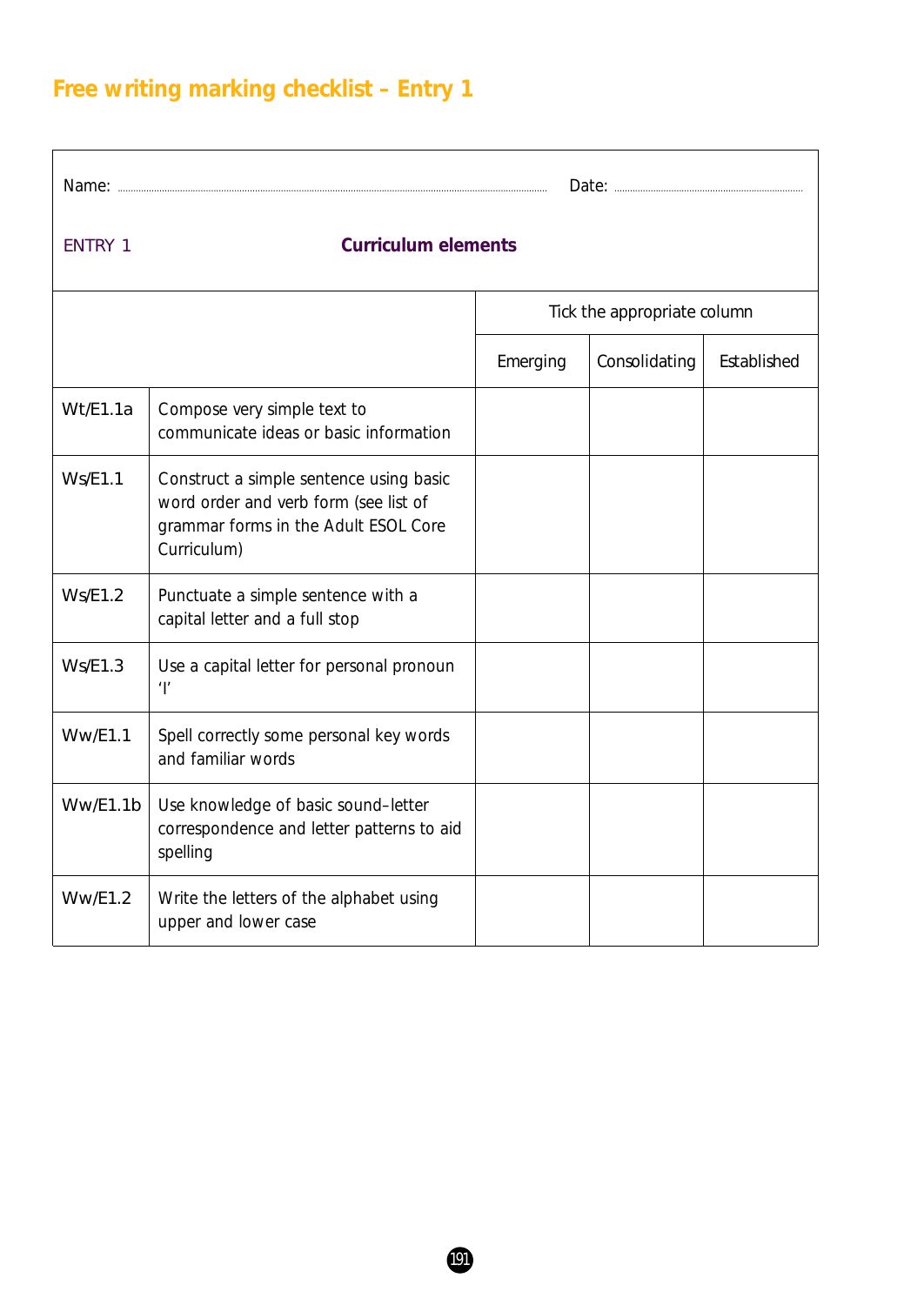## **Free writing marking checklist – Entry 2**

| <b>ENTRY 2</b> | <b>Curriculum elements</b>                                                                                                                                        |          |                             |             |  |  |
|----------------|-------------------------------------------------------------------------------------------------------------------------------------------------------------------|----------|-----------------------------|-------------|--|--|
|                |                                                                                                                                                                   |          | Tick the appropriate column |             |  |  |
|                |                                                                                                                                                                   | Emerging | Consolidating               | Established |  |  |
| Wt/E2.1a       | Compose simple text (e.g. with some<br>logical and/or grammatical connection<br>between sentences or ideas)                                                       |          |                             |             |  |  |
| Ws/E2.1        | Construct simple and compound<br>sentences using grammar suitable for the<br>level (see list of grammar forms in the<br>Adult ESOL Core Curriculum)               |          |                             |             |  |  |
| Ws/E2.2        | Use adjectives (e.g. to describe people,<br>places, feelings or objects, including<br>comparative forms)                                                          |          |                             |             |  |  |
| Ws/E2.3        | Use punctuation correctly (e.g. capital<br>letters, full stops and question marks)                                                                                |          |                             |             |  |  |
| Ws/E2.4        | Use a capital letter for proper nouns                                                                                                                             |          |                             |             |  |  |
| Ww/E2.1a       | Spell correctly the majority of personal<br>details and familiar common words                                                                                     |          |                             |             |  |  |
| Ww/E2.1b       | Use knowledge of sound-symbol<br>relationships and phonological patterns<br>(e.g. consonant clusters and vowel<br>phonemes) to help work out correct<br>spellings |          |                             |             |  |  |
| <b>Ww/E2.2</b> | Produce legible text                                                                                                                                              |          |                             |             |  |  |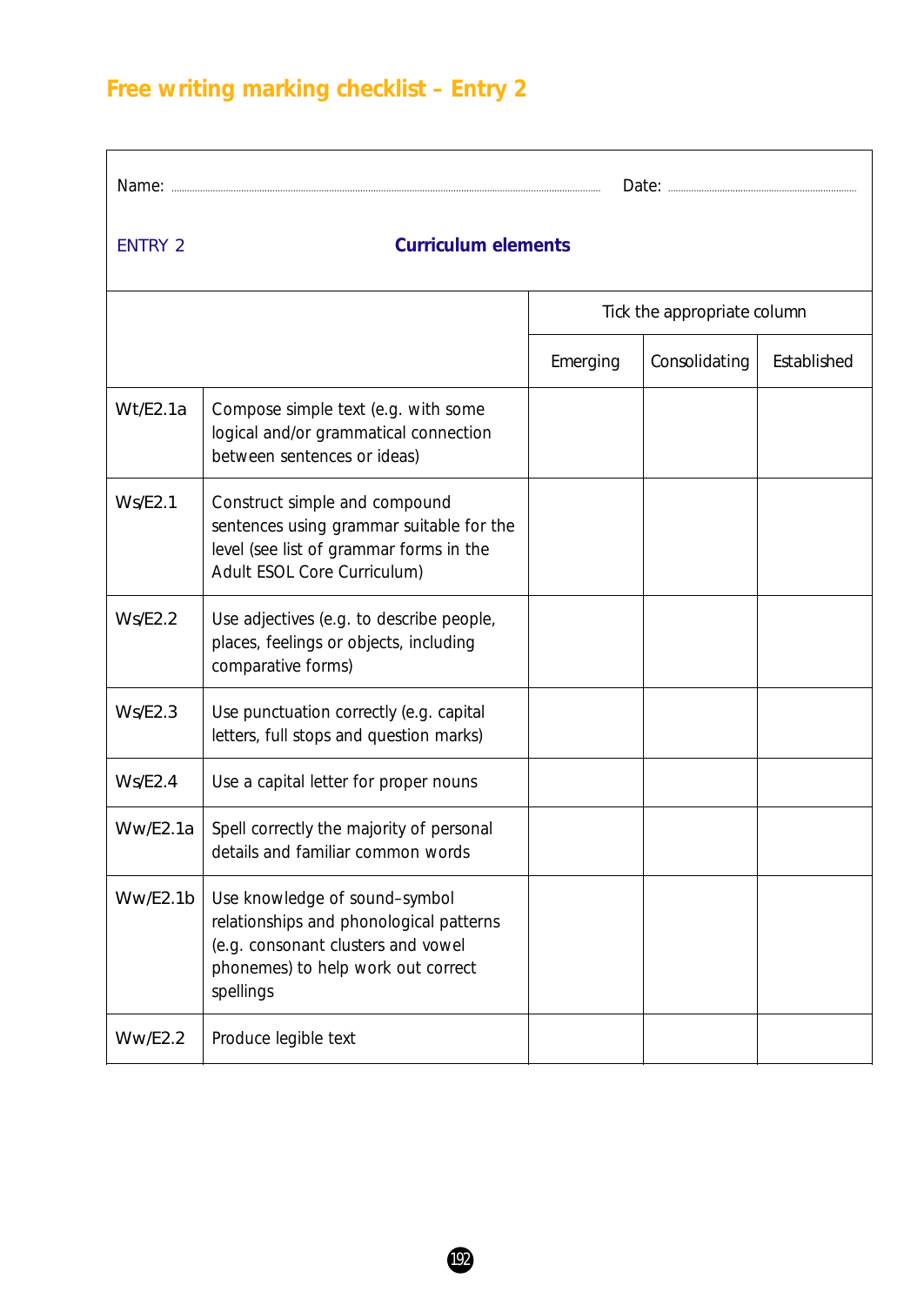## **Free writing marking checklist – Entry 3**

| Name:          |                                                                                                                               |          |                             |             |
|----------------|-------------------------------------------------------------------------------------------------------------------------------|----------|-----------------------------|-------------|
| <b>ENTRY 3</b> | <b>Curriculum elements</b>                                                                                                    |          |                             |             |
|                |                                                                                                                               |          | Tick the appropriate column |             |
|                |                                                                                                                               | Emerging | Consolidating               | Established |
| Wt/E3.1        | Plan and draft writing                                                                                                        |          |                             |             |
| Wt/E3.2        | Organise writing in short paragraphs                                                                                          |          |                             |             |
| Wt/E3.3a       | Sequence chronological writing through<br>the use of discourse markers and<br>conjunctions                                    |          |                             |             |
| Wt/E3.4        | Proof-read and correct writing for<br>grammar and spelling                                                                    |          |                             |             |
| Ws/E3.1a       | Write using complex sentences (see the<br>Adult ESOL Core Curriculum for details of<br>sentence types suitable for the level) |          |                             |             |
| Ws/E3.2        | Use correct basic grammar suitable for<br>the level (see list of grammar forms in the<br>Adult ESOL Core Curriculum)          |          |                             |             |
| Ws/E3.3        | Use punctuation correctly, e.g. capital<br>letters, full stops, question marks,<br>exclamation marks                          |          |                             |             |
| WW/ES.1        | Spell correctly common words and<br>relevant key words                                                                        |          |                             |             |
| Ww/E3.1b       | Apply knowledge of strategies to aid with<br>spelling                                                                         |          |                             |             |
| WW/ES.2        | Produce legible text                                                                                                          |          |                             |             |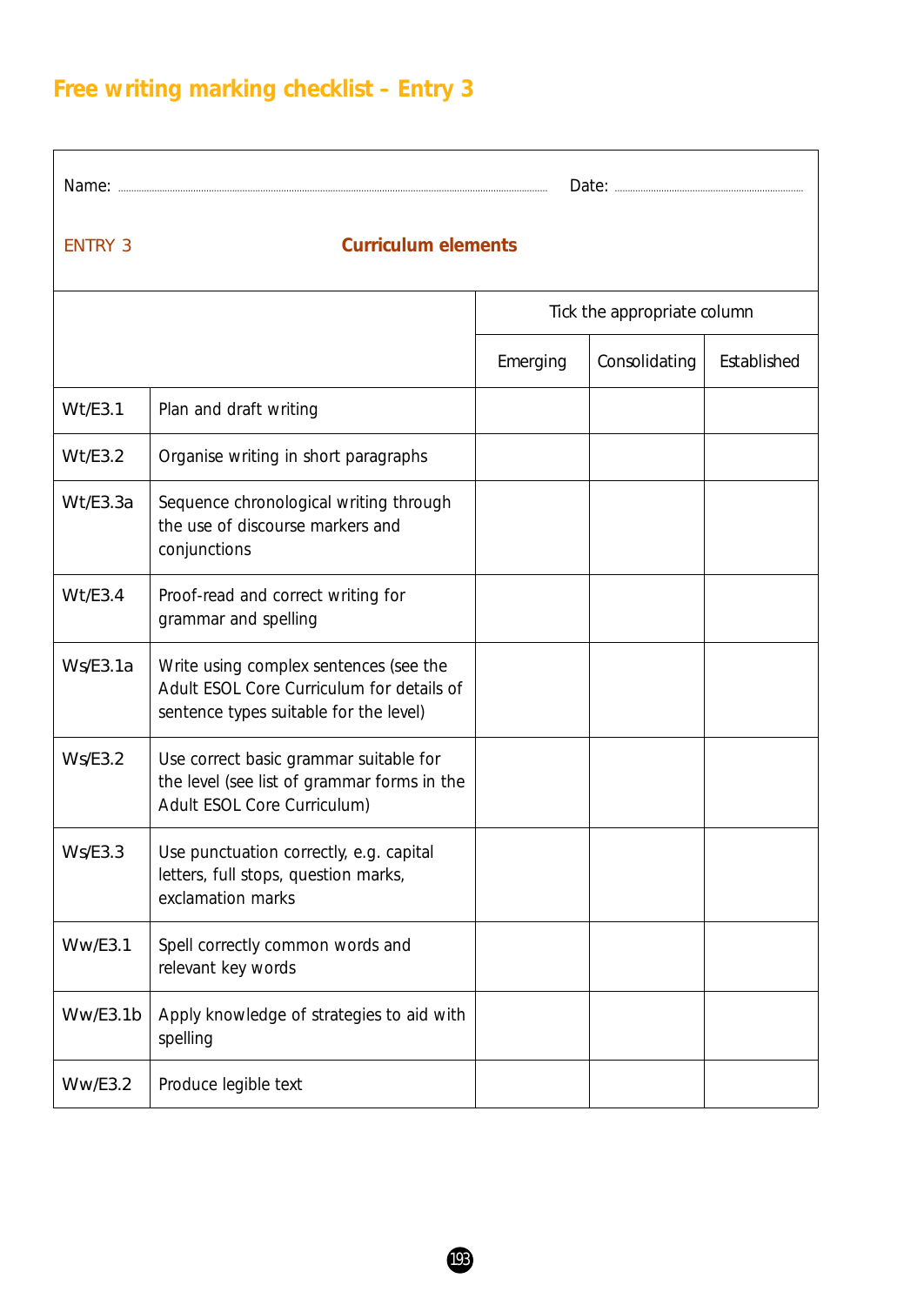## **Free writing marking checklist – Level 1**

| Name:          |                                                                                                                               |          |                             |             |  |  |  |
|----------------|-------------------------------------------------------------------------------------------------------------------------------|----------|-----------------------------|-------------|--|--|--|
| LEVEL 1        | <b>Curriculum elements</b>                                                                                                    |          |                             |             |  |  |  |
|                |                                                                                                                               |          | Tick the appropriate column |             |  |  |  |
|                |                                                                                                                               | Emerging | Consolidating               | Established |  |  |  |
| Wt/L1.1        | Plan and draft writing                                                                                                        |          |                             |             |  |  |  |
| Wt/L1.2        | Judge how much to write and the level<br>of detail to include                                                                 |          |                             |             |  |  |  |
| Wt/L1.3        | Present information in a logical sequence,<br>using paragraphs where appropriate                                              |          |                             |             |  |  |  |
| Wt/L1.4        | Use language suitable for purpose and<br>audience                                                                             |          |                             |             |  |  |  |
| Wt/L1.5        | Use format and structure for different<br>purposes                                                                            |          |                             |             |  |  |  |
| Wt/L1.7        | Proof-read and revise writing for accuracy<br>and meaning                                                                     |          |                             |             |  |  |  |
| Ws/L1.1a       | Write using complex sentences (see the<br>Adult ESOL Core Curriculum for details of<br>sentence types suitable for the level) |          |                             |             |  |  |  |
| <b>Ws/L1.2</b> | Use correct grammar suitable for the level<br>(see list of grammar forms in the Adult<br><b>ESOL Core Curriculum)</b>         |          |                             |             |  |  |  |
| <b>Ws/L1.3</b> | Punctuate sentences correctly, and use<br>punctuation so that meaning is clear                                                |          |                             |             |  |  |  |
| <b>Ww/L1.1</b> | Spell correctly words used most often in<br>work, studies and daily life                                                      |          |                             |             |  |  |  |
| <b>Ww/L1.2</b> | Produce legible text                                                                                                          |          |                             |             |  |  |  |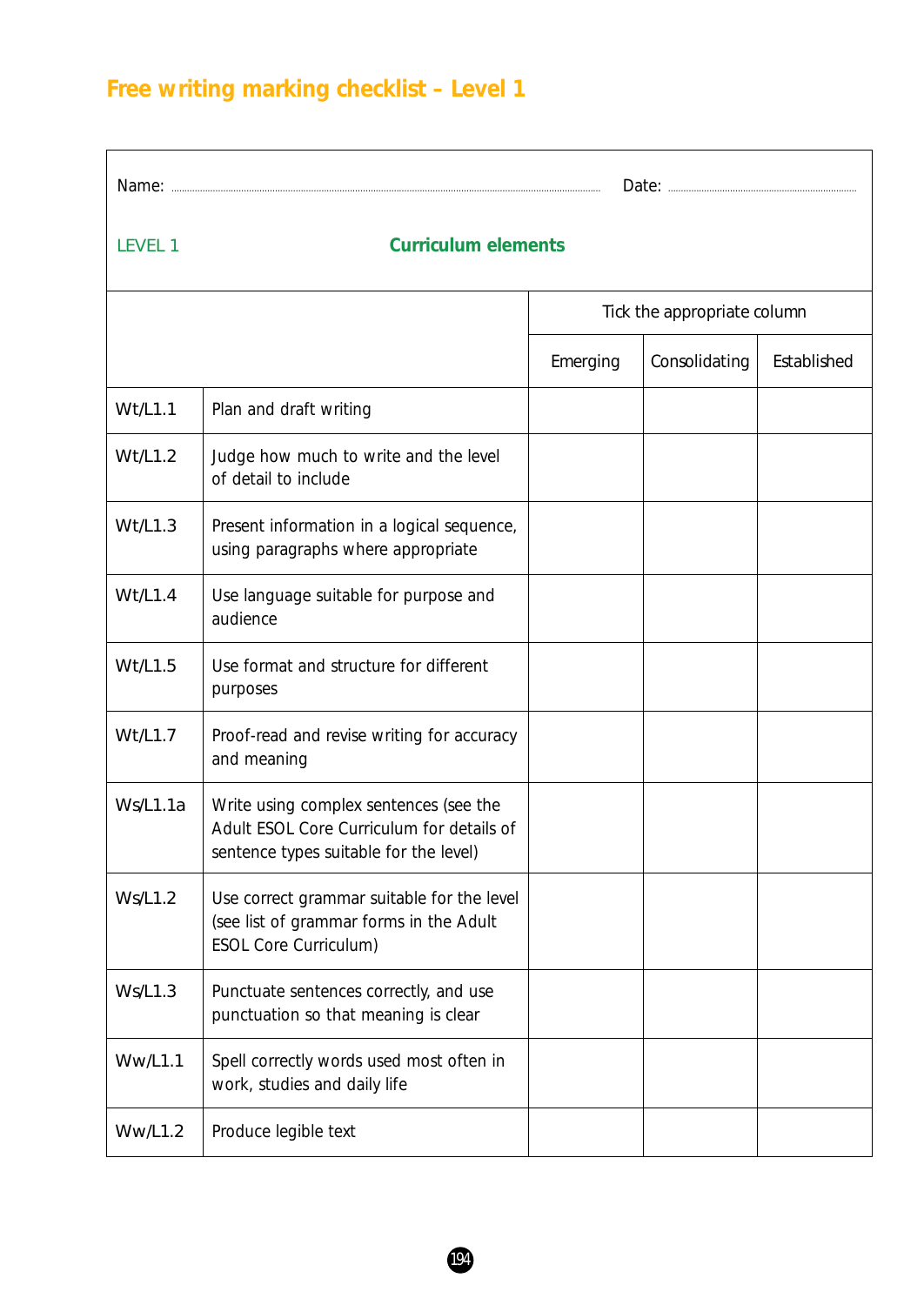## **Free writing marking checklist – Level 2**

| Name:                       |                                                                                                                                     |          |               |             |  |  |  |
|-----------------------------|-------------------------------------------------------------------------------------------------------------------------------------|----------|---------------|-------------|--|--|--|
| <b>LEVEL 2</b>              | <b>Curriculum elements</b>                                                                                                          |          |               |             |  |  |  |
| Tick the appropriate column |                                                                                                                                     |          |               |             |  |  |  |
|                             |                                                                                                                                     | Emerging | Consolidating | Established |  |  |  |
| Wt/L2.1                     | Plan and draft writing                                                                                                              |          |               |             |  |  |  |
| Wt/L2.2                     | Judge how much to write and the level of<br>detail to include                                                                       |          |               |             |  |  |  |
| Wt/L2.3                     | Present information and ideas in a logical<br>or persuasive sequence, using paragraphs<br>where appropriate                         |          |               |             |  |  |  |
| Wt/L2.4                     | Use format and structure to organise<br>writing for different purposes                                                              |          |               |             |  |  |  |
| Wt/L2.5                     | Use formal and informal language<br>appropriate to purpose and audience                                                             |          |               |             |  |  |  |
| WtL2.6                      | Use different styles of writing for different<br>purposes, e.g. persuasive techniques,<br>supporting evidence, technical vocabulary |          |               |             |  |  |  |
| Wt/L2.8                     | Proof-read and revise writing for accuracy<br>and meaning                                                                           |          |               |             |  |  |  |
| <b>Ws/L2.1</b>              | Construct complex sentences (see the<br>Adult ESOL Core Curriculum for details of<br>sentence types suitable for the level)         |          |               |             |  |  |  |
| Ws/L2.2                     | Use correct grammar suitable for the level<br>(see list of grammar forms in the Adult<br><b>ESOL Core Curriculum)</b>               |          |               |             |  |  |  |
| Ws/L2.3                     | Use pronouns so that their meaning is<br>clear                                                                                      |          |               |             |  |  |  |
| Ws/L2.4                     | Punctuate sentences correctly, and use<br>punctuation accurately                                                                    |          |               |             |  |  |  |
| <b>Ww/L2.1</b>              | Spell correctly words used most often in<br>work, studies and daily life                                                            |          |               |             |  |  |  |
| <b>Ww/L2.2</b>              | Produce legible text                                                                                                                |          |               |             |  |  |  |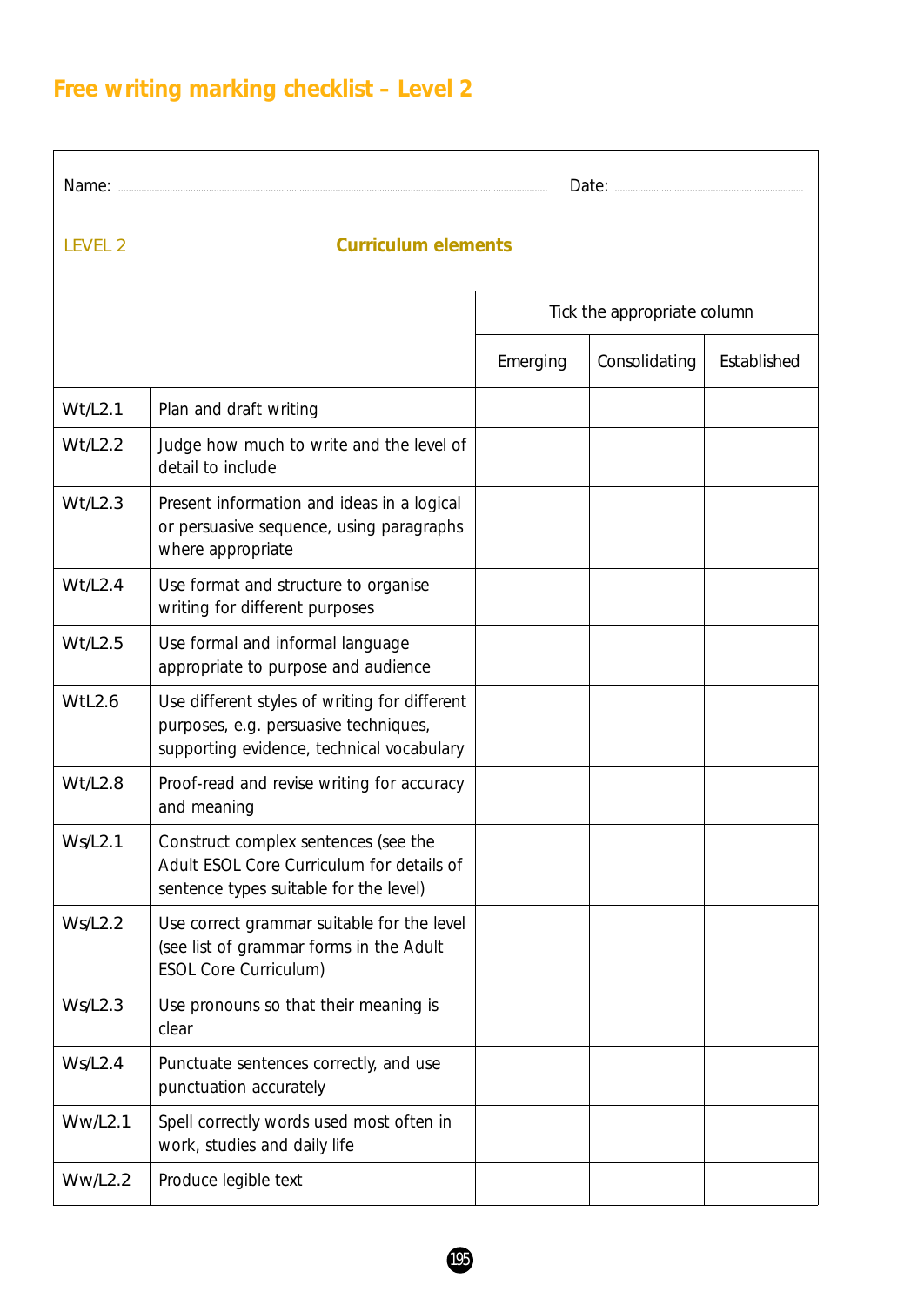## Writing samples

#### **ESOL – diagnosis of writing needs**

These notes give samples of writing at each level, with a completed diagnostic grid and a commentary for each sample. They are intended for guidance on how the analysis of writing and the information on the diagnostic grid can be used to help the tutor and the learner decide on the objectives to be included in the ILP (Individual Learning Plan).

The diagnostic grids for each level include the component skills which can be assessed by analysing the final product of the writing task. However, there are some aspects of writing which cannot be readily assessed in the context of a short piece of text produced in an assessment session. Such aspects, which are mainly to do with the processes of writing, need to be assessed by observation of the learner when planning, revising and editing, and by discussion with the learner about the way in which s/he normally does this.

Although the assessment task should provide a good basis for beginning an ILP, it is important that diagnosis of writing is ongoing. A short piece of writing is unlikely to provide evidence of need in all areas of the writing curriculum, and consideration also needs to be given to assessing performance with writing done for other purposes and other audiences. If possible, this should include analysis of the learner's writing in real-life, study or work situations. If the learner is not currently doing any writing outside the English class, this ongoing analysis needs to be done in the context of class activities.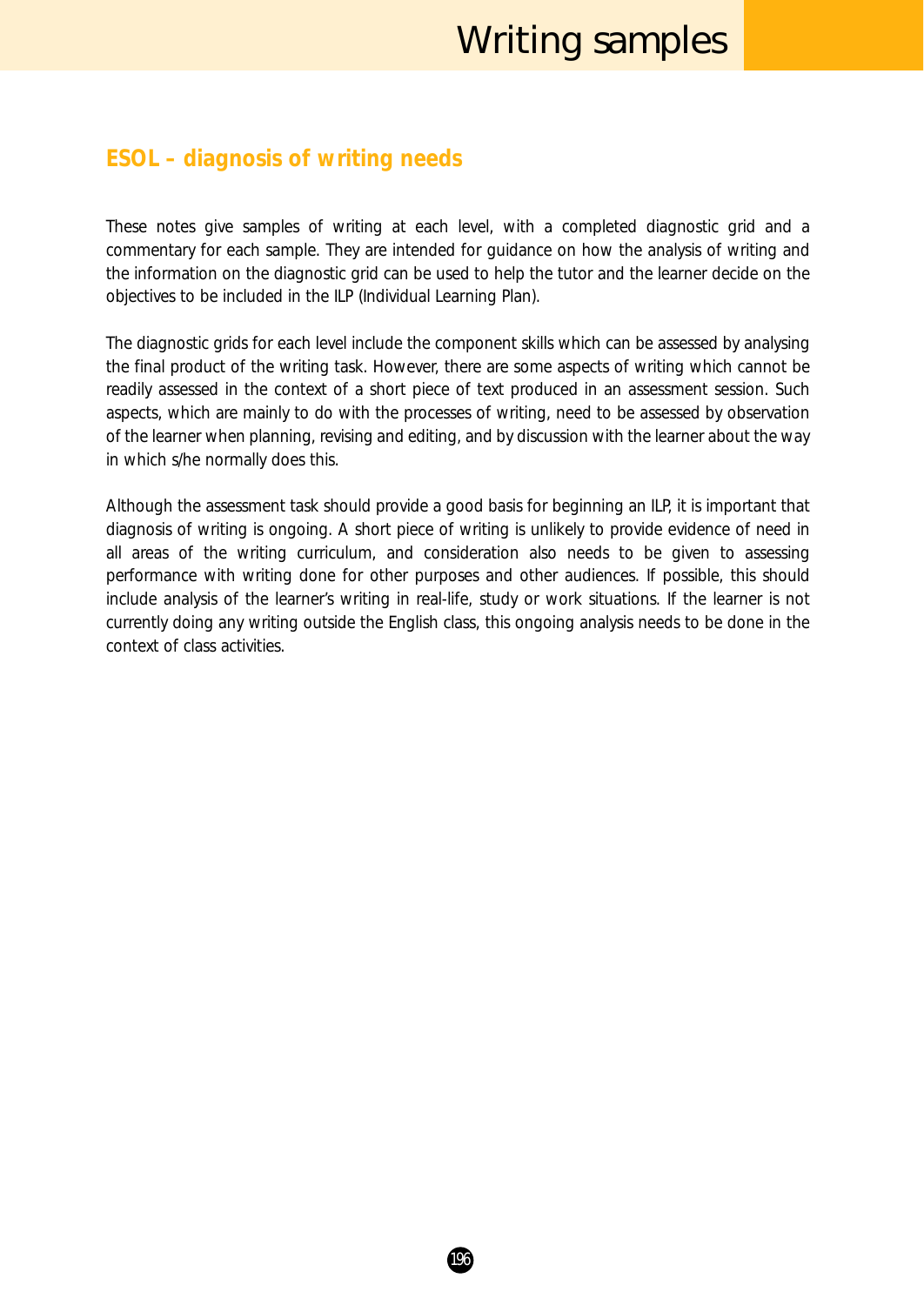## Writing samples

This table shows the meaning of each of the three categories on the diagnostic grid, and the action to be taken.

|                    | <b>Meaning</b>                                                               | Action                                                            |
|--------------------|------------------------------------------------------------------------------|-------------------------------------------------------------------|
| Emerging           | The learner shows little or no evidence<br>of having skills in this area     | Investigate at the level below                                    |
| Consolidating      | The learner has some skills in this area,<br>but they are not yet secure     | Needs to be included in the learner's<br>individual learning plan |
| <b>Fstablished</b> | The learner does not appear to have<br>any problems with skills in this area | Investigate at the level above                                    |

*Note:* If most or all skills are assessed as 'Emerging', it is probable that the learner is not actually working at this level for writing. The writing should then be re-assessed using the diagnostic grid for the level below. Similarly, if all areas are 'Established', the grid for the level above should be completed.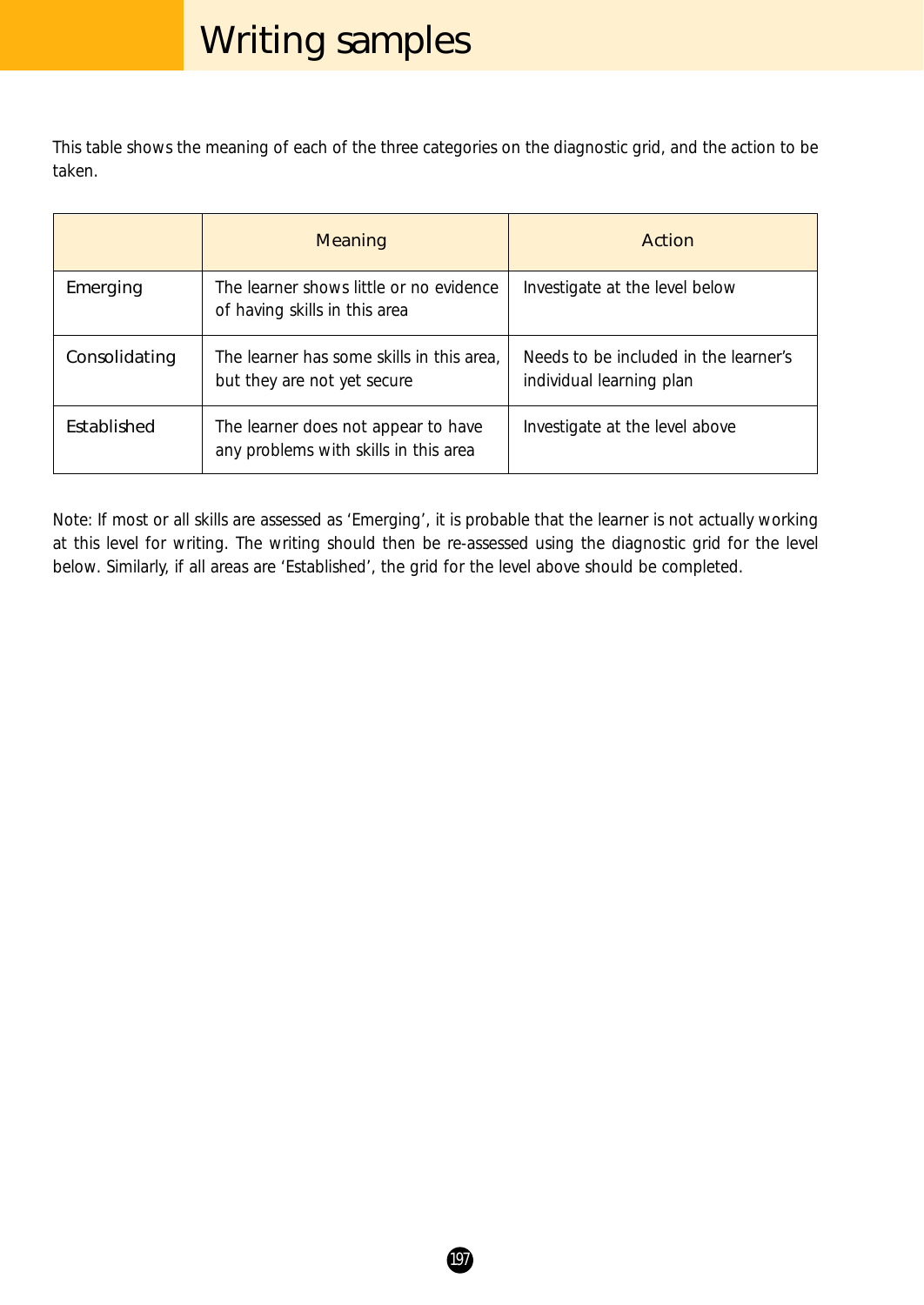Writing samples Entry 1

I am from Iraq. just different form England. There is I'm happy but I study college Thats it. but my country is hot. All my family live in The England. father, brother my sister. I like study in This college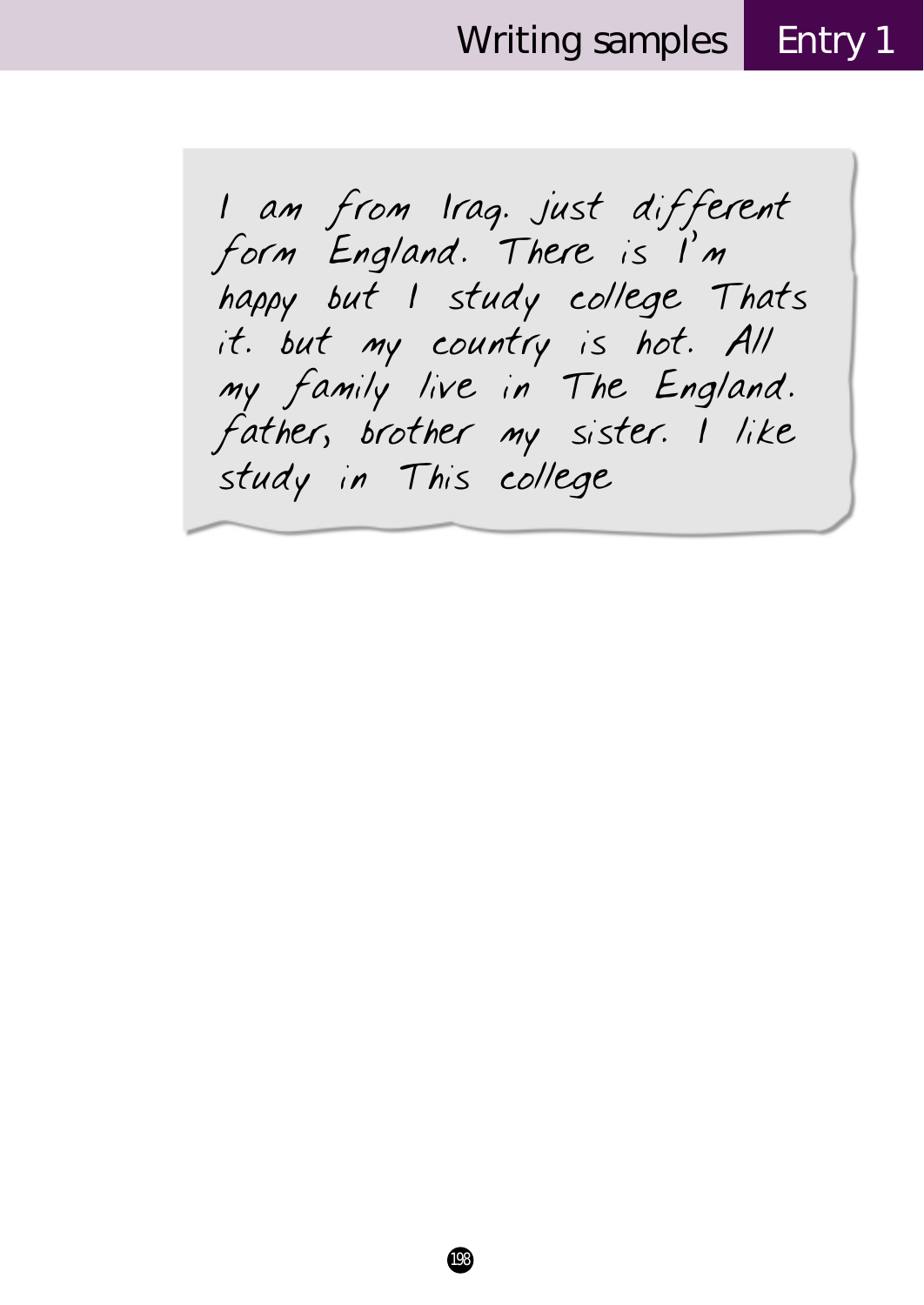## **Entry 1 – diagnostic grid completed by tutor**

| <b>ENTRY 1</b> |                                                                                                                                         | Tick the appropriate column |               |             |  |
|----------------|-----------------------------------------------------------------------------------------------------------------------------------------|-----------------------------|---------------|-------------|--|
|                |                                                                                                                                         | Emerging                    | Consolidating | Established |  |
| Wt/E1.1        | Compose very simple text to<br>communicate ideas or basic<br>information.                                                               |                             |               |             |  |
| Ws/E1.1        | Construct a simple sentence using<br>basic word order and verb form<br>(see list of grammar forms in the<br>Adult ESOL Core Curriculum) |                             |               |             |  |
| Ws/E1.2        | Punctuate a simple sentence with<br>a capital letter and a full stop                                                                    |                             |               |             |  |
| Ws/E1.3        | Use a capital letter for personal<br>pronoun 'l'                                                                                        |                             |               |             |  |
| WW/E1.1        | Spell correctly some personal key<br>words and familiar words                                                                           |                             |               |             |  |
| WW/E1.2        | Write the letters of the<br>alphabet using upper<br>and lower case                                                                      |                             |               |             |  |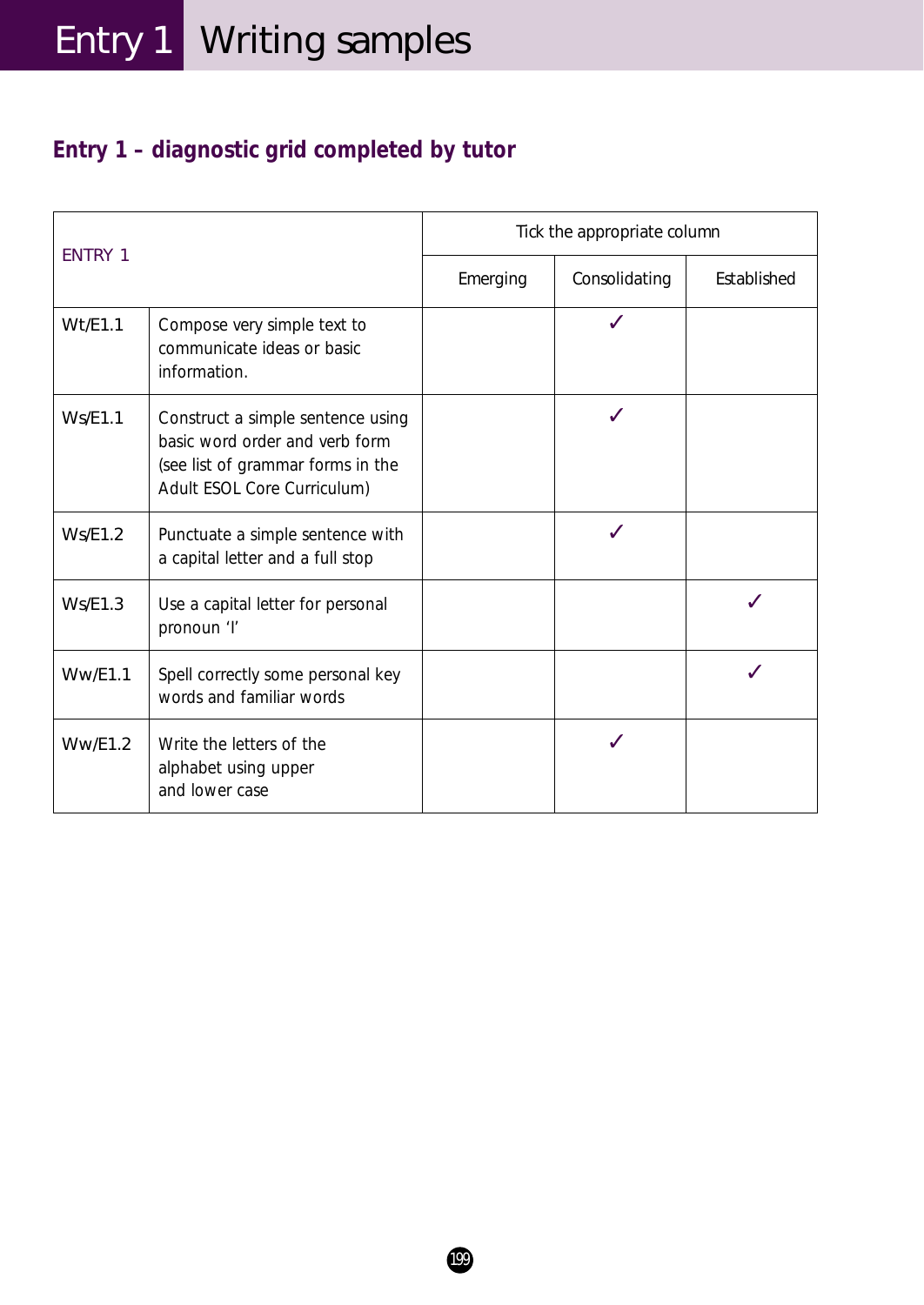## **Commentary on Entry 1 script**

| Wt/E1.1<br>Compose<br>very simple<br>text                                      | $\mathsf{C}$ | Basic information has been communicated, and the sentences are connected<br>by their meaning - although there is some lack of clarity in There is I'm happy<br>as it is not entirely clear whether this refers to Iraq or England.                                                                                                                                                                                                                                                                                                                                                                            |
|--------------------------------------------------------------------------------|--------------|---------------------------------------------------------------------------------------------------------------------------------------------------------------------------------------------------------------------------------------------------------------------------------------------------------------------------------------------------------------------------------------------------------------------------------------------------------------------------------------------------------------------------------------------------------------------------------------------------------------|
| <b>Ws/E1.1</b><br>Construct<br>simple<br>sentence                              | $\mathsf{C}$ | There is evidence of correct simple sentence structure, e.g.<br>I am from Iraq.<br>All my family live in The England.<br>However, there are also incomplete sentence fragments, e.g.<br>just different form England.<br>father, brother my sister.<br>There are examples of correct use of grammatical forms which are part of the<br>Entry 1 curriculum, such as present tense of the verb to be and other verbs,<br>contracted forms, personal pronouns, demonstratives and quantifiers. There are<br>also areas where work appears to be needed, such as use of present<br>continuous and use of there is. |
| <b>Ws/E1.2</b><br>Punctuate<br>sentence                                        | eM           | Full stops are used correctly in some places, incorrectly in others. Apart from I,<br>the only capital letters at the beginning of sentences are the letter T.<br>This letter is incorrectly capitalised in other places, and it is possible that this is a<br>handwriting issue (see below).                                                                                                                                                                                                                                                                                                                 |
| Ws/E1.3<br>Use capital<br>letter for<br>pronoun 'l'                            | E            | Correctly capitalised for each occurrence.                                                                                                                                                                                                                                                                                                                                                                                                                                                                                                                                                                    |
| <b>Ww/E1.1</b><br>Spell some<br>personal<br>key words<br>and familiar<br>words | E            | There do not appear to be any significant spelling problems. The only error is<br>form instead of from, but the word is spelt correctly elsewhere, so this may be<br>a slip which the learner could have corrected himself.                                                                                                                                                                                                                                                                                                                                                                                   |
| Ww/E1.2<br>Write upper<br>and lower<br>case letters                            | $\mathsf{C}$ | The writing has been re-designed to protect the learner's identity. There<br>appeared to be some problems with the letter t which always looked like a<br>capital letter at the beginning of words, although it was lower case in other<br>positions.                                                                                                                                                                                                                                                                                                                                                         |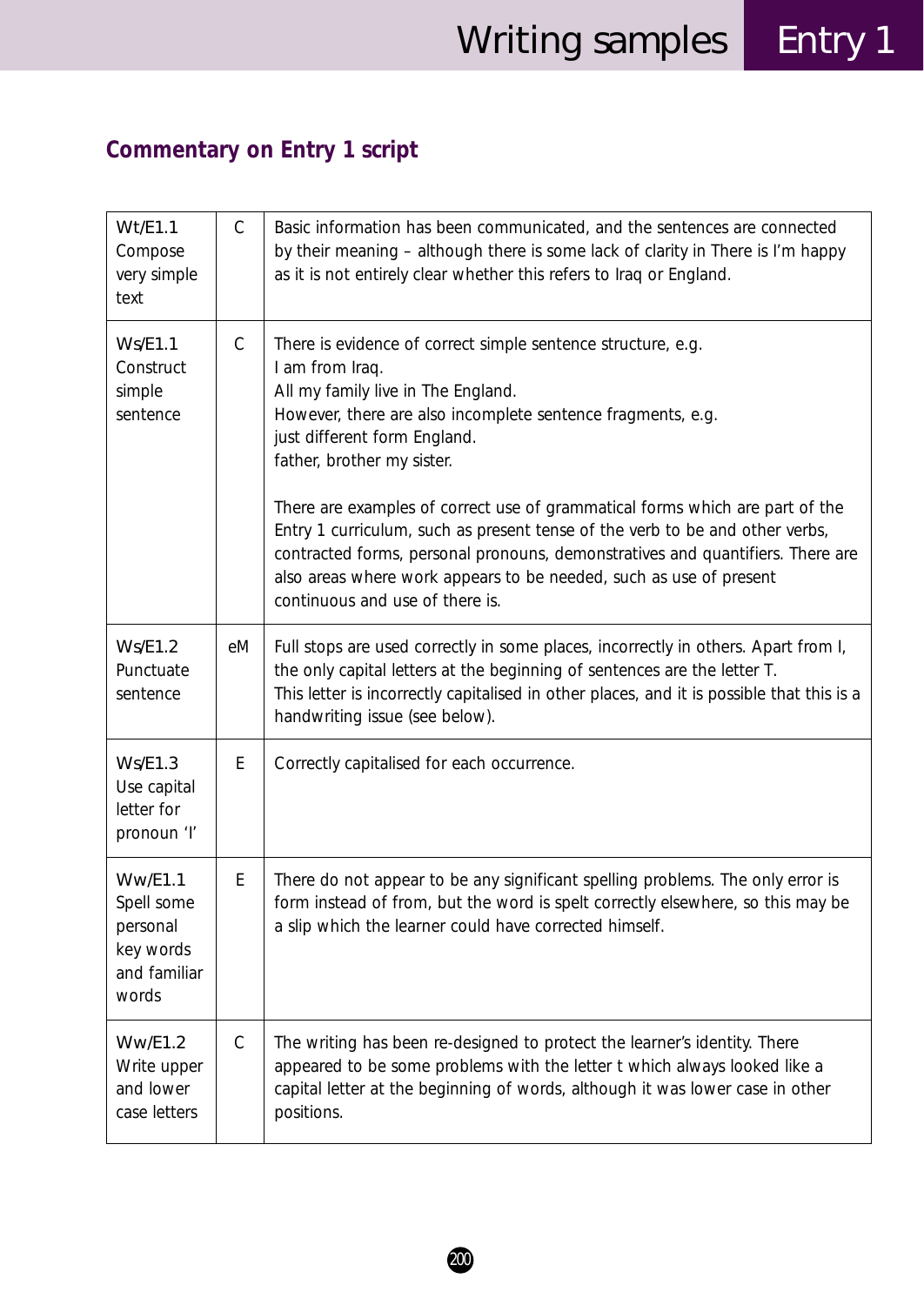## Entry 1 | Writing samples

#### **Conclusions and next steps**

This learner is clearly working within Entry 1 for writing. Her/his writing suggests that s/he still has aspects to consolidate in all areas, apart from spelling and capitalisation of the pronoun 'I'.

Specific areas to be included on the ILP will depend on the learner's situation and needs. At this level, all areas are basic and need to be worked on to give a foundation in writing skills and grammatical accuracy. This learner appears to have a particular weakness in sentence structure and sentence punctuation, which suggests that s/he may need to work on the concept of a sentence.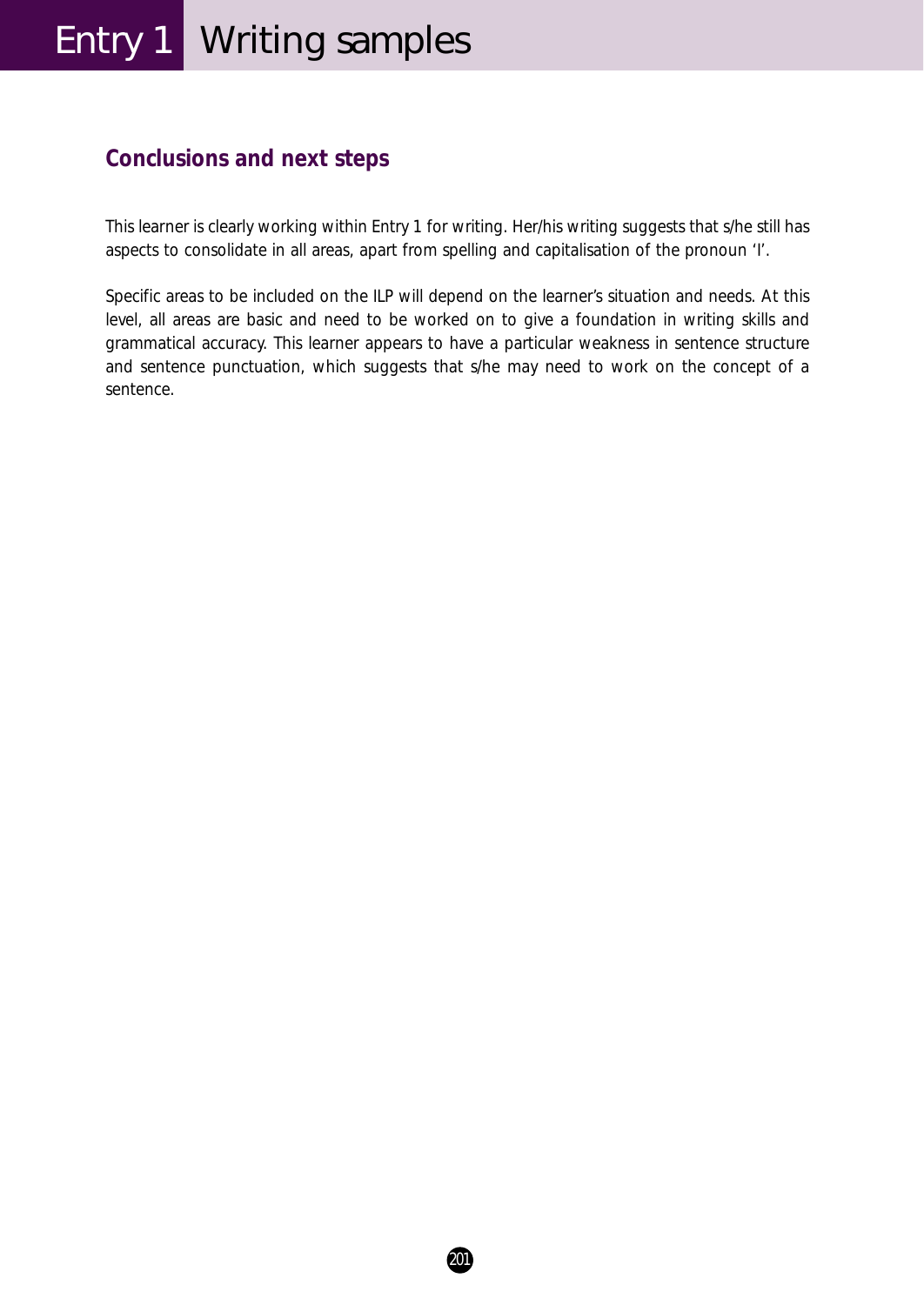I come from Saudi Arabia. Now I live in london. LONdon is very nice, in winter is very cold but in summer is Hot. in my contry always is very hot. I have 3 children and husband. but my mather and father and sister and brothers lives in Saudi Arabia. I like everything, after estady English I hope go in work.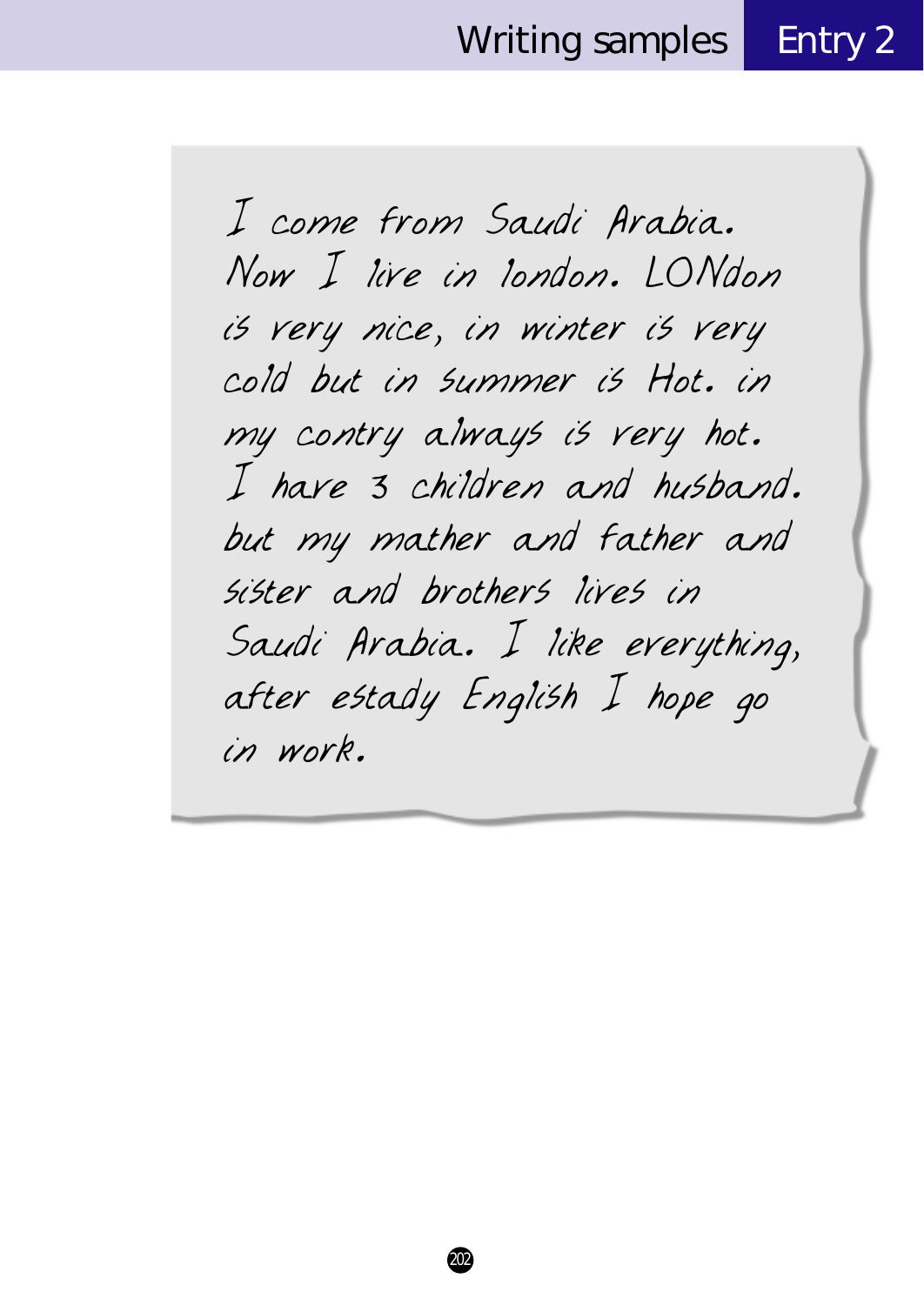### **Entry 2 – diagnostic grid completed by tutor**

| <b>ENTRY 2</b> |                                                                                                                                                        | Tick the appropriate column |               |             |  |
|----------------|--------------------------------------------------------------------------------------------------------------------------------------------------------|-----------------------------|---------------|-------------|--|
|                |                                                                                                                                                        | Emerging                    | Consolidating | Established |  |
| Wt/E2.1a       | Compose simple text (e.g. with<br>some logical and/or grammatical<br>connection between sentences or<br>ideas)                                         |                             |               |             |  |
| Ws/E2.1        | Construct simple and compound<br>sentences using grammar suitable<br>for the level (see list of grammar<br>forms in the Adult ESOL Core<br>Curriculum) |                             |               |             |  |
| Ws/E2.2        | Use common adjectives (e.g. to<br>describe people, places, feelings<br>or objects, including comparative<br>forms)                                     |                             |               |             |  |
| Ws/E2.3        | Use punctuation correctly (e.g.<br>capital letters, full stops and<br>question marks)                                                                  |                             |               |             |  |
| Ws/E2.4        | Use a capital letter for proper<br>nouns                                                                                                               |                             |               |             |  |
| Ww/E2.1a       | Spell correctly the majority of<br>personal details and familiar<br>common words                                                                       |                             |               |             |  |
| <b>Ww/E2.2</b> | Produce legible text                                                                                                                                   |                             |               |             |  |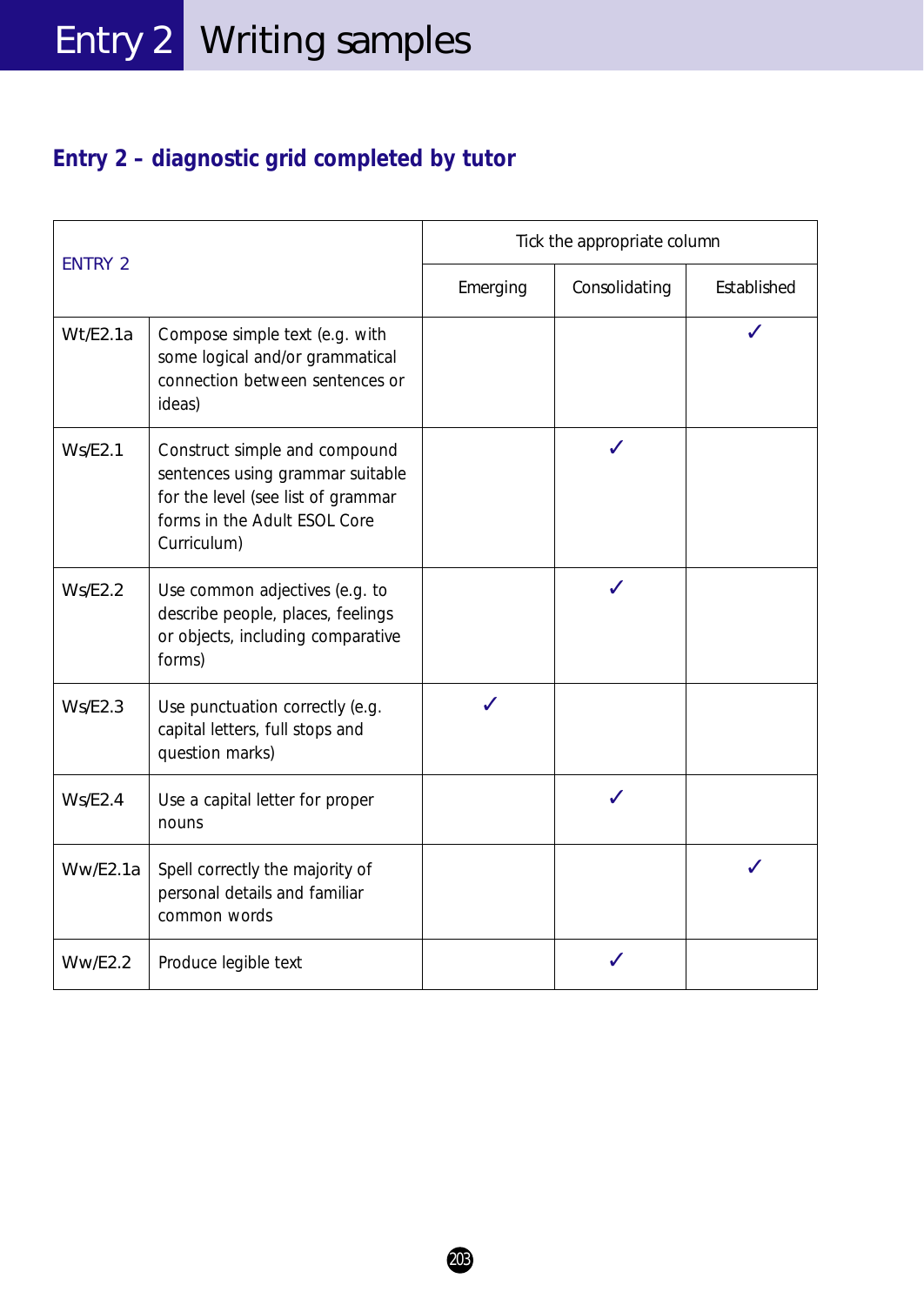## **Commentary on Entry 2 script**

| Wt/E2.1a<br>Compose<br>simple text                                 | E            | Although there is not a lot of grammatical connection between the sentences,<br>there is a logical sequence of information, and the learner clearly understands<br>how to form a simple cohesive text.                                                                                                                                                                                                                                                                                                                                                                                                                                                                                                                                                                                                                                                                                                                                                                                                                                                                 |
|--------------------------------------------------------------------|--------------|------------------------------------------------------------------------------------------------------------------------------------------------------------------------------------------------------------------------------------------------------------------------------------------------------------------------------------------------------------------------------------------------------------------------------------------------------------------------------------------------------------------------------------------------------------------------------------------------------------------------------------------------------------------------------------------------------------------------------------------------------------------------------------------------------------------------------------------------------------------------------------------------------------------------------------------------------------------------------------------------------------------------------------------------------------------------|
| <b>Ws/E2.1</b><br>Construct<br>simple and<br>compound<br>sentences | $\mathsf{C}$ | There does not appear to be a problem with forming simple sentences with<br>correct word order. There is some evidence of use of conjunctions to form a<br>compound sentence, with a correct use of but in the second sentence,<br>although the second example of this (but my mather) is not connected<br>either in meaning or punctuation to the previous sentence.<br>Attempts at more complex sentences lead to errors or omission of words or<br>sentence elements. However, this learner still needs to learn some aspects of<br>Entry 2 sentence structure. The more complex sentences would be at Entry 3<br>level.<br>This learner's ILP would therefore need to include learning to understand and<br>use compound sentences with simple conjunctions.                                                                                                                                                                                                                                                                                                       |
| <b>Ws/E2.2</b><br>Use<br>common<br>adjectives                      | eM/C         | There are examples of correct use of nice, hot and cold following is. However,<br>there is no evidence to show whether or not she can use adjectives in other<br>positions, or can use comparative forms correctly. The best advice would be<br>to investigate the learner's knowledge and use of adjectives further. To do this,<br>the speaking materials could be used, with the learner being asked to describe<br>a picture. Alternatively, it could be investigated during class activities. If work is<br>needed in this area, this can then be added to the ILP at a later stage.                                                                                                                                                                                                                                                                                                                                                                                                                                                                              |
| Ws/E2.3<br>Use<br>punctuation<br>correctly                         | еM           | The learner clearly understands the use of capital letters and full stops at<br>sentence boundaries. There are, however, some errors in capitalisation. It is<br>possible that this is just a result of not checking and editing, but there are<br>also some signs that she may have problems distinguishing between upper and<br>lower case letters. Note, for example, that a capital <i>i</i> is used correctly for the<br>first person singular, but not used correctly at the beginning of the fourth<br>sentence. This, along with the incorrectly used capitals in LONdon and Hot<br>suggest that this should be checked. The Literacy Entry 1 alphabet task (Task 1),<br>could be used to assess letter recognition, and she could also be asked to write<br>both upper and lower case letters.<br>There is no evidence of use of the question mark. Commas could have been<br>used in the list of family members in the sixth sentence, but and is used<br>instead. The Literacy Entry 2 punctuation task (Task 11) could be used to assess<br>these aspects. |

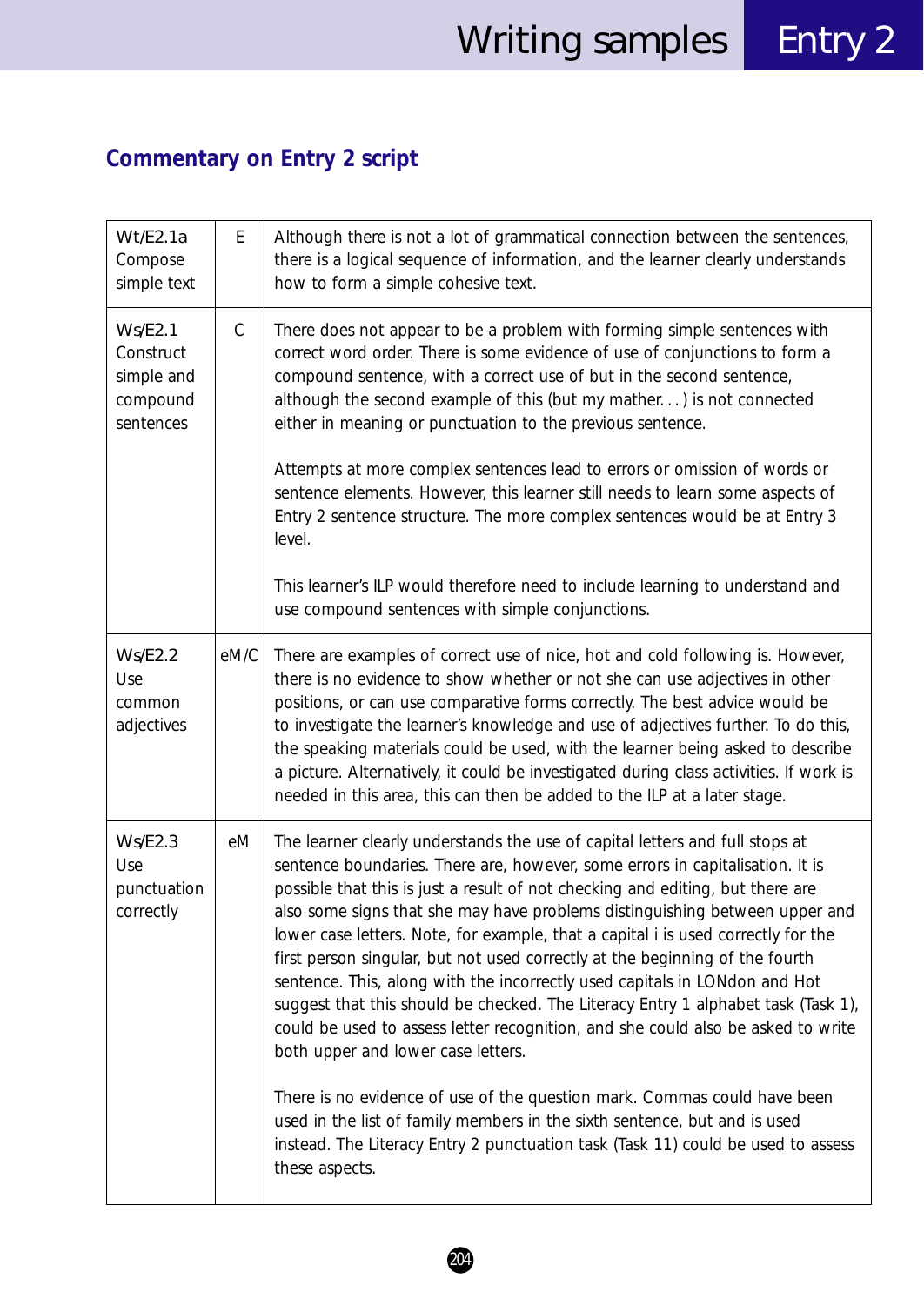## Entry 2 Writing samples

### **Commentary on Entry 2 script** *(continued)*

| Ws/E2.4<br>Use a<br>capital<br>letter for<br>proper<br>nouns                                               | $\mathcal{C}$ | The learner shows clear evidence of correct use of capitals in Saudi Arabia and<br>English. However, there is also an error in london. The comments made above<br>about the need to investigate use of upper and lower case in more depth also<br>apply here. It may be that the correct capitalisation is just because the words<br>are so familiar. It is possible that she may not be able to apply the rule to all<br>nouns, but also possible that she does not always clearly distinguish between<br>the formation of upper and lower case. |
|------------------------------------------------------------------------------------------------------------|---------------|---------------------------------------------------------------------------------------------------------------------------------------------------------------------------------------------------------------------------------------------------------------------------------------------------------------------------------------------------------------------------------------------------------------------------------------------------------------------------------------------------------------------------------------------------|
| WW/E2.1<br>Spell<br>correctly<br>the majority<br>of personal<br>details and<br>familiar<br>common<br>words | E             | The majority of personal details and common words are spelt correctly. The<br>error in <i>mather</i> may be a confusion with the spelling of <i>father</i> . The learner<br>does not appear to need to spend a lot of time on the spelling aspects of<br>Entry 2 – although this should nevertheless be monitored further as this is only<br>a small sample of writing.                                                                                                                                                                           |
| WW/E2.2<br>Produce<br>legible text                                                                         | C             | The writing has been redesigned to protect the learner's identity.<br>The handwriting did suggest there were some problems with letter formation,<br>which supports the points made above about upper and lower case.                                                                                                                                                                                                                                                                                                                             |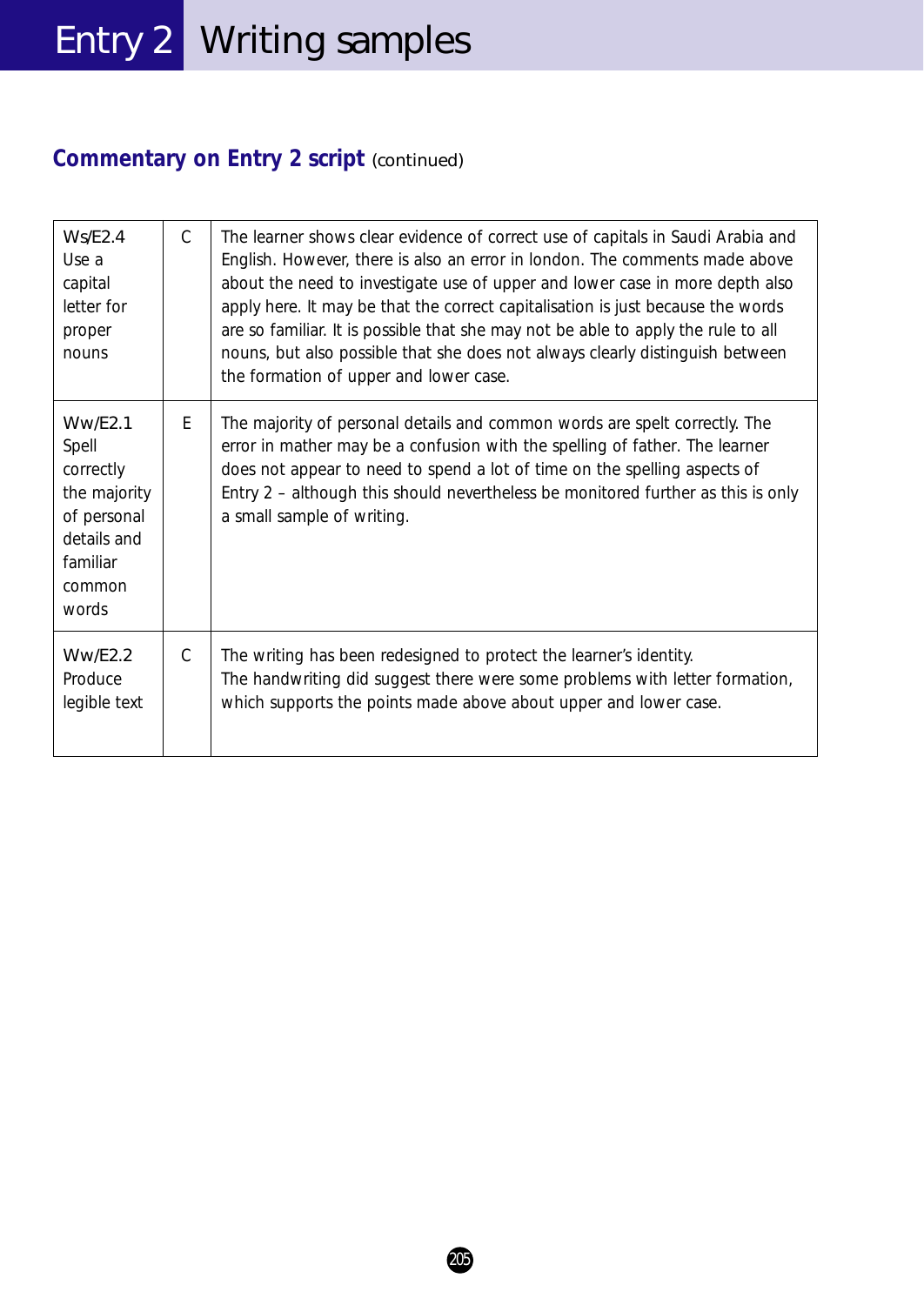#### **Conclusions and next steps**

The next steps would depend on the learner's situation and needs. The actual content of the ILP for writing would be decided in negotiation with the learner. For example, if she is learning along with others in an Entry 2 class, she is clearly not going to have any problems with Entry 2 work in writing. However, it would be important to investigate further the one area where she may not be at Entry 2, which is in the formation of upper and lower case letters and the use of capitalisation.

For spelling, the tutor has ticked the 'Established' column, as the learner does not appear to have problems with familiar common words. The suggestion is that in areas which are 'Established', the learner's skills should be assessed against the standards of the next level. In this case, however, where the learner is clearly working within Entry 2 for most aspects of writing, this would not be of any benefit. However, if she has specifically stated that she wishes to improve her spelling, it might then be useful to analyse her spelling against the Entry 3 criteria.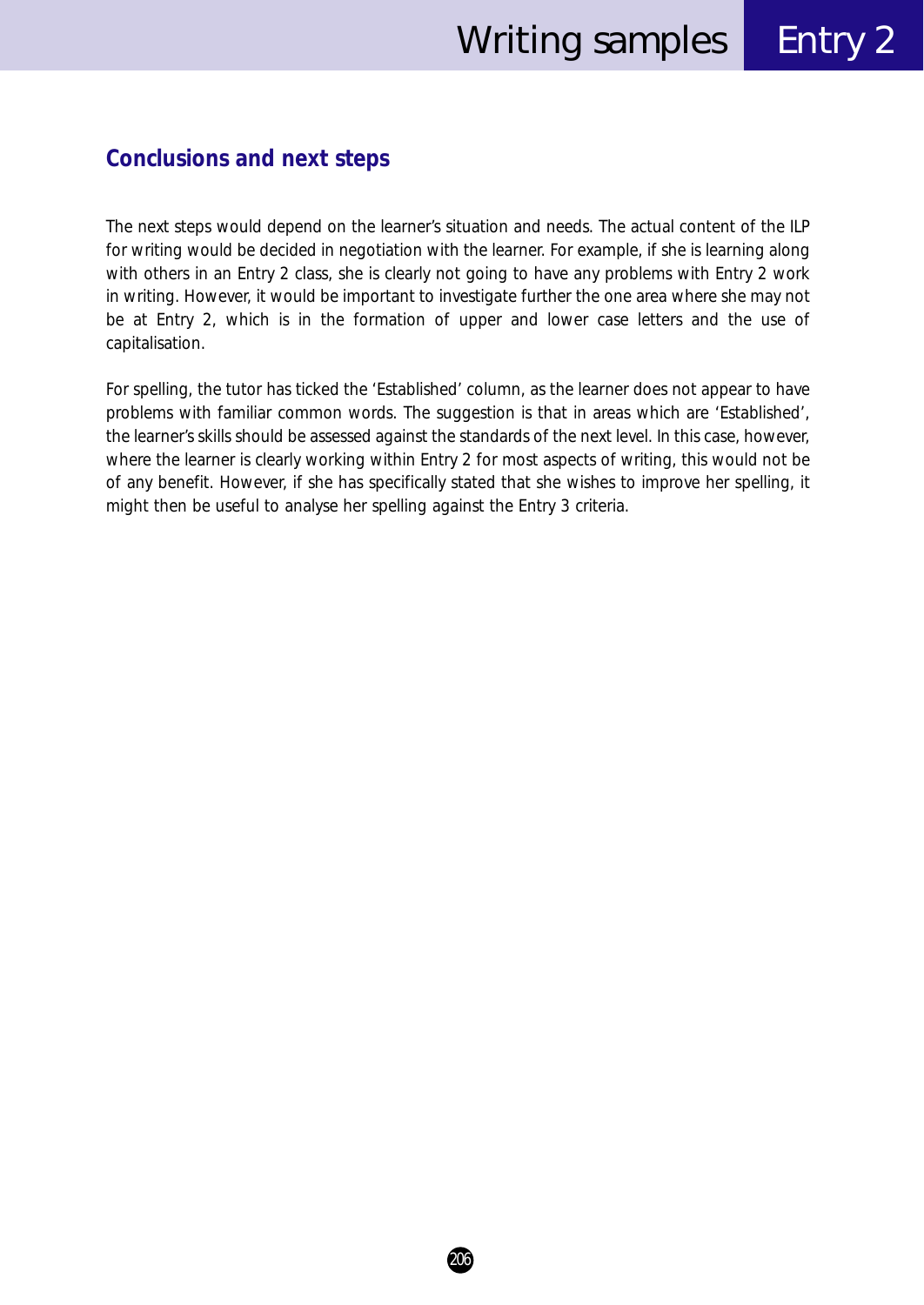## Entry 3 Writing samples

My name is Anne-Marie, I'm twenty three years old, I'm from France where I was born. I went to school there primary and secondary then I started to work in the factory. and sometimes late I worked in the shop.

Here in England you have many opportunities to have a good job and feel better; you have human rights, you every time someone to speak about your problem. I live there with my friend, after the English classes I will like to do informatique of technology.

in England you melting pot community so that you can know many ways of life. I hope to live here long time, get mariage and children.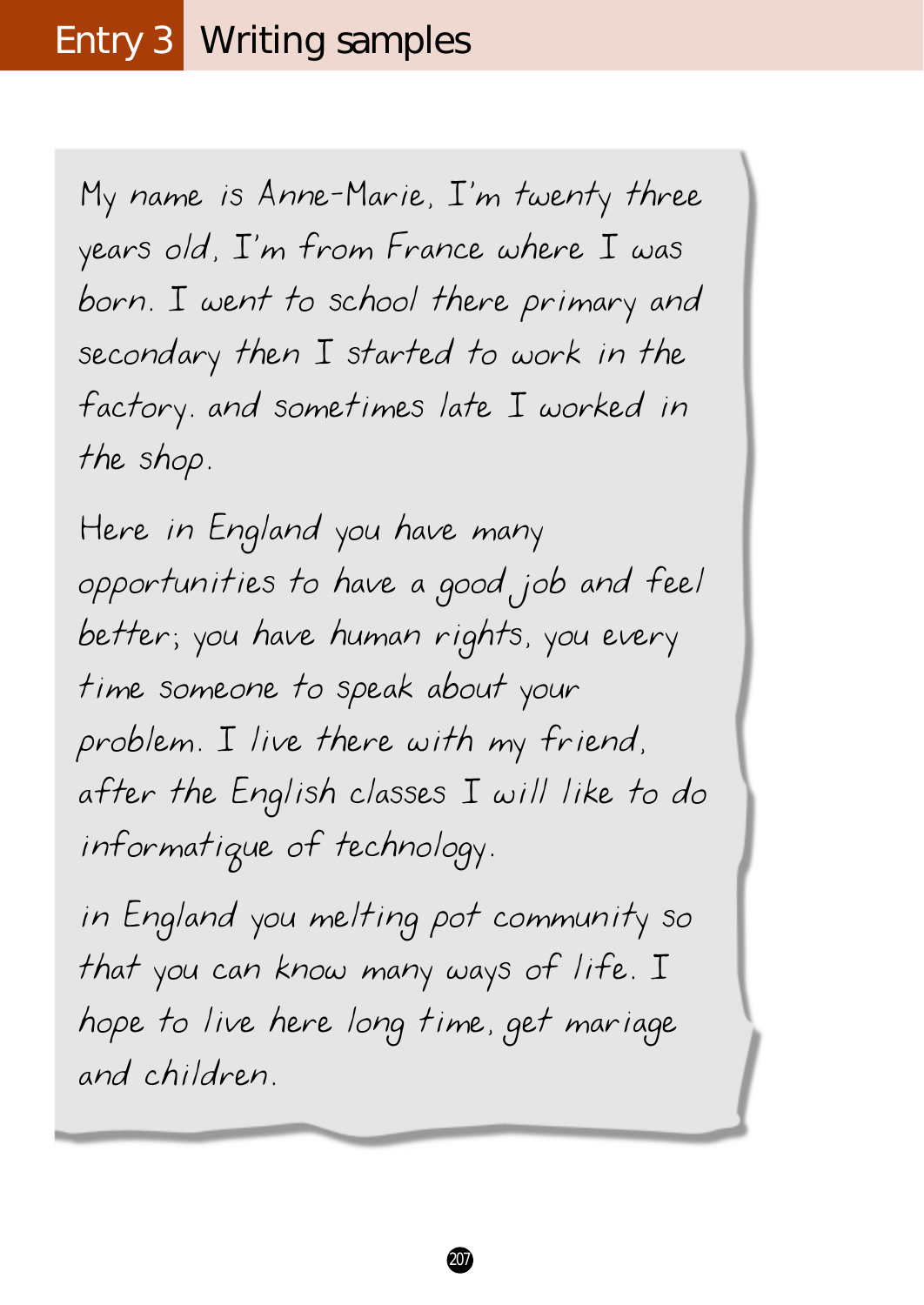## **Entry 3 – diagnostic grid completed by tutor**

| <b>ENTRY 3</b> |                                                                                                                                  | Tick the appropriate column |               |             |  |
|----------------|----------------------------------------------------------------------------------------------------------------------------------|-----------------------------|---------------|-------------|--|
|                |                                                                                                                                  | Emerging                    | Consolidating | Established |  |
| Wt/E3.2        | Plan and draft writing                                                                                                           |                             |               |             |  |
| Wt/E3.3a       | Sequence chronological writing<br>through the use of discourse<br>markers and conjunctions                                       |                             |               |             |  |
| Ws/E3.1a       | Write using complex sentences<br>(see the Adult ESOL Core<br>Curriculum for details of sentence<br>types suitable for the level) |                             |               |             |  |
| Ws/E3.2        | Use correct basic grammar<br>suitable for the level (see list of<br>grammar forms in the Adult ESOL<br>Core Curriculum)          |                             |               |             |  |
| Ws/E3.3        | Use punctuation correctly, e.g.<br>capital letters, full stops, question<br>marks, exclamation marks                             |                             |               |             |  |
| WW/ES.1        | Spell correctly common words and<br>relevant key words                                                                           |                             |               |             |  |
| WW/ES.2        | Produce legible text                                                                                                             |                             |               |             |  |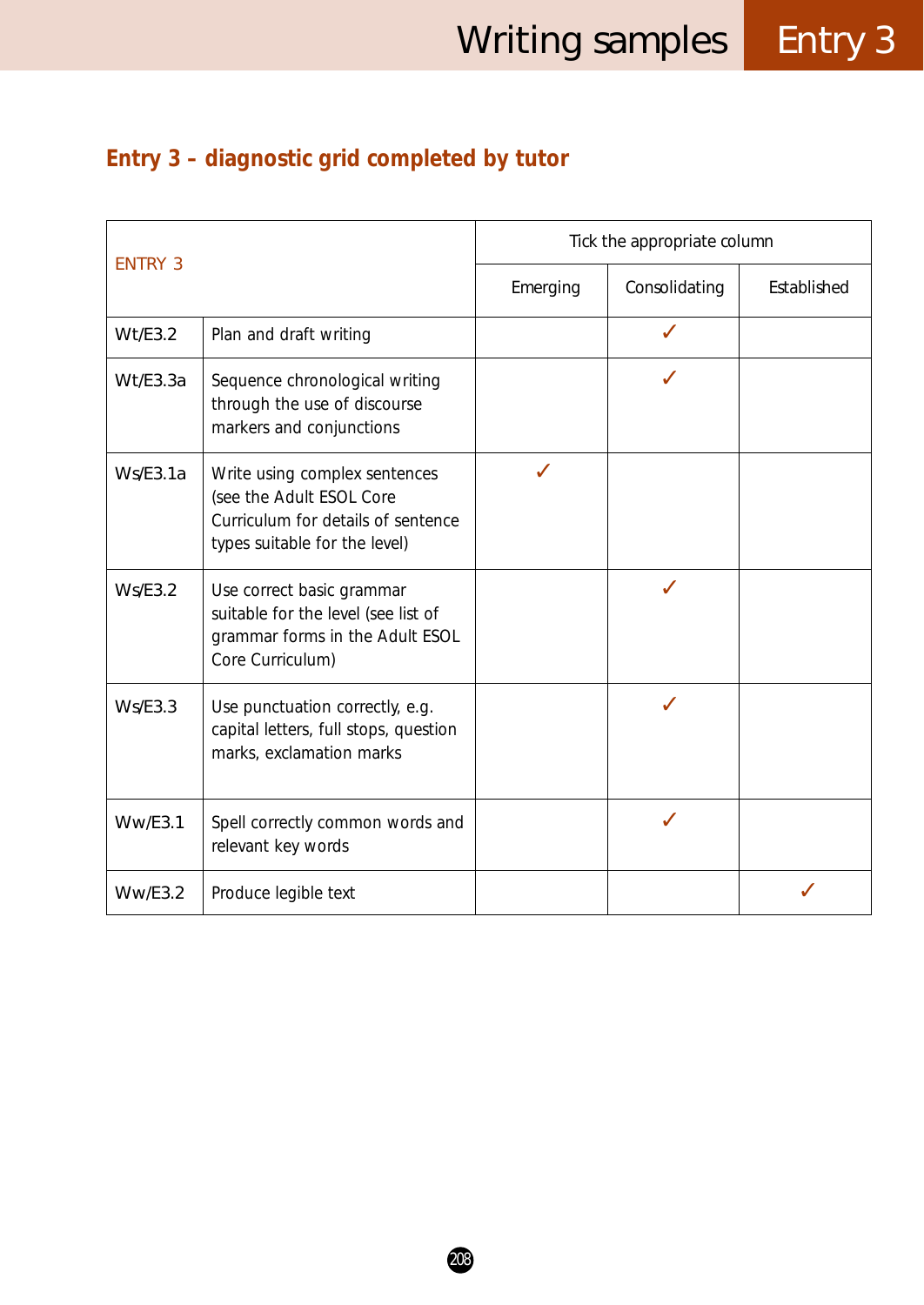## Entry 3 Writing samples

### **Commentary on Entry 3 script**

| Wt/E3.2<br>Organise<br>writing in<br>paragraphs           | $\mathsf{C}$  | Paragraphs are used. The division between the first and the second is logical,<br>but the second and third are more confused in their organisation. Each of<br>these paragraphs has general comments about England followed by some<br>personal information. A better arrangement would have been to have one<br>paragraph for each of these topics.<br>Further work on paragraph structure would be of benefit.                                                                                                                                                                      |
|-----------------------------------------------------------|---------------|---------------------------------------------------------------------------------------------------------------------------------------------------------------------------------------------------------------------------------------------------------------------------------------------------------------------------------------------------------------------------------------------------------------------------------------------------------------------------------------------------------------------------------------------------------------------------------------|
| Wt/E3.3<br>Sequence<br>chrono-<br>logical<br>writing      | $\mathsf{C}$  | The first paragraph demonstrates the use of chronological sequencing. Then is<br>used correctly, and sometimes late appears to be an attempt at some time<br>later. The learner would probably benefit from learning a wider range of<br>discourse markers.                                                                                                                                                                                                                                                                                                                           |
| <b>Ws/E3.1</b><br>Use<br>complex<br>sentences             | eM            | There is one example of a correctly formed relative clause in I'm from France<br>where I was born. Most sentences, however, are strings of simple sentences<br>divided by commas. Attempts at more complex sentence structure leads to<br>omission of verbs or problems with word order (e.g. the first sentence of<br>paragraph 2, and the first in paragraph 3).<br>Since the learner appears not to be entirely secure with compound sentences,<br>and is only beginning to attempt complex sentences, this area needs to be a<br>priority on the ILP.                             |
| <b>Ws/E3.2</b><br>Use correct<br>grammar<br>for level     | $\mathcal{C}$ | There are examples of correct use of grammatical forms which are at Entry 3 in<br>the curriculum. There are errors in the use of will instead of would, and an<br>example of article omission in long time.                                                                                                                                                                                                                                                                                                                                                                           |
| <b>Ws/E3.3</b><br>Use correct<br>punctuation<br>for level | eM/C          | Although commas are used in places where a full stop would be appropriate,<br>this appears to be because of problems deciding on sentence boundaries,<br>rather than confusion about the function of the full stop. Capital letters are<br>used at the beginning of most sentences, but are omitted in two places. There<br>is no opportunity to assess use of question marks or exclamation marks. There<br>is, however, an example of correct use of a semi-colon.<br>The Literacy Entry 3 punctuation task could be used to further investigate<br>knowledge of punctuation rules. |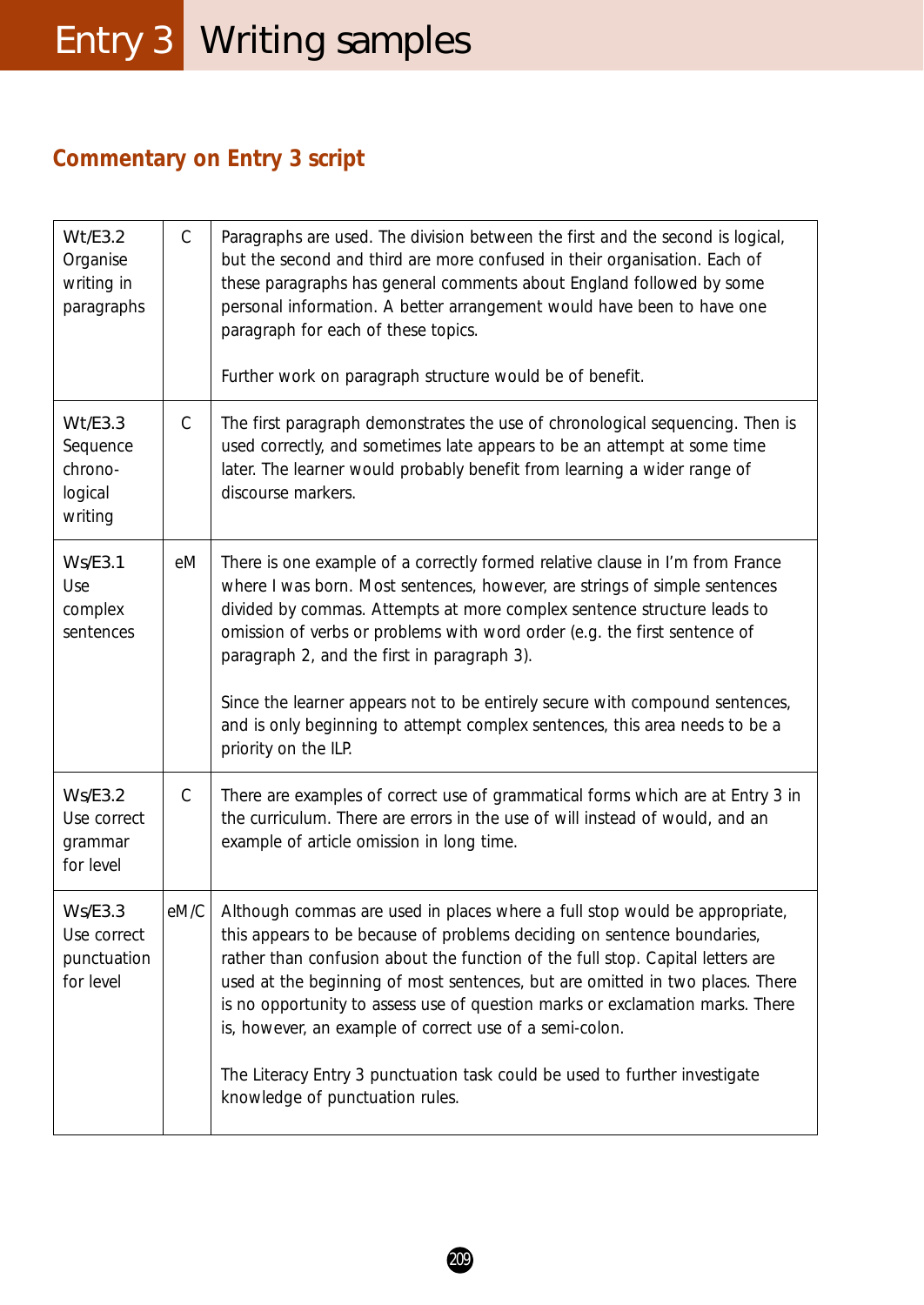# **Commentary on Entry 3 script** *(continued)*

| WW/ES.1<br>Spell<br>correctly<br>common<br>words and<br>key words | C | Spelling errors appear to be the result of interference from French<br>(informatique, mariage). Elsewhere, common words are spelt correctly, and<br>there are examples of correct spelling of more complex words (opportunities,<br>community). |
|-------------------------------------------------------------------|---|-------------------------------------------------------------------------------------------------------------------------------------------------------------------------------------------------------------------------------------------------|
| WW/ES.2<br>Produce<br>legible text                                | Ε | The writing has been redesigned to protect the learner's identity. Handwriting<br>was clear and legible.                                                                                                                                        |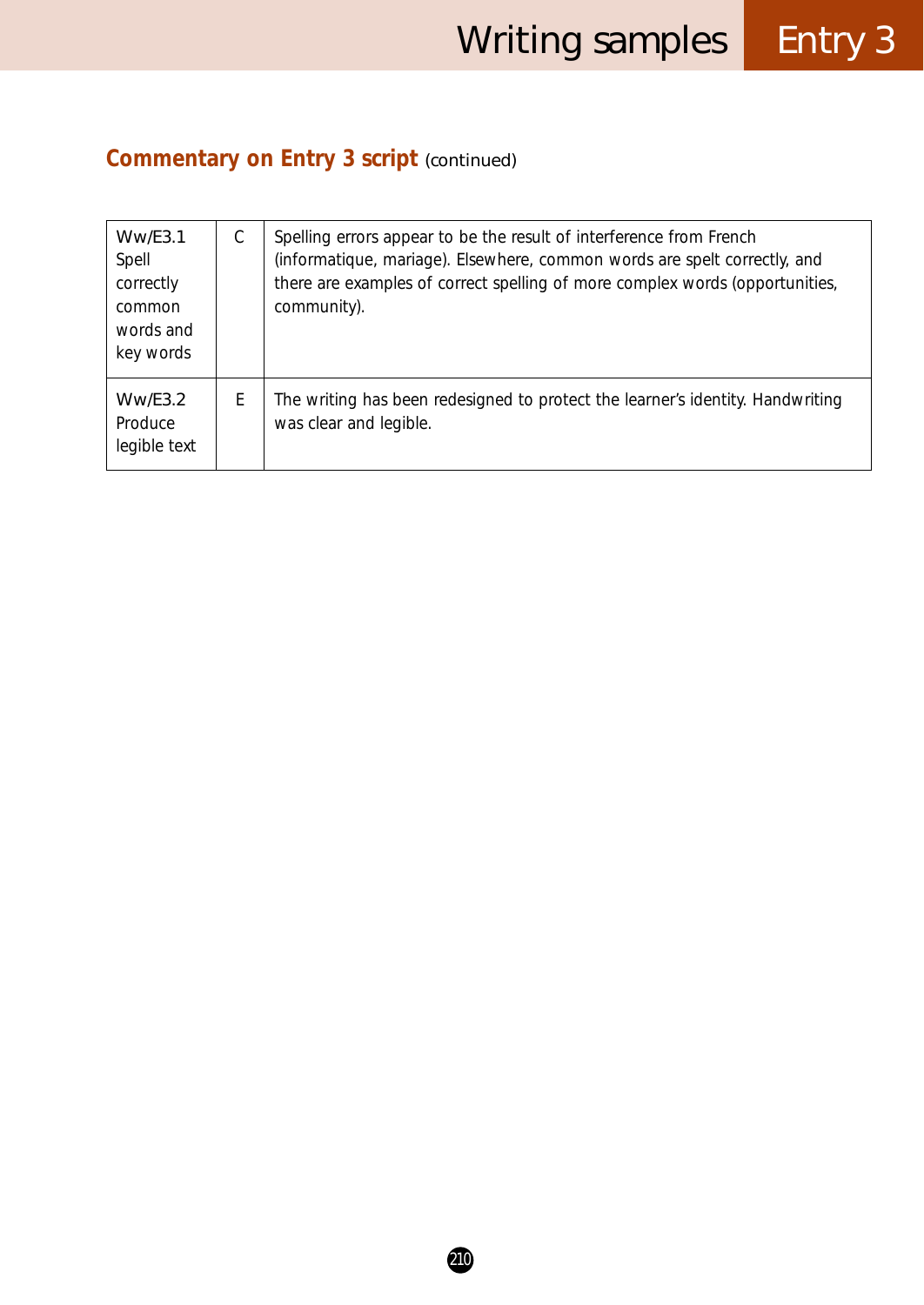# Entry 3 Writing samples

#### **Conclusions and next steps**

The next steps would depend on the learner's situation and needs. The actual content of the ILP for writing would be decided in negotiation with the learner. For example, if she is learning along with others in an Entry 3 class, she is clearly not going to have any problems with Entry 3 work in writing. However, there is one area where she does not meet the criteria for Entry 2, which is in the correct use of compound sentences. She needs to be secure in this area to provide a foundation for moving on to the use of complex sentences, and this therefore needs to be a priority on the ILP.

As mentioned in the commentary, it would be useful to investigate punctuation further, either by using the Literacy Entry 3 punctuation task, or by analysing other examples of the learner's writing. The comma splices in the text appear to be linked with the problems with sentence structure, but more evidence is needed for a full analysis of punctuation needs.

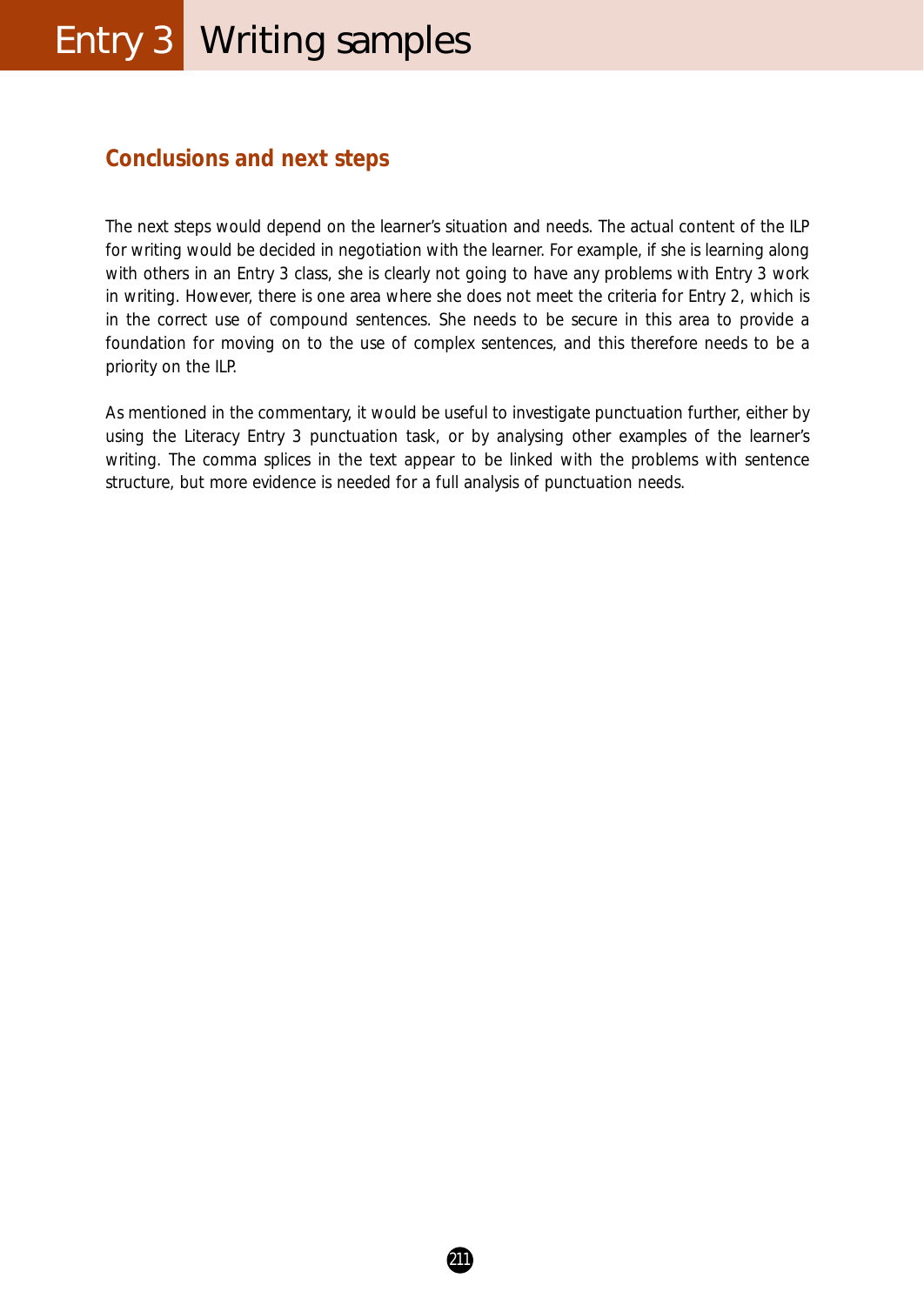My favourite TV programmes are live football matches, the Top of the pops, science documentry programmes and some films.

l love watching football matches. When l am watching any matches in TV specially when it is live l feel myself very happy. l enjoy watching it. l feel that l am playing with them, l kick the ball before the player kick it and l tackle before the players rich the ball and also l score the goal with a best action. Al these feeling happen to me when l am watching live footbal matches because l use to play football in my contry and nothing more enjoyable than playing football for me.

The second programme is watching Top of the pops. lt is very interesting for me to know which music is number one and which on is in the chart. l see new singers and new songs, some funny songs and some very nice songs. l follow the Top of the pops every Friday at 7.00 pm.

l like to see science programme about the earth, animals, stars and many other things about this world. l learn many things from this sort of films. l enjoy this sort of programmes very much.

l look for the good films in TV magazines and l ask about the films. I like the historic films like Gladiator and documentry films and some comedy films.

212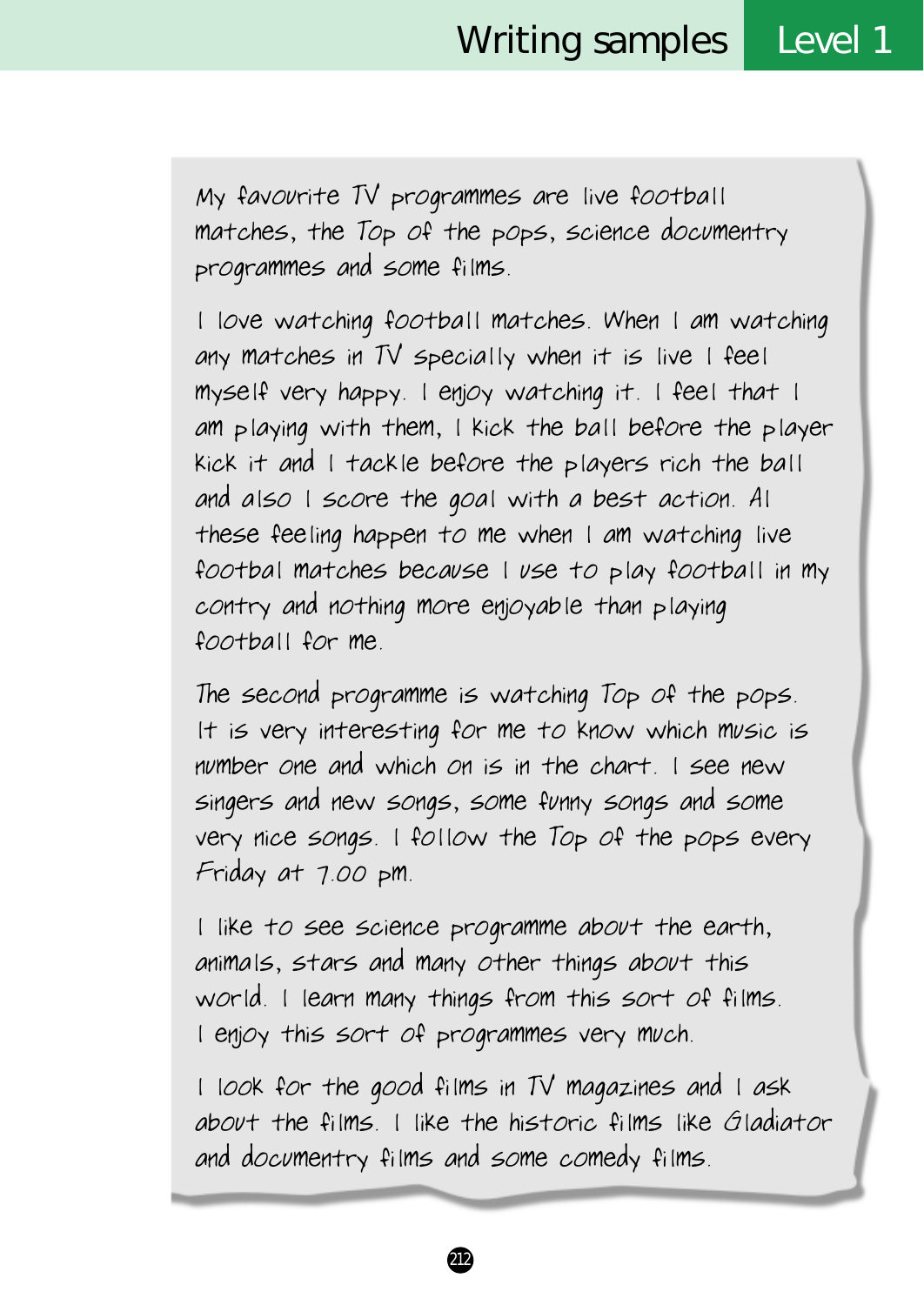# **Level 1 – diagnostic grid completed by tutor**

|                |                                                                                                                                  | Tick the appropriate column |               |             |
|----------------|----------------------------------------------------------------------------------------------------------------------------------|-----------------------------|---------------|-------------|
| LEVEL 1        |                                                                                                                                  | Emerging                    | Consolidating | Established |
| Wt/L1.3        | Present information in a logical<br>sequence, using paragraphs<br>where appropriate                                              |                             |               |             |
| Ws/L1.1a       | Write using complex sentences<br>(see the Adult ESOL Core<br>Curriculum for details of sentence<br>types suitable for the level) |                             |               |             |
| Ws/L1.2        | Use correct grammar suitable for<br>the level (see list of grammar<br>forms in the Adult ESOL Core<br>Curriculum)                |                             |               |             |
| Ws/L1.3        | Punctuate sentences correctly,<br>and use punctuation so that<br>meaning is clear                                                |                             |               |             |
| <b>Ww/L1.1</b> | Spell correctly words used most<br>often in work, studies and daily<br>life                                                      |                             |               |             |
| <b>Ww/L1.2</b> | Produce legible text                                                                                                             |                             |               |             |

213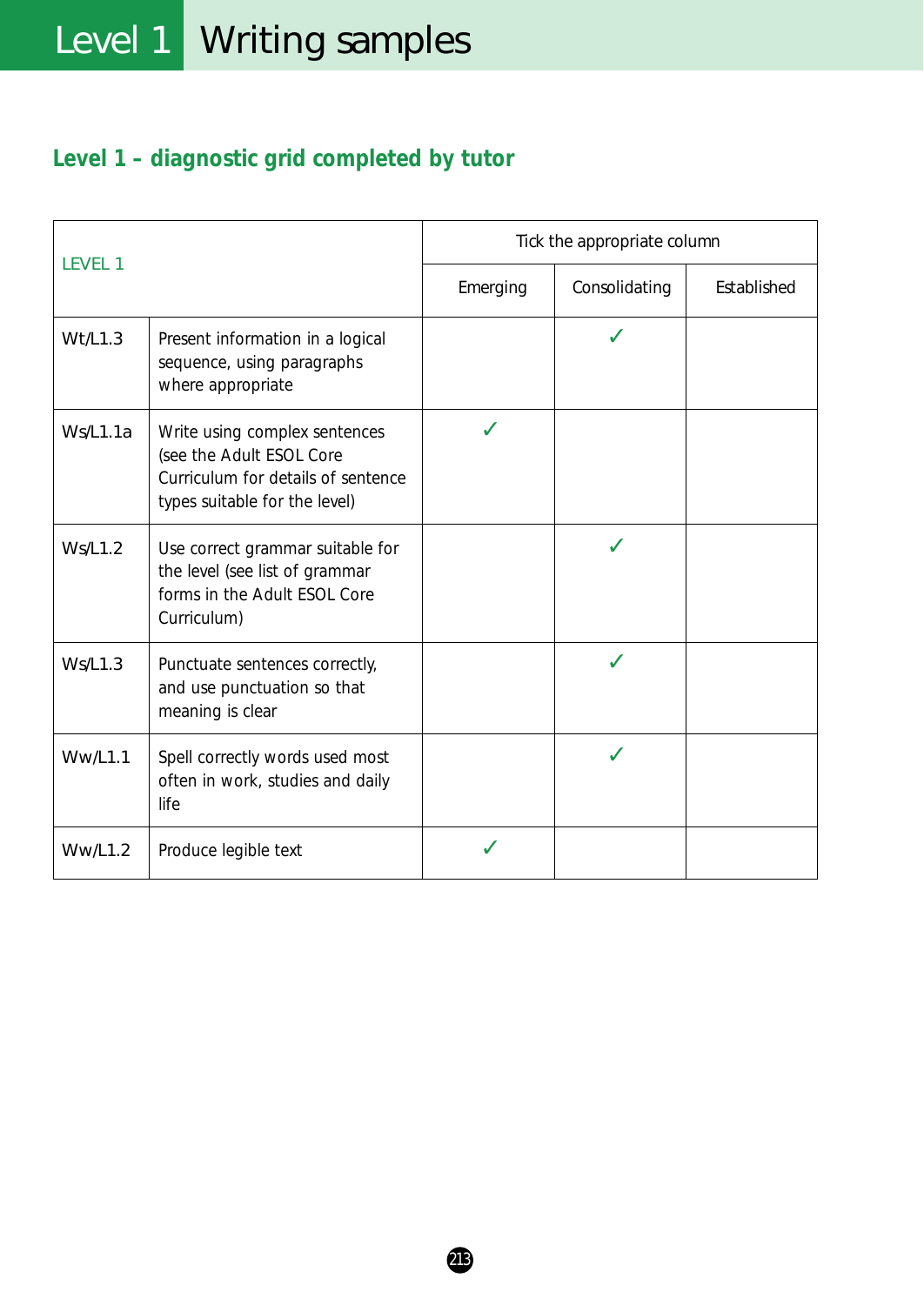# **Commentary on Level 1 script**

| Wt/L1.3<br>Present<br>information<br>in logical<br>sequence | $\mathsf{C}$ | The text has a logical structure and paragraphs are used appropriately. The<br>opening paragraph introduces the writer's four favourite types of programme,<br>and the succeeding paragraphs then describe each type in turn.<br>It would probably be advisable to check further with other types of writing, to<br>establish whether text organisation is as secure when the task is more complex.                                                                                                                                                                                                                                                                                   |
|-------------------------------------------------------------|--------------|---------------------------------------------------------------------------------------------------------------------------------------------------------------------------------------------------------------------------------------------------------------------------------------------------------------------------------------------------------------------------------------------------------------------------------------------------------------------------------------------------------------------------------------------------------------------------------------------------------------------------------------------------------------------------------------|
| <b>Ws/L1.1</b><br>Use<br>complex<br>sentences               | еM           | Simple and compound sentence structure is secure, and there are signs that<br>the learner is experimenting with lengthening sentences and increasing the<br>range of sentence types used. There is some indication that attempts at<br>longer and more complex sentences may lead to errors or omissions (e.g. the<br>final sentence in the second paragraph). Other sentences are short and simple<br>(e.g. in paragraph 4), or are made longer by using a string of conjunctions<br>(e.g. I feel that I am playing in paragraph 2).<br>The learner would probably benefit from learning a wider range of sentence<br>connectives and increasing the variety of sentence types used. |
| <b>Ws/L1.2</b><br>Use<br>grammar<br>suitable for<br>level   | $\mathsf{C}$ | Grammatical forms which are part of the curriculum at lower levels are mainly<br>secure. The writing does not use a wide range of grammatical forms, but there<br>is a good standard of accuracy in those used. An area which clearly needs<br>working on is in the use of phrasal quantifiers and determiners and singular/<br>plural distinctions, e.g.<br>Al these feelings<br>science programme<br>this sort of films                                                                                                                                                                                                                                                             |
| <b>Ws/L1.3</b><br>Punctuate<br>correctly                    | $\mathsf{C}$ | Sentence punctuation is correct, there are examples of the use of commas in<br>lists, and commas are correctly used to separate clauses in the second<br>paragraph. However, there are also examples of missing commas (e.g. in the<br>second sentence of paragraph 2).<br>There are no examples of other areas of punctuation. To check knowledge of<br>punctuation further, the Literacy Level 1 punctuation task could be used<br>(Task 5).                                                                                                                                                                                                                                        |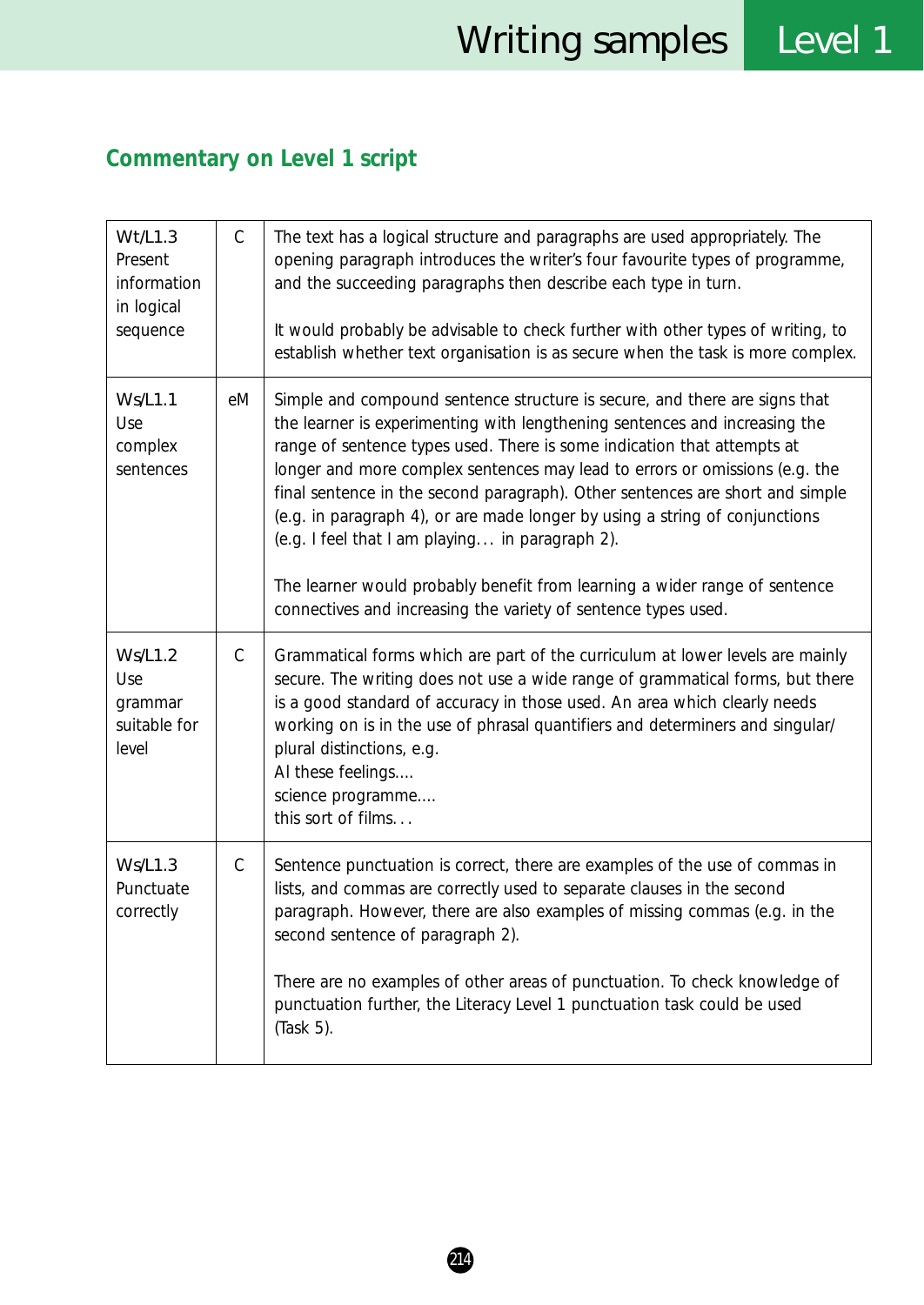# **Commentary on Level 1 script** *(continued)*

| <b>Ww/L1.1</b><br>Spell<br>correctly      | $\mathcal{C}$ | Spelling errors are infrequent (documentry, rich). There are words which are<br>spelt correctly in one place but incorrectly in another, which suggests an<br>editing lapse rather than lack of knowledge of the correct spelling<br>(football/footbal, all/Al, one/on). The learner could be asked to correct these to<br>ascertain whether there is a need for better editing or a spelling problem. |
|-------------------------------------------|---------------|--------------------------------------------------------------------------------------------------------------------------------------------------------------------------------------------------------------------------------------------------------------------------------------------------------------------------------------------------------------------------------------------------------|
| <b>Ww/L1.2</b><br>Produce<br>legible text | eM            | The writing has been redesigned to protect the learner's identity. The<br>handwriting was legible, but was not very consistent in the size or formation<br>of letters, and most letters were not joined up. The learner would probably<br>benefit from some handwriting practice.                                                                                                                      |

215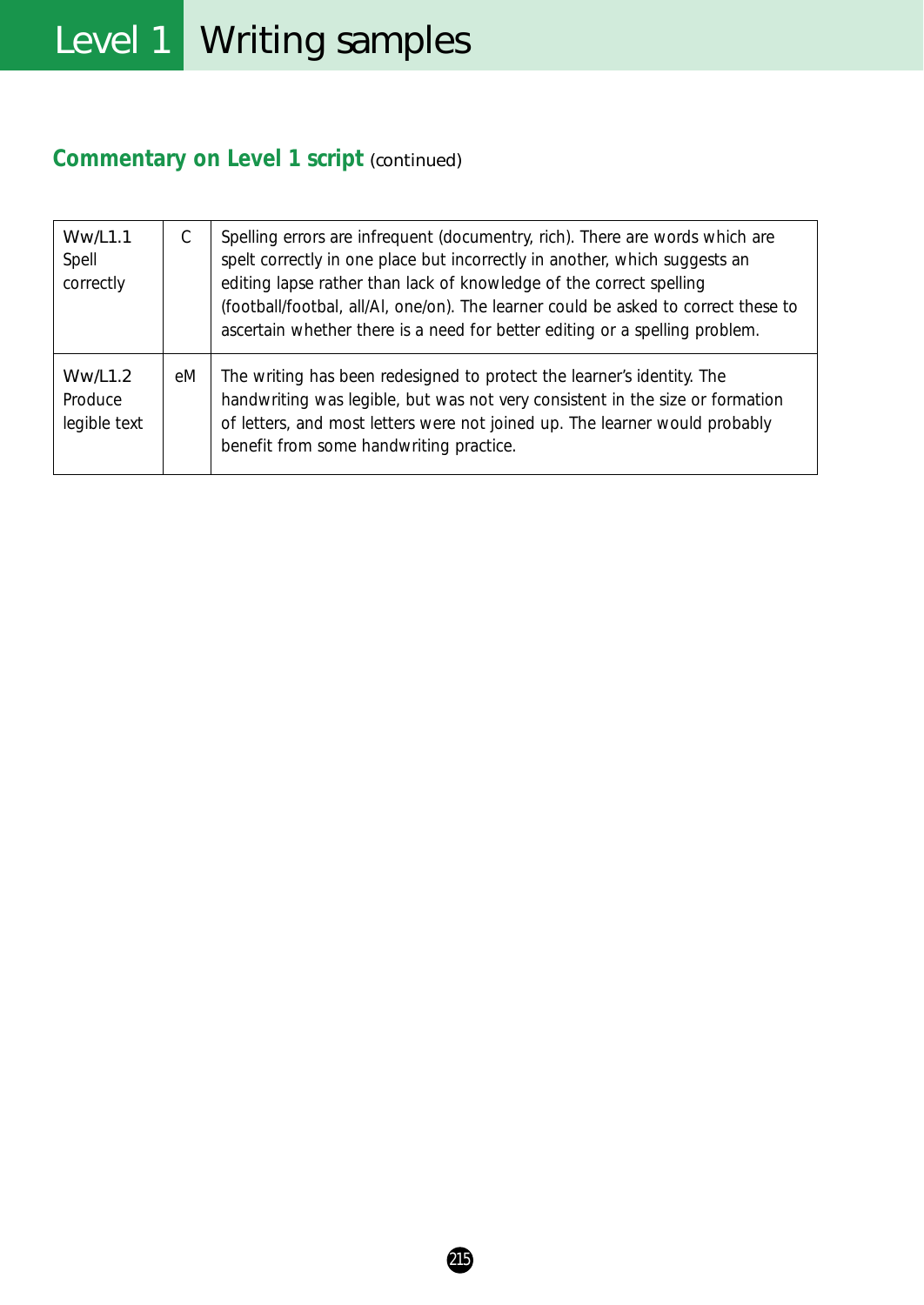#### **Conclusions and next steps**

This learner is working within Level 1 in most aspects of writing apart from handwriting, where some more basic practice would be beneficial. The next steps would depend on the learner's situation and needs. The actual content of the ILP for writing would be decided in negotiation with the learner.

On the evidence of this piece of writing, he needs to work on extending and consolidating the range of sentence types, vocabulary and grammatical forms used. In particular, complex sentence structure is not secure; there are examples of correct use of relative clauses, but there are other places where short, simple sentences are used when more complex sentences would make the writing more fluent.

If the learner currently writes for either work or study purposes, useful information could be gained by looking at some examples of writing done for a real-life purpose, and by discussing with the learner which aspects he feels he most needs to improve.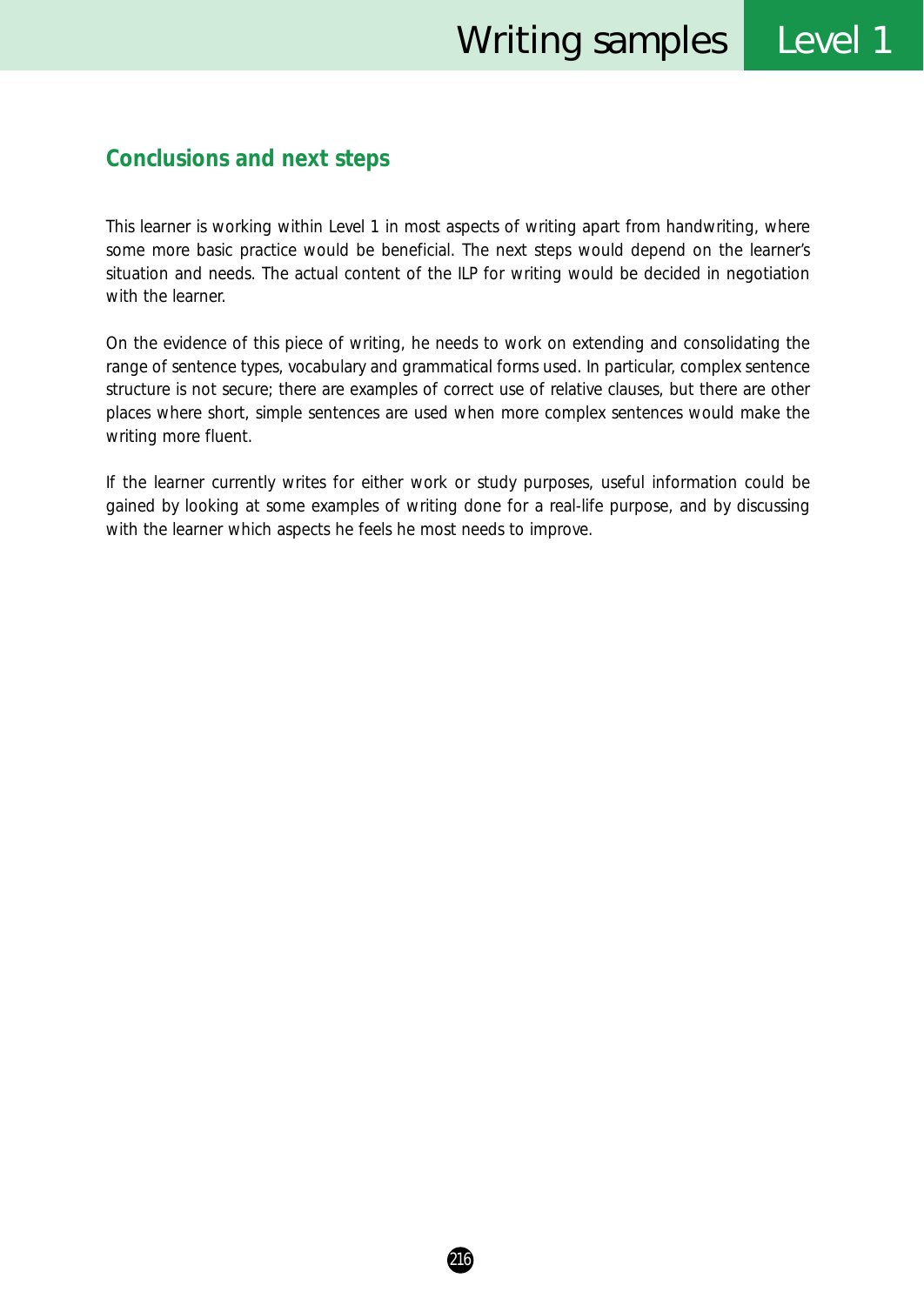Mister Mandela the ex-president of South Africa is one of the few people who have inspired me as an African person. He tops my list because of who he is and what he does. He spent 27 years in jail for what he beleives was right.

There were time he was asked to give up his beleif for freedom but he refused to do so. He fought for the liberation of the black man and woman of South Africa.

He also fought for equal right between black people and white people before he went to prison. When he was finaly released in 1990, every black person in South Africa was hoping that he will declare war to white people who kept him in prison for so long. He came out of prison and forgave those who oppresed him.

In 1994, when he was elected president of South Africa, he created a rainbow nation. He welcomed the white man in his government. He wanted to work side by side with those who jailed him for 27 years.

He said that he went to jail and stayed in jail so that people should have equal right. White and black people in South Africa have equal right today. This is something that is very rare in African country. Mr Mandela has inspired me because of his integrity and love he has shown to his enemy of yesterday.

He actualy said that, there have never been an enemy but an adversary. He has done more than most religious people will do in this world. If all the African presidents could learn from this man, we will see a brighter tomorrow in Africa. Mandela is my hero. God bless him and God bless Africa.

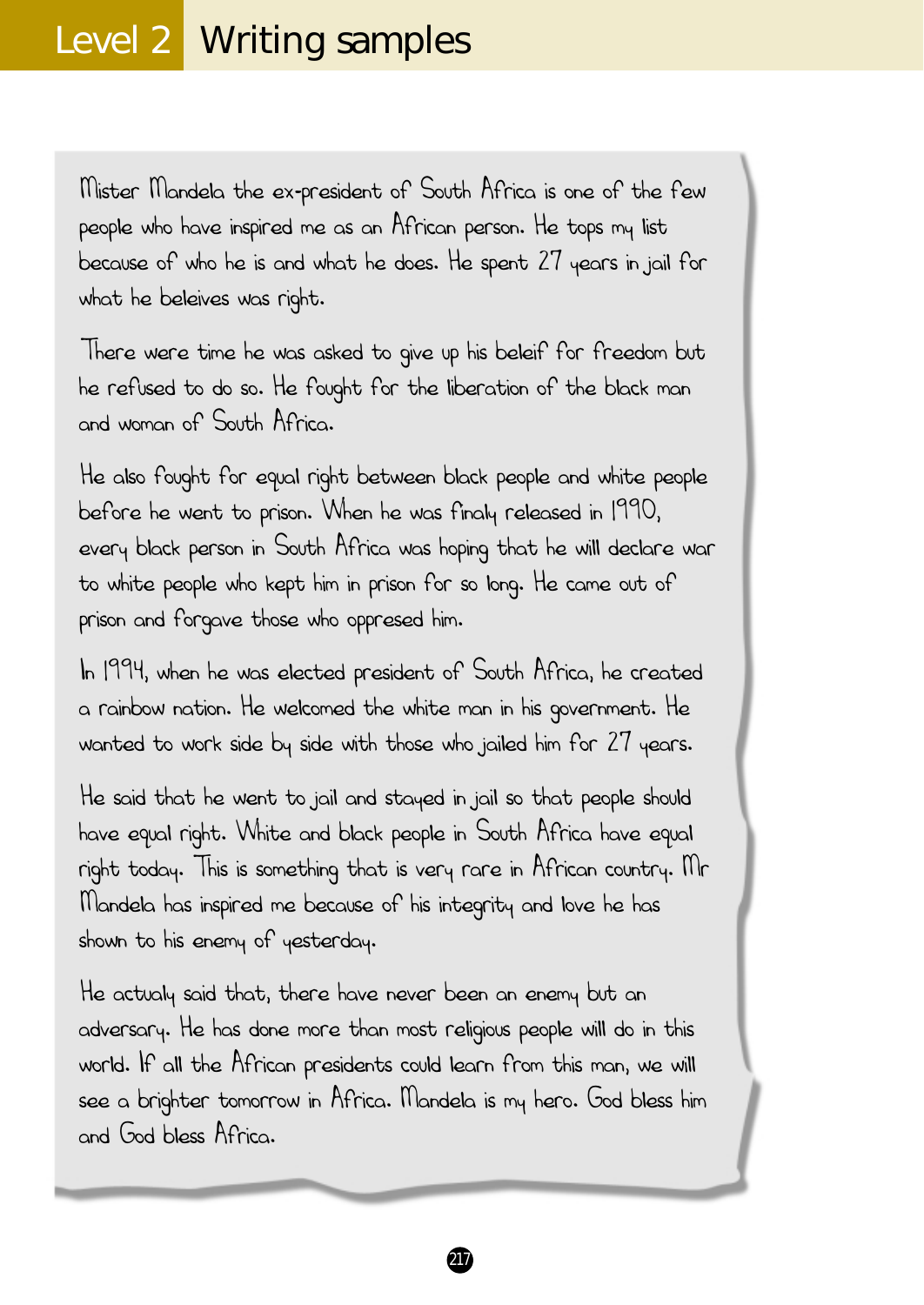# **Level 2 – diagnostic grid completed by tutor**

|                |                                                                                                                            | Tick the appropriate column |               |             |
|----------------|----------------------------------------------------------------------------------------------------------------------------|-----------------------------|---------------|-------------|
| <b>LEVEL 2</b> |                                                                                                                            | Emerging                    | Consolidating | Established |
| Wt/L2.3        | Present information and ideas in<br>a logical or persuasive sequence,<br>using paragraphs where<br>appropriate             |                             |               |             |
| Ws/L2.1        | Construct complex sentences<br>(see Adult ESOL Core Curriculum<br>for details of sentence types<br>suitable for the level) |                             |               |             |
| Ws/L2.2        | Use correct grammar suitable for<br>the level (see list of grammar<br>forms in the Adult ESOL Core<br>Curriculum)          |                             |               |             |
| Ws/L2.3        | Use pronouns so that their<br>meaning is clear                                                                             |                             |               |             |
| Ws/L2.4        | Punctuate sentences correctly,<br>and use punctuation accurately                                                           |                             |               |             |
| Ww/L2.1        | Spell correctly words used most<br>often in work, studies and daily<br>life                                                |                             |               |             |
| Ww/L2.2        | Produce legible text                                                                                                       |                             |               |             |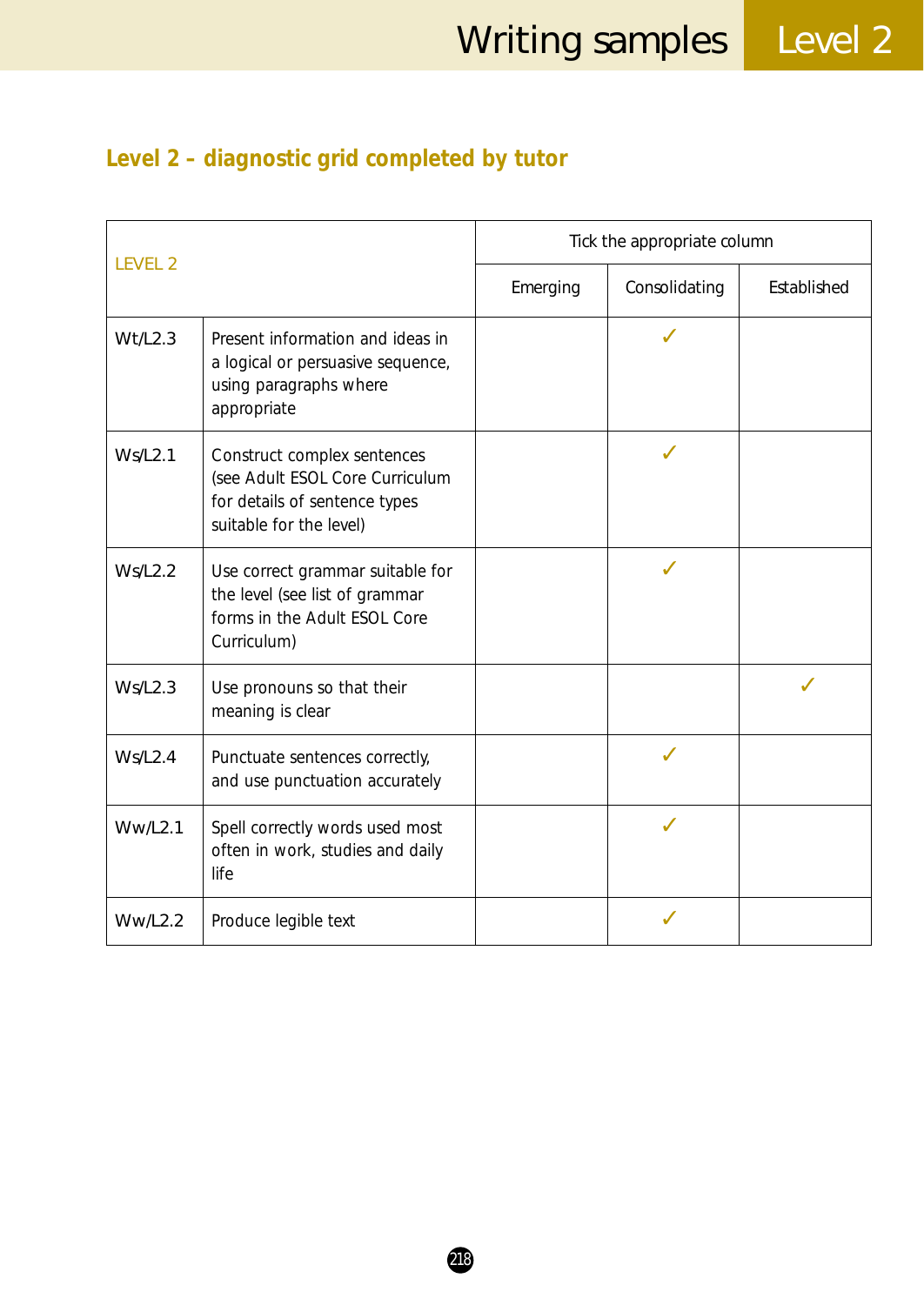# **Commentary on Level 2 script**

| Wt/L2.3<br>Present<br>information<br>in logical or<br>persuasive<br>sequence  | $\mathsf{C}$  | The text has a logical structure which uses the events of Mandela's life as a<br>framework for the expression of the writer's views. The first paragraph<br>introduces the subject, and the final paragraph summarises the writer's<br>message.<br>In some places, the connection between sentences could be strengthened to<br>make the meaning and the message clearer. For example, the final sentence of<br>paragraph 3 needed more connection to the previous one to strengthen the<br>contrast between what people wanted Mandela to do and what he actually did<br>(e.g. use of however). |
|-------------------------------------------------------------------------------|---------------|--------------------------------------------------------------------------------------------------------------------------------------------------------------------------------------------------------------------------------------------------------------------------------------------------------------------------------------------------------------------------------------------------------------------------------------------------------------------------------------------------------------------------------------------------------------------------------------------------|
| <b>Ws/L2.1</b><br>Use a<br>range of<br>sentence<br>structure                  | $\mathsf{C}$  | The learner is clearly able to use a range of sentence structures correctly,<br>including quite complex sentences with several subordinate clauses.<br>However, selection of appropriate sentence structure is not entirely secure.<br>For example, in the fifth paragraph, several short simple sentences are used,<br>which interrupts the fluency of the argument.<br>The learner probably needs to develop skills in effective choice of sentence<br>structure.                                                                                                                              |
| <b>Ws/L2.2</b><br>Use correct<br>grammar<br>for level                         | $\mathcal{C}$ | The only consistent error of which there is evidence here is in the use of plural s<br>(e.g. equal right, African country). This may be an editing problem rather<br>than a grammatical problem, and it would be useful to ask the learner to<br>check and, if possible, correct this and other errors.                                                                                                                                                                                                                                                                                          |
| Ws/L2.4<br>Use<br>pronouns<br>so that<br>their<br>meaning is<br>clear         | E             | A range of pronouns is used correctly and appropriately.                                                                                                                                                                                                                                                                                                                                                                                                                                                                                                                                         |
| <b>Ws/L2.4</b><br>Punctuate<br>correctly,<br>use a<br>range of<br>punctuation | $\mathsf{C}$  | The range of punctuation used is not wide, and there are some errors in the<br>use of commas to separate clauses.<br>It would be useful to ask the learner to try the Literacy Level 2 punctuation<br>task (Task 7).                                                                                                                                                                                                                                                                                                                                                                             |

219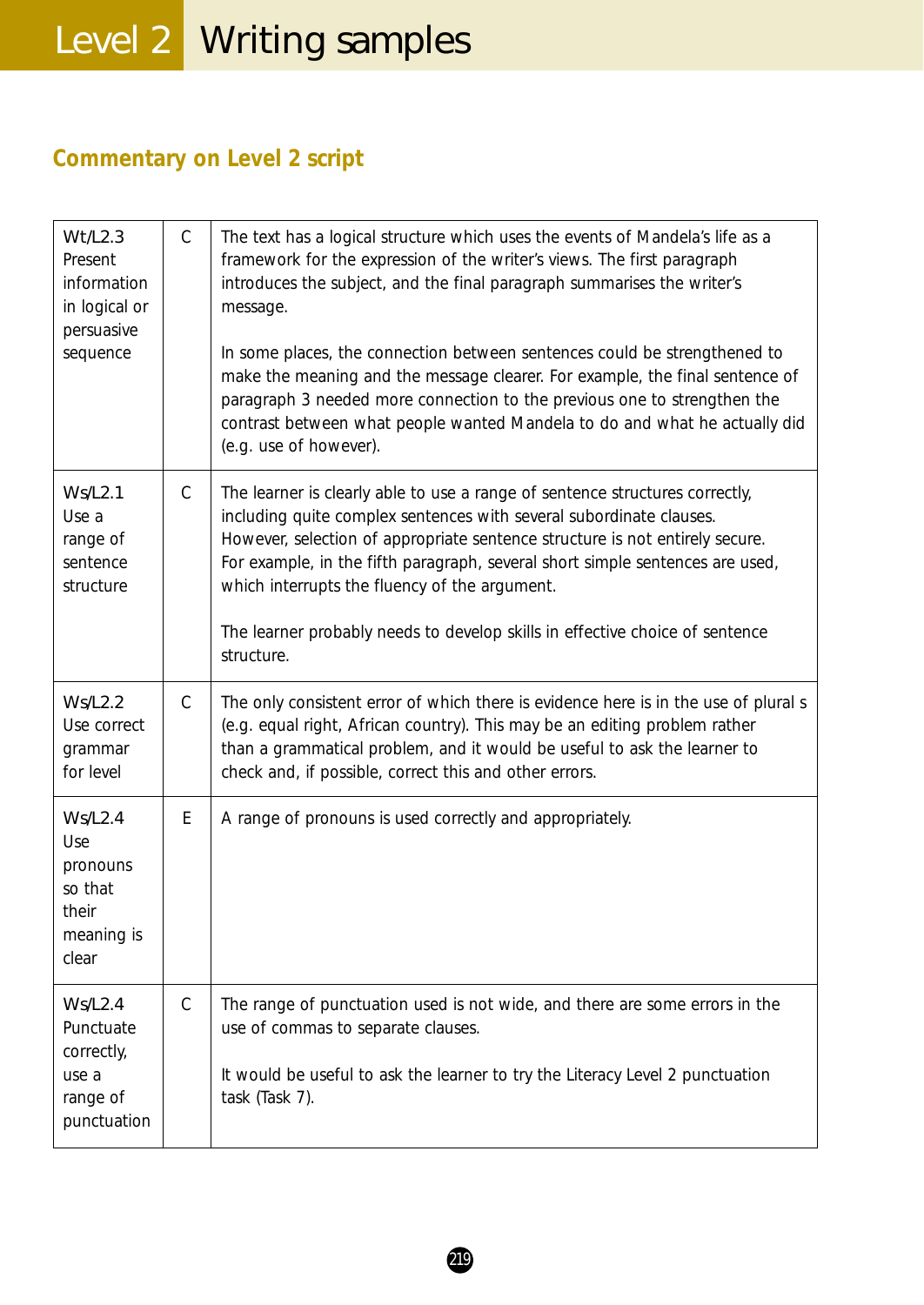## **Commentary on Level 2 script** *(continued)*

| Ww/L2.1<br>Spell<br>correctly<br>words used<br>most often | $\mathcal{C}$ | There are some spelling errors in words with double consonants (finaly,<br>oppresed, actualy). There is also an error in beleive/beleif. Some other quite<br>complex words are correctly spelt, e.g. integrity, adversary.<br>As with the grammatical errors, it would be useful to see if the learner can<br>correct these. If he is unable to do so, revision of relevant spelling rules needs<br>to be included on the ILP. |
|-----------------------------------------------------------|---------------|--------------------------------------------------------------------------------------------------------------------------------------------------------------------------------------------------------------------------------------------------------------------------------------------------------------------------------------------------------------------------------------------------------------------------------|
| Ww/L2.2<br>Produce<br>legible text                        | С             | The writing has been redesigned to protect the learner's identity.<br>Handwriting was legible, although with some effort in parts. For informal<br>purposes, it would probably not be a problem. However, for formal writing<br>which needs to be handwritten, it would not give a good impression.                                                                                                                            |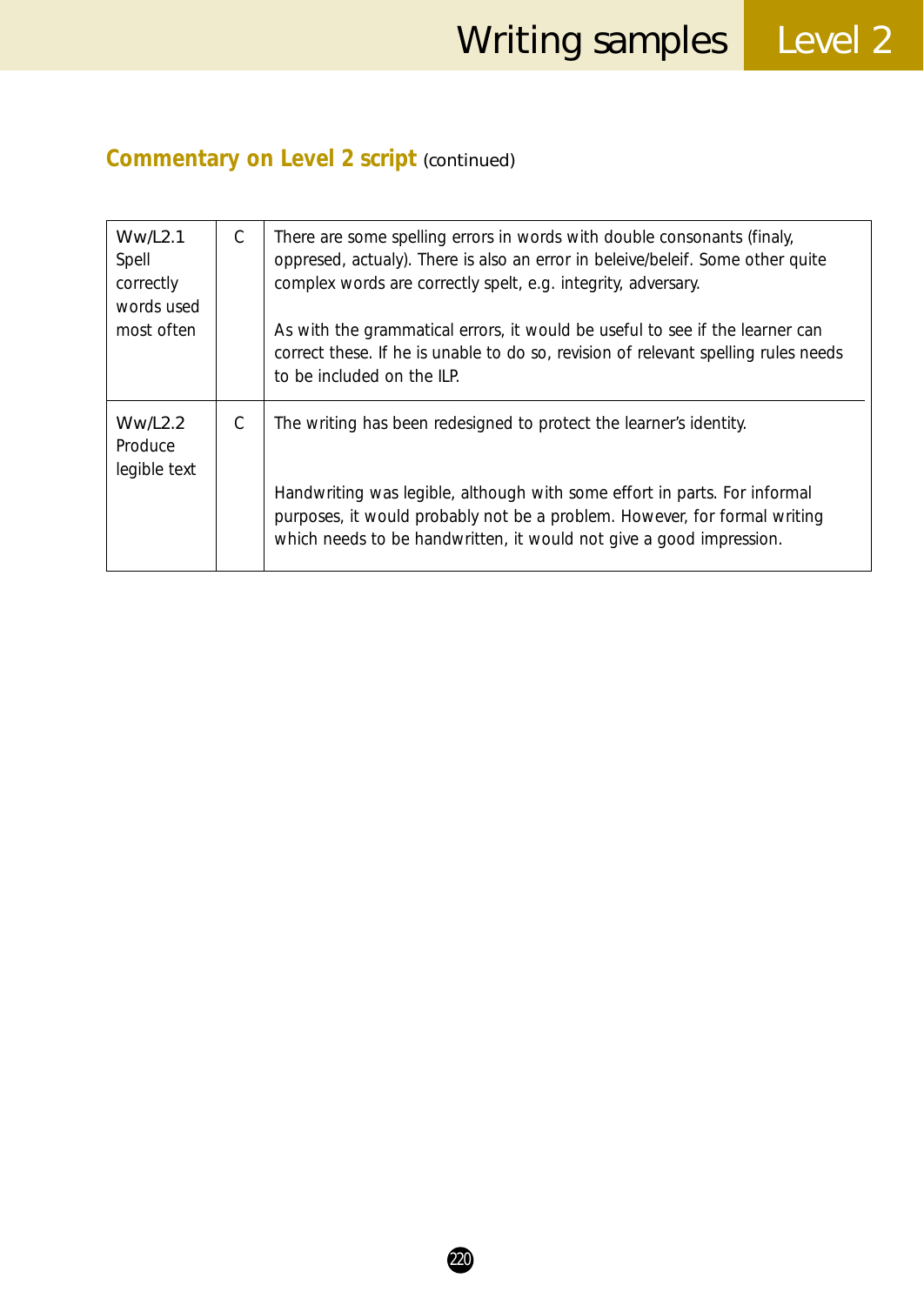# Level 2 | Writing samples

#### **Conclusions and next steps**

The next steps would depend on the learner's situation and needs. The actual content of the ILP for writing would be decided in negotiation with the learner.

If the learner currently writes for either work or study purposes, useful information could be gained by looking at some examples of writing done for a real-life purpose, and by discussing with the learner which aspects s/he feels s/he most needs to improve.

On the evidence of this piece of writing, the learner can write fluently and persuasively, with a logical structure and a range of sentence types. S/he would benefit from ensuring careful editing and from discussing how to select and vary sentence structure to achieve the desired effects.

The issue of whether handwriting needs to improve depends very much on the learner's present and future needs. If most handwriting is likely to be for informal purposes, with other writing done on a word processor, it may not be something the learner wants to spend time on. However, if s/he is likely to need to produce handwritten text for more formal purposes, s/he may wish to improve the appearance and clarity of his writing.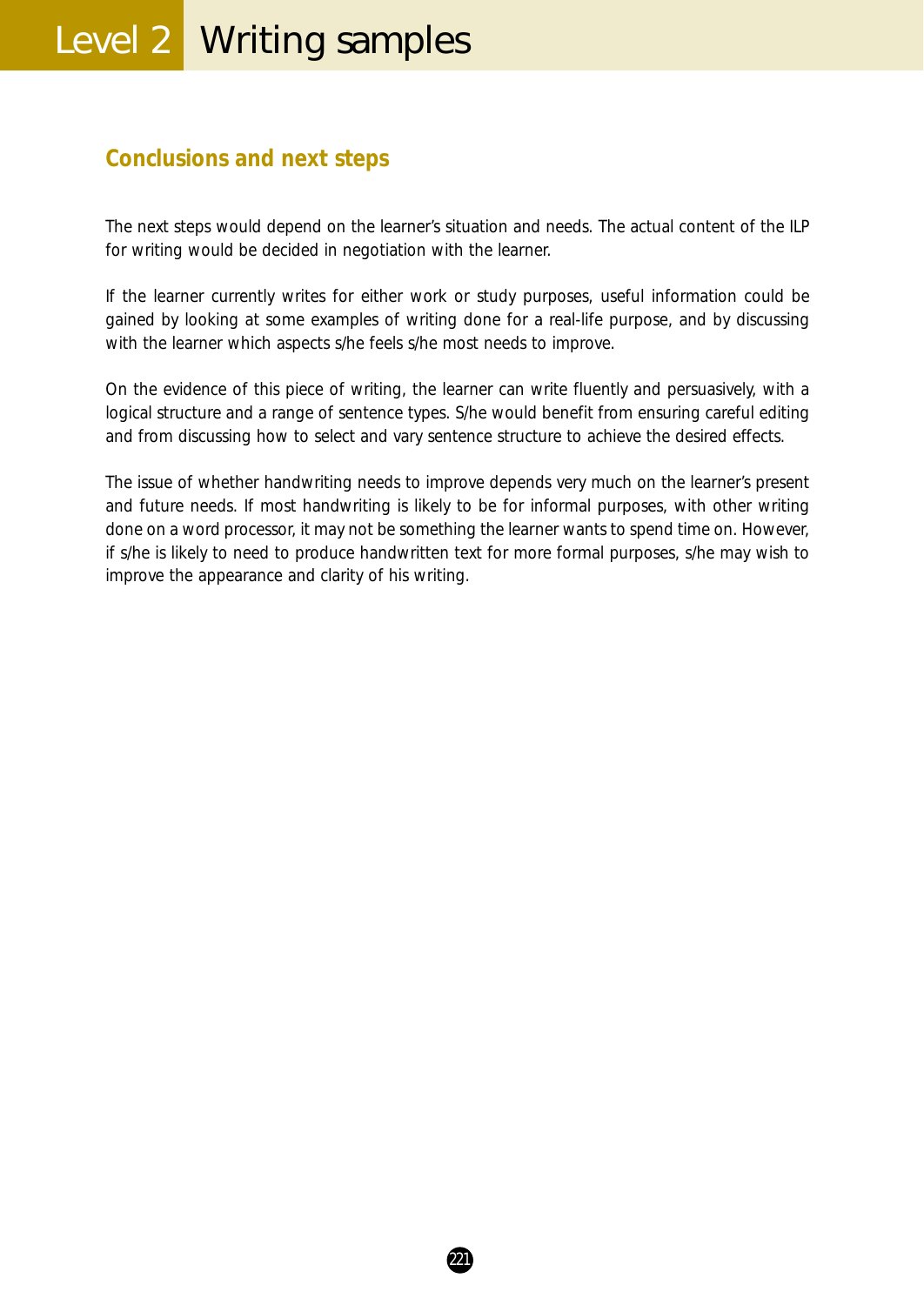# **Skills for Life**

#### **ESOL interview**

Learner information – please complete sections as appropriate.

 $(222)$ 

Name:

Contact details:

Phone number (if appropriate):

Education/training provider:

Provider contact details:

Phone number:

Assessor:

Date of interview:

Initial assessment/screening result:

Literacy/Numeracy/ESOL training course:

Date of diagnostic assessment:

(if different from interview)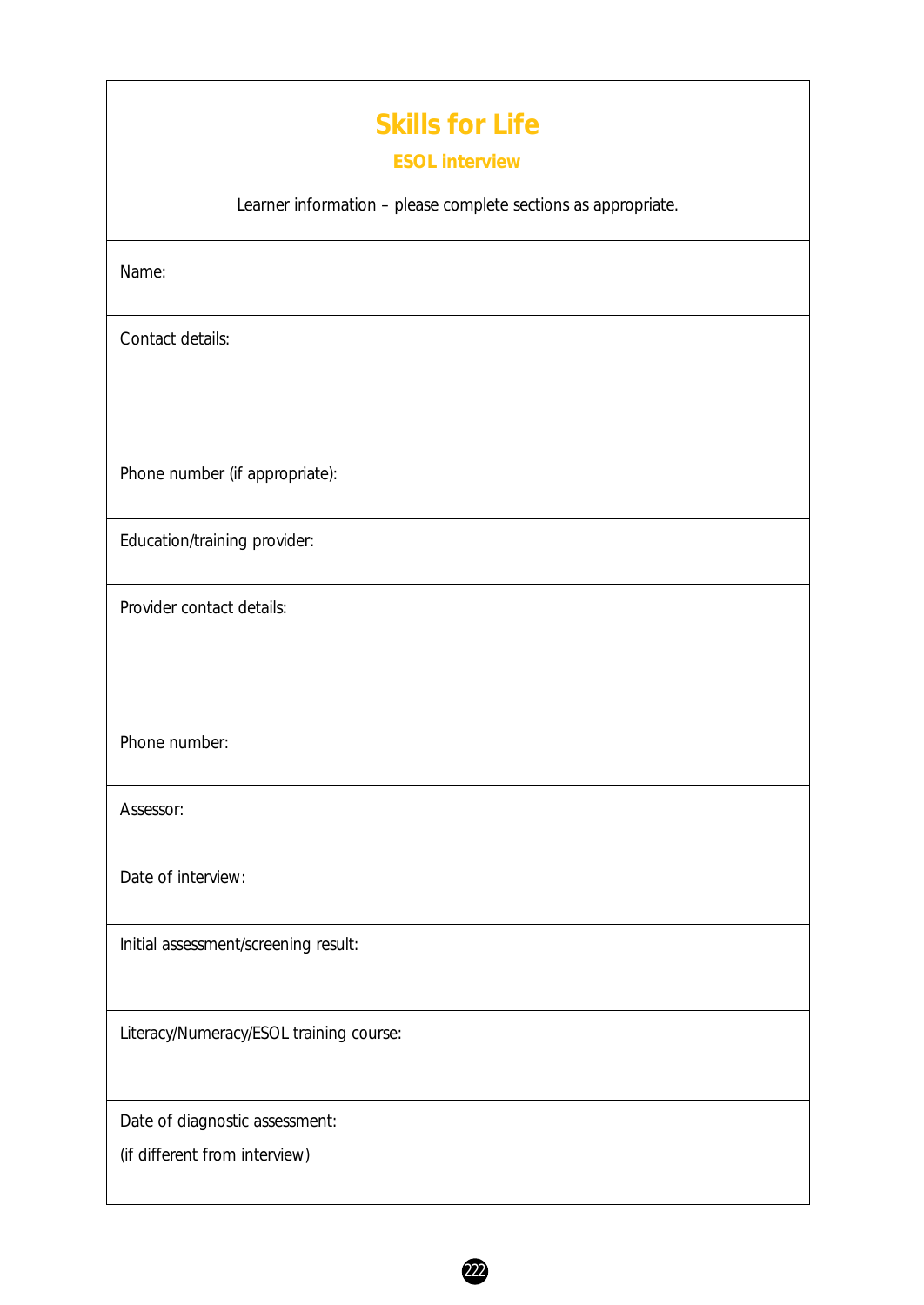#### **Guidance**

*(Aimed at inexperienced ESOL practitioners or non-ESOL practitioners who need to conduct initial assessment interviews with ESOL learners.)*

#### **Introduction**

Common purposes for conducting an initial assessment interview with ESOL learners include:

- identifying the level of English proficiency of individuals from non-English speaking backgrounds for the purpose of referring/placing them in appropriate provision within an institution
- ensuring that placement is against the national standards and ESOL curriculum levels
- gaining information about the learners which will facilitate enrolment, help place them in appropriate provision and be of use to the class teacher, for example information about previous educational background, life aims, interests and learning goals
- giving learners the opportunity to learn something about the institution and the ESOL learning programme they are entering and establishing a rapport
- giving learners the opportunity to make choices, where possible, about the learning programmes they join.

#### **ESOL learners**

Many ESOL learners have been very successful at an academic and/or professional level in their own countries and have a great desire to access educational opportunities. They will not have experienced difficulties at school and will not be inhibited by educational surroundings, although culturally the concept of an assessment interview (as opposed to a test) may be new to them.

Some ESOL learners may have had very limited education – sometimes no formal education at all, while a number of young adults may have had seriously disrupted educational experience due to war in their countries. These students may have very limited first language literacy and there may be gaps in their education.

Many ESOL students are from refugee backgrounds and have experienced trauma and terror. Certain questions or 'topics' should be handled with great sensitivity and/or avoided, e.g. questions about their families or their countries.

#### **Criteria for placement**

Criteria for the placement of ESOL learners in graded classes can differ, but since September 2002, initial assessment must be linked to the standards. Although most institutions conduct some form of initial assessment of literacy skills as well as oral competence, in some organisations, it is the learner's oral skills that primarily dictate the placement into a class, whereas in others, it is the learner's written competence and grammatical accuracy which forms the basis for the placement. Learners with a spiky profile, whose literacy is far lower than their oral competence, may be referred to specialist ESOL literacy provision in addition to, or as part of, their learning programme. Initial assessment is not an in-depth, diagnostic assessment but is intended as a broad-brush assessment which gives a strong indication of level for the purpose of placing a learner in appropriate provision.

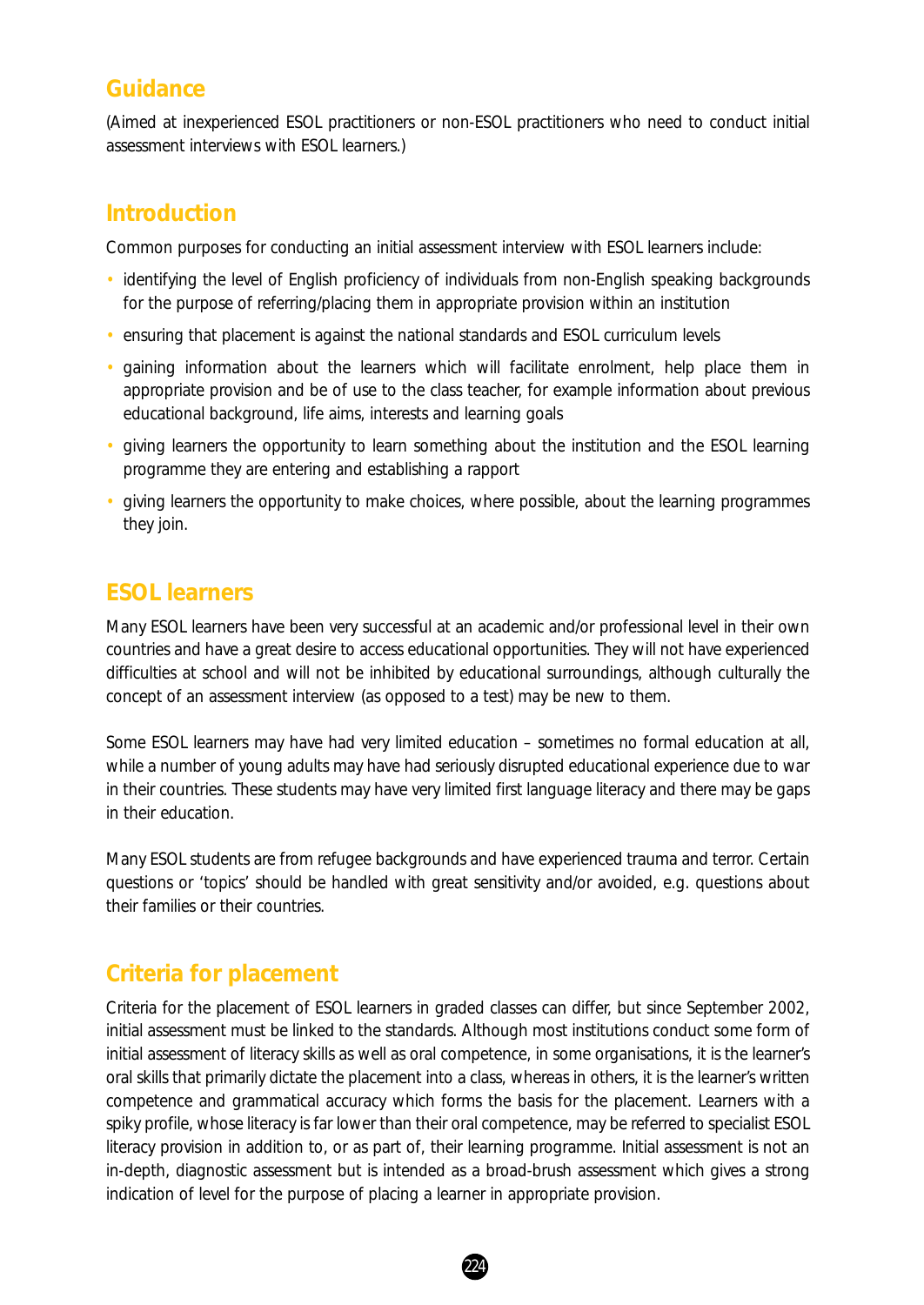#### **Exchange of information**

In addition to helping to identify the level of English proficiency, the initial interview is an opportunity to gain important information relating to the learner's aspirations, childcare needs, times when s/he is able to attend, disabilities, special requirements (e.g. women-only classes) all of which may affect the placement. Where the learner's level of English permits it, the initial interview is also an important opportunity for her/him to ask questions about the instititution, the learning programme, etc.

Except with real beginners, the interviewer can give basic information about the way English is taught in this country – e.g. the use of tapes, videos, group and pair work, the importance of practising speaking in class, the need for folders and record keeping, facilities for learning (e.g. the library, the learning centre), etc.

#### **Procedure**

The procedures for conducting initial assessment interviews may vary and the language level of the learner being interviewed will affect the extent to which the procedure is simplified. The following is an example of the way in which initial assessment can be conducted.

- Introductions and welcome
- General information about the institution and classes, and an explanation of the interview procedure
- Structured interview, following a series of questions which are linked to an initial interview form. (These questions form the basis for a dialogue between the learner and the interviewer and are used flexibly.)
- Use of picture prompts and questions to elicit a wider range of language are used as necessary.

Learners may be asked to read short graded texts to help gauge their reading skills. They may also be asked to do a written task (filling in a simple form, doing a short piece of free writing or taking a short test).

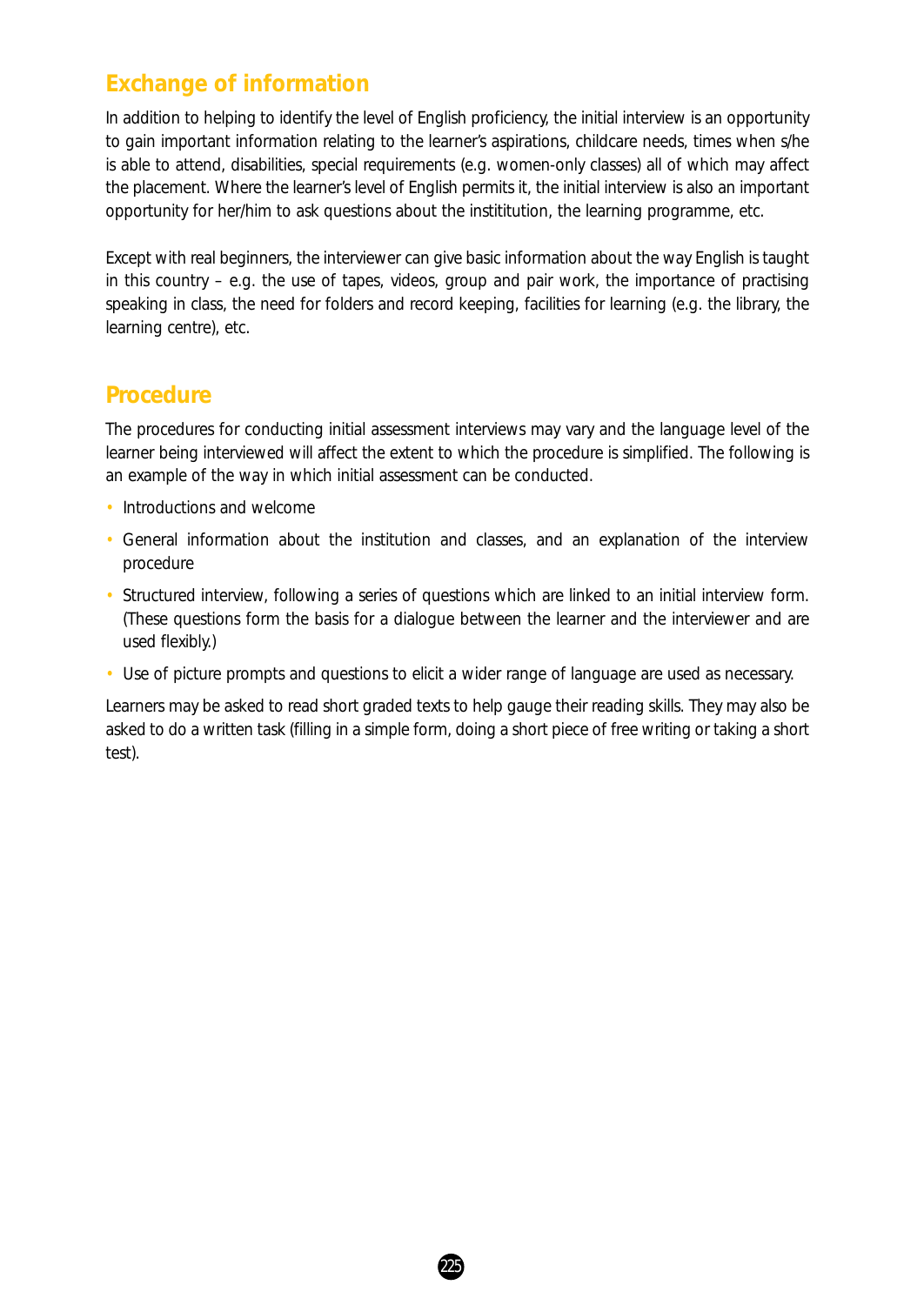#### **Questions to ask at the initial interview to determine the ESOL stage of spoken English**

| Entry 1                                               | Entry 1                                                              |
|-------------------------------------------------------|----------------------------------------------------------------------|
| What's your family name?                              | The learner can:                                                     |
| What's your first name?                               | • answer simple questions about                                      |
| Have you got a telephone number?                      | her/himself, e.g. Where do you live? Do<br>you live near the centre? |
| What's your address?                                  | ask simple questions about the course<br>٠                           |
| How old are you?                                      | answer questions using more than one<br>٠                            |
| What's your date of birth?                            | word - though structures may vary                                    |
| Do you need to bring any small children<br>with you?  |                                                                      |
| Which languages do you speak?                         |                                                                      |
| Are you a refugee?                                    |                                                                      |
| Do you want morning, afternoon or<br>evening classes? |                                                                      |
| Do you live near the centre?                          |                                                                      |
|                                                       |                                                                      |
|                                                       |                                                                      |

#### **Entry 2**

What do you want to do in the future? A job? College course?

Have you been to English classes before? Where? For how long?

What problems do you have with English? Reading? Writing? Understanding?

What did you do in....(country of origin)? Did you have a job? Go to university?

Are you working now? What kind of job are you looking for?

#### **Entry 2**

The learner can:

- answer a range of questions about her/himself and familiar topics, using a wider range of structures and tenses, though not always accurately or consistently
- ask questions about courses, e.g. levels, days, times
- express preferences with reasons
- produce extended spoken text, if fairly short, using whole sentences within familiar topics.

226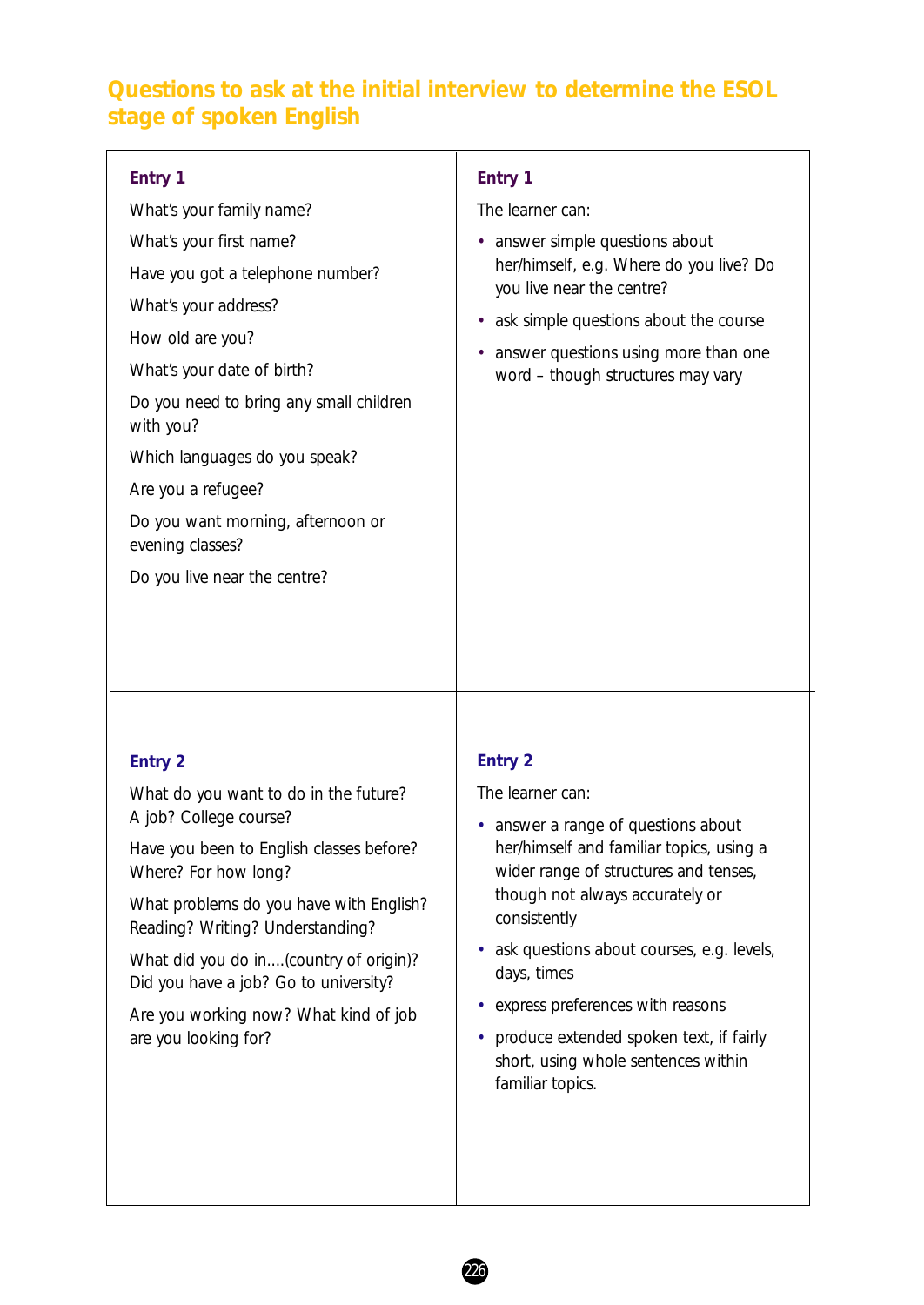| <b>Entry 3</b><br>Tell me about your plans for the future.<br>What do you hope to get from an English<br>course?<br>Are you interested in any other classes, for<br>example, computing or office skills?<br>How did you get to this centre?<br>How did you find out about this centre?<br>Would you be able to attend this class<br>regularly?<br>Do you need to get a qualification from this<br>class? | <b>Entry 3</b><br>The learner can:<br>hold a conversation on a range of<br>٠<br>familiar topics<br>use a range of structures and tenses,<br>including simple, compound and complex<br>sentences, though not always accurately<br>check back and correct<br>misunderstandings<br>speak confidently though may lack<br>accuracy and fluency<br>understand and answer more complex<br>questions regarding qualifications/other |
|----------------------------------------------------------------------------------------------------------------------------------------------------------------------------------------------------------------------------------------------------------------------------------------------------------------------------------------------------------------------------------------------------------|-----------------------------------------------------------------------------------------------------------------------------------------------------------------------------------------------------------------------------------------------------------------------------------------------------------------------------------------------------------------------------------------------------------------------------|
| Level 1<br>How did you learn English?<br>What are your feelings about the best way<br>to learn a language?<br>Have you learnt any other language? If so,<br>how did you learn it?<br>Why do you need to improve your English?                                                                                                                                                                            | interests.<br>Level 1<br>The learner can:<br>hold an extended conversation on a<br>$\bullet$<br>range of familiar and unfamiliar topics<br>use a wide range of structures and tenses<br>٠<br>and modify register/vocabulary according<br>to the situation and relationship with<br>other speaker(s)<br>self-correct<br>speak with confidence and fluency,<br>though may lack consistent accuracy                            |
| Level <sub>2</sub><br>(Get students to expand on their answers.)<br>In what situations do you find that you have<br>difficulties with your English?<br>Do you read newspapers in English? Can<br>you understand radio/TV news?<br>What are you going to do at the end of the<br>course?<br>Do you need advice about future courses or<br>jobs?                                                           | Level <sub>2</sub><br>The learner can:<br>hold an extended conversation on a wide<br>$\bullet$<br>range of familiar and unfamiliar topics<br>and deal with unpredictable elements<br>express ideas and opinions confidently,<br>with coherence and cohesion.                                                                                                                                                                |

<sup>(</sup>Adapted from work done by Lynette Oliphant and Jane Allemano, in *Working with the Criteria for the Assessment of English Language Skills*, LLLU Working Party on Assessment levels, LLLU, 1995)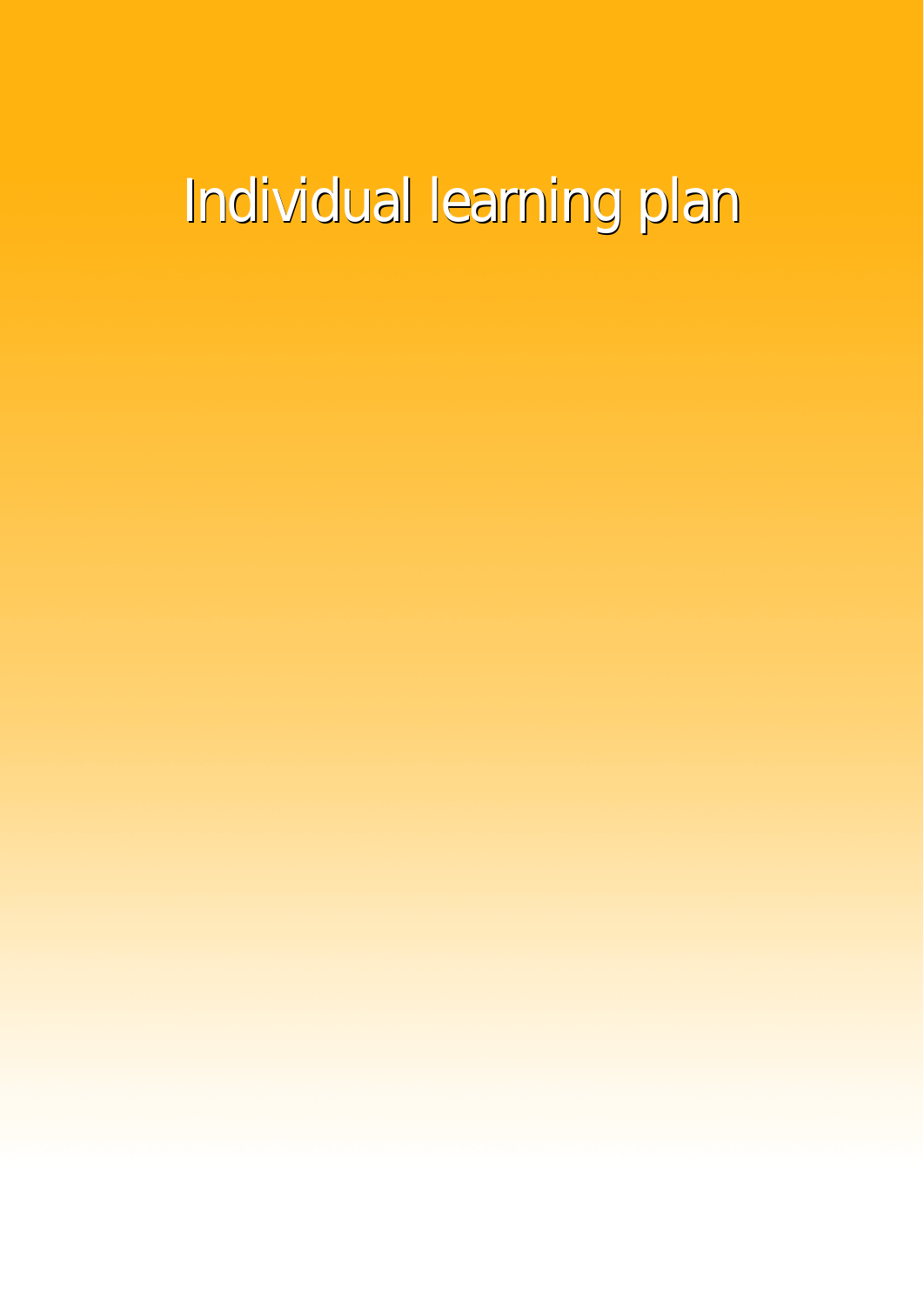Name: Date of Interview:

#### **Initial Assessment results**

|                   | Reading     |                     | Level: |
|-------------------|-------------|---------------------|--------|
|                   | Spelling    |                     | Level: |
| Literacy/Language | Punctuation |                     | Level: |
|                   | Speaking    |                     | Level: |
|                   | Listening   |                     | Level: |
| Numeracy          | Score       |                     | Level: |
|                   |             | Date of assessment: |        |

| Notes on interview and Initial Assessment |  |  |
|-------------------------------------------|--|--|
|                                           |  |  |
|                                           |  |  |
|                                           |  |  |
|                                           |  |  |
|                                           |  |  |
| Oral communication notes:                 |  |  |
|                                           |  |  |
|                                           |  |  |
|                                           |  |  |

Individual support needs/requirements:

Learning style information:

| Total number of learning hours for duration of ILP | hours |
|----------------------------------------------------|-------|
| Literacy                                           | hours |
| Numeracy                                           | hours |
| <b>ESOL</b>                                        | hours |

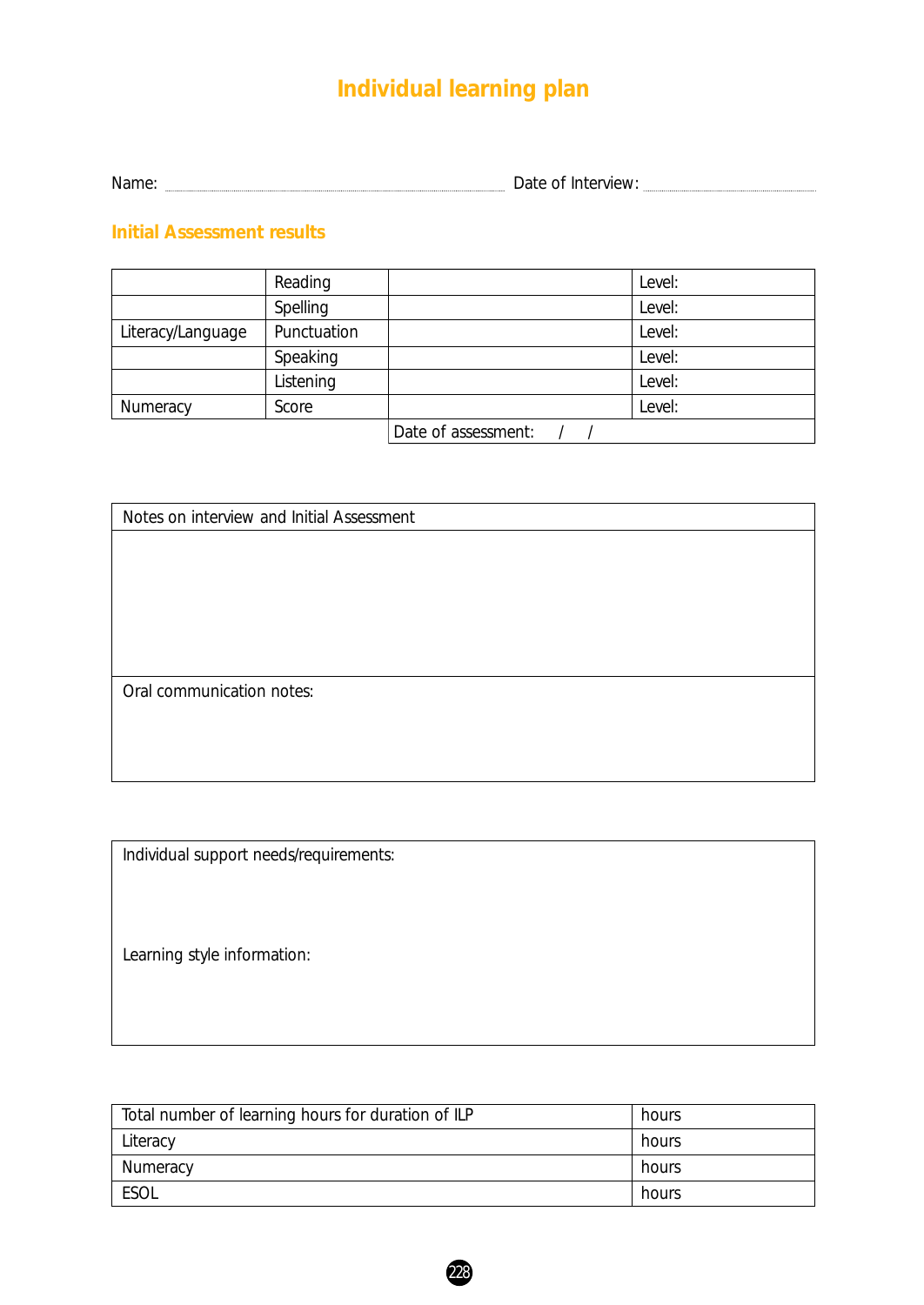Long-term goals

Short-term goals

| <b>Targets</b> |         |                                               |          |
|----------------|---------|-----------------------------------------------|----------|
|                | By Date | Specific Skills<br>Curriculum<br>Reference(s) | Achieved |
|                |         |                                               |          |
|                |         |                                               |          |
|                |         |                                               |          |
|                |         |                                               |          |

#### Signatures

| Learner     |                      |
|-------------|----------------------|
| Start date: | Jate of next review: |
|             |                      |

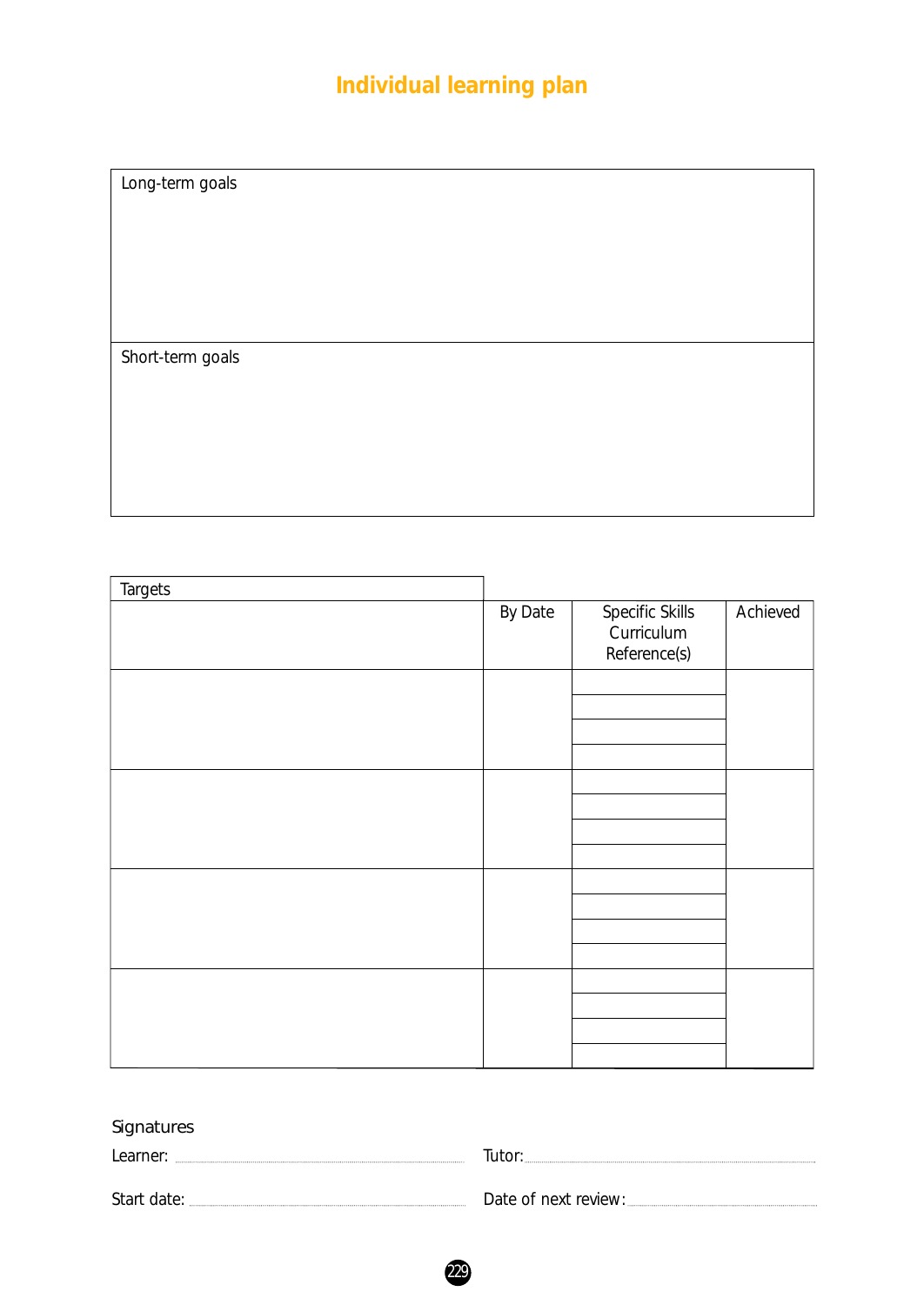| aro<br>١F |  |
|-----------|--|
|-----------|--|

| Date | Activity | Resources | Complete |
|------|----------|-----------|----------|
|      |          |           |          |
|      |          |           |          |
|      |          |           |          |
|      |          |           |          |
|      |          |           |          |
|      |          |           |          |

#### Target 2

| Date | Activity | Resources | Complete |
|------|----------|-----------|----------|
|      |          |           |          |
|      |          |           |          |
|      |          |           |          |
|      |          |           |          |

#### Target 3

| Date | Activity | Resources | Complete |
|------|----------|-----------|----------|
|      |          |           |          |
|      |          |           |          |
|      |          |           |          |
|      |          |           |          |

Target 4

| Date | Activity | Resources | Complete |
|------|----------|-----------|----------|
|      |          |           |          |
|      |          |           |          |
|      |          |           |          |
|      |          |           |          |
|      |          |           |          |

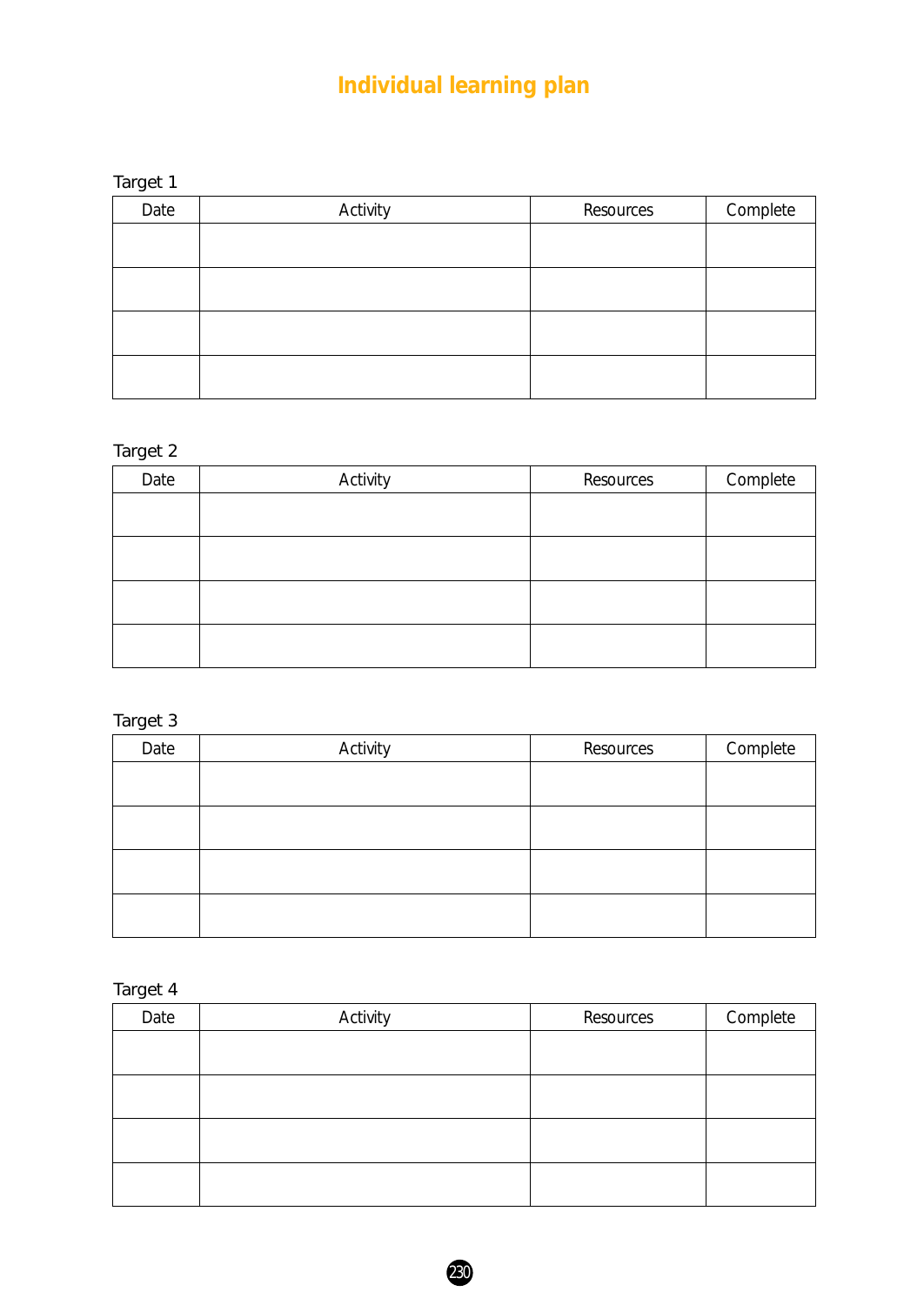| Date | Work done | Learner's Comments |
|------|-----------|--------------------|
|      |           |                    |
|      |           |                    |
|      |           |                    |
|      |           |                    |
|      |           |                    |
|      |           |                    |
|      |           |                    |
|      |           |                    |
|      |           |                    |
|      |           |                    |
|      |           |                    |
|      |           |                    |
|      |           |                    |
|      |           |                    |
|      |           |                    |
|      |           |                    |
|      |           |                    |
|      |           |                    |
|      |           |                    |
|      |           |                    |
|      |           |                    |
|      |           |                    |
|      |           |                    |
|      |           |                    |
|      |           |                    |
|      |           |                    |
|      |           |                    |
|      |           |                    |
|      |           |                    |
|      |           |                    |
|      |           |                    |
|      |           |                    |
|      |           |                    |
|      |           |                    |
|      |           |                    |

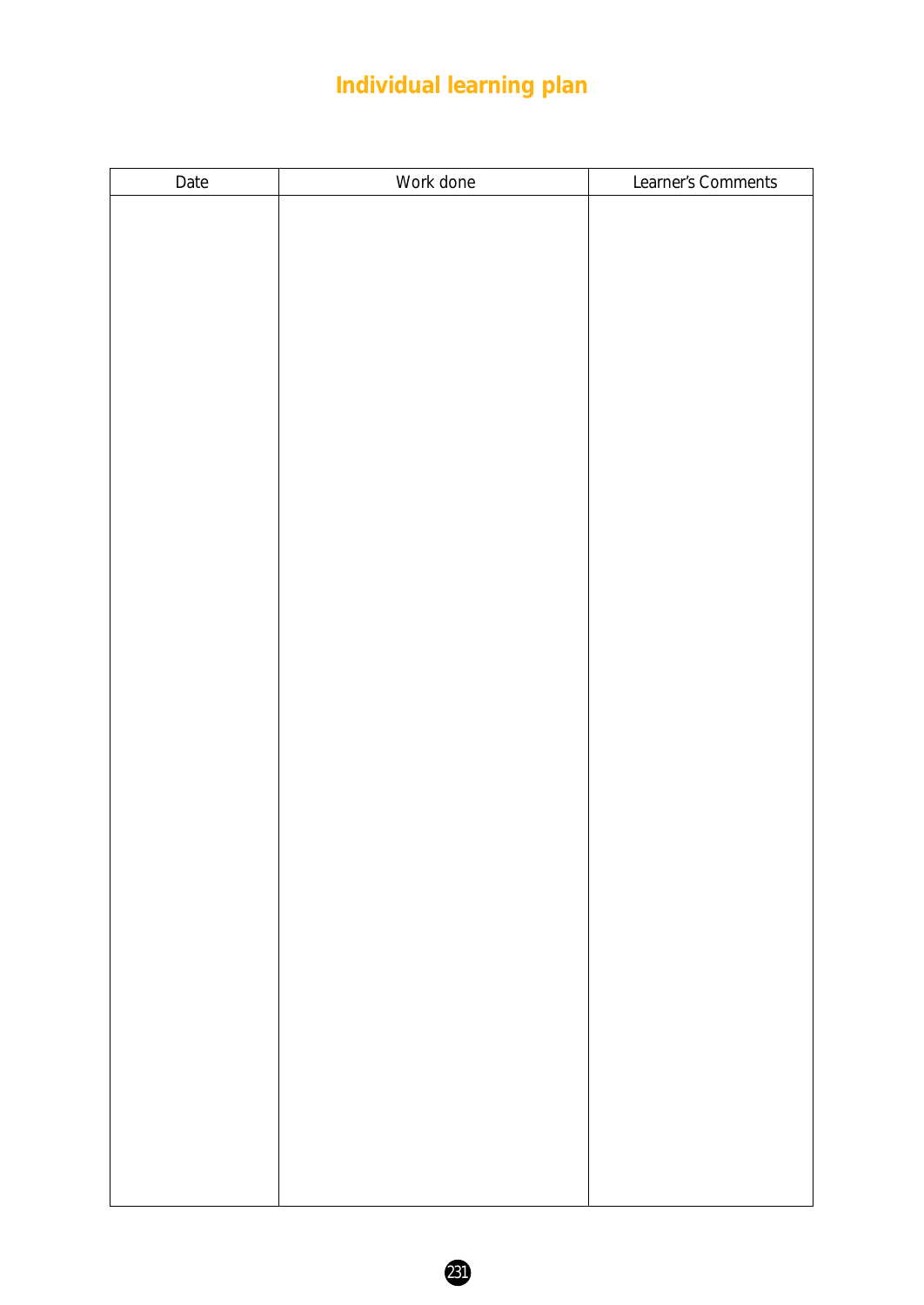Achievements (look back at your targets and short-term goals)

How do you feel about your progress? Use this space to record other achievements and/or ways in which you have used new skills outside the course.

What do you need to work on next (include results of further diagnostic assessment)?

| <b>Targets</b> |         |                                               |          |
|----------------|---------|-----------------------------------------------|----------|
|                | By date | Specific skills<br>curriculum<br>reference(s) | Achieved |
|                |         |                                               |          |
|                |         |                                               |          |
|                |         |                                               |          |
|                |         |                                               |          |
|                |         |                                               |          |
|                |         |                                               |          |
|                |         |                                               |          |
|                |         |                                               |          |
|                |         |                                               |          |
|                |         |                                               |          |

#### **Signatures**

| Learner:    |  |
|-------------|--|
| Start date: |  |

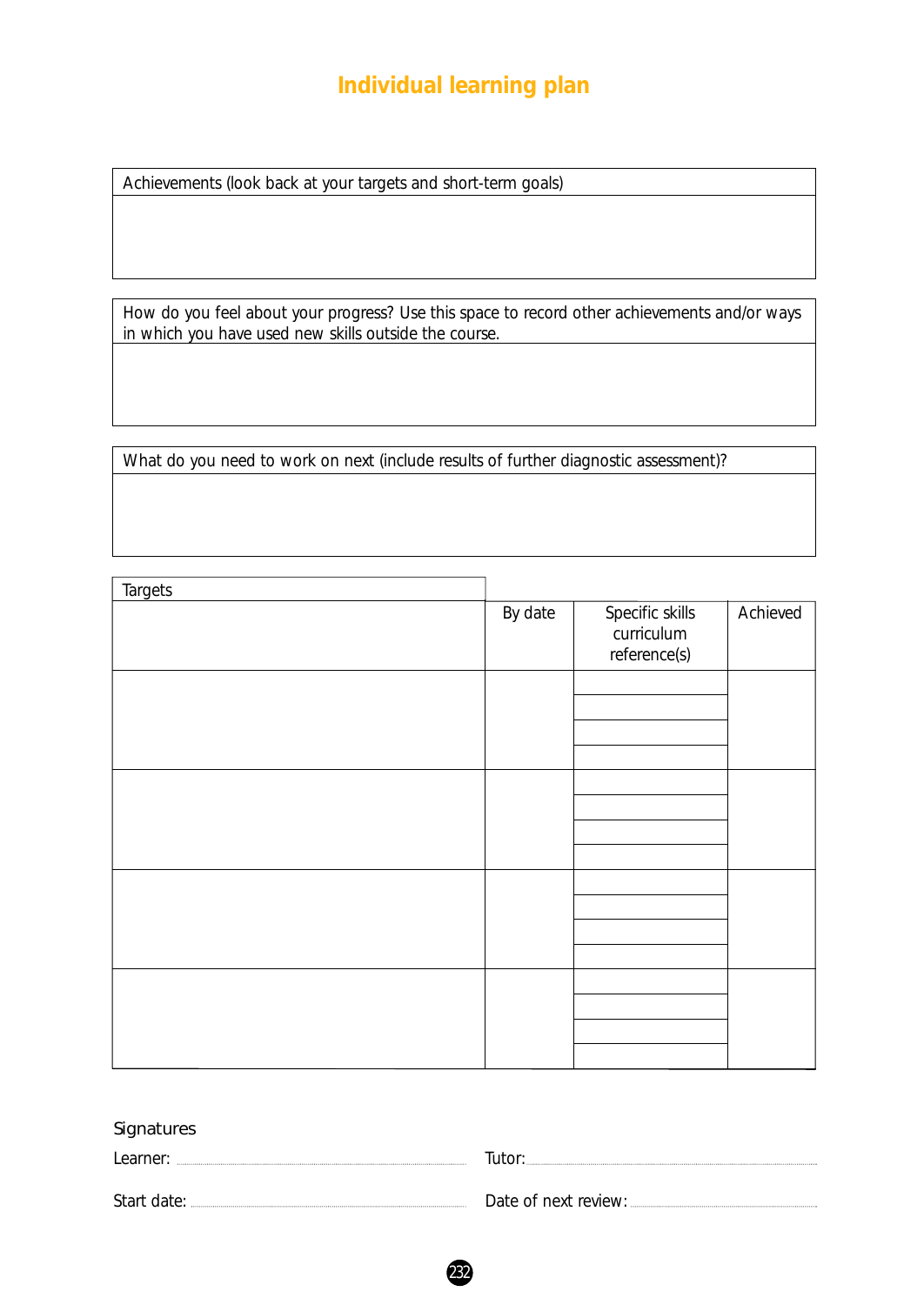| ı<br>C<br>ŧГ |  |
|--------------|--|
|--------------|--|

| Date | Activity | Resources | Complete |
|------|----------|-----------|----------|
|      |          |           |          |
|      |          |           |          |
|      |          |           |          |
|      |          |           |          |
|      |          |           |          |

#### Target 2

| Date | Activity | Resources | Complete |
|------|----------|-----------|----------|
|      |          |           |          |
|      |          |           |          |
|      |          |           |          |
|      |          |           |          |

#### Target 3

| Date | Activity | Resources | Complete |
|------|----------|-----------|----------|
|      |          |           |          |
|      |          |           |          |
|      |          |           |          |
|      |          |           |          |
|      |          |           |          |
|      |          |           |          |
|      |          |           |          |
|      |          |           |          |

Target 4

| Date | Activity | Resources | Complete |
|------|----------|-----------|----------|
|      |          |           |          |
|      |          |           |          |
|      |          |           |          |
|      |          |           |          |
|      |          |           |          |

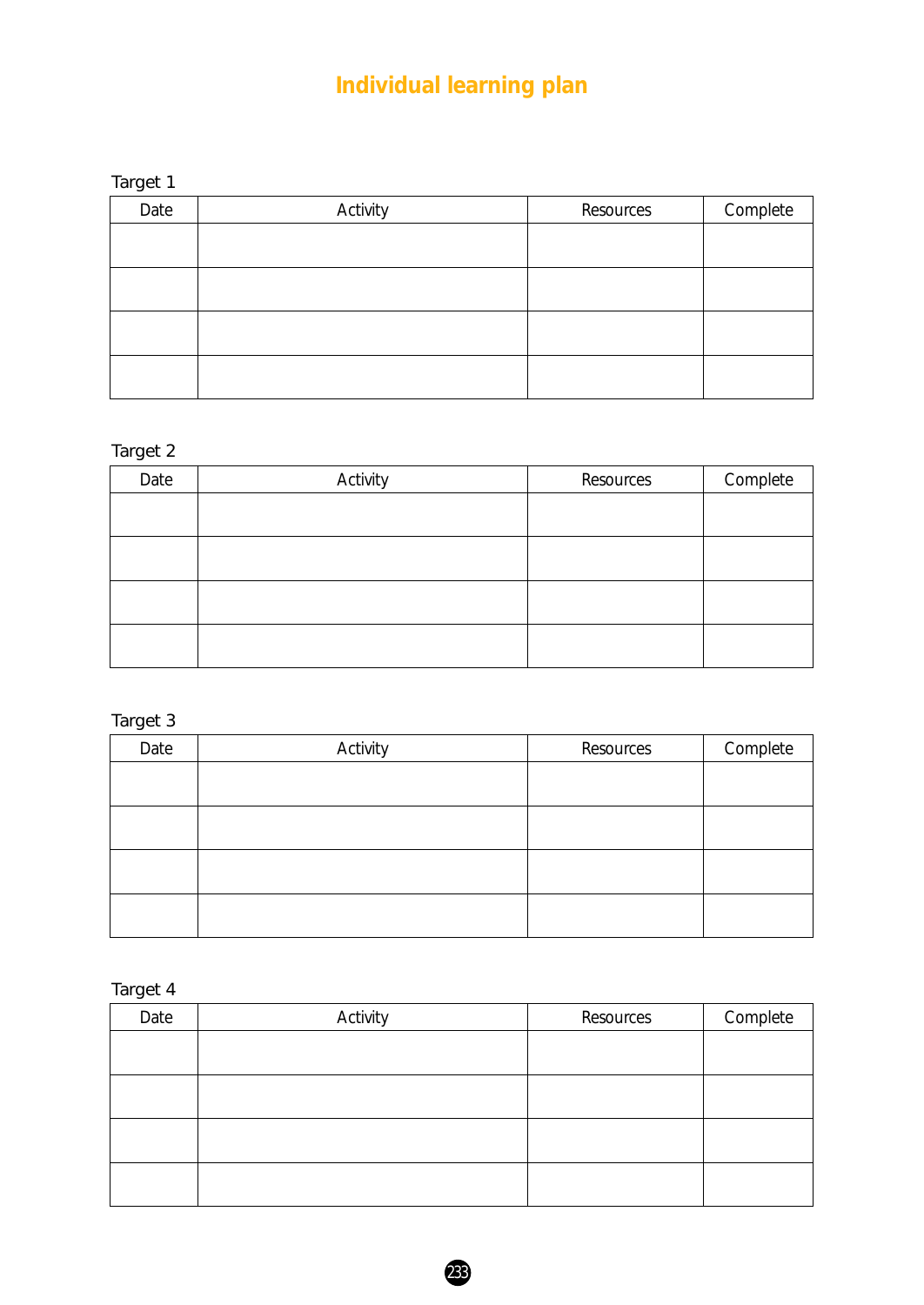#### **End of course review**

To be completed at the end of the course

| What do you feel you have gained from this course? |
|----------------------------------------------------|
|                                                    |
|                                                    |
|                                                    |
|                                                    |
|                                                    |
|                                                    |
| Accreditation:                                     |
|                                                    |
|                                                    |
|                                                    |
|                                                    |
|                                                    |
|                                                    |
| Achievement of targets and goals:                  |
|                                                    |
|                                                    |
|                                                    |
|                                                    |
|                                                    |
|                                                    |
| Evidence:                                          |
|                                                    |
|                                                    |
|                                                    |
|                                                    |
|                                                    |
|                                                    |
| Next steps:                                        |
|                                                    |
|                                                    |
|                                                    |
|                                                    |
|                                                    |
|                                                    |
|                                                    |

| Signed   |        |
|----------|--------|
| Learner: | lutor: |
| Date:    |        |

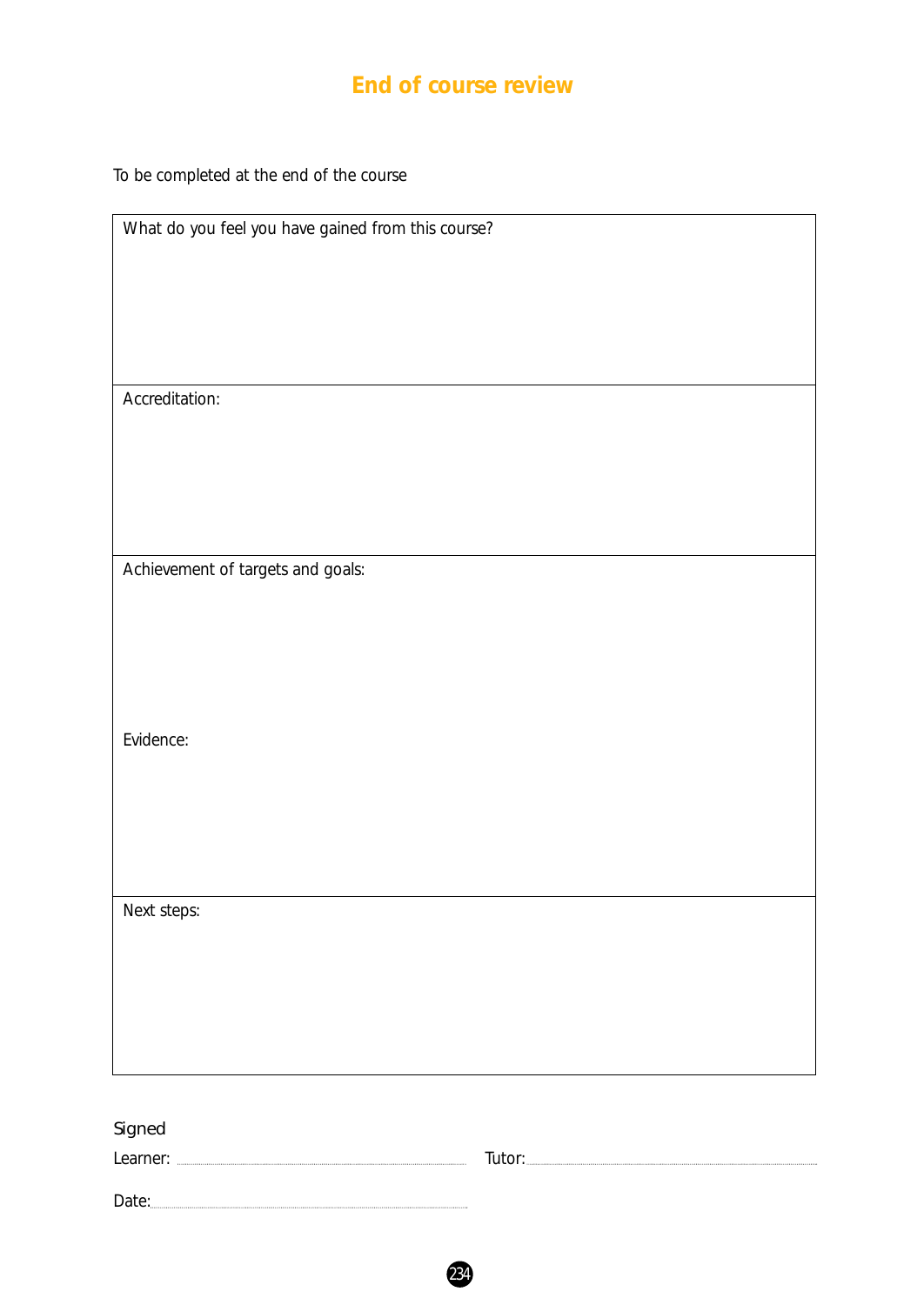# Learner recording pro forma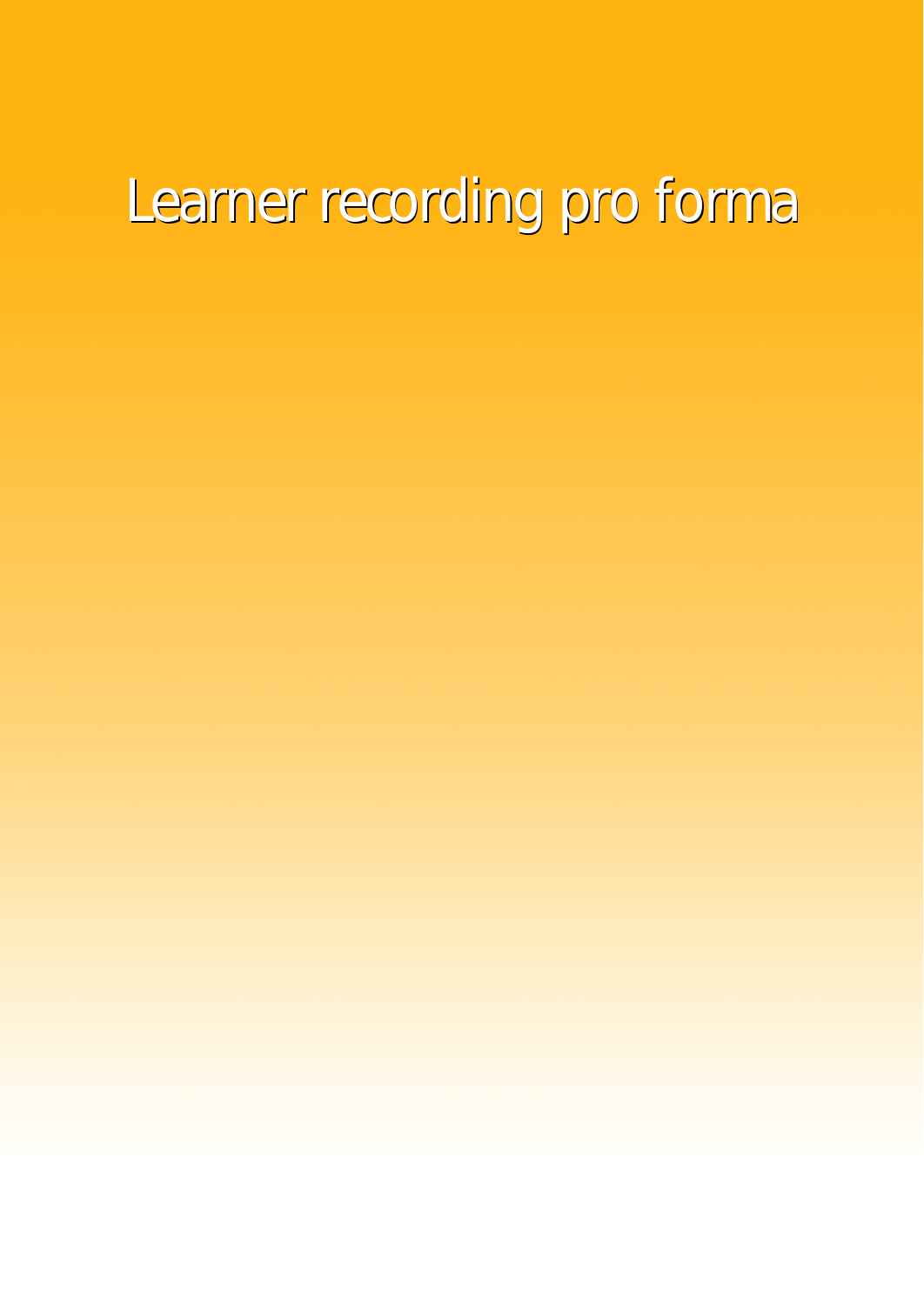ESOL assessment learner record - Speaking and listening **ESOL assessment learner record – Speaking and listening**

. Tam and the construction of the construction of the construction of the construction of the construction of the construction of the construction of the construction of the construction of the construction of the construc Learner name:

|                    | result |         |         |         |         |        |         |        |        |         |         |         |         |         |         |                          |         |         |         |
|--------------------|--------|---------|---------|---------|---------|--------|---------|--------|--------|---------|---------|---------|---------|---------|---------|--------------------------|---------|---------|---------|
|                    | date   |         |         |         |         |        |         |        |        |         |         |         |         |         |         |                          |         |         |         |
| Level <sub>2</sub> | task   |         |         |         |         |        |         |        |        |         |         |         |         |         |         |                          |         |         |         |
|                    | ref.   | LrL2.1  | Lr/L2.2 | Lr/L2.3 | Lr/2.4  |        |         |        |        | Sc/L2.1 | Sc/L2.2 | Sc/L2.3 | Sc/L2.4 | Sc/L2.5 | Sd/L2.1 | Sd/L2.2                  | Sd/L2.3 | Sd/L2.4 | Sd/L2.5 |
|                    | result |         |         |         |         |        |         |        |        |         |         |         |         |         |         |                          |         |         |         |
|                    | date   |         |         |         |         |        |         |        |        |         |         |         |         |         |         |                          |         |         |         |
| Level <sub>1</sub> | task   |         |         |         |         |        |         |        |        |         |         |         |         |         |         |                          |         |         |         |
|                    | ref.   | Lr/L1.1 | Lr/L1.2 | Lr/L1.3 | Lr/L1.4 | LrL1.5 | Lr/L1.6 |        |        | Sc/L1.1 | Sc/L1.2 | Sc/L1.3 | Sc/L1.4 |         | Sd/L1.1 | Sd/L1.2                  | Sd/L1.3 | Sd/L1.4 |         |
|                    | result |         |         |         |         |        |         |        |        |         |         |         |         |         |         |                          |         |         |         |
|                    | date   |         |         |         |         |        |         |        |        |         |         |         |         |         |         |                          |         |         |         |
| Entry 3            | task   |         |         |         |         |        |         |        |        |         |         |         |         |         |         |                          |         |         |         |
|                    | ref.   | LrE3.1  | LrE3.2  | LrE3.3  | LrE3.4  | LrE3.5 | LrE3.6  | LrE3.7 |        | Sc/E3.1 | Sc/E3.2 | Sc/E3.3 | Sc/E3.4 |         | Sd/E3.1 | $\ddot{\Omega}$<br>Sd/E3 |         |         |         |
|                    | result |         |         |         |         |        |         |        |        |         |         |         |         |         |         |                          |         |         |         |
|                    | date   |         |         |         |         |        |         |        |        |         |         |         |         |         |         |                          |         |         |         |
| Entry 2            | task   |         |         |         |         |        |         |        |        |         |         |         |         |         |         |                          |         |         |         |
|                    | ref.   | LrE2.1  | LrE2.2  | LrE2.3  | LrE2.4  | LrE2.5 | Lr/E2.6 | LrE2.7 | LrE2.8 | Sc/E2.1 | Sc/E2.2 | Sc/E2.3 | Sc/E2.4 |         | SdEE.1  |                          |         |         |         |
|                    | result |         |         |         |         |        |         |        |        |         |         |         |         |         |         |                          |         |         |         |
|                    | date   |         |         |         |         |        |         |        |        |         |         |         |         |         |         |                          |         |         |         |
| Entry 1            | task   |         |         |         |         |        |         |        |        |         |         |         |         |         |         |                          |         |         |         |
|                    | ref.   | L/E1.1  | L/E1.2  | Lr/E1.3 | L/E1.4  | L/E1.5 |         |        |        | Sc/E1.1 | Sc/E1.2 | Sc/E1.3 | Sc/E1.4 |         | Sd/E1.1 |                          |         |         |         |

 $\bigcirc$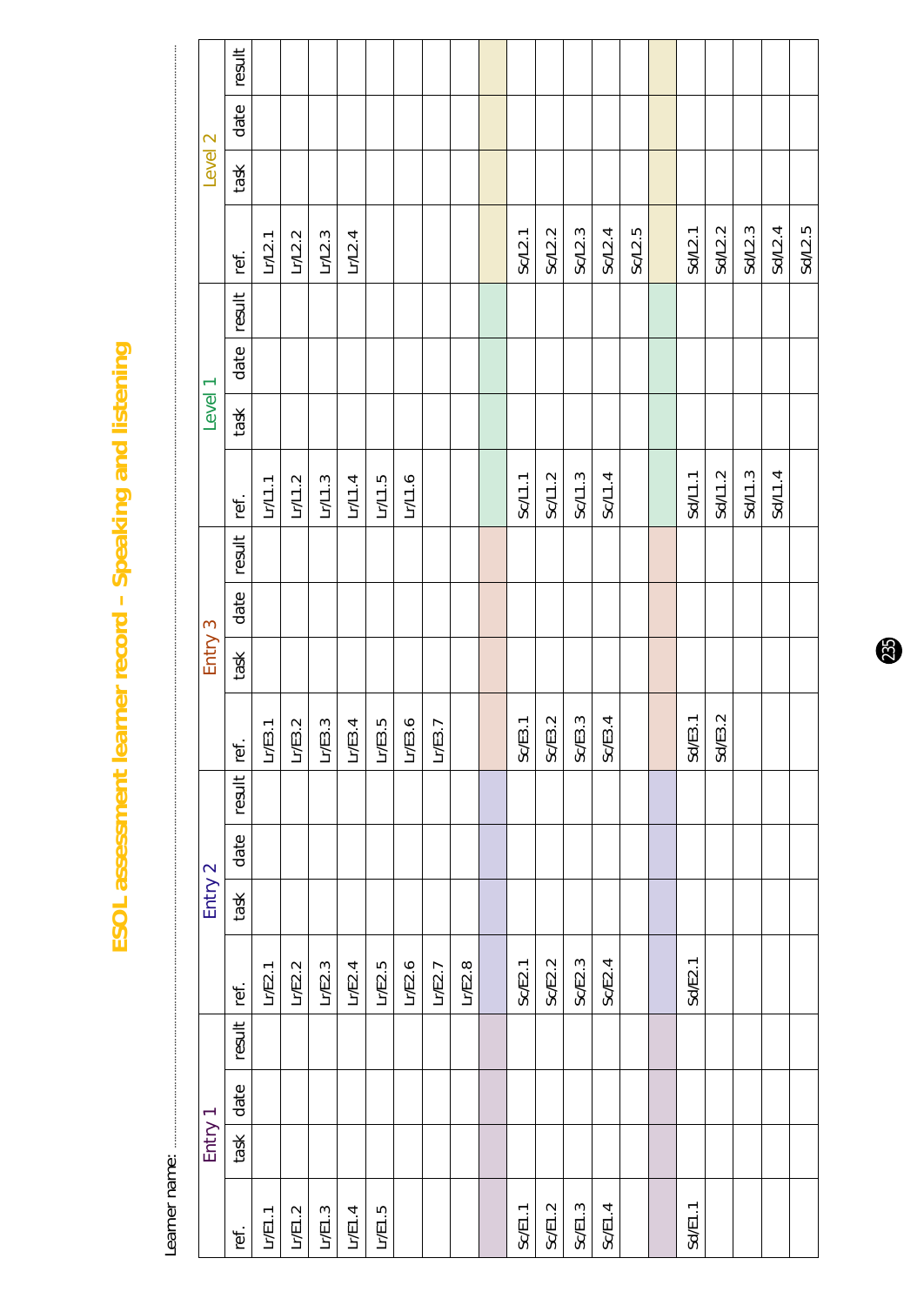# ESOL assessment learner record - Reading **ESOL assessment learner record – Reading**

Learner name: .............................................................................................................................................................................................................................................................................................................................................................................................

Learner name: Rt/E1.2Rw/E1.3Rw/E1.2Rw/E1.1Rs/E1.1Rt/E1.1ref.Entry 1 task date resultRw/E2.5Rw/E2.4Rt/E2.4Rt/E2.3 Rw/E2.3 Rw/E2.2 Rw/E2.1 Rs/E2.1 Rt/E2.2 Rt/E2.1 ref. task Entry 2 date resultRt/E3.9 Rt/E3.8Rt/E3.7Rt/E3.6Rt/E3.5Rs/E3.2 Rw/E3.5 Rw/E3.4 Rw/E3.3 Rw/E3.2 Rw/E3.1 Rs/E3.1 Rt/E3.4 Rt/E3.3 Rt/E3.2 Rt/E3.1 ref. taskEntry 3 date result Rw/L1.3Rw/L1.2 Rw/L1.1 Rs/L1.2 Rs/L1.1 Rt/L1.5 Rt/L1.4 Rt/L1.3 Rt/L1.2 Rt/L1.1 ref. taskLevel 1 date result Rt/L2.8 Rt/L2.7 Rt/L2.6 Rt/L2.5 Rt/L2.4 Rt/L2.3 Rt/L2.2 Rt/L2.1 Rw/L2.3 Rw/L2.2 Rw/L2.1 Rs/L2.2 Rs/L2.1 ref. taskLevel 2 dateresult